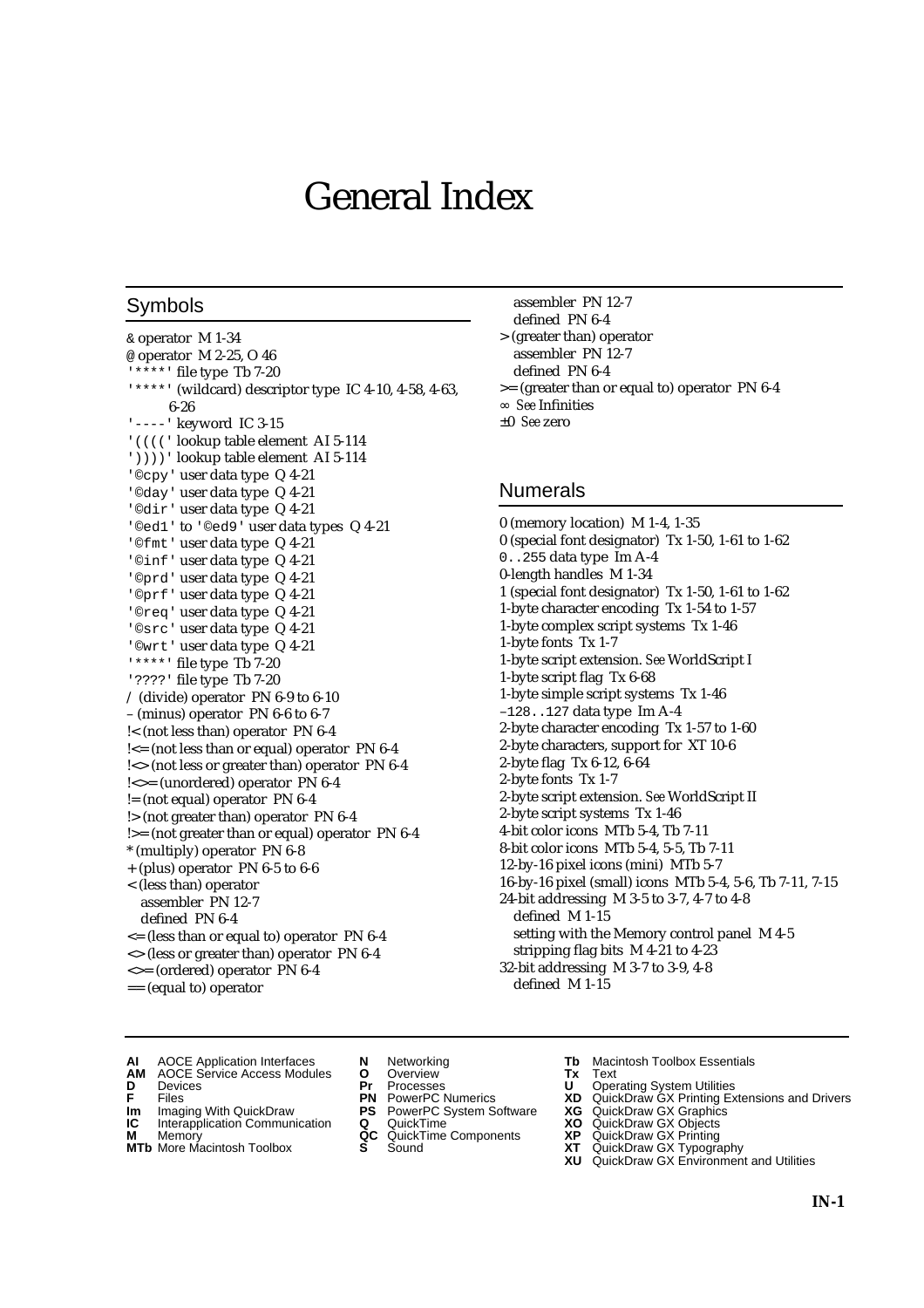machines that support M 4-5 setting with the Memory control panel M 4-5 testing for availability U 1-15 using temporarily M 4-20 32-bit clean M 1-16, PS 1-4 32-bit quantities multiplying to obtain 64-bit quantities U 3-26 32-by-32 pixel (large) icons Tb 7-11, 7-13, MTb 5-4 64-bit integer record U 3-27 680x0 applications PS 1-6 to 1-12 porting to PowerPC PS 1-15 to 1-19, 1-31 to 1-34, 1-57 to 1-65, 1-68 to 1-72, 2-21 to 2-26, 3-12 to 3-13, 4-6 to 4-9 structure of PS 1-32 680x0-based Macintosh computers numerics environment PN 1-13 porting from PN A-1 to A-10 680x0 compatibility issues. *See* 68LC040 Emulator 680x0 context blocks PS 1-8, 1-59 680x0 registers. *See also* A0 register; A5 register; A6 register; A7 register unsupported results PS 1-10 680x0 run-time environment PS 1-57 to 1-59 data alignment PS 1-63 to 1-65 68851 Paged Memory Management Unit PS 1-9 68881 floating-point unit PS 1-9 68882 floating-point unit PS 1-9 68LC040 Emulator PS 1-3, 1-6 to 1-12*. See also* Mixed Mode Manager address error exceptions PS 1-10 bus error exceptions PS 1-11 byte smearing PS 1-12 dynamic bus sizing PS 1-12 floating-point instructions PS 1-9 instruction cache PS 1-10 instruction timings PS 1-9 NOP instruction PS 1-12 PMMU PS 1-9 reserved fields PS 1-10 unavailable instructions PS 1-9 undefined results PS 1-10 virtual memory PS 1-9 802.2 protocol N 10-27 to 10-42 802.2 protocol handlers N 10-27 to 10-32, 10-39 to 10-42 802.2 protocol packets defined N 1-29, 11-3 and LAP Manager N 10-27 to 10-32, 10-39 to 10-42 802.3 protocol N 10-28, 10-41

802.3 protocol packets N 10-27 8087 coprocessor PN B-3 8-bit color icons Tb 7-11

### A

A0 register, and the Vertical Retrace Manager Pr 4-12, PS 1-62 A1 register and the Deferred Task Manager Pr 6-7 and the Time Manager Pr 3-12 to 3-13, 3-22 obtaining value of Pr 6-8 A5 register O 38 saving when using Gestalt selector functions U 1-11 and Sound Manager callback procedures S 2-48 and Speech Manager callback procedures S 4-20 to 4-21, 4-82 setting in interrupt tasks Pr 1-12 setting in Notification Manager response procedures Pr 5-9 setting in Time Manager tasks Pr 1-12, 3-12, 3-13 setting in VBL tasks Pr 4-13 to 4-16 and A5 world M 1-13, 4-5 to 4-6 grow-zone functions saving and restoring M 1-49, 4-14 setting and restoring M 1-78 to 1-79, 4-14, 4-24 to 4-25, PS 1-60 to 1-63 use of by Toolbox and Operating System routines M 4-14 using to access QuickDraw globals M 4-18 to 4-19 A5 world PS 1-57 to 1-63 and context switching O 167, Pr 1-7 defined O 37 how the Process Manager creates Pr 1-6 accessing in completion routines M 4-14 to 4-15 accessing in interrupt tasks M 4-16 to 4-17 accessing in SCSI completion routines D 4-38, 4-59 defined M 1-12, 1-13 and the Notification Manager Pr 5-9 setting M 1-78 to 1-79, 4-24 to 4-25 size of O 170 and table of contents PS 1-28 and the Time Manager Pr 3-11 to 3-13 and the Vertical Retrace Manager Pr 4-13 to 4-16, 4-29

- **AI** AOCE Application Interfaces **N** Networking **Tb** Macintosh Toolbox Essentials
- **AM** AOCE Service Access Modules **O** Overview **Tx** Text
- 
- 
- **IM** FIGURE **IMPLE PROVIS CONSTRANT PRIMER PROVISION CONSTRANT PRIMERISM CONSTRANT PRIMERISM CONSTRANT PRIMERISM<br>
<b>IM** Imaging With QuickDraw **PS** PowerPC System Software **XG**<br> **IC** Interapplication Communication **Q** Quick
- **Interapplication Communication <b>Q** QuickTime **XO** Memory **XO** Memory **XP QC** QuickTime Components **XP**
- **M** Memory **DRITIC CONTENTIER MANUS AND MEMORY MEMORY AND MEMORY AND <b>ALC** QuickTime Components **XP XT**
- 
- **D** Devices **Pr** Processes **U** Operating System Utilities
	-
	-
	-
	-
- 
- 
- **F** Files **PN** PowerPC Numerics **XD** QuickDraw GX Printing Extensions and Drivers
	-
	-
	-
- **MTb** More Macintosh Toolbox **S** Sound **XT** QuickDraw GX Typography
	- **XU** QuickDraw GX Environment and Utilities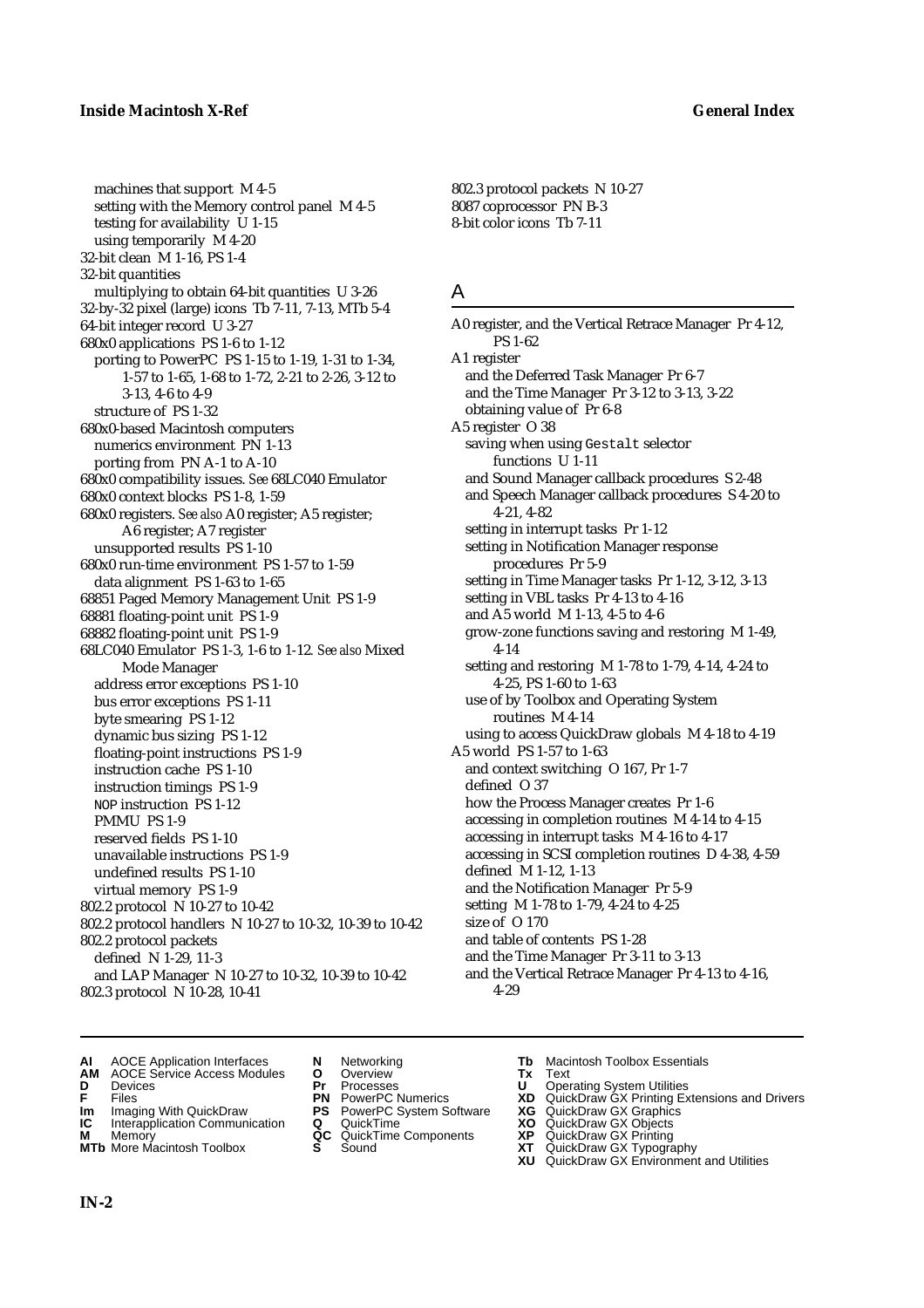A6 register PS 1-42 A7 register PS 1-42 AARP. *See* AppleTalk Address Resolution Protocol AARP packet type N 10-28, 10-41 abbreviated days table Tx B-34 abbreviated months table Tx B-34 abbreviation entries S 4-92 abbreviations of dates Tx 5-30 and sorting Tx 5-14 About command (Apple menu) Tb 3-21 to 3-22, 3-45 About This Macintosh dialog box MTb 4-8 'abrt' lookup table element AI 5-119 absolute location for a shape XO 6-24, 6-67 absolute search for alias records F 4-6 to 4-7 absolute value PN 4-5 assembler PN 14-7 compiler PN 10-11 to 10-12 'abyt' lookup table element AI 5-111 accelerated resources PS 1-23, 1-34 to 1-40 calling at interrupt time PS 2-26 data section in PS 1-38 limitations on PS 1-38 to 1-40 and main symbols PS 1-38 and termination routines PS 1-38 using global data in PS 1-39 to 1-40 accelerator memory XO 2-16 acceptAppDied constant Pr 2-13 acceptAppDiedEvents flag Tb 2-118 AcceptHighLevelEvent function Tb 2-69, 2-70 to 2-71, 2-87, 2-90 to 2-92 acceptSuspendResumeEvents flag Tb 2-117 Access Code. *See* password access-control functions. *See* access privileges access control information extracting for attribute types AI 8-146 to 8-148 extracting for dNodes AI 8-136 to 8-138 extracting for records AI 8-140 to 8-143 getting AI 8-132 getting for attribute types AI 8-143 to 8-145 getting for dNodes AI 8-133 to 8-135 getting for records AI 8-138 to 8-140 access control lists AI 8-14 to 8-15 access controls AI 8-7 to 8-8 CSAM support of AM 3-26 to 3-27 getting AI 8-11 to 8-15 setting AI 8-11 to 8-15 accessing driver data XD 5-8

accessing font object properties XT 7-17 to 7-20 accessing the environment assembler instructions PN 12-14 to 12-15 C functions PN 8-9 to 8-13 C functions, prerequisite PN D-1 to D-2 access modes F 1-21, 2-7, 2-15 to 2-18 AFP F 2-18 translation of F 2-17 access paths F 1-8, 1-21, 2-8 access permissions. *See* access modes; file permissions access privileges AI 8-13 to 8-14 in A/UX file systems F 2-22 in foreign file systems F 2-20 to 2-22, 2-232 to 2-234 listing for personal catalogs AI 8-84 to 8-85 access requestors. *See* requestors access rights. *See* directory access privileges; file permissions accuracy decompression of sequences Q 3-134 for a media Q 2-213 to 2-214 of basic arithmetic operations PN 1-4 decimal to binary conversions PN 5-7 to 5-8 accuracy for image decompression changes for a sequence QC 4-49 dithering and QC 4-18 specifying for an image QC 4-52 acos function PN 10-33 to 10-34 acosh function PN 10-42 to 10-43 ACount global variable Tb 6-172 'actb' resource type Tb 6-157 to 6-158 action filter functions establishing the form of QC 2-61 specifying to movie controller components QC 2-47 using QC 2-13 action flags S 5-27 action functions MTb 5-57 to 5-58 action procedures. *See also* control action procedures for buttons, checkboxes, and radio buttons Tb 5-36 changing Tb 5-102 creating Tb 5-115 to 5-117 defined Tb 5-35 for pop-up menus Tb 5-36 to 5-37 for scroll bars Tb 5-58 to 5-61 specifying Tb 5-91, 5-92 actions defined QC 2-13 movie controller QC 2-15 to 2-27

- **AI** AOCE Application Interfaces **N** Networking **Tb** Macintosh Toolbox Essentials<br> **AM** AOCE Service Access Modules **O** Overview **Tx** Text<br> **D** Devices **Pr** Processes **U** Operating System Utilities
- AOCE Service Access Modules **O** Overview **Tx** Text<br>Devices **Devices Devices Devices**
- 
- 
- **IM** FILES<br> **Im** Imaging With QuickDraw **PS** PowerPC System Software **XG**<br> **IC** Interapplication Communication **Q** QuickTime **XO IC** Interapplication Communication **Q** QuickTime **XO M** Memory **XO QC** QuickTime Components **XP**
- **M** Memory **QC** QuickTime Components **XP**<br>**MTb** More Macintosh Toolbox **S** Sound **XT**
- 
- 
- **D** Devices **Pr** Processes **U** Operating System Utilities
	-
	-
	-
	-
- 
- 
- **F** Files **PN** PowerPC Numerics **XD** QuickDraw GX Printing Extensions and Drivers
	-
	-
	-
- **MTb** More Macintosh Toolbox **S** Sound **XT** QuickDraw GX Typography
	- **XU** QuickDraw GX Environment and Utilities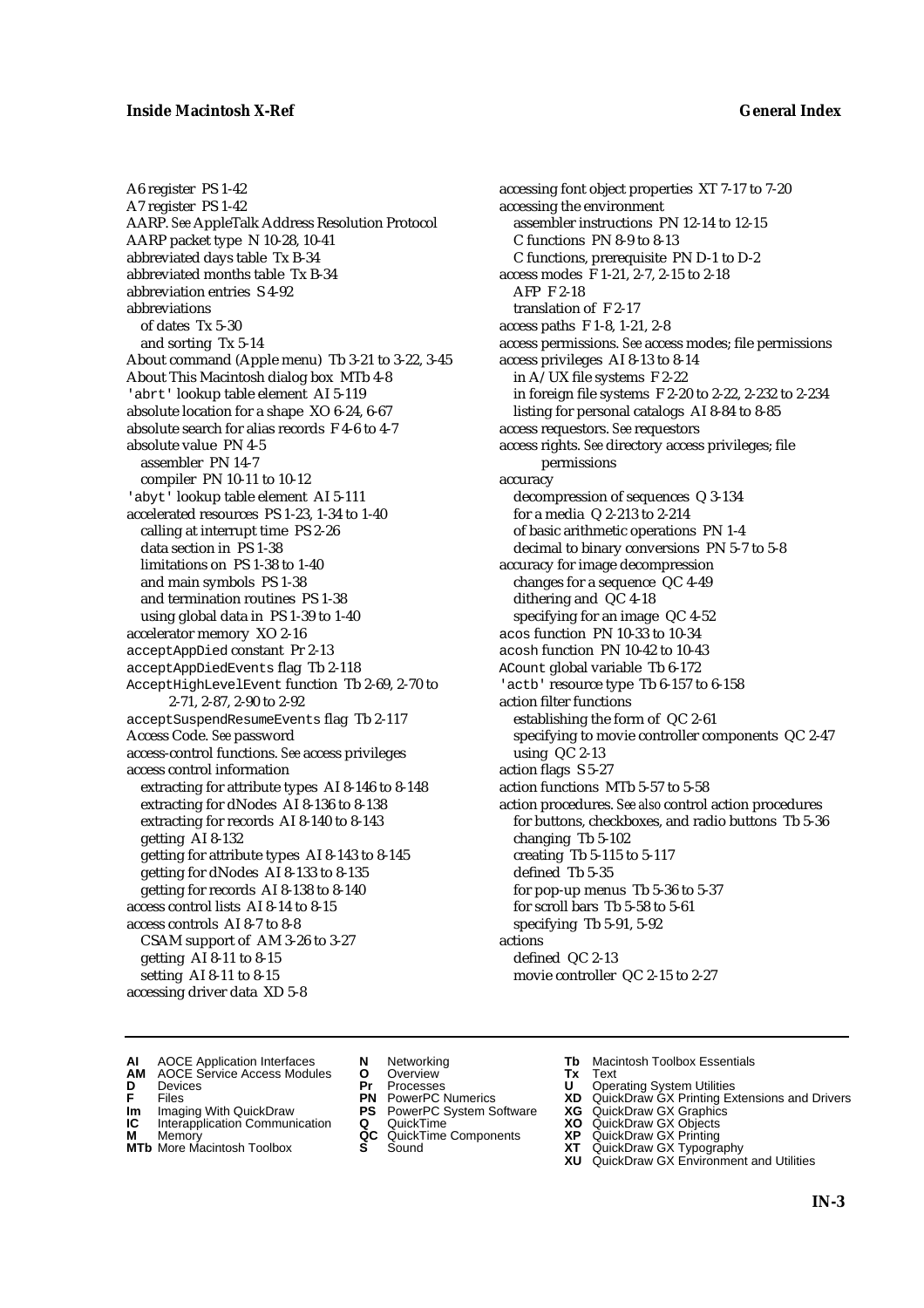performing with movie controller components QC 2-47 activate events in alert boxes Tb 6-82 deactivating windows for alert and dialog boxes Tb 6-64 to 6-66 defined Tb 2-8 in dialog boxes Tb 6-85, 6-97 to 6-100 handling O 125–127, Tb 2-50 to 2-55, 4-50 to 4-53 handling with movie controller components QC 2-58 in lists MTb 4-34 and windows Tb 4-42 ActivateTextService function Tx 7-41, 7-85 ActivateTSMDocument function Tx 7-20 to 7-21, 7-41, 7-51 activation procedures F 3-30 to 3-31, 3-59 active application Pr 1-4, 1-5, O 166 active controls Tb 5-11 to 5-13, 6-13 to 6-14 active fields F 3-31 active functions routines for manipulating IC 10-45 to 10-46 supplying alternative IC 10-23 active input area Tx 1-92, 7-11 active movie segments defined Q 2-16, 2-113, 2-134 repositioning at Q 2-113 to 2-114 setting Q 2-134 to 2-136 active source rectangles QC 8-6 active windows Tb 4-6 to 4-7 activity timer controlling D 6-28 to 6-30 defined D 6-7 resetting D 6-15, 6-29 types of activity D 6-8 Acur data type Im 8-20 to 8-21 'acur' resource type Im 8-13, 8-14, 8-36 to 8-37 ADB (Apple Desktop Bus) D 5-3 to 5-51 ADB commands described D 5-7 to 5-9 format of D 5-9 Listen Register 3 D 5-12, 5-16 sending directly to devices D 5-24 to 5-29 Talk Register 0 D 5-7, 5-10, 5-17, 5-18, 5-19, 5-20, 5-36 Talk Register 3 D 5-14, 5-15, 5-16, 5-17, 5-31 ADB data block D 5-37 ADBDataBlock data type D 5-23, 5-37 ADB device handler ID described D 5-12 to 5-13

obtaining D 5-4 special D 5-13 ADB device handlers described D 5-5 to 5-6 installing D 5-30 to 5-37 writing D 5-29 to 5-30 ADB device registers defined D 5-10 register 0 D 5-10 register 3 D 5-10 to 5-11 ADB devices active D 5-17 address resolution for D 5-5, 5-15 to 5-17 characteristics of D 5-4 collision detection among D 5-4, 5-15, 5-16 communication with D 5-17 to 5-21 default addresses of D 5-11 to 5-12 device handler ID. *See* ADB device handler ID device handlers for. *See* ADB device handlers getting information about D 5-22 to 5-23 licensing of D 5-4 polling of D 5-7, 5-17 to 5-20 random addresses returned by D 5-15 registers of D 5-4, 5-9 to 5-11 sending commands directly to D 5-24 to 5-29 sending commands to Listen Register 3 D 5-12, 5-16 Talk Register 0 D 5-7, 5-10, 5-17, 5-18, 5-19, 5-20, 5-36 Talk Register 3 D 5-14, 5-15, 5-16, 5-17, 5-31 service request signals asserted by D 5-7, 5-20 specifications for D 5-3, 5-4 types of D 5-12 ADB device table D 5-5, 5-13 to 5-15 ADB device table entry D 5-30 ADB information block D 5-38 ADB keyboard mapping Tx C-8 to C-9 ADB Manager D 5-3 to 5-51 and the Device Manager D 5-5 application-defined routines for D 5-45 to 5-47 data structures in D 5-37 to 5-39 routines in D 5-39 to 5-45 testing for availability D 5-22 ADBOpBlock data type D 5-38 ADB operation block D 5-38 ADBOp function D 5-40 to 5-42 ADBReInit procedure D 5-39 to 5-40 ADBSetInfoBlock data type D 5-38

- 
- **AI** AOCE Application Interfaces **N** Networking **Tb** Macintosh Toolbox Essentials<br> **AM** AOCE Service Access Modules **O** Overview **Tx** Text<br> **D** Devices **Pr** Processes **U** Operating System Utilities **AM** AOCE Service Access Modules **O** Overview **Tx** Text
- 
- 
- **IM** Files<br> **Im** Imaging With QuickDraw **PS** PowerPC System Software **XG**<br> **IC** Interapplication Communication **Q** QuickTime **XO**
- **Interapplication Communication <b>Q** QuickTime **XO** Memory **XO** Memory **XP QC** QuickTime Components **XP**
- **M** Memory **District Acc** QuickTime Components **XP**<br> **MTb** More Macintosh Toolbox **S** Sound **XT MTb** More Macintosh Toolbox **S** Sound **XT** QuickDraw GX Typography
- 
- **D** Devices **Pr** Processes **U** Operating System Utilities
	-
	-
	-
	-
- 
- 
- **F** Files **PN** PowerPC Numerics **XD** QuickDraw GX Printing Extensions and Drivers
	-
	-
	-
	-
	- **XU** QuickDraw GX Environment and Utilities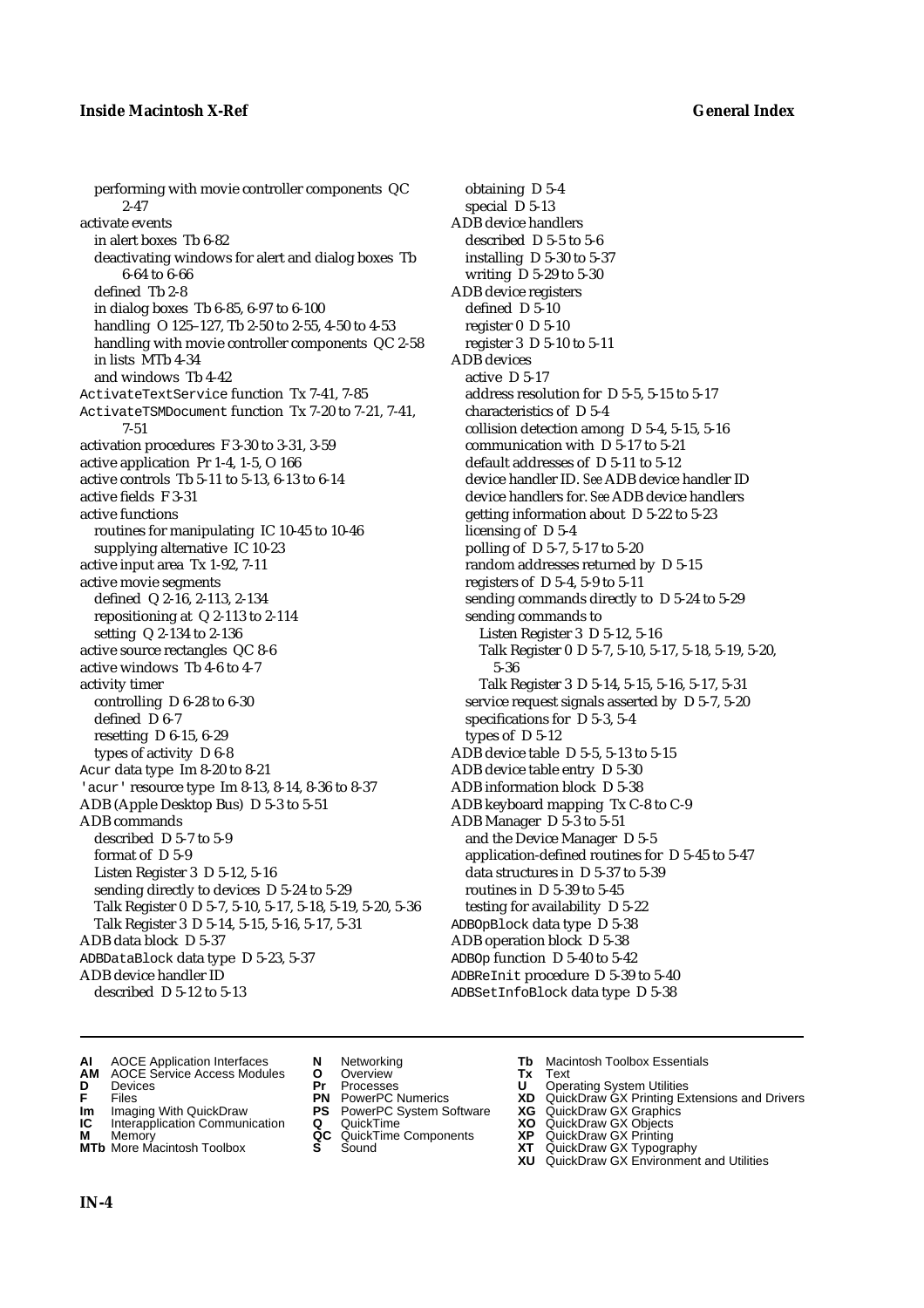ADB transactions D 5-9 AddBackwash function XD 2-26 AddCallBackToTimeBase function QC 11-18 AddCollectionItem function XU 5-62 AddCollectionItemHdl function XU 5-92 AddDrive procedure F 2-236 Add Enclosure dialog box AI 3-120 to 3-122 AddFilePreview function Q 2-303 add-frame functions QC 5-107, 5-116 AddHiliteSample function Q 2-297 to 2-298 AddIconToSuite function MTb 5-33 adding a panel XD 2-17 to 2-20 adding movie resources to movie files Q 2-102 adding to movie files Q 2-105 to 2-107 addition PN 6-5 to 6-6 assembler PN 14-4 invalid exception, generating PN 4-5 additional parameters for Apple events IC 3-9 addMax arithmetic transfer mode Im 4-39, 4-40 AddMediaDataRef function Q 2-216 AddMediaSample function Q 2-273 to 2-275 AddMediaSampleReference function Q 2-275 to 2-276 add mode defined XO 5-14 examples of using XO 5-44, 5-47 for calculating alpha-channel values XO 5-24 AddMovieResource function Q 2-61, 2-100, 2-102 to 2-103 AddMovieSelection function Q 2-250 to 2-251, 2-356 AddNode routine N 12-9, 12-22 to 12-24 addOver arithmetic transfer mode Im 4-38, 4-40 addPin arithmetic transfer mode Im 4-38, 4-40, 4-78 AddPt procedure Im 2-52 AddrBlock record. *See* address block records AddResMenu procedure. *See* AppendResMenu procedure AddResource procedure MTb 1-90 to 1-91, O 66 A5 register, and code resources MTb 4-98 A5 world and component connections MTb 6-68 to 6-69 and context switching Tb 2-16 size of Tb 2-32 address block records N 3-20 for ADSP N 5-38 for ATP N 6-23 for DDP N 7-35 for multinodes N 12-18 to 12-19 for NBP N 3-20 address descriptor records

adding to an Apple event IC 5-11 to 5-13 defined IC 3-14 for direct dispatching IC 5-13 address error exceptions, emulator compatibility issues PS 1-10 address errors U 2-7 addresses AI 1-16, 7-10 to 7-17, AM 2-23 to 2-32. *See also* message addressing structures; address templates; memory addresses; recipients adding addresses to AOCE system AM 2-25 to 2-26 contents of external address AM 2-29 contents of PowerTalk or PowerShare address AM 2-30 direct AI 7-11 to 7-14 AppleTalk type AI 7-12 telephone type AI 7-12 to 7-14 expanding group addresses AI 3-44 extension types AM 2-24, 2-30 to 2-31 foreign dNode AM 2-25 indirect AI 7-14 to 7-17 attribute type AI 7-15 queue name type AI 7-16 OCERecipient structure AM 2-27 to 2-28, 2-106 to 2-107 personal MSAMs and AM 4-4 reading AM 2-51 to 2-57, 2-144 to 2-148 sample external address AM 2-32 sample PowerTalk address AM 2-32 translating from AOCE to external format AM 2-83 to 2-88 translating from external to AOCE format AM 2-88 to 2-91 user input AM 4-30 to 4-62 writing AM 2-73 to 2-76, 2-179 to 2-180 addresses in Apple events IC 5-10 to 5-13 address extensions AI 2-36, 2-105 address extension types 'alan' AI 7-12 'aphn' AI 7-13 'entn' AI 7-14 to 7-17 'attr' subtype AI 7-15 'qnam' subtype AI 7-16 getting AI 7-113 setting AI 7-112 Address field. *See* Recipients field of a mailer addressing modes 24-bit M 4-7 32-bit M 4-7 to 4-8

- **AI** AOCE Application Interfaces **N** Networking **Tb** Macintosh Toolbox Essentials<br> **AM** AOCE Service Access Modules **O** Overview **Tx** Text<br> **D** Devices **Pr** Processes **U** Operating System Utilities
- AOCE Service Access Modules **O** Overview **Tx** Text<br>Devices **Devices Devices Devices**
- 
- 
- **IM** FILES<br> **Im** Imaging With QuickDraw **PS** PowerPC System Software **XG**<br> **IC** Interapplication Communication **Q** QuickTime **XO IC** Interapplication Communication **Q** QuickTime **XO M** Memory **XO QC** QuickTime Components **XP**
- **M** Memory **QC** QuickTime Components **XP**<br>**MTb** More Macintosh Toolbox **S** Sound **XT**
- 
- 
- **D** Devices **Pr** Processes **U** Operating System Utilities
	-
	-
	-
	-
- 
- 
- **F** Files **PN** PowerPC Numerics **XD** QuickDraw GX Printing Extensions and Drivers
	-
	-
	-
- **MTb** More Macintosh Toolbox **S** Sound **XT** QuickDraw GX Typography
	- **XU** QuickDraw GX Environment and Utilities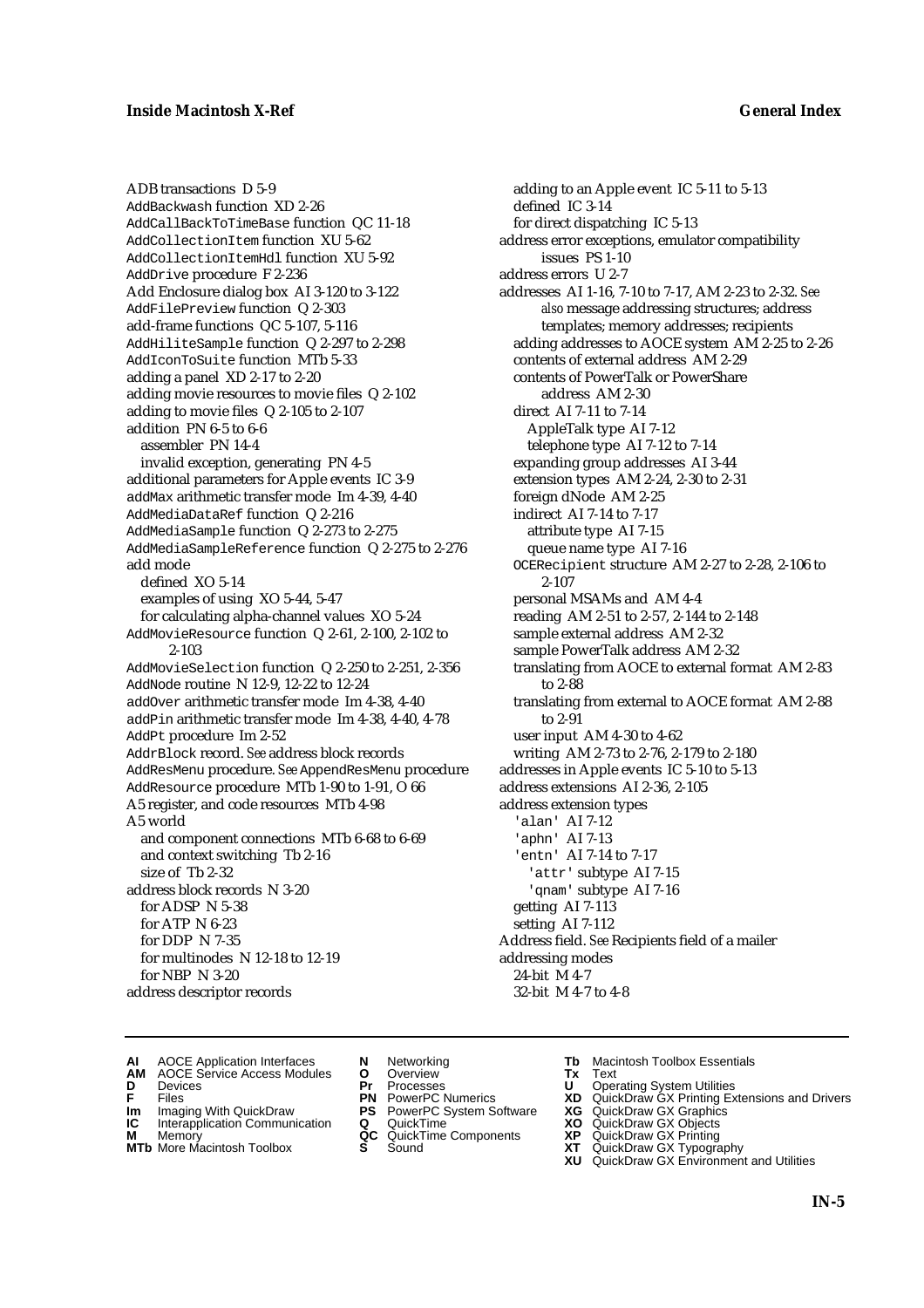current mode, getting M 4-26 switching M 4-20 to 4-21, 4-26 to 4-27 addressing panel AI 3-6 Address Management Unit (AMU) M 3-5 address mode PN 11-5 addressomatic. *See* addressing panel AI 3-6 address space. *See* logical address space; physical address space address templates AI A-4 appearance of information page, standards for AM 4-80 aspect and information page templates AM 4-31 to 4-41 code resource AM 4-41 to 4-62 code resource data input routines AM 4-47 to 4-51 code resource data output routines AM 4-51 to 4-57 code resource main routines AM 4-41 to 4-47 code resource miscellaneous routines AM 4-57 to 4-62 defined AM 4-3 introduced AM 2-32 sample AM 4-31 to 4-62 address-translation mode getting M 4-26 setting M 4-26 to 4-27 temporarily changing M 4-20 'addr' keyword IC 3-15 AddTESample function Q 2-295 to 2-297 AddTextSample function Q 2-293 to 2-295 AddTime function Q 2-333 AddUserData function Q 2-235 to 2-236 AddUserDataText function Q 2-236 to 2-237 'adev' file. *See* AppleTalk connection files 'adio' resource type S 6-5 adMin arithmetic transfer mode Im 4-39, 4-40 Admin event. *See* kMailEPPCAdmin high-level event ADSP. *See* AppleTalk Data Stream; AppleTalk Data Stream Protocol advance bits array XT 4-4, 4-5 to 4-6 advanced printing features XP 1-30, 4-5 to 4-102 advance heights of glyphs XT 1-10 advance widths of glyphs Tx 4-10, 4-56, XT 1-9 AEAddressDesc data type IC 3-14, 5-11 to 5-13 AEArrayData data type IC 4-60, 5-57 AEArrayDataPointer data type IC 4-61 AEArrayType data type IC 4-60 AECallObjectAccessor function IC 6-82 to 6-83 AECoerceDesc function IC 4-95 to 4-96

AECoercePtr function IC 4-94 to 4-95 AECountItems function IC 4-31, 4-74 AECreateAppleEvent function IC 5-4, 5-25 to 5-26 creating a Shutdown or Restart event with Pr 8-9 AECreateAppleEventProcPtr data type IC 10-24 AECreateDesc function IC 5-6, 5-11, 5-26 to 5-27 specifying address of the Finder Pr 8-9 AECreateList function IC 5-28 to 5-29 AECreateProcPtr function IC 10-95 to 10-96 AEDeleteItem function IC 4-92 AEDeleteKeyDesc function IC 4-93 AEDeleteParam function IC 4-93 AEDesc data type IC 3-12, 4-56 AEDescList data type IC 3-17 AEDisposeDesc function IC 4-39 to 4-40, 4-94 disposing of Finder address Pr 8-9 AEDisposeToken function IC 6-41, 6-46, 6-54, 6-87 to 6-88 AEDuplicateDesc function IC 5-27 to 5-28 AEEventClass data type IC 4-59, 4-62 AEEventID data type IC 4-59, 4-62 AEEventSource data type IC 4-29 AEGetArray function IC 4-77 to 4-78 AEGetAttributeDesc function IC 4-73 AEGetAttributePtr function IC 4-28 to 4-31, 4-71 to 4-72 AEGetCoercionHandler function IC 4-98 AEGetEventHandler function IC 4-64 to 4-65 AEGetInteractionAllowed function IC 4-82 AEGetKeyDesc function IC 4-80 to 4-81 AEGetKeyPtr function IC 4-79 to 4-80 AEGetNthDesc function IC 4-32, 4-76 to 4-77 AEGetNthPtr function IC 4-32 to 4-33, 4-75 to 4-76 AEGetObjectAccessor function IC 6-81 to 6-82 AEGetParamDesc function IC 4-27 to 4-28, 4-31, 4-69 to 4-70 AEGetParamPtr function IC 4-27, 4-68 to 4-69 AEGetSpecialHandler function IC 4-101 to 4-102 AEGetTheCurrentEvent function IC 4-89 AEIMP (Apple Event Interprocess Messaging Protocol) IC 1-3, Tb 2-13, 2-67 AEInstallCoercionHandler function IC 4-96 to 4-97 AEInstallEventHandler function IC 4-8 to 4-9, 4-62 to 4-64 AEInstallObjectAccessor function IC 6-22 to 6-27, 6-78 to 6-79 AEInstallSpecialHandler function IC 4-100 to 4-101 AEInteractAllowed data type IC 4-48, 4-82

- **AI** AOCE Application Interfaces **N** Networking **Tb** Macintosh Toolbox Essentials
- **AM** AOCE Service Access Modules **O** Overview **Tx** Text
- 
- 
- **IM** Files<br> **Im** Imaging With QuickDraw **PS** PowerPC System Software **XG**<br> **IC** Interapplication Communication **Q** QuickTime **XO XO**
- **Interapplication Communication <b>Q** QuickTime **XO** Memory **XO** Memory **XP QC** QuickTime Components **XP M** Memory **CONSISTENT CONSIDER**<br> **MTb** More Macintosh Toolbox **S** Sound **S S** State **XP**
- 
- 
- **D** Devices **Pr** Processes **U** Operating System Utilities
	-
	-
	-
	-
	-
- 
- 
- **F** Files **PN** PowerPC Numerics **XD** QuickDraw GX Printing Extensions and Drivers
	-
	-
	-
- **MTb** More Macintosh Toolbox **S** Sound **XT** QuickDraw GX Typography
	- **XU** QuickDraw GX Environment and Utilities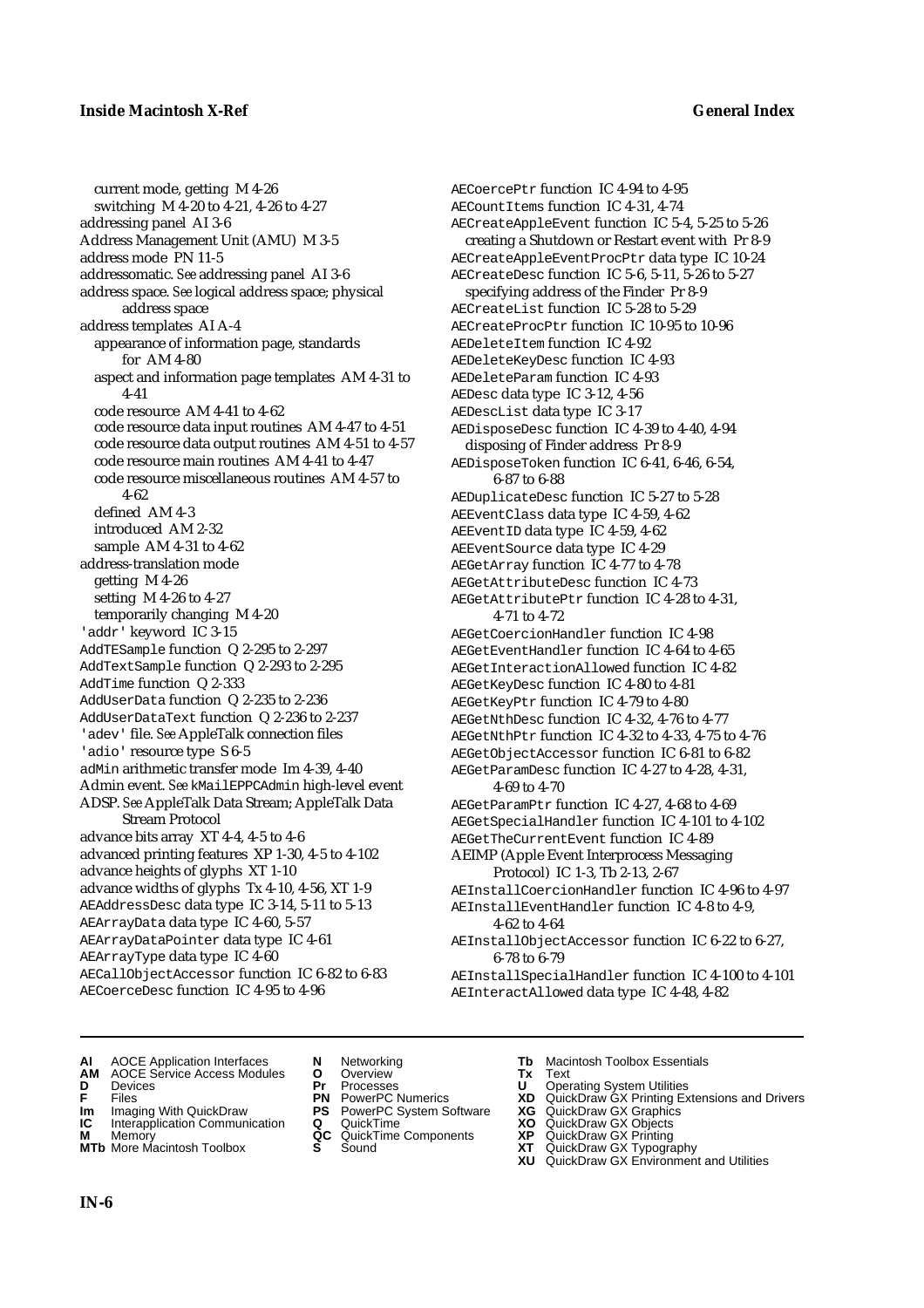AEInteractWithUser function IC 4-50, 4-83 to 4-84 AEKeyDesc data type IC 3-16 AEKeyword data type IC 3-15 to 3-16 AEManagerInfo function IC 4-104 AEObjectInit function IC 6-77 AEP. *See* AppleTalk Echo Protocol AEP Echoer N 1-14, 1-26, 7-8, 7-32 to 7-34 AEProcessAppleEvent function IC 4-66 to 4-68, Tb 2-68, 2-78 AEPutArray function IC 5-31 AEPutAttributeDesc function IC 5-36 to 5-37 AEPutAttributePtr function IC 5-35 to 5-36 AEPutDesc function IC 5-30 AEPutKeyDesc function IC 5-33 AEPutKeyPtr function IC 5-32 AEPutParamDesc function IC 5-6, 5-34 AEPutParamPtr function IC 5-5, 5-33 to 5-34 AEPutPtr function IC 5-29 to 5-30 AERecord data type IC 3-17 to 3-18 AE records adding data to IC 5-32 adding keyword-specified descriptor records to IC 5-32 to 5-33 creating IC 5-28 to 5-29 defined IC 3-17 to 3-18 deleting keyword-specified descriptor records from IC 4-93 getting data out of IC 4-25 to 4-33, 4-78 to 4-80 getting descriptor records out of IC 4-80 to 4-81 getting sizes and descriptor types of keyword-specified descriptor records in IC 4-90 to 4-91 and other Apple Event Manager data structures IC 3-18 AERemoveCoercionHandler function IC 4-99 AERemoveEventHandler function IC 4-65 to 4-66 AERemoveObjectAccessor function IC 6-84 to 6-85 AERemoveSpecialHandler function IC 4-102 to 4-103 AEResetTimer function IC 4-84 to 4-85 AEResolve function IC 6-4 to 6-8, 6-28 to 6-47, 6-85 to 6-87 AEResumeTheCurrentEvent function IC 4-86 to 4-88 AESend function IC 5-13 to 5-20, 5-37 to 5-41, Tb 2-73, 2-78, 2-100 AESend function, sending a Shutdown or Restart event with Pr 8-9 AESendPriority data type IC 5-38

AESendProcPtr data type IC 10-25, 10-96

AESetInteractionAllowed function IC 4-81 to 4-82 AESetObjectCallbacks function IC 6-46, 6-79 to 6-80 AESetTheCurrentEvent function IC 4-88 AESizeOfAttribute function IC 4-91 to 4-92 AESizeOfKeyDesc function IC 4-90 to 4-91 AESizeOfNthItem function IC 4-90 AESizeOfParam function IC 4-91 AESuspendTheCurrentEvent function IC 4-85 to 4-86 'aete' resources and AppleScript IC 7-17 to 7-20 creating IC 8-13 to 8-23 defined IC 7-15 to 7-16 dynamic loading of IC 7-20 recordable applications and IC 1-18 to 1-19 role of IC 1-16 to 1-19, 7-17 to 7-20 scriptable applications and IC 1-16 to 1-17 structure of IC 8-8 to 8-13, 8-26 to 8-44 supporting new suites IC 8-23 supporting standard suites with extensions IC 8-16 to 8-23 supporting standard suites without extensions IC 8-14 to 8-16 supporting subsets of suites IC 8-23 'aeut' resources additional parameters array IC 8-34 to 8-36 and AppleScript IC 7-17 to 7-20 comparison operators array IC 8-42 to 8-43 defined IC 7-15 to 7-16 elements array IC 8-40 to 8-41 enumerations array IC 8-43 to 8-44 events array IC 8-29 to 8-33 header data IC 8-27 object classes array IC 8-36 to 8-37 properties array IC 8-38 to 8-40 resource type declaration IC 8-9 to 8-13 role of IC 7-17 to 7-20 structure of IC 8-8 to 8-13, 8-26 to 8-44 suites array IC 8-27 to 8-29 'aevt' descriptor type IC 4-57 'aevt' event class IC 3-8 AFP F 2-20. *See also* AppleTalk Filing Protocol AFP command block N 9-5 to 9-6 AFPCommandBlock record N 9-5 AFP command constants N 9-9 to 9-12 AFPCommand function N 9-5, 9-8 AFPVolMountInfo data type F 2-110 AFP volume mounting information records F 2-110 AGC. *See* automatic gain control

- **AI** AOCE Application Interfaces **N** Networking **The Macintosh Toolbox Essentials**<br> **AM** AOCE Service Access Modules **O** Overview **Tx** Text<br> **D** Devices **Pr** Processes **U** Operating System Utilities
	- AOCE Service Access Modules **O** Overview **Tx** Text<br>Devices **Devices Devices Devices**
- 
- 
- **IM** FILES<br> **Im** Imaging With QuickDraw **PS** PowerPC System Software **XG**<br> **IC** Interapplication Communication **Q** QuickTime **XO IC** Interapplication Communication **Q** QuickTime **XO M** Memory **XO QC** QuickTime Components **XP**
- **M** Memory **QC** QuickTime Components **XP**<br>**MTb** More Macintosh Toolbox **S** Sound **XT**
- **MTb** More Macintosh Toolbox **S** Sound **XT** QuickDraw GX Typography
- 
- **D** Devices **Pr** Processes **U** Operating System Utilities
	-
	-
	-
	-
- 
- 
- **F** Files **PN** PowerPC Numerics **XD** QuickDraw GX Printing Extensions and Drivers
	-
	-
	-
	-
	- **XU** QuickDraw GX Environment and Utilities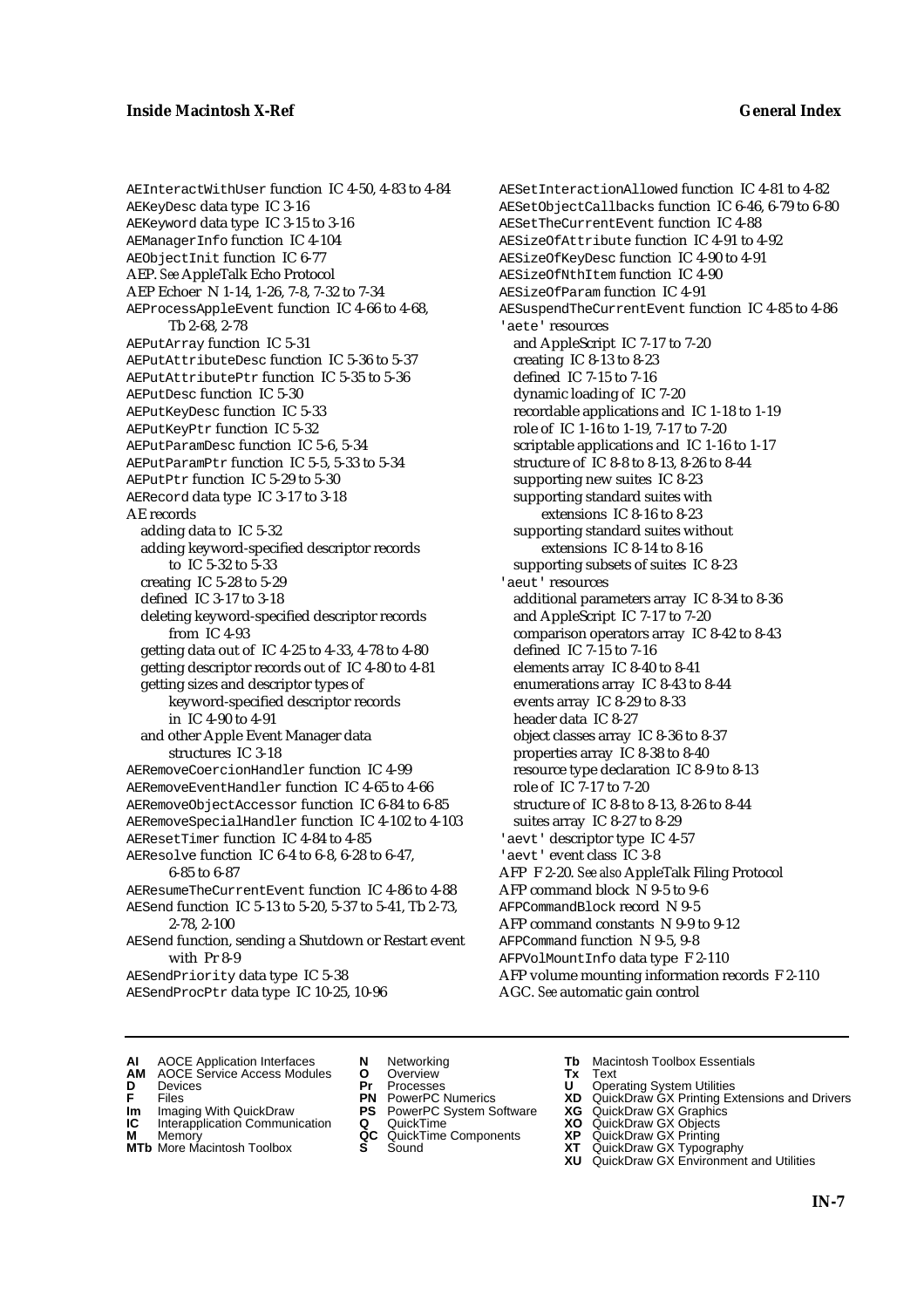AIFF-C files and AIFF files S 1-19 creating S 1-41 defined S 1-18 to 1-20 file type of S 2-87 and Finder sound files S 1-19 format of S 2-87 to 2-89 playing sounds in S 1-19, 1-26 recording sounds to S 1-31 sample frames in S 2-89 sample of S 2-88 specifications of S 2-82 to 2-89 storing sounds in S 1-40 to 1-41, 2-9, 3-30 AIFF files and AIFF-C files S 1-19 creating S 1-41 defined S 1-18 to 1-20 file type of S 2-66, 2-87 and Finder sound files S 1-19 format of S 2-81 to 2-89 playing sounds in S 1-19, 1-26 recording sounds to S 1-31 sample frames in S 2-89 specifications of S 2-82, 2-89 storing sounds in S 1-40 to 1-41, 2-9, 3-30 AINT PN B-1 'alan' address extension type AI 7-12 'alan' extension type AM 2-31 Alarm Clock U 4-6 default alarm time U 7-5 alert boxes O 134 accessing menus from Tb 6-68 to 6-73 avoiding use of by system extensions U 9-14 creating Tb 6-18 to 6-23 default colors of, changing Tb 6-157 to 6-158 defined Tb 6-6 dialog boxes, as distinguished from Tb 6-6 to 6-8 displayed by Notification Manager Pr 5-4 displayed by PowerPC applications PS 1-34 displaying Tb 6-22, 6-61 to 6-75 event filter function for Tb 6-86 to 6-89, 6-145 to 6-147 events in Tb 2-29 to 2-30, 6-81 to 6-82 help balloons for MTb 3-51 to 3-74 help balloons for areas outside MTb 3-87 to 3-89 and Help menu MTb 3-92 and help messages for menus MTb 3-38 items in. *See* items in alert and dialog boxes

for multiple publishers in a document IC 2-58 for new publishers IC 2-19 for PPC session termination IC 11-7 stages for Tb 6-20 to 6-22, 6-150 to 6-151 types of Tb 6-8 to 6-9 as windows Tb 6-15 to 6-17 window types for Tb 4-9 alert color table resources Tb 6-157 to 6-158 alert definitions (System Error Handler) U 2-17 Alert function Tb 6-106 to 6-108 alert notifications Pr 5-4, 5-8, 5-9 alert resources defined Tb 6-15 example of Tb 6-20, 6-21 Rez input format for Tb 6-19 to 6-22 Rez output format for Tb 6-150 to 6-151 alerts creating Tb 6-18 to 6-23, 6-105 to 6-112 defined Tb 6-5 defining alert sounds for Tb 6-22, 6-144 to 6-145 displaying Tb 6-61 to 6-75 events in Tb 6-81 to 6-82 stages for Tb 6-20 to 6-22, 6-150 to 6-151 types of Tb 6-8 to 6-9 using the system alert sound Tb 6-8 alert sounds. *See also* system alert sounds creating Tb 6-18 to 6-22 defined Tb 6-6 defining Tb 6-22, 6-144 to 6-145 specifying Tb 6-151 stages for Tb 6-20 to 6-22, 6-150 to 6-151 and the system alert sound Tb 6-8 Alert Sounds control panel S 1-16, 1-24, 5-24 alias, name AI 5-86 \_AliasDispatch trap macro F 4-28 aliases adding to catalogs AI 8-106 to 8-108 defined F 1-11, Tb 7-39 displayed in Catalog-Browsing panel AI 4-31 extracting from data structures AI 2-78 extracting information about AI 8-62 to 8-63 extracting information from AI 8-46 to 8-48 for records, introduced AI 8-7 getting information about AI 8-43 to 8-46, 8-57 to 8-61 resolution for AOCE catalog objects AI 4-85 to 4-88 catalog specification structure AI 4-87

HFS aliases AI 4-85

- 
- **AI** AOCE Application Interfaces **N** Networking **Tb** Macintosh Toolbox Essentials<br> **AM** AOCE Service Access Modules **O** Overview **Tx** Text<br> **D** Devices **Pr** Processes **U** Operating System Utilities **AM** AOCE Service Access Modules **O** Overview **Tx** Text
- 
- 
- 
- **Interapplication Communication <b>Q** QuickTime **XO** Memory **XO** Memory **XP QC** QuickTime Components **XP**
- **M** Memory **District Acc** QuickTime Components **XP**<br> **MTb** More Macintosh Toolbox **S** Sound **XT**
- 
- **D** Devices **Pr** Processes **U** Operating System Utilities
- **IM** Files<br> **Im** Imaging With QuickDraw **PS** PowerPC System Software **XG**<br> **IC** Interapplication Communication **Q** QuickTime **XO** 
	-
	-
	-
- 
- 
- **F** Files **PN** PowerPC Numerics **XD** QuickDraw GX Printing Extensions and Drivers
	-
	-
	-
- **MTb** More Macintosh Toolbox **S** Sound **XT** QuickDraw GX Typography
	- **XU** QuickDraw GX Environment and Utilities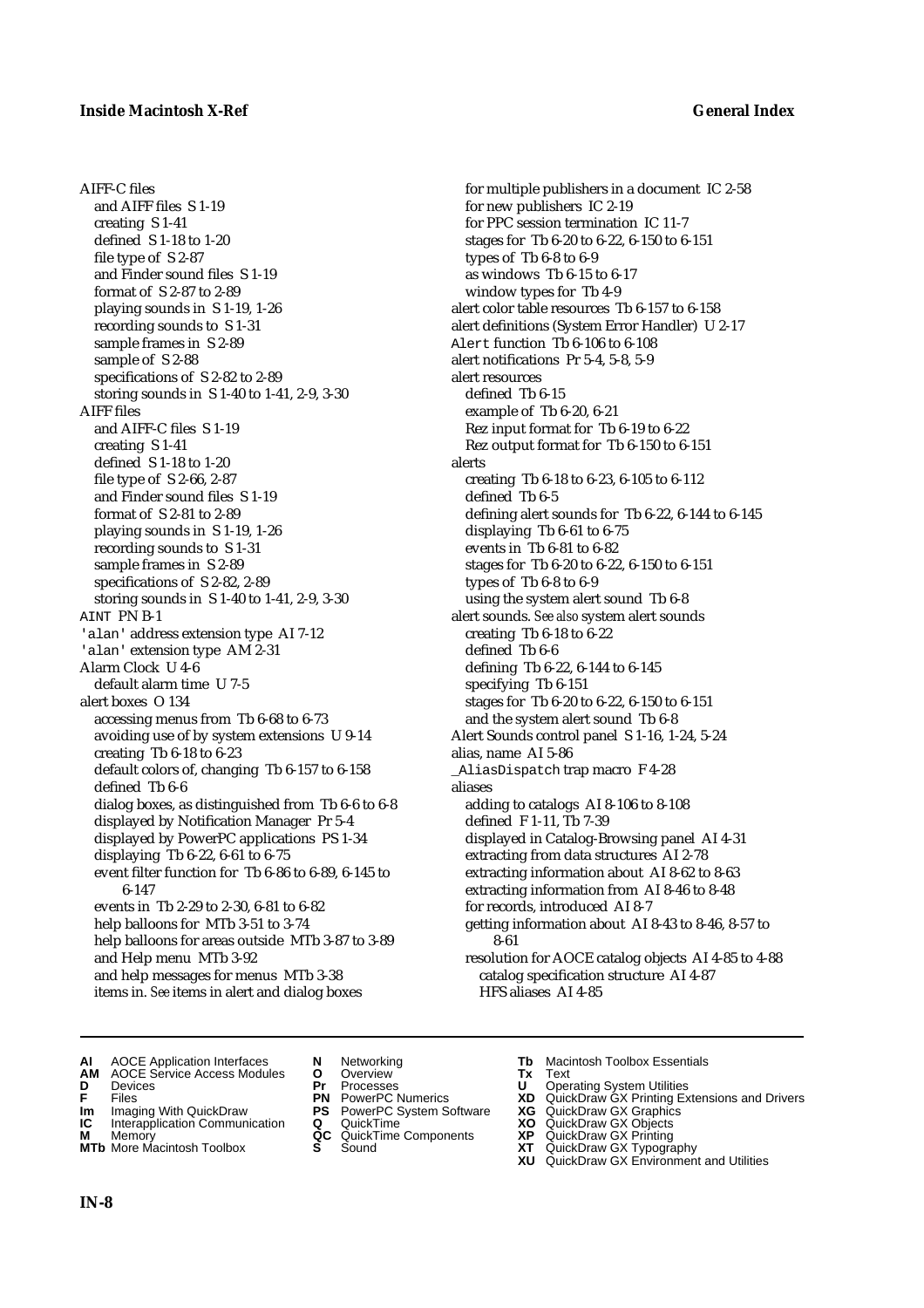resolution by Finder F 1-11 resolution by Standard File Package F 3-14 resolving Tb 7-39 to 7-41, 7-51 to 7-53 alias files Tb 7-39 Alias Manager F 4-3 to 4-30, O 12. *See also* alias records application-defined routines in F 4-25 and the Movie Toolbox Q 2-64 routines in F 4-14 to 4-24 testing for availability F 4-9 testing for features U 1-15 user interface guidelines F 4-7 alias-matching filter function F 4-25 AliasRecord data type F 4-5, 4-14 alias records F 4-4 to 4-5, Tb 7-40 contents F 4-4, 4-13 creating F 4-9 to 4-10, 4-15 to 4-17 customizing F 4-13 defined F 4-3 exhaustive search for F 4-8 finding targets of F 4-4 getting information from F 4-13, 4-23 private Alias Manager data F 4-5 for publishers and subscribers IC 2-16, 2-20 relative path in F 4-6 resolving F 4-5 to 4-8 functions for F 4-10 to 4-11, 4-19 to 4-23 searches absolute F 4-6 to 4-7 exhaustive F 4-8 fast F 4-7, 4-10 relative F 4-5 to 4-6 search strategies F 4-5 to 4-8 storing and retrieving F 4-12 updating F 4-13, 4-18 alias resources PS 3-31 alias styles Tx 6-15, 6-73, B-21 alias targets F 4-3 alias types Tb 7-40 aligning icons MTb 5-36 aligning windows Q 3-143 alignment Tx 1-24 to 1-26, 1-68 to 1-69, 2-13, 2-17. *See also* justified text; data alignment of baselines XT 9-6 to 9-8, 9-27 to 9-30 as characteristic of layout shape XT 5-11 to 5-13, 5-24 to 5-26, 5-28 as property of style object XT 1-17, 6-4, 6-11 to 6-13, 6-38, 6-48 to 6-51 optical XT 8-5, 8-11 to 8-14, 8-45 to 8-46

as style object property XO 3-5 with TESetAlignment procedure Tx 2-27, 2-50 to 2-51, 2-87 with TETextBox procedure Tx 2-24, 2-88 to 2-89 in TextEdit edit records Tx 2-69 alignment functions Q 3-155 to 3-156 alignment function structure Q 3-155 to 3-156 AlignmentProcRecord data type Q 3-156 alignPix flag Im 6-13, 6-15, 6-25 AlignScreenRect function Q 3-146 AlignWindow function Q 3-143 A-line exception errors U 2-8 A-line instructions PS 1-8, U 8-10 to 8-20 for Operating System routines U 8-11 to 8-14 for Toolbox routines U 8-14 to 8-20 trap number U 8-11 'alis' data type Q 2-216, 2-217, 2-218, 4-32 'alis' descriptor type IC 4-58 'alis' format type IC 2-25 'alis' resource type F 4-8, 4-12, IC 2-19, PS 3-31, Tb 7-40 allDevices flag Im 5-30 allInit flag Im 5-17, 5-23, 5-31, 5-36 all object validation XU 4-7 Allocate function F 2-118 to 2-119 allocating or moving memory, in interrupt tasks Pr 1-12 allocation blocks default size of F 5-14 determining number free F 2-46 introduced F 2-53, 2-56 size F 1-6 to 1-7 AllocContig function F 2-119 AllocCursor procedure Im 8-27 allophones S 4-33 AllowPurgePixels procedure Im 6-34 to 6-35 'alng' lookup table element AI 5-111 alphabetic characters Tx 1-22 alphabetic writing systems XT 7-8 alpha-channel color spaces XO 4-24 alpha channels QC 8-5, XO 4-24, 5-20 blending and QC 8-18 blend masks and QC 8-82 clipping and QC 8-21 continuous digitization and QC 8-53 masks and QC 8-36

- **AI** AOCE Application Interfaces **N** Networking **Tb** Macintosh Toolbox Essentials<br> **AM** AOCE Service Access Modules **O** Overview **Tx** Text<br> **D** Devices **Pr** Processes **U** Operating System Utilities
	- AOCE Service Access Modules **O** Overview **Tx** Text<br>Devices **Devices Devices Devices**
- 
- 
- **IM** FILES<br> **Im** Imaging With QuickDraw **PS** PowerPC System Software **XG**<br> **IC** Interapplication Communication **Q** QuickTime **XO IC** Interapplication Communication **Q** QuickTime **XO M** Memory **XP QC** QuickTime Components **XP**
- **M** Memory **CONSISTENT CONSISTENT QC** QuickTime Components **XP**<br> **MTb** More Macintosh Toolbox **S** Sound **XT**
- **MTb** More Macintosh Toolbox **S** Sound **XT** QuickDraw GX Typography
- 
- **D** Devices **Pr** Processes **U** Operating System Utilities
	-
	-
	-
	-
- 
- 
- **F** Files **PN** PowerPC Numerics **XD** QuickDraw GX Printing Extensions and Drivers
	-
	-
	-
	-
	- **XU** QuickDraw GX Environment and Utilities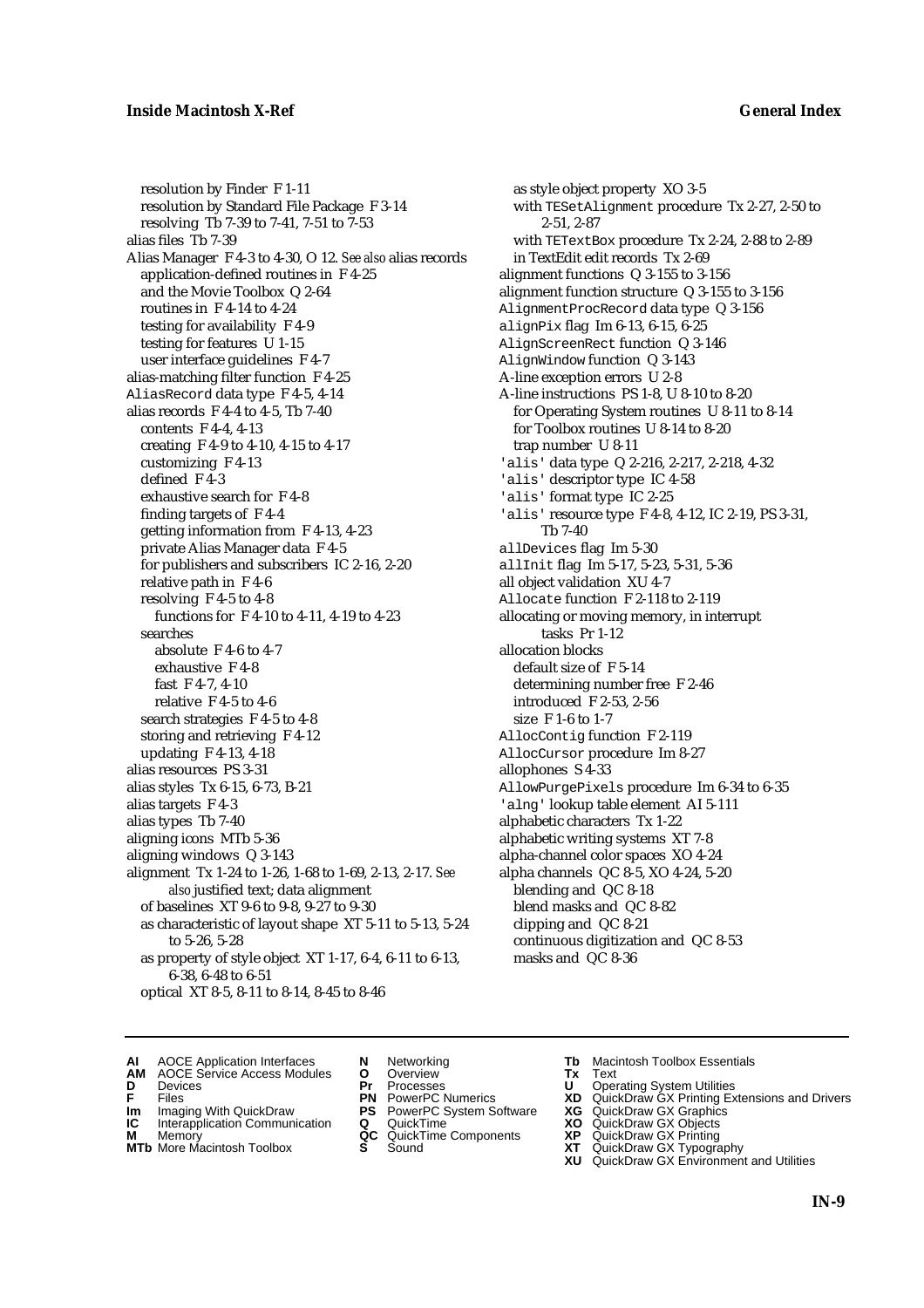alpha-channel transfer modes XO 5-20 to 5-25, 5-48 to 5-49. *See also* atop mode; exclude mode; fade mode; over mode 'ALRT' resource type. *See* alert resources altDBoxProc window type Tb 4-9 alternate groups of tracks Q 2-207 to 2-215 assigning Q 2-210 defined Q 2-18 disabling automatic selection of Q 2-89, 2-91, 2-92, 2-97, 2-109, 2-245 enabling automatic selection Q 2-210 finding Q 2-211 language and quality of Q 2-19 selecting for a movie Q 2-209 in track header atoms Q 4-15 and languages Q 2-18 alternate interface N 1-29 alternate numerals availability, in script flags Tx 6-69 in number parts table Tx B-57 and tokenization Tx 6-42 alternate rectangles. *See also* hot rectangles specifying in 'hdlg' resources MTb 3-55 to 3-57 specifying in HMShowBalloon function MTb 3-79 to 3-81 alternate user, PowerTalk AI 9-9 'amnu' folder type Tb 7-54 ampCmd command S 2-27, 2-96 amplitude of sounds S 2-8, 2-27 amplitude of speech. *See* speech volume AMU (Address Management Unit) M 3-5 analog video digitizers, recommended values for QC 8-66 analyzing characters. *See* characters analyzing data streams XU 7-56 to 7-89 anchor algorithm for extending list selections MTb 4-18 to 4-20 AND (logical) operation on bits U 3-16 to 3-17 AND mode XO 5-17 AND operator M 1-34 angle of a halftone XO 7-14 of a halftone on a device XO 7-83 angled carets XT 10-7, 10-15, 10-19, 10-41, 10-46 AngleFromSlope function U 3-12, 3-38 angles defined U 3-12 calculating Im 3-57

angle-slope conversion utilities U 3-12 to 3-14 accuracy of U 3-14 animated cursor resources Im 8-13, 8-14, 8-36 to 8-37 animated cursors creating Im 8-13 to 8-15, 8-31 to 8-33 data type for Im 8-20 to 8-21 resource type for Im 8-36 to 8-37 user interface guidelines for Im 8-5, 8-13, 8-15 Animation Compressor Q 3-11, 3-64 compressor type value for QC 5-80, 6-66 Annotation Chunks S 2-82 annuity function PN 10-48 to 10-50 ANSI-compliant source code PS ix, 1-65 ANSI X3J11.1 PN 1-12 to 1-13 anti-aliasing XO 5-24 to 5-25, 5-49 antilog functions. *See* exponential functions ANumber global variable Tb 6-172 AOCE defined AI xix desktop services AI 1-9 to 1-11 examples of collaboration applications AI 1-4 to 1-8 introduction AI 1-3 to 1-19 software, defined AI xix software components AI 1-8 to 1-14 software components illustration AI 1-9 workflow example AI 1-7 AOCE attributes. *See* attributes AOCE catalog records. *See* records AOCE catalogs. *See also* Setup catalog; catalogs browsing, supporting AM 3-24 features supported by human interface effects of AM 3-22 to 3-26 identifying to Catalog Manager AM 3-16 to 3-22 large catalogs, supporting AM 3-24 to 3-26 searching, supporting AM 3-24 to 3-25 AOCE Catalogs Extension. *See* Catalogs Extension AOCE Collaboration Package AI 1-11 AOCE data structures checking equality of AI 2-12 to 2-13 converting between packed and unpacked AI 2-6 copying AI 2-13 to 2-15 copying versus duplicating AI 2-15 duplicating AI 2-15 maximum-sized AI 2-3 to 2-4 minimum-sized AI 2-3 to 2-4 packing AI 2-5 to 2-10 unpacking AI 2-5 to 2-10 validating AI 2-10 to 2-12

- **AI** AOCE Application Interfaces **N** Networking **Tb** Macintosh Toolbox Essentials<br> **AM** AOCE Service Access Modules **O** Overview **Tx** Text<br> **D** Devices **Pr** Processes **U** Operating System Utilities
- **AM** AOCE Service Access Modules **O** Overview **Tx** Text
- 
- 
- **IM** Files<br> **Im** Imaging With QuickDraw **PS** PowerPC System Software **XG**<br> **IC** Interapplication Communication **Q** QuickTime **XO**
- **Interapplication Communication <b>Q** QuickTime **XO** Memory **XO** Memory **XP QC** QuickTime Components **XP**
- **M** Memory **District Acc** QuickTime Components **XP**<br> **MTb** More Macintosh Toolbox **S** Sound **XT MTb** More Macintosh Toolbox **S** Sound **XT** QuickDraw GX Typography
- 
- **D** Devices **Pr** Processes **U** Operating System Utilities
	-
	-
	-
	- -
- 
- 
- **F** Files **PN** PowerPC Numerics **XD** QuickDraw GX Printing Extensions and Drivers
	-
	-
	-
	-
	- **XU** QuickDraw GX Environment and Utilities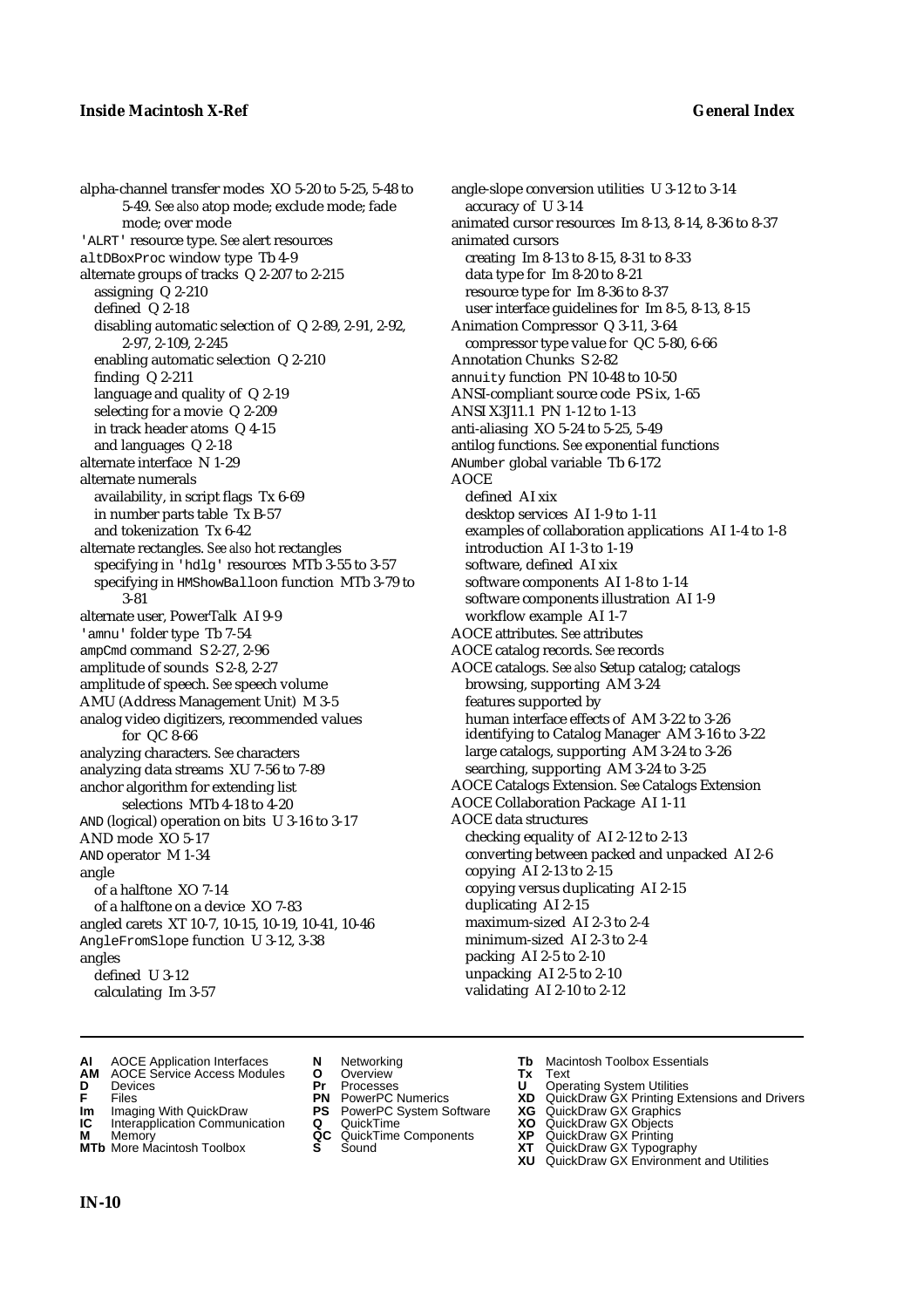aoce Fake attribute AM 4-27 AOCE high-level events AM 2-220 to 2-237 EventRecord data type AM 2-33 introduced AM 2-8 list of AM 2-33 MailEPPCMsg structure AM 2-34, 2-113 to 2-114 overview of AM 2-32 to 2-34 SMCA structure AM 2-34, 2-114 to 2-115 AOCE identities. *See* identity AI 8-8 AOCE interprogram messages. *See* messages aoce Joined attribute AM 4-29 AOCE message. *See* messages AOCE messaging systems AM 2-6 AOCE record attributes. *See* attributes AOCE records. *See* records AOCE strings AI 2-19 to 2-25 allocating non-standard sizes of AI 2-16 character set AI 2-19 checking equality of AI 2-50 converting C strings to AOCE strings AI 2-46 converting Pascal strings to AI 2-47 converting to Pascal strings AI 2-48 copying AI 2-45 header AI 2-19 to 2-20 introduction to AI 2-19 manipulating AI 2-45 to 2-51 minimum-sized AI 2-4 script code AI 2-19 validating AI 2-51 AOCE template callback routines AI 5-196 to 5-246 changing the call-for mask AI 5-198 custom views AI 5-242 to 5-245 bounds AI 5-244 reference value AI 5-242 determining a catalog system specification AI 5-210 determining a template's file specification AI 5-206 determining quantity of templates AI 5-205 edit-text views AI 5-211 to 5-213 closing AI 5-212 getting the property number AI 5-211 getting a resource handle AI 5-207 getting information about properties AI 5-213 to 5-222 property-changed flag AI 5-221 property-editable flag AI 5-222 size of a binary property AI 5-219 types AI 5-215 value as a binary block AI 5-220

value as an RString AI 5-217 value as a number AI 5-216 how to call AI 5-197 opening a catalog object AI 5-211 parameter block headers AI 5-147 to 5-148 pop-up menus AI 5-238 to 5-242 adding an item AI 5-238 removing an item AI 5-240 returning text of a menu item AI 5-241 process control AI 5-199 to 5-200 property changed AI 5-233 property dirtied AI 5-233 property type conversions AI 5-214, 5-223 saving a property value AI 5-234. *See also* routine selectors, AOCE template setting information for properties AI 5-223 to 5-235 parsing an attribute value AI 5-224 setting property-changed flag AI 5-231 setting property-editable flag AI 5-232 type AI 5-226 value as a binary block AI 5-229 value as an RString AI 5-228 value as a number AI 5-227 supporting drops AI 5-201 to 5-205 determining how many objects are being dropped AI 5-201 determining the nature of the destination object AI 5-202 to 5-205 determining the nature of the object being dropped AI 5-202 to 5-205 testing your code resource AI 5-198 unloading templates from memory AI 5-208 updating property values AI 5-237 working with catalog objects AI 5-209 to 5-211 working with sublists AI 5-235 to 5-238 determining number of items in sublist AI 5-235 synchronizing with catalog system AI 5-237 working with templates AI 5-205 to 5-209 AOCE template code resource routines AI 5-148 to 5-196 attribute values AI 5-175 to 5-181 adding a new value to a record AI 5-177 adding a new value to a sublist AI 5-176 changing AI 5-179 deleting AI 5-181 call-for mask AI 5-149 conditional views AI 5-166 custom property-type conversions AI 5-188 to 5-192

- **AI** AOCE Application Interfaces **N** Networking **The Macintosh Toolbox Essentials**<br> **AM** AOCE Service Access Modules **O** Overview **Tx** Text<br> **D** Devices **Pr** Processes **U** Operating System Utilities
	- AOCE Service Access Modules **O** Overview **Tx** Text<br>Devices **Devices Devices Devices**
- 
- 
- **IM** FILES<br> **Im** Imaging With QuickDraw **PS** PowerPC System Software **XG**<br> **IC** Interapplication Communication **Q** QuickTime **XO IC** Interapplication Communication **Q** QuickTime **XO M** Memory **XO QC** QuickTime Components **XP**
- **M** Memory **CONSISTENT MEMORY AND MEMORY MEMORY AND MEMORY AND MEMORY AND <b>CONSISTENT CONSISTENT** WAS A VIOLENCE CONSISTENT OF A VIOLENCE CONSISTENT OF A VIOLENCE CONSISTENT OF A VIOLENCE CONSISTENT OF A VIOLENCE CONSISTEN
- **MTb** More Macintosh Toolbox **S** Sound **XT** QuickDraw GX Typography
- 
- **D** Devices **Pr** Processes **U** Operating System Utilities
	-
	-
	-
	-
- 
- 
- **F** Files **PN** PowerPC Numerics **XD** QuickDraw GX Printing Extensions and Drivers
	-
	-
	-
	-
	- **XU** QuickDraw GX Environment and Utilities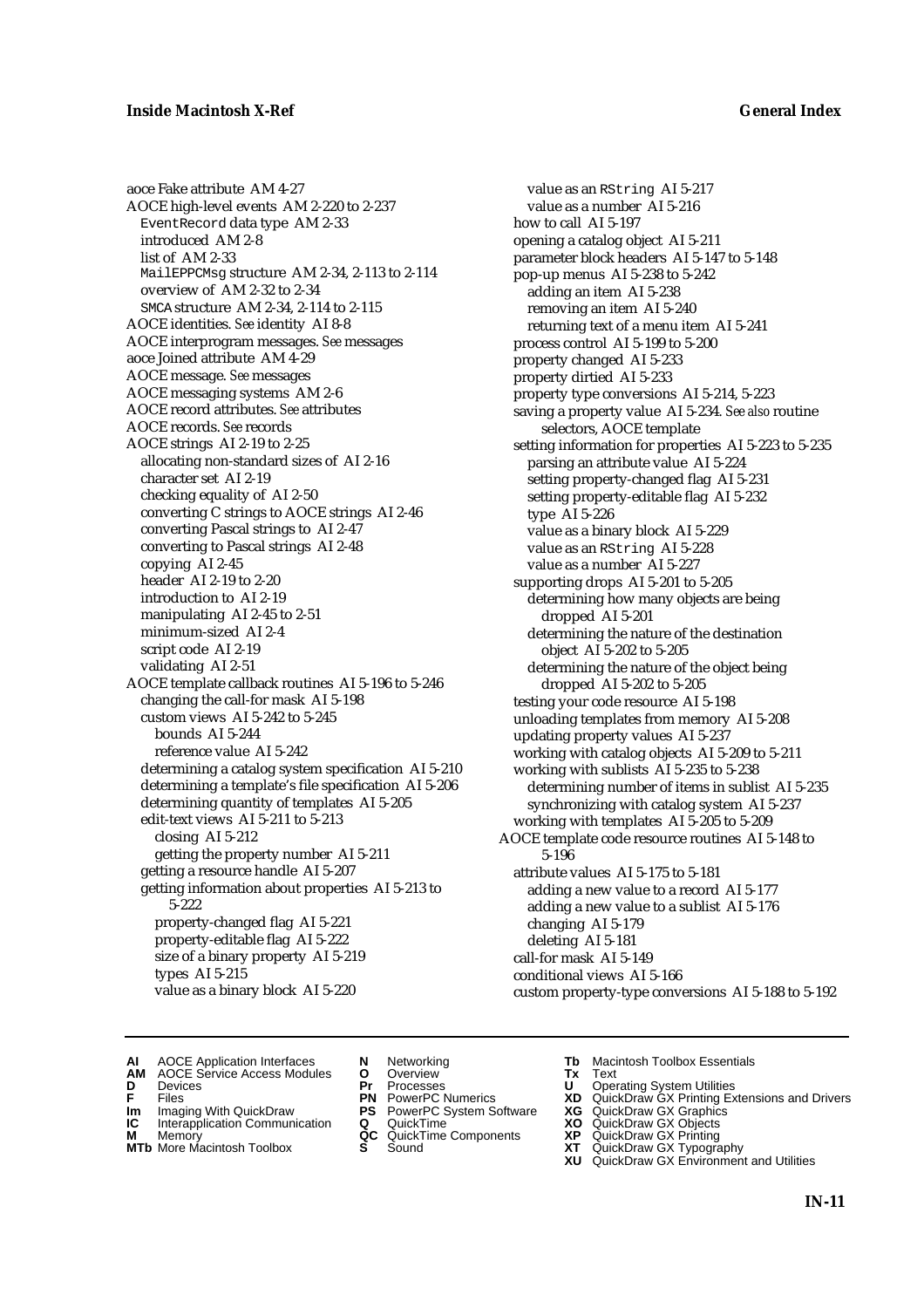convert from number AI 5-191 convert from RString AI 5-192 convert to number AI 5-188 convert to RString AI 5-189 custom views and menus AI 5-192 to 5-196 dynamic creation of resources AI 5-154 to 5-157 enabling item in Catalogs menu AI 5-195 example AI 5-65 to 5-73 handling item in Catalogs menu AI 5-196 initializing and removing templates AI 5-150 to 5-154 keypress in information page AI 5-163 main routine prototype AI 5-148 mouse-down event in a custom view AI 5-194 opening an information page AI 5-158 parameter block AI 5-148 parameter block headers AI 5-145 to 5-147 pasting text AI 5-164 processing custom lookup table elements AI 5-182 to 5-185 processing idle-time tasks AI 5-157 to 5-158 property and information-page routines AI 5-158 to 5-169 property changed AI 5-167 property dirtied AI 5-167 reading the routine selector AI 5-148 saving property values AI 5-168. *See also* AOCE template callback routines, routine selectors, AOCE template; AOCE template callback routines setting attribute values from properties AI 5-184 setting properties from attribute values AI 5-182 setting text length AI 5-166 supporting drops AI 5-169 to 5-174 for aspect of destination object AI 5-173 for aspect of dragged object AI 5-170 updating custom views AI 5-193 updating property values AI 5-185 to 5-187 AOCE templates AI 5-5 to 5-299 built-in AI A-1 to A-4 address AI A-4 Group records AI A-4 Key Chain AI A-4 User records AI A-1 to A-3 code resources AI 5-142 to 5-246 data types AI 5-142 to 5-148 rules for writing AI 5-142 exit routine AI 5-151

initializing and removing AI 5-150 to 5-154 names AI 5-75 properties. *See* properties removing and initializing AI 5-150 to 5-154 resource ID values AI 5-75 resources. *See* resources routine selectors. *See* routine selectors, AOCE template sample code AI 5-30 to 5-73. *See also* aspect templates; file type templates; forwarder templates; information page templates; killer templates template-provided routines. *See* AOCE template code resource routines unloading from memory AI 5-208 writing AI 5-30 to 5-73 AOCE toolbox AI 1-12 aoce Unconfigured attribute AM 4-10, 4-22, 4-27, 4-29 to 4-30 AOCE Utilities AI 2-3 to 2-139 application-defined functions AI 2-106 to 2-107 checking for availability AI 2-5 data structures AI 2-19 to 2-44 functions AI 2-44 to 2-107 AOCE utility functions AI 2-44 to 2-107 calling from assembly language AI 2-44 copying functions AI 2-15 duplicating functions AI 2-15 equality functions AI 2-13 packing functions AI 2-6 unpacking functions AI 2-6 validation functions AI 2-11 AOCE version attribute in Mail Service record AM 4-67 in MSAM record AM 4-65 AOff procedure D 6-35 AOnIgnoreModem procedure D 6-34 AOn procedure D 6-34 APDA O xv, 189, PN xix, PS xv ApFontID global variable Tx 4-38 'aphn' address extension type AI 7-13 'aphn' extension type AM 2-31 'aplt' creator signature IC 7-7 'appa' descriptor type IC 4-58 'appe' file type Tb 7-44 AppendDITL procedure Im 9-38, Tb 6-54, 6-125 to 6-127

- **AI** AOCE Application Interfaces **N** Networking **Tb** Macintosh Toolbox Essentials
- **AM** AOCE Service Access Modules **O** Overview **Tx** Text
- 
- 
- **Im** Imaging With QuickDraw **PS** PowerPC System Software **XG IC** Interapplication Communication **Q** QuickTime **COVIC**
- **Interapplication Communication <b>Q** QuickTime **XO** Memory **XO** Objects **XP QC** QuickTime Components **XP**
- 
- 
- **D** Devices **Pr** Processes **U** Operating System Utilities
	-
	-
	-
	-

AppendMenu procedure Tb 3-64 to 3-67, 3-124 to 3-125

- 
- **F** Files **PN** PowerPC Numerics **XD** QuickDraw GX Printing Extensions and Drivers
	-
	-
- **M** Memory **QC** QuickTime Components **XP** QuickDraw GX Printing
- **MTb** More Macintosh Toolbox **S** Sound **XT** QuickDraw GX Typography
	- **XU** QuickDraw GX Environment and Utilities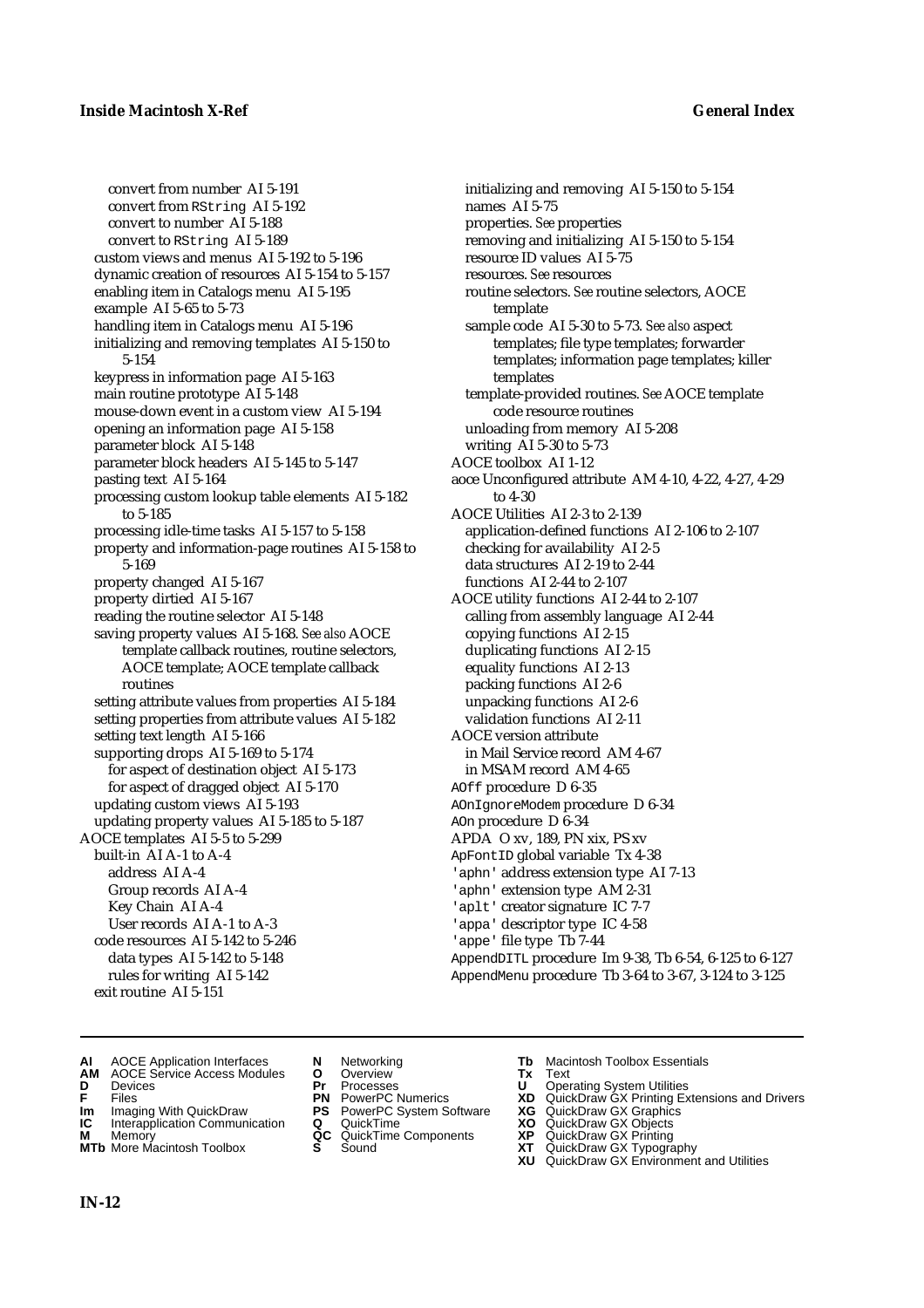AppendResMenu procedure O 156, Tb 3-20, 3-68 to 3-70, 3-128 to 3-129 AppFile data type F 1-35, 1-41 Apple Desktop Bus (ADB) D 5-3 to 5-51 testing for last keyboard used U 1-19 Apple event attributes adding to Apple events IC 5-35 to 5-37 defined IC 3-7 event classes IC 3-8, 3-15 event IDs IC 3-8, 3-15 event sources IC 3-15 getting data out of IC 4-28 to 4-31, 4-71 to 4-72 getting descriptor records out of IC 4-73 getting descriptor types of IC 4-91 to 4-92 getting sizes of IC 4-91 to 4-92 interaction level IC 3-15, 4-45 keywords for IC 3-15 missed keyword IC 3-15, 4-30, 4-34 to 4-35 optional keyword IC 4-34, 5-7 to 5-10 original source IC 3-15 return ID IC 3-15 setting with the AECreateAppleEvent function IC 5-3 to 5-4 target address IC 3-15, 5-10 to 5-13 timeout IC 3-15, 5-21 transaction ID IC 3-15 Apple event data structures arrays IC 4-60 to 4-61 disposing of IC 4-39 to 4-40 summarized IC 4-56 to 4-61 AppleEvent data type IC 3-18 to 3-19 Apple event dispatch tables defined IC 3-22 getting entries from IC 4-64 to 4-65 installing entries in IC 4-7 to 4-11, 4-62 to 4-64 removing entries from IC 4-65 to 4-66 system IC 4-7 Apple event handlers adding to dispatch tables IC 4-7 to 4-9, 4-62 to 4-64 called from the AEProcessAppleEvent function IC 4-66 to 4-67 defined IC 3-5 getting from dispatch tables IC 4-64 to 4-65 introduced IC 1-12 removing from dispatch tables IC 4-65 to 4-66 tasks performed by IC 3-23 to 3-27 writing IC 4-33 to 4-35

Apple Event Interprocess Messaging Protocol (AEIMP) IC 1-3, O 16, Tb 2-13, 2-67 Apple Event Manager IC 3-3 to 6-116, 9-3 to 9-37, O 15, 16–17 application-defined functions for resolving object specifier records IC 6-94 to 6-103 getting information about IC 4-103 to 4-104 Object Support Library and IC 6-3 and Package Manager U 10-4 routines in IC 4-61 to 4-104, 5-25 to 5-41, 6-77 to 6-94 testing for availability IC 4-4, U 1-15 use of Notification Manager IC 4-51 user interaction with server application IC 4-45 to 4-55, 4-81 to 4-84 Apple event object classes. *See* object classes, Apple event Apple event objects *Apple Event Registry: Standard Suites* and IC 1-11 classification of IC 3-39 to 3-46 container hierarchy for IC 3-45 to 3-46 defined IC 3-6 described in Apple event parameters IC 3-10, 3-12 elements of IC 3-42 to 3-46 finding IC 3-46 to 3-47 hierarchy within an application IC 3-33 object accessor functions that find IC 6-29 to 6-37 object classes and IC 1-11 object specifier records and IC 3-32 to 3-34 properties of IC 3-42 to 3-46 tokens for IC 6-4 to 6-7, 6-39 to 6-41, 6-47 Apple event parameters adding IC 5-5 to 5-7, 5-33 to 5-34 additional IC 3-9 AppleScript and IC 8-3 to 8-7 checking for missing required IC 4-34 to 4-35 defined IC 3-8 deleting IC 4-93 direct IC 3-9, 3-15 error number IC 4-36 to 4-37 error string IC 4-37 to 4-39 getting data out of IC 4-26 to 4-28, 4-68 to 4-71 getting descriptor records out of IC 4-27 to 4-28, 4-69 to 4-70 getting descriptor types of IC 4-91 getting sizes of IC 4-91 optional IC 3-9, 3-15, 5-7 to 5-10 required IC 3-9 Apple event records

- **AI** AOCE Application Interfaces **N** Networking **Tb** Macintosh Toolbox Essentials<br> **AM** AOCE Service Access Modules **O** Overview **Tx** Text<br> **D** Devices **Pr** Processes **U** Operating System Utilities
- AOCE Service Access Modules **O** Overview **Tx** Text<br>Devices **Devices Devices Devices**
- 
- 
- **Im** Files<br> **Im** Imaging With QuickDraw **PS** PowerPC System Software **XG**<br> **IC** Interapplication Communication **Q** QuickTime **XO IC** Interapplication Communication **Q** QuickTime **XO M** Memory **XO QC** QuickTime Components **XP**
- **M** Memory **QC** QuickTime Components **XP**<br>**MTb** More Macintosh Toolbox **S** Sound **XT**
- **MTb** More Macintosh Toolbox **S** Sound **XT** QuickDraw GX Typography
- 
- **D** Devices **Pr** Processes **U** Operating System Utilities
	-
	-
	-
	-
- 
- 
- **F** Files **PN** PowerPC Numerics **XD** QuickDraw GX Printing Extensions and Drivers
	-
	-
	-
	-
	- **XU** QuickDraw GX Environment and Utilities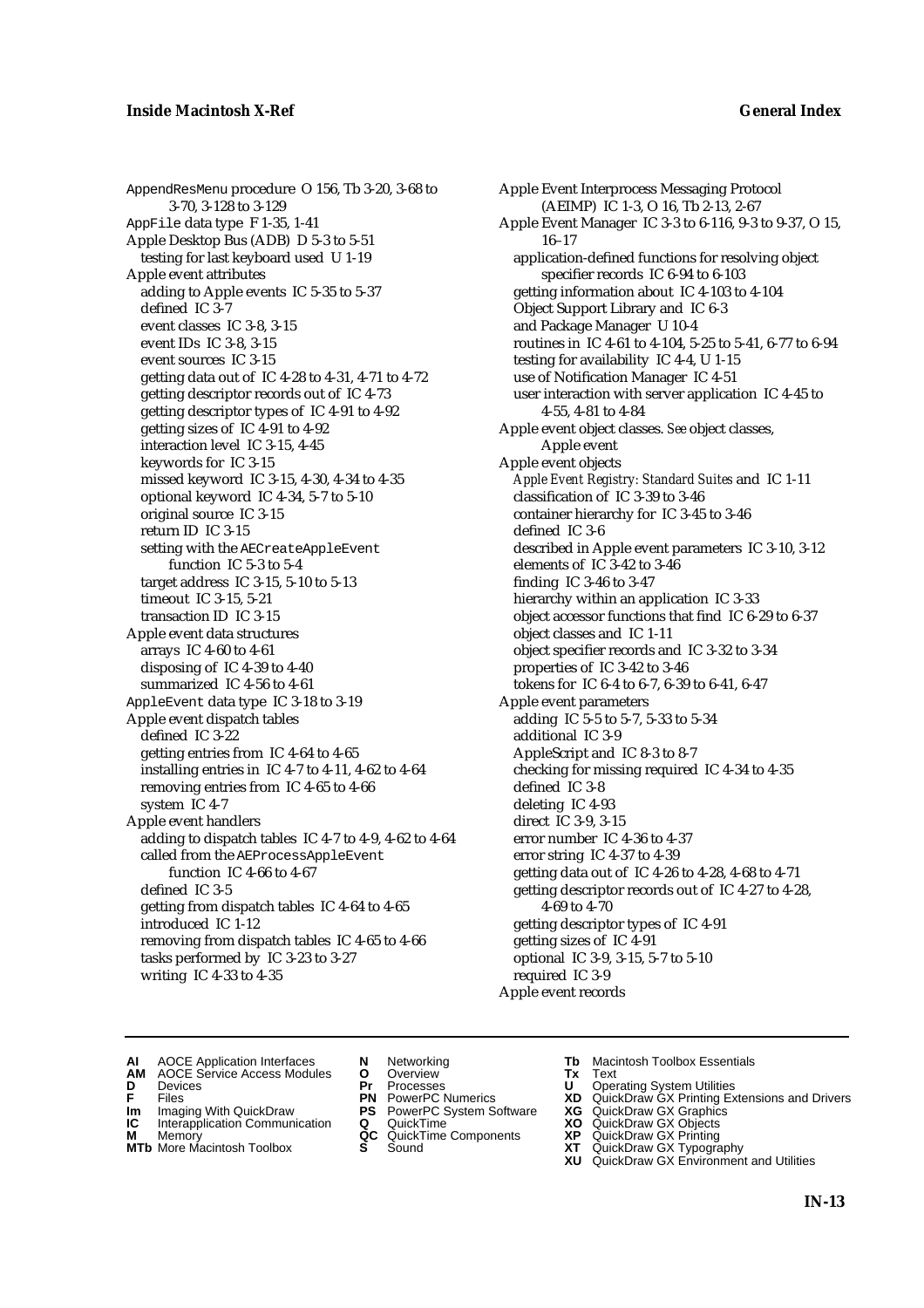defined IC 3-18 disposing of IC 4-39 to 4-40 getting data out of IC 4-25 to 4-33, 4-79 to 4-80 getting descriptor records out of IC 4-80 to 4-81 and other Apple Event Manager data structures IC 3-18 *Apple Event Registry: Standard Suites* IC 1-10 to 1-12 Apple events Im 9-25 to 9-26, O 16–17. *See also* Apple event attributes; Apple event parameters accepting IC 3-20 to 3-22, 4-5 to 4-7 addresses for IC 5-10 to 5-13 AppleScript and IC 8-3 to 8-7 Application Died Pr 2-11, 2-13 application sending to itself Tb 3-71 attributes and parameters for IC 3-7 to 3-12 client applications using IC 3-4 to 3-5 Core suite O 17 Create Publisher IC 4-22 to 4-25 creating IC 5-3 to 5-13 data structures in IC 3-12 to 3-19 defined IC 3-3, Tb 2-13 determining current IC 4-89 direct dispatching IC 5-13 dispatching IC 4-9 to 4-11, 4-66 to 4-68 disposing of sent event Pr 8-9 from Edition Manager IC 2-13 to 2-14 and the Finder Tb 7-25 to 7-26 functional-area suites O 17 Get AETE IC 8-23 to 8-26 Get Data. *See* Get Data event handling IC 1-12, 4-4 to 4-44, Tb 2-78 and high-level events IC 4-5 to 4-7 as high-level events Tb 2-67 to 2-69 introduced IC 1-9 Move. *See* Move event MultiFinder cannot send Pr 8-9 Open Application. *See* Open Application event Open Documents Tb 7-20. *See also* Open Documents event opening letters AI 3-17 passing to the Standard Mail Package AI 3-64 Print Documents. *See* Print Documents event procedure for sending Pr 8-9 processing IC 3-20 to 3-27, 4-67 to 4-68, 4-84 to 4-89 Quit Application Pr 8-5. *See also* Quit Application event Receive Recordable Event IC 9-36 Recorded Text IC 10-27

recording IC 9-3 to 9-37 Recording Off IC 9-4 Recording On IC 9-4 reply. *See* reply Apple events replying to IC 4-36 to 4-39, 5-24 requesting more time to respond to IC 4-84 to 4-85 requesting services through IC 3-28 to 3-32 required IC 1-10, 4-11 to 4-20 Required suite O 17 Reset Timer IC 4-85 responding to IC 1-9 to 1-13, 3-20 to 3-27, 4-5 to 4-7 Restart Pr 8-4, 8-9 resuming handling of IC 4-86 to 4-88 Section Cancel IC 2-13 Section Read IC 2-13 Section Scroll IC 2-13, 4-21 Section Write IC 2-13, 4-21 sending IC 1-9 to 1-13, 5-13 to 5-20, Tb 2-78 in response to menu commands Tb 3-71 sending to the current process IC 5-13 sent by the Finder O 17 server applications using IC 3-5 Set Data. *See* Set Data event Shutdown Pr 8-4, 8-9 standard suites of IC 1-10 Start Recording IC 9-36 Stop Recording IC 9-37 suspending handling of IC 4-85 to 4-86 Apple events to client applications Tx 7-10, 7-25 to 7-36, 7-44, 7-65 to 7-77 descriptor types Tx 7-67 ID constants Tx 7-66 keyword constants Tx 7-66 to 7-67 Apple event terminology extension resources. *See* 'aete' resources Apple event user terminology resources. *See* 'aeut' resources AppleMail application example of letter AI 1-5 use of AI 1-7 use of standard format AI 1-11 AppleMail format. *See* standard interchange format Apple menu O 159, Tb 3-20 About command Tb 3-21 to 3-22, 3-45 accessing from dialog boxes Tb 6-68 to 6-73 adding items to Tb 3-68 to 3-69 blinking icon and Pr 5-4, 5-7 creating Tb 3-43 to 3-44

- **AI** AOCE Application Interfaces **N** Networking **Tb** Macintosh Toolbox Essentials
- **AM** AOCE Service Access Modules **O** Overview **Tx** Text
- 
- 
- **Im** Imaging With QuickDraw **PS** PowerPC System Software **XG IC** Interapplication Communication **Q** QuickTime **COVIC**
- **Interapplication Communication <b>Q** QuickTime **XO** Memory **XO** Memory **XP QC** QuickTime Components **XP**
- **M** Memory **District Acc** QuickTime Components **XP**<br> **MTb** More Macintosh Toolbox **S** Sound **XT**
- 
- **D** Devices **Pr** Processes **U** Operating System Utilities
	-
	-
	-
	-
- 
- 
- **FRICAG CONSISTS IN THE PROCESSES CONSISTS AND CONSIST CONSISTENT CONSISTS CONSISTS PRINTIPLE PROCESSES CONSISTS CON<br>
<b>F**FRICES **PN** POWERPC Numerics **XD** QuickDraw GX Printing Extensions and Drivers<br> **Im** Imaging With Qui
	-
	-
	-
- **MTb** More Macintosh Toolbox **S** Sound **XT** QuickDraw GX Typography
	- **XU** QuickDraw GX Environment and Utilities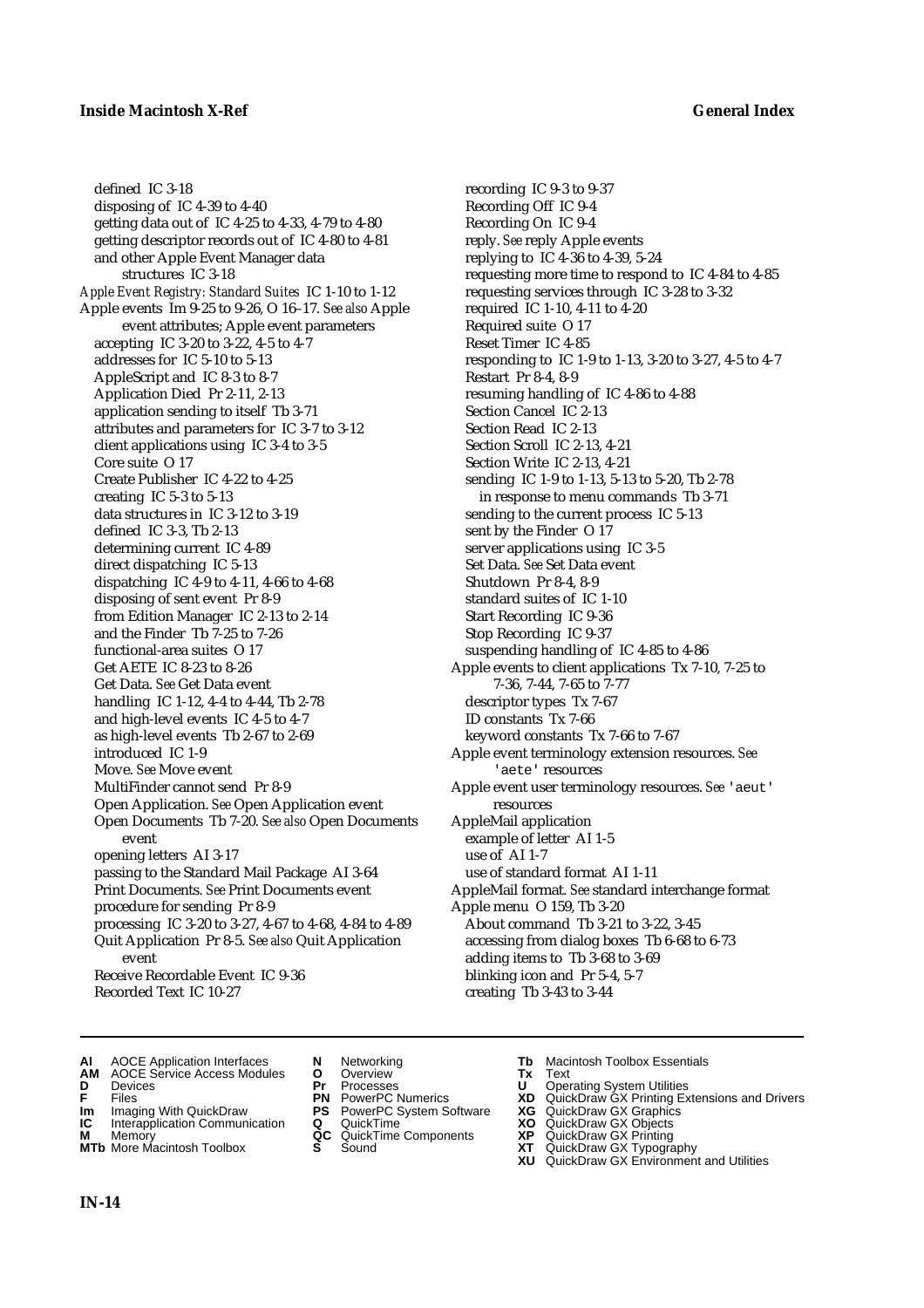Find in Catalog command AM 3-22 handling Tb 3-80 to 3-81 help balloons for MTb 3-13 to 3-18 Apple Menu Items folder adding items from, to Apple menu Tb 3-20 to 3-21 alias type for Tb 7-40 defined Tb 7-43 finding Tb 7-54 icon for MTb 1-132 Apple Mixer. *See* Apple Mixer component Apple Mixer component closing S 5-34 to 5-35 introduced S 1-13 to 1-14, 5-6 to 5-7 opening S 5-33 to 5-34 Apple Open Collaboration Environment. *See* AOCE Apple Remote Access (ARA) N 2-17 and AppleTalk transitions N 10-17 and multinode N 12-17 AppleScript component defined IC 7-4 error numbers for OSAScriptError IC 10-40 routines for IC 10-80 to 10-84 AppleScript scripting language Apple events and IC 8-3 to 8-7 defined IC 7-4 dialects, defined IC 7-17 dialects, routines for manipulating IC 10-67 to 10-71 scriptable applications and IC 8-3 to 8-7 supporting IC 1-13 to 1-22 AppleShare N 1-27 and paging devices M 3-5 AppleShare servers PS 1-55 AppleShare volumes automatic mounting to resolve alias records F 4-4 support for mounting routines F 2-110 Apple Software Licensing D 5-4 Apple Sound Chip (ASC) S 1-10, 2-36 AppleTalk Address Resolution Protocol (AARP) N 10-28, 10-40 AppleTalk communications resource XD 6-42 to 6-43 AppleTalk connection files and LAP Manager N 1-15 to 1-17, 10-3 and multinodes N 12-3, 12-6 AppleTalk Data Stream Protocol (ADSP) N 5-3 to 5-94 ASDSP parameter block for N 5-42 to 5-43 buffers for N 5-13, 5-30, 5-46 built-in flow control feature N 5-6 connection control blocks N 5-35, 5-36

data structures for N 5-35 to 5-43 driver for N 1-17, 5-4 DSP parameter block for N 5-38 to 5-41 introduced N 1-13, 1-21, 5-3 memory allocation for N 5-12 reading data N 5-15 to 5-16, 5-71 routines for N 5-43 to 5-76 user flags N 5-12, 5-37 uses of N 1-24, 5-4 to 5-6 writing data N 5-15, 5-72 to 5-73 AppleTalk Data Stream Protocol (ADSP), using for authentication AI 9-7, 9-13 AppleTalk drivers testing for version U 1-15 AppleTalk Echo Protocol (AEP) introduced N 1-14, 1-21 measuring packet-delivery performance N 7-33 to 7-34 and multinode N 12-4 uses of N 1-26 AppleTalk Filing Protocol (AFP) F 2-20, N 1-13, 9-3 to 9-36 AFP general command format N 9-14 to 9-16 AFP login command format N 9-16 to 9-20 AFP read command format N 9-22 to 9-25 AFP write command format N 9-20 to 9-22 and ASP functions N 9-12 command categories N 9-5 data structures for N 9-5 to 9-8 driver for N 1-16, 9-4 introduced N 1-12, 1-19 routines for N 9-8 to 9-24 uses of N 1-27, 9-3 XPP parameter block for N 9-7 to 9-8 AppleTalk internet N 1-7, 4-7, 4-17 AppleTalk Manager N 1-4, 1-18 AppleTalk node ID and parameter RAM U 7-5 AppleTalk Phase 1 N 1-11 AppleTalk Phase 2 N 1-10, 6-27 determining if installed N 2-4 AppleTalk protocol stack N 1-3, 1-11 to 1-17 AppleTalk Secure Data Stream Protocol (ASDSP) N 1-24, 5-9 to 5-11, 5-29 to 5-35, 5-41 to 5-43, 5-54 to 5-60. *See also* AppleTalk Data Stream Protocol and AOCE software N 5-9 ASDSP parameter block for N 5-42 to 5-43

- **AI** AOCE Application Interfaces **N** Networking **Tb** Macintosh Toolbox Essentials<br> **AM** AOCE Service Access Modules **O** Overview **Tx** Text<br> **D** Devices **Pr** Processes **U** Operating System Utilities
	- AOCE Service Access Modules **O** Overview **Tx** Text<br>Devices **Devices Devices Devices**
- 
- 
- 
- **IM** FILES<br> **Im** Imaging With QuickDraw **PS** PowerPC System Software **XG**<br> **IC** Interapplication Communication **Q** QuickTime **XO**
- **IC** Interapplication Communication **Q** QuickTime **XO M** Memory **XO QC** QuickTime Components **XP**
- **M** Memory **CONSISTENT CONSISTENT QC** QuickTime Components **XP**<br> **MTb** More Macintosh Toolbox **S** Sound **XT**
- 
- **D** Devices **Pr** Processes **U** Operating System Utilities
	-
	-
	-
	-
- 
- 
- **F** Files **PN** PowerPC Numerics **XD** QuickDraw GX Printing Extensions and Drivers
	-
	-
	-
- **MTb** More Macintosh Toolbox **S** Sound **XT** QuickDraw GX Typography
	- **XU** QuickDraw GX Environment and Utilities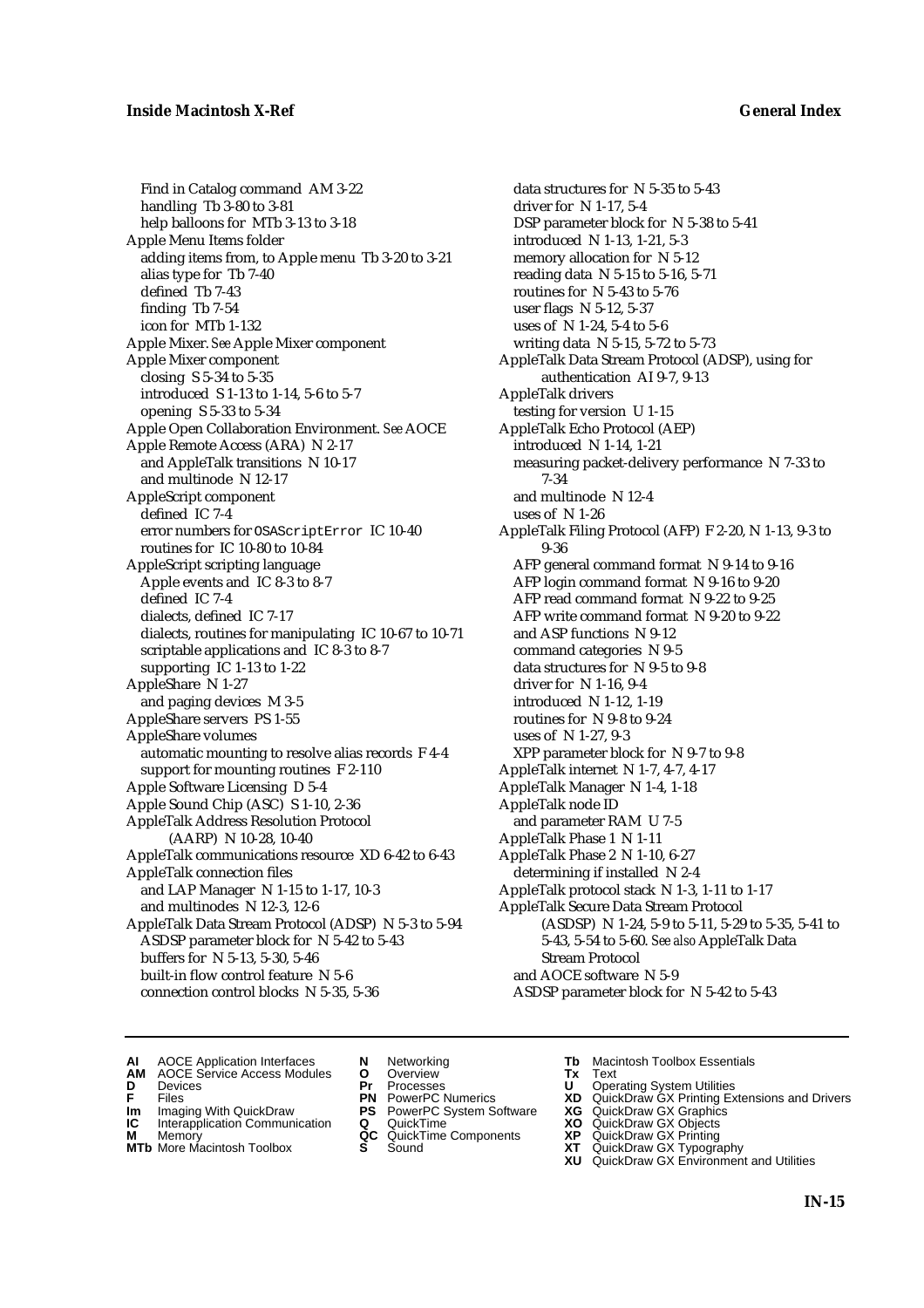authentication process N 5-9, 5-10 to 5-11 buffers for N 5-30, 5-32 data structures for N 5-42 to 5-43 encrypting data N 5-9 to 5-10, 5-34 to 5-35 introduced N 1-24, 5-9 masks, using N 5-35 opening secure connections N 5-30 to 5-35, 5-57 to 5-58 routines for N 5-54 to 5-60 AppleTalk Session Protocol (ASP) N 8-3 to 8-35 and AFP commands N 9-13 canceling an open session request N 8-25 closing sessions N 8-13 to 8-15 data structures for N 8-6 to 8-8 driver for N 1-17, 8-4 and higher-level protocols N 8-4 introduced N 1-13, 1-21 maximum capacities N 8-22 opening sessions N 8-9 to 8-12 optimizing memory for CCBs N 8-17 routines for N 8-8 to 8-26 sending commands to the server N 8-4, 8-15 to 8-18 sending data to the server N 8-19 to 8-21 uses of N 1-25, 8-4 XPP parameter block for N 8-6 to 8-8 AppleTalk Transaction Protocol (ATP) N 6-3 to 6-58 ATP parameter block for N 6-21 to 6-23 bitmap/sequence numbers N 6-7 buffer data structures (BDS). *See* buffer data structures canceling ATP functions N 6-19, 6-38 to 6-44 data structures for N 6-20 to 6-23 driver for N 1-17, 6-3 filtering addresses N 6-14, 6-31 flags N 6-8 to 6-9 getting requests  $N$  6-15, 6-32 to 6-34 introduced N 1-13, 1-21 packet format N 6-5 to 6-7 responding to ATP requests N 6-14 to 6-19, 6-34 to 6-36 retry count to send a request N 6-13 routines for N 6-23 to 6-45 sending ATP requests N 6-9 to 6-14, 6-24 to 6-30 sequence numbers N 6-5 timeout period for retransmission N 6-7, 6-13 transaction types N 6-7 to 6-8 uses of N 1-25

AppleTalk Transition Queue (ATQ) AM 2-36, 2-42 to 2-43 adding entries to N 10-4, 10-7 to 10-14, 10-33 to 10-36 defined N 1-27 entry records N 10-7 removing entries from N 10-34 to 10-36 transitions, cable-range-change N 12-10 using with Authentication Manager AI 9-11 using with Catalog Manager AI 8-16 using with Interprogram Messaging Manager AI 7-17 AppleTalk Utilities N 2-3 to 2-28 data structures for N 2-9 to 2-11 MPP parameter block N 2-9 to 2-11 routines for N 2-11 to 2-22 'APPL' file type IC 7-7, PS 1-21, Tb 7-10 application creator string, as Gestalt selector code U 1-11 application-defined functions cover functions Q 2-155 to 2-157 Movie Toolbox Q 2-71 to 2-73, 2-354 to 2-364 callback event specification Q 2-364 cover functions Q 2-357 to 2-358 custom dialog functions Q 2-360 to 2-361 error-processing functions Q 2-358 file filter functions Q 2-360 modal dialog filter functions Q 2-362 movie callout functions Q 2-359 progress functions Q 2-354 to 2-357 standard file activation Q 2-363 text Q 2-364 to 2-365 application-defined items creating Tb 6-56 to 6-61 specifying in alert or dialog boxes Tb 6-29 to 6-30, 6-155 application-defined routines DoGetFileTranslationList MTb 7-54 DoGetScrapTranslationList MTb 7-59 DoIdentifyFile MTb 7-56 DoIdentifyScrap MTb 7-60 DoTranslateFile MTb 7-57 DoTranslateScrap MTb 7-61 MyActiveProc IC 10-23, 10-95 MyAdjustMarks IC 6-53 to 6-54, 6-103 MyAECreateProc IC 10-24 to 10-25 MyAESendProc IC 10-25 to 10-26, 10-96 MyBalloonDef MTb 3-129 to 3-130 MyCdev MTb 8-74 to 8-78

- 
- **AI** AOCE Application Interfaces **N** Networking **Tb** Macintosh Toolbox Essentials<br> **AM** AOCE Service Access Modules **O** Overview **Tx** Text<br> **D** Devices **Pr** Processes **U** Operating System Utilities **AM** AOCE Service Access Modules **O** Overview **Tx** Text
- 
- 
- **Im** Imaging With QuickDraw **PS** PowerPC System Software **XG IC** Interapplication Communication **Q** QuickTime **COVIC**
- **Interapplication Communication <b>Q** QuickTime **XO** Memory **XO** Memory **XP QC** QuickTime Components **XP**
- **M** Memory **CC** QuickTime Components **XP**<br> **MTb** More Macintosh Toolbox **S** Sound **XT MTb** More Macintosh Toolbox **S** Sound **XT** QuickDraw GX Typography
- 
- **D** Devices **Pr** Processes **U** Operating System Utilities
	-
	-
	-
	-
- 
- 
- **FRICAG CONSISTS IN THE PROCESSES CONSISTS AND CONSIST CONSISTENT CONSISTS CONSISTS PRINTIPLE PROCESSES CONSISTS CON<br>
<b>F**FRICES **PN** POWERPC Numerics **XD** QuickDraw GX Printing Extensions and Drivers<br> **Im** Imaging With Qui
	-
	-
	-
	-
	- **XU** QuickDraw GX Environment and Utilities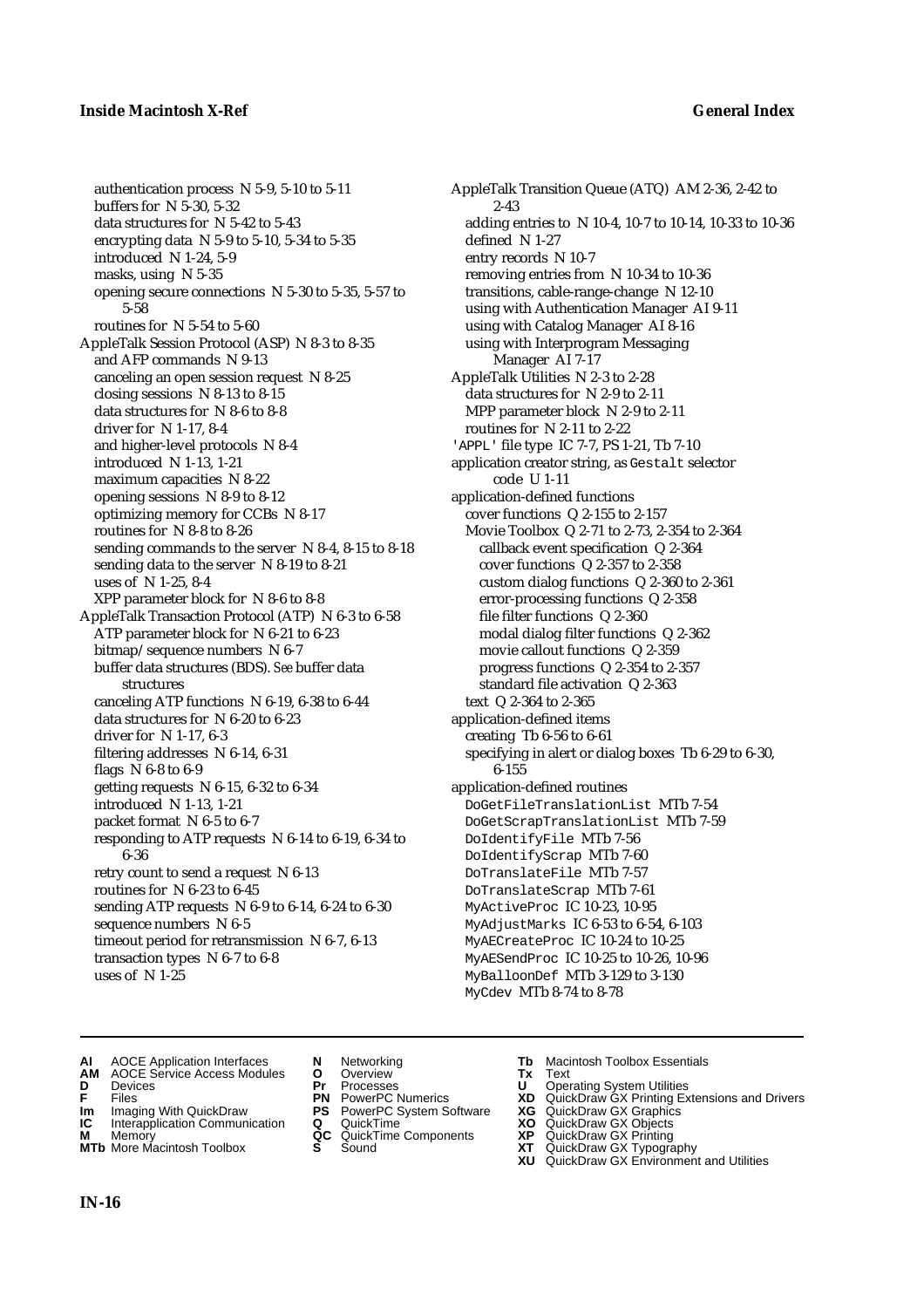MyClickLoop MTb 4-101 MyCoerceDesc IC 4-107 MyCoercePtr IC 4-106 MyCompareObjects IC 6-97 to 6-99 MyCompletion AI 9-68 MyCompletionRoutine AI 7-114, 8-150 to 8-151, AM 2-219 to 2-220, IC 11-78 MyComponent MTb 6-79 MyCountObjects IC 6-96 to 6-97 MyDisposeToken IC 6-99 MyDrawImage AI 3-123 MyDSAMDirParseProc function AM 3-38 to 3-39 MyDSAMDirProc function AM 3-37 to 3-38 MyDSSpecStreamer AI 2-106 MyEventHandler IC 4-105 to 4-106 MyExpDlgHook IC 2-98 MyExpModalFilter IC 2-98 MyFindPanelBusyProc AI 4-95 MyForEachADAPDirectory function AI 8-160 MyForEachAttributeAccessControl function AI 8-163 MyForEachAttrType function AI 8-152 MyForEachAttrTypeLookup function AI 8-155 to 8-156 MyForEachAttrValue function AI 8-156 to 8-157 MyForEachDirectory function AI 8-153 MyForEachDirEnumSpec function AI 8-157 to 8-158 MyForEachDNodeAccessControl function AI 8-161 MyForEachLookupRecordID function AI 8-154 MyForEachRecordAccessControl function AI 8-162 MyForEachRecordID function AI 8-151 to 8-152 MyFrontWindowCB AI 3-124 MyGetErrorDesc IC 6-100 MyGetMarkToken IC 6-53 to 6-54, 6-101 to 6-102 MyIconAction MTb 5-58 MyIconGetter MTb 5-59 MyIdleFunction IC 5-42 MyIO IC 2-104 MyLDEF MTb 4-97 to 4-99 MyMark IC 6-102 MyMatchFunction MTb 4-99 to 4-100 MyMntrExt MTb 8-78 to 8-82 MyNotificationProc AI 9-69 MyObjectAccessor IC 6-95 to 6-96 MyOpener IC 2-102 MyPanelBusyProc AI 4-94 MyPortFilter IC 11-78 to 11-79

MyPrepareMailerForDrawing AI 3-122 MyQDef IC 12-51 MyRecipientStreamer AI 7-115 MyReplyFilter IC 5-42 to 5-43 MyResultHandler IC 12-43 MyResumeDispatch IC 10-97 MySendOptionsFilterProc AI 3-125 MyStatusCallBack function AI 6-54 to 6-55 MyStatusFunc IC 12-22 MyTip MTb 3-130 to 3-131 Application Died Apple event Pr 2-11, 2-13 application extensions. *See also* fragments defined PS 1-21 application files records F 1-41 application font Tx 1-61 to 1-62, 2-9, 3-69, 4-14 actual ID number of Tx 1-62, 4-38, 6-68 preferred, for a script system Tx 6-14, 6-15, 6-67, 6-72, B-21 application global variables M 1-12, O 37, PS 1-58 accessing in completion routines M 4-14 accessing in interrupt tasks M 4-17 using in sleep procedures D 6-19 to 6-20 application heap M 1-9 to 1-11, O 34-36, 169, Pr 1-6, Tb 2-32, XO 1-18, XU 2-3 to 2-4 defined O 34 defined M 1-10 determining amount of free space M 1-42 to 1-44 maximizing space to prevent fragmentation M 1-40 setting up M 1-38 to 1-42, 1-50 to 1-52, 2-27 to 2-29 application heap limit getting M 1-53, 2-84 setting M 1-53 to 1-54, 2-84 to 2-85 application heap zon*e. See also* heap zones defined M 2-5 getting a pointer to M 2-81 initializing M 2-87 to 2-88 maximizing size of M 1-51, 2-27 subdividing into multiple heap zones M 2-14 to 2-16 application icons. *See also* icon families creating Tb 7-10 to 7-17 default Tb 7-12 help balloons for MTb 3-84 to 3-86 Application menu Tb 3-33 accessing from alert and dialog boxes Tb 6-68 to 6-69 blinking icon in Pr 5-4, 5-7 diamond-shaped mark in Pr 5-4, 5-7 help balloons for MTb 3-13 to 3-16 Hide Others command Tb 3-33

- **AI** AOCE Application Interfaces **N** Networking **Tb** Macintosh Toolbox Essentials
- **AM** AOCE Service Access Modules **O** Overview **Tx** Text
- 
- 
- **Im** Files<br> **Im** Imaging With QuickDraw **PS** PowerPC System Software **XG**<br> **IC** Interapplication Communication **Q** QuickTime **XO**
- **IC** Interapplication Communication **Q** QuickTime **XO M** Memory **XO QC** QuickTime Components **XP**
- **M** Memory **District Acc** QuickTime Components **XP**<br> **MTb** More Macintosh Toolbox **S** Sound **XT**
- 
- **D** Devices **Pr** Processes **U** Operating System Utilities
	-
	-
	-
	-
- 
- 
- **F** Files **PN** PowerPC Numerics **XD** QuickDraw GX Printing Extensions and Drivers
	-
	-
	-
- **MTb** More Macintosh Toolbox **S** Sound **XT** QuickDraw GX Typography
	- **XU** QuickDraw GX Environment and Utilities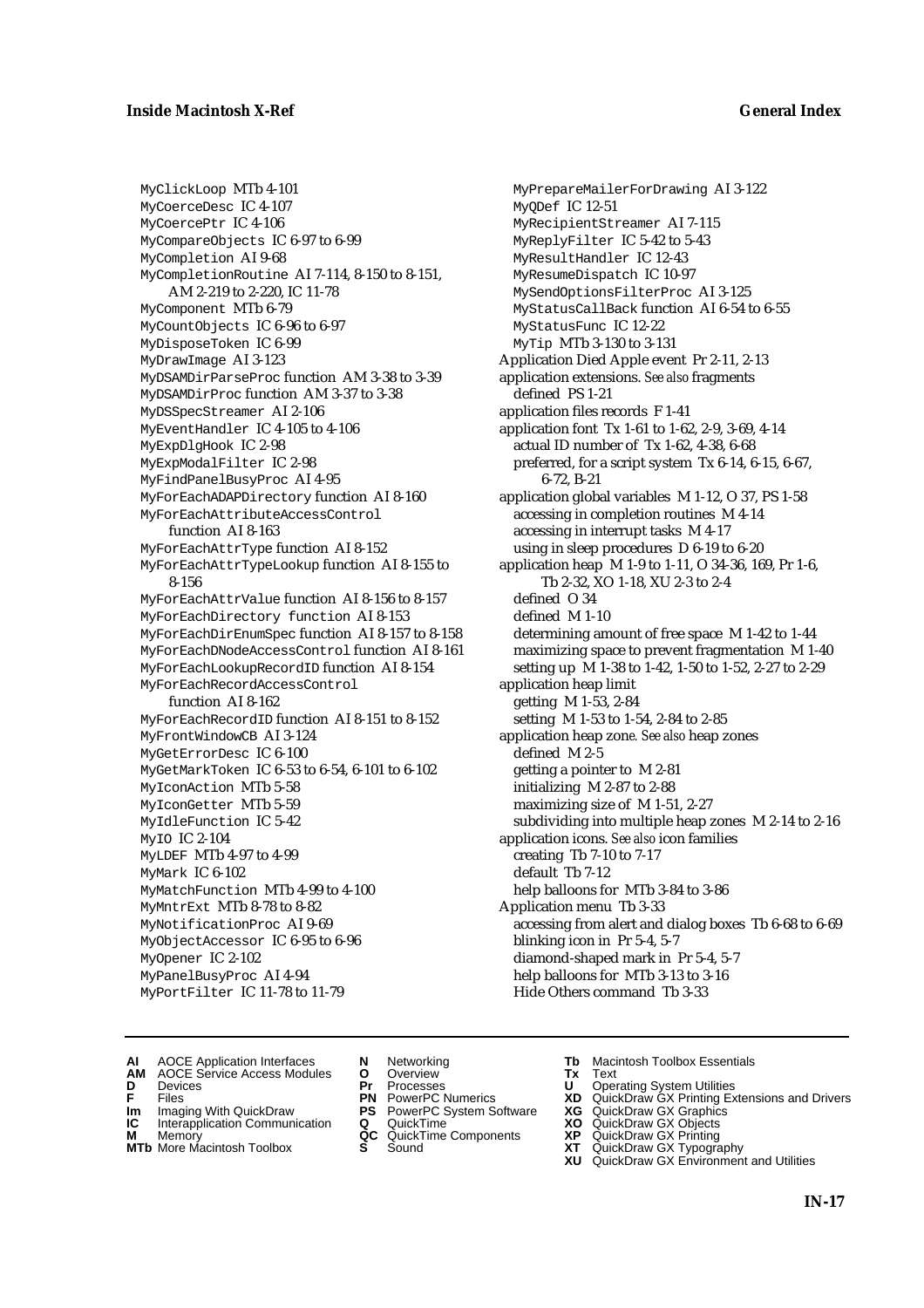application messages XD 4-52 to 4-60 application-missing message string resources Tb 7-27 to 7-30, 7-68 to 7-69 application parameters M 1-13, O 38, PS 1-58 application parameters record Pr 2-20 to 2-21 application partitions M 1-4, 1-7 to 1-13, O 29, 32–38. *See also* partitions automatic resizing of PS 1-55 application phase of printing XD 1-9, XP 1-4 applications PS 1-21. *See also* fragments adding to the desktop database MTb 9-18 alias type for Tb 7-40 in Apple Menu Items folder Tb 7-43 closing before shutdown Pr 8-5 creating icons for Tb 7-11 to 7-17 default icon for MTb 1-130, Tb 7-12 file type PS 1-21 initializing O 74–75 launching Pr 2-7 to 2-11, 2-28 to 2-29 launching from the Finder Tb 7-25 to 7-26 length of fragment PS 3-31 location of fragment PS 3-31 quitting O 175–176 removing from desktop database MTb 9-21 sharing Tb 2-68 signatures for Tb 7-8 to 7-10 specifying instruction set architecture PS 3-30 specifying library directory PS 3-31 specifying stack size PS 1-60, 3-31 switching between Tb 2-5 terminating Pr 2-11 to 2-13, 2-31 Application Specific Chunks S 2-82 application stack Pr 1-6 application startup MTb 1-50 application translation extensions MTb 7-14, 7-35 application-unavailable alert box messages Tb 7-27 to 7-30 ApplicationZone function M 2-81 ApplLimit global variable M 1-8, 1-40, 1-53, 2-84, O 31, 33, PS 1-60 ApplZone global variable M 2-81, O 31 AppParameters data type Pr 2-20 to 2-21 ARA. *See* Apple Remote Access Arabic calendar Tx 1-33 arc cosine PN 10-33 to 10-34 arc cosine, hyperbolic PN 10-42 to 10-43 arcs. *See also* wedges defined Im 1-14

drawing Im 3-26, 3-71 to 3-77 framing Im 3-72 to 3-73 low-level routine for drawing Im 3-134 arc sine PN 10-34 to 10-35 arc sine, hyperbolic PN 10-44 to 10-45 arc tangent PN 10-36 to 10-37, 10-37 to 10-38 arc tangent, hyperbolic PN 10-45 to 10-46 area of a shape XG 4-17, 4-45 to 4-47, 4-88 areas of interest defined QC 3-9 specifying in test images QC 3-37, 3-39, 3-41 argument reduction PN 6-11, 10-30 arithmetic assembler instructions PN 14-4 to 14-5 arithmetic, IEEE standard PN 1-3 to 1-13, 6-5 to 6-14 arithmetic operations PN 6-5 to 6-14 addition PN 6-5 to 6-6 assembler PN 14-4 to 14-7 automatic type conversions PN 3-10 division PN 6-9 to 6-10 multiplication PN 6-8 remainder PN 6-11 to 6-13 round-to-integer PN 6-13 to 6-14 square root PN 6-10 to 6-11 subtraction PN 6-6 to 6-7 arithmetic operations on shapes. *See* geometric arithmetic arithmetic transfer modes Im 4-38 to 4-41, 4-78, XO 5-12 to 5-15. *See also* add mode; blend mode; copy mode; migrate mode; maximum mode; minimum mode; no mode; transfer modes arrays, data types for IC 4-60 to 4-61 arrow cursor Im 8-8, 8-9 to 8-12, Tb 2-63 arrow global variable Im 2-36, 8-18 arrow keys and caret movement Tx 1-79, 2-11 to 2-12, XT 10-11, 10-22, 10-47, 10-48 extending list selections with MTb 4-16 to 4-20 moving list selections with MTb 4-15 to 4-16 processing for the current list MTb 4-52 supporting navigation of lists with MTb 4-48 to 4-53 arrow region Im 8-9 to 8-12 arrows, in scroll bars. *See* scroll arrows ASC. *See* Apple Sound Chip ascent line Tx 2-26, 2-27, 4-10 ascent lines of glyphs XT 1-9 ASCII character set Tx 1-9, 1-54, A-4. *See also* low-ASCII; high-ASCII ASDSP. *See* AppleTalk Data Stream Protocol

- **AI** AOCE Application Interfaces **N** Networking **Tb** Macintosh Toolbox Essentials<br> **AM** AOCE Service Access Modules **O** Overview **Tx** Text<br> **D** Devices **Pr** Processes **U** Operating System Utilities
- **AM** AOCE Service Access Modules **O** Overview **Tx** Text
- 
- 
- **Im** Imaging With QuickDraw **PS** PowerPC System Software **XG IC** Interapplication Communication **Q** QuickTime **COVIC**
- **Interapplication Communication <b>Q** QuickTime **XO** Memory **XO** Objects **XP QC** QuickTime Components **XP M** Memory **QC** QuickTime Components **XP** QuickDraw GX Printing
- **MTb** More Macintosh Toolbox **S** Sound **XT** QuickDraw GX Typography
- 
- 
- 
- 
- 
- 
- 
- 
- 
- -
- 
- **D** Devices **Pr** Processes **U** Operating System Utilities
- **F** Files **PN** PowerPC Numerics **XD** QuickDraw GX Printing Extensions and Drivers
	-
	-
	-
	-
	- **XU** QuickDraw GX Environment and Utilities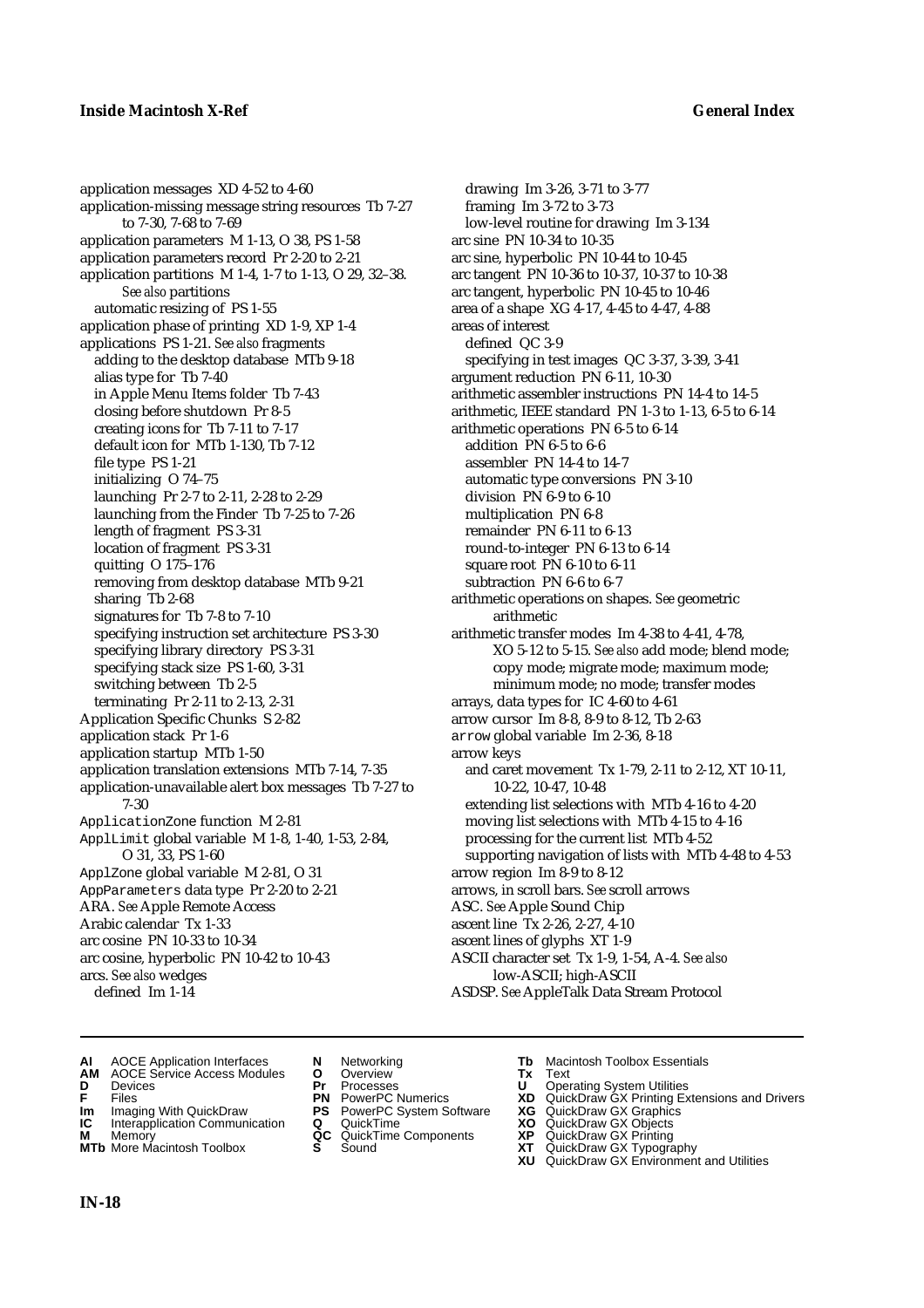ASDSP. *See* AppleTalk Secure Data Stream Protocol ASGetSourceStyleNames function IC 10-84 ASGetSourceStyles function IC 10-82 to 10-83 asin function PN 10-34 to 10-35 asinh function PN 10-44 to 10-45 ASInit function IC 10-80 to 10-82 ASP. *See* AppleTalk Session Protocol ASPAbortOS function N 8-25 to 8-26 ASPCloseAll function N 8-14 to 8-15 ASPCloseSession function N 8-13 to 8-14 aspect creating an information page from AI 5-17 creating from a record AI 5-16 defined AI 5-10 exit routine AI 5-154 initializing AI 5-152 main defined AI 5-18 for attributes AI 5-20 for records AI 5-19 main view AI 5-20 relation to multiple information pages AI 5-18 relation to records and AOCE templates AI 5-11 saving property values AI 5-168 target selectors AI 5-144 target specifier AI 5-142 to 5-145 aspect kind resource AM 4-76 aspect name resource AM 4-75 aspect signature resource AM 4-74 aspect templates applying to new record or attribute types AI 5-139, 5-155 components of AI 5-78 to 5-119 defined AI 5-11 described AI 5-13 to 5-14 determining quantity AI 5-205 disabling AI 5-140 help balloons AI 5-105 how they work AI 5-15 to 5-30 relation to aspects and records AI 5-11 sample AI 5-33 to 5-36. *See also* main aspect templates signature resource AI 5-88 aspect template target selector AI 5-145 ASPGetParms function N 8-22 to 8-23 ASPGetStatus function N 8-23 to 8-24 ASPOpenSession function N 8-9 to 8-12

ASPUserCommand function N 8-15 to 8-19 ASPUserWrite function N 8-19 to 8-21 AsscEntry data type Tx 4-48, 4-96 assembler PN 11-3 to 14-8 conversions PN 13-3 to 13-6 data formats PN 11-3 environmental access PN 12-3 to 12-15 operations supported PN 14-3 to 14-8 ASSetSourceStyles function IC 10-83 associated catalog attribute AM 2-38 to 2-39, 4-67, 4-71 associated data (in a dictionary record) Tx 8-5 associated font Tx 1-62, A-35 associated mail service attribute AM 4-68, 4-71 AssociateSection function IC 2-20, 2-50, 2-79 associating a movie with a movie controller QC 2-31 asymmetrical sessions N 1-6, 1-13, 1-24 asynchronous compression, reporting QC 4-61 asynchronous compression and decompression of images QC 4-8 to 4-9, 4-50, 4-61 asynchronous device driver D 1-4, 1-37 asynchronous execution N 1-29, 1-30, 4-11, 6-22, 9-8 with low-level File Manager routines F 2-6, 2-120, 2-238 asynchronous I/O requests and SCSI Manager 4.3 D 4-13 and the I/O queue D 1-10 and the Serial Driver D 7-17, 7-18 guidelines for using D 1-37 initiating D 1-15 asynchronous image compression Q 3-119 asynchronous image decompression Q 3-119 asynchronous parameter block record IC 12-55 to 12-56 asynchronous serial communication protocol D 7-5 asynchronous sound play S 2-46 to 2-56, 2-62 asynchTrpBit global constant F 2-120 atan function PN 10-36 to 10-37 atan2 function PN 10-37 to 10-38 atanh function PN 10-45 to 10-46 ATEvent procedure N 10-27, 10-37 to 10-38 at-least-once transactions N 6-7 AtMenuBottom global variable Tb 3-151 atomic operations PN 8-13 atoms Q 4-5 to 4-46 chunk offset Q 4-42 to 4-44 clipping Q 4-22 data information Q 4-30 to 4-32 edit Q 4-24 to 4-25 handler reference Q 4-18 to 4-19

- **AI** AOCE Application Interfaces **N** Networking **Tb** Macintosh Toolbox Essentials<br> **AM** AOCE Service Access Modules **O** Overview **Tx** Text<br> **D** Devices **Pr** Processes **U** Operating System Utilities
- AOCE Service Access Modules **O** Overview **Tx** Text<br>Devices **Devices Devices Devices**
- -
- **IM** FILES<br> **Im** Imaging With QuickDraw **PS** PowerPC System Software **XG**<br> **IC** Interapplication Communication **Q** QuickTime **XO IC** Interapplication Communication **Q** QuickTime **XO M** Memory **XO QC** QuickTime Components **XP**
- **M** Memory **QC** QuickTime Components **XP**<br>**MTb** More Macintosh Toolbox **S** Sound **XT**
- **MTb** More Macintosh Toolbox **S** Sound **XT** QuickDraw GX Typography
- 
- **D** Devices **Pr** Processes **U** Operating System Utilities
	-
	-
	-
	-
- 
- 
- **F** Files **PN** PowerPC Numerics **XD** QuickDraw GX Printing Extensions and Drivers
	-
	-
	-
	- **XU** QuickDraw GX Environment and Utilities
		- **IN-19**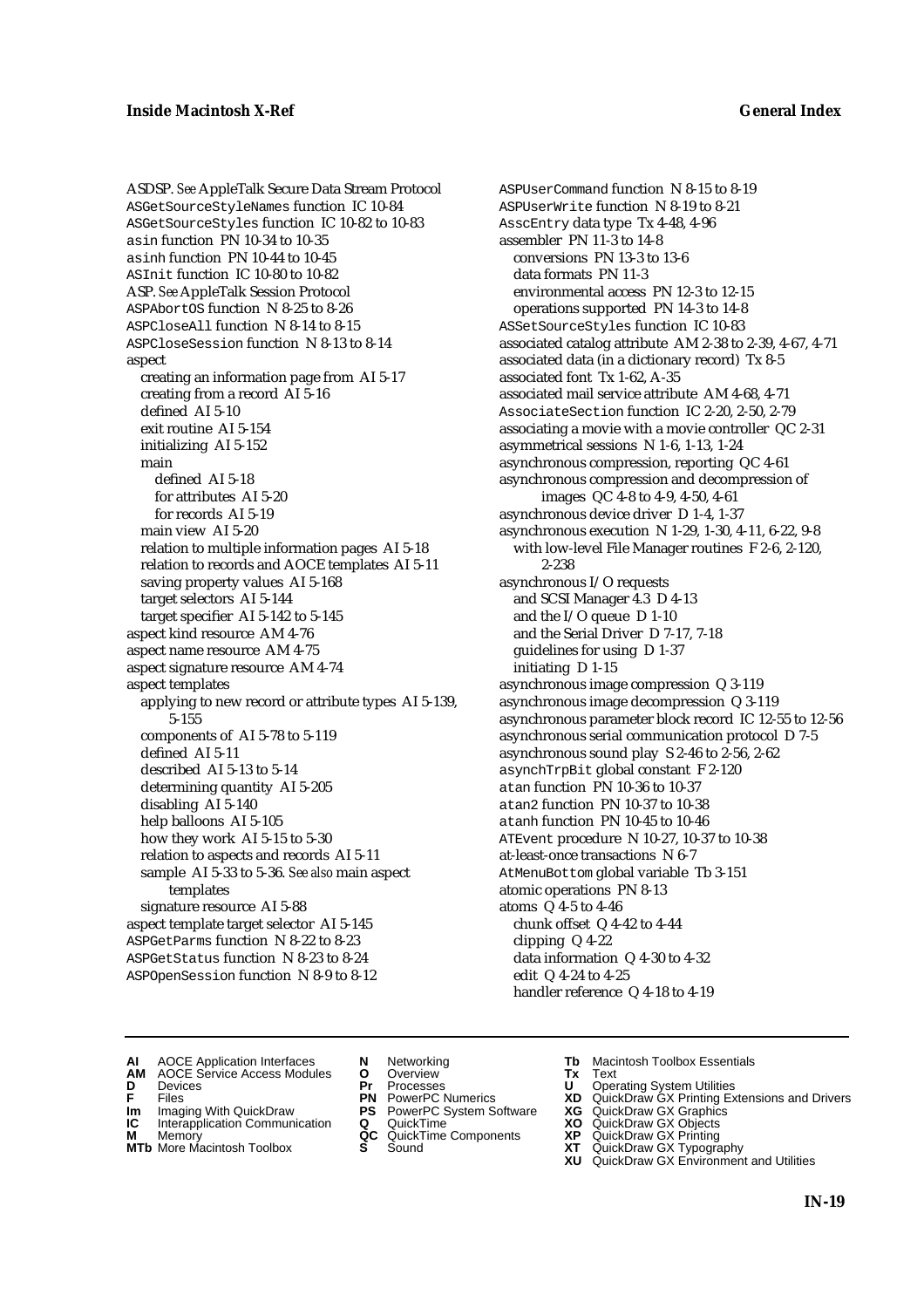layout of Q 4-7 leaf Q 4-7 to 4-8 matte Q 4-23 to 4-24 media Q 4-16 to 4-18 media information Q 4-26 to 4-30 movie Q 4-10 to 4-12 overview of Q 4-8 to 4-9 sample description Q 4-35 sample size Q 4-41 to 4-42 sample table Q 4-33 to 4-35 sample-to-chunk Q 4-39 to 4-41 sync sample Q 4-34, 4-38 time-to-sample Q 4-36 to 4-37 track Q 4-13 to 4-16 types of Q 4-6 to 4-7 user-defined data Q 4-19 to 4-21 video media information Q 4-26 to 4-28 atom types 'clip' Q 4-6, 4-10, 4-13, 4-22 'crgn' Q 4-6, 4-22 'dinf' Q 4-6, 4-31 'dref' Q 4-6, 4-32 'edts' Q 4-6, 4-13, 4-25 'elst' Q 4-6, 4-25 'hdlr' Q 4-6, 4-16, 4-19 'kmat' Q 4-6, 4-24 'matt' Q 4-6, 4-13, 4-23 'mdat' Q 4-5 'mdhd' Q 4-6, 4-16, 4-17 'mdia' Q 4-6, 4-13, 4-16 'minf' Q 4-6, 4-16, 4-26, 4-27, 4-29 'moov' Q 4-6, 4-10 'mvhd' Q 4-6, 4-10, 4-12 'smhd' Q 4-6, 4-26, 4-30 'stbl' Q 4-6, 4-26, 4-33, 4-34 'stco' Q 4-6, 4-42, 4-43 'stsc' Q 4-6, 4-39 'stsd' Q 4-6, 4-35 'stsh' Q 4-6, 4-44 to 4-45 'stss' Q 4-6, 4-38 'stsz' Q 4-6, 4-41 'stts' Q 4-6, 4-36 'tkhd' Q 4-6, 4-13 to 4-15 'trak' Q 4-6, 4-10, 4-13 'udta' Q 4-6, 4-10, 4-13, 4-16, 4-21 'vmhd' Q 4-6, 4-26 to 4-28 atop mode XO 5-22 ATP. *See* AppleTalk Transaction Protocol

.ATP driver N 1-17, 2-21, 6-3 ATPKillAllGetReq function N 6-20, 6-42 ATPParamBlock data type N 6-21 to 6-23 ATP parameter block N 6-21 to 6-22 ATPreFlightEvent function N 10-27, 10-38 to 10-39 ATQ (AppleTalk Transition Queue). *See also* AppleTalk Transition Queue using with Authentication Manager AI 9-11 using with Catalog Manager AI 8-16 using with Interprogram Messaging Manager AI 7-17 ATQentry record N 10-7, 10-33 A-traps. *See* A-line instructions Attachment field. *See* Enclosures field of a mailer attachments. *See* enclosures AttachVBL function Pr 4-26 attention messages and ADSP N 5-6 and AFP N 9-17 to 9-19 and ASP N 8-4, 8-11 and attention codes N 5-38 buffers for N 5-13, 5-16, 5-46 handling N 5-74 to 5-75, 8-11 to 8-12 as unsolicited ADSP connection events N 5-8, 5-26 to 5-28, 5-38 and user routines N 5-27 to 5-28 'attr' address extension subtype AI 7-15 ATTransCancelClose transition N 10-17 ATTransClosePrep transition N 10-15 ATTransClose transition N 10-14 ATTransOpen transition N 10-13 ATTransSFShutdown transition event code AM 2-42 ATTransSFStart transition event code AM 2-42 attribute bit masks for collection objects XU 5-52 for printing-related collections XP 3-9, 3-76 attribute bit numbers, for collection objects XU 5-50 attribute creation ID AI 2-26 to 2-27 CSAM support of AM 3-23 defined AI 8-7 AttributeCreationID data type AI 2-26 to 2-27 Attribute data type AI 2-39, 2-44 attribute extension structure AI 7-26 attribute masks XU 5-10, 5-16, 5-49 attributes XG 3-102. *See also* attributes (AOCE record); letter attributes adding a new AI 5-94, 5-176, 5-177

- 
- **AI** AOCE Application Interfaces **N** Networking **Tb** Macintosh Toolbox Essentials **AM** AOCE Service Access Modules **O** Overview **Tx** Text
- 
- 
- 
- **Im** Imaging With QuickDraw **PS** PowerPC System Software<br> **IC** Interapplication Communication **Q** QuickTime<br> **M** Memory **GC** QuickTime Components
- **M** Memory **COMPONENTS COMPONENTS COMPONENTS NEWSLA**<br> **M** More Macintosh Toolbox **S** Sound
- 
- **D** Devices **Pr** Processes **U** Operating System Utilities
	-
- **Im** Imaging With QuickDraw **PS** PowerPC System Software **XG** QuickDraw GX Graphics
	-
	-
	-
- 
- 
- **F** Files **PN** PowerPC Numerics **XD** QuickDraw GX Printing Extensions and Drivers
	-
	-
	-
- **MTb** More Macintosh Toolbox **S** Sound **XT** QuickDraw GX Typography
	- **XU** QuickDraw GX Environment and Utilities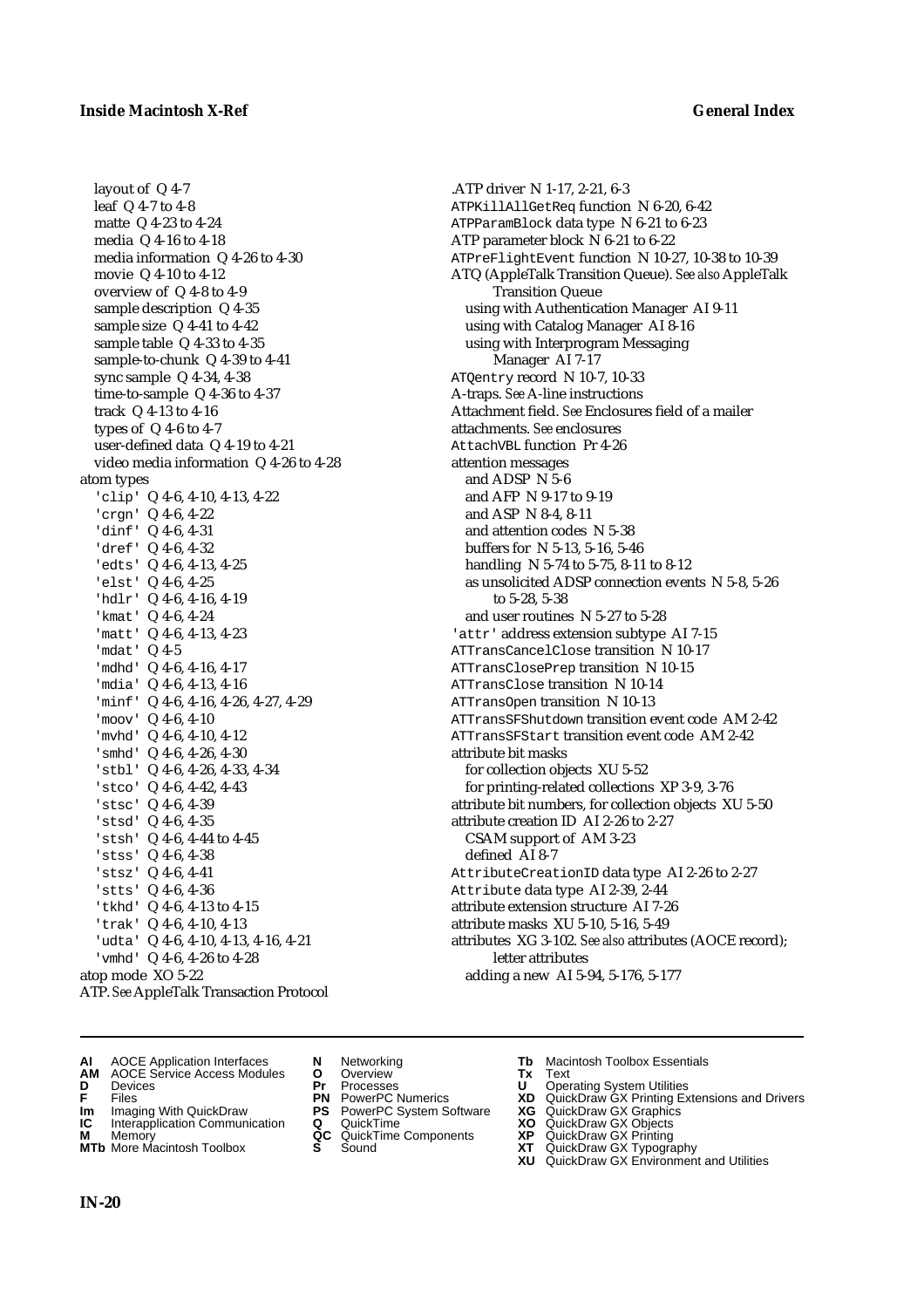AOCE template code resource routines AI 5-175 to 5-181, 5-182 to 5-185 adding a new value to a record AI 5-177 adding a new value to a sublist AI 5-176 changing AI 5-179 deleting AI 5-181 breaking into properties AI 5-224 category, specifying in an aspect template AI 5-91 changing a value AI 5-179 creating from properties. *See* lookup table defined AI 1-15, XO 1-16 deleting AI 5-110 deleting a value AI 5-181 dragging values from a sublist AI 5-102 dropping on a record AI 5-100 external category, specifying in an aspect template AI 5-92 font XT 7-14, 7-18, 7-32 from a different record AI 5-224 from outside the catalog system AI 5-224 gender, of record alias AI 5-94 getting information from AI 6-52 to 6-54 information page for AI 5-23 initial value AI 5-96 as ink object properties. *See* ink attributes kind of alias AI 5-93 specifying in an aspect template AI 5-91 main aspect AI 5-20 main aspect and information page template sample code AI 5-52 to 5-58 main aspect template for AI 5-22 multivalued AI 5-110 name AI 5-86 name of new value AI 5-95 new item routine for AOCE templates AI 5-153 parsing into properties AI 5-224. *See also* lookup table preventing the user from dragging values out of sublists AI 5-102 saving new values AI 5-27 as shape object property. *See* shape attributes specifying AOCE templates for use with AI 5-139, 5-155 stand-alone AI 5-6 as style object property. *See* style attributes; style text attributes tags AI 5-77, 5-96, 5-105

text XT 6-4, 6-14 to 6-16, 6-25 to 6-34, 6-38, 6-65 to 6-68 typographic shape XT 2-22 as view device property. *See* view device attributes as view port property. *See* view port attributes attributes (AOCE record) adding to a record AM 4-12 to 4-21 aoce Fake AM 4-27 aoce Joined AM 4-29 aoce Unconfigured AM 4-10, 4-22, 4-27, 4-29 to 4-30 AOCE version in Mail Service record AM 4-67 in MSAM record AM 4-65 associated catalog AM 2-38 to 2-39, 4-67, 4-71 associated mail service AM 4-68, 4-71 capability flags AM 2-39, 2-40, 4-11, 4-69, 4-72 catalog AM 4-66 comment AM 2-39, 2-40, 4-10, 4-69, 4-72 CSAM alias AM 4-66 discriminator AM 2-39, 2-40, 4-11, 4-69, 4-72 gateway file ID AM 4-65 Key Chain version in Catalog record AM 4-68 in Combined record AM 4-70 location AM 2-38 mail service AM 2-38, 4-21, 4-65 native name AM 4-11, 4-28, 4-69, 4-72 parent CSAM AM 4-11, 4-68, 4-71 parent MSAM AM 4-21, 4-67, 4-71 private data AM 4-11, 4-70, 4-72 real name AM 2-39, 2-40, 4-10, 4-69, 4-72 slot ID AM 2-38, 2-39, 4-22, 4-67, 4-71 standard slot information AM 2-38 to 2-39, 4-22, 4-67, 4-71 user lookups, supporting AM 3-26 user's key AM 4-69, 4-72 user's record ID AM 4-69, 4-72 attributes of collection objects XU 5-9, 5-9 to 5-11 attribute tag AOCE template resource AI 5-77 attribute tags. *See* attribute value tags attribute-type AOCE template resource AI 5-75, 5-76, 5-77 AttributeType data type AI 2-39, 5-181 attribute-type indirect addressing AI 7-15 attribute types and lookup table AI 5-105 defined AI 8-7 deleting AI 8-126 to 8-127

- **AI** AOCE Application Interfaces **N** Networking **The Macintosh Toolbox Essentials**<br> **AM** AOCE Service Access Modules **O** Overview **Tx** Text<br> **D** Devices **Pr** Processes **U** Operating System Utilities
- AOCE Service Access Modules **O** Overview **Tx** Text<br>Devices **Devices Devices Devices**
- -
- **IM** FILES<br> **Im** Imaging With QuickDraw **PS** PowerPC System Software **XG**<br> **IC** Interapplication Communication **Q** QuickTime **XO IC** Interapplication Communication **Q** QuickTime **XO M** Memory **XO QC** QuickTime Components **XP**
- **M** Memory **District Acc** QuickTime Components **XP**<br> **MTb** More Macintosh Toolbox **S** Sound **XT**
- 
- 
- **D** Devices **Pr** Processes **U** Operating System Utilities
	-
	-
	-
	-
- 
- 
- **F** Files **PN** PowerPC Numerics **XD** QuickDraw GX Printing Extensions and Drivers
	-
	-
	-
- **MTb** More Macintosh Toolbox **S** Sound **XT** QuickDraw GX Typography
	- **XU** QuickDraw GX Environment and Utilities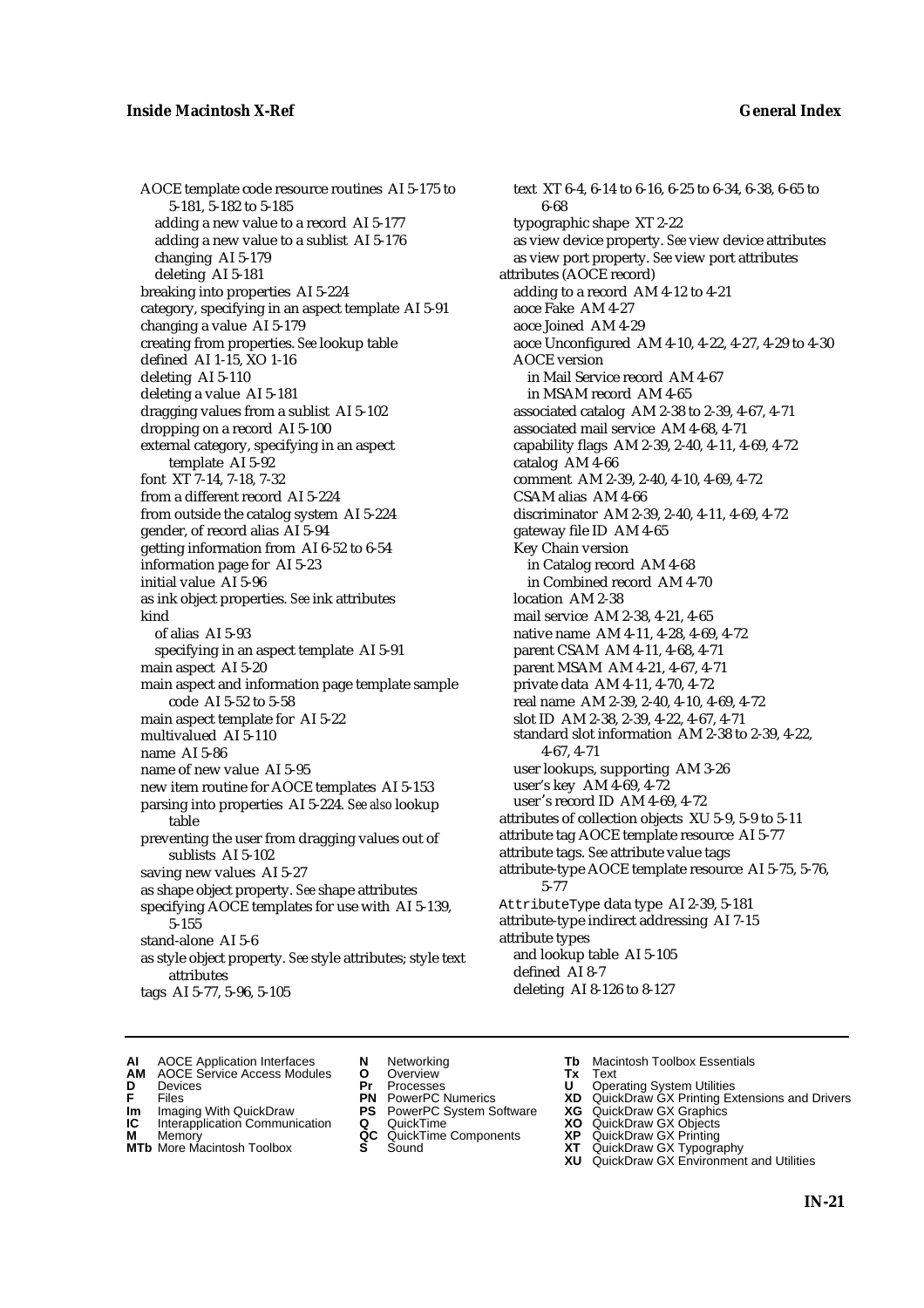in a dictionary entry Tx 8-6, 8-27 extracting AI 8-130 to 8-131 extracting access control information for AI 8-146 to 8-148 extracting attribute values for AI 8-122 to 8-125 for AOCE templates AI 5-75 to 5-77 getting AI 2-94, 8-127 to 8-129 getting access control information for AI 8-143 to 8-145 getting attribute values for AI 8-118 to 8-121 managing AI 8-108 to 8-131 manipulating AI 2-94 to 2-95 multivalued AI 5-110 AttributeValue data type AI 2-42 attribute values adding to records AI 8-109 to 8-110 changing AI 8-112 to 8-114 defined AI 8-7 deleting from records AI 8-111 to 8-112 extracting AI 8-122 to 8-125 finding AI 8-116 to 8-118 getting AI 8-118 to 8-121 managing AI 8-108 to 8-131 queue name format AI 7-16 verifying AI 8-114 to 8-115 attribute value tags and lookup table AI 5-105 AOCE template resource AI 5-77 defined AI 8-7 for new value AI 5-96 audible notifications Pr 5-4, 5-8, 5-9 audio components S 6-3 to 6-17*. See also* sound components creating S 6-5 to 6-7 data structures for S 6-8 to 6-9 defined S 6-3 getting information about S 6-14 getting mute states S 6-11 to 6-12 getting volumes S 6-10 opening resource files S 6-8 resetting S 6-13 routines defined by S 6-9 to 6-14 run-time environment S 6-8 selectors S 6-7 to 6-8 setting mute states S 6-12 to 6-13 setting volumes S 6-11 subtypes of S 6-6 types of S 6-6

writing S 6-5 to 6-8 audio compression Q 2-31 determining type of S 5-23 formats for storage S 1-18 introduced S 1-5, 1-7 to 1-8 using MACE routines S 2-14 to 2-17, 2-66 to 2-68, 2-142 to 2-145 and versions of the Sound Manager S 1-14 audio data*. See also* sampled-sound data; sounds; square-wave data; wave-table data getting from the source component S 5-40 mixing S 5-6 to 5-7 setting the output data type S 5-41 to 5-42 types of S 5-26 audio decompression. *See* audio expansion audio expansion and audio codecs S 1-7 introduced S 1-5 using MACE routines S 2-14 to 2-17, 2-66 to 2-68, 2-142 to 2-147 and versions of the Sound Manager S 1-14 AudioGetInfo function S 6-14 AudioGetMute function S 6-11 to 6-12 AudioGetVolume function S 6-10 AudioInfo data type S 6-9 audio information records S 6-9 Audio Interchange File Format (AIFF). *See* AIFF files Audio Interchange File Format for Compression (AIFF-C). *See* AIFF-C files audio ports S 6-3 to 6-5 audio properties of movies Q 2-29 to 2-31 Audio Recording Chunks S 2-82 AudioSelection data type S 2-53, 2-100 audio selection records S 2-53, 2-100 AudioSetMute function S 6-12 to 6-13 AudioSetToDefaults function S 6-13 AudioSetVolume function S 6-11 AudioVision 14 Display S 6-3 to 6-5, 6-6 AuthAddKey function AI 9-23 AuthAddToLocalIdentityQueue function AI 9-30, AM 2-37 AuthBindSpecificIdentity function AI 9-39, AM 2-42 AuthChangeKey function AI 9-24 AuthChangeLocalIdentity function AI 9-33 AuthDecryptCredentials function AI 9-59 to 9-61 AuthDeleteKey function AI 9-26 AuthDirParamHeader data type AI 9-18

- **AI** AOCE Application Interfaces **N** Networking **Tb** Macintosh Toolbox Essentials
- **AM** AOCE Service Access Modules **O** Overview **Tx** Text
- 
- 
- **Im** Imaging With QuickDraw **PS** PowerPC System Software **XG IC** Interapplication Communication **Q** QuickTime **COVIC**
- **Interapplication Communication <b>Q** QuickTime **XO** Memory **XO** Objects **XP QC** QuickTime Components **XP**
- **MTb** More Macintosh Toolbox **S** Sound **XT** QuickDraw GX Typography
- 
- **D** Devices **Pr** Processes **U** Operating System Utilities
	-
	-
	-
	-
- 
- 
- **F** Files **PN** PowerPC Numerics **XD** QuickDraw GX Printing Extensions and Drivers
	-
	-
- **M** Memory **QC** QuickTime Components **XP** QuickDraw GX Printing
	-
	- **XU** QuickDraw GX Environment and Utilities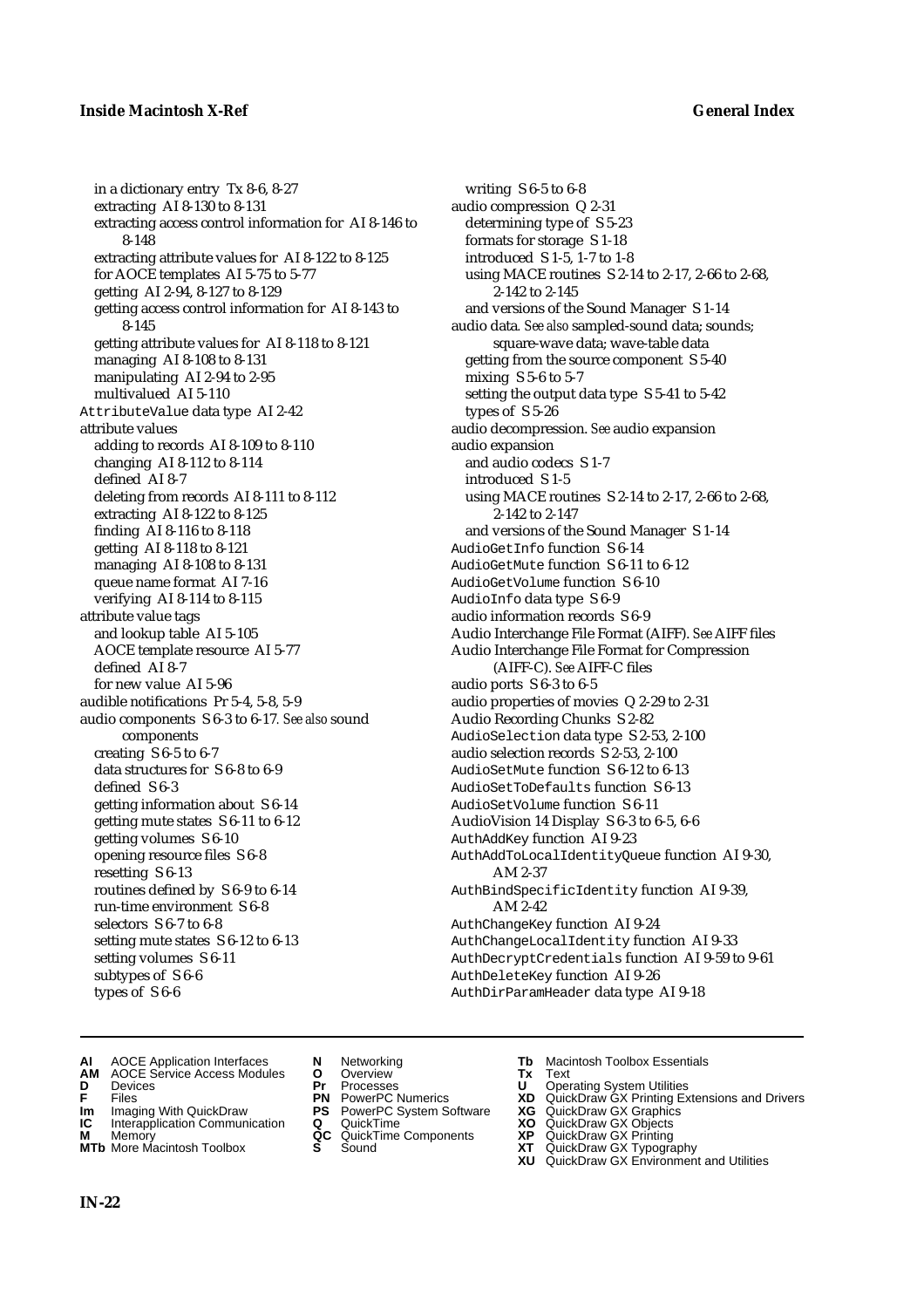AuthDirParamHeader type AI 8-32 authenticated-in-catalog requestors AI 8-12 authenticated-in-dNode requestors AI 8-12 authenticating sessions IC 11-7, 11-10, 11-30 authentication and Standard Mail Package AI 3-36 defined AI 9-4 example for initiator AI 9-13 for Non-ASDSP users AI 9-13 to 9-14 for recipient AI 9-14 using a proxy AI 9-14 using ASDSP AI 9-12 to 9-13 generating a challenge AI 9-55 generating a reply and counterchallenge AI 9-56 indication in message header AI 7-7 introduction AI 1-17 process described AI 9-5 to 9-7 prompting user AI 4-25 to 4-28 utilities for non-ASDSP users AI 9-54 to 9-61 verifying a reply and replying to a counterchallenge AI 9-58 authentication identity. *See* identity Authentication Manager AI 9-3 to 9-104 application-defined functions for AI 9-68 to 9-70 data structures for AI 9-18 to 9-20 defined AI 9-10 functions in AI 9-20 to 9-68 calling from assembly language AI 9-21 creation ID resolution AI 9-50 to 9-52 credentials management AI 9-43 to 9-50 key management AI 9-21 to 9-28 local identity management AI 9-28 to 9-38 managing the PowerTalk Setup catalog AI 9-61 to 9-68 non-ASDSP authentication AI 9-54 to 9-61 specific identity management AI 9-39 to 9-43 introduction AI 1-12 testing for availability AI 9-11 testing for version number AI 9-11 authentication process N 5-10 to 5-11 initiator N 5-10 authentication servers N 5-10 AuthGetCredentials function AI 9-43 to 9-45, N 5-30 AuthGetLocalIdentity function AI 9-28, AM 2-37, 3-27 AuthGetSpecificIdentityInfo function AI 9-42

AuthKey data type N 5-30, 5-32, AI 9-20 AuthKeyType data type AI 9-20 AuthLockLocalIdentity function AI 9-35 AuthMakeChallenge function AI 9-55 to 9-56 AuthMakeProxy function AI 9-45 AuthMakeReply function AI 9-56 Author Chunks S 2-82 AuthParamBlockPtr data type AI 9-18 AuthPasswordToKey function AI 9-21 AuthRemoveFromLocalIdentityQueue function AI 9-31 AuthRemoveLocalIdentity function AI 9-37 AuthResolveCreationID function AI 9-50 to 9-52 AuthSetupLocalIdentity function AI 9-32 AuthTradeProxyForCredentials function AI 9-47 to 9-50, N 5-30 AuthUnbindSpecificIdentity function AI 9-41 AuthUnlockLocalIdentity function AI 9-36 AuthVerifyReply function AI 9-58 auto-advance dash attribute XG 3-70 to 3-72, 3-105 auto-inset style attribute XG 3-19 to 3-20, 3-99 auto-key events Tb 2-38 auto-key rate and parameter RAM U 7-6 auto-key threshold and parameter RAM U 7-6 auto-key threshold rate Tb 2-38 automatic gain control defined S 3-4 status of S 3-20 automatic scrolling Tx 2-28, 2-61 to 2-62, 2-91 to 2-92 automatic selection, disabling Q 2-91 automatic sleep determining if enabled D 6-44 enabling and disabling D 6-43. *See also* sleep timer auto-pop bit U 8-20 AutoSleepControl function D 6-43 A/UX and cancel events Tb 2-46 modifying code segments under Pr 3-13 testing for version U 1-16 AuxCtlRec data type Tb 5-76 to 5-77, 5-107 AuxDCE data type D 1-56 to 1-58 auxiliary control records Tb 5-76 to 5-77, 5-107 auxiliary functions PN 6-14 to 6-15 assembler PN 14-8 exponent field, return PN 10-27 to 10-28 nan function PN 7-5

**AI** AOCE Application Interfaces **N** Networking **Tb** Macintosh Toolbox Essentials

AuthGetUTCTime function AI 9-53, N 5-31

- **AM** AOCE Service Access Modules **O** Overview **Tx** Text
- -
- **IM** FILES<br> **Im** Imaging With QuickDraw **PS** PowerPC System Software **XG**<br> **IC** Interapplication Communication **Q** QuickTime **XO**
- **IC** Interapplication Communication **Q** QuickTime **XO M** Memory **XO QC** QuickTime Components **XP M** Memory **District Acc** QuickTime Components **XP**<br> **MTb** More Macintosh Toolbox **S** Sound **XT**
- **MTb** More Macintosh Toolbox **S** Sound **XT** QuickDraw GX Typography
- 
- **D** Devices **Pr** Processes **U** Operating System Utilities
	- -
		-
	-
- 
- 
- **F** Files **PN** PowerPC Numerics **XD** QuickDraw GX Printing Extensions and Drivers
	-
	-
	-
	-
	- **XU** QuickDraw GX Environment and Utilities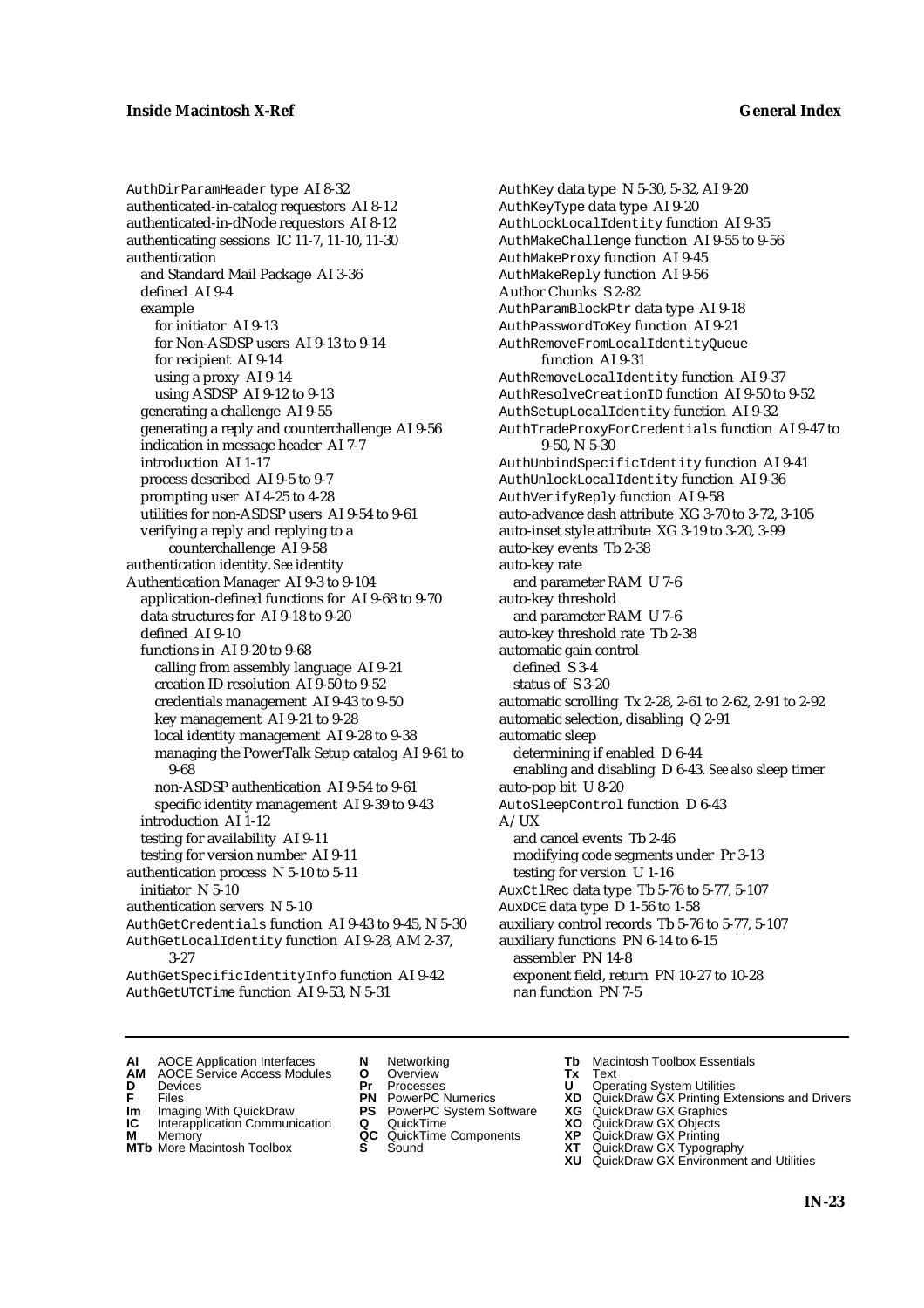nextafter functions PN 10-56 to 10-58 scaling PN 10-19 to 10-20 sign manipulation PN 10-10 to 10-11 auxiliary scripts Tx 1-15, 1-51 installed components of Tx 1-102 to 1-103 auxiliary window record Tb 4-21, 4-73 to 4-74 AuxWinRec data type Tb 4-73 to 4-74 availableCmd command S 2-95 'awrd' lookup table element AI 5-111

### B

BackColor procedure Im 3-14, 3-124 background (of a glyph) Tx 3-5 background applications and Extensions folder Tb 7-44 making notification requests Pr 5-3, 5-5, 5-7 background colors Im 3-124, 4-72 to 4-73, 4-80 for a halftone XO 7-17 background-only application Pr 1-5 background patterns in basic graphics ports Im 2-32 changing Im 3-48 to 3-49, 4-68 to 4-69 in color graphics ports Im 4-51 defined Im 3-7 background picture printing extension adding a printing panel XD 2-17 to 2-20 closing the spool file XD 2-31 drawing the background picture XD 2-28 to 2-31 extension load resource for XD 2-39 extension optimization resource for XD 2-37 extension scope resource for XD 2-35 handling panel events XD 2-20 to 2-25 initializing the environment XD 2-16 jump table XD 2-9 message overrides in XD 2-9, 2-16 override resource for XD 2-9 program files XD 2-7 sample output from XD 2-7 shutting down the environment XD 2-31 storing the background in the spool file XD 2-25 to 2-28 task list XD 2-16 background printing Im 9-9 background processes O 166, Pr 1-5, Tb 2-4

background tasks, making notification requests Pr 5-3, 5-5, 5-7 backing-store files F 1-4, PS 1-53 defined M 3-5 volume specified in Memory control panel M 4-5 backing volume. *See* paging devices BackPat procedure Im 3-48 to 3-49 BackPixPat procedure Im 4-68 to 4-69 bad block sparing F 5-7 to 5-9 badges, movie controlling use of QC 2-20 determining use of QC 2-20 drawing QC 2-38 support for QC 2-6 bad parameter errors XU 3-9, 3-15 bad reference errors XU 3-17 balance. *See* sound balance balloon definition functions creating MTb 3-93 to 3-94 standard MTb 3-8 Balloon Help F 3-19, O 10. *See also* help balloons controlling with movie controller components QC 2-27 in mailers AI 3-66 preferred font for Tx 6-15, 6-16 to 6-17, 6-72 Balloon Help assistance. *See also* help balloons defined MTb 3-5 determining whether enabled MTb 3-98 enabling and disabling MTb 3-5, 3-7, 3-107 to 3-108 user interface guidelines MTb 3-18 to 3-23, 3-37 to 3-38, 3-39 to 3-40, 3-57 to 3-58, 3-70 to 3-71 Balloon Help online assistance, for icons Tb 7-38. *See also* help balloons BalloonWriter tool MTb 3-17 banding images Q 3-45 to 3-46 bands of images QC 4-4 to 4-5 compressing horizontal QC 4-13 to 4-16 decompressing horizontal QC 4-21 to 4-25 defined QC 4-4 'barg' component type value QC 5-5 base 2 exponential PN 10-13 to 10-14 base families for color spaces XO 4-6 base frequencies S 2-105, 2-107 base information defined XP 3-94 as paper-type collection item XP 3-14 base line Tx 4-10 baseline deltas array XT 9-59

- **AI** AOCE Application Interfaces **N** Networking **Tb** Macintosh Toolbox Essentials<br> **AM** AOCE Service Access Modules **O** Overview **Tx** Text<br> **D** Devices **Pr** Processes **U** Operating System Utilities
- **AM** AOCE Service Access Modules **O** Overview **Tx** Text
- 
- 
- **IM** Files<br> **Im** Imaging With QuickDraw **PS** PowerPC System Software **XG**<br> **IC** Interapplication Communication **Q** QuickTime **XO**
- **Interapplication Communication <b>Q** QuickTime **XO** Memory **XO** Memory **XP QC** QuickTime Components **XP**
- **M** Memory **CC** QuickTime Components **XP**<br> **MTb** More Macintosh Toolbox **S** Sound **XT**
- 
- **D** Devices **Pr** Processes **U** Operating System Utilities
	-
	-
	-
	-
	-
- 
- 
- **F** Files **PN** PowerPC Numerics **XD** QuickDraw GX Printing Extensions and Drivers
	-
	-
	-
- **MTb** More Macintosh Toolbox **S** Sound **XT** QuickDraw GX Typography
	- **XU** QuickDraw GX Environment and Utilities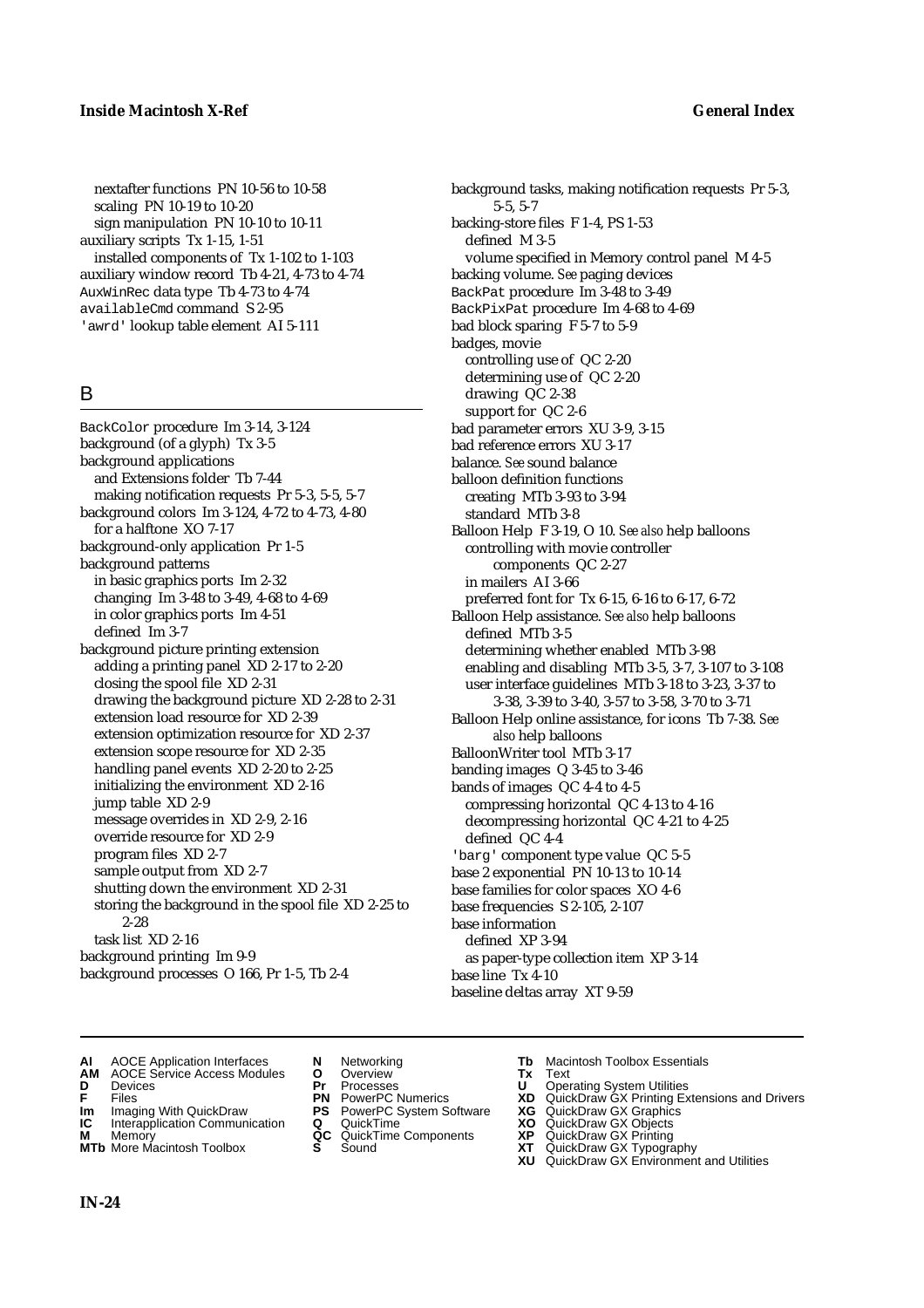baseline pitch. *See* speech pitch baseline pitch embedded speech command S 4-27 baselines XT 5-16, 9-4 to 9-10 aligning XT 9-6 to 9-8, 9-27 to 9-30 defined XT 1-9, 1-13, 9-5 types of XT 9-4 to 9-5, 9-58 to 9-59 for vertical text XT 9-8 to 9-10 baseline structure XT 9-59 baseline types XT 8-59, 9-4 to 9-5, 9-58 to 9-59 base media handler components client status of component QC 10-8 defined QC 10-3 derived media handler capabilities, notifying of QC 10-12, 10-38 to 10-40 opening a connection to QC 10-8 relationship to derived media handler components QC 10-6 saving component instance for QC 10-8 utility function provided by QC 10-38 to 10-40 BASIC PN B-1 basic File Manager parameter blocks F 2-87 to 2-91 basic graphics ports. *See also* color graphics ports; offscreen graphics worlds; printing graphics ports bitmaps in Im 2-32 bit patterns in Im 2-13, 2-32 boundary rectangles in Im 2-32 clipping regions Im 2-12 to 2-13, 2-32, 2-47 to 2-49 closing Im 2-38, 2-40 to 2-41 color pictures in Im 7-6 to 7-7 colors in Im 2-14, 2-35, 3-14 to 3-15, 3-122 to 3-125 compared with color graphics ports Im 4-5 to 4-9 copying images between Im 3-32 to 3-35, 3-112 to 3-122 copying images from offscreen graphics worlds Im 6-9 to 6-11 creating Im 2-16 to 2-17, 2-37 to 2-40 data type for Im 2-30 to 2-35 defined Im 1-4 drawing areas in Im 2-11 to 2-13 getting Im 2-18, 2-41 to 2-42, 6-8, 6-28 opening Im 2-38 to 2-39 pattern stretching in Im 2-35 pen locations in Im 2-33 pen modes in Im 2-33 pen patterns in Im 2-33 pen sizes in Im 2-33 pen visibility in Im 2-33

port rectangles in Im 2-32 restoring Im 2-18, 2-42, 6-8, 6-29 saving Im 2-18, 2-41 to 2-42, 6-8, 6-28 setting Im 2-18, 2-42, 6-8, 6-29 text in Im 2-33 to 2-34 visible regions Im 2-32 basic QuickDraw application-defined routines for Im 5-35 to 5-37 bit patterns in Im 1-11 customizations of Im 3-35 to 3-36, 3-129 data structures in Im 2-26 to 2-35, 3-36 to 3-40, 5-15 to 5-18, 6-12 to 6-15, 7-27 to 7-29, 8-16 to 8-18, 8-20 to 8-21 drawing with Im 1-10 to 1-17, 3-3 to 3-141 graphics ports in Im 1-5 initializing Im 2-16, 2-36 to 2-37 printing with. *See* Printing Manager resources in Im 3-140 to 3-141, 5-37, 7-67 to 7-68, 8-33 to 8-34, 8-36 to 8-37 routines in Im 2-36 to 2-54, 3-41 to 3-139, 5-19 to 5-25, 6-16 to 6-39, 7-36 to 7-46, 8-22, 8-24 to 8-31, 8-32 to 8-33 testing for availability Im 2-15 batch translation MTb 7-9 battery, portable Macintosh computers charging D 6-40 low voltage D 6-6, 6-17, 6-24, 6-39 number of D 6-56 reading the status of D 6-38 to 6-40, 6-54 to 6-57 relative charge D 6-55 state of charger D 6-55 time remaining D 6-57 voltage D 6-56 warning level D 6-55 BatteryCount function D 6-56 BatteryInfo data type D 6-28 battery information structure D 6-27 BatteryStatus function D 6-38 to 6-40 BatteryTimeRec data type D 6-28 battery time structure D 6-28 baud rate D 7-5, 7-19 'bbit' lookup table element AI 5-111 BCLR instruction PS 1-12 BDS. *See* buffer data structures BeginMediaEdits function Q 2-271 to 2-272 BeginUpdate procedure O 125, Tb 2-47, 4-50, 4-106 to 4-107, Q 2-62, QC 5-14 and updating lists MTb 4-34

- **AI** AOCE Application Interfaces **N** Networking **The Macintosh Toolbox Essentials**<br> **AM** AOCE Service Access Modules **O** Overview **Tx** Text<br> **D** Devices **Pr** Processes **U** Operating System Utilities
- AOCE Service Access Modules **O** Overview **Tx** Text<br>Devices **Devices Devices Devices**
- 
- 
- **IM** FILES<br> **Im** Imaging With QuickDraw **PS** PowerPC System Software **XG**<br> **IC** Interapplication Communication **Q** QuickTime **XO IC** Interapplication Communication **Q** QuickTime **XO M** Memory **XO QC** QuickTime Components **XP**
- **M** Memory **QC** QuickTime Components **XP**<br>**MTb** More Macintosh Toolbox **S** Sound **XT**
- 
- 
- **D** Devices **Pr** Processes **U** Operating System Utilities
	-
	-
	-
	-
- 
- 
- **F** Files **PN** PowerPC Numerics **XD** QuickDraw GX Printing Extensions and Drivers
	-
	-
	-
- **MTb** More Macintosh Toolbox **S** Sound **XT** QuickDraw GX Typography
	- **XU** QuickDraw GX Environment and Utilities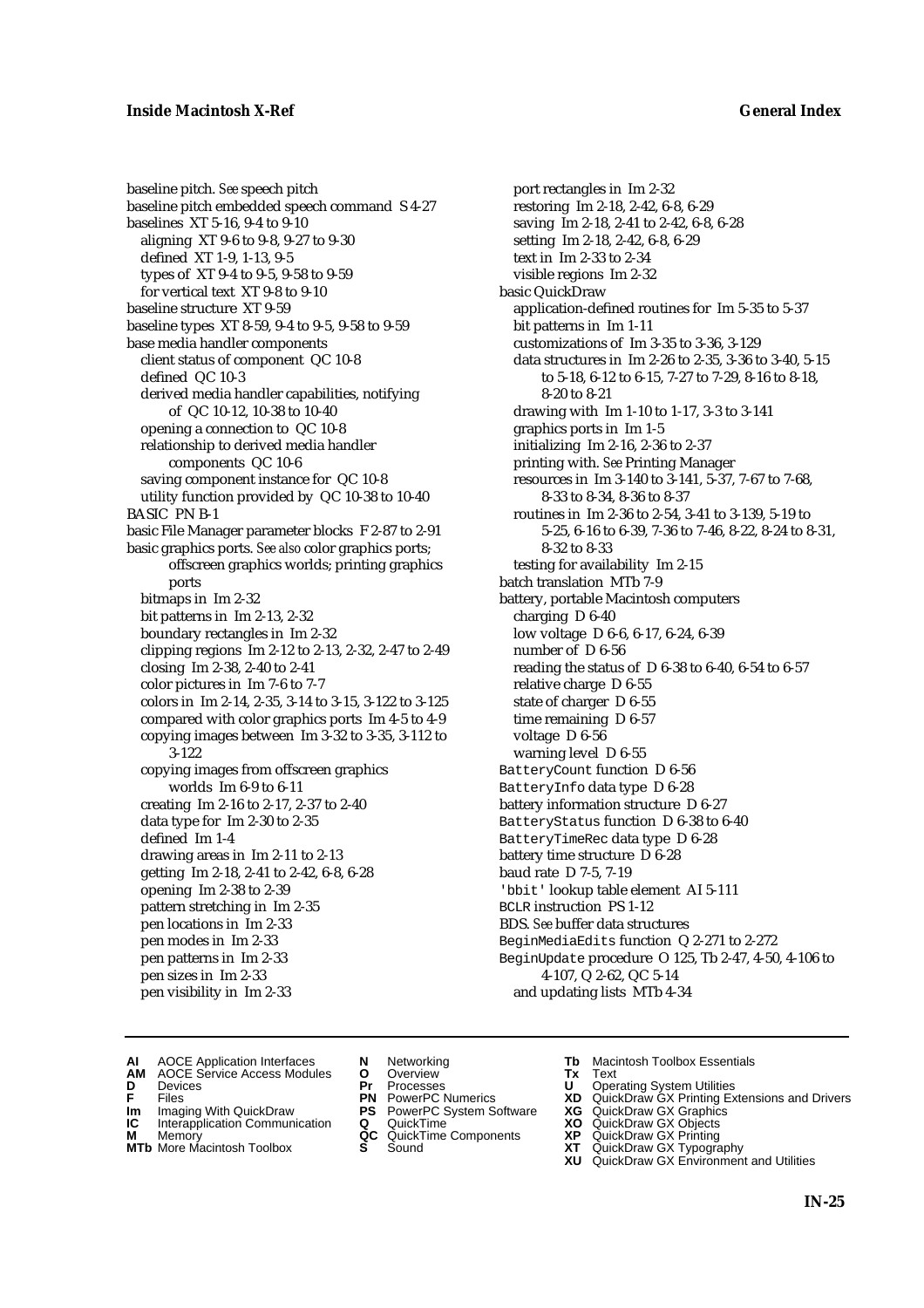bend dash attribute XG 3-74 to 3-79, 3-105 beq assembler instruction PN 12-6 best-effort delivery N 1-5, 1-15, 7-4 Bézier curves Tx 4-25 to 4-28, XG 2-18 to 2-20 Bézier equation Tx 4-26 Bézier splines Im B-25 bge assembler instruction PN 12-6 bgt assembler instruction PN 12-6 bias of exponents PN 2-5 bias (in fixed-point numbers) XU 8-6, 8-7 to 8-8 Bic transfer mode. *See* transfer modes bidirectional flag Tx 6-11, 6-62 bidirectional style runs Tx 1-71 bidirectional writing systems Tx 1-24 bilingual speech S 1-22, 4-9 Binary-Decimal Conversion Package Tx D-3 binary logarithm PN 10-26 to 10-27 binary property AI 5-13 binary property type AI 5-84 binary to decimal conversions PN 5-7 to 5-12 C functions PN 9-17 to 9-19 double-double format PN 5-9 to 5-10 strings PN 5-12 structures PN 5-10 to 5-11, 9-13 to 9-15 binary values converting to hexadecimal values U 3-5 binding PS 1-25, 1-28 bit analysis XU 8-12, 8-32, 8-33 to 8-34, 8-62 BitAnd function U 3-16, 3-30 BitClr procedure Im 4-42, U 3-15, 3-16, 3-29 bit images O 91–92, 99–101 in bitmaps Im 2-9 to 2-11, 2-29 as pixel images in offscreen graphics worlds Im 6-9 bit image table Tx 4-69 bitmap color profiles XG 5-5 bitmap color sets XG 5-5 bitmap color spaces XG 5-5 bitmap data source alias structure XG 5-65 BitMap data type Im 2-29 to 2-30, O 91. *See also* bitmaps bitmap geometries editing XG 5-53 to 5-54, 5-71 to 5-76 fields of XG 5-4 to 5-7 replacing XG 5-68 to 5-71 structure of XG 5-62 to 5-63 bitmap geometry structure XG 5-62 bitmap height XG 5-5 to 5-7 bitmap location table Tx 4-69

bitmapped font ('NFNT') resources Tx 4-66 to 4-71 bit image table Tx 4-69 bitmap location table Tx 4-69 fontType field Tx 4-70 to 4-71 glyph-width table Tx 4-70 image height table Tx 4-70 width/offset table Tx 4-69 bitmapped fonts Tx 1-7, 1-44 compared to outline Tx 4-19 defined Tx 4-8 bitmapped glyphs*. See also* bitmapped fonts; glyphs defined Tx 4-7 bitmaps O 91 in basic graphics ports Im 2-9 to 2-11, 2-32 for bitmapped glyphs Tx 4-7 bit images in Im 2-9 to 2-11, 2-29 boundary rectangles for Im 2-10 to 2-11, 2-30 color spaces for XO 4-23 copying images between Im 3-32 to 3-35, 3-112 to 3-122 data type for Im 2-29 to 2-30 defined Im 1-5 fill operations in Im 3-108 to 3-112 and ink objects XO 5-11 local coordinate systems for Im 2-11 low-level routine for copying images between Im 3-136 for outline glyphs Tx 4-29 to 4-30 as pixel maps in offscreen graphics worlds Im 6-3, 6-8 to 6-9 pixels in Im 2-11 as view device property XO 7-25, 7-26 to 7-27, 7-55, 7-107 to 7-108 bitmap/sequence numbers N 6-5 bitmap shapes XG 5-3 to 5-80, XO 2-10 applying transfer modes to XG 5-9, 5-32 to 5-34 black-and-white XG 5-15 to 5-21 clipping XG 5-43 color XG 5-21 to 5-29 converting other shapes to XG 5-34 to 5-38 creating and drawing XG 5-15 to 5-29, 5-66, 5-77 defined XO 1-11 dithering XG 5-30 to 5-32 drawing with halftones XG 5-30 to 5-32 functions for functions specific to bitmaps XG 5-65 to 5-80

other applicable functions XG 5-54 to 5-61 introduced XG 1-17 to 1-19

- **AI** AOCE Application Interfaces **N** Networking **Tb** Macintosh Toolbox Essentials
- **AM** AOCE Service Access Modules **O** Overview **Tx** Text
- 
- 
- **Im** Imaging With QuickDraw **PS** PowerPC System Software **XG IC** Interapplication Communication **Q** QuickTime **COVIC**
- **Interapplication Communication <b>Q** QuickTime **XO XO** Memory **XO C** QuickTime Components **XP**
- **MTb** More Macintosh Toolbox **S** Sound **XT** QuickDraw GX Typography
- 
- **D** Devices **Pr** Processes **U** Operating System Utilities
	-
	-
	-
	-
- 
- 
- **F** Files **PN** PowerPC Numerics **XD** QuickDraw GX Printing Extensions and Drivers
	-
	-
- **M** Memory **QC** QuickTime Components **XP** QuickDraw GX Printing
	- **XU** QuickDraw GX Environment and Utilities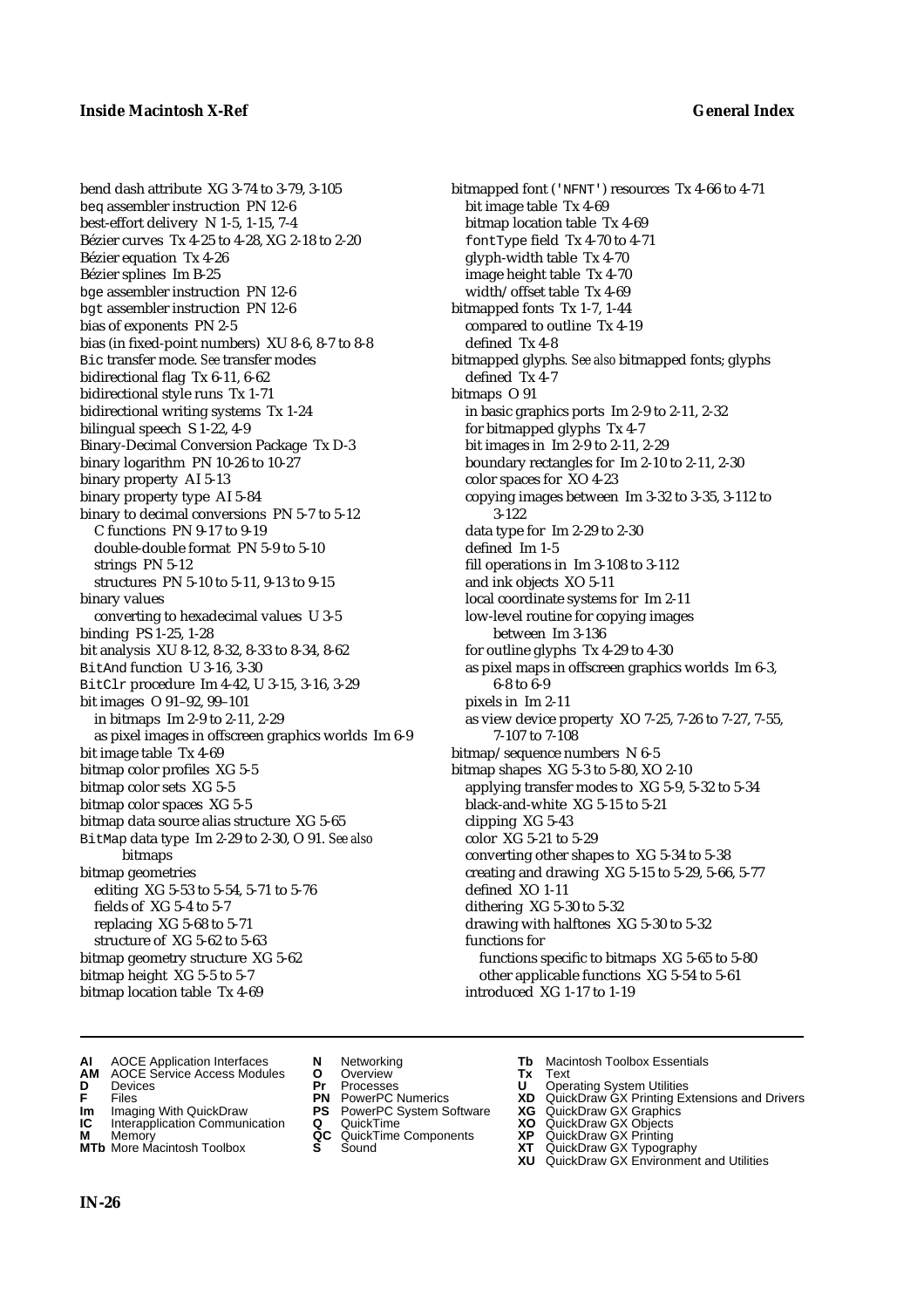mapping XG 5-10, 5-38 to 5-43 and map-transform shape attribute XG 5-40 offscreen XG 5-14, 5-45 to 5-52 rotating XG 5-40 scaling XG 5-41 to 5-43 skewing XG 5-39 and view devices XG 5-12, 5-14, 5-45 to 5-51 bitmap structure XO 7-26 BitMapToRegion function Im 2-49 to 2-50 Bitmap view type AI 5-128 bitmap width XG 5-5 to 5-7 BitNot function U 3-17, 3-31 to 3-32 bit numbering conventions PS xiii bit-numbering, reversed U 3-7 to 3-8 BitOr function U 3-16, 3-30 to 3-31 bit patterns background Im 3-6, 3-48 to 3-49 in basic graphics ports Im 2-13, 2-32 in color graphics ports Im 4-23 to 4-24, 4-58 to 4-59, 4-68, 4-69, 4-13 data type for Im 3-40 defined Im 1-11 filling with Im 3-6 framing and painting with Im 3-6 of graphics pens in basic graphics ports Im 2-33 predefined Im 3-6 to 3-8 resources for Im 3-140 to 3-141 routines for retrieving Im 3-126 to 3-128 bits defined U 3-4 manipulating U 3-14 to 3-16 testing U 3-14 to 3-16 Bits16 data type Im 8-16 BitSet procedure U 3-15, 3-28 to 3-29 BitShift function U 3-17, 3-32 bit-shifting of wide numbers XU 8-31 to 8-32 BitsRect opcode Im A-11, A-21 BitsRgn opcode Im A-11, A-21 BitTst function U 3-14, 3-28 BitXor function U 3-16, 3-31 bkColor grafics port field Tx 3-5 BkColor opcode Im A-6, A-18 BkPat opcode Im A-5, A-18 BkPixPat opcode Im A-6 black-and-white bitmaps XG 5-15 to 5-21 black-and-white input video QC 8-15 black-and-white QuickDraw. *See* basic QuickDraw black generation XO 4-14, 4-29

black global variable Im 2-36, 3-7 black levels default value for video digitizer QC 8-66 defined QC 8-65 returning current video digitizer QC 8-68 setting current QC 8-67 blank access privileges F 2-18 ble assembler instruction PN 12-6 blend arithmetic transfer mode Im 4-38, 4-40, 4-78 blend colors of a video media Q 2-288 blend masks QC 8-82 blend mattes Q 3-31, 3-33 blend mode defined XO 5-14 examples of using XO 5-15, 5-44, 5-45, 5-48 blind transfer D 3-22, 3-37, 3-39, 4-9, 4-18, 4-27 blinking icon in menu bar Pr 5-4, 5-7 Block0 data type D 3-23 to 3-24 block contents M 2-22 block creators AM 2-16 to 2-17, 2-51, 2-64 block device D 1-3, 3-12 block headers M 2-22 to 2-24, PS 1-69 BlockMove procedure M 1-74 to 1-75, 2-59 to 2-60, PS 1-70 using in doubleback procedures S 2-72 \_BlockMove trap, flushing instruction cache M 4-10 blocks. *See also* allocation blocks logical F 2-56 block size of compressor component Q 3-55 and images Q 3-45 blocks, letter adding to a letter AI 3-91 to 3-93 getting information about AI 3-104 reading AI 3-106 blocks, memory. *See also* nonrelocatable blocks; relocatable blocks allocating M 1-44 to 1-46 concatenating M 2-64 to 2-66 copying M 1-74 to 1-75, 2-59 to 2-64 defined M 1-10, O 35 how allocated M 1-22 manipulating M 2-59 to 2-66 purging and reallocating O 43–44 releasing M 1-44 to 1-46 size correction for M 2-23, 2-24 blocks, message current AI 7-62

- **AI** AOCE Application Interfaces **N** Networking **The Macintosh Toolbox Essentials**<br> **AM** AOCE Service Access Modules **O** Overview **Tx** Text<br> **D** Devices **Pr** Processes **U** Operating System Utilities
	- AOCE Service Access Modules **O** Overview **Tx** Text<br>Devices **Devices Devices Devices**
- -
- **IM** FILES<br> **Im** Imaging With QuickDraw **PS** PowerPC System Software **XG**<br> **IC** Interapplication Communication **Q** QuickTime **XO**
- **IC** Interapplication Communication **Q** QuickTime **XO M** Memory **XP QC** QuickTime Components **XP M** Memory **CONSISTENT CONSISTENT QC** QuickTime Components **XP**<br> **MTb** More Macintosh Toolbox **S** Sound **XT**
- **MTb** More Macintosh Toolbox **S** Sound **XT** QuickDraw GX Typography
- 
- **D** Devices **Pr** Processes **U** Operating System Utilities
	-
	-
	-
	-
- 
- 
- **F** Files **PN** PowerPC Numerics **XD** QuickDraw GX Printing Extensions and Drivers
	-
	-
	-
	-
	- **XU** QuickDraw GX Environment and Utilities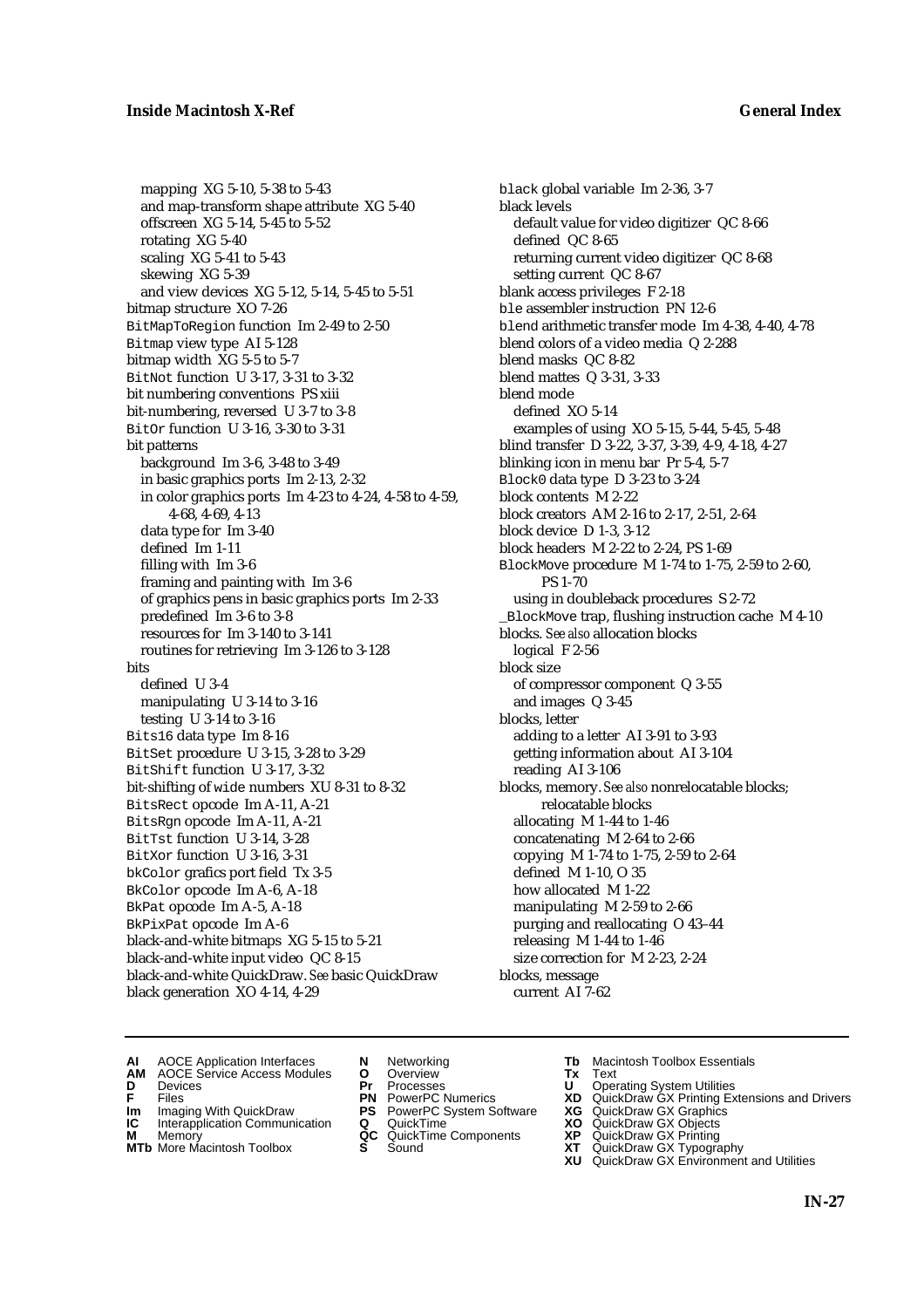getting type and index AI 7-96 nested message AI 7-59 to 7-61 nesting AI 7-56 to 7-59 reading data AI 7-98 to 7-101 starting AI 7-53 to 7-55 TOC in message header AI 7-7 writing data to AI 7-61 to 7-65 block types AM 2-16 to 2-17, 2-51, 2-64 block type structure AI 7-28 block type values AI 7-27 'blok' lookup table element AI 5-111 blt assembler instruction PN 12-6 'BNDL' resource type Tb 7-20 to 7-25, 7-65 to 7-68 and control panel files MTb 8-7, 8-22, 8-83 and monitors extensions files MTb 8-12, 8-57, 8-59, 8-60 used in desktop database MTb 9-3 bne assembler instruction PN 12-6 bng assembler instruction PN 12-6 bnl assembler instruction PN 12-6 bnu assembler instruction PN 12-6 BoardID entries D 2-11 board sResources D 2-11 to 2-12 BOff procedure D 6-36 boldface, meaning of AI xxii bomb box. *See also* system errors U 2-5 BOn procedure D 6-35 'bool' descriptor type IC 4-57 Boolean operators, short-circuit M 1-34 Boolean transfer modes Im 3-8 to 3-11, 4-32 to 4-38, XO 5-16 to 5-18. *See also* AND mode; OR mode; XOR mode BootBlkHdr data type F 2-57 to 2-59, U 9-6 boot block header formats for F 2-57, U 9-6 boot block header record U 9-6 boot block headers F 2-57 to 2-59 boot blocks F 2-57 to 2-59, U 9-6 to 9-8 defined U 9-6 BootDrive global variable Tx 6-63 Bopomofo Tx 1-93 borders for publishers and subscribers IC 2-9 to 2-10, 2-50 to 2-57 in bitmapped graphics IC 2-57 in object-oriented graphics IC 2-56 to 2-57 in spreadsheets IC 2-55 to 2-56 in word processors IC 2-54 to 2-55 bottleneck routines for text Tx 3-62 to 3-63

bottomline input Tx 7-7 to 7-8 bottomline input window. *See* floating input window bottom-side bearings of glyphs XT 1-10 boundaries. *See also* word boundaries of lines Tx 5-23 of script runs Tx 5-23 of words boundary objects specified in range descriptor records IC 6-20 specified in whose range descriptor records IC 6-44 boundary rectangles in basic graphics ports Im 2-32 in bitmaps Im 2-10 to 2-11, 2-30 defined Im 1-7 boundary regions. *See* movie boundary regions bounding boxes of glyphs Tx 4-10, XT 1-9 bounding rectangle of a shape determining XG 4-43, 4-90 setting XG 4-47 to 4-49, 4-92 for typographic shapes XT 2-7, 2-11 bounding rectangles Im 3-11 bounds Catalog-Browsing panel AI 4-30, 4-50 Find panel AI 4-64 information page custom view AI 5-244 Box view type AI 5-128 branch assembler instructions PN 12-6 break dash attribute XG 3-74 to 3-79, 3-105 breaking lines. *See* line breaking brightness of digitized video image controlling overall QC 8-73 receiving default value for QC 8-66 returning current value of QC 8-74 brightness of input video signal, controlling QC 8-80 BringToFront procedure Tb 4-90 broadcast addresses, Ethernet N 11-20 broadcast input video QC 8-15 browsing a catalog, CSAM support of AM 3-24 to 3-25 browsing access F 2-17 browsing AOCE catalogs AI 4-3, 5-7 to 5-9. *See also* Catalog-Browsing panel BSET instruction PS 1-12 'bsiz' lookup table element AI 5-115 bta assembler instruction PN 12-6 BTCB data type F 2-83 to 2-84 BTHdrRec data type F 2-68 B\*-tree clumps, default size of F 5-14 B\*-tree control blocks F 2-83 to 2-84

- **AI** AOCE Application Interfaces **N** Networking **Tb** Macintosh Toolbox Essentials
- **AM** AOCE Service Access Modules **O** Overview **Tx** Text
- 
- 
- **IM** Files<br> **Im** Imaging With QuickDraw **PS** PowerPC System Software **XG**<br> **IC** Interapplication Communication **Q** QuickTime **XO**
- **Interapplication Communication <b>Q** QuickTime **XO** Memory **XO** Memory **XP QC** QuickTime Components **XP**
- **M** Memory **District Acc** QuickTime Components **XP**<br> **MTb** More Macintosh Toolbox **S** Sound **XT MTb** More Macintosh Toolbox **S** Sound **XT** QuickDraw GX Typography
- 
- 
- 
- 
- -
- 
- **D** Devices **Pr** Processes **U** Operating System Utilities
- **F** Files **PN** PowerPC Numerics **XD** QuickDraw GX Printing Extensions and Drivers
	-
	-
	-
	- **XU** QuickDraw GX Environment and Utilities

**IN-28**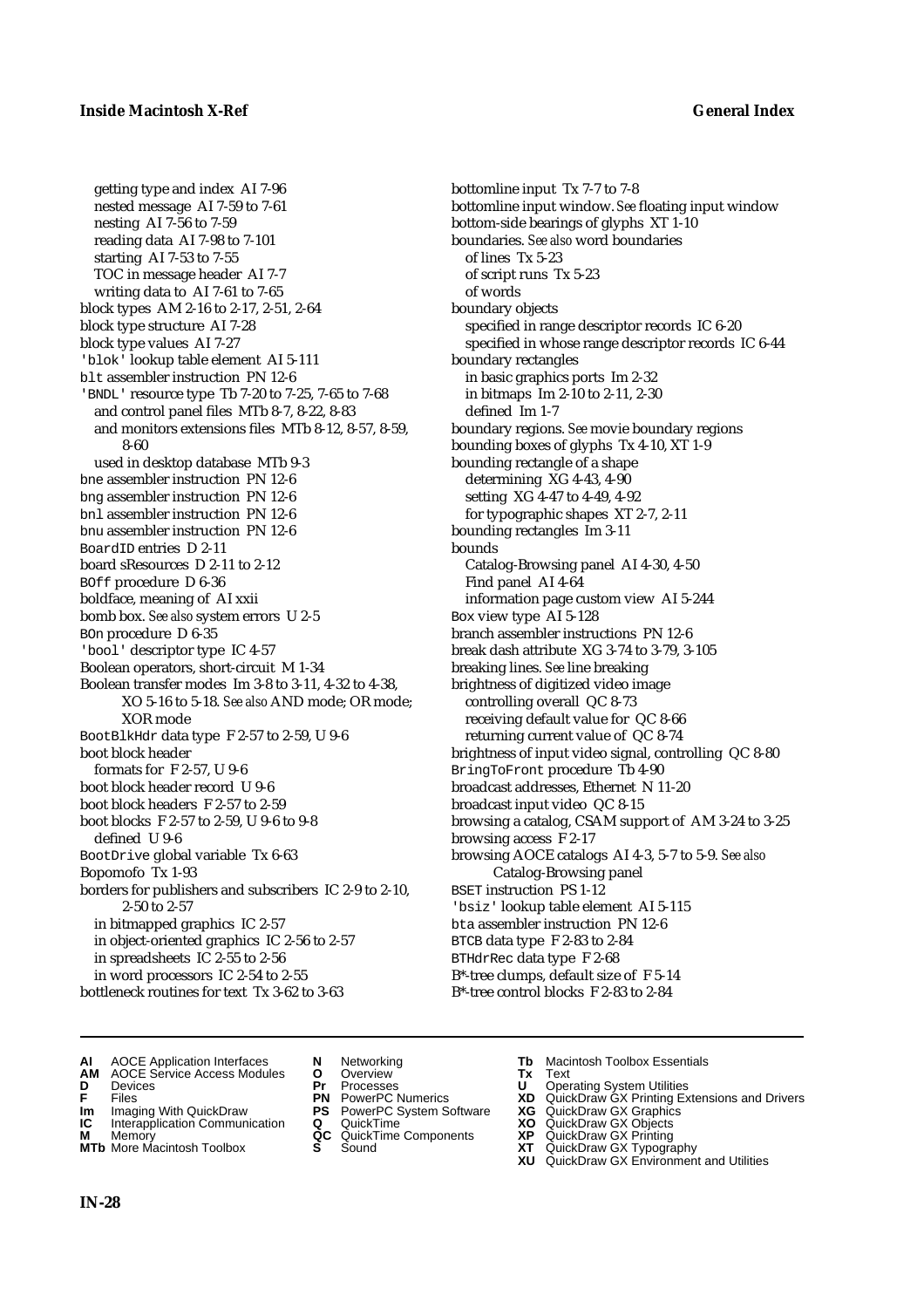B\*-tree file structure F 2-63 B\*-tree header nodes F 2-67 to 2-69 B\*-tree header records F 2-68 B\*-tree index nodes defined F 2-69 root nodes F 2-70 B\*-tree leaf nodes for catalog files F 2-72 defined F 2-70 B\*-tree map nodes F 2-69 B\*-tree map records F 2-68 B\*-tree node descriptors F 2-64 B\*-tree nodes F 2-64 to 2-65 B\*-trees F 2-63 to 2-70 B\*-tree search keys for catalog files F 2-71 defined F 2-66 B\*-tree structure of dictionary index Tx 8-5 'btyp' lookup table element AI 5-119 bufferCmd command described S 2-97 examples of use S 2-57, 2-61 to 2-62 using for compressed sound samples S 2-61, 2-62 buffer data structures and ASP N 8-17 for ASP reply data N 8-17 to 8-19 building N 6-12, 6-16, 6-44 to 6-45 defined N 6-8, 6-20 to 6-21 buffered expansion S 2-15 buffering and input/output preferences ('iobm') resource XD 3-54, 6-61 to 6-63 example of XD 3-60 buffering and input/output preferences structure XD 6-6 buffering, text (in TextEdit) Tx 2-14 to 2-15 buffer list structures QC 8-22 buffers, Ethernet driver data packets N 11-39 buffers. *See* double buffers screen and image Q 3-34 to 3-35 buffer structures QC 8-23 BufPtr global variable M 2-14 limitation on lowering during startup M 2-85 BuildBDS function N 6-12, 6-44 BuildDDPwds procedure N 7-35, 7-42 to 7-43 built-in AOCE templates AI A-1 to A-4 bundle bit MTb 7-23, S 5-11, 6-7, Tb 7-34 bundle resources Tb 7-20 to 7-25, 7-45, 7-65 to 7-68 bundles resources. *See* 'BNDL' resource type

BuildFatRoutineDescriptor macro PS 2-24 BuildRoutineDescriptor macro PS 2-23 to 2-24 bun assembler instruction PN 12-6 burstDevice flag Im 5-17, 5-23, 5-31, 5-36 bus errors U 2-7 bus error exceptions, emulator compatibility issues PS 1-11 bus-error vectors M 3-22 business cards. *See* information cards bus interfaces D 2-4 bus sizing. *See* dynamic bus sizing 'bust' file type AI 4-86 busy loops, creating S 4-14 button definitions (System Error Handler) U 2-19 to  $2 - 20$ Button function Tb 2-108 buttons active Tb 5-11 to 5-13 control definition ID for Tb 5-14 created by System Error Handler U 2-5 creating, in windows Tb 5-17 to 5-20 default Tb 6-10 to 6-11, 6-22, 6-30 to 6-31, 6-56 to 6-61 defined Tb 5-5 drawing an outline around O 146 events in Tb 5-31 to 5-37, 6-78 implementing for the Find panel AI 4-79 inactive Tb 5-11 to 5-13 part code for Tb 5-32 specifying in alert or dialog boxes Tb 6-29 to 6-30, 6-153 titles for Tb 6-37 to 6-39 button-title definitions (System Error Handler) U 2-20 Button view type AI 5-129, 5-161 BWCloseSpoolFile function XD 2-31 BWCreateSpoolFile function XD 2-25 BWDespoolPage function XD 2-28 BWHandlePanelEvent function XD 2-22 BWInitialize function XD 2-16 BWJobPrintDialog function XD 2-17 BWShutDown function XD 2-31 Byte data type M 2-25, O 44 coercing to Char data type O 47 byte lanes D 2-4, 2-13 'byte' lookup table element AI 5-111 byte ranges in shared files, locking F 2-50 to 2-52 byte recording values, converting to milliseconds S 3-52

- bytes
- **AI** AOCE Application Interfaces **N** Networking **The Macintosh Toolbox Essentials**<br> **AM** AOCE Service Access Modules **O** Overview **Tx** Text<br> **D** Devices **Pr** Processes **U** Operating System Utilities
- AOCE Service Access Modules **O** Overview **Tx** Text<br>Devices **Devices Devices Devices**
- 
- 
- **IM** FILES<br> **Im** Imaging With QuickDraw **PS** PowerPC System Software **XG**<br> **IC** Interapplication Communication **Q** QuickTime **XO**
- **IC** Interapplication Communication **Q** QuickTime **XO M** Memory **XO QC** QuickTime Components **XP M** Memory **QC** QuickTime Components **XP**<br>**MTb** More Macintosh Toolbox **S** Sound **XT**
- **MTb** More Macintosh Toolbox **S** Sound **XT** QuickDraw GX Typography
- 
- **D** Devices **Pr** Processes **U** Operating System Utilities
	-
	-
	-
	-
- 
- 
- **F** Files **PN** PowerPC Numerics **XD** QuickDraw GX Printing Extensions and Drivers
	-
	-
	-
	-
	- **XU** QuickDraw GX Environment and Utilities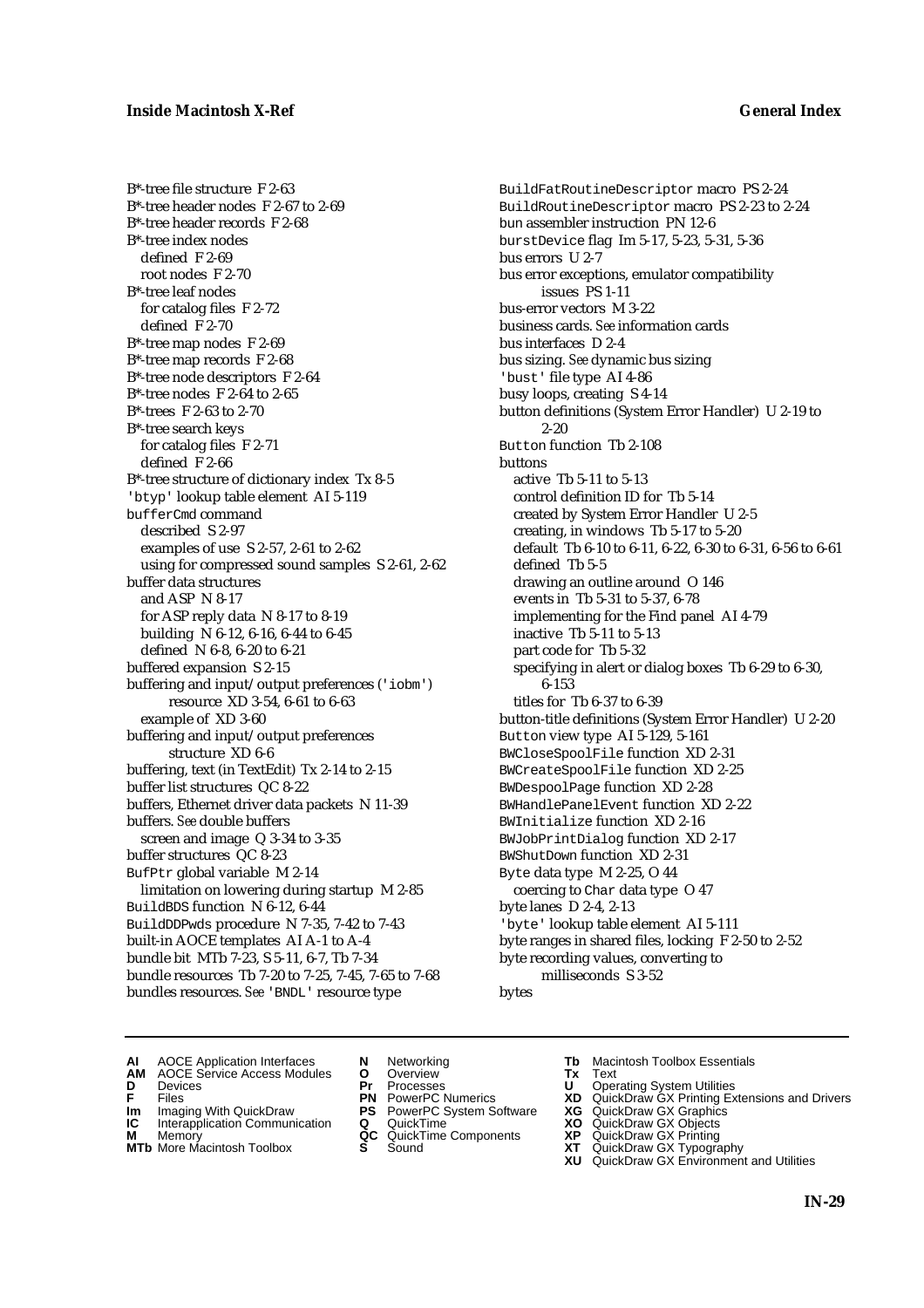defined U 3-4 hardcoding values into U 3-19 masking out U 3-17 bytes per row in bitmap geometries XG 5-5 to 5-7 unaligned XG 5-19 byte smearing, emulator compatibility issues PS 1-12

## C

CAAR. *See* Cache Address Register cable-range-change transition N 10-24 cache, emulator compatibility issues PS 1-10 cache. *See* QuickDraw GX cache Cache Address Register (CAAR), emulator compatibility issues PS 1-10 Cache Control Register (CACR), emulator compatibility issues PS 1-10 caches. *See* data cache; disk cache; instruction cache caches for shapes XO 2-16 cache validation errors XU 3-18 CACR. *See* Cache Control Register CalcCMask procedure Im 4-83 to 4-84 CalcMask procedure Im 3-111 to 3-112 CalcMenuSize procedure Tb 3-143, 5-28 CalcVisBehind procedure Tb 4-119 CalcVis procedure Tb 4-119 calendar codes Tx 6-14, 6-70, B-19 in 'itl1' resource Tx B-33 calendars Tx 1-33, 1-97 Arabic CLC U 4-17 Gregorian U 4-17 Jewish U 4-17 Julian U 4-17 CallAddr field N 10-7 callback block headers AI 5-147 to 5-148 callBackCmd command described S 2-94 example of use S 2-48 using to synchronize sound with other actions S 2-51 CallBackDET AOCE template macro AI 5-197 callback events Q 2-335 to 2-341, QC 11-9 to 11-15 assigning a callback function to Q 2-337, 2-339 assigning to time base by a clock component QC 11-18 callback header structures QC 11-6 to 11-11 canceling Q 2-339

### canceling by a clock component QC 11-14 changes in start or stop time QC 11-16 control flags for a clock component QC 11-6 creating Q 2-336 to 2-337 creating for a clock component QC 11-10 detecting rate changes by a clock component QC 11-7 detecting time changes by a clock component QC 11-7 determining time base Q 2-340 determining type Q 2-340 disposing of Q 2-339 disposing by a clock component QC 11-15 finding by a clock component QC 11-20 to 11-21 removing Q 2-339 removing from a clock component QC 11-15 removing from time base by a clock component QC 11-20 rescheduling Q 2-339 rescheduling by a clock component QC 11-14 scheduling Q 2-337 to 2-339, 2-340 scheduling by a clock component QC 11-11 time base rate, changing QC 11-16 callback functions*. See also* callback procedures assigning to a callback event Q 2-337, 2-339 assigning to a video channel QC 5-101, 5-102 for clock components QC 11-9 to 11-15 clock component support for time bases QC 11-4 completion functions for image compressors and decompressors QC 4-4 data-loading functions for image decompressors QC 4-4 data-unloading functions for image compressors QC 4-4 defined Q 3-48 executing by clock components QC 11-19 identifiers Q 2-77, QC 11-6 and the Image Compression Manager Q 3-48, 3-148 to 3-155 progress functions for image compressors and decompressors QC 4-4 reference constants for, setting value of QC 6-53 sequence grabber channel components and QC 6-35 to 6-37

sequence grabber components and QC 5-102 to 5-111 setting value of reference constant for QC 5-67 specifying optional data for Q 2-314 supported by image compressor components QC 4-4

- **AI** AOCE Application Interfaces **N** Networking **Tb** Macintosh Toolbox Essentials<br> **AM** AOCE Service Access Modules **O** Overview **Tx** Text<br> **D** Devices **Pr** Processes **U** Operating System Utilities
- **AM** AOCE Service Access Modules **O** Overview **Tx** Text
- 
- 
- 
- **Interapplication Communication <b>Q** QuickTime **XO** Memory **XO** Memory **XP QC** QuickTime Components **XP**
- **M** Memory **DRITIC CONTENTIER MANUS AND MEMORY MEMORY AND MEMORY AND <b>ALC** QuickTime Components **XP XT**
- 
- 
- 
- **IM** Files<br> **Im** Imaging With QuickDraw **PS** PowerPC System Software **XG**<br> **IC** Interapplication Communication **Q** QuickTime **XO** 
	-
	-
	-
- 
- **D** Devices **Pr** Processes **U** Operating System Utilities
- **F** Files **PN** PowerPC Numerics **XD** QuickDraw GX Printing Extensions and Drivers
	-
	-
	-
- **MTb** More Macintosh Toolbox **S** Sound **XT** QuickDraw GX Typography **XU** QuickDraw GX Environment and Utilities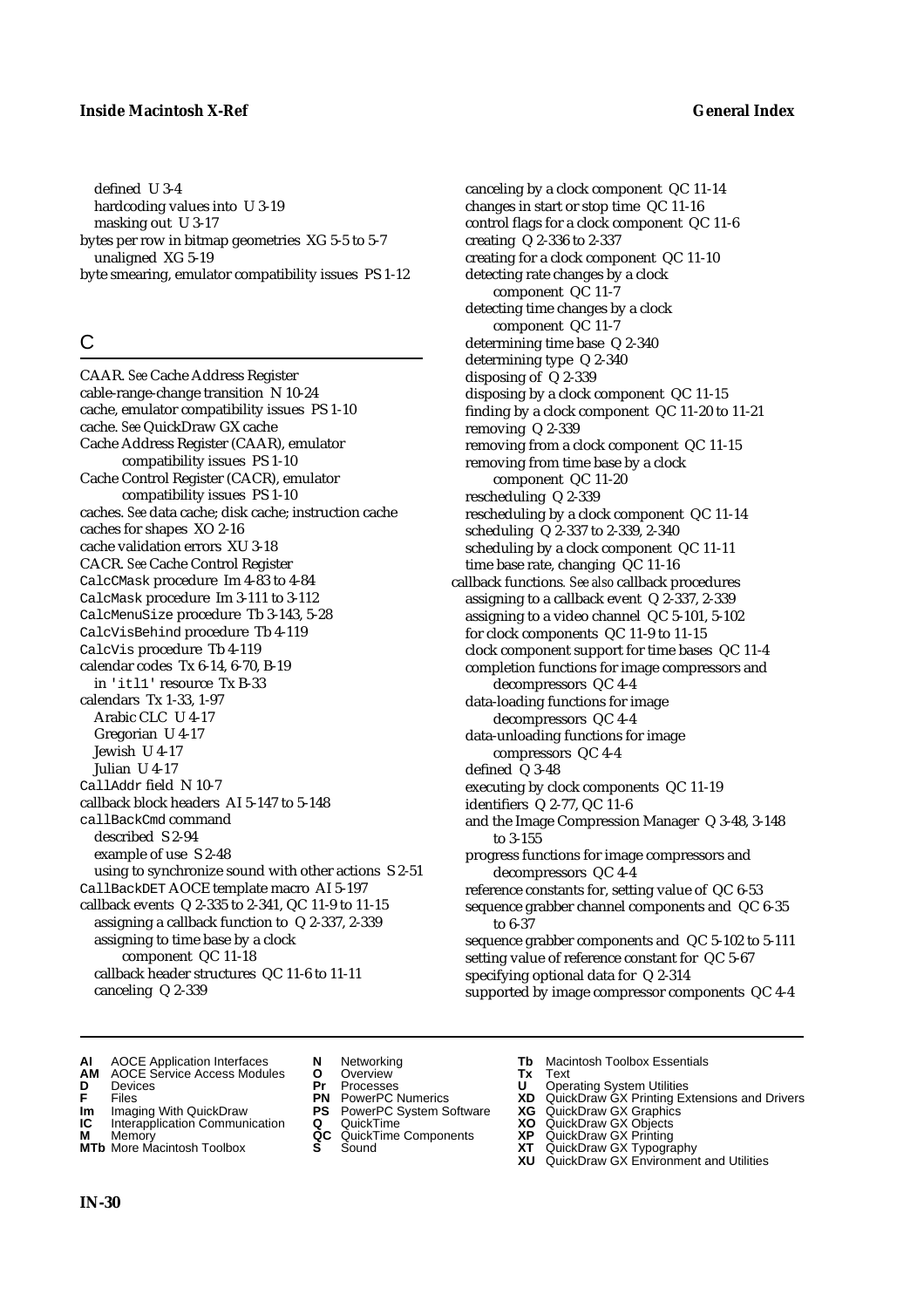and time bases Q 2-335 to 2-341 callback header structures QC 11-6 to 11-7 callback identifiers Q 2-77 callback procedures*. See also* callback functions defined S 4-19 installing S 2-48 and Sound Manager S 2-46 to 2-51, 2-152 to 2-153 and Speech Manager S 4-10, 4-19 to 4-23, 4-82 to 4-89 callback routines called from CSAM parse function AM 3-14 to 3-16 and code segmentation M 1-32 to 1-33 maintaining the A5 register in M 4-14 to 4-15 with MatchAlias function F 4-25 with Standard File Package routines F 3-16, 3-20 to 3-31 callback routines. *See* AOCE template callback routines; application-defined routines call block headers AI 5-145 to 5-147 call block targeted header AI 5-146 CallComponentFunction function MTb 6-63 to 6-64 CallComponentFunctionWithStorage function MTb 6-64 to 6-65 CallEditionOpenerProc function IC 2-64, 2-103 to 2-104 caller flags. *See* control flags call-for mask, AOCE template changing AI 5-198 defined AI 5-149 CallFormatIOProc function IC 2-68, 2-104 calling conventions PS 1-41 to 1-47. *See also* procedure information C routines PS 1-43, 2-30 Operating System routines PS 1-43 Pascal routines PS 1-43, 2-30 PowerPC PS 1-43 to 1-47 register-based routines PS 2-30 selector-based C routines PS 2-30 selector-based Pascal routines PS 2-30 680x0 PS 1-42 to 1-43 special cases. *See* special case routines specifying PS 2-30 to 2-32 THINK C routines PS 2-30 CallMeWhen function Q 2-337 to 2-339 CALLM instruction PS 1-9 CallOSTrapUniversalProc function PS 1-67, 2-42 to 2-43 CallUniversalProc function PS 1-37, 1-67, 2-42 canBackground flag Pr 1-5, Tb 2-117

Cancel button in modal dialog boxes O 146 CancelCallBack function Q 2-339 cancel-close transition N 10-17 cancel events Tb 2-46 to 2-47 cancel-flagship-name-change transition N 10-23 canceling a message AI 7-67 CanDocBeOpened function MTb 7-17, 7-40 to 7-42 can do request MTb 6-22 canonical number format. *See* NumFormatStringRec data type canonical string Tx 6-36 Can't Undo command (Edit menu) Tb 3-24, 3-25 cap as style object property XO 3-4 capability flags for catalogs. *See* feature flags; CSAMs, features supported by for image compressor components QC 4-26 to 4-31 input video signal QC 8-21 optional video digitizer component functions and QC 8-12 to 8-13 output video signal QC 8-21 and video digitizer component current flags QC 8-19 for video digitizer components QC 8-14 to 8-19 capability flags attribute AM 2-39, 2-40, 4-11, 4-69, 4-72 cap attributes XG 3-24, 3-59, 3-100 caps XG 3-23 to 3-24. *See also* cap style property adding to a shape XG 3-57 to 3-61 definition of cap structure XG 3-99 to 3-100 functions for XG 3-123 to 3-129 interactions with joins, dashes, patterns XG 3-33 to 3-35, 3-91 to 3-95 level XG 3-24, 3-101 standard XG 3-24, 3-59 to 3-61 caps, synonym XP 4-14 to 4-15, 4-47 Caps Lock key Tb 2-20 cap structure XG 3-99 to 3-100 cap style property XG 3-23, 3-25. *See also* caps functions for XG 3-123 to 3-129 capture ('cpts') resource XD 3-54, 6-63 to 6-65 examples of XD 3-60 CaptureComponent function MTb 6-25, 6-75 to 6-76 capturing image data QC 5-103, 5-112 to 5-113 capturing sound and video data QC 5-18 'card' resource type MTb 8-11, 8-50 to 8-51, 8-87 cards. *See* expansion cards cards, NuBus. *See* NuBus cards

- **AI** AOCE Application Interfaces **N** Networking **Tb** Macintosh Toolbox Essentials<br> **AM** AOCE Service Access Modules **O** Overview **Tx** Text<br> **D** Devices **Pr** Processes **U** Operating System Utilities
- AOCE Service Access Modules **O** Overview **Tx** Text<br>Devices **Devices Devices Devices**
- 
- 
- **IC** Interapplication Communication **Q** QuickTime **XO M** Memory **XO QC** QuickTime Components **XP**
- 
- 
- 
- 
- **IM** FILES<br> **Im** Imaging With QuickDraw **PS** PowerPC System Software **XG**<br> **IC** Interapplication Communication **Q** QuickTime **XO**
- **M** Memory **District Acc** QuickTime Components **XP**<br> **MTb** More Macintosh Toolbox **S** Sound **XT**
- 
- 
- **D** Devices **Pr** Processes **U** Operating System Utilities
	-
	-
	-
	-
- 
- 
- **F** Files **PN** PowerPC Numerics **XD** QuickDraw GX Printing Extensions and Drivers
	-
	-
	-
- **MTb** More Macintosh Toolbox **S** Sound **XT** QuickDraw GX Typography
	- **XU** QuickDraw GX Environment and Utilities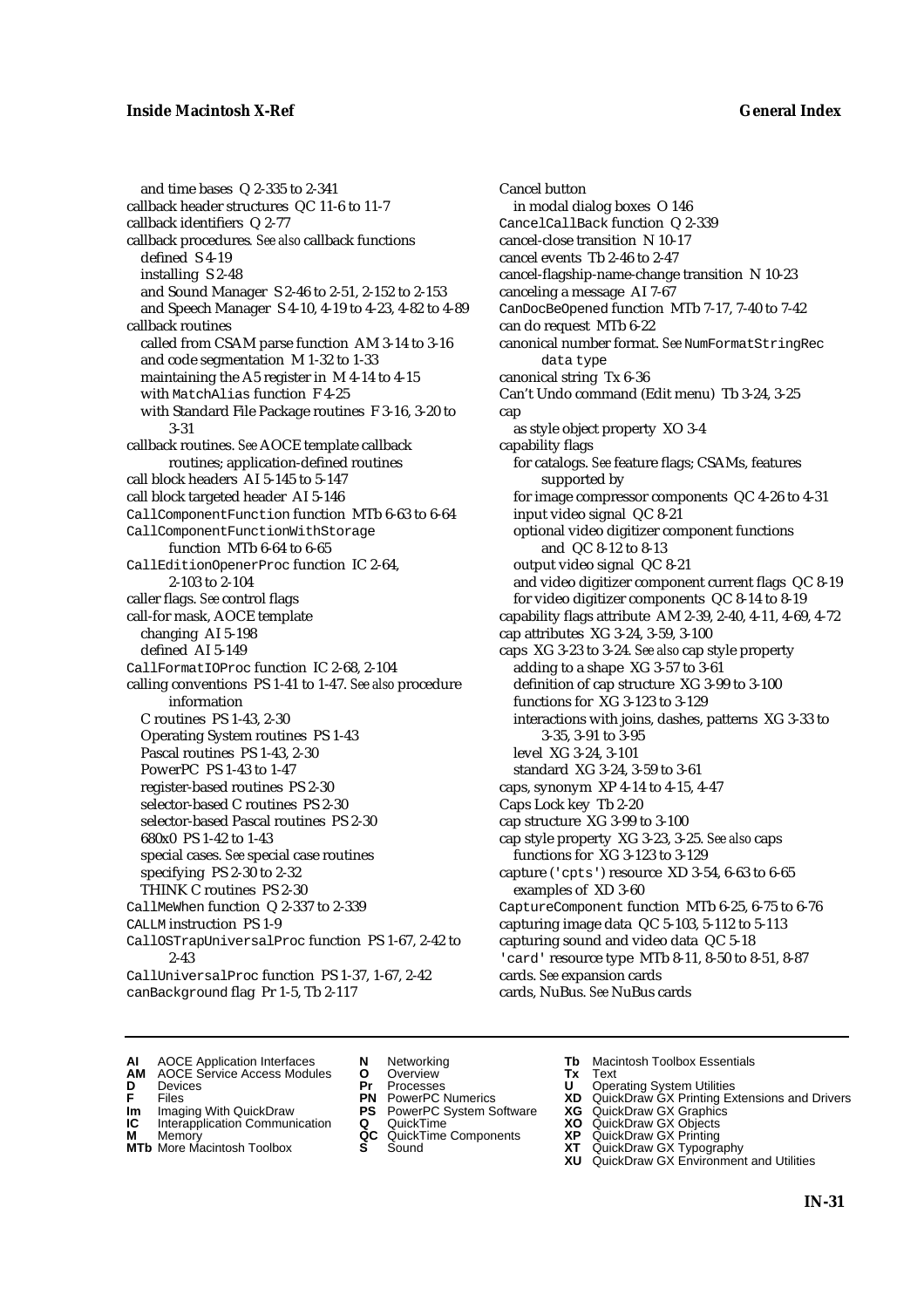caret-blink time and parameter RAM U 7-6 caret offsets. *See* edge offsets caret positions Tx 1-75, 3-16 to 3-17, 3-44 to 3-55, 3-91 to 3-98, XT 10-4, 10-10, 10-16, 10-24 and mouse-down region Tx 1-83 primary Tx 1-77, 2-11 secondary Tx 1-78, 2-11 and TextEdit Tx 2-11 to 2-13 carets Tx 1-74 to 1-79, 2-70, 3-47 to 3-60, XT 1-21, 10-4 blinking rate Tx 2-32 defined Tx 1-74 drawing XT 10-18, 10-44 dual Tx 6-64, 1-77, 2-11 and insertion point Tx 2-10 movement with arrow keys Tx 1-79, 2-11 to 2-13, XT 10-11, 10-22, 10-47, 10-48 single (moving) Tx 1-78, 2-11 split and single XT 10-8, 10-10, 10-41 straight and angled XT 10-7, 10-15, 10-19, 10-41, 10-46 time between blinks of Tb 2-113 vertical movement of Tx 2-12 caret types XT 10-41 Cartesian and polar coordinates XU 8-10 to 8-11, 8-29, 8-56 to 8-57 case of letters XT 8-26 to 8-27 of numerals XT 8-36 case (upper and lower) designated in script flags Tx 6-68 case conversion Tx 1-98 to 1-99, 5-14, 5-19 built-in routines Tx A-23 and diacritical stripping Tx 5-14, 5-19, 5-69 to 5-70 to lowercase Tx 5-19, 5-65 to uppercase Tx 5-19, 5-64 to 5-65, 5-67 to 5-68, 5-69 to 5-70 with the TransliterateText function Tx 6-47, 6-100 case substitution XT 8-56 to 8-57 catalog attribute AM 4-66 Catalog Browser AI 1-9 Catalog-Browsing panel adding and removing focus rectangle AI 4-46 bounds AI 4-30, 4-50 changing identity AI 4-37 creating AI 4-8 to 4-11 using function parameters AI 4-30 to 4-33

using resources AI 4-34 to 4-35 defined AI 4-3 displaying contents of a container AI 4-38 disposing AI 4-50 enabling and disabling AI 4-45 events in AI 4-51 to 4-61 determining size of packed record ID of item selected AI 4-57 determining type of item selected AI 4-55 to 4-56 getting packed record ID of item selected AI 4-58 handling AI 4-11 to 4-18, 4-52 to 4-54 opening item selected AI 4-59 to 4-61 getting pathname of item in pop-up menu AI 4-40 to 4-42 help balloons for AI 4-36 hiding AI 4-43 highlighting item that matches string AI 4-42 installing a panel-busy callback function AI 4-35 making visible AI 4-44 moving AI 4-48 panel-busy callback function AI 4-94 resizing AI 4-49 responding to an update event AI 4-47 sample AI 4-9 to 4-11 size of buffer needed for pathname AI 4-39 types of items displayed AI 4-31 types of records displayed AI 4-31, 4-32 Catalog-Browsing panel in the mailer AM 3-22, 3-24 to 3-26 Catalog-Browsing panel structure AI 4-20 catalog creation information resource AM 4-77 catalog data records F 2-72 to 2-74 catalog discriminator attribute AM 4-69, 4-72 catalog discriminators AI 2-31 checking equality of AI 2-64 copying AI 2-63 defined AI 8-4 manipulating AI 2-63 to 2-64 catalog file key records F 2-71 catalog files F 1-4, 2-53, 2-70 to 2-74 defined Tb 7-5 Finder information in Tb 7-32 to 7-34, 7-46 to 7-51 searching F 2-38 to 2-43, 2-204 to 2-206 catalog folder. *See* dNodes catalog information parameter blocks F 2-100 to 2-104 Catalog Manager AI 8-3 to 8-163 application-defined functions AI 8-150 to 8-163 data types in AI 8-32 to 8-37

- **AI** AOCE Application Interfaces **N** Networking **Tb** Macintosh Toolbox Essentials<br> **AM** AOCE Service Access Modules **O** Overview **Tx** Text<br> **D** Devices **Pr** Processes **U** Operating System Utilities
- **AM** AOCE Service Access Modules **O** Overview **Tx** Text
- 
- 
- 
- **Interapplication Communication <b>Q** QuickTime **XO** Memory **XO** Memory **XP QC** QuickTime Components **XP**
- **M** Memory **District Acc** QuickTime Components **XP**<br> **MTb** More Macintosh Toolbox **S** Sound **XT**
- 
- **D** Devices **Pr** Processes **U** Operating System Utilities
- **IM** Files<br> **Im** Imaging With QuickDraw **PS** PowerPC System Software **XG**<br> **IC** Interapplication Communication **Q** QuickTime **XO** 
	-
	-
	-
- 
- 
- **F** Files **PN** PowerPC Numerics **XD** QuickDraw GX Printing Extensions and Drivers
	-
	-
	-
- **MTb** More Macintosh Toolbox **S** Sound **XT** QuickDraw GX Typography
	- **XU** QuickDraw GX Environment and Utilities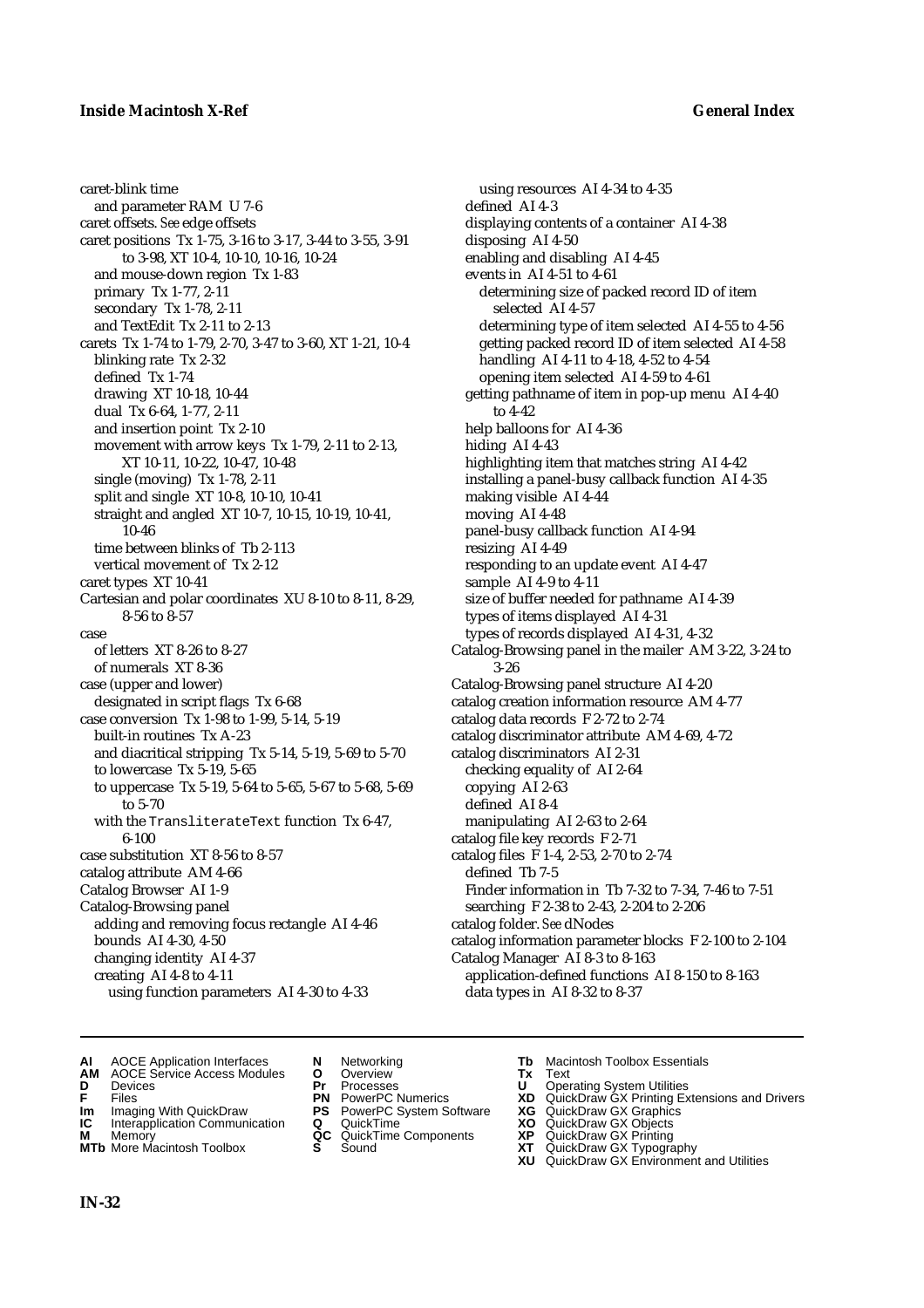functions in AI 8-38 to 8-149 calling from assembly language AI 8-38 introduction AI 1-13 testing for availability AI 8-16 testing for version number AI 8-16 catalog move parameter blocks F 2-104 to 2-106 catalog node IDs (CNIDs). *See also* directory IDs; dNodeID data type; file IDs defined F 2-70 reserved values F 2-70 catalog node names, determining number in PackedPathName AI 2-58 catalog node number. *See* dNode numbers catalog nodes F 2-70. *See also* dNodes catalog position records F 2-41, 2-104 Catalog record AM 4-67 to 4-70. *See also* records associated mail service attribute AM 4-68 capability flags attribute AM 4-69 comment attribute AM 4-69 discriminator attribute AM 4-69 functions for adding and removing AM 3-33 to 3-35, 3-37 initializing a personal MSAM and AM 2-38 to 2-39 native name attribute AM 4-69 parent CSAM attribute AM 4-68 private data attribute AM 4-70 real name attribute AM 4-69 user's key attribute AM 4-69 user's record ID attribute AM 4-69 version attribute AM 4-68 catalogs. *See also* AOCE catalogs; catalog files; Setup catalog adding a client key to a catalog AI 9-23 adding aliases to AI 8-106 to 8-108 adding to PowerTalk Setup catalog AI 8-71 to 8-76, 9-64 addressing AI 8-4 AOCE template callback routines AI 5-209 to 5-211 browsing AI 4-3, 5-7 to 5-9 changing a client key in a catalog AI 9-24 changing the record ID and password in the PowerTalk Setup catalog AI 9-65 defined AI 8-4 deleting a client key from a catalog AI 9-26 determining the catalog system specification for an object AI 5-210 example of use AI 1-5 external. *See* external catalogs

features, determining AI 8-4, 8-10, 8-28 to 8-32, 8-48 to 8-50 getting extended information about AI 8-54 to 8-56 getting icon information for AI 8-52 to 8-54 getting information about AI 8-38 to 8-56 getting network information for AI 8-51 to 8-52 identifying AI 8-5 introduction to AI 1-14, 8-4 to 8-9 obtaining icons for catalog objects AI 4-90 obtaining root of AI 2-78 opening an object from a template code resource AI 5-211 personal. *See* personal catalogs AI removing from PowerTalk Setup catalog 8-79 to 8-81, 9-66*. See also* external catalogs; personal catalogs; PowerShare catalogs selecting records AI 4-3 structure of AI 8-5 synchronizing with sublist AI 5-237 catalog service. *See also* CSAMs adding a catalog service only AM 4-28 to 4-30 adding as part of combined service AM 4-10 to 4-11 functions for adding and removing Catalog records AM 3-33 to 3-35, 3-37 setting up when adding a mail service only AM 4-27 to 4-28 catalog service access modules. *See* CSAMs catalog service function AM 3-6, 3-10 to 3-13 catalog service requests asynchronous requests AM 3-11 to 3-12 determining the type of AM 3-11 synchronous requests AM 3-11 types not passed to CSAM AM 3-10 catalog services specifications AI 2-36 to 2-38 checking equality of AI 2-99 converting to stream of bytes AI 2-105 defined AI 2-36 manipulating AI 2-95 to 2-106 obtaining information about AI 2-103 packed AI 2-37 packed minimum-sized AI 2-38 packing AI 2-97 unpacking AI 2-6 to 2-10 Catalogs Extension (CE) AM 3-22 to 3-26 Catalogs icon AI 5-6 compared with HFS AI 5-7 description AI 5-5 to 5-9

- **AI** AOCE Application Interfaces **N** Networking **Tb** Macintosh Toolbox Essentials<br> **AM** AOCE Service Access Modules **O** Overview **Tx** Text<br> **D** Devices **Pr** Processes **U** Operating System Utilities
- AOCE Service Access Modules **O** Overview **Tx** Text<br>Devices **Devices Devices Devices**
- 
- 
- **IM** FILES<br> **Im** Imaging With QuickDraw **PS** PowerPC System Software **XG**<br> **IC** Interapplication Communication **Q** QuickTime **XO IC** Interapplication Communication **Q** QuickTime **XO M** Memory **XP QC** QuickTime Components **XP**
- **M** Memory **CONSISTENT MEMORY AND MEMORY MEMORY AND MEMORY AND MEMORY AND <b>CONSISTENT CONSISTENT** WAS A VIOLENCE CONSISTENT OF A VIOLENCE CONSISTENT OF A VIOLENCE CONSISTENT OF A VIOLENCE CONSISTENT OF A VIOLENCE CONSISTEN
- **MTb** More Macintosh Toolbox **S** Sound **XT** QuickDraw GX Typography
- 
- **D** Devices **Pr** Processes **U** Operating System Utilities
	-
	-
	-
	-
- 
- 
- **F** Files **PN** PowerPC Numerics **XD** QuickDraw GX Printing Extensions and Drivers
	-
	-
	-
	-
	- **XU** QuickDraw GX Environment and Utilities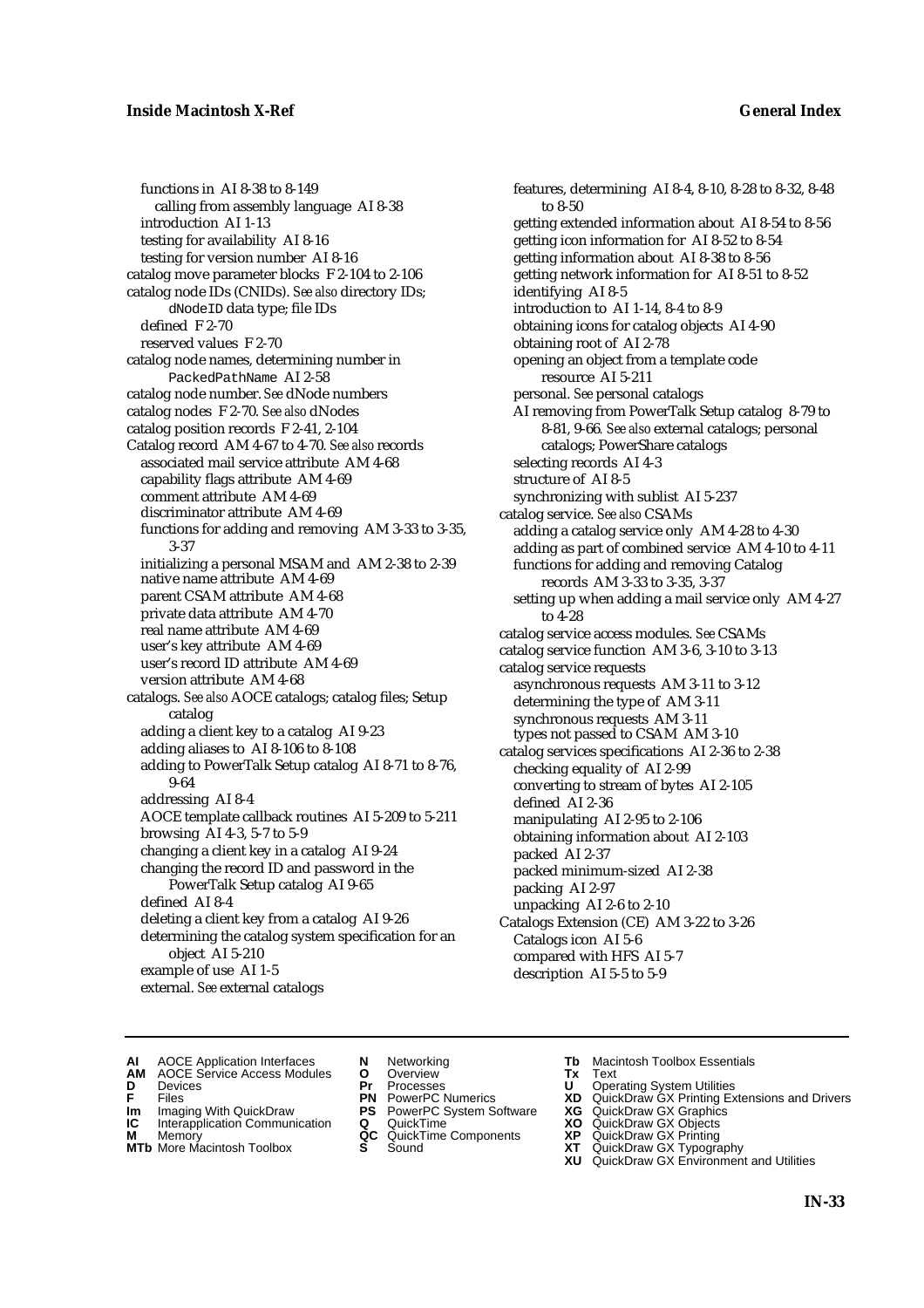routines used by templates. *See* AOCE template callback routines, AOCE templates Catalogs icon AI 5-6 Catalogs menu adding items AI 5-137 New item, specifying text of AI 5-94 routines to handle custom items AI 5-192 to 5-196 enabling and disabling AI 5-195 responding to user selection AI 5-196 catalog system specifier structure. *See* DSSpec data type catalog types MTb 7-19 CatDataRec data type F 2-72 to 2-74 CatDataType data type F 2-72 CatKeyRec data type F 2-71 CatMove function F 2-179 to 2-180 CatPositionRec data type F 2-41, 2-104 CautionAlert function Tb 6-111 caution alerts creating with the CautionAlert function Tb 6-111 defined Tb 6-9 CCB. *See* command control blocks; connection control blocks ccntTokenRecord data type IC 6-21 CCR. *See* Condition Code Register CCrsr data type Im 8-18 to 8-20 'cctb' resource type Tb 5-121 to 5-123 CDBandCompress function QC 4-13, 4-63 CDBandDecompress function QC 4-17, 4-21, 4-64 CDB data type D 4-20 CDCodecBusy function QC 4-61 to 4-62 'CDEF' resources PS 1-36 'CDEF' resource type Tb 5-14, 5-109 to 5-115 'cdev' file type MTb 8-4, 8-48 'cdev'resource type MTb 8-7, 8-25 to 8-48, 8-76 to 8-77 cdev functions. *See* control device functions CDGetCodecInfo function QC 4-54 CDGetCompressedImageSize function QC 4-58 to 4-59 CDGetCompressionTime function QC 4-56 to 4-57 CDGetMaxCompressionSize function QC 4-55 CDGetSimilarity function QC 4-57 to 4-58 CDPreCompress function QC 4-10, 4-62 CDPreDecompress function QC 4-16, 4-20 to 4-21, 4-63 to 4-64 CDSequenceBusy function Q 3-119 CDSequenceEnd function Q 3-33, 3-34, 3-39, 3-119 CDTrimImage function QC 4-59 to 4-61 'cdvc' compressor type Q 3-64

CE. *See* Catalogs Extension

- Cell data type MTb 4-22, 4-65 cell record MTb 4-65 cells. *See* list cells centered text. *See* alignment center-frame style attribute XG 3-17, 3-98 center of a shape XG 4-87 certificate information structure AI 6-25 certificate sets AI 6-6 to 6-7 certificates. *See* public-key certificates 'cflg' request type QC 3-15 'cfrg' resource type PS 1-31 to 1-34, 3-12 to 3-13, 3-28 to 3-31 CGrafPort data type Im 4-48 to 4-54. *See also* color graphics ports, Tx 3-4, 3-75 CGrafPort records background pattern for Im 4-51 clipping regions Im 2-12 to 2-13, 2-47 to 2-49, 4-51 closing Im 4-67 compared with GrafPort records Im 4-8 to 4-9 copying images between Im 3-112 to 3-122 copying images from offscreen graphics worlds Im 6-9 to 6-11 creating Im 4-20 to 4-21, 4-63 to 4-66 disposing of Im 4-21, 4-63, 4-67 getting Im 2-18, 2-41 to 2-42, 6-8, 6-28 opening Im 4-63 to 4-66 pattern stretching in Im 4-53 pen locations in Im 4-52 pen modes in Im 4-52 pen patterns in Im 4-52 pen sizes in Im 4-52 pen visibility in Im 4-52 pixel maps in Im 4-50 port rectangles in Im 4-51 in printing graphics ports Im 9-51 restoring Im 2-18, 2-42, 6-8, 6-29 saving Im 2-18, 2-41 to 2-42, 6-8, 6-28 setting Im 2-18, 2-42, 6-8, 6-29 text in Im 4-53 visible regions Im 4-51 challenge, authentication generating AI 9-55 generating a reply and counterchallenge AI 9-56 obtaining credentials and key AI 9-44 steps in authentication AI 9-7 verifying a reply and replying to a counterchallenge AI 9-58 challenge-and-reply process N 5-10 to 5-11
- **AI** AOCE Application Interfaces **N** Networking **Tb** Macintosh Toolbox Essentials
- **AM** AOCE Service Access Modules **O** Overview **Tx** Text
- 
- 
- **Im** Imaging With QuickDraw **PS** PowerPC System Software **XG IC** Interapplication Communication **Q** QuickTime **COVIC**
- **Interapplication Communication <b>Q** QuickTime **X XO** Memory **XO XP XP QC** QuickTime Components **XP**
- 
- 
- **D** Devices **Pr** Processes **U** Operating System Utilities
	-
	-
	-
	-
- 
- 
- **F** Files **PN** PowerPC Numerics **XD** QuickDraw GX Printing Extensions and Drivers
	-
	-
- **M** Memory **QC** QuickTime Components **XP** QuickDraw GX Printing
- **MTb** More Macintosh Toolbox **S** Sound **XT** QuickDraw GX Typography
	- **XU** QuickDraw GX Environment and Utilities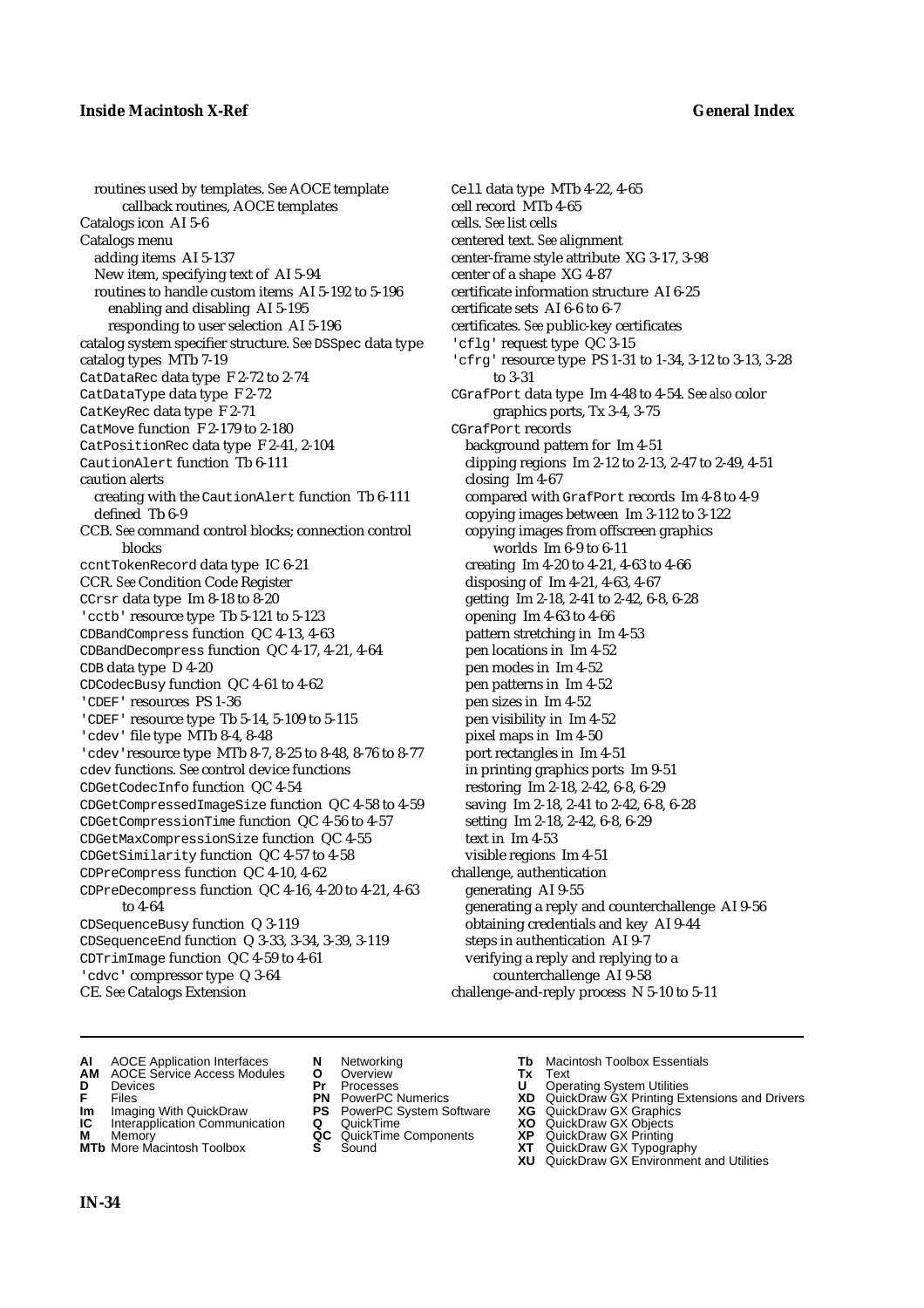ChangedResource procedure MTb 1-21, 1-88 to 1-90 changing the call-for mask AI 5-198 channel components Q 1-7. *See also* sequence grabber channel components channels. *See* sound channels, speech channels character attributes. *See also* styles defined Tx 2-7 character byte table. *See* CharByteTable data type CharacterByteType function Tx 6-26 to 6-27, 6-84 to 6-85, A-26, A-37 character class Tx 6-29 character clusters Tx 1-23 character codes Tb 2-40, Tx 1-87, XT 1-5. *See also* ASCII character set; character encoding and ASCII codes Tx C-6 below \$20 as delimiters Tx A-7 to A-8 defined Tx 1-8 and glyphs Tx 4-6 character code sizes XT 7-8 to 7-9 character count as glyph shape property XT 4-4 as text shape property XT 3-4 as typographic shape property XT 2-6 character device D 1-3 character direction. *See* line direction character encoding Tx 1-48, 1-52 to 1-60, 4-49, 4-76 1-byte Tx 1-54 to 1-57 2-byte Tx 1-57 to 1-60 Chinese Tx 1-59 Japanese Tx 1-58 to 1-59 Korean Tx 1-60 Standard Roman Tx 1-54 to 1-56, A-4 to A-18 character encodings XT 1-7, 6-4, 6-14, 7-7 to 7-9 character mode embedded speech command S 4-26 character order. *See* sorting order character rendering. *See* display of text character reordering Tx 1-28 to 1-29 characters. *See also* glyphs alphabetic Tx 1-22 analyzing Tx 1-98, 6-26 to 6-31, 6-84 to 6-89 clusters Tx 1-23 defined Tx 1-8, 4-6, XT 1-4 ideographic Tx 1-22 ignorable (for sorting) Tx 5-14 native Tx 1-53 Roman, in non-Roman character sets Tx 1-62 Roman, in non-Roman text Tx 1-71, 5-28, 5-81, A-35 size Tx 6-26 to 6-27, 6-84 to 6-89, B-69

syllabic Tx 1-22 type Tx 6-28 to 6-31, 6-85 to 6-88, B-69 to B-70. *See also* CharacterType return value whitespace Tx 6-37 wide Tx B-57 and writing systems Tx 1-22 to 1-23 zero-width Tx 1-73 character set, for AOCE strings AI 2-19 character sets Tx 1-7 character style. *See* styles character type Tx 1-98, 6-28 CharacterType function Tx 3-31, 6-28 to 6-31, 6-85 to 6-88, A-26, A-37, B-39, B-69 to B-70 CharacterType return value Tx 6-28 to 6-31, 6-86 case Tx 6-31, 6-87 character class Tx 6-29, 6-87 character modifiers Tx 6-30 character type Tx 6-28, 6-86 direction Tx 6-31, 6-87 field masks for Tx 6-86 orientation Tx 6-30, 6-87 size Tx 6-31, 6-87 CharByte routine Tx D-4 CharByteTable data type Tx 6-88 Char data type coercing to Byte data type O 47 char embedded speech command selector S 4-26 CharExtra procedure Tx 3-20 to 3-22, 3-75 using with SpaceExtra Tx 3-22 CharToPixel function Tx 2-59, 3-49 to 3-60, 3-94 to 3-96, A-26, A-37 and TextEdit Tx 2-59 Char2Pixel routine Tx D-4 CharType routine Tx D-4 CharWidth function Tx 3-27 to 3-28, 3-81 to 3-82 restrictions Tx 3-28 checkboxes active Tb 5-11 to 5-13 changing setting and display of Tb 5-38 to 5-39 control definition ID for Tb 5-14 defined Tb 5-5 to 5-6 events in Tb 6-78 in windows Tb 5-31 to 5-32, 5-38 to 5-39 handling user clicks on O 142–144 inactive Tb 5-11 to 5-13 part code for Tb 5-32 specifying in alert or dialog boxes Tb 6-29 to 6-30, 6-153

- **AI** AOCE Application Interfaces **N** Networking **Tb** Macintosh Toolbox Essentials
- **AM** AOCE Service Access Modules **O** Overview **Tx** Text
- 
- **D** Devices **Pr** Processes **U** Operating System Utilities
	-
- **Im** Files<br> **Im** Imaging With QuickDraw **PS** PowerPC System Software **XG**<br> **IC** Interapplication Communication **Q** QuickTime **XO**
- **IC** Interapplication Communication **Q** QuickTime **XO M** Memory **XP QC** QuickTime Components **XP M** Memory **CONSISTENT MEMORY AND MEMORY MEMORY AND MEMORY AND MEMORY AND <b>CONSISTENT CONSISTENT** WAS A VIOLENCE CONSISTENT OF A VIOLENCE CONSISTENT OF A VIOLENCE CONSISTENT OF A VIOLENCE CONSISTENT OF A VIOLENCE CONSISTEN
- 
- 
- 
- 
- 
- 
- 
- 
- 
- **F** Files **PN** PowerPC Numerics **XD** QuickDraw GX Printing Extensions and Drivers
	-
	-
	-
- **MTb** More Macintosh Toolbox **S** Sound **XT** QuickDraw GX Typography
	- **XU** QuickDraw GX Environment and Utilities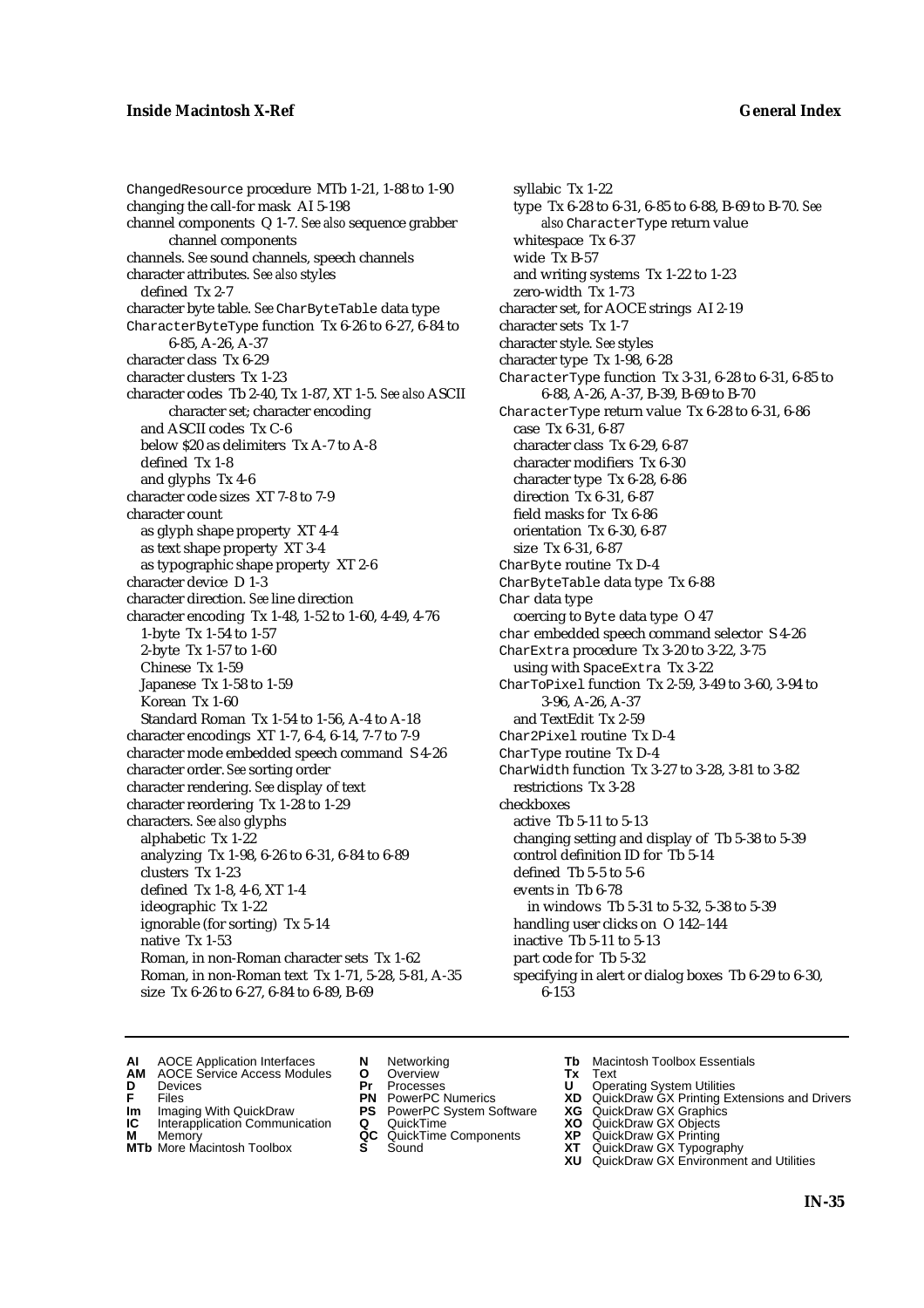Checkbox view type AI 5-129, 5-161 check exception errors U 2-8 CheckItem procedure Tb 3-61 to 3-62, 3-136 checksums and ATP packets N 6-6, 6-9 and DDP long headers N 7-9, 7-19 to 7-20 and multinodes N 12-12, 12-16 to 12-17 CheckUpdate function Tb 4-116 ChExtra opcode Im A-6 Chicago font Tx 1-61 to 1-62 child view port list functions for XO 7-86 to 7-87 setting up XO 7-46 to 7-47 as view port property XO 7-9, 7-18 to 7-19 Chinese character encoding Tx 1-59 Chinese input method Tx 1-93 CHK instructions U 2-8 **Chooser** extensions D 1-40 to 1-49 interfacing with XD 3-9, 3-65, 5-9 messages D 1-47 messages sent by XD 5-10 Chooser messages XD 5-10 Chooser package ('PACK') resource XD 3-9, 5-9 chromaticities. *See* profile chromaticities chromaticity XO 4-16 ChunkHeader data type S 2-83, 2-113 chunk header record S 2-83 chunk headers S 2-113 chunk offset atoms Q 4-6, 4-42 to 4-44 in sample table atoms Q 4-34 tables Q 4-43 to 4-44 chunks (in AIFF and AIFF-C files) Annotation S 2-82 Application Specific S 2-82 Audio Recording S 2-82 Author S 2-82 Comments S 2-82 Common S 2-82, 2-85 to 2-87, 2-115 to 2-117 Copyright S 2-82 data types used to describe S 2-83 defined S 2-81 determining size of S 2-64 Extended Common Chunks S 2-85, 2-115 to 2-117 finding S 2-62 to 2-66 Form S 2-82, 2-83 to 2-84, 2-113 to 2-114 Format Version S 2-82, 2-84 to 2-85, 2-114 IDs for S 2-98 to 2-99

Instrument S 2-82 list of types S 2-82 local S 2-84, 2-114 Marker S 2-82 MIDI Data S 2-82 modifying S 2-88 Name S 2-82 order of S 2-88 Sound Accelerator S 2-82 Sound Data S 2-82, 2-87, 2-117 to 2-118 structure of S 2-82 to 2-83 chunks of sound samples QC 6-80 'cicn' resource type Im 4-105 to 4-106, Tb 7-64. *See also* icon resources and color icon record MTb 5-17 and Dialog Manager MTb 5-6 drawing MTb 5-13 to 5-17 and Menu Manager MTb 5-6 specifying a menu item's Tb 3-62, 3-154 CIcon data type MTb 5-17 CInfoPBRec data type F 2-100 to 2-104 circles O 89, 94 clamping. *See* pinning C language compilers, FPCE recommendations for PN D-1 to  $D-9$ conformance to IEEE 754 PN 1-12 to 1-13 constants, floating-point PN D-3, D-5 to D-7 conversions PN 9-3 to 9-25 data types, new PN 7-3 to 7-8 double type. *See* double format environmental controls PN 8-3 to 8-15 expression evaluation PN D-3 to D-9 float type. *See* single format function calls, conversions during PN 3-8 long double type. *See* double-double format transcendental functions PN 10-3 to 10-63 CDC computers PN B-2 ceil function PN 9-6 to 9-7 classcomp SANE function PN A-6 classdouble SANE function PN A-6 classes of floating-point numbers PN 2-5 to 2-11 assembler PN 12-7 to 12-9 compiler PN 7-4 to 7-5 classextended SANE function PN A-6 classfloat SANE function PN A-6 classic QuickDraw. *See* basic QuickDraw Clear command (Edit menu) MTb 2-6, Tb 3-25, 6-69

- **AI** AOCE Application Interfaces **N** Networking **Tb** Macintosh Toolbox Essentials<br> **AM** AOCE Service Access Modules **O** Overview **Tx** Text<br> **D** Devices **Pr** Processes **U** Operating System Utilities
- **AM** AOCE Service Access Modules **O** Overview **Tx** Text
- 
- 
- **Im** Imaging With QuickDraw **PS** PowerPC System Software **XG IC** Interapplication Communication **Q** QuickTime **COVIC**
- **Interapplication Communication <b>Q** QuickTime **XO** Memory **XO** Objects **XP QC** QuickTime Components **XP**
- **MTb** More Macintosh Toolbox **S** Sound **XT** QuickDraw GX Typography
- 
- **D** Devices **Pr** Processes **U** Operating System Utilities
	-
	-
	-
	-
- 
- 
- **FILENCE CONSIGNATION**<br> **F** Files **PN** PowerPC Numerics **XD** QuickDraw GX Printing Extensions and Drivers<br> **F** Files **PN** PowerPC System Software **XG** QuickDraw GX Graphics<br> **Im** Imaging With QuickDraw **PS** PowerPC System
	-
	-
- **M** Memory **QC** QuickTime Components **XP** QuickDraw GX Printing
	-
- **XU QuickDraw GX Graphics**<br> **XG QuickDraw GX Objects**<br> **XD QuickDraw GX Objects**<br> **XP QuickDraw GX Printing<br>
XT QuickDraw GX Environment and Utilities<br>
<b>XU QuickDraw GX Environment and Utilities**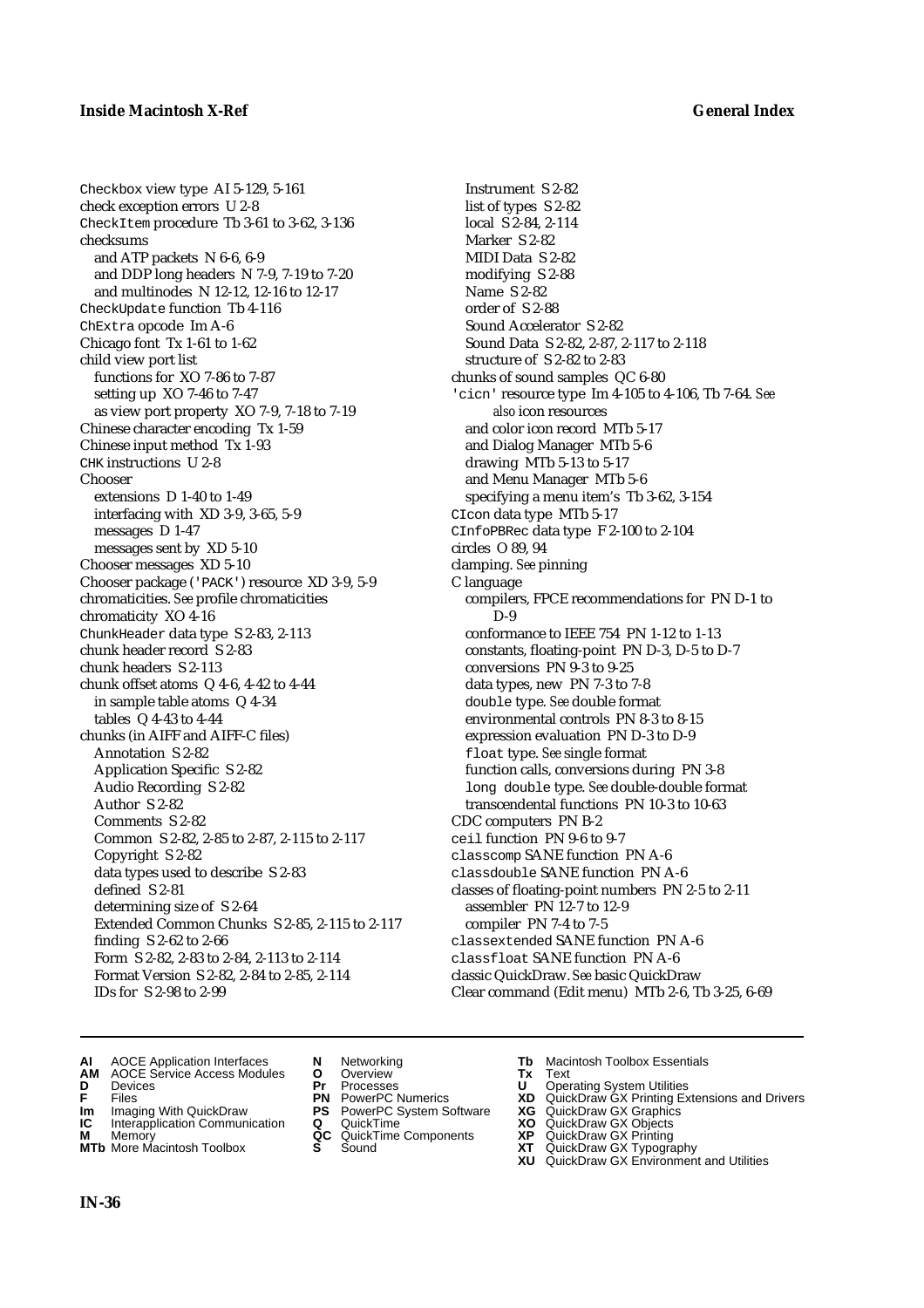ClearIntlResourceCache procedure Tx 6-32 to 6-33, 6-49, 6-89 to 6-90 ClearMenuBar procedure Tb 3-110 ClearMovieChanged function Q 2-61, 2-102 ClearMovieSelection function Q 2-251 ClearMoviesStickyError function Q 2-86 clear operations, and movie controller components QC 2-54 click-loop procedures MTb 4-25, 4-100 to 4-101 click loop routines Tx 2-35 and the A5 register M 4-15 and automatic scrolling Tx 2-31, 2-61 to 2-62 replacing the default routine Tx 2-61 client applications (of Text Services Manager). *See also* TSM-aware applications Apple events handled by Tx 7-10, 7-25 to 7-36, 7-65 to 7-77 associating input methods with scripts and languages Tx 7-25, 7-63 to 7-65 closing a text service component Tx 7-61 defined Tx 7-6 direct calls to text service components Tx 7-36 to 7-37 listing available text services Tx 7-20, 7-58 to 7-59 opening a text service component Tx 7-60 passing cursor setting to components Tx 7-22, 7-55 to 7-56 passing events to components Tx 7-21 to 7-22, 7-54 passing menu selections to components Tx 7-22, 7-55 requesting a floating input window Tx 7-24, 7-62 client applications, for Apple events defined IC 3-4 to 3-5 introduced IC 1-9 and scripting components IC 7-10 setting user interaction preferences IC 4-46 to 4-47 client key adding to catalog AI 9-23 changing in catalog AI 9-24 creating from a password AI 9-21 defined AI 9-4 deleting from catalog AI 9-26 ClientLineLayout picture comment Im B-5, B-41 clients N 1-3 ClipAbove procedure Tb 4-116 to 4-117 'clip' atom type Q 4-6, 4-22 in movie atoms Q 4-10 in track atoms Q 4-13 Clipboard O 170, Tb 3-24 converting data to and from Tb 2-58 to 2-60

Hide Clipboard command (Edit menu) Tb 3-25 Show Clipboard command (Edit menu) Tb 3-25 Clipboard file MTb 2-33 Clipboard window MTb 2-10 hiding MTb 2-20 showing MTb 2-25 clip dash attribute XG 3-29, 3-69, 3-105 Clip opcode Im A-5, A-18 clipping XO 1-25 dashes XG 3-29, 3-69, 3-105 image decompressor components and QC 4-19, 4-38 movie controller components and QC 2-42 sequence grabber channel components and QC 6-17 sequence grabber components and display-compress functions QC 5-110, 5-119 display functions QC 5-105, 5-113 transfer-frame functions QC 5-108, 5-117 video digitizer components and QC 8-5, 8-21 movies Q 2-24 to 2-25, 2-165 to 2-166 tracks Q 2-22 to 2-23 clipping atoms Q 4-6, 4-10, 4-22 clipping region atoms Q 4-6, 4-22 clipping regions Im 2-12 to 2-13, 2-32, 2-47 to 2-49, 4-51 in clipping atoms Q 4-22 determining movie Q 2-173 to 2-174 image decompressor components and QC 4-29 movie controller components and QC 2-9, 2-43 sequence grabber channel components and QC 6-56 sequence grabber components and QC 5-47, 5-69 setting movie Q 2-173 setting track Q 2-178 video digitizer components and QC 8-16 clipPix flag Im 6-14, 6-15, 6-24, 6-25 ClipRect procedure Im 2-49, 3-29, 7-12 clips XO 1-25 and drawing XO 7-30 to 7-39 and primitive shapes XO 2-33, 6-7 as transform object property. *See* transform clip as view device property. *See* view device clip as view port property. *See* view port clip ClockCallMeWhen function QC 11-11 to 11-14 ClockCancelCallBack function QC 11-14 clock chip U 4-3 validity of settings U 7-5 clock components QC 11-3 to 11-28 assigning to a movie Q 2-317 assigning a time base to QC 11-17 assigning to a time base Q 2-318

**AI** AOCE Application Interfaces **N** Networking **Tb** Macintosh Toolbox Essentials<br> **AM** AOCE Service Access Modules **O** Overview **Tx** Text<br> **D** Devices **Pr** Processes **U** Operating System Utilities

AOCE Service Access Modules **O** Overview **Tx** Text<br>Devices **Devices Devices Devices** 

- 
- 
- **IM** FILES<br> **Im** Imaging With QuickDraw **PS** PowerPC System Software **XG**<br> **IC** Interapplication Communication **Q** QuickTime **XO IC** Interapplication Communication **Q** QuickTime **XO M** Memory **XO QC** QuickTime Components **XP**
- **M** Memory **QC** QuickTime Components **XP**<br>**MTb** More Macintosh Toolbox **S** Sound **XT**
- **MTb** More Macintosh Toolbox **S** Sound **XT** QuickDraw GX Typography
- 
- **D** Devices **Pr** Processes **U** Operating System Utilities
	-
	-
	-
	-
- 
- 
- **F** Files **PN** PowerPC Numerics **XD** QuickDraw GX Printing Extensions and Drivers
	-
	-
	-
	-
	- **XU** QuickDraw GX Environment and Utilities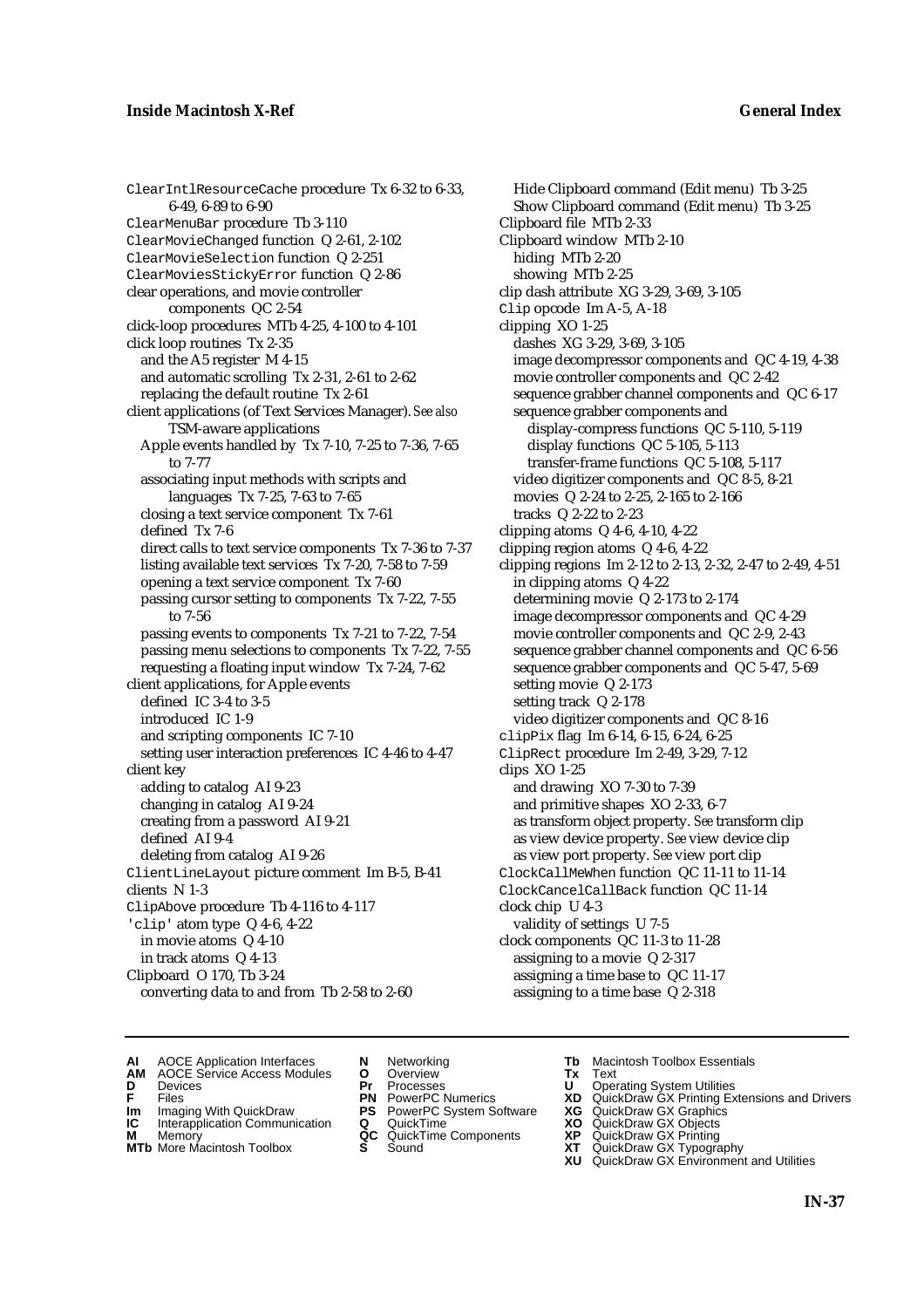and callback events Q 2-335 to 2-341 callback events QC 11-6 to 11-21 callback functions QC 11-9 to 11-15 callback header structures QC 11-6 to 11-11 component flags, defined QC 11-5 component subtype values QC 11-6 component type value QC 11-6 constant rate for QC 11-5 current time and QC 11-9 data structures in QC 11-6 to 11-7 defined QC 1-3 determining time base Q 2-319 functions in QC 11-7 to 11-21 getting the current time QC 11-9 managing the time QC 11-15 to 11-17 Movie Toolbox clock support functions QC 11-18 to 11-21 using the callback functions QC 11-9 to 11-15 and QuickTime Q 1-7. *See also* callback events rate changes in QC 11-7 request code values QC 11-8 support functions, Movie Toolbox QC 11-18 to 11-21 and time bases Q 2-8 time base, creating QC 11-17 time changes QC 11-15 variable rate for QC 11-5 ClockDisposeCallBack function QC 11-14 to 11-15 ClockGetTime function QC 11-9 ClockNewCallBack function QC 11-10 to 11-11 ClockRateChanged function QC 11-7, 11-16 ClockSetTimeBase function QC 11-17 ClockStartStopChanged function QC 11-16 to 11-17 ClockTimeChanged function QC 11-15 clockwise contour direction XG 4-7 'clok' component type QC 11-6 CloneCollection function XU 5-56 cloning, components MTb 6-35 cloning objects XO 1-20 to 1-21. *See also* kinds of *under* objects CloseATPSkt function N 6-16 close box O 111, Tb 4-6 handling clicks in O 121 handling mouse-down events in O 128–129 help balloon for MTb 3-14 to 3-16, 3-87 to 3-89 Close command (File menu) F 1-12 to 1-14, 1-32 to 1-34, O 161, 162, Tb 3-23 CloseComponent function QC 5-14, 10-9, MTb 6-47

CloseComponentResFile function MTb 6-73

CloseConnection function PS 1-41, 3-23 to 3-24 CloseCPort procedure Im 4-67 CloseDefaultComponent function QC 3-8 CloseDeskAcc function D 1-50 to 1-51, 1-68 closed-frame fill XO 2-13 closed-frame shape fill compared to even-odd shape fill XG 2-21, 2-23 compared to open-frame shape fill XG 2-23 and crossed contours XG 2-51 defined XG 2-13 and multiple contours XG 2-62, 2-64 and overlapping contours XG 2-53 CloseDialog procedure Tb 6-119 to 6-120 CloseDictionary function Tx 8-13, 8-24 CloseDriver function D 1-65 to 1-66, N 2-22 CloseEdition function IC 2-28, 2-88 to 2-89 CloseMixerSoundComponent function S 5-34 to 5-35 CloseMovieFile function Q 2-61, 2-99 close-options dialog box AI 3-60, 3-61 close-options structure AI 3-29 ClosePicture procedure Im 7-11, 7-42 ClosePoly procedure Im 3-79 ClosePort procedure Im 2-40 to 2-41 close region Tb 4-12 close request MTb 6-21 CloseResFile procedure MTb 1-110 to 1-111 CloseRgn procedure Im 3-28, 3-89, O 96 close routine D 1-12, 1-33 CloseServiceWindow function Tx 7-48, 7-82 CloseTextService function Tx 7-61 CloseTSMAwareApplication function Tx 7-24, 7-50 CloseWD function F 2-181 to 2-182 CloseWindow procedure Im 7-20, O 129, Tb 4-60, 4-104 to 4-105 closing files F 1-32 to 1-34, 1-45 to 1-46, 2-81, 2-114 to 2-115 closing resource forks PS 1-70 closing the spool file XD 2-31 closing windows Tb 4-60 to 4-62 routines for Tb 4-103 to 4-106 ClrAppFiles procedure F 1-60 'cltn' resource type XU 5-41 clumps default size of F 5-14 defined F 1-8, 2-56 clump size F 2-57 CLUT. *See* color lookup tables

'clut' request type QC 3-15

- **AI** AOCE Application Interfaces **N** Networking **Tb** Macintosh Toolbox Essentials
- **AM** AOCE Service Access Modules **O** Overview **Tx** Text
- 
- 
- **IM** Files<br> **Im** Imaging With QuickDraw **PS** PowerPC System Software **XG**<br> **IC** Interapplication Communication **Q** QuickTime **XO**
- **Interapplication Communication <b>Q** QuickTime **XO** Memory **XO** Memory **XP QC** QuickTime Components **XP**
- **M** Memory **DRITIC CONTENTIER MANUS AND MEMORY MEMORY AND MEMORY AND <b>ALC** QuickTime Components **XP XT MTb** More Macintosh Toolbox **S** Sound **XT** QuickDraw GX Typography
- 
- 
- 
- 
- -
- 
- **D** Devices **Pr** Processes **U** Operating System Utilities
- **F** Files **PN** PowerPC Numerics **XD** QuickDraw GX Printing Extensions and Drivers
	-
	-
	-
	- **XU** QuickDraw GX Environment and Utilities

**IN-38**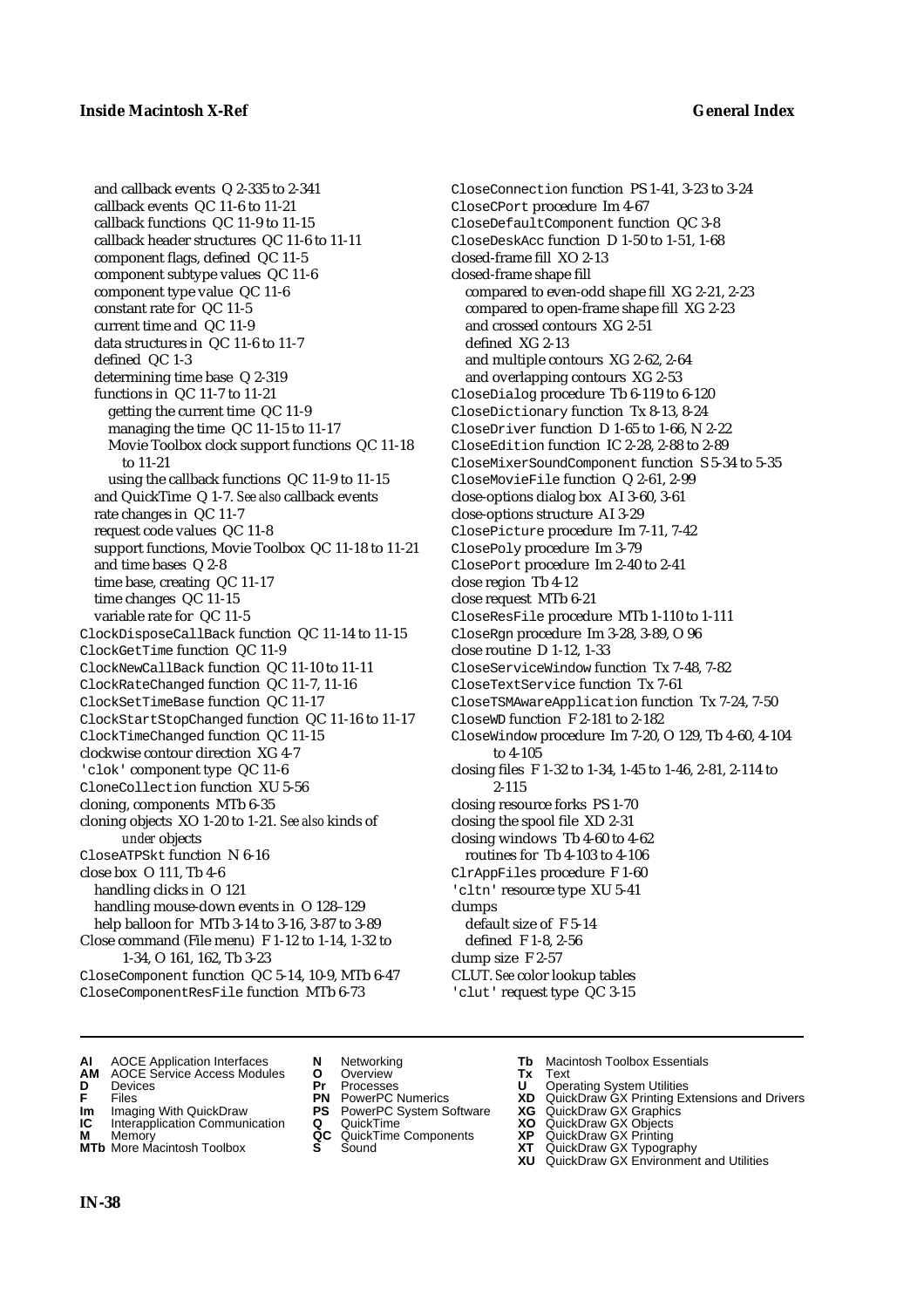'clut' resource type Im 4-104 to 4-105 CMBeginProfile picture comment Im B-7 CMDisableMatching picture comment Im B-7 CMEnableMatching picture comment Im B-7 CMEndProfile picture comment Im B-7 cmnt embedded speech command selector S 4-26 CMovePBRec data type F 2-105 to 2-106 'cmpr' manufacturer value QC 7-8 CMProfile structure XO 4-36 CmpSoundHeader data type S 2-108 to 2-111 'cmpt' resource type Im 7-68 CMYK space XO 4-14 to 4-15 'CNFG' resource type Tx A-29, A-31 to A-32, B-60 to B-63 CNIDs. *See* catalog node IDs CNodes. *See* catalog nodes 'CNTL' resource type example of Tb 5-18, 5-21, 5-23, 5-26 Rez input format for Tb 5-18 to 5-24, 5-25 to 5-28 Rez output format for Tb 5-118 to 5-121 CntrlParam data type D 1-54 to 1-56 code, self-modifying Pr 3-13, PS 1-53 CodecCapabilities data type QC 4-35 to 4-39 CodecCompressParams data type QC 4-40 to 4-45 CodecDecompressParams data type QC 4-46 to 4-53 CodecFlags data type Q 3-58 to 3-61 CodecInfo data type Q 3-52 to 3-55 CodecManagerVersion function Q 3-24, 3-62 to 3-63 CodecNameSpec data type Q 3-55 to 3-56 CodecNameSpecList data type Q 3-56 to 3-57 CodecQ data type Q 3-57 to 3-58 codecs. *See* compression/decompression components CodecType data type  $Q$  3-38, 3-63 to 3-64, QC 6-66, 8-44 code fragment information records PS 3-29 to 3-31 Code Fragment Loader PS 1-22 Code Fragment Manager PS 1-22, 3-3 to 3-35 data structures PS 3-15 to 3-18 reading code fragment resources PS 3-13 resources PS 3-28 to 3-31 routines PS 3-18 to 3-26 code fragment resources PS 1-31 to 1-34, 3-12 to 3-13, 3-28 to 3-31 code fragments. *See* fragments code patches. *See* patches

code resources, AOCE templates AI 5-142 to 5-246. *See also* AOCE template callback routines; AOCE template code resource routines; routine selectors; AOCE templates; executable resources copying into system heap M 2-13 data types AI 5-142 to 5-148 example AI 5-65 to 5-73 rules for writing AI 5-142 for SAM setup templates AM 4-79 target specifier AI 5-142 to 5-145 'CODE' resources, in script application files IC 10-14 'CODE' resource type Pr 3-13, 7-3 code sections PS 1-23 code segmenting and dangling pointers M 1-31 to 1-32 effect on callback routines M 1-32 to 1-33 code segments. *See also* segments used in printer drivers XD 3-55 used in printing extensions XD 2-33 code types. *See* instruction set architectures coercion handlers for descriptor types IC 4-41 to 4-44, 4-96 to 4-99 colinear geometric points XG 4-30 Collaboration Package AI 1-11 to 1-12. *See also* Standard Catalog Package; Standard Mail Package Collaboration toolbox AI 1-12 to 1-14. *See also* Authentication Manager; Catalog Manager; IPM Manager testing for availability AM 2-36 collation information as job collection item XP 3-11 defined XP 3-80 collection attributes XU 5-9 collection ID XU 5-8, 5-11 determining XU 5-21 collection index XU 5-11 determining XU 5-19 collection items adding to collection objects XU 5-17, 5-62 attributes of XU 5-9 collection index of XU 5-11 defined XU 5-8 determining collection index of XU 5-19 determining size of variable-length data XU 5-22 determining the collection tag and ID of XU 5-21 editing attributes of XU 5-82 getting attributes of XU 5-24

- **AI** AOCE Application Interfaces **N** Networking **Tb** Macintosh Toolbox Essentials<br> **AM** AOCE Service Access Modules **O** Overview **Tx** Text<br> **D** Devices **Pr** Processes **U** Operating System Utilities
	- AOCE Service Access Modules **O** Overview **Tx** Text<br>Devices **Devices Devices Devices**
	-
- 
- **IM** FILES<br> **Im** Imaging With QuickDraw **PS** PowerPC System Software **XG**<br> **IC** Interapplication Communication **Q** QuickTime **XO**
- **IC** Interapplication Communication **Q** QuickTime **XO M** Memory **XO QC** QuickTime Components **XP M** Memory **QC** QuickTime Components **XP**<br>**MTb** More Macintosh Toolbox **S** Sound **XT**
- **MTb** More Macintosh Toolbox **S** Sound **XT** QuickDraw GX Typography
- 
- **D** Devices **Pr** Processes **U** Operating System Utilities
	- -
		-
	-
- 
- 
- **F** Files **PN** PowerPC Numerics **XD** QuickDraw GX Printing Extensions and Drivers
	-
	-
	-
	-
	- **XU** QuickDraw GX Environment and Utilities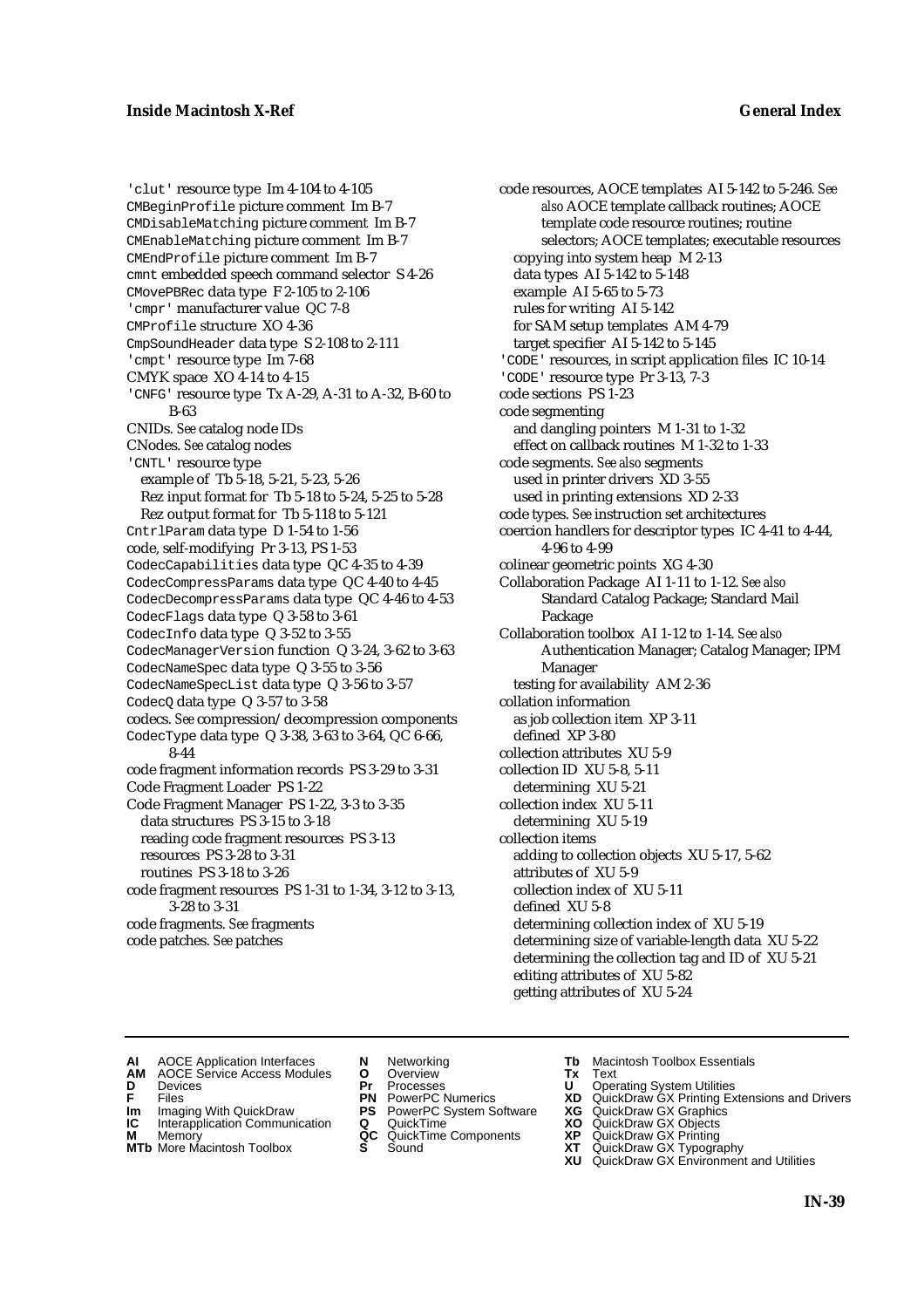identifying XU 5-11 printing-related XP 3-7 to 3-8 properties of XU 5-8 removing XU 5-30, 5-65 replacing XU 5-28, 5-63, 5-93 retrieving data from XU 5-33, 5-71 setting attributes of XU 5-24 tag list position of XU 5-11 Collection Manager XO 1-15 data types for XU 5-48 to 5-53 functions in XU 5-53 to 5-99 resources for XU 5-102 testing for availability XU 5-13 collection objects XO 1-34. *See also* printing-related collections adding items to XU 5-17, 5-62, 5-92 allocate memory for and dispose of global data XU 5-54 allocating memory for XU 5-54 application-defined exception procedure XU 5-101 application-defined flattening function XU 5-100 attribute bit masks for XU 5-52 attribute bit numbers for XU 5-50 attribute masks for XU 5-10, 5-50 cloning XU 5-14, 5-56 copying XU 5-14, 5-57 counting items in XU 5-69 creating XU 5-14, 5-54 default attributes of XU 5-10, 5-15 defined XO 1-15, XU 5-5 determining owner count of XU 5-57 disposing of XU 5-14, 5-55 examining collection tags of XU 5-35, 5-87 exception procedures for XU 5-8, 5-58 flattening XU 5-37, 5-88, 5-97 NewCollection function XU 5-54 printing tag XP 3-8, 3-77 properties of XU 5-7 purging XU 5-30, 5-67 reading from disk XU 5-41 reading from resource files XU 5-99 removing items from XU 5-30, 5-65 replacing items in XU 5-28, 5-63, 5-93 unflattening XU 5-37, 5-90, 5-98 writing to disk XU 5-41 collection resources XU 5-41, 5-44 to 5-45, 5-99, 5-102 collections used with printing XD 3-20 to 3-23

CollectionTagExists function XU 5-85 collection tags XU 5-8, 5-11, 5-21, 5-49 Collection type XP 2-47 color, of text Tx 2-7 color banks Im 7-33, 7-61 to 7-66 color bitmaps XG 5-21 to 5-29 ColorBit procedure Im 3-124 to 3-125 color components XO 4-6, 4-25 color-component value XO 4-25, 4-50 Color control panel Tb 4-20, 4-65 color conversion XO 4-26 to 4-30, 4-41 to 4-42, 4-60 color cursor resources Im 8-34 to 8-36 color cursors data structure for Im 8-18 to 8-20 displaying Im 8-25 to 8-27 resource for Im 8-34 to 8-36 user interface guidelines for Im 8-5 color flag Tb 7-48 color graphics ports Tb 4-20. *See also* basic graphics ports; offscreen graphics worlds; printing graphics ports background pattern for Im 4-51 clipping regions Im 2-12 to 2-13, 2-47 to 2-49, 4-51 closing Im 4-67 compared with basic graphic ports Im 4-5 to 4-9 copying images between Im 3-112 to 3-122, 4-26 to 4-32 copying images from offscreen graphics worlds Im 6-9 to 6-11 creating Im 4-20 to 4-21, 4-63 to 4-66 data type for Im 4-48 to 4-54 defined Im 1-5 disposing of Im 4-21, 4-63, 4-67 getting Im 2-18, 2-41 to 2-42, 6-8, 6-28 opening Im 4-63 to 4-66 pattern stretching in Im 4-53 pen locations in Im 4-52 pen modes in Im 4-52 pen patterns in Im 4-52 pen sizes in Im 4-52 pen visibility in Im 4-52 pixel maps in Im 4-50 port rectangles in Im 4-51 restoring Im 2-18, 2-42, 6-8, 6-29 saving Im 2-18, 2-41 to 2-42, 6-8, 6-28 setting Im 2-18, 2-42, 6-8, 6-29 text in Im 4-53 visible regions Im 4-51

- **AI** AOCE Application Interfaces **N** Networking **Tb** Macintosh Toolbox Essentials<br> **AM** AOCE Service Access Modules **O** Overview **Tx** Text<br> **D** Devices **Pr** Processes **U** Operating System Utilities
- **AM** AOCE Service Access Modules **O** Overview **Tx** Text
- 
- 
- **Im** Imaging With QuickDraw **PS** PowerPC System Software **XG IC** Interapplication Communication **Q** QuickTime **COVIC**
- **Interapplication Communication <b>Q** QuickTime **XO** Memory **XO** Memory **XP QC** QuickTime Components **XP**
- **M** Memory **District Acc** QuickTime Components **XP**<br> **MTb** More Macintosh Toolbox **S** Sound **XT MTb** More Macintosh Toolbox **S** Sound **XT** QuickDraw GX Typography
- 
- **D** Devices **Pr** Processes **U** Operating System Utilities
	-
	-
	-
	-
	-
- 
- 
- **F** Files **PN** PowerPC Numerics **XD** QuickDraw GX Printing Extensions and Drivers
	-
	-
	-
	-
	- **XU** QuickDraw GX Environment and Utilities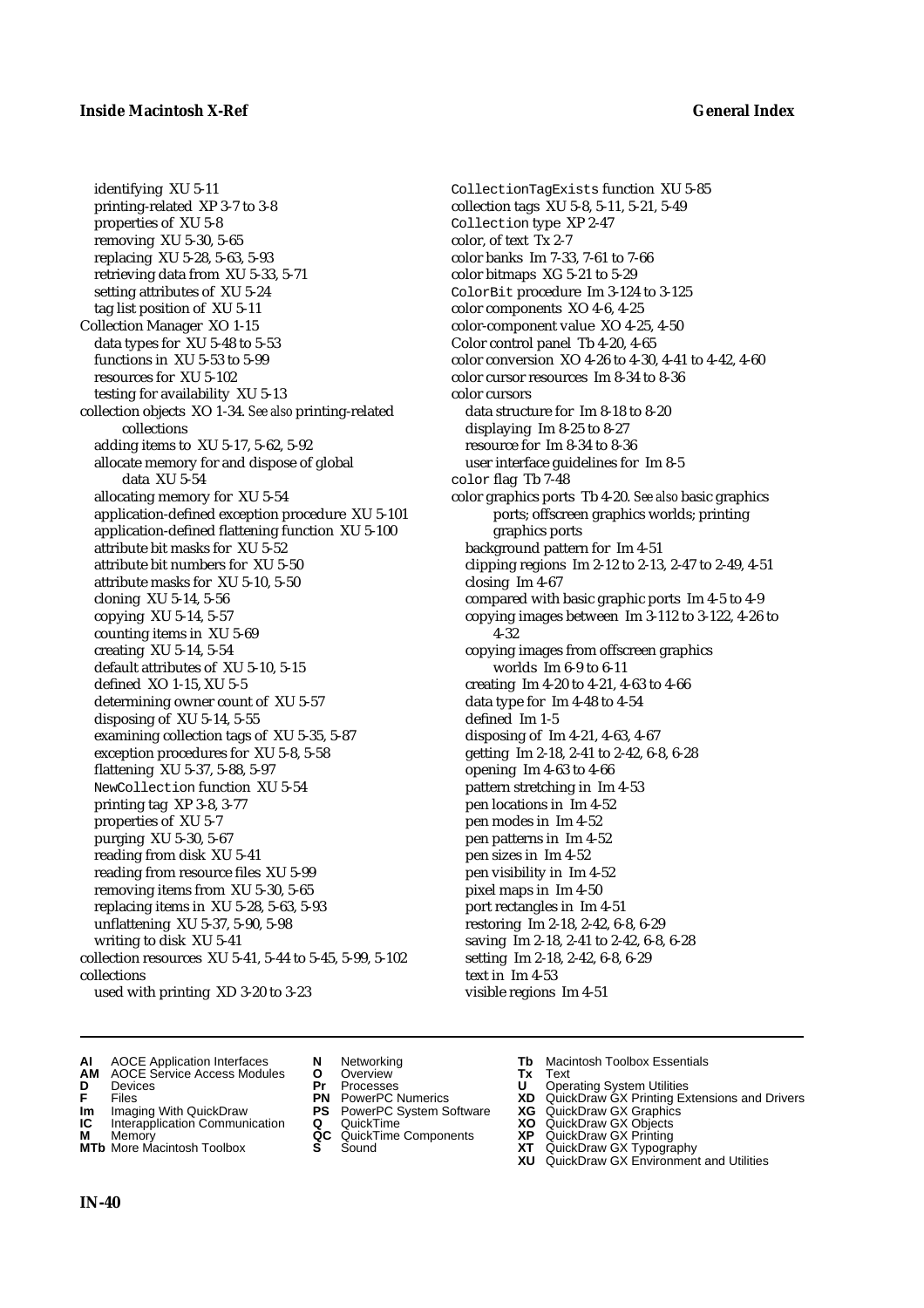color icon record MTb 5-17 color icon resources Im 4-105 to 4-106, Tb 3-46, 3-62, 7-64. *See also* 'cicn' resource type color icon resources color icons MTb 5-4 to 5-6, Tb 7-11, 7-13 to 7-16 colorimetric matching XO 4-30 color input video QC 8-15 color limits for transfer modes XO 5-27 to 5-33, 5-47 to 5-48, 5-54 destination XO 5-32, 5-54 result XO 5-32 to 5-33, 5-54 source XO 5-31, 5-54 color lookup tables (CLUTs) and the Color Manager Im 1-24 and the Palette Manager Im 1-20 in video devices Im 1-19 to 1-20 for video digitizer components QC 8-61 Color Manager Im 1-29 direct colors, handling Im 1-25 indexed colors, handling Im 1-24 color matching XD 3-50, XO 4-26 to 4-32, 4-41 to 4-42, 7-20 and ColorSync Utilities XO 4-31, 4-32, 4-42 and PostScript XD 3-52 for PostScript devices XD 3-51 to 3-53 for printers XP 4-9 color-matching methods XO 4-28, 4-30 to 4-31 color packing XO 4-6, 4-54 Color Picker and Edition Manager U 10-4 Color Picker Utilities Im 1-29 color-picking method resources Im 7-68 color printing XD 3-48, 3-50 to 3-53 values for an 8-color printer XD 3-27 color profile ('prof') resource XD 3-50 color profile messages XD 4-62 to 4-67 color profile objects XO 4-28 to 4-30, 4-35 to 4-38, 4-41 to 4-49, 4-78 to 4-93. *See also* color profiles assigning to colors XO 4-39 and ColorSync Utilities XO 4-30, 4-36 to 4-37, 4-48 constants and data types for XO 4-57 copying, comparing, and cloning XO 4-44 to 4-45, 4-81 to 4-83 creating and disposing of XO 4-42 to 4-44, 4-79 to 4-81 default XO 4-37 defined XO 1-13, 4-57 functions for XO 4-78 to 4-93

loading and unloading XO 4-45 to 4-46 locking and unlocking XO 4-49, 4-90 to 4-93 manipulating profile data in XO 4-48 to 4-49, 4-88 to 4-93 manipulating properties of XO 4-46 to 4-49, 4-84 to 4-87 for printers XP 4-9, 4-27 to 4-29, 4-84 to 4-89 properties of. *See* color profile properties zero-length profiles XO 4-37 to 4-38 color profile properties XO 4-36 to 4-37, 4-84 to 4-87 default values for XO 4-37 owner count XO 4-36, 4-46, 4-84 profile data XO 4-36, 4-36 to 4-37, 4-48 to 4-49, 4-88 to 4-93 tag list XO 4-36, 4-47, 4-85 to 4-87 color profiles XO 4-28. *See also* color profile objects of bitmap shapes XG 5-5 Color QuickDraw. *See also* global coordinate systems; local coordinate systems; shapes 32-bit Im 1-4 application-defined routines for Im 4-101 to 4-102, 5-35 to 5-37 checking for when creating a window Tb 4-77 when zooming windows Im 5-10, Tb 4-54 and color window records Tb 4-65 coordinate systems in Tb 4-17 to 4-18 creating color windows Tb 4-20 to 4-21 customizations of Im 3-129, 4-96 to 4-97 data structures in Im 4-45 to 4-62, 5-15 to 5-18, 6-12 to 6-15, 7-27 to 7-29, 8-18 to 8-20 direct colors, handling Im 1-25, 4-15 to 4-17 drawing with Im 1-10 to 1-17, 4-21 to 4-44, 4-70 to 4-79 graphics ports in Im 1-5 indexed colors, handling Im 1-24, 4-13 to 4-14 initializing Im 4-19 multiple graphics device support in Im 1-21 to 1-23 pixel patterns in Im 1-11 printing with. *See* Printing Manager resources in Im 4-102 to 4-106, 5-37, 7-67 to 7-68, 8-34 to 8-36 routines in Im 4-63 to 4-97, 5-19 to 5-25, 6-16 to 6-39, 8-25 to 8-27 testing for availability Im 4-18 user interface guidelines for Im 4-44 versions of Im 1-4 and the Window Manager port Tb 4-74

- **AI** AOCE Application Interfaces **N** Networking **Tb** Macintosh Toolbox Essentials<br> **AM** AOCE Service Access Modules **O** Overview **Tx** Text<br> **D** Devices **Pr** Processes **U** Operating System Utilities
	- AOCE Service Access Modules **O** Overview **Tx** Text<br>Devices **Devices Devices Devices**
- 
- **IM** FILES<br> **Im** Imaging With QuickDraw **PS** PowerPC System Software **XG**<br> **IC** Interapplication Communication **Q** QuickTime **XO**
- **IC** Interapplication Communication **Q** QuickTime **XO M** Memory **XO QC** QuickTime Components **XP**
- **M** Memory **Discussed Manufold AC** QuickTime Components **XP XT MTb** More Macintosh Toolbox **S** Sound
- 
- 
- **D** Devices **Pr** Processes **U** Operating System Utilities
	-
	-
	-
	-
	-
- 
- 
- **F** Files **PN** PowerPC Numerics **XD** QuickDraw GX Printing Extensions and Drivers
	-
	-
	-
- **MTb** More Macintosh Toolbox **S** Sound **XT** QuickDraw GX Typography
	- **XU** QuickDraw GX Environment and Utilities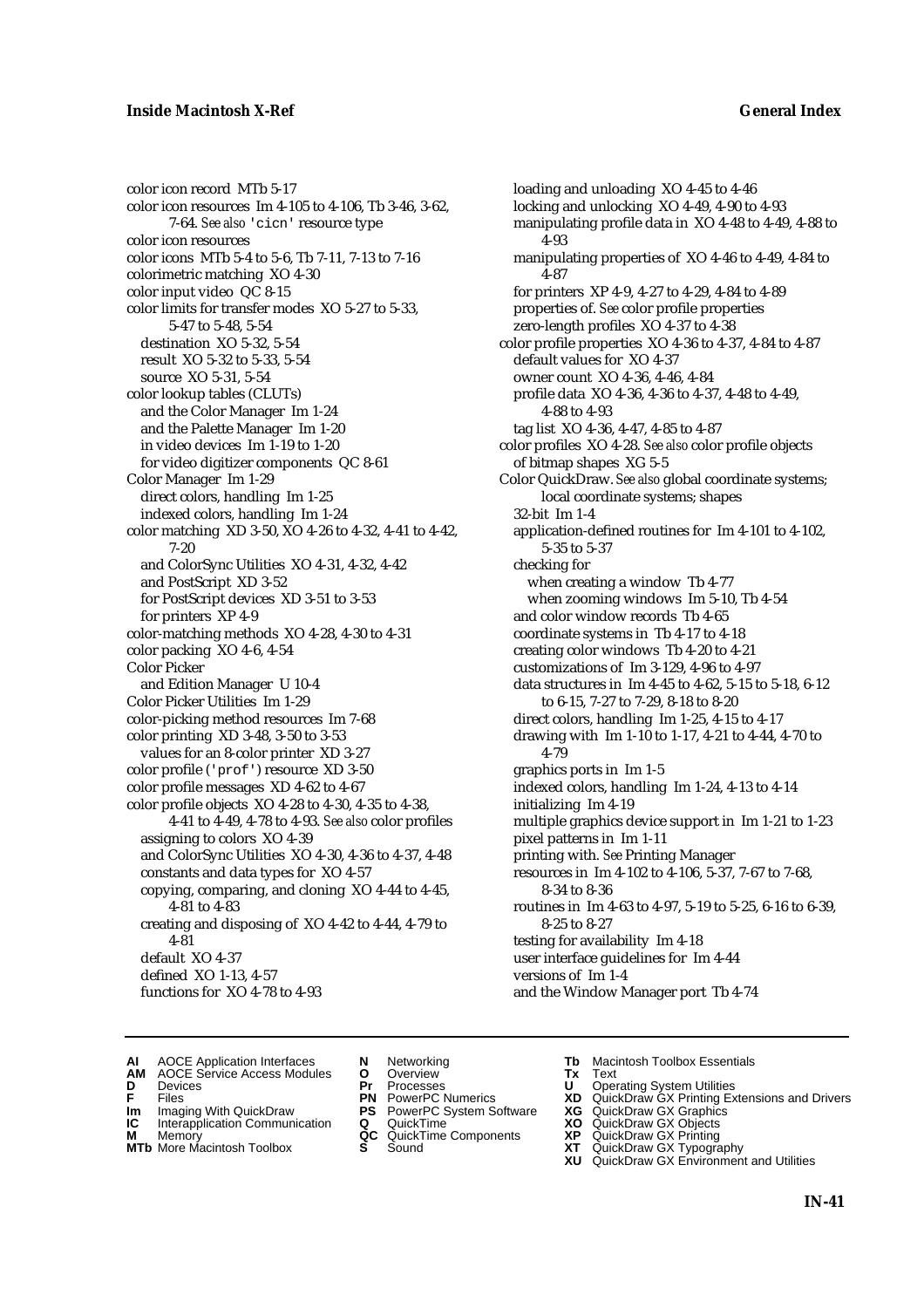color ramps Q 3-39 to 3-41, XG 5-25 color remapping, image decompressor components and QC 4-18 colorReserved flag Tb 7-48 colors XO 4-5 to 4-32, 4-38 to 4-42, 4-57 to 4-61. *See also* color profile objects; color spaces; color set objects; color structure in alert boxes and dialog boxes Tb 6-156 to 6-164 application-defined picking method Im 7-61 to 7-67 assigning XO 4-38 to 4-39 in basic graphics ports Im 2-14, 2-35, 3-14 to 3-15 color-component value XO 4-25, 4-50 in color graphics ports Im 4-67 to 4-105 in a color set XO 4-47 to 4-48, 4-56 color value XO 4-25, 4-50 to 4-52 comparing and testing XO 4-40 to 4-41 constants and data types for XO 4-50 to 4-56 in controls Tb 5-5 converting XO 4-26 to 4-30, 4-31 to 4-32, 4-41 to 4-42, 4-60 determining Im 4-79 to 4-81, 7-26 functions for XO 4-57 to 4-61, 5-68 to 5-72 getting, for a shape on a device XO 7-119 to 7-120 getting and setting XO 5-42 as ink object property XO 5-6, 5-7 to 5-8 intermediate Im 4-81 Label menu commands for Tb 7-16 matching XO 4-26 to 4-32, 4-41 to 4-42, 7-20 in menus Tb 3-46, 3-62, 3-98 to 3-102 out of gamut XO 4-27, 4-40 in windows Tb 4-20 to 4-21 on grayscale devices Im 4-17 color search functions Im 4-101 to 4-102 color separations XO 5-49 color set ('crst') resource XD 6-77 to 6-79 color set objects XO 4-32 to 4-35, 4-42 to 4-49, 4-62 to 4-77 of bitmap shapes XG 5-5 colors in XO 4-56 constants and data types for XO 4-56 to 4-57 copying, comparing, and cloning XO 4-44 to 4-45, 4-66 to 4-68 creating and disposing of XO 4-42 to 4-44, 4-64 to 4-65 default XO 4-34 to 4-35 defined XO 1-13, 4-56 functions for XO 4-62 to 4-77 loading and unloading XO 4-45 to 4-46

manipulating properties of XO 4-46 to 4-48, 4-69 to 4-73 manipulating the colors in XO 4-47 to 4-48, 4-73 to 4-77 properties of. *See* color set properties color set properties XO 4-33 to 4-34 color space XO 4-33 color-value array XO 4-33, 4-34, 4-47 to 4-48, 4-73 to 4-77 default values for XO 4-34 to 4-35 owner count XO 4-33, 4-46, 4-69 tag list XO 4-33, 4-47, 4-70 to 4-73 color spaces XO 4-6 to 4-24, 4-55 to 4-56. *See also* colors alpha-channel XO 4-24 as color set property XO 4-33 base families for XO 4-6 of bitmap shapes XG 5-5 CMYK XO 4-14 to 4-15 for bitmaps XO 4-23 for transfer modes XO 5-25 to 5-27 HLS XO 4-11 to 4-13 HSV XO 4-11 to 4-13 indexed XO 4-22 to 4-23 L\*a\*b\* XO 4-17 to 4-18, 4-18 to 4-20 L\*u\*v\* XO 4-17 to 4-18, 4-18 to 4-20 luminance XO 4-7 to 4-9 NTSC XO 4-20 to 4-22 PAL XO 4-20 to 4-22 printer specification XP 4-8, 4-27 to 4-29 RGB XO 4-9 to 4-11 XYZ XO 4-16, 4-18 to 4-20 YIQ XO 4-20 to 4-22 Yxy XO 4-16 to 4-17, 4-18 to 4-20 ColorSpec data type Im 4-55 to 4-56, Tb 4-72, 5-78 to 5-79 color structure XO 4-26, 4-53, 5-7 to 5-8, 5-51 ColorSync XD 3-50, 3-51 to 3-53 ColorSync Utilities Im 1-29 and color matching XO 4-31, 4-32, 4-42 and color profiles XO 4-30, 4-36 to 4-37, 4-48 and the default color profile XO 4-37 ColorTable data type Im 4-56 to 4-57. *See also* color tables color table resources Im 4-104 to 4-105 color tables. *See also* color lookup tables for compressed images Q 3-52, 3-87 creating Im 4-92 to 4-93, 4-104 to 4-105 custom Q 3-49, 3-52

- **AI** AOCE Application Interfaces **N** Networking **Tb** Macintosh Toolbox Essentials
- **AM** AOCE Service Access Modules **O** Overview **Tx** Text
- 
- 
- **Im** Imaging With QuickDraw **PS** PowerPC System Software **XG IC** Interapplication Communication **Q** QuickTime **COVIC**
- **Interapplication Communication <b>Q** QuickTime **XO** Memory **XO** Memory **XP QC** QuickTime Components **XP**
- **M** Memory **District Acc** QuickTime Components **XP**<br> **MTb** More Macintosh Toolbox **S** Sound **XT**
- 
- **D** Devices **Pr** Processes **U** Operating System Utilities
	-
	-
	-
	-
- 
- 
- **FRICAG CONSISTS IN THE PROCESSES CONSISTS AND CONSIST CONSISTENT CONSISTS CONSISTS PRINTIPLE PROCESSES CONSISTS CON<br>
<b>F**FRICES **PN** POWERPC Numerics **XD** QuickDraw GX Printing Extensions and Drivers<br> **Im** Imaging With Qui
	-
	-
	-
- **MTb** More Macintosh Toolbox **S** Sound **XT** QuickDraw GX Typography
	- **XU** QuickDraw GX Environment and Utilities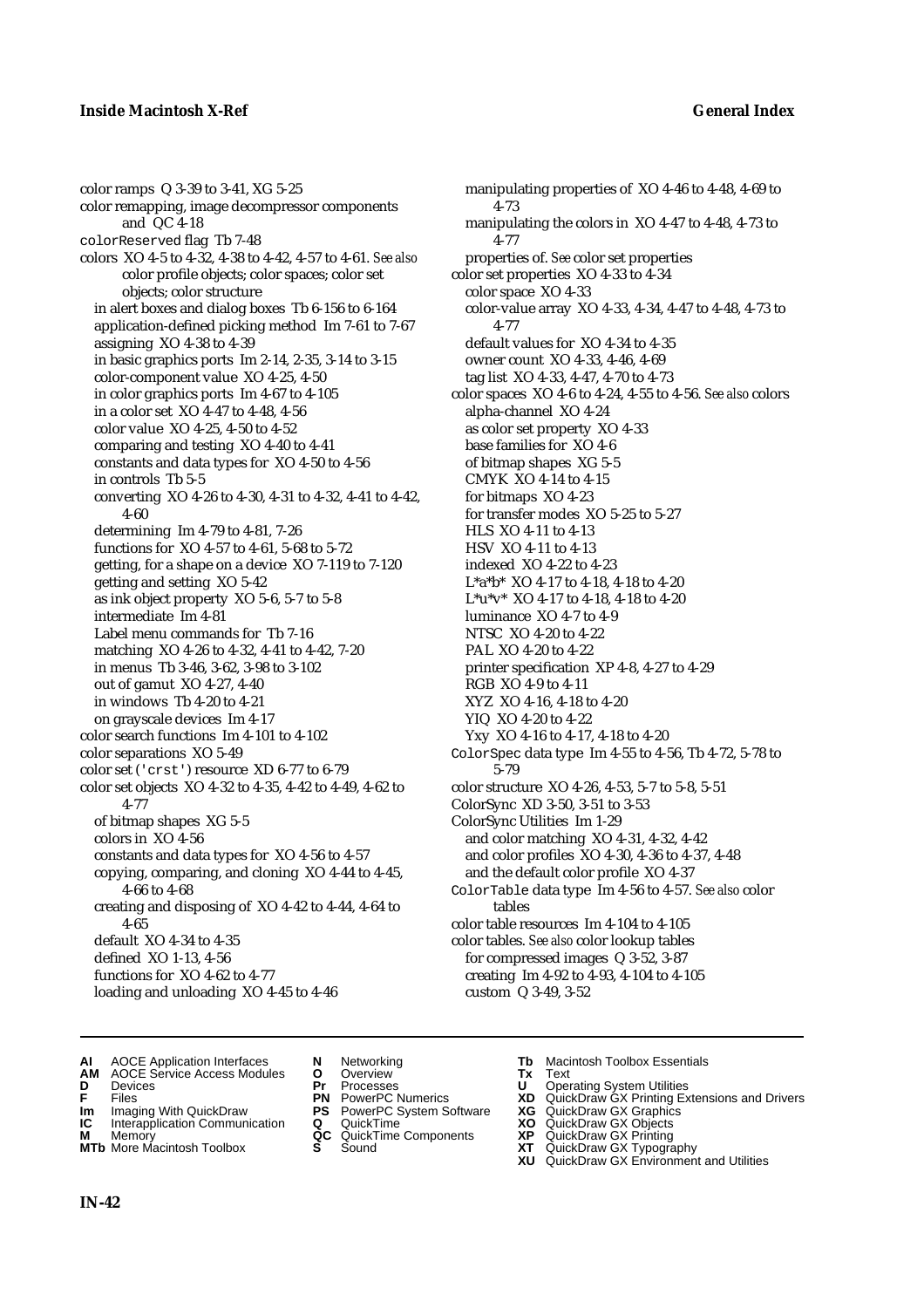custom, updating Q 3-87 data type for Im 4-56 to 4-57 default Im 4-93 defined Im 4-11 to 4-12 disposing of Im 4-93 modifying Im 4-97 to 4-98 resource type for Im 4-104 to 4-105 ColorToFract macro XU 8-40 color-value array, as color set property XO 4-33, 4-34 color values XD 3-27, XO 4-25, 4-50, 4-52 color window records Tb 4-65 to 4-68 columnating numerals XT 8-35 Combined record AM 4-70 to 4-72 associated catalog attribute AM 4-71 associated mail service attribute AM 4-71 capability flags attribute AM 4-72 comment attribute AM 4-72 discriminator attribute AM 4-72 initializing a personal MSAM and AM 2-38 native name attribute AM 4-72 parent CSAM attribute AM 4-71 parent MSAM attribute AM 4-71 private data attribute AM 4-72 real name attribute AM 4-72 slot ID attribute AM 4-71 standard slot information attribute AM 4-71 user's key attribute AM 4-72 user's record ID attribute AM 4-72 version attribute AM 4-70 combined service AM 4-6 to 4-22. *See also* CSAMs; MSAMs adding the catalog service AM 4-10 to 4-11 adding the mail service AM 4-12 to 4-22 come-from patches U 8-8 to 8-9 command blocks for afpRead N 9-24 for afpWrite N 9-21 command control blocks (CCB) N 8-16, 9-13 command delimiters changing with an embedded speech command S 4-26 changing with a speech information selector S 4-40 default S 4-23, 4-40, 4-54 defined S 4-23, 4-26 specification of S 4-54 command descriptor block (CDB) D 3-7, 3-17, 3-34, 4-20, 4-25 Command key O 160, Tb 2-20

using to create discontiguous selections in lists MTb 4-11 Command-key combinations Tx 1-91, 6-17, A-19, C-27 using the KeyTrans function with Tx C-23 Command-key equivalents. *See* keyboard equivalents commands. *See* embedded speech commands; sound commands menu. *See* menu commands property. *See* property commands Command–Shift–number key sequences Tb 2-39, 2-86 comment attribute AM 2-39, 2-40, 4-10, 4-69, 4-72 comment embedded speech command S 4-26 comment information as paper-type collection item XP 3-14 defined XP 3-97 Comments Chunks S 2-82 CommentSpec data type Im 7-30 CommentType data type Tx 6-97 Commission Internationale d'Eclairage (CIE) XO 4-15 Common Access Method (CAM) specification D 4-3 CommonChunk data type S 2-85, 2-115 Common Chunks S 2-82, 2-85 to 2-87, 2-115 common logarithm PN 10-23 to 10-24 common parent in alias records F 4-6 'comm' resource type. *See* communications resource communications ('comm') resource XD 3-9, 3-54, 6-36 to 6-47 example of XD 3-59 Communications Resource Manager O 19 testing for availability U 1-16 Communications Toolbox D 7-3, O 18–19 testing for features U 1-16 Comp3to1 procedure S 2-66, 2-143 to 2-144 Comp6to1 procedure S 2-66, 2-144 to 2-145 CompactDictionary function Tx 8-20, 8-33 compact discs PS 1-55 compacting heap zones M 2-71 to 2-73 compaction. *See* heap compaction CompactMem function M 2-71 to 2-72 CompactMemSys function M 2-72 to 2-73 Compact Video Compressor Q 3-11, 3-64 component type value for QC 5-80, 6-66 CompareString function Tx 5-18, 5-62, B-34 CompareText function Tx 5-18, 5-63, B-34 comparing images Q 3-71 comparing strings. *See* sorting comparison descriptor records comparison operators for IC 6-51

- **AI** AOCE Application Interfaces **N** Networking **Tb** Macintosh Toolbox Essentials<br> **AM** AOCE Service Access Modules **O** Overview **Tx** Text<br> **D** Devices **Pr** Processes **U** Operating System Utilities
- AOCE Service Access Modules **O** Overview **Tx** Text<br>Devices **Devices Devices Devices**
- 
- 
- **IM** FILES<br> **Im** Imaging With QuickDraw **PS** PowerPC System Software **XG**<br> **IC** Interapplication Communication **Q** QuickTime **XO IC** Interapplication Communication **Q** QuickTime **XO M** Memory **XO QC** QuickTime Components **XP**
- **M** Memory **QC** QuickTime Components **XP**<br>**MTb** More Macintosh Toolbox **S** Sound **XT**
- **MTb** More Macintosh Toolbox **S** Sound **XT** QuickDraw GX Typography
- 
- **D** Devices **Pr** Processes **U** Operating System Utilities
	-
	-
	-
	-
- 
- 
- **F** Files **PN** PowerPC Numerics **XD** QuickDraw GX Printing Extensions and Drivers
	-
	-
	-
	- **XU** QuickDraw GX Environment and Utilities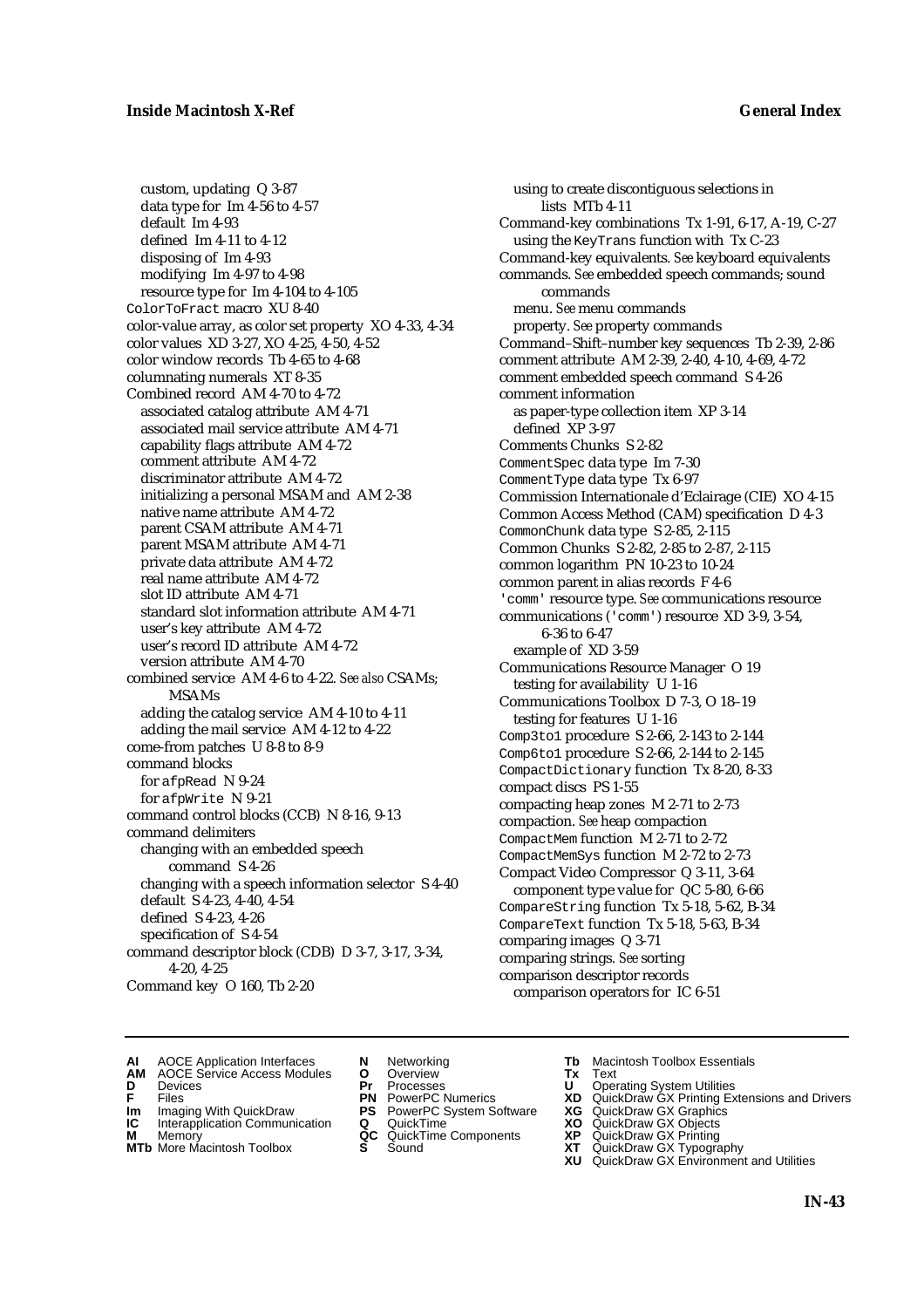creating IC 6-67 to 6-69, 6-89 to 6-90 defined IC 6-16 compatibility and the Toolbox O 7 custom Standard File Package dialog boxes F 3-40 guidelines O 187–188 trap availability O 178–181 compatibility issues. *See* 68LC040 Emulator compatibility of QuickDraw GX printing with Macintosh Printing Manager XP 1-30 compatibility with Macintosh Printing Manager XD 3-11, 3-49 messages for XD 4-147 to 4-162 comp data type (porting) PN A-4 comparison functions PN 10-3 to 10-9 comparison operations. *See* comparisons comparison operators PN 6-3 to 6-5 comparisons PN 6-3 to 6-5 assembler (branch instructions) PN 12-6 assembler instructions PN 14-3 to 14-4 C functions PN 10-3 to 10-9 invalid exception, generating PN 4-5 involving Infinities PN 6-3 involving NaNs PN 6-3 compatibility across architectures PN A-9 to A-10 'comp' descriptor type IC 4-57 compiled script files IC 7-7 compiled scripts defined IC 7-23 modifying and recompiling IC 10-17 to 10-19 compiler optimizations and evaluation of floating-point constant expressions PN D-5 and floating-point environment PN D-1 to D-2 and widest-need evaluation PN D-5 compile-time libraries. *See* definition versions compiling, scripting component routines for IC 10-47 to 10-51 complementary error function PN 10-52 to 10-53 complete message override XU 6-6 complete movie parameter structures QC 10-15 to 10-17 completer keys Tx A-19, C-18, C-20, C-34 completion character Tx C-20 completion functions Q 3-154 to 3-155, QC 4-4, 4-44, 4-51 performing compression asynchronously Q 3-113

completion function structures QC 4-51. *See also* CompletionProcRecord data type CompletionProcRecord data type Q 3-154, 3-156, QC 4-51 CompletionRoutine function AI 7-114 completion routines D 1-15, 1-37, N 1-29, 1-31, 4-11, 12-26, PS 1-18 for asynchronous File Manager calls F 2-238 to 2-239 Authentication Manager AI 9-68 deferred under virtual memory M 3-12 defined F 2-7 handling for asynchronous Catalog Manager function calls AM 3-12, 3-27 to 3-28 IPM Manager AI 7-41, 7-114 limitations on F 2-239 maintaining the A5 register in M 4-14 to 4-15 in PPC Toolbox IC 11-16 to 11-17, 11-46 to 11-78 for PPCAccept function IC 11-38 to 11-39 for PPCInform function IC 11-36 to 11-37 for PPCRead function IC 11-41 for PPCReject function IC 11-39 for PPCWrite function IC 11-42 and Sound Input Manager S 3-9, 3-54 to 3-55 and Sound Manager S 2-47, 2-52, 2-151 to 2-152 complex object specifier records, creating IC 6-64 to 6-75 component connections MTb 6-6, 6-65 to 6-69 Component data type MTb 6-41 ComponentDescription data type MTb 6-37 to 6-40, 6-52 to 6-54, S 5-10, 6-6, Tx 7-15 and control panel extensions U 5-7 component description record MTb 6-37 to 6-40, 6-52 to 6-54, Tx 7-15 component description records, scripting component flags for IC 10-5 component file MTb 6-32 to 6-33, 6-71 to 6-73, 6-84 ComponentFunctionImplemented function MTb 6-50 to 6-51 component glyphs Tx 4-84 component identifiers MTb 6-9, 6-40 to 6-41, 6-42 to 6-43, 6-46 ComponentInstance data type MTb 6-41 component instances MTb 6-6, 6-40 to 6-41, 6-45 to 6-46, Q 2-319 to 2-320 and scripting component routines IC 10-4 Component Manager MTb 6-3 to 6-99, Tx 7-36 to 7-37 and audio components S 6-3

checking for features U 1-7

**AI** AOCE Application Interfaces **N** Networking **Tb** Macintosh Toolbox Essentials<br> **AM** AOCE Service Access Modules **O** Overview **Tx** Text<br> **D** Devices **Pr** Processes **U** Operating System Utilities

performing decompression asynchronously Q 3-118

- **AM** AOCE Service Access Modules **O** Overview **Tx** Text
- 
- 
- **Im** Imaging With QuickDraw **PS** PowerPC System Software **XG IC** Interapplication Communication **Q** QuickTime **COVIC**
- **Interapplication Communication <b>Q** QuickTime **XO** Memory **XO** Memory **XP QC** QuickTime Components **XP**
- **M** Memory **CC** QuickTime Components **XP**<br> **MTb** More Macintosh Toolbox **S** Sound **XT MTb** More Macintosh Toolbox **S** Sound **XT** QuickDraw GX Typography
- 
- **D** Devices **Pr** Processes **U** Operating System Utilities
- **FRICAG CONSISTS IN THE PROCESSES CONSISTS AND CONSIST CONSISTENT CONSISTS CONSISTS PRINTIPLE PROCESSES CONSISTS CON<br>
<b>F**FRICES **PN** POWERPC Numerics **XD** QuickDraw GX Printing Extensions and Drivers<br> **Im** Imaging With Qui
	-
	-
	-
- - -
		- **XU** QuickDraw GX Environment and Utilities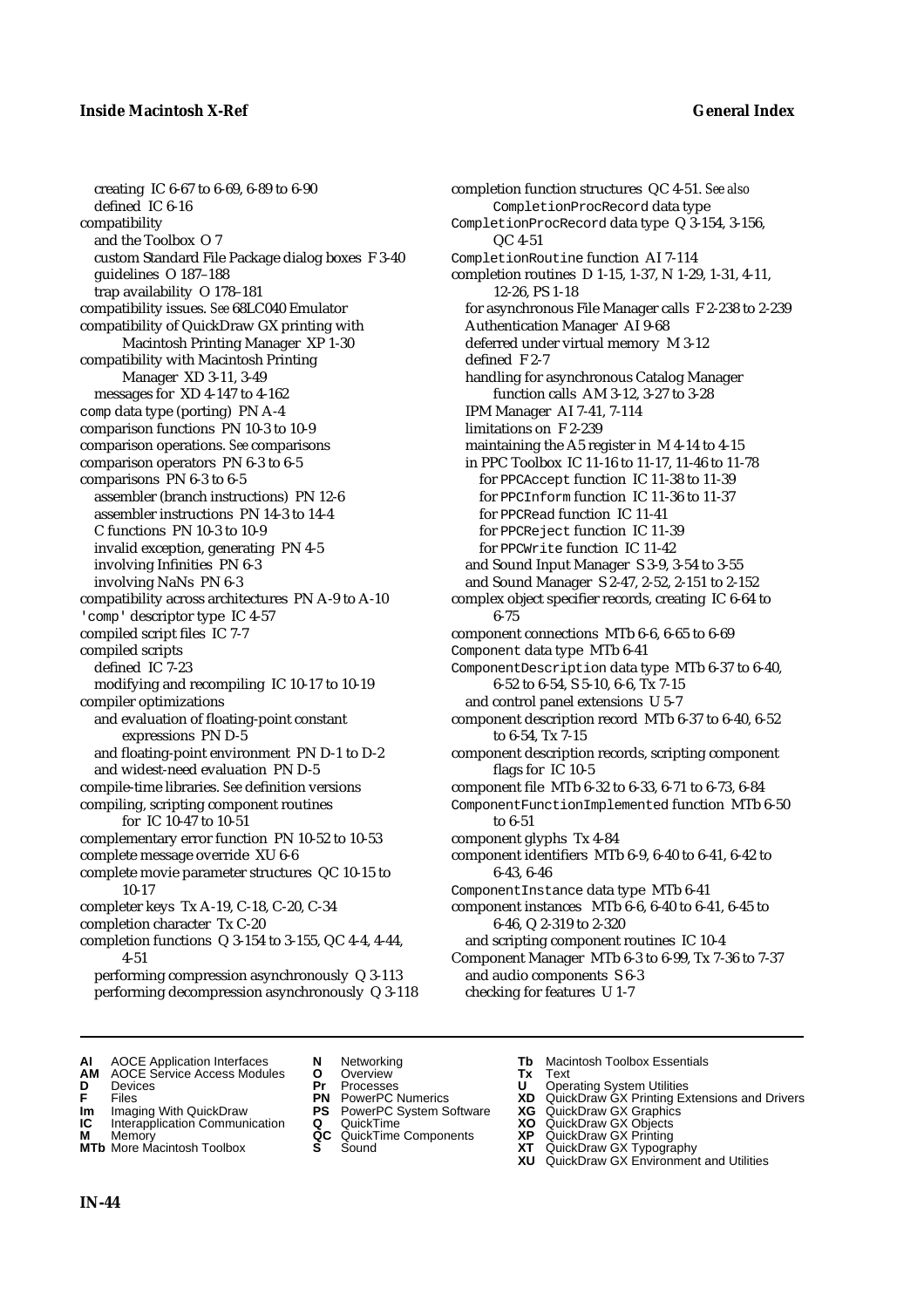data structures in for applications MTb 6-37 to 6-40 for components MTb 6-52 to 6-55 image compressor components and QC 4-4 and the Movie Toolbox Q 2-320 and QuickTime Q 1-6 requests to components MTb 6-18 to 6-28 resources in MTb 6-80 to 6-85 routines in for applications MTb 6-41 to 6-52 for components MTb 6-56 to 6-76 and scripting components IC 10-3 to 10-7 and sound components S 5-3 and Speech Manager S 1-20, 4-5 standard image-compression dialog components and QC 3-6 testing for availability MTb 6-6 component modes XO 5-11 to 5-25. *See also* transfer modes alpha-channel XO 5-20 to 5-25, 5-48 to 5-49 atop mode XO 5-22 exclude mode XO 5-22 fade mode XO 5-22 over mode XO 5-22, 5-48 arithmetic XO 5-12 to 5-15 add mode. *See* add mode blend mode. *See* blend mode copy mode. *See* copy mode maximum mode XO 5-14, 5-45, 5-46 migrate mode XO 5-14, 5-44, 5-48 minimum mode XO 5-14, 5-45, 5-46 no mode. *See* no mode Boolean XO 5-16 to 5-18 AND mode XO 5-17 OR mode XO 5-17, 5-45, 5-46 XOR mode XO 5-17, 5-45, 5-46 defined XO 5-9, 5-11, 5-55 highlight mode XO 5-15 to 5-16, 7-13 pseudo-Boolean XO 5-18 to 5-19 ramp-AND mode XO 5-19, 5-45 ramp-OR mode. *See* ramp-OR mode ramp-XOR mode. *See* ramp-XOR mode ComponentParameters data type MTb 6-55 component parameters record MTb 6-54 to 6-55 component requests MTb 6-18 to 6-28 can do MTb 6-22 close MTb 6-21 open MTb 6-19 to 6-20

register MTb 6-23 to 6-24 target MTb 6-25 to 6-26 unregister MTb 6-24 to 6-25 version MTb 6-22 to 6-23 ComponentResource data type MTb 6-81 to 6-85, S 5-9 to 5-11, 6-5 to 6-7 and control panel extensions U 5-6 component resources MTb 6-32 to 6-33, 6-80 to 6-85 components. *See also* audio components, color components, sound components and connections Q 2-320 component flags for image compressor components QC 4-26 to 4-31 movie data exchange components QC 9-7 preview components QC 12-6 calling MTb 6-73 to 6-74 capturing MTb 6-25 to 6-26, 6-75 to 6-76 cloning MTb 6-35 closing connections to MTb 6-12, 6-47 defined MTb 6-3, Q 1-4, QC xvii finding MTb 6-8 to 6-9, 6-42 to 6-44 getting information about MTb 6-10 to 6-11, 6-47 to 6-51 hiding MTb 6-75 to 6-76 interfaces of, defining MTb 6-28 to 6-30 levels of service MTb 6-3, 6-35, 6-73 manufacturer code for MTb 6-4, 6-39, 6-53 manufacturer field, movie data exchange values for QC 9-7 manufacturer values for sequence grabber panel components QC 7-8 multiple clients and Q 2-320 opening connections to MTb 6-7 to 6-10, 6-44 to 6-46 in QuickTime applications Q 1-3 registering MTb 6-30 to 6-32, 6-57 to 6-62, 6-80 to 6-81 request codes for functions image compressor components QC 4-53 movie controller components QC 2-14 standard image-compression dialog components QC 3-14 requesting services from MTb 6-18 to 6-27 structure of MTb 6-13 to 6-18 subtypes base media handler components value for QC 10-8 clock components values for QC 11-6 defined QC 4-4 image compressor values for QC 5-80

- **AI** AOCE Application Interfaces **N** Networking **The Macintosh Toolbox Essentials**<br> **AM** AOCE Service Access Modules **O** Overview **Tx** Text<br> **D** Devices **Pr** Processes **U** Operating System Utilities
- AOCE Service Access Modules **O** Overview **Tx** Text<br>Devices **Devices Devices Devices**
- 
- 
- **Im** Files<br> **Im** Imaging With QuickDraw **PS** PowerPC System Software **XG**<br> **IC** Interapplication Communication **Q** QuickTime **XO IC** Interapplication Communication **Q** QuickTime **XO M** Memory **XO QC** QuickTime Components **XP**
- **M** Memory **CONSISTENT MEMORY AND MEMORY MEMORY AND MEMORY AND MEMORY AND <b>CONSISTENT CONSISTENT** WAS A VIOLENCE CONSISTENT OF A VIOLENCE CONSISTENT OF A VIOLENCE CONSISTENT OF A VIOLENCE CONSISTENT OF A VIOLENCE CONSISTEN
- **MTb** More Macintosh Toolbox **S** Sound **XT** QuickDraw GX Typography
- 
- **D** Devices **Pr** Processes **U** Operating System Utilities
	-
	-
	-
	-
- 
- 
- **F** Files **PN** PowerPC Numerics **XD** QuickDraw GX Printing Extensions and Drivers
	-
	-
	-
	-
	- **XU** QuickDraw GX Environment and Utilities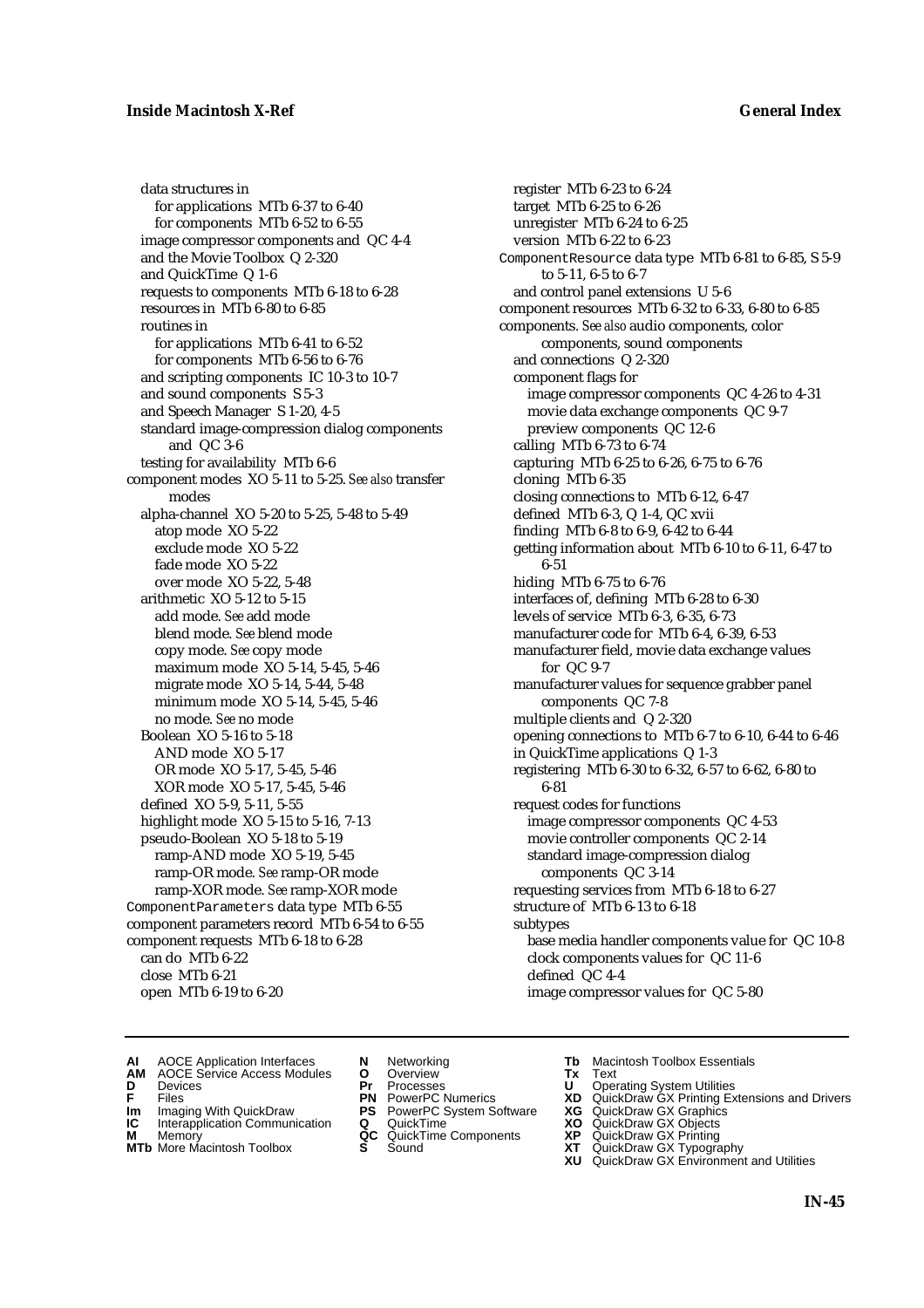movie data exchange values for QC 9-7 preview components values for QC 12-6 sequence grabber channel components value for QC 6-6 sequence grabber panel components value for QC 7-7 standard image-compression dialog value for QC 3-8 video digitizer components values for QC 8-11 supplied with QuickTime Q 1-7 targeting MTb 6-25 to 6-26 types base media handler components value for QC 10-8 clock components value for QC 11-6 decompressor components values for QC 4-4 derived media handler components value for QC 10-7 image compressor components values for QC 4-4 movie controller component value for QC 2-4 movie data exchange components values for QC 9-8 preview components values for QC 12-6 sequence grabber channel components value for QC 6-6 sequence grabber channel values for QC 6-66 sequence grabber components value for QC 5-5 sequence grabber panel components value for QC 7-7 standard image-compression value for QC 3-8 video digitizer components values for QC 8-11 unregistering MTb 6-24 to 6-25 using services of MTb 6-11 to 6-12 component selectors S 5-12 to 5-14, 6-7 to 6-8, ComponentSetTarget function MTb 6-25, 6-77, QC 10-9 component-specific storage descriptor records IC 10-12 component subtypes MTb 6-4, 6-38, 6-53 component types MTb 6-4, 6-38, 6-53 compound function PN 10-46 to 10-48 compress buffers QC 5-87 to 5-89 compress-complete functions QC 5-115, 6-36 compressed images. *See* image description structures compressed matte atoms Q 4-6 compressed sound header records S 2-108 to 2-111 compressed source devices, video digitizer components and QC 8-13 compress functions QC 5-114 CompressImage function Q 3-28, 3-73 to 3-74

compressing accuracy Q 3-53 images Q 3-27 to 3-30, 3-73, 3-75 algorithms for Q 3-5 to 3-11 asynchronous Q 3-118 to 3-119 clipping Q 3-98 to 3-102 completion testing Q 3-119 converting formats Q 3-82 to 3-85 graphics objects Q 3-7 key frame rate Q 3-121 to 3-123 PICT files Q 3-93 to 3-97 pictures Q 3-8, 3-89 to 3-92 pixel depth conversion Q 3-12 pixel maps Q 3-7, 3-8, 3-73 to 3-88 and previous buffer Q 3-126 to 3-127 previous frame Q 3-124 to 3-125 quality of Q 3-7 to 3-8, 3-51, 3-57 to 3-58, 3-120 to 3-121, 3-128 in QuickTime applications Q 1-4 sample routines Q 3-27 to 3-41. *See also* Image Compression Manager; image description structures size of Q 3-32, 3-68 to 3-69, 3-72 to 3-73 spatial quality of Q 3-7, 3-109 temporal quality of Q 3-7, 3-107, 3-109, 3-120 to 3-121 time estimating Q 3-69 to 3-71 sequences Q 3-24 to 3-25, 3-35 to 3-41 beginning Q 3-106 to 3-111 ending Q 3-119 to 3-120 key frames in Q 3-47, 3-60, 3-109, 3-121 to 3-127 number of frames Q 3-51 parameters for Q 3-120 to 3-127 previous buffer Q 3-126 to 3-127 quality of Q 3-51 sample routines for Q 3-27 to 3-41 setting previous frame characteristics Q 3-124 similarity between frames Q 3-71 to 3-72 sound data Q 2-31 compressing images QC 5-105, 5-114 compressing still images QC 1-8 to 1-10 compression. *See* audio compression; image compression interframe Q 3-7, 3-47, 3-109, 3-121 intraframe Q 3-7, 3-121 quality of Q 3-51, 3-70, 3-128 constants for Q 3-57 to 3-58 setting Q 3-120 to 3-121

- **AI** AOCE Application Interfaces **N** Networking **Tb** Macintosh Toolbox Essentials
- **AM** AOCE Service Access Modules **O** Overview **Tx** Text
- 
- 
- **IM** Files<br> **Im** Imaging With QuickDraw **PS** PowerPC System Software **XG**<br> **IC** Interapplication Communication **Q** QuickTime **XO**
- **Interapplication Communication <b>Q** QuickTime **XO** Memory **XO** Memory **XP QC** QuickTime Components **XP**
- **M** Memory **District Acc** QuickTime Components **XP**<br> **MTb** More Macintosh Toolbox **S** Sound **XT MTb** More Macintosh Toolbox **S** Sound **XT** QuickDraw GX Typography
- 
- **D** Devices **Pr** Processes **U** Operating System Utilities
	-
	-
	-
	-
	-
- 
- 
- **F** Files **PN** PowerPC Numerics **XD** QuickDraw GX Printing Extensions and Drivers
	-
	-
	-
	-
	- **XU** QuickDraw GX Environment and Utilities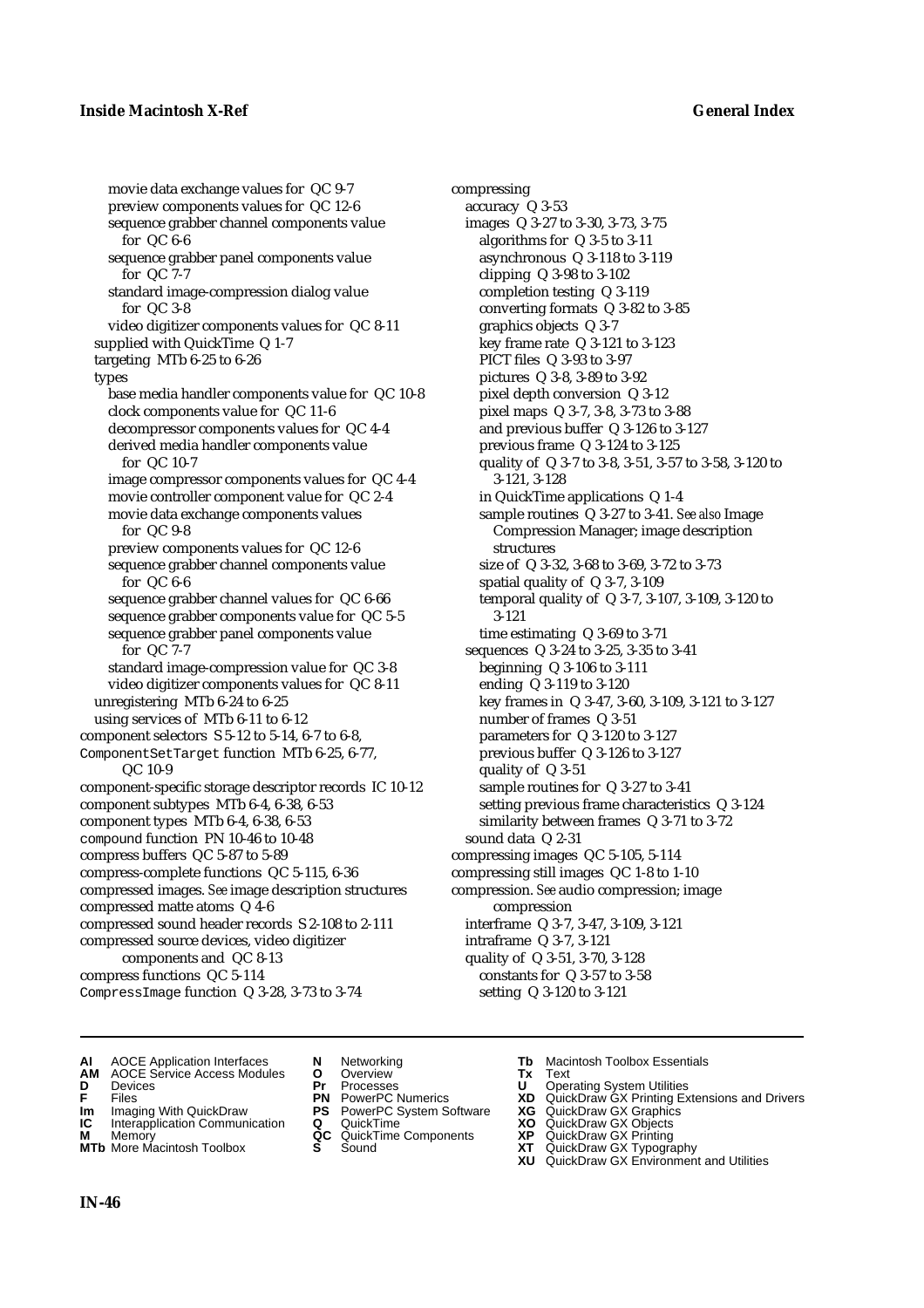spatial Q 3-7, 3-10, 3-32, 3-51, 3-70, 3-88, 3-120 to 3-121, 3-128, 3-130 changing Q 3-73, 3-88 control flags for Q 3-57 to 3-58 defined Q 3-7 speed Q 3-9 temporal Q 3-7, 3-10, 3-13, 3-31, 3-32, 3-47, 3-51, 3-60, 3-67, 3-70, 3-106, 3-109, 3-110, 3-112, 3-120 to 3-122, 3-128 control flags for Q 3-57 to 3-58, 3-109, 3-112 defined Q 3-7 and image sequences Q 3-106 previous frame settings, used for Q 3-107, 3-108 using Q 3-32, 3-47, 3-67 compression/decompression components (codecs) S 1-7, 1-14 to 1-15, 5-3, 5-6, 5-30 compression dialog, standard image. *See* standard image-compression dialog components compression IDs S 2-110 CompressionInfo data type S 5-32 compression information records S 5-32 compression information structures QC 5-22 to 5-23 compression list structures QC 8-43 to 8-44 compression parameters structures QC 4-40 to 4-45 compression ratios Q 3-8 to 3-12 of image compressor component Q 3-55 for images Q 3-8 to 3-9 compression speed Q 3-9 compression type opcode XU 7-92 compression types S 2-86, 2-116, 2-117 compression utilities U 3-8 to 3-9, 3-20 to 3-22 compressor capabilities structures QC 4-35 to 4-39 compressor components Q 3-9 to 3-12 accuracy of Q 3-54 Animation Compressor Q 3-11 application-defined functions Q 3-148 to 3-156 block size of images Q 3-55 capabilities Q 3-24, 3-52 to 3-55, 3-62 to 3-67, 3-70 characteristics of Q 3-9 to 3-12, 3-48 Compact Video Compressor Q 3-11 compression ratios Q 3-55 data-loading functions Q 3-149 to 3-150 finding Q 3-66 format flags Q 3-53 functions Q 3-63 to 3-67 getting list of installed Q 3-63 Graphics Compressor Q 3-11 to 3-12 information about Q 3-62 to 3-67

names Q 3-55 to 3-57 performance compared Q 3-9 to 3-23 Photo Compressor Q 3-10 and QuickTime Q 1-7 Raw Compressor Q 3-12 registered by Component Manager Q 3-48 speed Q 3-54 supplied by Apple Q 3-9 to 3-12 type values Q 3-55, 3-63 Video Compressor Q 3-10 compressor information structures Q 3-52 to 3-55, 3-65 format flags QC 4-32 image compressor component capability flags in QC 4-26 compressor name list structure Q 3-56 to 3-65 disposing of Q 3-64 retrieving Q 3-56 compressor names QC 5-80, 6-66 compressor name structure Q 3-55 compressors. *See* compressor components compressor types Q 3-63 to 3-64, QC 5-81. *See also* components, types compressor type values. *See* components, types CompressPictureFile function Q 3-93 to 3-94 CompressPicture function Q 3-89 to 3-90 CompressSequenceBegin function Q 3-32, 3-36, 3-57, 3-106 to 3-111 CompressSequenceFrame function Q 3-32, 3-38, 3-47, 3-111 to 3-113 CompressSequence function Q 3-38 computer approximation of real numbers PN 1-3 computer-generated speech. *See* Speech Manager concatenating memory blocks M 2-64 to 2-66 transforms XG 6-19 to 6-23, 6-44 to 6-45 concatenation of mappings XO 6-26, 7-30, 7-45, XU 8-13, 8-65 ConcatMatrix function Q 2-346 concurrent drivers M 3-11 conditional elements for lookup tables AI 5-112 conditional views. *See* views Condition Code Register (CCR) during mode switches PS 2-14 specifying in procedure information PS 2-20 Condition Register (CR) PN 11-4, 12-5 to 12-6, PS 1-45, 1-46 configuration ROM. *See* declaration ROM confirming text (in inline input) Tx 7-12, 7-23, 7-42

- **AI** AOCE Application Interfaces **N** Networking **Tb** Macintosh Toolbox Essentials<br> **AM** AOCE Service Access Modules **O** Overview **Tx** Text<br> **D** Devices **Pr** Processes **U** Operating System Utilities
- AOCE Service Access Modules **O** Overview **Tx** Text<br>Devices **Devices Devices Devices**
- 
- **IM** FILES<br> **Im** Imaging With QuickDraw **PS** PowerPC System Software **XG**<br> **IC** Interapplication Communication **Q** QuickTime **XO**
- **IC** Interapplication Communication **Q** QuickTime **XO M** Memory **XO QC** QuickTime Components **XP**
- **M** Memory **QC** QuickTime Components **XP**<br>**MTb** More Macintosh Toolbox **S** Sound **XT**
- 
- **D** Devices **Pr** Processes **U** Operating System Utilities
	-
	-
	-
	-
- 
- 
- **F** Files **PN** PowerPC Numerics **XD** QuickDraw GX Printing Extensions and Drivers
	-
	-
	-
- **MTb** More Macintosh Toolbox **S** Sound **XT** QuickDraw GX Typography **XU** QuickDraw GX Environment and Utilities
	- **IN-47**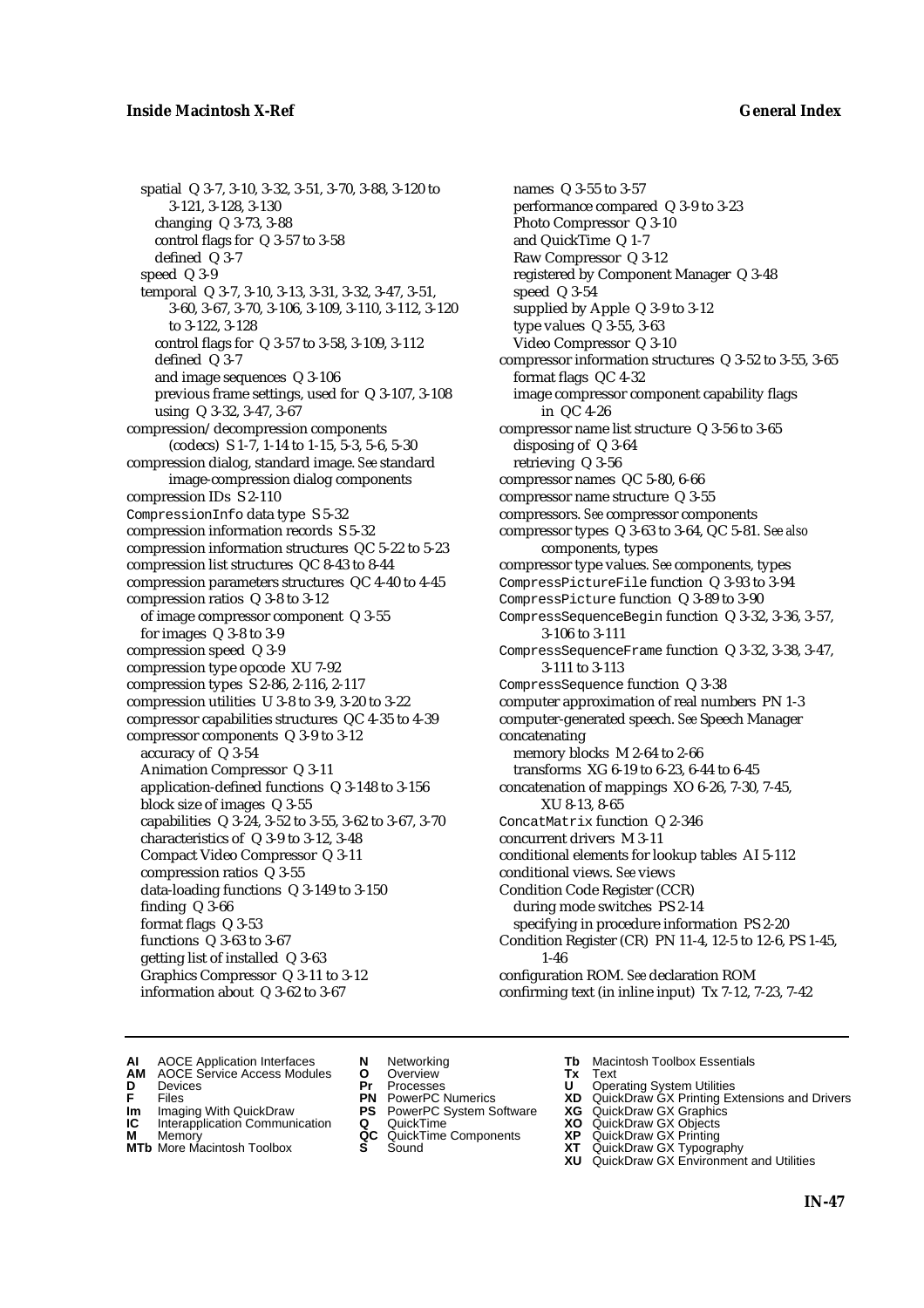connection closed error AI 7-18 connection control blocks (CCB) N 5-6, 5-12, 5-35, 5-36 to 5-38 connection ends closing N 5-61 to 5-62 configuring N 5-14, 5-47 to 5-48 defined N 5-4 establishing N 5-45 to 5-46 removing N 5-62, 5-63 resetting N 5-76 state of N 5-36 connection events, unsolicited defined N 5-8 types of N 5-27, 5-37 user routines for N 5-26 to 5-28 connection files. *See* AppleTalk connection files connection IDs N 5-6, PS 3-5 connectionless networks N 1-5 connectionless protocols N 1-6, 1-15 connection listeners N 5-22 to 5-26, 5-63 to 5-68 activating N 5-65 to 5-67 and ASDSP N 5-33 defined N 5-5, 5-7 to 5-8 sample code N 5-24 to 5-26 connection-listening sockets N 5-7, 5-36 Connection Manager O 19 testing for features U 1-16 connection-oriented networks N 1-4 connection-oriented protocols N 1-5, 5-4 connections PS 3-5 closing N 5-62 defined N 5-6 to 5-7 denying an open request N 5-67 determining the status of N 5-69 to 5-70 maintaining N 5-17 to 5-22 modes N 5-14, 5-53, 5-58 opening N 5-13 to 5-22, 5-48 to 5-56 secure. *See* AppleTalk Secure Data Stream Protocol connection servers N 5-14, 5-65 to 5-66 connection states N 5-37 connectivity N 1-9 constants, floating-point evaluation PN D-5 to D-7 hexadecimal PN D-3 constraining compressed data Q 3-127 constructive geometry operations on transform clips XO 6-21 to 6-23, 6-48 to 6-53 container atoms Q 4-7

ContainerChunk data type S 2-84, 2-114 container chunks. *See* Form Chunks container hierarchy defined IC 3-45 described in object specifier records IC 6-10 for formTest IC 6-17 to 6-19 specifying IC 6-61 to 6-63 containers default IC 6-10 defined PS 1-21, 3-4 described in object specifier records IC 3-35, 6-10 specifying IC 6-61 to 6-63 specifying location of PS 3-31 specifying for a range of objects IC 6-20 containment, testing shapes for XG 4-18 to 4-21, 4-58 to 4-59, 4-100 to 4-104 content areas of windows. *See* port rectangles content blocks defined AM 2-18 to 2-19 reading AM 2-57 to 2-59, 2-150 to 2-155 types of data in AM 2-18 to 2-19 writing AM 2-76 to 2-79, 2-186 to 2-189 content enclosures AM 2-19. *See also* enclosures; main enclosures content of a letter. *See also* image content; native content adding an image to a letter AI 3-88 adding standard interchange format to a letter AI 3-85 to 3-88 reading standard interchange format in a letter AI 3-98 to 3-102 content region defined Tb 4-6, 4-12 drawing Tb 4-39 to 4-40 updating Tb 4-40 to 4-41, 4-48 to 4-50 handling mouse-down events in O 121–123 of help balloons MTb 3-8, 3-93 context blocks. *See* 680x0 context blocks context data structure AI 6-39 context of a process switching O 167 and interrupt tasks Pr 1-12 defined Pr 1-5 switching Pr 1-7, Tb 2-15 to 2-16 contexts AI 6-28 to 6-31, PS 1-51. *See also* queue context creating AI 6-28 to 6-29 disposing AI 6-29 contextual forms Tx 1-11, 1-14, 1-26 to 1-29, XT 1-16, 8-24

- **AI** AOCE Application Interfaces **N** Networking **Tb** Macintosh Toolbox Essentials<br> **AM** AOCE Service Access Modules **O** Overview **Tx** Text<br> **D** Devices **Pr** Processes **U** Operating System Utilities
- **AM** AOCE Service Access Modules **O** Overview **Tx** Text
- 
- 
- **Im** Imaging With QuickDraw **PS** PowerPC System Software **XG IC** Interapplication Communication **Q** QuickTime **COVIC**
- **Interapplication Communication <b>Q** QuickTime **XO** Memory **XO** Objects **XP QC** QuickTime Components **XP**
- 
- 
- **D** Devices **Pr** Processes **U** Operating System Utilities
	-
	-
	-
	-
	-
- 
- 
- **F** Files **PN** PowerPC Numerics **XD** QuickDraw GX Printing Extensions and Drivers
	-
	-
- **M** Memory **QC** QuickTime Components **XP** QuickDraw GX Printing
- **MTb** More Macintosh Toolbox **S** Sound **XT** QuickDraw GX Typography
	- **XU** QuickDraw GX Environment and Utilities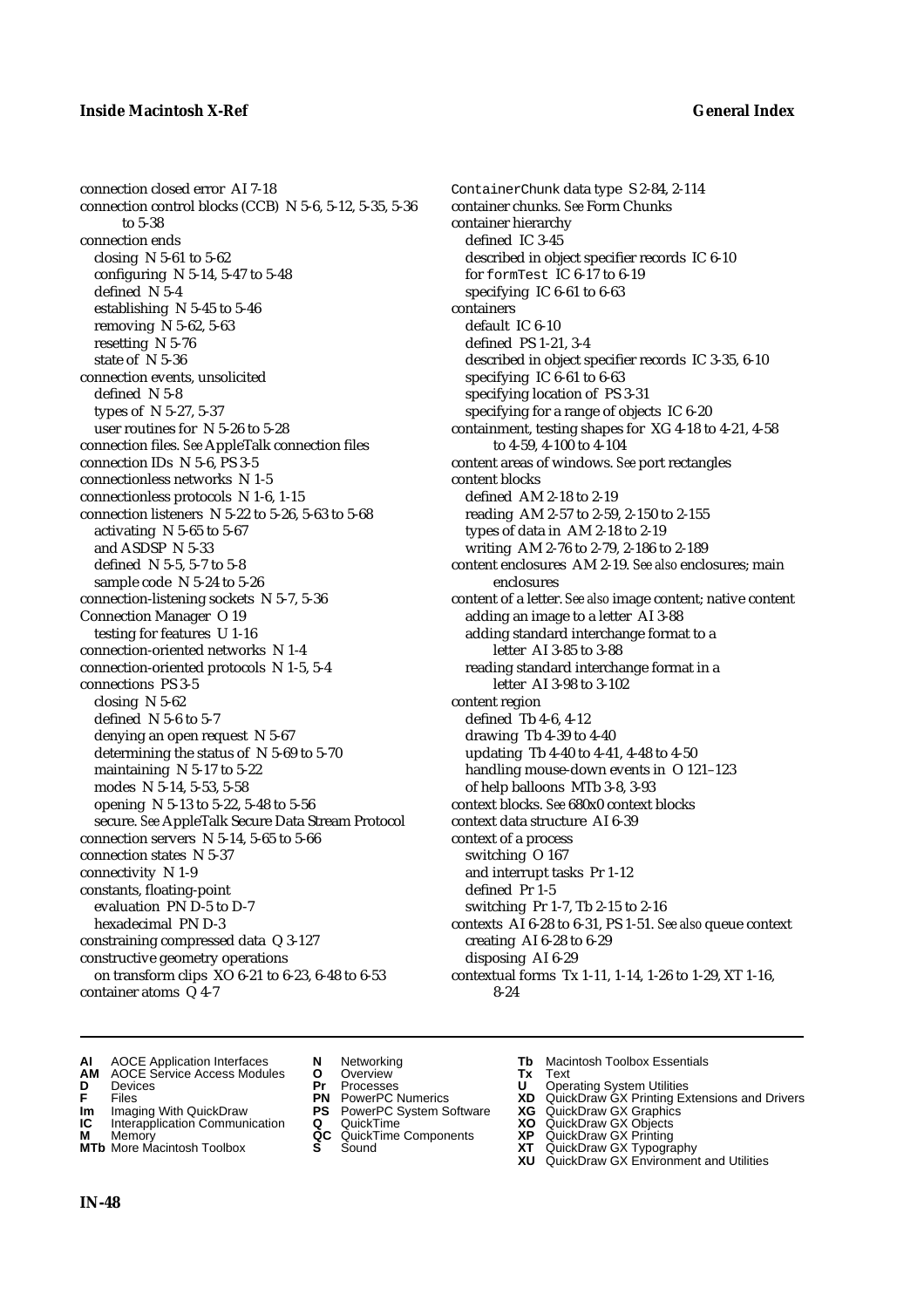contextual forms setting (script variables) Tx 6-69 contextual script system (in script flags) Tx 6-68 contiguous highlighting XT 10-14, 10-27, 10-52 Continue button (system error alert) U 2-5 Continue event. *See* kMailEPPCContinue highlevel event ContinueSpeech function described S 4-62 to 4-63 minimizing latency of speech generation with S 4-52, 4-59 continuing paused speech S 4-18, 4-62 to 4-63 continuous digitization QC 8-53 continuous play from disk. *See* play-from-disk routines continuous recording defined S 3-5 supporting S 3-17 continuous speech S 4-51, 4-58 contour direction defined XG 2-11, 4-7 determining XG 4-68 effect on shape fill XG 4-23 to 4-27 reversing XG 4-23 to 4-27, 4-70 contour index XG 2-23 contours XG 4-4 to 4-9. *See also* path contours; path shapes; polygon contours; polygon shapes breaking XG 4-28 to 4-30, 4-72 counting XG 2-136, 4-30 crossed creating XG 2-50 effect of shape fill on XG 2-14 to 2-15, 2-24 and pen placement XG 3-19, 3-56 removing XG 4-76 defined XG 2-9 determining direction XG 4-25, 4-68 finding a specific point on XG 4-42, 4-85 left side XG 4-5 overlapping creating XG 2-52 effect of shape fill on XG 2-14 to 2-15, 2-26, 2-63 to 2-65 removing XG 4-76 removing unnecessary contour breaks XG 4-76 right side XG 4-5 true inside XG 4-9 contours of glyphs Tx 4-28 to 4-29 contracting characters for sorting Tx 5-14 contraction operators PN D-2 to D-3 contrast in video digitizer components QC 8-67

control action procedures PS 1-16 to 1-18 and the A5 register M 4-15 control bits of path geometries XG 2-25, 2-56 Control calls S 3-5, 3-13 to 3-15 control characters Tx 1-56, 1-58, A-6 to A-8. *See also* number format specification strings used as delimiters Tx A-7 to A-8 control color table records Tb 5-77 to 5-80 control color table resources Tb 5-121 to 5-123 control color tables Tb 6-160 to 6-162 control definition functions PS 1-16, 1-36 and the A5 register M 4-15 custom Tb 5-109 to 5-115 defined Tb 5-14 for pop-up menus Tb 5-14, 5-36 standard Tb 5-14 control definition IDs for buttons Tb 5-14 for checkboxes Tb 5-14 for custom controls Tb 5-109 to 5-110 defined Tb 5-14 for pop-up menus Tb 5-14 for radio buttons Tb 5-14 for scroll bars Tb 5-14 specifying Tb 5-18, 5-19, 5-25, 5-83 to 5-84, 5-120 control device code resources MTb 8-7, 8-25, 8-74 control device functions MTb 8-4, 8-25 to 8-47, 8-74 to 8-78 and activate events MTb 8-33 and keyboard-related events MTb 8-37 and mouse-related events MTb 8-39 performing initialization MTb 8-29 preserving a handle to private storage MTb 8-30 and update events MTb 8-43 control flags determining for image compression components QC 4-49 determining for image compressor components QC 4-42 to 4-43 determining for movie controller components QC 2-20, 2-26 determining for sequence grabber channel components QC 6-51 determining for sequence grabber components QC 5-63 modifying for standard image-compression dialog components QC 3-36

- **AI** AOCE Application Interfaces **N** Networking **The Macintosh Toolbox Essentials**<br> **AM** AOCE Service Access Modules **O** Overview **Tx** Text<br> **D** Devices **Pr** Processes **U** Operating System Utilities
- AOCE Service Access Modules **O** Overview **Tx** Text<br>Devices **Devices Devices Devices**
- -
- **IM** FILES<br> **Im** Imaging With QuickDraw **PS** PowerPC System Software **XG**<br> **IC** Interapplication Communication **Q** QuickTime **XO IC** Interapplication Communication **Q** QuickTime **XO M** Memory **XO QC** QuickTime Components **XP**
- **M** Memory **QC** QuickTime Components **XP**<br>**MTb** More Macintosh Toolbox **S** Sound **XT**
- **MTb** More Macintosh Toolbox **S** Sound **XT** QuickDraw GX Typography
- 
- **D** Devices **Pr** Processes **U** Operating System Utilities
	-
	-
	-
	-
- 
- 
- **F** Files **PN** PowerPC Numerics **XD** QuickDraw GX Printing Extensions and Drivers
	-
	-
	-
	- **XU** QuickDraw GX Environment and Utilities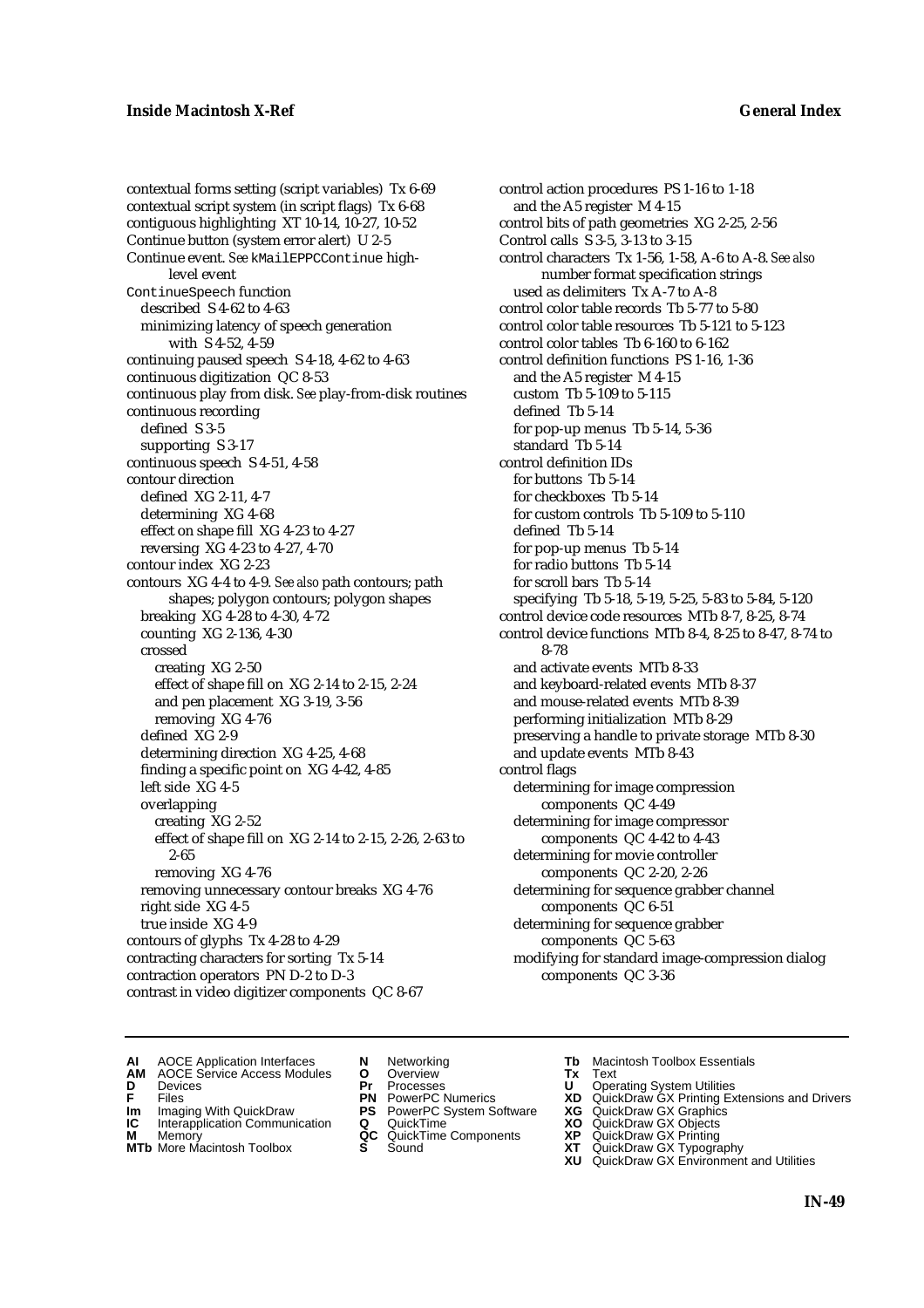request type for standard image-compression dialog components QC 3-25 returning for standard image-compression dialog components QC 3-35 setting for movie controller components QC 2-20, 2-26 setting for sequence grabber channel components QC 6-51 setting for sequence grabber components QC 5-57 control flags, setting for time bases Q 2-330 Control function D 1-75 to 1-76 called by ShutDwnPower Pr 8-5, 8-6 control information byte, in ATP headers N 6-6 Control key Tb 2-20 controlled grab QC 5-57 controller boundary rectangles QC 2-8 controller boundary regions QC 2-8 controller clipping regions QC 2-9 controller window regions QC 2-9 controlling the environment assembler instructions PN 12-3 to 12-15 C functions PN 8-3 to 8-15 control list Tb 4-14 Control Manager O 10, Tb 5-3 to 5-135 application-defined routines for Tb 5-109 to 5-117 data structures in Tb 5-72 to 5-80 and Dialog Manager Tb 5-3, 5-5, 5-16, 5-29, 5-31, 6-78 and Event Manager Tb 5-3 and List Manager Tb 5-3 localization guidelines Tb 5-15, 5-19 to 5-20, 5-85, 5-120 and Resource Manager Tb 5-3 resources for Tb 5-117 to 5-123. *See also* control color tables; control definition functions; control resources; routines in Tb 5-80 to 5-117 user interface guidelines Tb 5-5 to 5-13, 5-52 to 5-53 and Window Manager Tb 5-3 control panel, Memory PS 1-68 Control Panel desk accessory MTb 8-15, 8-23, 8-37, 8-39 control panel extension-defined routines MyPanelEvent function U 5-26 to 5-27 MyPanelGetDITL function U 5-21 to 5-22 MyPanelGetSettings function U 5-29 MyPanelGetTitle function U 5-23 to 5-24 MyPanelInstall function U 5-22 to 5-23 MyPanelItem function U 5-25 to 5-26 MyPanelRemove function U 5-24 to 5-25

MyPanelSetSettings function U 5-30 MyPanelValidateInput function U 5-28 control panel extensions U 5-3 to 5-34 creating a component for U 5-6 to 5-9 extension-defined routines U 5-20 to 5-30 opening resource files of U 5-13 control panel files creating MTb 8-12 to 8-48 defined MTb 8-4 and monitors extensions MTb 8-73 and system extensions MTb 8-8 user documentation for MTb 8-8 control panels MTb 8-3 to 8-92 and Command-key equivalents MTb 8-37 compatibility with the Control Panel desk accessory MTb 8-15, 8-23, 8-37, 8-39 and control panel extensions U 5-4 to 5-6 creating MTb 8-12 to 8-48, U 5-3, 5-8 creating resources for MTb 8-14 to 8-24 Date & Time Tx 1-110 to 1-112 and error reporting MTb 8-47 initializing MTb 8-30 installing and removing Tb 7-41 Memory*. See* Memory control panel Numbers Tx 1-109 required resources MTb 8-6, 8-82 to 8-87 shutting down MTb 8-45 sound U 5-8 specifying a font for MTb 8-23 Text Tx 1-107 to 1-108 and text defined as user items MTb 8-43 user interface guidelines for MTb 8-12 valid resource IDs for MTb 8-14 video U 5-8 where to store MTb 8-8 Control Panels folder IC 11-6 alias type for Tb 7-40 defined Tb 7-43 finding Tb 7-54 icon for MTb 1-132 control points XG 2-18, 2-25, 2-56 ControlRecord data type Tb 5-73 to 5-75 control records Tb 5-73 to 5-75 control resources example of Tb 5-18, 5-21, 5-23, 5-26 Rez input format for Tb 5-18 to 5-24, 5-25 to 5-28 Rez output format for Tb 5-118 to 5-121 control routine D 1-12, 1-35

- **AI** AOCE Application Interfaces **N** Networking **Tb** Macintosh Toolbox Essentials
- **AM** AOCE Service Access Modules **O** Overview **Tx** Text
- 
- 
- **IM** Files<br> **Im** Imaging With QuickDraw **PS** PowerPC System Software **XG**<br> **IC** Interapplication Communication **Q** QuickTime **XO**
- **Interapplication Communication <b>Q** QuickTime **XO** Memory **XO** Memory **XP QC** QuickTime Components **XP M** Memory **CC** QuickTime Components **XP**<br> **MTb** More Macintosh Toolbox **S** Sound **XT**
- **MTb** More Macintosh Toolbox **S** Sound **XT** QuickDraw GX Typography
- 
- **D** Devices **Pr** Processes **U** Operating System Utilities
	-
	-
	-
	-
	-
- 
- 
- **F** Files **PN** PowerPC Numerics **XD** QuickDraw GX Printing Extensions and Drivers
	-
	-
	-
	-
	- **XU** QuickDraw GX Environment and Utilities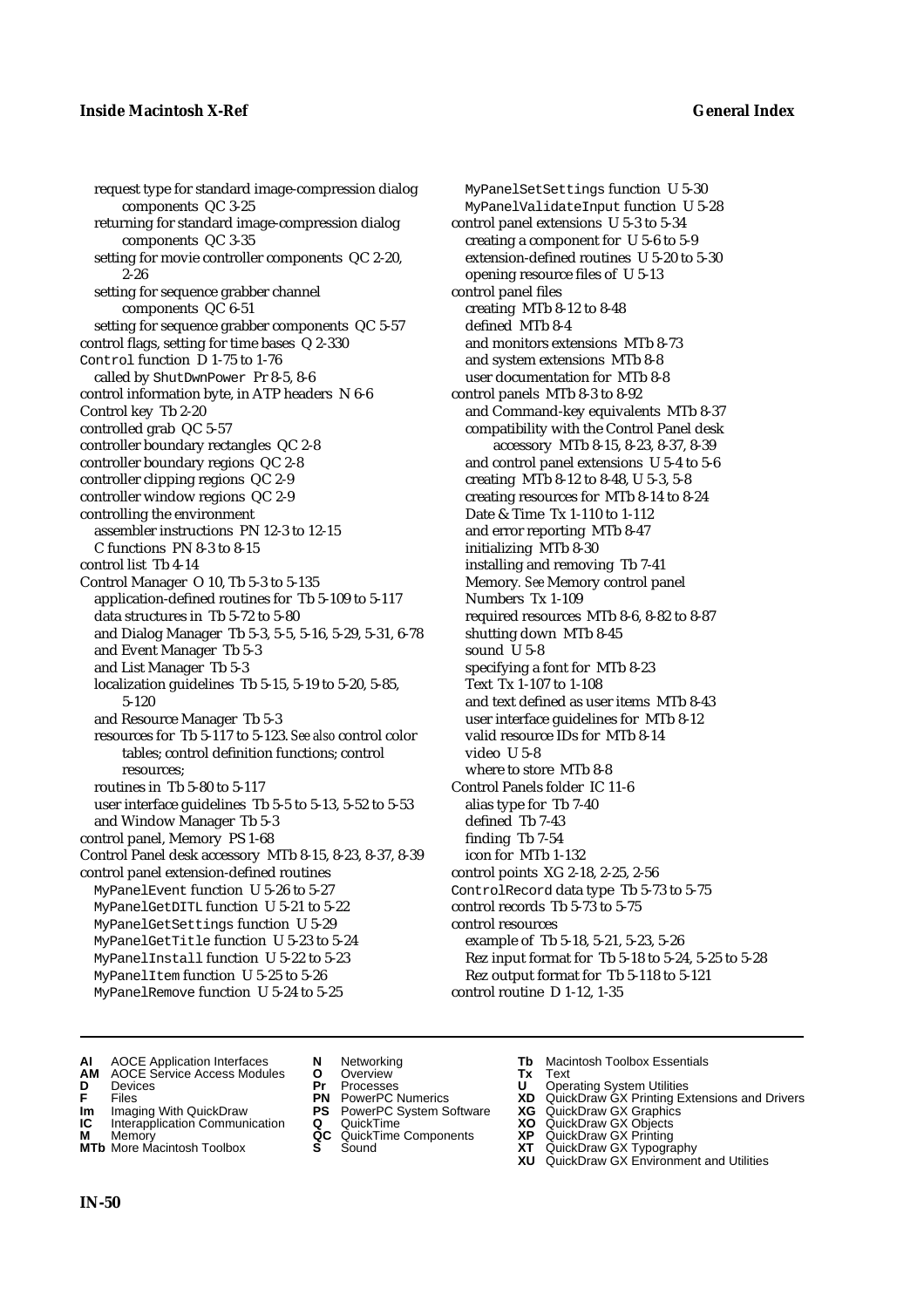controls action procedures for Tb 5-91, 5-102, 5-115 to 5-117 activating Tb 5-13 active Tb 5-11 to 5-13, 6-13 in alert and dialog boxes Tb 6-29 to 6-30, 6-154 colors in Tb 5-5, 5-101, 5-121 to 5-123 control definition IDs for Tb 5-18, 5-19, 5-25, 5-83 to 5-84, 5-120 custom. *See* custom controls defined Tb 5-3 dragging Tb 5-35, 5-99 to 5-100, 5-114 to 5-115 drawing Tb 5-17, 5-85 to 5-88 drawing an outline around O 146. *See also* check boxes; radio buttons events in Tb 5-88 to 5-93, 6-78 help balloons for MTb 3-55 highlight states of Tb 5-35, 5-98 to 5-99 inactive Tb 5-13, 6-13, 6-74 indicators in. *See* indicators, in controls invisible Tb 5-18, 5-19, 5-25, 5-83, 5-97, 5-119 mouse events in Tb 5-11 to 5-13, 5-30 to 5-70 moving Tb 5-65 to 5-70, 5-97 to 5-98 part codes for Tb 5-31 to 5-32 pop-up menus Tb 6-42 to 6-44 rectangles for Tb 5-18 to 5-19, 5-22 to 5-23, 5-25 to 5-26, 5-82, 5-118. *See also* display rectangles reference values for changing Tb 5-105 to 5-106 determining Tb 5-105 specifying Tb 5-18, 5-25, 5-84, 5-120 removing Tb 5-108 to 5-109 resizing Tb 5-65 to 5-70, 5-98 resources for. *See* control resources settings of changing Tb 5-11, 5-37 to 5-43, 5-61, 5-65 to 5-70, 5-93 to 5-102 determining Tb 5-37 to 5-43, 5-102 to 5-107 specifying initial Tb 5-18 to 5-19, 5-21 to 5-23, 5-25 to 5-28, 5-83, 5-118 to 5-119 setting values of O 142–144 standard Tb 5-4, 5-15 to 5-28, 5-81 to 5-85 text in Tb 5-18, 5-19 to 5-20, 5-25 titles of changing Tb 5-96 determining Tb 5-104 to 5-105 specifying Tb 5-18, 5-19 to 5-20, 5-25, 5-83, 5-85, 5-120, 5-121

types of Tb 5-4 to 5-13. *See also* buttons; checkboxes; custom controls; pop-up menus; radio buttons; scroll bars updating Tb 5-29 to 5-30 visible Tb 5-18, 5-19, 5-25, 5-83, 5-119 in windows Tb 4-14 to 4-15, 4-23, 5-82 conventions and consistencies in programming XO 1-41 to 1-44 conversion of file formats. *See* translation of file formats conversions PN 5-3 to 5-12 accuracy of decimal to binary PN 5-7 to 5-8 assembler PN 13-3 to 13-6 between decimal formats PN 5-10, 9-19 to 9-23 between floating-point formats PN 5-5 to 5-7, 9-13, 13-5 binary to decimal PN 5-7 to 5-12, 9-13 to 9-19 C functions PN 9-3 to 9-25 ceil function PN 9-6 to 9-7 decimal to binary PN 5-7 to 5-12 C functions PN 9-13 to 9-19 double-double format PN 5-9 to 5-10 double-double to decimal PN 5-9 to 5-10 during expression evaluation PN 3-3 to 3-11 floating-point to integer PN 5-3 to 5-5, 6-13 to 6-14, 9-3 to 9-11, 13-4 to 13-5 floor function PN 9-7 to 9-8 inexact exception PN 5-4, 5-5, 5-7 integer to floating-point PN 5-3 to 5-5, 9-12, 13-3 to 13-4 invalid exception PN 4-5, 5-4 nearbyint function PN 9-9 to 9-10 overflow exception PN 5-5, 5-7 rint function PN 6-13 to 6-14 rinttol function PN 9-3 to 9-4 round function PN 9-10 to 9-11 roundtol function PN 9-5 to 9-6 SANE PN A-1 to A-2 trunc function PN 9-11 to 9-12 underflow exception PN 5-5, 5-7 ConvertFileToMovieFile function Q 2-93 to 2-94, QC 9-6 ConvertImage function Q 3-82 to 3-85 converting shapes XD 3-6, 3-7 converting text. *See also* input methods; case conversion in inline input Tx 7-12 lexical. *See* tokenization phonetic. *See* transliteration

- **AI** AOCE Application Interfaces **N** Networking **Tb** Macintosh Toolbox Essentials<br> **AM** AOCE Service Access Modules **O** Overview **Tx** Text<br> **D** Devices **Pr** Processes **U** Operating System Utilities
- AOCE Service Access Modules **O** Overview **Tx** Text<br>Devices **Devices Devices Devices**
- 
- 
- **Im** Imaging With QuickDraw **PS** PowerPC System Software **XG IC** Interapplication Communication **Q** QuickTime **XO**
- **IC** Interapplication Communication **Q** QuickTime **XO M** Memory **XO QC** QuickTime Components **XP M** Memory **QC** QuickTime Components **XP**<br>**MTb** More Macintosh Toolbox **S** Sound **XT**
- 
- 
- 
- 
- 
- 
- 
- 
- 
- **D** Devices **Pr** Processes **U** Operating System Utilities<br> **PR** PowerPC Numerics **XD** QuickDraw GX Printing Ex<br> **PR** PowerPC Numerics **XD** QuickDraw GX Printing Ex **F** Files **PN** PowerPC Numerics **XD** QuickDraw GX Printing Extensions and Drivers
	-
	-
	-
- **MTb** More Macintosh Toolbox **S** Sound **XT** QuickDraw GX Typography
	- **XU** QuickDraw GX Environment and Utilities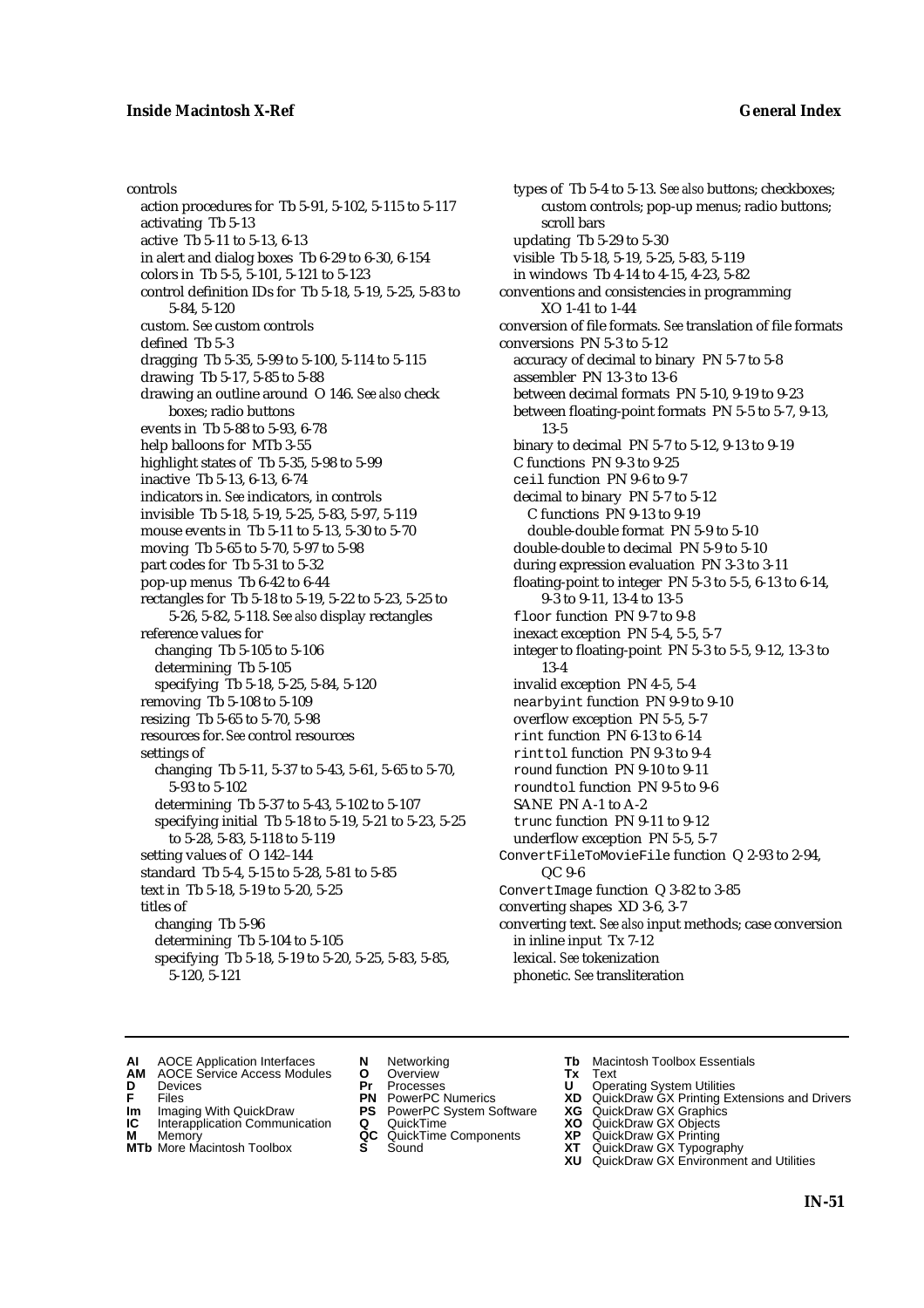converting track time value to media time Q 2-193 to 2-194 ConvertMovieToFile function Q 2-95, QC 9-6 ConvertTime function Q 2-334 ConvertTimeScale function Q 2-334 cooperative multitasking environment O 165–167, Pr 1-3 to 1-5, PS 1-4, Tb 2-10 coordinate planes Im 1-6 to 1-10, O 86. *See also* global coordinate systems; local coordinate systems coordinates and coordinate spaces XO 1-28 to 1-32, 7-31 to 7-39 converting from QuickDraw XU 1-7 to 1-9, 1-28 device space XO 1-31 to 1-32, 7-38 to 7-39 geometry space XO 1-29, 7-32 global space XO 1-30 to 1-31, 7-34 to 7-37 local space XO 1-29 to 1-30, 7-33 to 7-34 coordinate spaces XG 3-20 to 3-21 coordinate systems Tb 4-17 to 4-18 copies, to print Im 9-19 copies information as job collection item XP 3-11 defined XP 3-81 coprocessors PS 1-9 copy and paste, user interface guidelines for MTb 2-10 to 2-11 copy-back cache M 4-12 CopyBits procedure Im 3-32 to 3-34, 3-112 to 3-118, 4-26 to 4-28, 6-6, 6-9, O 99, 101 CopyCollection function XU 5-57 Copy command (Edit menu) MTb 2-6, 2-19, Tb 3-25, 6-69 CopyDeepMask procedure Im 3-120 to 3-122, 4-30 to 4-32, 6-10 copying memory blocks M 1-74 to 1-75, 2-59 to 2-64 copying text Tx 2-9, 2-30, 2-39 to 2-42 CopyMask procedure Im 3-119 to 3-120, 4-28 to 4-30, 6-10 to 6-11 CopyMatrix function Q 2-343 copy mode as default XO 5-12 defined XO 5-14 examples of using XO 5-44, 5-45, 5-46, 5-47 and printing XO 5-50 CopyMovieSelection function Q 2-248, 2-356 CopyMovieSettings function Q 2-261 to 2-262 copy operations, and movie controller components QC 2-52

CopyPixMap procedure Im 4-86

- **AI** AOCE Application Interfaces **N** Networking **Tb** Macintosh Toolbox Essentials<br> **AM** AOCE Service Access Modules **O** Overview **Tx** Text<br> **D** Devices **Pr** Processes **U** Operating System Utilities
- **AM** AOCE Service Access Modules **O** Overview **Tx** Text
- 
- 
- **Im** Imaging With QuickDraw **PS** PowerPC System Software **XG IC** Interapplication Communication **Q** QuickTime **COVIC**
- **Interapplication Communication <b>Q** QuickTime **XO** Memory **XO** Memory **XP QC** QuickTime Components **XP M** Memory **District Acc** QuickTime Components **XP**<br> **MTb** More Macintosh Toolbox **S** Sound **XT**
- **MTb** More Macintosh Toolbox **S** Sound **XT** QuickDraw GX Typography
- 
- **D** Devices **Pr** Processes **U** Operating System Utilities
	-
	-
	-
	-

cover functions Q 2-71 to 2-73, 2-155 to 2-157, 2-357 to

CopyPixPat procedure Im 4-90 CopyRgn procedure Im 3-90 to 3-91, 8-11

copysign function PN 10-10 to 10-11 invalid exception PN 4-5

copysignl function PN 10-10 to 10-11 CopyToMapping function XU 8-63

Core suite of Apple events IC 1-11, 3-41

cosine, hyperbolic PN 10-39 to 10-40

Count1Types function MTb 1-102 CountADBs function D 5-42 CountAppFiles procedure F 1-59

CountDITL function Tb 6-128 counterchallenge, authentication

generating AI 9-56 replying to AI 9-58

counters of glyphs XT 1-5

copyright statement, user data type for Q 4-21

CopyTrackSettings function Q 2-267 to 2-268 Copy transfer mode. *See* transfer modes

core printing features XP 1-26 to 1-28, 2-3 to 2-81

Count1Resources function MTb 1-98 to 1-99

CountCollectionItems function XU 5-69 CountCollectionOwners function XU 5-57 CountCollectionTags function XU 5-86

CountComponents function MTb 6-43 to 6-44

counterclockwise contour direction XG 4-7

CountImageDescriptionExtension function QC 4-67 to 4-68 counting symbols PS 3-14, 3-25 to 3-26 CountMItems function Tb 3-81, 3-141 CountResources function MTb 1-98 CountSymbols function PS 3-14, 3-25 to 3-26 CountTaggedCollectionItems function XU 5-70

CountTypes function MTb 1-102 CountUserDataType function Q 2-234 CountVoices function S 4-64 to 4-65

cover page constants XD 4-18

2-358

cover pages, mailer drawing AI 3-108

CountComponentInstances function MTb 6-67 to 6-68

Copyright Chunks S 2-82

'core' event class IC 3-8

cos function PN 10-30 to 10-31 cosh function PN 10-39 to 10-40 cosine PN 10-30 to 10-31

SANE PN A-5

- **FRICAG CONSISTS IN THE PROCESSES CONSISTS AND CONSIST CONSISTENT CONSISTS CONSISTS PRINTIPLE PROCESSES CONSISTS CON<br>
<b>F**FRICES **PN** POWERPC Numerics **XD** QuickDraw GX Printing Extensions and Drivers<br> **Im** Imaging With Qui
	-
	-
	-
	-
	- **XU** QuickDraw GX Environment and Utilities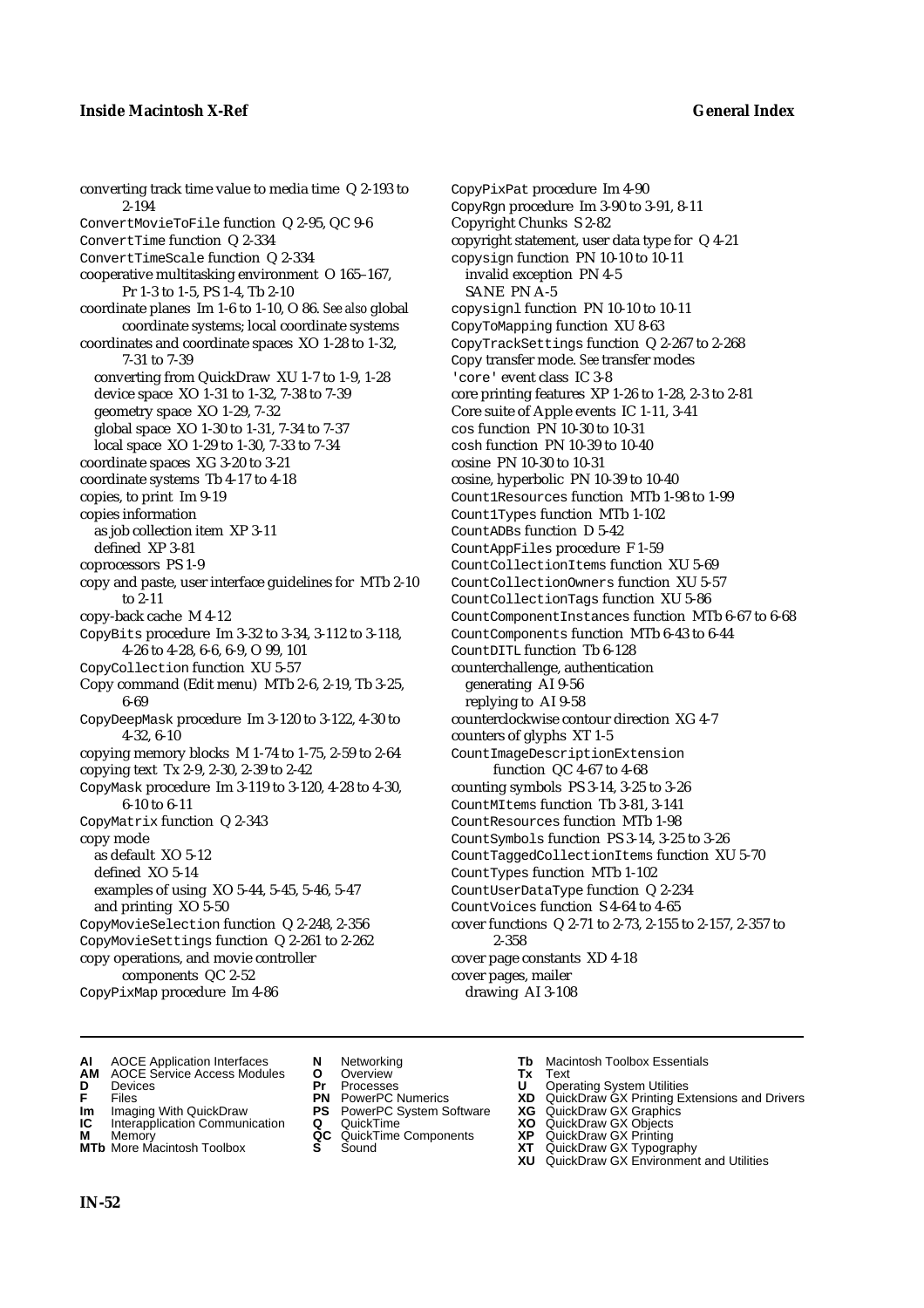preparing AI 3-107 cProperty as object class ID IC 3-42, 6-13, 6-27 'cpts' resource type. *See* capture resource CPU, portable Macintosh computers D 6-60 to 6-63 current speed determining D 6-30, 6-60 setting D 6-62 cycling determining if enabled D 6-62 enabling or disabling D 6-62 maximum speed determining D 6-60 restart speed determining D 6-61 setting D 6-61 CPU loading values S 2-40 CPUs, testing for type U 1-22 CPU speed changes N 10-26 CQDProcs data type Im 4-60 to 4-61 CR. *See* Condition Register crashes. *See* system errors Cray computers PN B-2 CreateCompDescriptor function IC 6-68 to 6-69, 6-89 to 6-90 CreateEditionContainerFile function IC 2-32 to 2-34, 2-79 to 2-80 Create Element event handler IC 9-11 create functions routines for manipulating IC 10-55 to 10-57 supplying alternative IC 10-24 CreateLogicalDescriptor function IC 6-69 to 6-70, 6-91 to 6-92 CreateMovieFile function Q 2-61, 2-96 to 2-98 CreateObjSpecifier function IC 6-55 to 6-75, 6-93 to 6-94 CreateOffsetDescriptor function IC 6-72, 6-88 to 6-89 Create Publisher command (Edit menu) IC 2-10, Tb 3-25 Create Publisher event IC 4-22 to 4-25 CreateRangeDescriptor function IC 6-73, 6-92 to 6-93 CreateResFile procedure F 1-51, 2-157, 2-173, 2-187, MTb 1-57 to 1-58 Create Slot event. *See* kMailEPPCCreateSlot highlevel event creating attached movie controllers QC 2-29

sound and video channels for sequence grabber channel components QC 5-12 creating an aspect from a record AI 5-16 creating an information page from an aspect AI 5-17 creating a picture with seven shapes XU 7-56 to 7-59 creating objects XO 1-9. *See also* kinds of *under* objects creation dates, handled by FSpExchangeFiles F 1-26 CreationID data type checking equality of AI 2-52 copying AI 2-52 defined AI 2-26 to 2-27 getting null pointer to AI 2-53 getting pointer to PathFinder creation ID AI 2-54 setting to null AI 2-54 creation IDs AI 9-50 to 9-52*. See also* attribute creation ID; record creation IDs manipulating AI 2-51 to 2-55 creation time for media atoms Q 4-18 for media structures Q 2-19, 2-221 to 2-222 for a movie Q 2-16 for movie atoms Q 4-12 for movies Q 2-219 to 2-222 for a track Q 2-18 for track atoms Q 4-15 for tracks Q 2-220 to 2-221 creator information as paper-type collection item XP 3-14 defined XP 3-95 creators assigning Tb 7-33 to 7-34, 7-47 to 7-49 defined Tb 7-9 to 7-10 determining for letter in the In Tray AI 3-94 creator type structure AI 3-28, 7-27 credentials decrypting AI 9-59 defined AI 9-5 getting AI 9-12, 9-43 getting a proxy for AI 9-45 management AI 9-43 to 9-50 use of AI 9-7 using a proxy to obtain AI 9-47 credentials, ASDSP N 5-10 'crgn' atom type Q 4-6 crossed contours creating XG 2-50 effect of shape fill on XG 2-14 to 2-15, 2-24 and pen placement XG 3-19, 3-56

- **AI** AOCE Application Interfaces **N** Networking **The Macintosh Toolbox Essentials**<br> **AM** AOCE Service Access Modules **O** Overview **Tx** Text<br> **D** Devices **Pr** Processes **U** Operating System Utilities
	- AOCE Service Access Modules **O** Overview **Tx** Text<br>Devices **Devices Devices Devices**
- 
- 
- **IM** FILES<br> **Im** Imaging With QuickDraw **PS** PowerPC System Software **XG**<br> **IC** Interapplication Communication **Q** QuickTime **XO**
- **IC** Interapplication Communication **Q** QuickTime **XO M** Memory **XO QC** QuickTime Components **XP M** Memory **QC** QuickTime Components **XP**<br>**MTb** More Macintosh Toolbox **S** Sound **XT**
- **MTb** More Macintosh Toolbox **S** Sound **XT** QuickDraw GX Typography
- 
- **D** Devices **Pr** Processes **U** Operating System Utilities
	-
	-
	-
	-
- 
- 
- **F** Files **PN** PowerPC Numerics **XD** QuickDraw GX Printing Extensions and Drivers
	-
	-
	-
	-
	- **XU** QuickDraw GX Environment and Utilities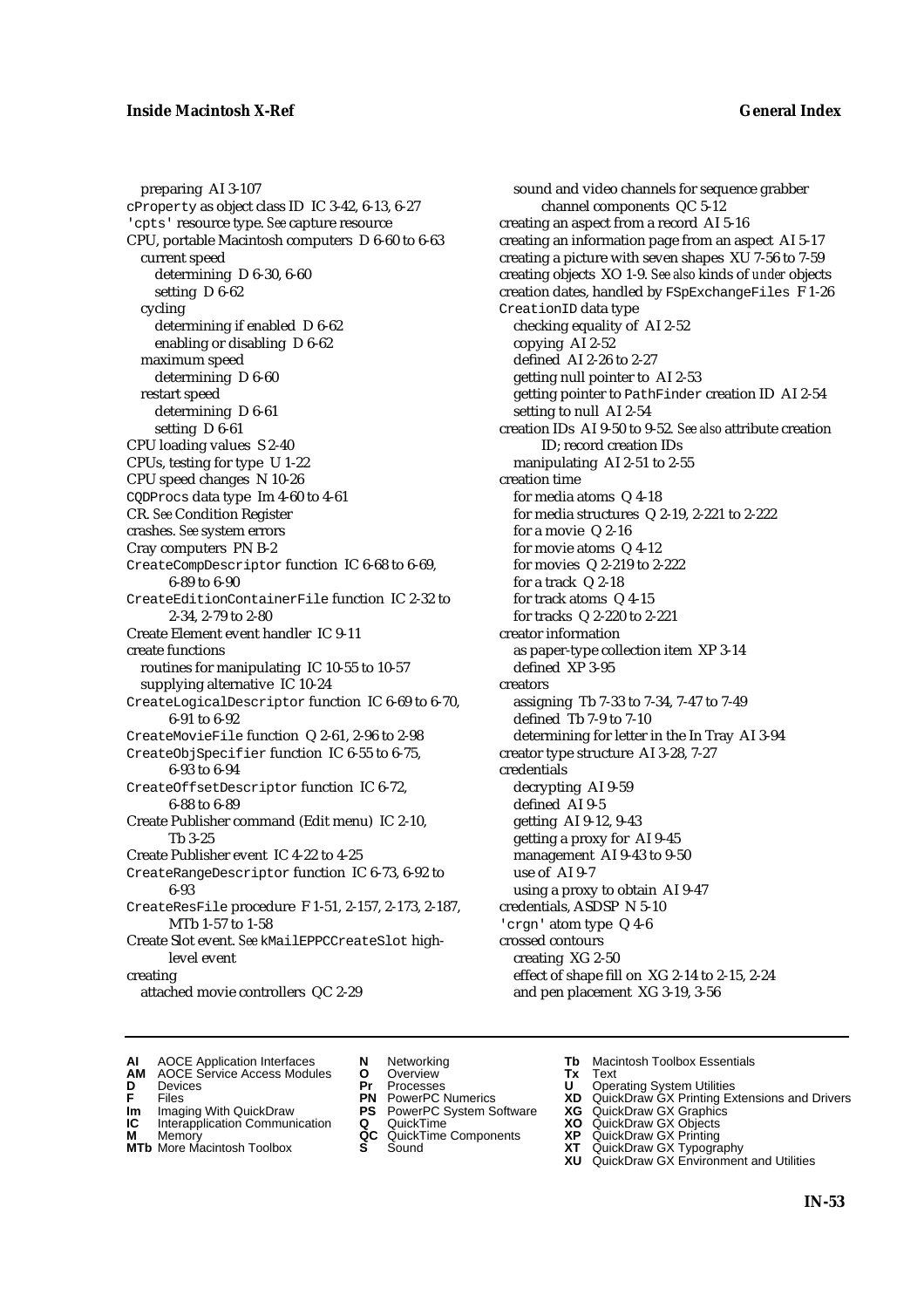removing XG 4-33, 4-76 crosshairs cursor Im 8-8 to 8-9 cross-mode call. *See* explicit cross-mode calls; implicit cross-mode calls cross-stream kerning XT 1-18, 8-5, 8-8 to 8-9 cross-stream shift XT 8-5, 8-6 to 8-7, 8-42 to 8-44, 8-58 CrsrBusy global variable Pr 4-18 'crsr' resource type Im 8-34 to 8-36 'crst' resource type XD 6-77 to 6-79 cryptographic key. *See* keys, cryptographic cryptography AI 6-4 CSAM alias attribute AM 4-66 'csam' file type AI 5-73, AM 2-9, 3-5, 4-4 CSAM-provided functions catalog service function AM 3-6, 3-10 to 3-13 driver Close subroutine AM 3-6 to 3-8 driver Control subroutine AM 3-6 driver Open subroutine AM 3-6 to 3-8 driver Prime subroutine AM 3-6 driver Status subroutine AM 3-6 parse function AM 3-6, 3-10 to 3-11, 3-13 to 3-16 CSAM record AM 4-65 to 4-66 catalog attribute AM 4-66 creating AM 4-11 CSAM alias attribute AM 4-66 CSAMs (catalog service access modules) AM 3-3 to 3-52. *See also* catalog service access controls, support of AM 3-26 to 3-27 address templates. *See* address templates application completion routine, calling AM 3-12, 3-27 to 3-28 application-defined functions for AM 3-37 to 3-39 attribute lookup, supporting AM 3-26 basic services provided by AM 3-3 to 3-5 Catalog Manager functions, supporting AM 3-10 catalog service function AM 3-6, 3-10 to 3-13 device driver, implemented as AM 3-6, 3-7 to 3-9 features supported by human interface effects of AM 3-22 to 3-26 identifying to Catalog Manager AM 3-16 to 3-22 file types AM 4-4 functions for adding CSAM and Catalog records AM 3-31 to 3-35 handling catalog service and parse requests AM 3-37 to 3-39 initializing AM 3-29 to 3-31

removing CSAM and Catalog records AM 3-35 to 3-37 initializing AM 3-8 installing AM 3-9, 3-32 introduced AI 8-4, AM 1-6 overview of AM 3-3 to 3-5 parse function AM 3-6, 3-10 to 3-11, 3-13 to 3-16 relationship to Catalog Manager AM 3-4, 3-6 relationship to Device Manager AM 3-6 removing a CSAM AM 3-35 to 3-37 resources for AM 3-40 to 3-41 setup templates. *See* setup templates cSpecArray data type Im 4-55 to 4-56 C strings, converting to AOCE strings AI 2-46 'cstr' lookup table element AI 5-111 CTabChanged procedure Im 4-97 to 4-98 CtlCTab data type Tb 5-77 to 5-80 'ctrl' folder type Tb 7-54 cultural values, associated with sounds S 1-24 CurDirStore global variable F 3-65 CurFMInput global variable Tx 4-64 CurJTOffset global variable Pr 7-7 currency formats Tx 1-32 to 1-34, 1-97, 6-33 to 6-34, B-25 currency symbols Tx B-24 CurrentA5 global variable M 1-79, 4-25, O 31, 38, Pr 1-12 and callback routines M 4-15 defined M 1-13 getting value M 1-79, 4-25 current block AI 7-62 current device defined Im 5-4 determining Im 5-26 setting Im 5-24 current directory, in Standard File Package dialog boxes F 3-5, 3-31 to 3-34 current disk. *See* current volume current error values, in Movie Toolbox Q 2-85, 2-84 to 2-85 current flags, video digitizer component QC 8-19 current heap zone M 2-5 current line direction Tx 1-77 current menu list Tb 3-40 current printer defined Im 9-3 device number of Im 9-48 feed type of Im 9-48

- **AI** AOCE Application Interfaces **N** Networking **Tb** Macintosh Toolbox Essentials<br> **AM** AOCE Service Access Modules **O** Overview **Tx** Text<br> **D** Devices **Pr** Processes **U** Operating System Utilities
- **AM** AOCE Service Access Modules **O** Overview **Tx** Text
- 
- 
- **Im** Imaging With QuickDraw **PS** PowerPC System Software **XG IC** Interapplication Communication **Q** QuickTime **COVIC**
- **Interapplication Communication <b>Q** QuickTime **X XO** Memory **XO XP XP QC** QuickTime Components **XP**
- 
- 
- **D** Devices **Pr** Processes **U** Operating System Utilities
	-
	-
	-
	-
	-
- 
- 
- **FRICAG CONSISTS IN THE PROCESSES CONSISTS AND CONSIST CONSISTENT CONSISTS CONSISTS PRINTIPLE PROCESSES CONSISTS CON<br>
<b>F**FRICES **PN** POWERPC Numerics **XD** QuickDraw GX Printing Extensions and Drivers<br> **Im** Imaging With Qui
	-
	-
- **M** Memory **QC** QuickTime Components **XP** QuickDraw GX Printing
- **MTb** More Macintosh Toolbox **S** Sound **XT** QuickDraw GX Typography
- **XU QuickDraw GX Graphics**<br> **XG QuickDraw GX Objects**<br> **XD QuickDraw GX Objects**<br> **XP QuickDraw GX Printing<br>
XT QuickDraw GX Environment and Utilities<br>
<b>XU QuickDraw GX Environment and Utilities**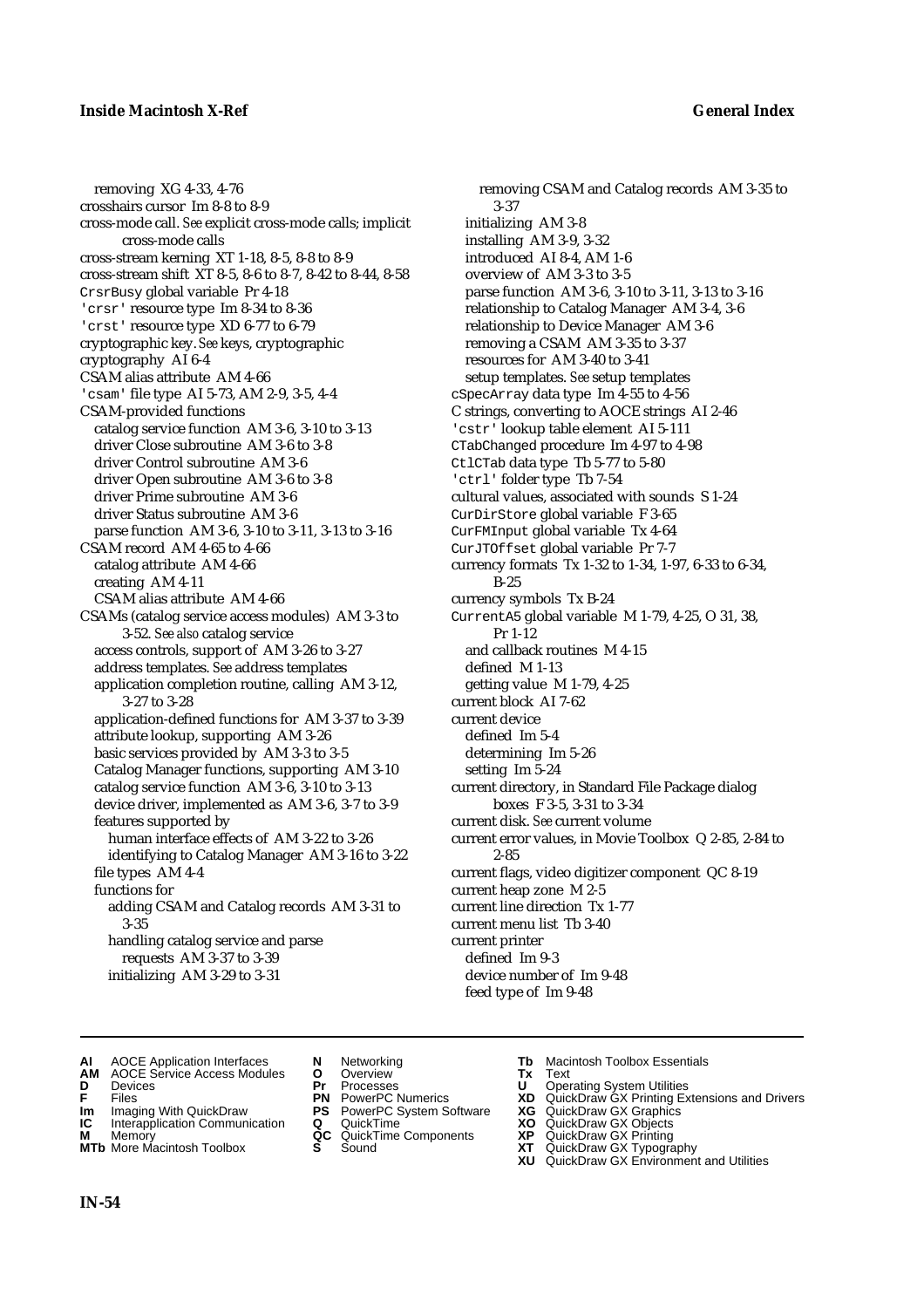current process Pr 1-4, 2-5, O 166, Tb 2-28 CurrentProcessorSpeed function D 6-60 current resource file defined MTb 1-10 getting and setting MTb 1-28 to 1-30, 1-68 to 1-71 current rounding direction PN 4-3 to 4-4 nearbyint function PN 9-9 to 9-10 rint function PN 6-13 to 6-14 rinttol function PN 9-3 to 9-4 current script Tx 1-15, 1-52, 5-4 to 5-6, 6-22. *See also* font script; font force flag; international resources selection flag current selection, in movies Q 2-16, 2-243, 2-247 to 2-251 current sound input device S 1-16 current sound output device S 1-10 current time changing Q 2-186 for current selection in movie atom Q 4-12 defined Q 2-16 determining Q 2-187 determining with clock components QC 11-9 setting Q 2-185 to 2-186 current volume F 3-32 to 3-34 in Standard File Package dialog boxes F 3-5, 3-31 to 3-34 CurResFile function MTb 1-68 to 1-69, O 52 cursive glyphs XT 8-25 cursor defined Tx 1-74 obtaining location of, in global coordinates XU 1-8 to 1-9, 1-30 obtaining location of, in local coordinates XU 1-9, 1-30 Cursor data type Im 8-16 to 8-18 cursor resources Im 8-13 to 8-14, 8-33 to 8-34 cursors XT 10-6 adjusting Tb 2-65 to 2-67 angle of XT 10-8, 10-22, 10-46 animation with VBL tasks Pr 4-16 to 4-19 arrow Tb 2-63 changing at interrupt time Pr 4-18 cross Tb 2-63 I-beam Tb 2-63 initializing O 9 jerky movement Pr 4-6 plus Tb 2-63 setting the appearance of Tb 2-62

tracking location by Help Manager MTb 3-25 updating of position Pr 4-5 wristwatch Tb 2-63 animating Im 8-13 to 8-15, 8-31 to 8-33 arrow Im 8-8, 8-9 to 8-12 changing Im 8-7 to 8-13, 8-26 to 8-27 color Im 8-18 to 8-20, 8-25 to 8-27, 8-34 to 8-36 crosshairs Im 8-8 to 8-9 data types for Im 8-16 to 8-21 defined Im 8-3 to 8-4 getting from resources Im 8-24, 8-26 hiding Im 8-28 to 8-29 hot spots for Im 8-19 I-beam Im 8-8 to 8-12 initializing Im 8-6 to 8-7, 8-21 to 8-23 obscuring Im 8-29 plus sign Im 8-8 to 8-9 resources for Im 8-33 to 8-37 setting the appearance of Im 8-7 shielding behind rectangles Im 8-29 showing, after hiding Im 8-30 to 8-31 user interface guidelines for Im 8-4 to 8-5 wristwatch Im 8-8 to 8-9 disabling watch cursor AI 5-200 in mailers AI 3-66 Cursors data type Im 8-20 Cursor Utilities Im 8-3 to 8-43 data structures in Im 8-16 to 8-21 resources for Im 8-33 to 8-37 routines in Im 8-21 to 8-33 'CURS' resource type Im 8-13 to 8-14, 8-33 to 8-34 CurStackBase global variable M 2-104 curve error as style object property XO 3-4 curve error style property XG 3-14 effect when converting shapes XG 3-45 to 3-48 effect when reducing XG 3-49 to 3-51 functions for XG 3-114 to 3-118 curve geometries defined XG 2-18 determining XG 2-125 editing XG 2-79 to 2-81, 2-126 structure of XG 2-105 curve join attribute XG 3-103 curve joins XG 3-26, 3-103 curve shapes XO 1-11, 2-9 converting other shapes to XG 2-71 to 2-74 creating and drawing XG 2-41 to 2-42, 2-113, 2-159

- **AI** AOCE Application Interfaces **N** Networking **The Macintosh Toolbox Essentials**<br> **AM** AOCE Service Access Modules **O** Overview **Tx** Text<br> **D** Devices **Pr** Processes **U** Operating System Utilities
	- AOCE Service Access Modules **O** Overview **Tx** Text<br>Devices **Devices Devices Devices**
- 
- **Im** Files<br> **Im** Imaging With QuickDraw **PS** PowerPC System Software **XG**<br> **IC** Interapplication Communication **Q** QuickTime **XO**
- **IC** Interapplication Communication **Q** QuickTime **XO M** Memory **XP QC** QuickTime Components **XP**
- **M** Memory **CONSISTENT CONSISTENT QC** QuickTime Components **XP**<br> **MTb** More Macintosh Toolbox **S** Sound **XT**
- 
- **D** Devices **Pr** Processes **U** Operating System Utilities
	-
	-
	-
	-
- 
- 
- **F** Files **PN** PowerPC Numerics **XD** QuickDraw GX Printing Extensions and Drivers
	-
	-
	-
- **MTb** More Macintosh Toolbox **S** Sound **XT** QuickDraw GX Typography
	- **XU** QuickDraw GX Environment and Utilities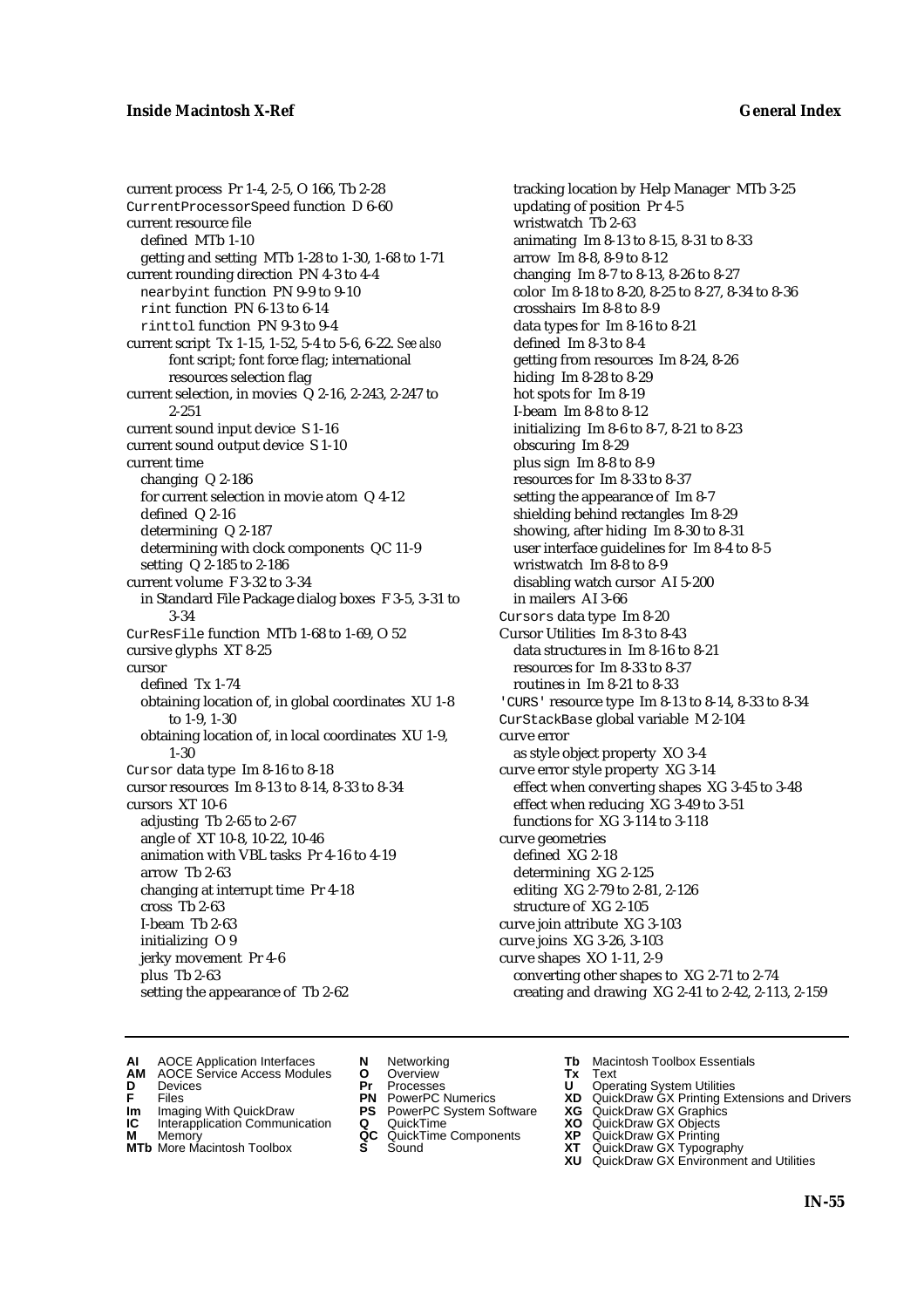## D

default XG 2-20 defined XG 2-18 dividing in two XG 2-19 cushions. *See* memory cushions custom alert boxes creating with the Alert function Tb 6-106 to 6-108 defined Tb 6-9 custom color tables, updating Q 3-87 custom controls Tb 5-11, 5-109 to 5-115 custom dialog boxes. *See* dialog boxes, custom CustomGetFilePreview function Q 2-68 to 2-71, 2-312 to 2-314 CustomGetFile procedure F 3-51 to 3-52 testing for availability U 1-24 custom information page window main aspect and information page template sample code AI 5-58 to 5-65 pop-up menu AI 5-97 resource AI 5-97 customization ('cust') resource XD 3-54, 6-47 to 6-49 example of XD 3-62 customization (in application design) Tx 1-18 customization structure XD 6-7 customized icons Tb 7-17 to 7-18 customizing printing features XP 1-28 to 1-29, 3-22 to 3-27, 3-33 to 3-39, 3-66 to 3-75, 3-98 to 3-102, 3-113 to 3-125 customizing TextEdit Tx 2-57 to 2-63, 2-110 to 2-117 Custom Page Setup dialog box XP 3-113 CustomPutFile procedure F 3-46 to 3-47 testing for availability U 1-24 custom shutdown procedures. *See* shutdown procedures Custom view type AI 5-130 'cust' resource type. *See* customization resource cut and paste, intelligent MTb 2-10 to 2-11, Tx 1-99, 6-68, 6-69 Cut command (Edit menu) MTb 2-6, 2-15 to 2-19, Tb 3-25, 6-69 CutMovieSelection function Q 2-247, 2-356 cut operations, and movie controller components QC 2-52 cutting text Tx 2-9, 2-30, 2-39 to 2-42 'cvid' compressor type value QC 5-80 CWindowPeek data type Tb 4-65 CWindowPtr data type Tb 4-65 CWindowRecord data type Tb 4-65 to 4-68 'cwin' event class AI 3-67

DABeeper global variable Tb 6-172 DAC. *See* digital-to-analog convertor daisy chains U 8-8 dakuten Tx 6-30 DAL (Data Access Language) IC 12-4 dangling pointers O 42 avoiding M 1-29 to 1-33 causes of M 1-29 to 1-33 dangling procedure pointers M 1-32 to 1-33 defined M 1-29 detecting M 1-29 introduced M 1-20 locking blocks to prevent M 1-29 to 1-30 referencing callback routines M 1-32 to 1-33 using local variables to prevent M 1-31 dash advance XG 3-29, 3-66 to 3-67, 3-104 dash, as style object property XO 3-4 dash attributes as field of dash record XG 3-104 auto-advance dash attribute XG 3-70 to 3-72, 3-105 bend dash attribute XG 3-74 to 3-79, 3-105 break dash attribute XG 3-74 to 3-79, 3-105 clip dash attribute XG 3-29, 3-105 defined XG 3-66 as enumeration XG 3-105, 3-106 level dash attribute XG 3-105 DashedLine picture comment Im B-6, B-9, B-33 to B-35 dashed lines Im B-33 to B-35 DashedStop picture comment Im B-6, B-9, B-34 dashes XG 3-27 to 3-31. *See also* dash style property adding to a shape XG 3-66 to 3-70 adjusting to fit contours XG 3-70 to 3-74 auto-advancing XG 3-70 to 3-74, 3-105 bending XG 3-30, 3-74 to 3-79, 3-105 breaking XG 3-29, 3-74 to 3-79, 3-105 clipping XG 3-29, 3-69, 3-105 definition of dash structure XG 3-103 to 3-104 effect of shape fill XG 3-103 functions for XG 3-134 to 3-141 height of XG 3-28, 3-104 insetting XG 3-73 to 3-74, 3-99 interactions with caps, joins, patterns XG 3-33 to 3-35, 3-91 to 3-95 level XG 3-105 phasing XG 3-69, 3-104 positions, determining XG 3-81 to 3-85, 3-140

- **AI** AOCE Application Interfaces **N** Networking **Tb** Macintosh Toolbox Essentials
- **AM** AOCE Service Access Modules **O** Overview **Tx** Text
- 
- 
- **Im** Imaging With QuickDraw **PS** PowerPC System Software **XG IC** Interapplication Communication **Q** QuickTime **COVIC**
- **Interapplication Communication <b>Q** QuickTime **XO** Memory **XO** Memory **XP QC** QuickTime Components **XP**
- **M** Memory **DRITIC CONTENTIER MANUS AND MEMORY MEMORY AND MEMORY AND <b>ALC** QuickTime Components **XP XT MTb** More Macintosh Toolbox **S** Sound **XT** QuickDraw GX Typography
- 
- **D** Devices **Pr** Processes **U** Operating System Utilities
	-
	-
	-
	-
- 
- 
- **FRICAG CONSISTS IN THE PROCESSES CONSISTS AND CONSIST CONSISTENT CONSISTS CONSISTS PRINTIPLE PROCESSES CONSISTS CON<br>
<b>F**FRICES **PN** POWERPC Numerics **XD** QuickDraw GX Printing Extensions and Drivers<br> **Im** Imaging With Qui
	-
	-
	-
	-
	- **XU** QuickDraw GX Environment and Utilities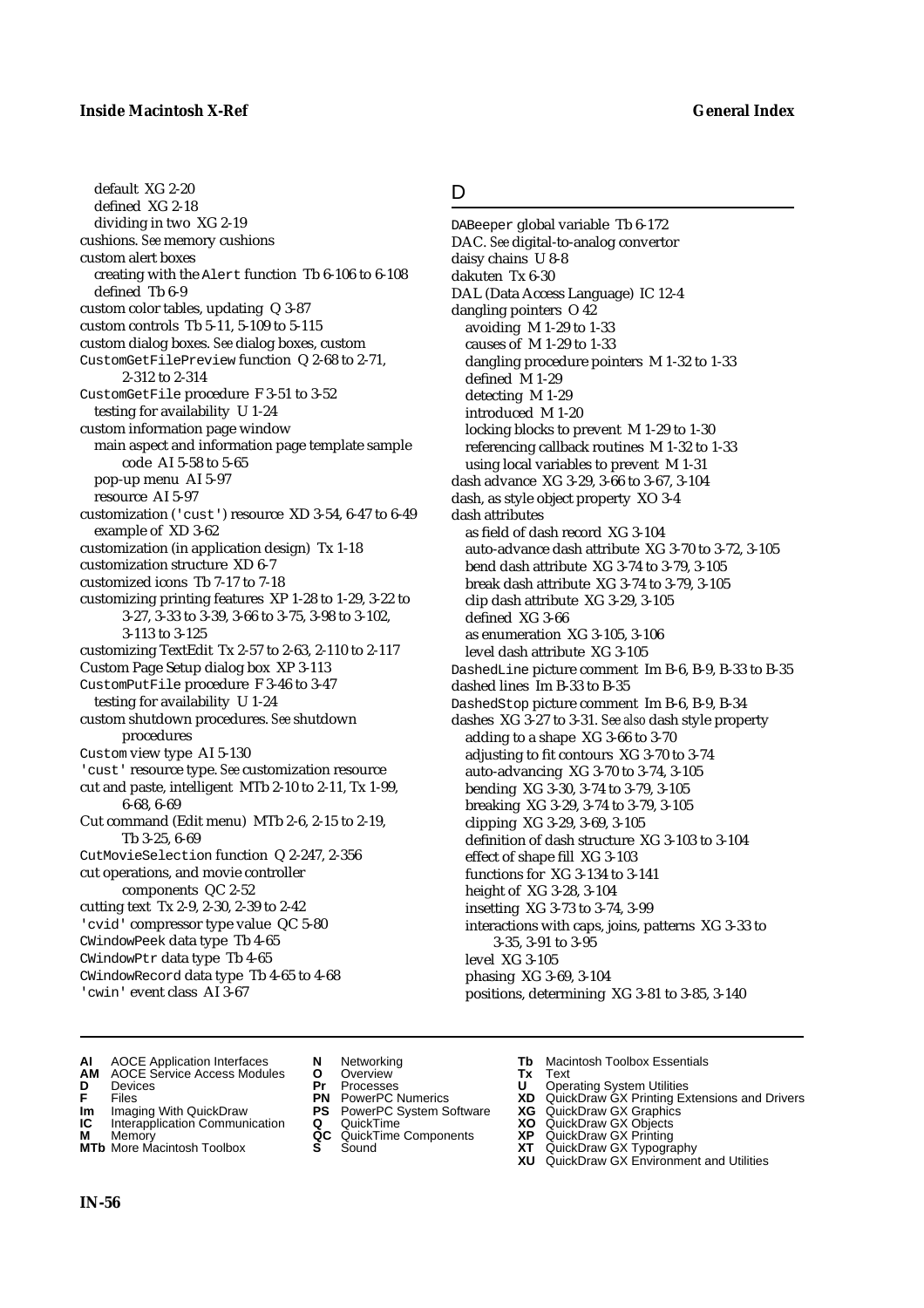scaling XG 3-28, 3-68, 3-104 text used as XG 3-80 to 3-81 dashes, synonym XP 4-14, 4-46 dash phase XG 3-29, 3-104 dash scale XG 3-28, 3-68, 3-104 dash structures XG 3-103 to 3-104 dash style property XG 3-27 functions for XG 3-134 to 3-141 DAStrings global variable Tb 6-172 data. *See also* audio data exchanging between PowerPC and 680x0 environments PS 1-64 to 1-65 exchanging with other applications O 15 global. *See* global data sampled-sound S 2-9 to 2-11 square-wave S 2-7 to 2-8 wave-table S 2-8 Data Access Language (DAL) IC 12-4 Data Access Manager IC 12-3 to 12-104. See also sessions; data access and Package Manager U 10-5 testing for availability U 1-16 asynchronous calls IC 12-12 asynchronous parameter block record IC 12-55 to 12-56 canceling a function call IC 12-75 connection with a database, illustrated IC 12-6 data structures in IC 12-54 to 12-59 data types IC 12-36 to 12-43 disk-space limit IC 12-13 high-level interface compared to low-level IC 12-11 examples of IC 12-7, 12-18 to 12-21 retrieving data IC 12-9 routines IC 12-61 to 12-68 sending a query IC 12-8 to 12-9 status routines IC 12-22 to 12-28 using IC 12-14 to 12-28 high-level routines IC 12-7 to 12-9 flowchart IC 12-8 sequence of use IC 12-14 to 12-17 uses IC 12-7 initializing IC 12-60 to 12-61 local database and IC 12-4 low-level interface IC 12-9 to 12-11 compared to high-level IC 12-11 examples of IC 12-9 to 12-11 retrieving data IC 12-11

sending a query IC 12-11 using IC 12-28 to 12-35 low-level routines IC 12-68 to 12-86 flowchart IC 12-29 sequence of use IC 12-28 to 12-35 uses IC 12-9 queries converting results to text IC 12-42 to 12-45, 12-67 to 12-68 defined IC 12-7 executing IC 12-78 to 12-79 halting execution IC 12-81 to 12-82 processing results IC 12-36 to 12-46 retrieving results IC 12-42 sending IC 12-30 to 12-31, 12-76 to 12-77 starting IC 12-63 to 12-65 query definition function resources IC 12-92 query definition functions IC 12-51 to 12-54 query documents contents IC 12-48 to 12-51 dialog boxes IC 12-46 to 12-47 query records IC 12-56 to 12-57 creating IC 12-61 defined IC 12-46 disposing of IC 12-62 to 12-63 query resources IC 12-90 to 12-91 query string resources IC 12-91 resources in IC 12-90 to 12-92 result handlers IC 12-42 to 12-45, 12-86 to 12-89 application IC 12-43 function declaration IC 12-43 installing IC 12-84 to 12-85 provided by Apple Computer IC 12-42 to 12-43 system IC 12-43 results records IC 12-40 to 12-42 routines in IC 12-59 to 12-89 status routines IC 12-22 to 12-28 sample IC 12-26 to 12-28 and status messages IC 12-22 to 12-25 suggested uses IC 12-3 testing for availability IC 12-3 user interface guidelines IC 12-13 for providing feedback IC 12-13 for query documents IC 12-46 to 12-47 data alignment PS 1-63 to 1-65 DataArray data type MTb 4-25 data attribute AM 4-11, 4-70, 4-72 data attributes (in a dictionary entry) Tx 8-6, 8-7

- **AI** AOCE Application Interfaces **N** Networking **The Macintosh Toolbox Essentials**<br> **AM** AOCE Service Access Modules **O** Overview **Tx** Text<br> **D** Devices **Pr** Processes **U** Operating System Utilities
- AOCE Service Access Modules **O** Overview **Tx** Text<br>Devices **Devices Devices Devices**
- 
- **Im** Files<br> **Im** Imaging With QuickDraw **PS** PowerPC System Software **XG**<br> **IC** Interapplication Communication **Q** QuickTime **XO**
- **IC** Interapplication Communication **Q** QuickTime **XO M** Memory **XO QC** QuickTime Components **XP**
- **M** Memory **CONSISTENT CONSISTENT QC** QuickTime Components **XP**<br> **MTb** More Macintosh Toolbox **S** Sound **XT**
- 
- 
- **D** Devices **Pr** Processes **U** Operating System Utilities
	-
	-
	-
	-
- 
- 
- **F** Files **PN** PowerPC Numerics **XD** QuickDraw GX Printing Extensions and Drivers
	-
	-
	-
- **MTb** More Macintosh Toolbox **S** Sound **XT** QuickDraw GX Typography
	- **XU** QuickDraw GX Environment and Utilities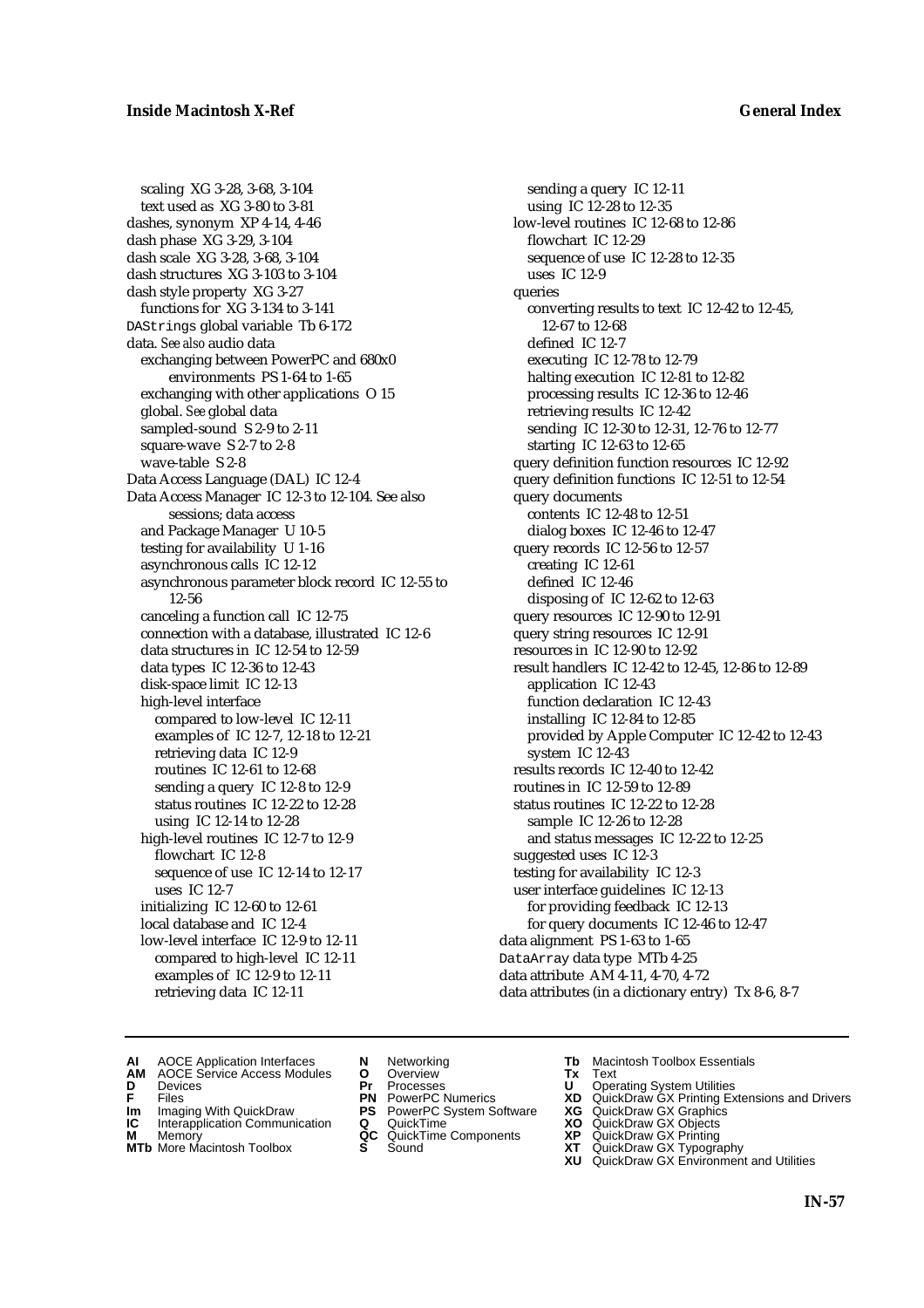database access. *See* Data Access Manager database command strings. *See* queries database extensions asynchronous execution and IC 12-12 defined IC 12-4 database queries. *See* queries databases. *See* Data Access Manager data buffers F 1-9 data cache M 4-30 to 4-31 and virtual memory M 3-21 defined M 4-9 flushing M 4-9, 4-12 data communication equipment D 7-7 data compression U 3-8, 3-9 data decompression U 3-8, 3-9 data dependency Q 3-9 data encryption. *See* encrypting data Data Encryption Standard (DES) AI 9-4 data exchange components. *See* movie data exchange components data forks F 1-4 to 1-5, Im 7-7, MTb 1-4 to 1-6, PS 1-21, 1-30, 1-31 to 1-34, Tb 1-11 creating F 1-51, 2-157, 2-173, 2-187 data format flags S 5-28 to 5-29 data formats PN 2-3 to 2-17 assembler PN 11-3 choosing PN 2-16 classes of numbers PN 2-5 to 2-11 assembler PN 12-7 to 12-9 compiler PN 7-4 to 7-5 compiler PN 7-3 to 7-8 converting between PN 5-5 to 5-7, 9-13, 13-5 diagrams PN 2-11 to 2-15 double format PN 2-13 to 2-14 double-double format PN 2-14 to 2-15 expression evaluation format PN 3-3 minimum evaluation format PN 3-3 to 3-5, D-4 precision of PN 2-16 to 2-17 range of PN 2-16 to 2-17 SANE PN A-1, A-4 to A-5 semantic type PN 3-3 single format PN 2-11 to 2-12 widening for efficiency PN 7-3 to 7-4, A-9 Datagram Delivery Protocol (DDP) N 7-3 to 7-49 checksum. *See* checksums data structures for N 7-34 to 7-37 driver for N 1-17, 7-4 introduced N 1-7, 1-15, 1-21

MPP parameter block for N 7-36 to 7-37 protocol types N 7-7, 7-11 receiving data N 7-10 to 7-12 routines for N 7-37 to 7-43 sending data N 7-10 uses of N 1-26, 7-3 datagram network. *See* connectionless networks datagrams. *See* packets DataHandle data type MTb 4-25, 4-66 data handlers Q 2-284 to 2-286 data reference information for Q 4-32. *See also* media handlers in sound media information atoms Q 4-29 in video media information atoms Q 4-27 data in a dictionary record Tx 8-5 data information atoms Q 4-6, 4-30 to 4-32 data instantiation global PS 1-51 per-context PS 1-51 per-load PS 1-52 data interchange Q 2-32 data interchange format Q 4-3 data-link addresses N 2-5, 2-14 data-link independence. *See* link independence data-link layer protocols, and DDP N 7-3 data links N 1-9, 1-22 data-loading functions Q 3-44 to 3-45, 3-48, 3-149 to 3-150 assigning to an image Q 3-45 assigning to a sequence Q 3-135 identifying Q 3-82, 3-85, 3-140 indicating use by image compressor components QC 4-31 introduced QC 4-4 minimum data size value Q 3-45 specifying to image decompressor components QC 4-51 and spooling of compressed data Q 3-45 spooling data to decompressor with QC 4-23 use by decompressor components QC 4-6 to 4-7 use in compressing a horizontal band of an image QC 4-15 data-loading function structures Q 3-149, QC 4-51 data offset bit in sound commands S 2-75 data organization in memory F 2-76 to 2-86 data organization on volumes F 2-52 to 2-76 dataProcRecord data type Q 3-149, QC 4-51 data rate parameters structure Q 3-127

- **AI** AOCE Application Interfaces **N** Networking **Tb** Macintosh Toolbox Essentials<br> **AM** AOCE Service Access Modules **O** Overview **Tx** Text<br> **D** Devices **Pr** Processes **U** Operating System Utilities
- **AM** AOCE Service Access Modules **O** Overview **Tx** Text
- 
- 
- **IM** Files<br> **Im** Imaging With QuickDraw **PS** PowerPC System Software **XG**<br> **IC** Interapplication Communication **Q** QuickTime **XO XO**
- **Interapplication Communication <b>Q** QuickTime **XO** Memory **XO** Objects **XP QC** QuickTime Components **XP**
- **MTb** More Macintosh Toolbox **S** Sound **XT** QuickDraw GX Typography
- 
- **D** Devices **Pr** Processes **U** Operating System Utilities
	-
	-
	-
	-
- 
- 
- **F** Files **PN** PowerPC Numerics **XD** QuickDraw GX Printing Extensions and Drivers
	-
	-
- **M** Memory **QC** QuickTime Components **XP** QuickDraw GX Printing
	-
	- **XU** QuickDraw GX Environment and Utilities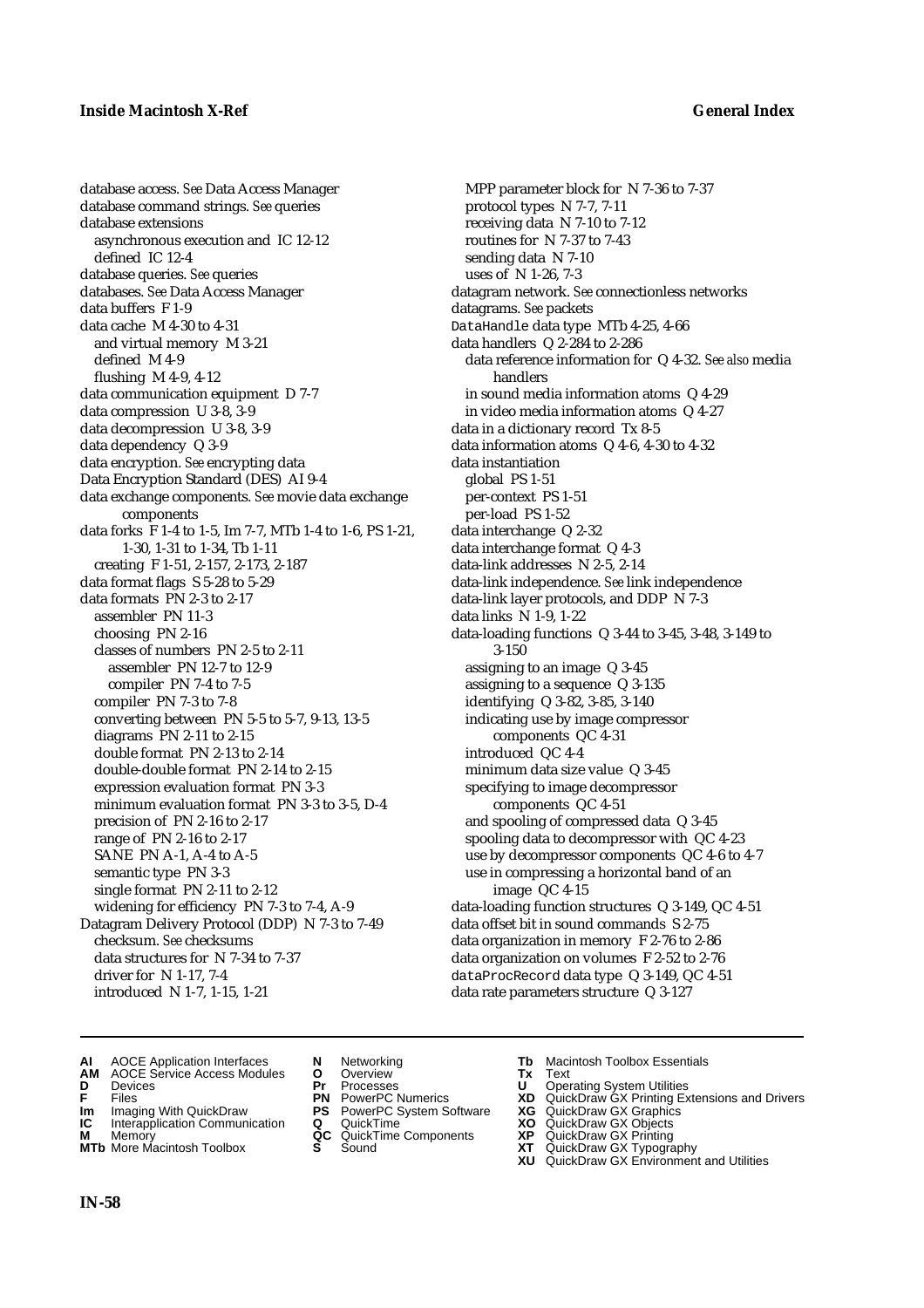DataRateParams data type Q 3-127 data rates constraining Q 3-11 functions for constraining data to Q 3-127 data-rate settings structure QC 3-19 to 3-20 data reference atoms Q 4-6, 4-32 data reference container atoms Q 4-32 data references adding to a media Q 2-216 determining for a media Q 2-218 determining number in a media Q 2-219 format Q 4-32 introduced Q 2-13 resolving in a movie Q 2-89 to 2-91, 2-109 resolving in a movie resource Q 2-245 data sections and accelerated resources PS 1-38 defined PS 1-23 data servers defined IC 12-5 status IC 12-79 data stream format XU 7-5 to 7-53*. See also* stream format data streams N 1-5 analyzing XU 7-53 to 7-90 defined XU 7-5 data terminal equipment D 7-7 data types, general purpose O 39–40, 44–46 data-unloading functions Q 3-44 to 3-45, 3-150 to 3-152 assigning to a sequence Q 3-126 and compressor components Q 3-48 data buffers and QC 4-7 to 4-8 identifying Q 3-77, 3-86 Image Compression Manager and QC 4-4 minimum data size value Q 3-45 specifying to image compressor components QC 4-44 and spooling of compressed data Q 3-45, 3-148 data-unloading function structures Q 3-151, QC 4-44 date getting the current U 4-9 to 4-10 Date & Time control panel Tx 1-110 to 1-112, U 4-6 date, getting information about AI 6-20 Date, Time, and Measurement Utilities U 4-3 to 4-61 data structures in U 4-23 to 4-32 routines in U 4-32 to 4-49 Date2Secs procedure. *See* DateToSeconds procedure date and time

getting the current U 4-9 to 4-10, 4-33 to 4-36 updating U 4-10 to 4-12, 4-36 to 4-38 date cache record Tx 5-31, 5-45, 5-82 to 5-86 Date field. *See* Sent field of a mailer date formats Tx 1-32 to 1-34, 1-96 to 1-97, 5-29 to 5-31, 6-33 to 6-34 long Tx 5-30, B-30 to B-31 short Tx 5-29, B-25 to B-26 DateForm data type Tx 5-34, 5-35, 5-87, 5-90 dates calculating U 4-14 to 4-16 converting defaults used in Tx 5-32 from short to long formats U 4-13 from strings Tx 5-31 to 5-33, 5-84 to 5-85 into strings Tx 5-34 to 5-35, 5-89 to 5-91 routines for Tx 5-82 to 5-91 determining the year Tx 5-32, 5-84 DateString procedure Tx 5-34 to 5-35, 5-86 to 5-87, B-28 date-time formats converting between U 4-14 to 4-16, 4-38 to 4-40 DateTimeRec data type Tx 5-34, U 4-4 to 4-5, 4-23 to 4-25 date-time record Tx 5-34, U 4-23 to 4-25 date-time representation, standard Tx 5-34 DateToSeconds procedure Tx 5-34, U 4-38 Date2Secs routine Tx D-4 day getting the current U 4-9 to 4-10 daylight saving time U 4-19 day names Tx B-29, B-34 DBAsyncParamBlockRec data type IC 12-55 DBBreak function IC 12-81 to 12-82 DBColInfoRecord data type IC 12-42, 12-59 DBDisposeQuery function IC 12-62 to 12-63 DBEnd function IC 12-70 to 12-71 DBExec function IC 12-31, 12-78 to 12-79 DBGetConnInfo function IC 12-71 to 12-73 DBGetErr function IC 12-80 to 12-81 DBGetItem function IC 12-83 to 12-85 DBGetNewQuery function IC 12-61 to 12-62 DBGetQueryResults function IC 12-22 to 12-28, 12-65 to 12-67 DBGetResultHandler function IC 12-87 to 12-88 DBGetSessionNum function IC 12-74 to 12-75 DBInit function IC 12-68 to 12-70 DBInstallResultHandler function IC 12-86 to 12-87

- **AI** AOCE Application Interfaces **N** Networking **Tb** Macintosh Toolbox Essentials<br> **AM** AOCE Service Access Modules **O** Overview **Tx** Text<br> **D** Devices **Pr** Processes **U** Operating System Utilities
- AOCE Service Access Modules **O** Overview **Tx** Text<br>Devices **Devices Devices Devices**
- 
- 
- **IM** FILES<br> **Im** Imaging With QuickDraw **PS** PowerPC System Software **XG**<br> **IC** Interapplication Communication **Q** QuickTime **XO**
- **IC** Interapplication Communication **Q** QuickTime **XO M** Memory **XO QC** QuickTime Components **XP M** Memory **District Acc** QuickTime Components **XP**<br> **MTb** More Macintosh Toolbox **S** Sound **XT**
- **MTb** More Macintosh Toolbox **S** Sound **XT** QuickDraw GX Typography
- 
- **D** Devices **Pr** Processes **U** Operating System Utilities
	-
	-
	-
	-
- 
- 
- **F** Files **PN** PowerPC Numerics **XD** QuickDraw GX Printing Extensions and Drivers
	-
	-
	-
	-
	- **XU** QuickDraw GX Environment and Utilities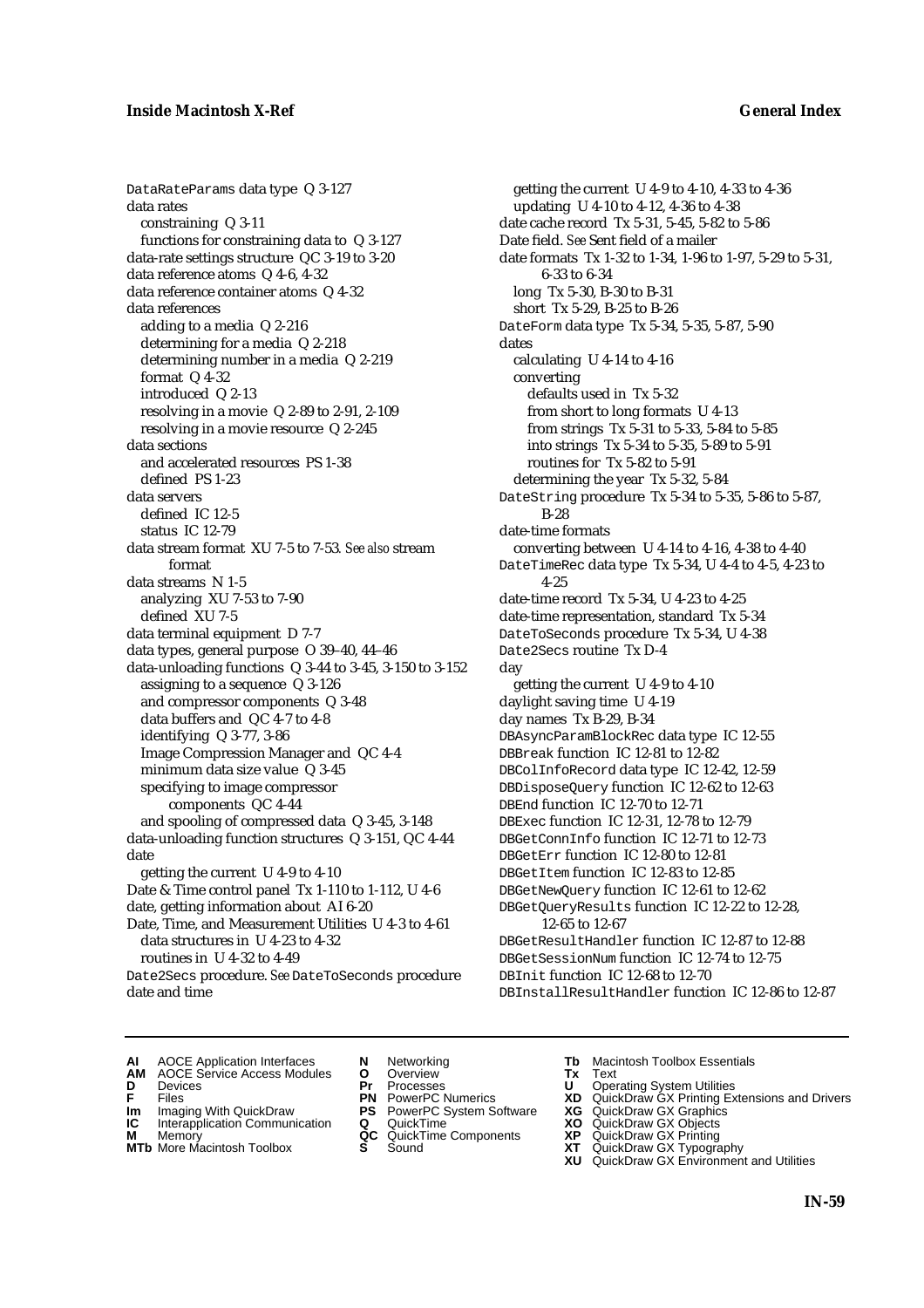DBKill function IC 12-75 dBoxProc window type O 167, Tb 2-16, 4-9, 6-25 DBRemoveResultHandler function IC 12-89 DBResultsToText function IC 12-67 to 12-68 DBSend function IC 12-76 to 12-77 DBSendItem function IC 12-77 to 12-78 DBStartQuery function IC 12-22 to 12-28, 12-63 to 12-65 DBState function IC 12-79 to 12-80 DBUnGetItem function IC 12-85 to 12-86 DCE (device control entry), for printer drivers Im 9-80 to 9-81. *See also* device control entries 'dctb' resource type F 3-20, Tb 6-156 to 6-157 and Standard File Package dialog boxes MTb 7-11 dCtlEnable flag D 1-27 'dctl' resource type XD 6-52 to 6-60 dCtlStorage field D1-31 ddev. *See* database extensions DDP. *See* Datagram Delivery Protocol DDP packets. *See* packets deactivate events, handling with movie controller components QC 2-58 DeactivateTextService function Tx 7-41, 7-85 to 7-86 DeactivateTSMDocument function Tx 7-20 to 7-21, 7-41, 7-52 to 7-53 deactivating movie controllers QC 2-17 dead caches defined XU 2-11 disposing of XU 2-11 dead keys Tx 1-89, A-19, C-18, C-33 and U.S. 'KCHR' resource Tx A-19 DebuggerEnter procedure M 3-23, 3-35 DebuggerExit procedure M 3-23, 3-35 to 3-36 DebuggerGetMax function M 3-34 to 3-35 DebuggerLockMemory function M 3-21, 3-23, 3-37 DebuggerPoll procedure M 3-23, 3-39 Debugger routine, calling within an exception handler PS 4-9 debuggers, and virtual memory M 3-21 to 3-24 \_Debugger trap Pr 7-9 DebuggerUnlockMemory function M 3-21, 3-23, 3-38 debugging XO 1-39 to 1-40, XU 4-3 to 4-47 corrupted objects XU 4-22 debugging version of QuickDraw GX XO 1-39 environment XU 4-3 shapes XU 4-8 to 4-15 utility XU 4-23 to 4-28

validation functions XU 4-15 to 4-22 version of QuickDraw GX XU 4-5 with GraphicsBug XO 1-40, XU 4-23 to 4-28 debugging version XU 3-13 DebugStr routine, calling within an exception handler PS 4-9 \_DebugUtil trap M 3-22, 3-45 dec2f function PN 9-16 to 9-17 dec2l function PN 9-16 to 9-17 dec2num function PN 9-16 to 9-17 dec2numl function PN 9-16 to 9-17 dec2s function PN 9-16 to 9-17 dec2str function PN 9-19 to 9-21 decform structure PN 5-11 definition PN 9-14 to 9-15 digits field PN 9-14 to 9-15, 9-18, 9-20 style field PN 9-14 to 9-15 decimal data, reading and writing PN 5-8 to 5-10 decimal formatting structure PN 5-11, 9-14 to 9-15 decimal fractions PN 1-3 decimal output fixed-style PN 9-15 floating-style PN 9-14 to 9-15 decimal separators Tx B-24 decimal strings PN 5-12 decimal structure PN 5-10 to 5-11 definition PN 9-13 to 9-14 exp field PN 9-13 to 9-14, 9-15, 9-17, 9-18 sgn field PN 9-13 to 9-14, 9-15 sig field PN 9-14, 9-16 to 9-17, 9-18, 9-20 decimal to binary conversions PN 5-7 to 5-12 C functions PN 9-16 to 9-17 double-double format PN 5-9 to 5-10 strings PN 5-12 structures PN 5-10 to 5-11, 9-13 to 9-15 decimal to decimal conversions PN 5-10, 9-19 to 9-23 DECIMAL\_DIG constant PN A-10 declaration ROM D 2-7, 2-61 to 2-67 decomposition adjustment factor XT 8-59 decomposition of ligatures XT 9-50 to 9-51 DecompressImage function Q 3-30, 3-31, 3-78 to 3-79 decompressing images Q 3-30 to 3-31, 3-78 to 3-82 algorithms for Q 3-5 to 3-11 asynchronous Q 3-118 to 3-119 banding images Q 3-45 to 3-46 buffers Q 3-136 to 3-137 clipping regions, setting Q 3-98 to 3-102

- **AI** AOCE Application Interfaces **N** Networking **Tb** Macintosh Toolbox Essentials
- **AM** AOCE Service Access Modules **O** Overview **Tx** Text
- 
- 
- **Im** Imaging With QuickDraw **PS** PowerPC System Software **XG IC** Interapplication Communication **Q** QuickTime **COVIC**
- **Interapplication Communication <b>Q** QuickTime **XO** Memory **XO** Memory **XP QC** QuickTime Components **XP**
- **M** Memory **DRITIC CONTENTIER MANUS AND MEMORY MEMORY AND MEMORY AND <b>ALC** QuickTime Components **XP XT MTb** More Macintosh Toolbox **S** Sound **XT** QuickDraw GX Typography
- 
- **D** Devices **Pr** Processes **U** Operating System Utilities
	-
	-
	-
	-
- 
- 
- **FRICAG CONSISTS IN THE PROCESSES CONSISTS AND CONSIST CONSISTENT CONSISTS CONSISTS PRINTIPLE PROCESSES CONSISTS CON<br>
<b>F**FRICES **PN** POWERPC Numerics **XD** QuickDraw GX Printing Extensions and Drivers<br> **Im** Imaging With Qui
	-
	-
	-
	-
	- **XU** QuickDraw GX Environment and Utilities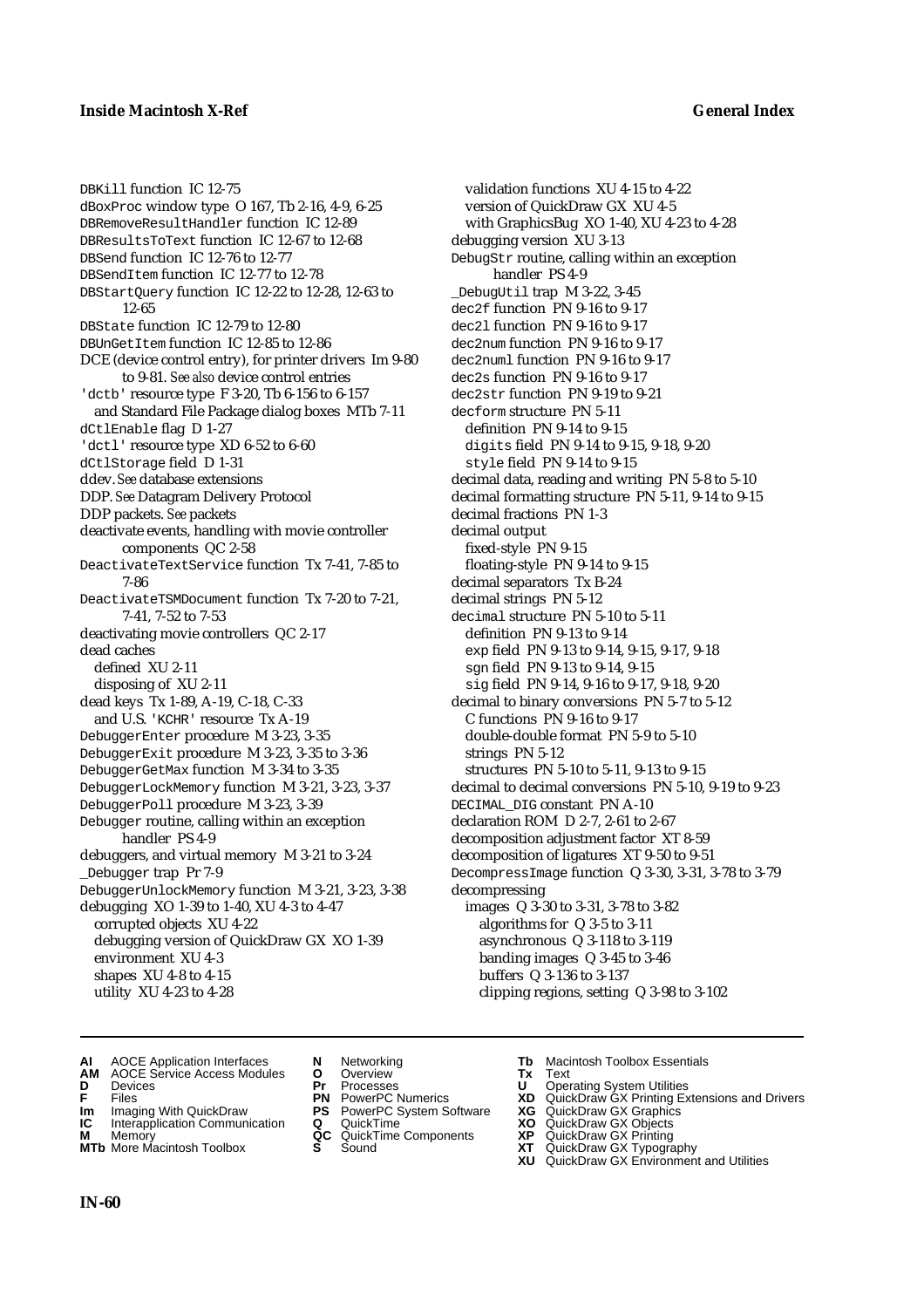image buffers Q 3-34 to 3-35 and key frames Q 3-34 key frames in Q 3-34, 3-47 mask region Q 3-132 matrices, setting Q 3-80, 3-114, 3-132 mattes, setting Q 3-81, 3-133 to 3-134, 3-139 quality of Q 3-57 to 3-58 sample routines Q 3-42 to 3-44 screen buffers Q 3-34, 3-59, 3-115 source rectangles, setting Q 3-131 speed of Q 3-9, 3-54 spooling of Q 3-44 to 3-45 starting sequences Q 3-114 testing for completion Q 3-119 transfer modes, setting Q 3-130 sequences Q 3-24, 3-33 to 3-34, 3-47, 3-106 beginning Q 3-113 to 3-116 and buffers Q 3-34 ending Q 3-119 to 3-120 key frames in Q 3-109 mask regions setting Q 3-132 to 3-133 matrices setting Q 3-132 mattes setting Q 3-133 to 3-134 offscreen image buffers Q 3-60 and parameters for Q 3-129 to 3-148 screen buffers Q 3-136 to 3-137 source rectangle setting Q 3-131 for still images Q 3-30 to 3-31 still images from Q 3-34 transfer modes, setting Q 3-130 decompressing sequences and key frames Q 3-34 decompressing still images QC 1-8 to 1-10 decompression alignment and Q 3-142 speed Q 3-9 decompression. *See* audio expansion; image decompression decompression parameters structures QC 4-46 to 4-53 decompression utilities U 3-8 to 3-9 decompressor components Q 3-6 accuracy of Q 3-54 block sizes for Q 3-55 capabilities Q 3-32, 3-52 to 3-55, 3-65 characteristics of Q 3-48 defined Q 3-6 finding Q 3-66 format flags Q 3-53

getting list of installed Q 3-63 loading data Q 3-135 registered by Component Manager Q 3-48 speed of Q 3-54 supplied by Apple Q 3-9 to 3-12 type values Q 3-48, 3-55, 3-63 DecompressSequenceBegin function Q 3-33, 3-42, 3-114 to 3-116 DecompressSequenceFrame function Q 3-34, 3-42, 3-106, 3-116 to 3-118 deep copying XO 2-25, 2-58 default application font, and parameter RAM U 7-5 default attributes, of collection objects XU 5-60 default buttons O 146, Tb 6-10 to 6-11, 6-22, 6-30 to 6-31, 6-56 to 6-61 DefaultButton view type AI 5-129, 5-161 default container IC 6-5, 6-10 default directory F 2-35 to 2-37 set by LaunchApplication Pr 2-9 default environment PN 4-4 default help override resources. *See* 'hovr' resource type default objects XO 1-17 default operating system data structure for U 9-19 defined U 9-10 identifying U 9-25, 9-26 routines for U 9-25 to 9-26 default operating system parameter block U 9-19 default rounding direction PN 4-3 default scripting component defined IC 10-3 getting and setting IC 10-86 to 10-87 default shapes curve XG 2-20 line XG 2-17 path XG 2-26 point XG 2-16 polygon XG 2-24 rectangle XG 2-21 default stack size PS 1-60, 3-31 default startup device data structure for U 9-18 defined U 9-10 identifying U 9-20 routines for U 9-20 to 9-22 setting U 9-22 timeout interval for U 9-10

- **AI** AOCE Application Interfaces **N** Networking **Tb** Macintosh Toolbox Essentials<br> **AM** AOCE Service Access Modules **O** Overview **Tx** Text<br> **D** Devices **Pr** Processes **U** Operating System Utilities
- AOCE Service Access Modules **O** Overview **Tx** Text<br>Devices **Devices Devices Devices D** Devices **Pr** Processes **U** Operating System Utilities
- 
- **IM** FILES<br> **Im** Imaging With QuickDraw **PS** PowerPC System Software **XG**<br> **IC** Interapplication Communication **Q** QuickTime **XO**
- **IC** Interapplication Communication **Q** QuickTime **XO M** Memory **XO QC** QuickTime Components **XP**
- **M** Memory **District Acc** QuickTime Components **XP**<br> **MTb** More Macintosh Toolbox **S** Sound **XT**
- 
- -
	-
	-
	-
- 
- 
- **F** Files **PN** PowerPC Numerics **XD** QuickDraw GX Printing Extensions and Drivers
	-
	-
	-
- **MTb** More Macintosh Toolbox **S** Sound **XT** QuickDraw GX Typography
	- **XU** QuickDraw GX Environment and Utilities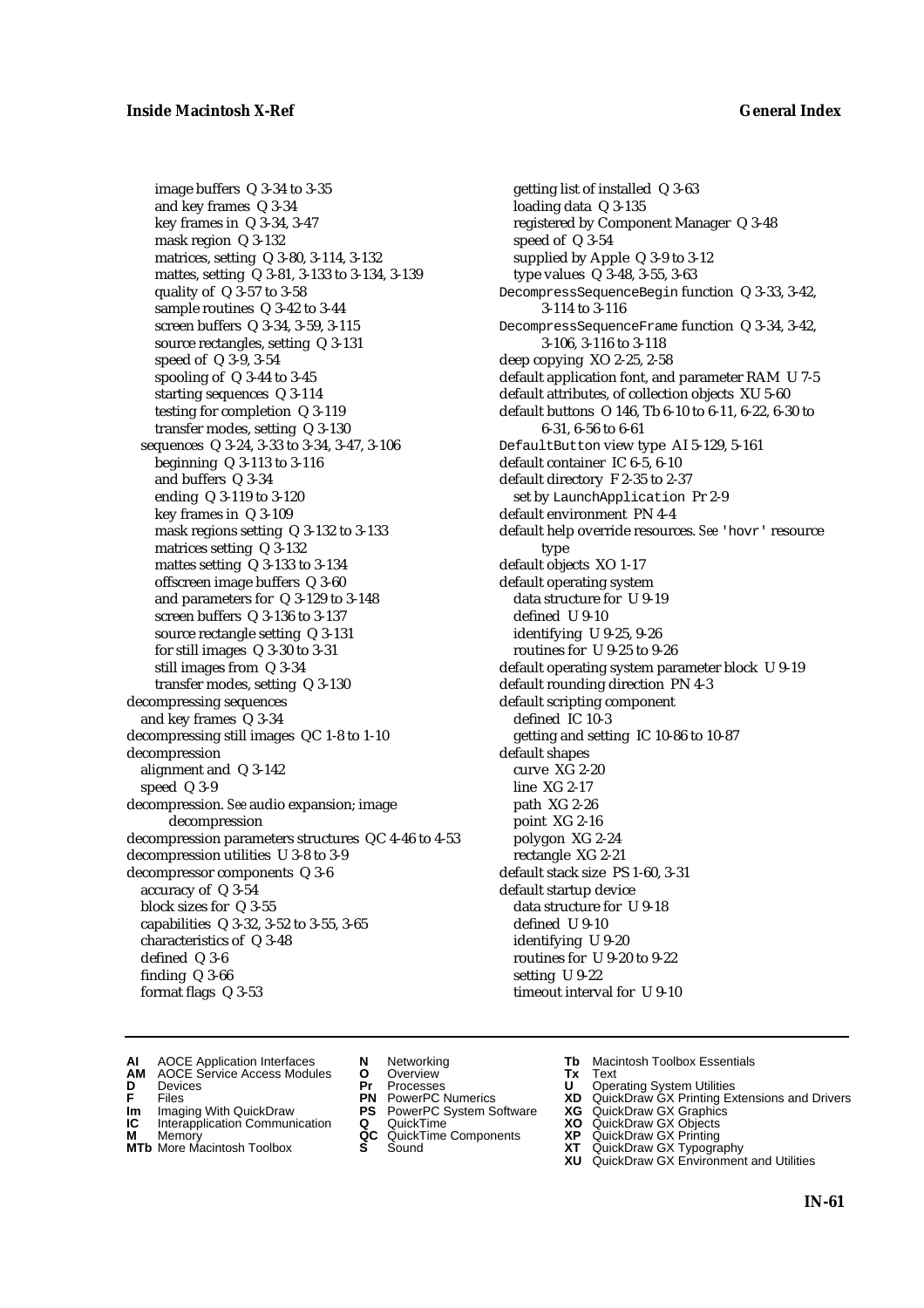types of U 9-18, 9-21 default startup device parameter block U 9-18 default style object for typographic shapes, properties of XT 6-16 default system errors U 2-11 default timeout interval defined U 9-27 setting for startup drive U 9-28 default video device data structure for U 9-19 defined U 9-10 identifying U 9-23 routines for U 9-23 to 9-24 setting U 9-24 default video device parameter block U 9-19 default volume F 2-12, 2-35 to 2-37 deferred printing Im 9-24, 9-71 to 9-72 DeferredTask data type Pr 6-7, 6-11 Deferred Task Manager Pr 6-3 to 6-15 and the A1 register Pr 6-7 application-defined routines in Pr 6-13 data structures in Pr 6-11 to 6-12 defining a deferred task Pr 6-8 defining a task that defers another task Pr 6-8 and Queue Utilities U 6-10, 6-12, 6-15 routines in Pr 6-12 to 6-13 types of tasks useful for Pr 6-4 deferred task queues Pr 6-4 deferred task record Pr 6-4, 6-7, 6-11 deferred tasks Pr 6-4, 6-13 deferred tasks, and the A5 register M 4-16 DeferUserFn function M 3-33 introduced M 3-21 using M 3-20 to 3-21 DefHilite opcode Im A-7 defining extension scope XD 2-34 definition procedures. *See* control definition functions; list definition procedures; menu definition procedures; window definition functions definition versions PS 3-8, 3-30 DefOSRec data type U 9-19 DefVideoRec data type U 9-19 delayed execution Pr 3-3, 3-22 Delay procedure O 80 DelegateComponentCall function MTb 6-35, 6-36, 6-74 DelegateComponent function QC 10-9 DeleteEditionContainerFile function IC 2-49, 2-81 DeleteMCEntries procedure Tb 3-147 DeleteMenuItem procedure Tb 3-127 to 3-128 DeleteMenu procedure Tb 3-109 to 3-110 DeleteMovieFile function Q 2-61, 2-100 DeleteMovieSegment function Q 2-260 Delete Outgoing Queue Message event. *See* kMailEPPCDeleteOutQMsg high-level event DeleteRecordFromDictionary function Tx 8-20, 8-32 Delete Slot event. *See* kMailEPPCDeleteSlot high-level event delete slot or catalog resource AM 4-77 DeleteTrackSegment function Q 2-266 DeleteTSMDocument function Tx 7-24, 7-53 DeleteUserIdentity function IC 11-44 to 11-45, 11-76 to 11-77 deleting and inserting text Tx 2-43 delimiter. *See* command delimiter delimiter embedded speech command S 4-26 DelimiterInfo data type S 4-54 delimiter information records S 4-54 delimPad token code Tx 6-58 DelimType data type Tx 6-96 delivery indications AM 2-23. *See also* reports (AOCE) delivery notification data structures AI 7-28 to 7-34 delivery result AI 7-33 nondelivery codes AI 7-29 to 7-30 notification types AI 7-31 to 7-32 recipient index AI 7-33 recipient report AI 7-33 report block header AI 7-33 DelMCEntries procedure. *See* DeleteMCEntries procedure DelMenuItem procedure. *See* DeleteMenuItem procedure DeltaPoint function Im 2-53 denormalized numbers PN 2-6 to 2-7 density of PN 2-6 double-double format PN 2-15 SANE PN A-2 DENORMALNUM SANE constant PN A-6 density of denormalized numbers PN 2-6 density of single-precision numbers PN 2-5 deny modes F 2-16 to 2-18 depth conversion, during image decompression operations QC 4-18 depth ofXG shapes 6-24 depth of picture items XG 6-51

- **AI** AOCE Application Interfaces **N** Networking **Tb** Macintosh Toolbox Essentials<br> **AM** AOCE Service Access Modules **O** Overview **Tx** Text<br> **D** Devices **Pr** Processes **U** Operating System Utilities
- **AM** AOCE Service Access Modules **O** Overview **Tx** Text
- 
- 
- 
- **IC** Interapplication Communication **Q** QuickTime **XO M** Memory **XP C** QuickTime Components **XP M** Memory **CONSISTENT CONSIDER**<br> **MTb** More Macintosh Toolbox **S** Sound **S S** State **XP**
- **MTb** More Macintosh Toolbox **S** Sound **XT** QuickDraw GX Typography
- 
- 
- **IM IMAGE CONSTRANT PRESENT PRESENT PRESENT PRESENT PRESENT PRESENT PRESENT PRESENT PRESENT PRESENT PRESENT PRESEN<br>
<b>IM** Imaging With QuickDraw **PS** PowerPC System Software **XG**<br> **IC** Interapplication Communication **Q** Qui
	-
	-
	-
	-
- 
- **D** Devices **Pr** Processes **U** Operating System Utilities
- **F** Files **PN** PowerPC Numerics **XD** QuickDraw GX Printing Extensions and Drivers
	-
	-
	-
	-
	- **XU** QuickDraw GX Environment and Utilities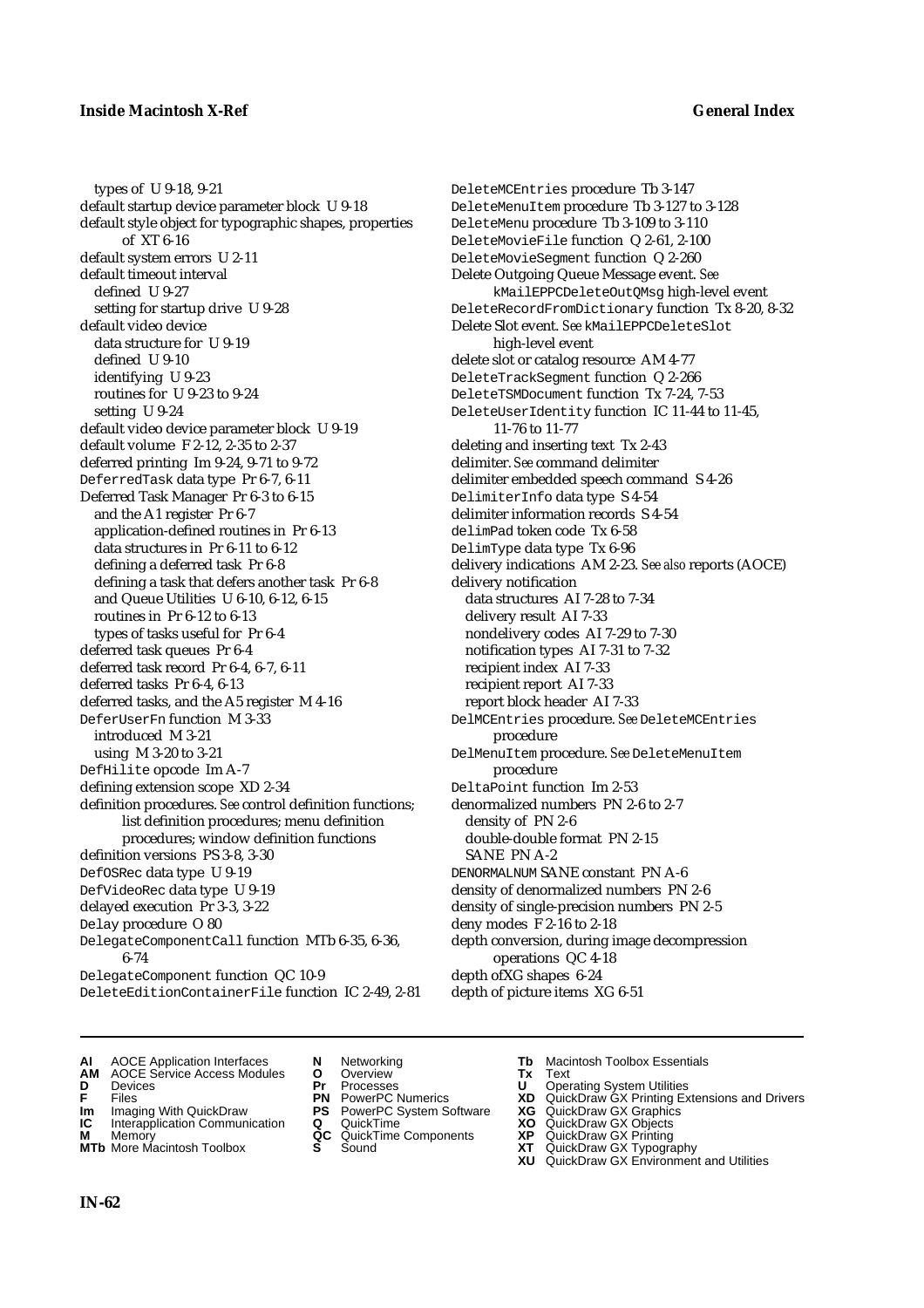Dequeue function U 6-11 to 6-13, 6-16 to 6-17 dereferenced handles M 1-29 derived fonts Tx 4-8 derived media handler components QC 10-3 to 10-48 activating a media QC 10-25 base media handlers and QC 10-6, 10-38 to 10-40 black-and-white screen support, indicating QC 10-40 boundary changes, determining QC 10-36 capabilities, reporting to base media handler QC 10-38 clipping capability, indicating QC 10-39 clipping region, setting QC 10-34 complete movie parameter structures QC 10-15 to 10-17 component flags QC 10-8 component type value QC 10-7 creating QC 10-7 to 10-14 data structure in QC 10-15 to 10-17 defined QC 10-3 destination region, setting QC 10-37 displaying samples QC 10-13 drawing a media sample QC 10-13 to 10-14 duration of media QC 10-16 effective rate of media QC 10-16 function selector values QC 10-7 functions in QC 10-18 to 10-40 base media handler utility function QC 10-38 to 10-40 general data management QC 10-23 to 10-30 graphics data management QC 10-31 to 10-37 media handler management QC 10-18 to 10-22 sound data management QC 10-37 to 10-38 graphics world, changing QC 10-31 identifier of current media QC 10-16 identifier of movie containing current track QC 10-15 idle processor time, getting more QC 10-39 image dimensions, setting QC 10-32 initializing QC 10-12 to 10-13, 10-18 irregular destination region, setting QC 10-37 matrices QC 10-17, 10-33 media characteristics of tracks QC 10-28 movie time scale, changed QC 10-30 Movie Toolbox and QC 10-13 offscreen buffer, using QC 10-39 opaqueness, determining QC 10-35 prerolling a media QC 10-26 rate, setting QC 10-26 receiving idle processor time QC 10-20

reporting errors to Movie Toolbox QC 10-22 required component functions for, implementing QC 10-9 to 10-12 retrieving auxiliary data QC 10-24 sound volume QC 10-17, 10-38 spatial dimensions, changing QC 10-32 spatial processing capability, indicating QC 10-39 storing auxiliary data QC 10-23 suppressing idle events QC 10-39 time base for media QC 10-16 time scales QC 10-16, 10-29 track edits, finding out about QC 10-27 transfer mode support, indicating QC 10-39 transparency, determining QC 10-35 DES (Data Encryption Standard) AI 9-4 descent line of fonts Tx 4-10 descent lines of glyphs XT 1-9 descriptor lists adding array data to IC 5-31 adding descriptor records to IC 5-30 adding items to IC 5-29 to 5-30 counting descriptor records in IC 4-74 creating IC 5-28 to 5-29 defined IC 3-17 deleting descriptor records from IC 4-92 disposing of IC 4-39 to 4-40 getting data out of IC 4-31 to 4-33, 4-75 to 4-76 getting descriptor records out of IC 4-76 to 4-77 getting descriptor types of descriptor records in IC 4-90 getting sizes of descriptor records in IC 4-90 and other Apple Event Manager data structures IC 3-18 descriptor records. *See also* keyword-specified descriptor records adding as attributes IC 5-36 to 5-37 adding as parameters IC 5-34 adding to descriptor lists IC 5-30 coercing data in IC 4-95 to 4-96 counting in descriptor lists IC 4-74 creating IC 5-26 defined IC 3-12 to 3-14 deleting from descriptor lists IC 4-92 disposing of IC 4-39 to 4-40, 6-58 duplicating IC 5-27 to 5-28 getting data out of, in descriptor list IC 4-75 to 4-76 getting descriptor types of, in descriptor lists IC 4-90 getting from attributes IC 4-73

- **AI** AOCE Application Interfaces **N** Networking **Tb** Macintosh Toolbox Essentials<br> **AM** AOCE Service Access Modules **O** Overview **Tx** Text<br> **D** Devices **Pr** Processes **U** Operating System Utilities
	- AOCE Service Access Modules **O** Overview **Tx** Text<br>Devices **Devices Devices Devices Dividends Devices**
- 
- 
- **Im** Imaging With QuickDraw **PS** PowerPC System Software **XG IC** Interapplication Communication **Q** QuickTime **XO IC** Interapplication Communication **Q** QuickTime **XO M** Memory **XO QC** QuickTime Components **XP**
- **M** Memory **QC** QuickTime Components **XP**<br>**MTb** More Macintosh Toolbox **S** Sound **XT**
- 
- 
- 
- -
	-
- 
- 
- **D** Devices **Pr** Processes **U** Operating System Utilities<br> **PR** PowerPC Numerics **XD** QuickDraw GX Printing Ex<br> **PR** PowerPC Numerics **XD** QuickDraw GX Printing Ex **F** Files **PN** PowerPC Numerics **XD** QuickDraw GX Printing Extensions and Drivers
	-
	-
	-
- **MTb** More Macintosh Toolbox **S** Sound **XT** QuickDraw GX Typography
	- **XU** QuickDraw GX Environment and Utilities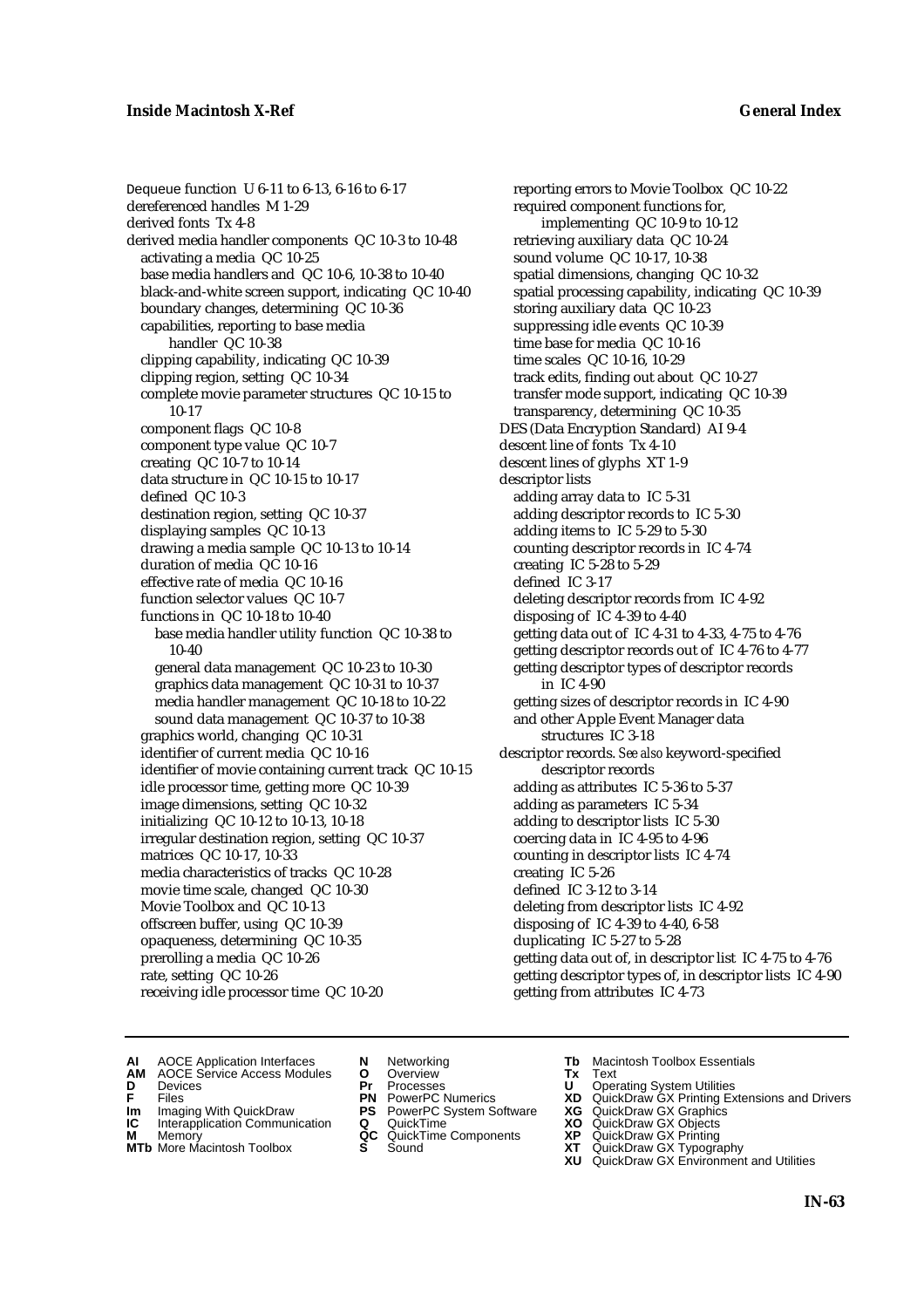getting from descriptor lists IC 4-76 getting from keyword-specified descriptor records IC 4-80 getting from parameters IC 4-26 to 4-28, 4-69 to 4-70 getting sizes of, in descriptor lists IC 4-90 and other Apple Event Manager data structures IC 3-12, 3-18 descriptors font XT 7-6, 7-9 to 7-10 descriptor types in AE records IC 4-90 to 4-91 in Apple events IC 4-89 to 4-92 coercing IC 4-41 to 4-44, 4-95 to 4-96 defined IC 3-13 to 3-14 in descriptor lists IC 4-90 used by Apple Event Manager IC 4-57 to 4-58 DescType data type IC 3-13 desk accessories O 114, 121 closing O 128 checking for open accessories before shutdown Pr 8-5 closing D 1-50, 1-68 creating driver resources for D 1-50 default icon for MTb 1-130 handling events in Tb 2-36, 2-87, 2-95 launching Pr 2-11 opening D 1-49, 1-65 and System 7 Tb 7-13 writing D 1-49 to 1-52 desk accessory resource. *See* 'DRVR' resource type DESKey data type AI 9-20 'desk' folder type Tb 7-54 DeskHook global variable Tb 4-75 clearing in Pascal M 2-9 and displaying windows during startup time M 2-9 DeskPattern global variable Tb 4-113 desk scrap Tx 2-40 to 2-42 saving before shutdown Pr 8-6 desktop Pr 1-4, O 166, Tb 7-3 default icons used on MTb 1-133 desktop database MTb 9-3 to 9-26, Tb 7-5, 7-45 to 7-46 adding data to MTb 9-17 to 9-20 closing MTb 9-11 contents of MTb 9-5 deleting data from MTb 9-20 to 9-22 determining parent directory of MTb 9-24 determining reference number of MTb 9-5, 9-9 to 9-11

determining space used by MTb 9-24 locating MTb 9-9 to 9-11 opening MTb 9-11 to 9-12 removing data from MTb 9-25 to 9-26 retrieving data from MTb 9-12 to 9-16 saving to disk MTb 9-23 Desktop file MTb 9-3, 9-4, Tb 7-5 Desktop Folder defined Tb 7-43 finding Tb 7-54 Desktop Manager MTb 9-3 to 9-26, Tb 7-45 data structures in MTb 9-6 to 9-8 routines in MTb 9-8 to 9-26 desktop objects Tb 3-20 desktop parameter block MTb 9-7 to 9-8 desktop pattern Tb 4-112 desktop printer icons XD 3-67 to 3-73 file types for XD 3-70 desktop printers XO 1-35, XP 1-7 to 1-8 application support for XP 2-39 to 2-42 icons for XP 1-9 desktop printer status icons XD 3-66 desktop printer window XD 3-9 despooling XD 3-6, XO 1-34 during imaging phase of printing XD 1-9 messages for XD 3-6, 4-74 to 4-81 of QuickDraw picture data XD 3-7 reading data from file XD 3-6 destination color XO 4-24, 5-11 destination color limits XO 5-32, 5-54 destination rectangle Tx 2-16, 2-25 to 2-29, 2-68 for the DrawPicture procedure Im 7-18 to 7-19 destination service access point (DSAP) N 10-28, 10-40 DET. *See* AOCE templates DETAboutToTalkBlock data type AI 5-200 detaching resources PS 1-70 DetachResource procedure M 2-13, MTb 1-22 to 1-24, 1-108, O 66, PS 1-70 DETAddMenuBlock data type AI 5-238 'deta' resource type AI 5-88, AM 4-73 DETAttributeChangeBlock data type AI 5-178 DETAttributeCreationBlock data type AI 5-175 DETAttributeDeleteBlock data type AI 5-180 DETAttributeNewBlock data type AI 5-176 DETBeepBlock data type AI 5-198 DETBreakAttributeBlock data type AI 5-224 'detb' resource type AI 5-96, 5-103 DETBusyBlock data type AI 5-200

- **AI** AOCE Application Interfaces **N** Networking **Tb** Macintosh Toolbox Essentials<br> **AM** AOCE Service Access Modules **O** Overview **Tx** Text<br> **D** Devices **Pr** Processes **U** Operating System Utilities
- **AM** AOCE Service Access Modules **O** Overview **Tx** Text
- 
- 
- **IM** Files<br> **Im** Imaging With QuickDraw **PS** PowerPC System Software **XG**<br> **IC** Interapplication Communication **Q** QuickTime **XO**
- **Interapplication Communication <b>Q** QuickTime **X XO** Memory **XO XP XP QC** QuickTime Components **XP**
- 
- 
- **D** Devices **Pr** Processes **U** Operating System Utilities
	-
	-
	-
	-
- 
- 
- **F** Files **PN** PowerPC Numerics **XD** QuickDraw GX Printing Extensions and Drivers
	-
	-
- **M** Memory **QC** QuickTime Components **XP** QuickDraw GX Printing
- **MTb** More Macintosh Toolbox **S** Sound **XT** QuickDraw GX Typography
	- **XU** QuickDraw GX Environment and Utilities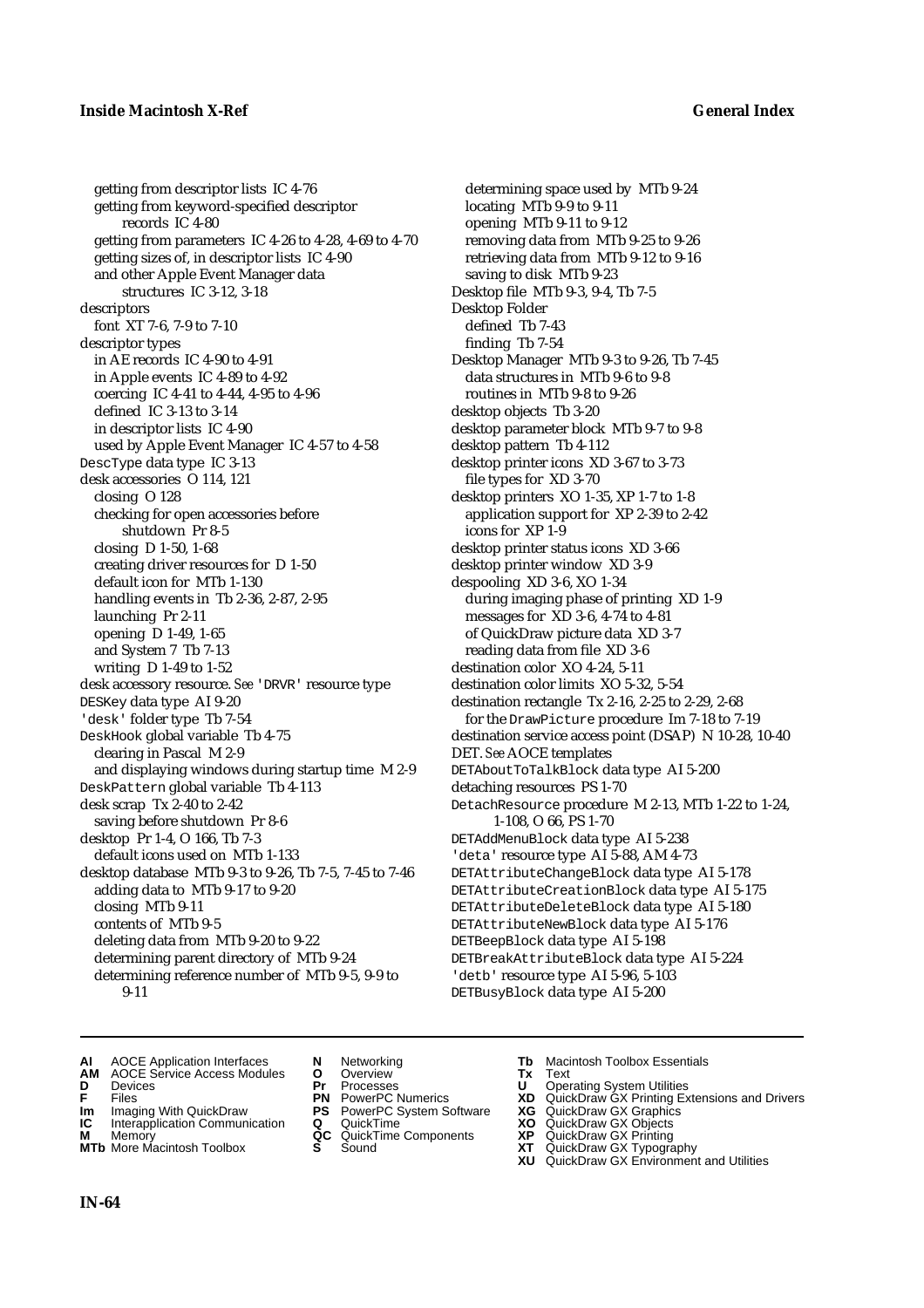DETCallBackBlockHeader data type AI 5-147 DETCallBackBlockPropertyHeader data type AI 5-148 DETCallBackBlockTargetedHeader data type AI 5-148 DETCallBlock data type AI 5-148 DETCallBlockHeader data type AI 5-146 DETCallBlockPropertyHeader data type AI 5-146 DETCallBlockTargetedHeader data type AI 5-146 DETChangeCallForsBlock data type AI 5-198 DETCloseEditBlock data type AI 5-212 DETConvertFromNumberBlock data type AI 5-190 DETConvertFromRStringBlock data type AI 5-191 DETConvertToNumberBlock data type AI 5-188 DETConvertToRStringBlock data type AI 5-189 'detc' resource type AI 5-84, AM 4-73. *See also* code resources DETCustomMenuEnabledBlock data type AI 5-194 DETCustomMenuSelectedBlock data type AI 5-195 DETCustomViewMouseDownBlock data type AI 5-193 DETDirtyPropertyBlock data type AI 5-233 DETDoPropertyCommandBlock data type AI 5-245 DETDoSyncBlock data type AI 5-186 DETDropMeQueryBlock data type AI 5-170 DETDropQueryBlock data type AI 5-172 DETDynamicForwardersBlock data type AI 5-155 DETDynamicResourceBlock data type AI 5-156 DETExitBlock data type AI 5-151 'detf' file type AI 5-12, 5-73 DETForwarderListItem data type AI 5-145 'detf' resource type AI 5-139 DETFSInfo data type AI 5-203 DETGetCommandItemNBlock data type AI 5-202 DETGetCommandSelectionCountBlock data type AI 5-201 DETGetCustomViewBoundsBlock data type AI 5-244 DETGetCustomViewDrawBlock data type AI 5-192 DETGetCustomViewUserReferenceBlock data

### type AI 5-242

DETGetDSSpecBlock data type AI 5-209 DETGetOpenEditBlock data type AI 5-211 DETGetPropertyBinaryBlock data type AI 5-219 DETGetPropertyBinarySizeBlock data

### type AI 5-218

DETGetPropertyChangedBlock data type AI 5-221 DETGetPropertyEditableBlock data type AI 5-222 DETGetPropertyNumberBlock data type AI 5-216 DETGetPropertyRStringBlock data type AI 5-217

DETGetPropertyTypeBlock data type AI 5-214 DETGetResourceBlock data type AI 5-207 DETGetTemplateFSSpecBlock data type AI 5-206 DETInitBlock data type AI 5-150 DETInstanceExitBlock data type AI 5-154 DETInstanceIdleBlock data type AI 5-157 DETInstanceInitBlock data type AI 5-152 'deti' resource type AI 5-121 DETItemNewBlock data type AI 5-153 DETItemType enumeration AI 5-203 DETKeyPressBlock data type AI 5-163 'detk' resource type AI 5-140 DETMaximumTextLengthBlock data type AI 5-166 DETMenuItemRStringBlock data type AI 5-241 'detm' resource type AI 5-104, 5-137 'detn' resource type AI 5-77, 5-103, AM 4-73 DETOpenDSSpecBlock data type AI 5-210 DETOpenSelfBlock data type AI 5-158 DETPasteBlock data type AI 5-164 DETPatternInBlock data type AI 5-182 DETPatternOutBlock data type AI 5-184 'detp' resource type AI 5-104 DETPropertyCommandBlock data type AI 5-159 DETPropertyDirtiedBlock data type AI 5-167 DETRemoveMenuBlock data type AI 5-240 DETRequestSyncBlock data type AI 5-237 DETSavePropertyBlock data type AI 5-234 DETSelectedSublistCountBlock data type AI 5-236 DETSetPropertyBinaryBlock data type AI 5-229 DETSetPropertyChangedBlock data type AI 5-231 DETSetPropertyEditableBlock data type AI 5-232 DETSetPropertyNumberBlock data type AI 5-227 DETSetPropertyRStringBlock data type AI 5-228 DETSetPropertyTypeBlock data type AI 5-225 DETShouldSyncBlock data type AI 5-185 DETSublistCountBlock data type AI 5-235 DETTargetSelector enumeration AI 5-144 DETTargetSpecification data type AI 5-143 DETTemplateCounts data type AI 5-205 'dett' resource type AI 5-108. *See also* lookup table DETUnloadTemplatesBlock data type AI 5-208 DETValidateSaveBlock data type AI 5-168 DETViewListChangedBlock data type AI 5-166 'detv' resource type AI 5-123 to 5-130. *See also* view lists 'detw' resource type AI 5-97

'detx' resource type AI 5-141 developer-defined transitions N 10-26

- **AI** AOCE Application Interfaces **N** Networking **Tb** Macintosh Toolbox Essentials
- **AM** AOCE Service Access Modules **O** Overview **Tx** Text
- 
- 
- **IM** FILES<br> **Im** Imaging With QuickDraw **PS** PowerPC System Software **XG**<br> **IC** Interapplication Communication **Q** QuickTime **XO**
- **IC** Interapplication Communication **Q** QuickTime **XO M** Memory **XP QC** QuickTime Components **XP M** Memory **CONSISTENT COMPONENT MEMORY MEMORY MEMORY AND MEMORY OF A VIDEO MEMORY CONSISTENT CONSISTENT CONSISTENT CONSISTENT CONSISTENT CONSISTENT CONSISTENT CONSISTENT CONSISTENT CONSISTENT CONSISTENT CONSISTENT CONSIST**
- **MTb** More Macintosh Toolbox **S** Sound **XT** QuickDraw GX Typography
- 
- **D** Devices **Pr** Processes **U** Operating System Utilities
	-
	-
	-
	-
- 
- 
- **F** Files **PN** PowerPC Numerics **XD** QuickDraw GX Printing Extensions and Drivers
	-
	-
	-
	-
	- **XU** QuickDraw GX Environment and Utilities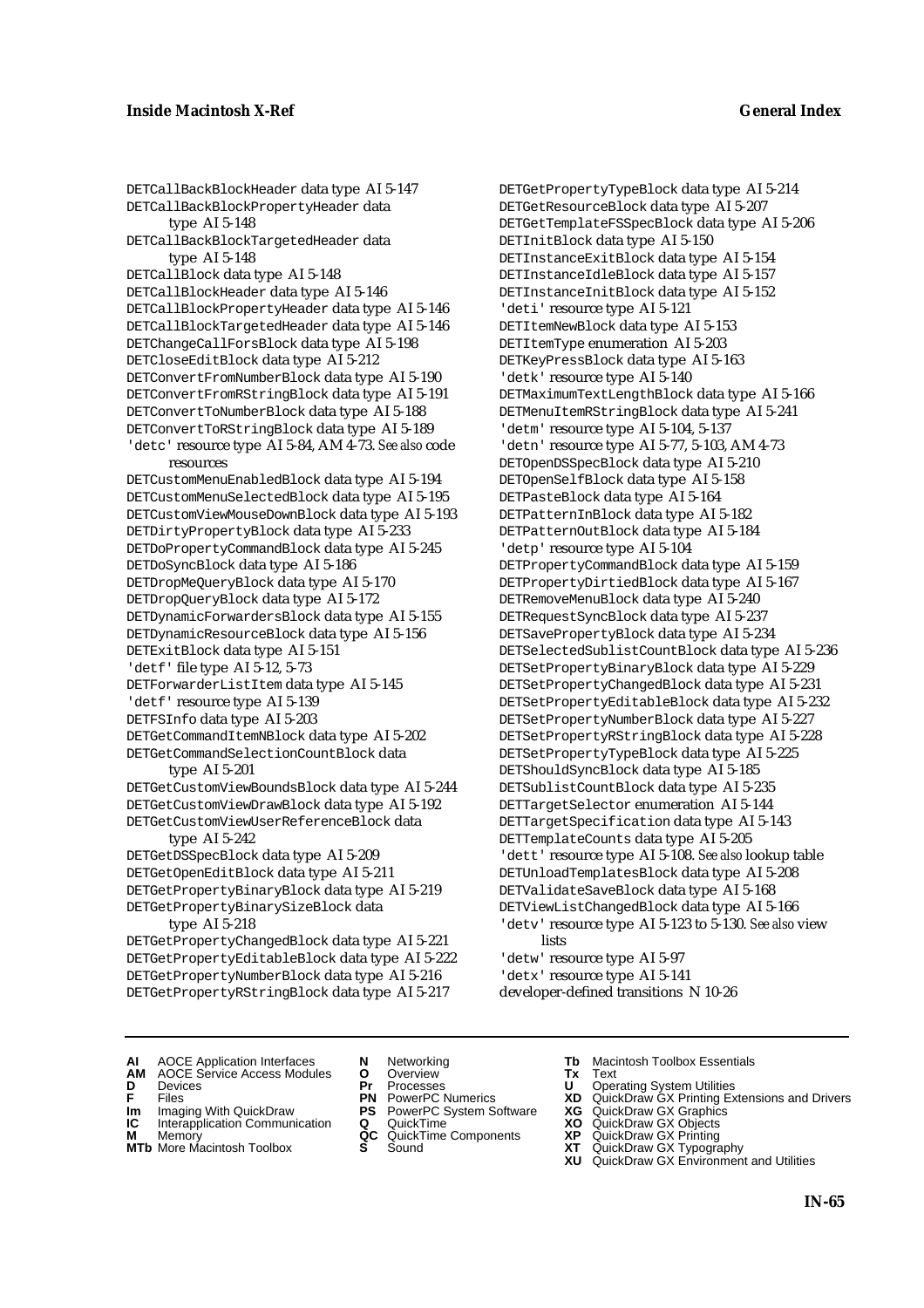device angle, of a halftone XO 7-83 device communications modifying XD 2-6 not-connected XD 3-8 PAP XD 3-8 SCSI XD 3-8 serial XD 3-8 device communications phase of printing XD 1-9, 3-8, XP 1-5 handling status conditions XD 3-9 handling user alert conditions XD 3-9 messages XD 3-8, 4-131 to 4-147 device control entries (DCEs) N 2-12 for printer drivers Im 9-80 to 9-81 for slot device drivers D 2-17 device control entry (DCE) data structure D 1-6, 1-56 to 1-58 device dependence XD 1-11 device drivers N 1-16 to 1-18. See also .ATP driver; .DSP driver; .MPP driver; .XPP driver asynchronous D 1-4 asynchronous requests D 1-10, 1-15, 1-37 asynchronous routines D 1-37 avoiding page faults M 3-12 Chooser extensions D 1-40 to 1-49 close routine D 1-12, 1-33 communicating with D 1-20 controlling and monitoring D 1-22 control routine D 1-12, 1-35 driver resource D 1-12 flags D 1-25 to 1-28 header D 1-25 making notification requests Pr 5-3 immediate requests D 1-10, 1-15 implementing protocols N 1-16 installing D 1-38 I/O queue D 1-10 KillIO requests D 1-17, 1-35 loading from sResources D 2-58 to 2-59 .MPP driver N 10-15 naming D 1-18 notification of impending sleep state D 6-5 opening and closing D 1-18 open routine D 1-12, 1-32 prime routine D 1-12, 1-17, 1-34 reentrant D 1-10, 1-15 and the 68LC040 Emulator PS 1-11 to 1-12 standard types D 1-4

status routine D 1-12, 1-36 synchronous D 1-4, 1-10 writing D 1-24 Device function XD 5-9 device-grid style attribute XG 3-21, 3-42 to 3-45, 3-99 device handlers for ADB devices D 5-5 to 5-6, 5-30 to 5-37 DeviceIdent data type D 4-19 to 4-20 device identification record D 4-19 to 4-20 DeviceList global variable Im 5-4 device lists defined Im 5-4 getting first device in Im 5-26 to 5-27 device list structures QC 6-58 to 6-59 DeviceLoopFlags data type Im 5-18 to 5-19 DeviceLoop procedure Im 5-8 to 5-9, 5-29 to 5-30 Device Manager D 1-3 to 1-101, O 11, 12 Control function called by ShutDwnPower Pr 8-5, 8-6 and sound input device drivers S 3-13 to 3-17 unit table checked by ShutDwnPower Pr 8-5 data structures in D 1-53 to 1-58 functions in D 1-58 to 1-89 parameter block D 1-53 to 1-56 resources for D 1-89 to 1-90 device matrix XO 5-8, 5-33 to 5-34 device name structures QC 5-72 to 5-73 device package D 1-41 creating D 1-45 to 1-46 device space XO 1-31 to 1-32, 7-38 to 7-39 measuring a shape in XO 7-59 to 7-60, 7-116 to 7-118 DHDVText opcode Im A-7, A-19 DHText opcode Im A-7, A-19 diacritical marks Tx 1-29, 1-64, XT 8-31 built-in stripping routines Tx A-23 stripping Tx 1-98 to 1-99, 5-14, 5-19, 5-68 to 5-70 diacritics. *See* diacritical marks dial controls Tb 5-11 dialects, of AppleScript scripting language defined IC 7-17 routines for manipulating IC 10-67 to 10-71 dialog boxes O 133–148, XD 3-45, XP 1-10 to 1-13, 2-17 to 2-19 accessing menus from Tb 3-84, 6-68 to 6-73 adding a panel XD 2-5, 2-17 to 2-20 alert boxes, as distinguished from Tb 6-6 to 6-8 avoiding use of by system extensions U 9-14 in background picture printing extension XD 2-5, 2-8

- **AI** AOCE Application Interfaces **N** Networking **Tb** Macintosh Toolbox Essentials<br> **AM** AOCE Service Access Modules **O** Overview **Tx** Text<br> **D** Devices **Pr** Processes **U** Operating System Utilities
- **AM** AOCE Service Access Modules **O** Overview **Tx** Text
- 
- 
- **Im** Imaging With QuickDraw **PS** PowerPC System Software **XG IC** Interapplication Communication **Q** QuickTime **COVIC**
- **Interapplication Communication <b>Q** QuickTime **XO** Memory **XO** Memory **XP QC** QuickTime Components **XP**
- **M** Memory **Discussed AC** QuickTime Components **XP**<br> **MTb** More Macintosh Toolbox **S** Sound **XT MTb** More Macintosh Toolbox **S** Sound **XT** QuickDraw GX Typography
- 
- **D** Devices **Pr** Processes **U** Operating System Utilities
	-
	-
	-
	-
- 
- 
- **FRICAG CONSISTS IN THE PROCESSES CONSISTS AND CONSIST CONSISTENT CONSISTS CONSISTS PRINTIPLE PROCESSES CONSISTS CON<br>
<b>F**FRICES **PN** POWERPC Numerics **XD** QuickDraw GX Printing Extensions and Drivers<br> **Im** Imaging With Qui
	-
	-
	-
	-
	- **XU** QuickDraw GX Environment and Utilities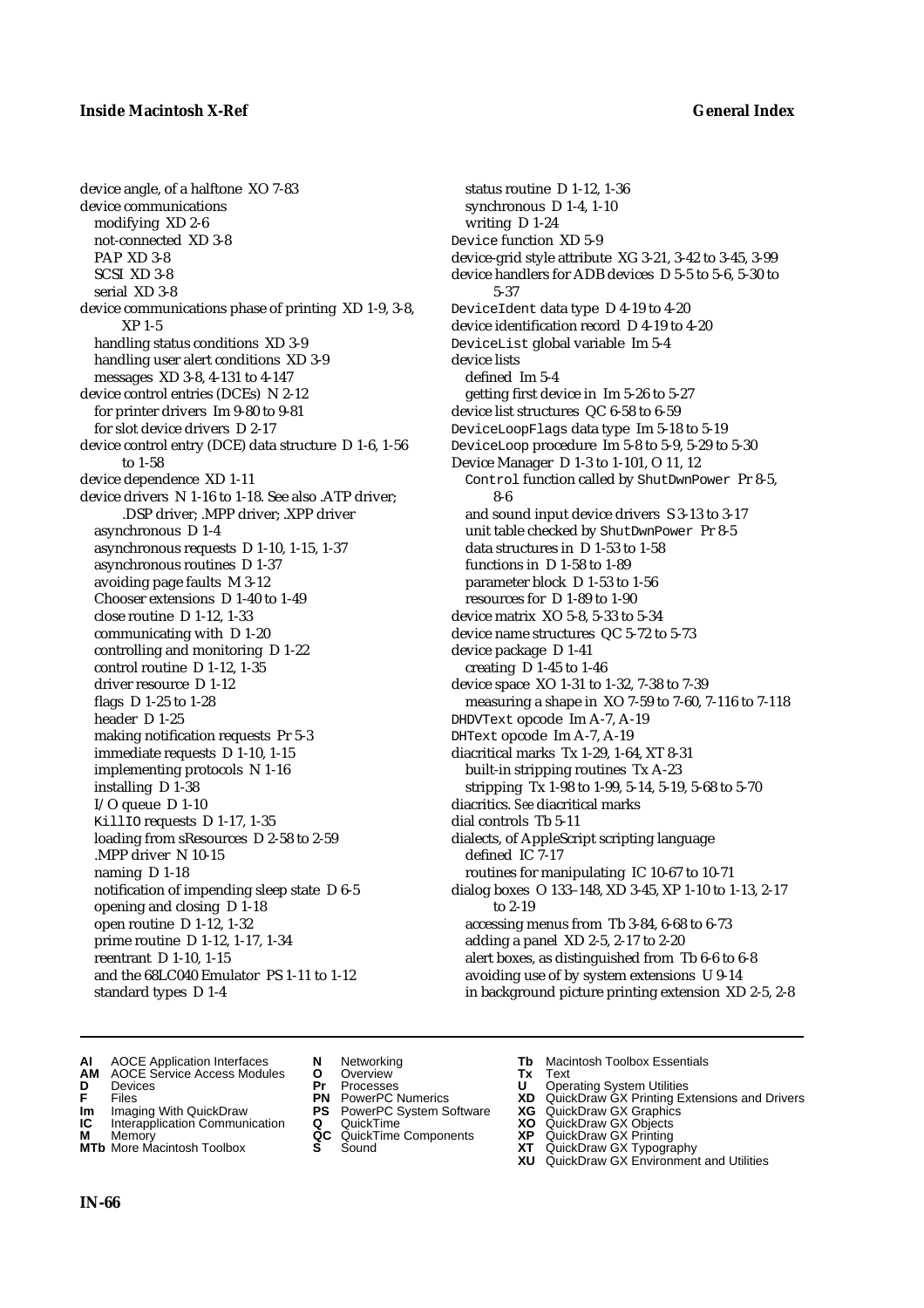closing O 128, Tb 6-100 to 6-101 creating Tb 6-23 to 6-26, 6-113 to 6-119 creating lists in MTb 4-29 custom F 3-8 to 3-12, 3-16 to 3-31 customization XP 3-6 to 3-7, 3-22 to 3-27, 3-66 to 3-73, 3-119 to 3-125 customizing, for publishers and subscribers IC 2-60 to 2-62 Custom Page Setup dialog box XP 3-113 default colors of, changing Tb 6-156 to 6-157 defined O 133, Tb 6-5 displaying Tb 6-61 to 6-75, XP 2-37 to 2-39, 2-71 to 2-74, 3-23, 3-113 to 3-121 displayed by AOCE template code resource AI 5-200 displaying file types in F 3-16 disposing of Tb 6-113, 6-119 to 6-120 Edit menu structure XP 2-9 effect on a portable Macintosh computer's sleep state D 6-24 to enable guest access IC 11-9 event filter function for Tb 6-86 to 6-89 event handling in O 78 events in Tb 2-25, 2-29 to 2-30, 6-82 to 6-100, 6-135 to 6-143 examples of Tb 1-9 extended item list resources XP 3-72 to 3-73, 3-128 to 3-132 handling editing operations in MTb 2-31 help balloons for MTb 3-51 to 3-74 help balloons for areas outside MTb 3-87 to 3-89 and Help menu MTb 3-92 and help messages for menus MTb 3-38, 3-47 to 3-51 for incorrect passwords IC 11-31 and information pages AI 5-200 introduced O 109 for invalid user names IC 11-31 items in. *See* item lists; items in alert and dialog boxes and low-memory situations M 1-44 movable modal Pr 1-8 Page Setup dialog box XP 2-35 to 2-37, 2-72, 3-121 panel resources XP 3-24, 3-70, 3-127 parsing responses in XP 3-102 Print dialog box XP 1-10 to 1-12, 2-37 to 2-39, 2-73, 3-120 Printing Status dialog box XP 4-91 for program linking IC 11-22 to 11-23, 11-32 for publisher creation IC 2-5, 2-29, 2-31 for publisher options IC 2-43

for query documents IC 12-46 to 12-47 resources F 3-17 results defined XP 2-48 for saving and opening files F 3-4 to 3-13 custom F 3-16 to 3-31 item numbers F 3-22 setting up panels XP 3-67 to 3-69, 3-114 standard F 3-4 to 3-8 for subscriber creation IC 2-6, 2-37 for subscriber options IC 2-44, 2-45 types of Tb 6-9 to 6-12 for user identification IC 11-30 for users and groups IC 11-8 as windows Tb 6-15 to 6-17 window types for Tb 4-9 to 4-10 dialog boxes, for printing XO 1-35. *See also* job dialog boxes; print status dialog boxes; style dialog boxes adding panels to XO 1-36 altering Im 9-35 to 9-38, 9-63 to 9-66, 9-86 data structure for Im 9-50 to 9-51 displaying Im 9-13 to 9-15, 9-61 to 9-64 printing status dialog box XO 1-37 dialog box messages XD 4-81 to 4-87 dialog color table resources Tb 6-75, 6-156 to 6-157 dialog control ('dctl') resource XD 6-52 to 6-60 DialogCopy procedure MTb 2-31, Tb 6-133 DialogCut procedure MTb 2-31, Tb 6-132 to 6-133 DialogDelete procedure Tb 6-134 dialog hook functions F 3-21 to 3-28, 3-35 to 3-38, 3-56 to 3-57 expandable IC 2-97, 2-98 dialog hooks Im 9-37, 9-38 dialog-item help resources. *See* 'hdlg' resource type Dialog Manager O 10, 110, 133–148, Tb 6-5 to 6-172 application-defined routines for Tb 6-143 to 6-147 and Control Manager Tb 5-3, 5-5, 5-16, 5-29, 5-31, 6-78 data structures in Tb 6-101 to 6-102 initializing Tb 6-102 to 6-105 localization guidelines for Tb 6-34 to 6-35, 6-39, 6-40, 6-80, 6-130 and Menu Manager Tb 6-68 to 6-73 and Printing Manager Im 9-5 to 9-8, 9-35 to 9-38 and QuickDraw Im 4-6

- **AI** AOCE Application Interfaces **N** Networking **Tb** Macintosh Toolbox Essentials<br> **AM** AOCE Service Access Modules **O** Overview **Tx** Text<br> **D** Devices **Pr** Processes **U** Operating System Utilities
- AOCE Service Access Modules **O** Overview **Tx** Text<br>Devices **Devices Devices Devices**
- 
- 
- **Im** Files<br> **Im** Imaging With QuickDraw **PS** PowerPC System Software **XG**<br> **IC** Interapplication Communication **Q** QuickTime **XO IC** Interapplication Communication **Q** QuickTime **XO M** Memory **XO QC** QuickTime Components **XP**
- **M** Memory **QC** QuickTime Components **XP**<br>**MTb** More Macintosh Toolbox **S** Sound **XT**
- **MTb** More Macintosh Toolbox **S** Sound **XT** QuickDraw GX Typography
- 
- **D** Devices **Pr** Processes **U** Operating System Utilities
	-
	-
	-
	-
- 
- 
- **F** Files **PN** PowerPC Numerics **XD** QuickDraw GX Printing Extensions and Drivers
	-
	-
	-
	-
	- **XU** QuickDraw GX Environment and Utilities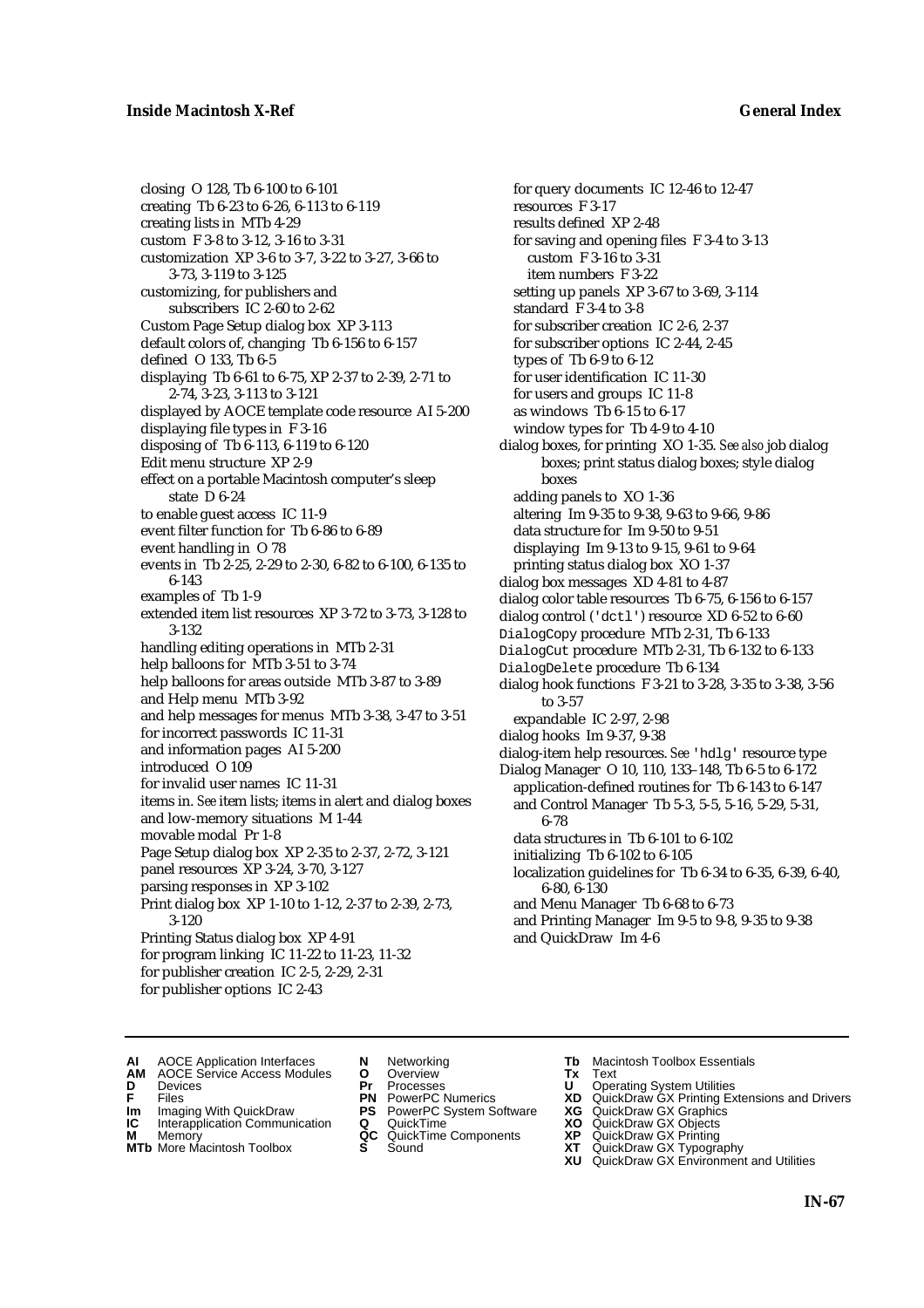resources in Tb 6-147 to 6-164. *See also* alert color table resources; alert resources; dialog color table resources; dialog resources; item color table resources; item list resources routines in Tb 6-102 to 6-147 and Scrap Manager MTb 2-31 testing for availability of AppendDITL, ShortenDITL, and CountDITL routines Tb 6-18 testing for features U 1-17 and TextEdit MTb 2-31, Tb 6-79 to 6-80 user interface guidelines for Tb 6-8 to 6-12, 6-31 to 6-34, 6-37 to 6-41, 6-42, 6-62 to 6-64 and Window Manager Tb 4-13 to 4-14, 6-15 to 6-16 dialog panel ('ppnl') resources XD 3-65 DialogPaste procedure MTb 2-31, Tb 6-133 to 6-134 DialogPeek data type Tb 6-102 DialogPtr data type Tb 6-102 DialogRecord data type Tb 6-101 to 6-102 dialog records Tb 6-101 to 6-102 dialog resources O 57, 135 defined Tb 6-15 example of Tb 6-24 Rez input format for Tb 6-24 to 6-26 Rez output format for Tb 6-148 to 6-149 DialogSelect function O 142, Tb 2-29, 6-80, 6-89 to 6-93, 6-139 to 6-141 diameters of curvature Im 1-14 diamond-shaped mark in Application menu Pr 5-7 DIBadMount function F 5-10, 5-11, 5-18 to 5-19, O 77, Tb 2-56 'dict' atom type S 4-91 dictionaries Tx 1-39, 8-3 to 8-4. *See also* dictionary entries; dictionary records; pronunciation dictionaries accessing Tx 8-13 to 8-15, 8-22 to 8-26 compacting Tx 8-20, 8-33 defined Tx 8-3 entries Tx 8-6 file types Tx 8-5 garbage data in Tx 8-8 to 8-10 locating records in Tx 8-15 to 8-18, 8-26 to 8-29 main Tx 8-3 making Tx 8-11 to 8-13, 8-20 to 8-22 maximum key length Tx 8-13, 8-14, 8-21, 8-25 modifying Tx 8-18 to 8-20, 8-30 to 8-32 records Tx 8-5 to 8-7

search criteria Tx 8-13, 8-14, 8-21, 8-25 structure of Tx 8-5 to 8-7 user Tx 8-3 dictionary entries Tx 8-6 attribute types Tx 8-6, 8-27 data attributes Tx 8-6, 8-7 raw data Tx 8-6, 8-7 dictionary information record Tx 8-14, 8-25 Dictionary Manager S 4-37, Tx 1-39, 8-4 to 8-39. See also dictionaries; dictionary records testing for availability U 1-7 accessing a dictionary Tx 8-13 to 8-15, 8-22 to 8-26 compacting a dictionary Tx 8-20, 8-33 limitations of Tx 8-10 locating records in a dictionary Tx 8-15 to 8-18, 8-26 to 8-29 making a dictionary Tx 8-11 to 8-13, 8-20 to 8-22 modifying a dictionary Tx 8-18 to 8-20, 8-30 to 8-32 routines in Tx 8-20 to 8-33 testing for the presence of Tx 8-11 dictionary records associated data Tx 8-5 defined Tx 8-5 format of Tx 8-5 to 8-7 indexes Tx 8-5 insertion mode Tx 8-31 keys Tx 8-5, 8-7 dictionary reference number Tx 8-13, 8-23 'dict' resource type S 4-36, 4-89 to 4-93 difference operation XG 4-21, 4-63, 4-110 assembler PN 14-4 defined PN 6-6 to 6-7 difference, positive function PN 10-4 to 10-5 DiffRgn procedure Im 3-96, 8-11, O 97 DIFormat function F 5-20 digest data structure AI 6-44 digests creating AI 6-19, 6-43 to 6-44 defined AI 6-5 encrypted AI 6-6 generating AI 6-30 size of AI 6-5, 6-44 unencrypted AI 6-43 digital signal processor (DSP) S 1-6, 1-8, 1-10, 5-5 Digital Signature Manager AI 6-3 to 6-64 application-defined functions AI 6-54 to 6-55 data structures for AI 6-23 to 6-27 functions in AI 6-27 to 6-54

- **AI** AOCE Application Interfaces **N** Networking **Tb** Macintosh Toolbox Essentials
- **AM** AOCE Service Access Modules **O** Overview **Tx** Text
- 
- 
- **Im** Imaging With QuickDraw **PS** PowerPC System Software **XG IC** Interapplication Communication **Q** QuickTime **COVIC**
- **Interapplication Communication <b>Q** QuickTime **XO** Memory **XO** Objects **XP QC** QuickTime Components **XP**
- **MTb** More Macintosh Toolbox **S** Sound **XT** QuickDraw GX Typography
- 
- **D** Devices **Pr** Processes **U** Operating System Utilities
	-
	-
	-
	-
- 
- 
- **F** Files **PN** PowerPC Numerics **XD** QuickDraw GX Printing Extensions and Drivers
	-
	-
- **M** Memory **QC** QuickTime Components **XP** QuickDraw GX Printing
	-
	- **XU** QuickDraw GX Environment and Utilities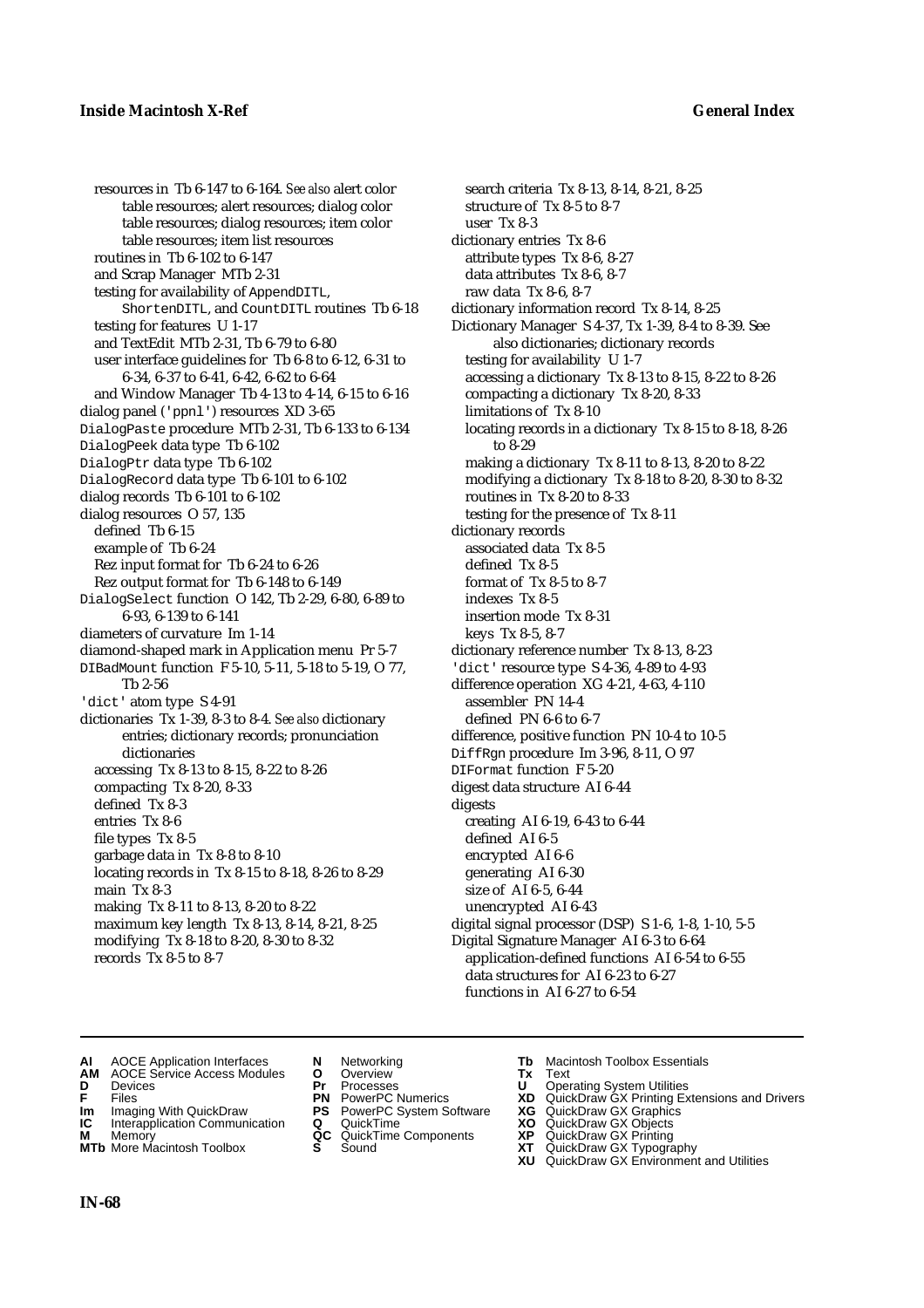introduction AI 1-12 testing for version number AI 6-11 digital signatures AI 6-5 to 6-6 adding to a message AI 7-67 checking for AI 3-83 defined AI 6-3 detecting viruses with AI 6-3 icons for AI 6-26 indication in message header AI 7-7 introduction to AI 6-3 to 6-5 relationship to full signatures AI 6-5 to 6-6. *See also* full signatures verifying for message AI 7-102 to 7-103 digital-to-analog converter (DAC) S 1-9 DigitizerInfo data type QC 8-20 to 8-22 digitizer information structures QC 8-20 to 8-22 retrieving QC 8-24 digitizer rectangles determining for video digitizer component QC 8-30 setting for video digitizer component QC 8-29 DILoad procedure F 5-16 dimensions as format object property XP 2-8 as paper-type object property XP 2-9 from format objects XP 2-33 to 2-34, 2-70 from paper-type objects XP 4-33, 4-77 of panels XP 2-7, 3-115 DimmingControl function D 6-47 dimming timer controlling D 6-46 to 6-48 determining whether enabled D 6-48 enabling and disabling D 6-47 reading D 6-46 setting D 6-46 'dinf' atom type Q 4-6, 4-31 DInfo data type Tb 7-50 diphthong ligatures XT 8-24 to 8-25 DirAbort function AI 8-148 to 8-149 DirAddADAPDirectory function AI 8-71 to 8-73, AM 3-10 DirAddAlias function AI 8-106 to 8-108 DirAddAttributeValue function AI 8-109 to 8-110 DirAddDSAMDirectory function AM 3-22, 3-33 to 3-35 DirAddDSAM function AM 3-9, 3-31 to 3-33 DirAddPseudonym function AI 8-98 to 8-100 DirAddRecord function AI 8-89 to 8-91 DirChangeAttributeValue function AI 8-112 to 8-114 DirClosePersonalDirectory function AI 8-85 to 8-86, AM 3-10 DirCreate function F 2-173 to 2-174 DirCreatePersonalDirectory function AI 8-82 to 8-83, AM 3-10 DirDeleteAttributeType function AI 8-126 to 8-127 DirDeleteAttributeValue function AI 8-111 to 8-112 DirDeletePseudonym function AI 8-100 to 8-101 DirDeleteRecord function AI 8-91 to 8-92 DirDiscriminator checking equality of AI 2-64 copying AI 2-63 data type defined AI 2-31 direct addressing AI 7-11 to 7-14 AppleTalk type AI 7-12 telephone type AI 7-12 to 7-14 DirectBitsRect opcode Im A-11 DirectBitsRgn opcode Im A-12 direct colors Im 1-19, 1-20, 1-25 direct devices defined Im 4-5 pixel values for Im 4-15 to 4-17 Direct Dialup addresses AI 7-12 to 7-14 defined AI 7-3 direct dispatching, of Apple events IC 5-13 direction boundaries XT 1-23, 10-14 and caret movement Tx 1-79, 2-11 to 2-12 direction levels XT 5-5, 5-9, 9-17 to 9-21, 9-38 to 9-41 direction overrides XT 8-62 direction runs Tx 1-70 to 1-71, XT 1-15 direction. *See* line direction; text direction; direction levels direct memory XO 2-16 direct memory access (DMA) M 3-3, 3-13, 3-15, 3-16, 3-18, 3-20, 3-21, 4-3, 4-10 and stale data M 4-12 direct mode XP 4-19 to 4-20, 4-35 to 4-36. *See also* job format modes direct-mode information as format collection item XP 3-13 defined XP 3-91 direct-mode printing XD 3-33, 3-34, XO 1-37 directories current F 3-31 to 3-34 default F 2-35 to 2-37 defined F 1-9 described for PBCatSearch F 2-38 to 2-39

- **AI** AOCE Application Interfaces **N** Networking **Tb** Macintosh Toolbox Essentials<br> **AM** AOCE Service Access Modules **O** Overview **Tx** Text<br> **D** Devices **Pr** Processes **U** Operating System Utilities
	- AOCE Service Access Modules **O** Overview **Tx** Text<br>Devices **Devices Devices Devices**
- 
- 
- **Im** Imaging With QuickDraw **PS** PowerPC System Software **XG IC** Interapplication Communication **Q** QuickTime **XO**
- **IC** Interapplication Communication **Q** QuickTime **XO M** Memory **XP QC** QuickTime Components **XP M** Memory **CONSISTENT MEMORY AND MEMORY MEMORY AND MEMORY AND MEMORY AND <b>CONSISTENT CONSISTENT** WAS A VIOLENCE CONSISTENT ON A VIOLENCE CONSISTENT OF A VIOLENCE CONSISTENT OF A VIOLENCE CONSISTENT OF A VIOLENCE CONSISTEN
- **MTb** More Macintosh Toolbox **S** Sound **XT** QuickDraw GX Typography
- 
- **D** Devices **Pr** Processes **U** Operating System Utilities
	-
	-
	-
	-
- 
- 
- **F** Files **PN** PowerPC Numerics **XD** QuickDraw GX Printing Extensions and Drivers
	-
	-
	-
	-
	- **XU** QuickDraw GX Environment and Utilities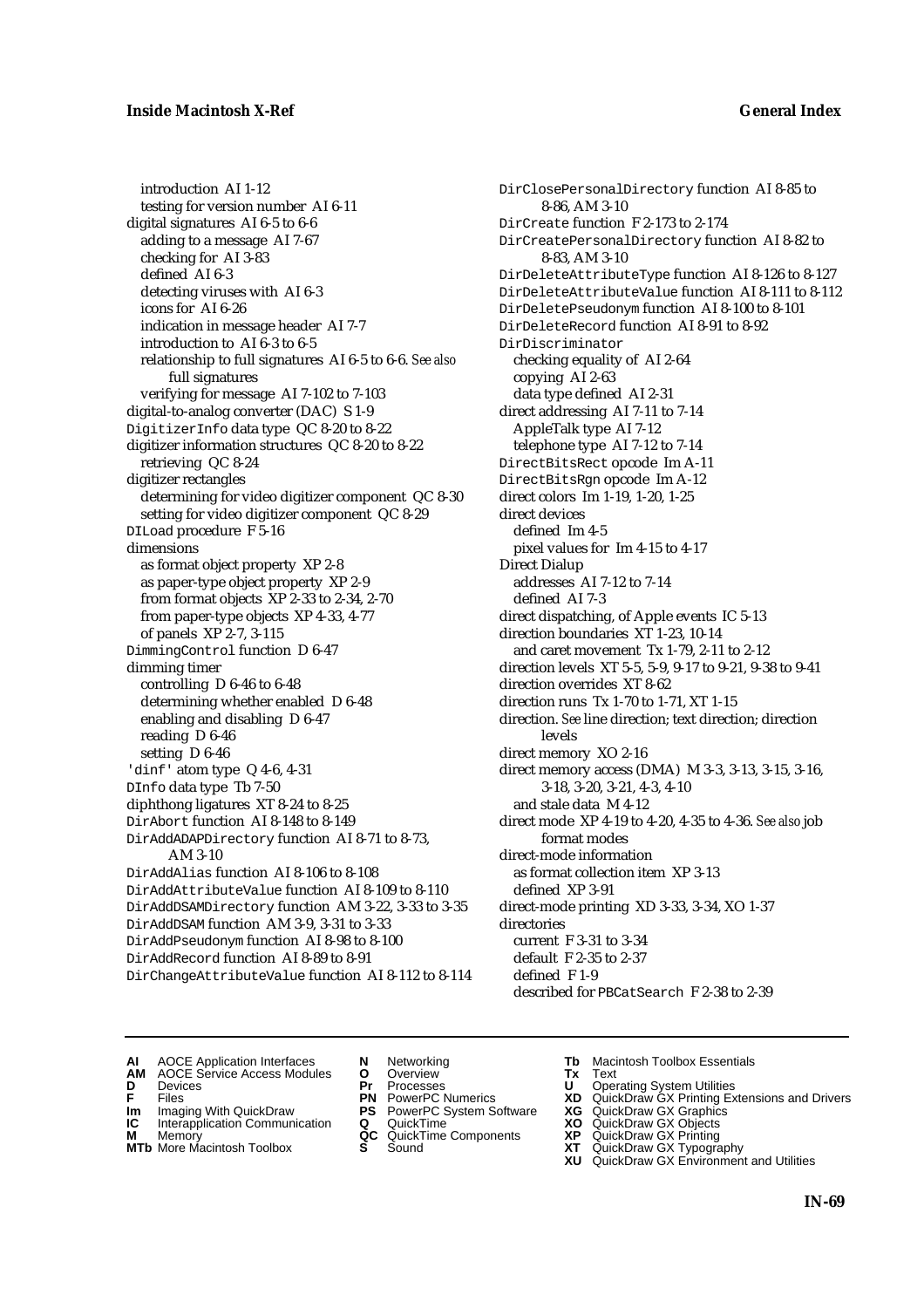finding system-related Tb 7-53 to 7-56 locking F 2-149, 2-161, 2-177, 2-197 moving F 2-179 to 2-180 naming F 2-27 selecting F 3-10 to 3-12, 3-34 to 3-38 specifying in HFS F 2-29 in Standard File Package dialog boxes. *See* current directory unlocking F 2-162, 2-178, 2-198 directory access privileges F 2-18 to 2-20, 2-97 directory IDs defined F 1-9, 2-25 in resolution of alias records F 4-7 directory information record Tb 7-50 Directory Manager. *See* Catalog Manager DirectoryName data type AI 2-22 directory records F 2-72 directory thread records F 2-73 direct parameters for Apple events IC 3-9, 3-15 DirEnumChoices data type AI 8-34 DirEnumerateAttributeTypesGet function AI 8-127 to 8-129 DirEnumerateAttributeTypesParse function AI 8-130 to 8-131 DirEnumerateDirectoriesGet function AI 8-38 to 8-41, AM 3-10 DirEnumerateDirectoriesParse function AI 8-41 to 8-43, AM 3-10 DirEnumerateGet function AI 8-57 to 8-61 DirEnumerateParse function AI 8-62 to 8-63 DirEnumeratePseudonymGet function AI 8-101 to 8-104 DirEnumeratePseudonymParse function AI 8-104 to 8-106 DirEnumSpec data type AI 8-35 DirFindADAPDirectoryByNetSearch function AI 8-74 to 8-76, AM 3-10 DirFindRecordGet function AI 8-43 to 8-46 DirFindRecordParse function AI 8-46 to 8-48 DirFindValue function AI 8-116 to 8-118 DirGestalt data type AM 3-16 to 3-20 DirGetAttributeAccessControlGet function AI 8-143 to 8-145 DirGetAttributeAccessControlParse function AI 8-146 to 8-148 DirGetDirectoryIcon function AI 8-52 to 8-54 DirGetDirectoryInfo function AM 3-10, 3-22,

AI 8-10, 8-48 to 8-50

8-135 DirGetDNodeAccessControlParse function AI 8-136 to 8-138 DirGetDNodeInfo function AI 8-69 to 8-70 DirGetDNodeMetaInfo function AI 8-64 to 8-65 DirGetExtendedDirectoriesInfo function AI 8-24, 8-54 to 8-56, AM 3-10 DirGetLocalNetworkSpec function AI 8-51 to 8-52 DirGetNameAndType function AI 8-94 to 8-95 DirGetOCESetupRefnum function AI 8-81 to 8-82, AM 3-10 DirGetOCESetupRefnum function AM 2-37 DirGetRecordAccessControlGet function AI 8-138 to 8-140 DirGetRecordAccessControlParse function AI 8-140 to 8-143 DirGetRecordMetaInfo function AI 8-92 to 8-94 DirInstantiateDSAM function AM 3-8, 3-11, 3-29 to 3-31 DirLookupGet function AM 2-37, 2-38, 2-39, AI 8-118 to 8-121 DirLookupParse function AM 2-37, 2-38, 2-39, AI 8-122 to 8-125 DirMakePersonalDirectoryRLI function AI 8-86 to 8-88, AM 3-10 DirMapDNodeNumberToPathName function AI 8-65 to 8-67 DirMapPathNameToDNodeNumber function AI 8-67 to 8-69 DirMatchWith data type AI 8-37 DirNetSearchADAPDirectoriesGet function AI 8-76 to 8-77, AM 3-10 DirNetSearchADAPDirectoriesParse function AI 8-78 to 8-79, AM 3-10 DirOpenPersonalDirectory function AI 8-84 to 8-85, AM 3-10 DirParamBlock data type AI 8-32 to 8-34, AM 3-29 DirRemoveDirectory function AI 8-79 to 8-81, AM 3-37 DirRemoveDSAM function AM 3-35 to 3-36 DirSetNameAndType function AI 8-96 to 8-97 'dirt' file type AI 4-86 dirtied property AOCE template callback routine AI 5-233 code resource routine AI 5-167

DirGetDNodeAccessControlGet function AI 8-133 to

DirVerifyAttributeValue function AI 8-114 to 8-115 disabled constant Tb 3-8

- 
- **AI** AOCE Application Interfaces **N** Networking **Tb** Macintosh Toolbox Essentials<br> **AM** AOCE Service Access Modules **O** Overview **Tx** Text<br> **D** Devices **Pr** Processes **U** Operating System Utilities **AM** AOCE Service Access Modules **O** Overview **Tx** Text
- 
- 
- **Im** Imaging With QuickDraw **PS** PowerPC System Software **XG IC** Interapplication Communication **Q** QuickTime **COVIC**
- **IC** Interapplication Communication **Q** QuickTime **XO M** Memory **XO C** QuickTime Components **XP**
- **M** Memory **CONSISTENT ACCONSTRUM M**<br>**MTb** More Macintosh Toolbox **S** Sound **CONSISTENT CONSISTENT MTb** More Macintosh Toolbox **S** Sound **XT** QuickDraw GX Typography
- 
- 
- 
- 
- -
	-
- 
- **D** Devices **Pr** Processes **U** Operating System Utilities
- **FILENCE CONSIGNATION**<br> **F** Files **PN** PowerPC Numerics **XD** QuickDraw GX Printing Extensions and Drivers<br> **F** Files **PN** PowerPC System Software **XG** QuickDraw GX Graphics<br> **Im** Imaging With QuickDraw **PS** PowerPC System
	-
	-
	-
	-
	- **XU** QuickDraw GX Environment and Utilities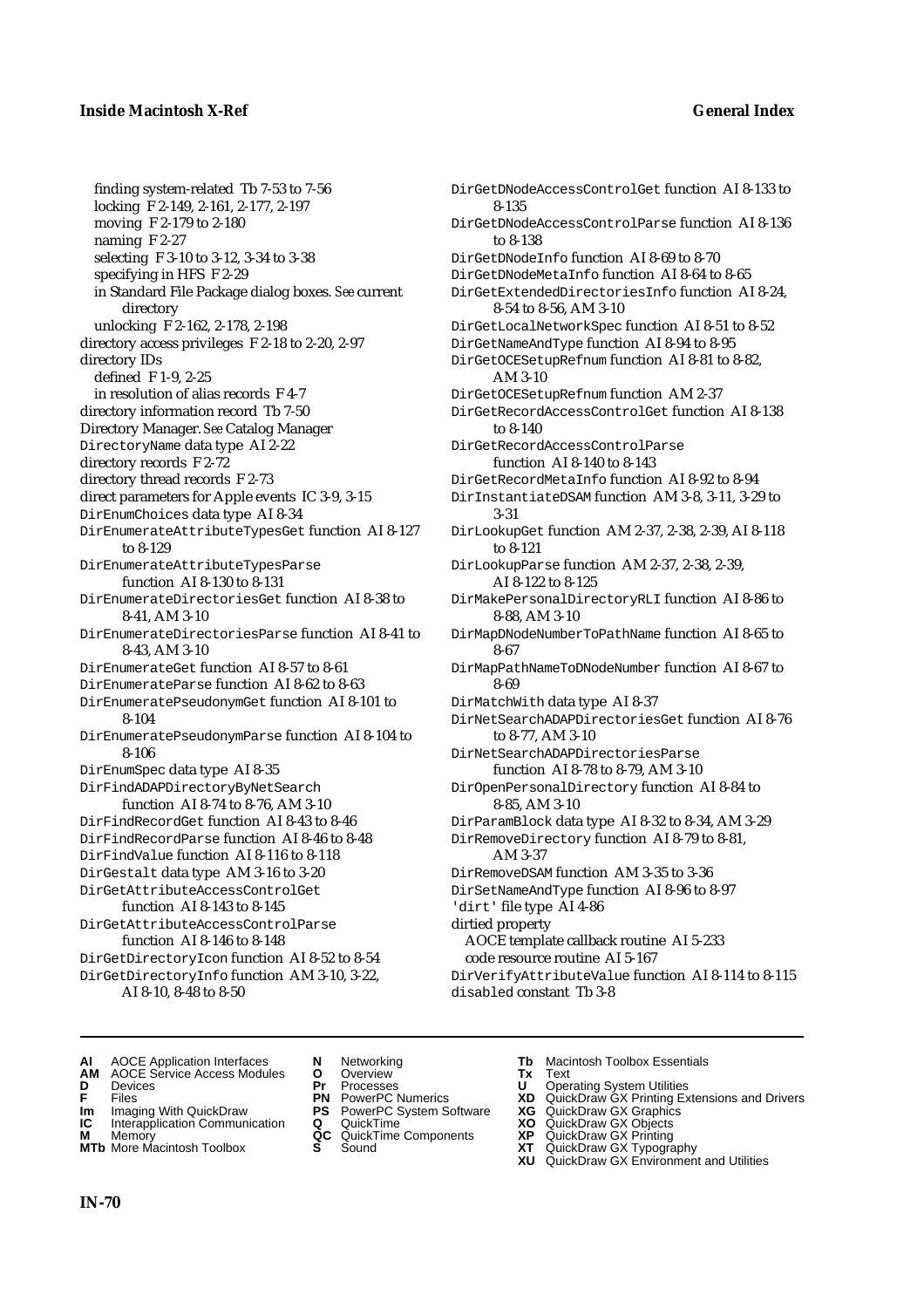disabled interrupts Pr 1-11 disabled items Tb 6-13 DisableIdle procedure D 6-29 to 6-30 DisableItem procedure Tb 3-58 to 3-59, 3-131 to 3-132 DisableMenuItem procedure O 162 DisableWUTime function D 6-17, 6-32 discontiguous highlighting Tx 1-81 to 1-82, 2-10, XT 1-23, 10-14, 10-26, 10-50 discontinuous selection Tx 1-80 in lists MTb 4-11 discrete resolution Im 9-11, 9-30 to 9-32 discriminator attribute AM 2-39, 2-40, 4-11, 4-69, 4-72 disk access, delaying VBL tasks Pr 4-6 disk-based pixel images XG 5-7, 5-44 to 5-45 disk cache defined M 4-4 setting with the Memory control panel M 4-4 disk caches F 1-9 'disk' file type Tb 7-20 disk formatting F 5-5 DiskFragment data type PS 3-17 disk initialization F 5-4 disk initialization dialog boxes alternate layouts for F 5-5 to 5-7 initializing disks without F 5-12 to 5-13 placement of F 5-10 presentation of F 5-5 to 5-7 reinitializing disks F 5-11 variations in F 5-6 Disk Initialization Manager F 5-3 to 5-25, O 12 and bad block sparing F 5-7 to 5-9 loading F 5-10, 5-16 low-level routines F 5-19 to 5-22 overriding the disk initialization dialog box F 5-12 to 5-13 and Package Manager U 10-3 routines in F 5-15 to 5-22 unloading F 5-17 disk initialization warning dialog boxes F 5-6 disk-inserted events in alert and dialog boxes Tb 6-87 handling O 76–77, Tb 2-55 to 2-56 masking out F 5-9 in modal dialog boxes O 147 and the ModalDialog procedure Tb 2-56 posting of Pr 4-5 receiving in a modal dialog F 5-9 responding to F 5-9 to 5-10

and standard file dialog boxes Tb 2-55 disk-insertion required errors U 2-10 disk location records PS 3-17 to 3-18 disk naming dialog boxes F 5-6 disk partition maps F 2-54 disk partitions F 2-54 disks defined F 2-54 determining whether a disk is valid F 5-10 erasing F 5-11 in the Finder F 5-7 formatting F 5-4, 5-20 free space limit for data access IC 12-13 initializing F 5-9 to 5-10 overriding the disk initialization dialog box F 5-12 to 5-13 naming F 5-6 opening Tb 7-20 reinitializing F 5-11 verifying formatting of F 5-5, 5-21 zeroing F 5-5 disk switch dialog box F 1-11, 2-11 disk verification F 5-5 disk zeroing F 5-5 DISPATCHED\_STACK\_ROUTINE\_PARAMETER macro PS 2-50 DISPATCHED\_STACK\_ROUTINE\_SELECTOR\_SIZE macro PS 2-50 dispatch record. *See* TextEdit dispatch record dispatch routine for a script Tx A-28, A-39 dispatch selector XD 5-12 dispatch tables for Apple event handlers IC 4-7 to 4-9, 4-61 to 4-66 for coercion handlers IC 4-41 to 4-42 for object accessor functions IC 6-21 to 6-27 for a script Tx 6-51, A-28, A-39 for special handlers IC 4-99 to 4-103 display boundary rectangles QC 6-17 display functions QC 5-114, 6-36 displaying data QC 5-113 to 5-114, 6-36 displaying image data as a preview QC 12-8 to 12-9 displaying movie controllers QC 2-7 displaying status text strings XD 3-47 display line (defined) Tx 3-12 display list F 3-5 display of text Tx 1-5 to 1-7, 1-64 to 1-86, 3-4 to 3-108 alignment Tx 1-68 to 1-69, 2-50 caret handling Tx 1-74 to 1-79, 3-47 to 3-60

- **AI** AOCE Application Interfaces **N** Networking **Tb** Macintosh Toolbox Essentials<br> **AM** AOCE Service Access Modules **O** Overview **Tx** Text<br> **D** Devices **Pr** Processes **U** Operating System Utilities
- AOCE Service Access Modules **O** Overview **Tx** Text<br>Devices **Devices Devices Devices**
- 
- 
- **IM** FILES<br> **Im** Imaging With QuickDraw **PS** PowerPC System Software **XG**<br> **IC** Interapplication Communication **Q** QuickTime **XO IC** Interapplication Communication **Q** QuickTime **XO M** Memory **XO QC** QuickTime Components **XP**
- **M** Memory **District Acc** QuickTime Components **XP**<br> **MTb** More Macintosh Toolbox **S** Sound **XT**
- **MTb** More Macintosh Toolbox **S** Sound **XT** QuickDraw GX Typography
- 
- **D** Devices **Pr** Processes **U** Operating System Utilities
	-
	-
	-
	-
- 
- 
- **F** Files **PN** PowerPC Numerics **XD** QuickDraw GX Printing Extensions and Drivers
	-
	-
	-
	-
	- **XU** QuickDraw GX Environment and Utilities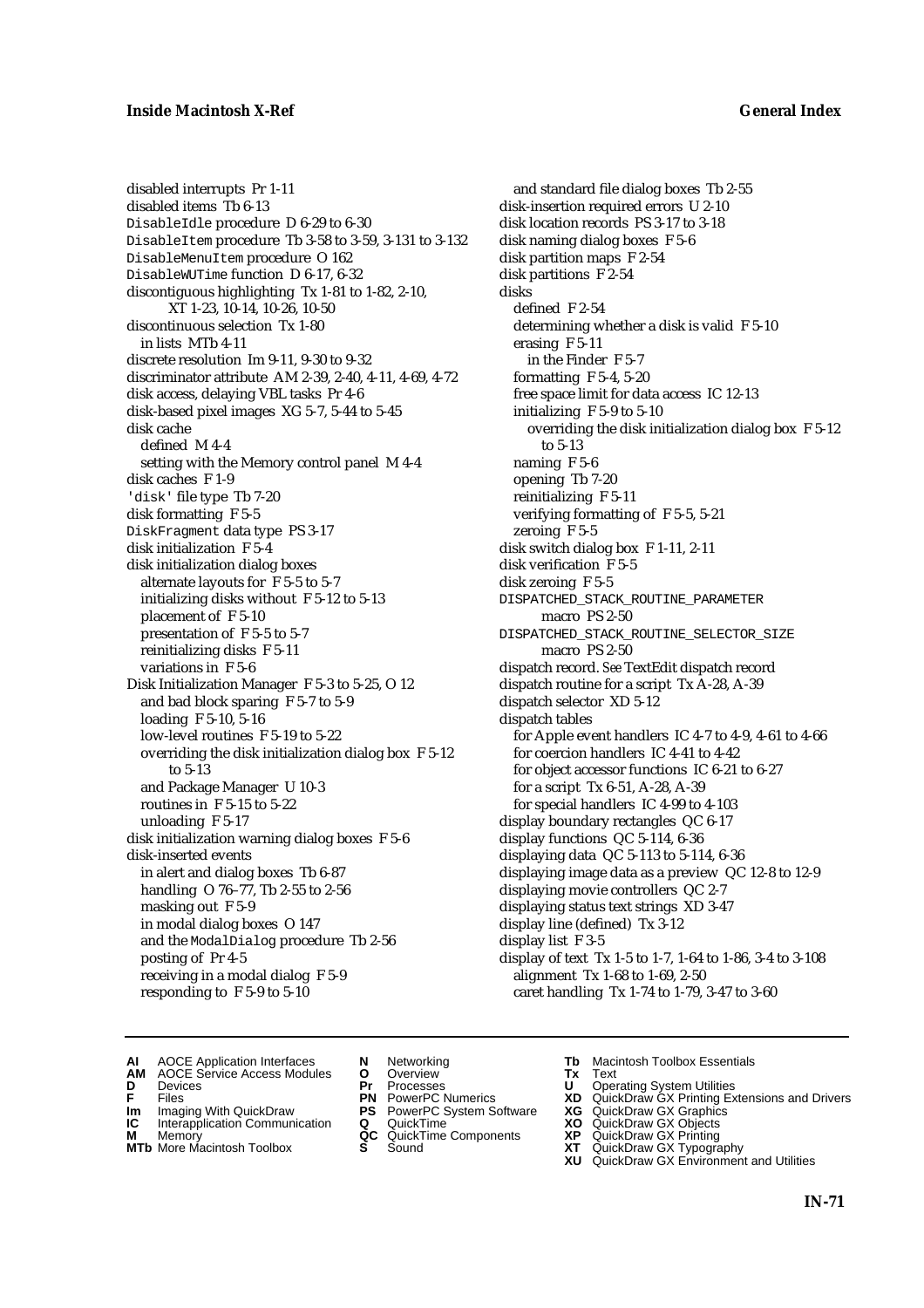direction runs and Tx 1-70 to 1-71 display order Tx 1-65 drawing Tx 3-12, 3-27 to 3-47, 3-76 to 3-81 drawing a Pascal string Tx 3-28 drawing a simple line Tx 3-29 drawing a single glyph Tx 3-27 drawing complex lines Tx 3-29 drawing justified text Tx 1-70, 3-39 drawing mixed-directional lines Tx 3-33 drawing scaled text Tx 3-45. *See also* font scaling drawing static text Tx 2-24 font runs and Tx 1-70 to 1-71 highlighting. *See* highlighting text laying out a line of text Tx 1-71 to 1-74, 3-12, 3-29 line direction and Tx 1-67 to 1-68 measuring Tx 3-27 to 3-47, 3-81 to 3-87 in TextEdit Tx 2-14, 2-58 positioning the pen Tx 3-42 primary line direction and Tx 1-67 printing Tx 1-85 to 1-86 script runs and Tx 1-70 to 1-71 stack space for drawing Tx 3-25 storage order and Tx 1-66 stripping trailing spaces Tx 3-36 style runs and Tx 1-70 to 1-71 display order Tx 1-10, 1-65, 3-33, XT 1-7. *See also* input order and layout shape XT 5-6, 10-4 defined XT 1-7 display rectangles, for items in alert and dialog boxes Tb 6-29, 6-32 to 6-35 display structure XD 4-41 display text XT 1-7, 10-3 to 10-6 display transformation matrices QC 6-17 DispMCInfo procedure. *See* DisposeMCInfo procedure DisposCCursor procedure. *See* DisposeCCursor procedure DisposCTable procedure. *See* DisposeCTable procedure DisposDialog procedure. *See* DisposeDialog procedure DisposeCallBack function Q 2-339 DisposeCCursor procedure Im 8-27 DisposeCIcon procedure MTb 5-30 DisposeCodecNameList function Q 3-64 to 3-65 DisposeCollection function XU 5-55 DisposeControl procedure Tb 5-108

DisposeCTable procedure Im 4-93

- disposed handles checking for M 1-33 defined M 1-33 preventing dereferencing of M 1-33 problems using M 1-33 DisposeDialog procedure Tb 6-120 DisposeGDevice procedure Im 5-25 DisposeGWorld procedure Im 6-6, 6-26 to 6-27 DisposeHandle procedure M 1-46, 1-57, 2-34 to 2-35, O 129, 156, PS 1-69, XD 5-26, 5-27 DisposeIconSuite function MTb 5-42 to 5-43 DisposeMatte function Q 2-181 DisposeMCInfo procedure Tb 3-145 DisposeMenu procedure Tb 3-140 DisposeMessageGlobals function XU 6-18 DisposeMovieController function QC 2-12, 2-32 DisposeMovieEditState function Q 2-256 DisposeMovie function Q 2-96 DisposeMovieTrack function Q 2-152 DisposePictInfo function Im 7-60 DisposePixMap procedure Im 4-87 DisposePixPat procedure Im 4-25, 4-91 DisposePtr procedure M 1-46, 1-60, 2-38 to 2-39, O 129–130, PS 1-70 DisposeRgn procedure Im 3-28, 3-90 DisposeRoutineDescriptor function PS 1-19, 2-21, 2-41 DisposeScreenBuffer procedure Im 6-27 DisposeSpeechChannel function S 4-70 to 4-71 DisposeTimeBase function Q 2-316 to 2-317 DisposeTrackEditState function Q 2-270 to 2-271 DisposeTrackMedia function Q 2-154 DisposeUserData function Q 2-241 DisposeWindow procedure Im 7-13, 7-20, O 130, QC 5-14, 5-18, Tb 4-105 to 4-106 disposing of memory blocks PS 1-69 disposing of objects XO 1-9. *See also* kinds of *under* objects disposing of pictures PS 1-69 DisposPictInfo function. *See* DisposePictInfo function DisposPixMap procedure. *See* DisposePixMap procedure DisposPixPat procedure. *See* DisposePixPat procedure distinguished name AI 6-9 to 6-11, 6-46 getting information about AI 6-52 to 6-54
	- ditherCopy mode Im 4-37
- **AI** AOCE Application Interfaces **N** Networking **Tb** Macintosh Toolbox Essentials
- **AM** AOCE Service Access Modules **O** Overview **Tx** Text
- 
- 
- **Im** Imaging With QuickDraw **PS** PowerPC System Software **XG IC** Interapplication Communication **Q** QuickTime **COVIC**
- **Interapplication Communication <b>Q** QuickTime **X XO** Memory **XO XP XP QC** QuickTime Components **XP**
- **MTb** More Macintosh Toolbox **S** Sound **XT** QuickDraw GX Typography
- 
- **D** Devices **Pr** Processes **U** Operating System Utilities
	-
	-
	-
	-
- 
- 
- **F** Files **PN** PowerPC Numerics **XD** QuickDraw GX Printing Extensions and Drivers
	-
	-
- **M** Memory **QC** QuickTime Components **XP** QuickDraw GX Printing
	-
	- **XU** QuickDraw GX Environment and Utilities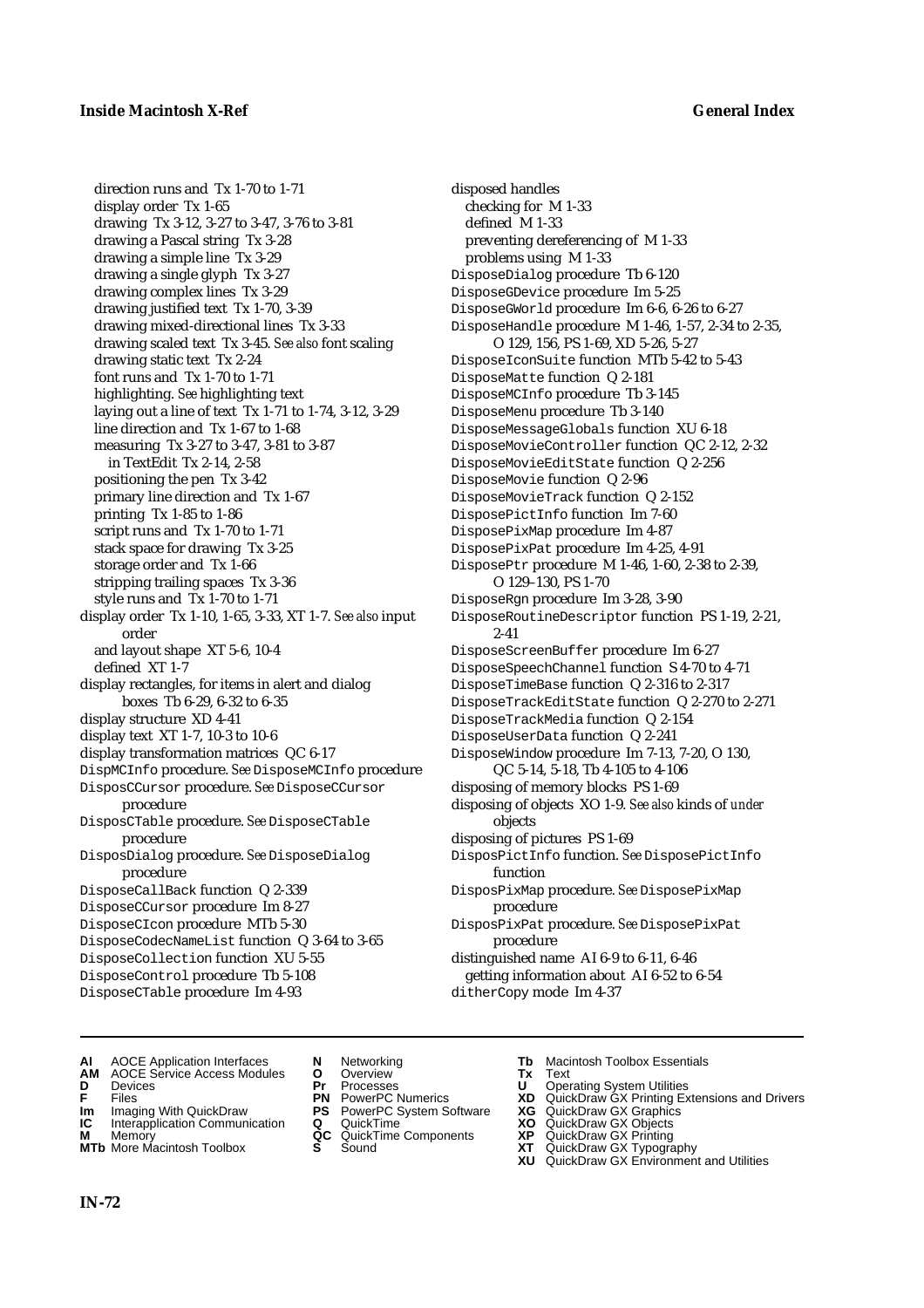dithering Im 4-37 to 4-38, Tx 3-26, XO 5-9, 7-10 fast Q 3-47 for bitmaps XG 5-30 to 5-32, XO 7-12 to 7-13 for shapes other than bitmaps XO 7-11 to 7-12 during image-decompression operations QC 4-18 image compressor components and QC 4-28, 4-39 video digitizer component support for QC 8-16 dither, ink attributes and XO 5-9 to 5-10 dither level. *See* dithers ditherPix flag Im 6-14, 6-15, 6-24, 6-25 dithers characteristics of XO 7-10 to 7-13 forced XO 5-9, 7-12 functions for XO 7-80 to 7-81 manipulating XO 7-42 to 7-43 maximum supported level XO 7-11 patterns for XO 7-11 as view port property XO 7-8 DITLMethod data type Tb 6-51, 6-166 'DITL' resource type O 135, XP 3-71. *See also* item list resources for a control panel MTb 8-6, 8-17 to 8-19 for default Open and Save dialog boxes F 3-17 to 3-20 help items in MTb 3-51 to 3-52, 3-59 to 3-63 for a monitors extension MTb 8-11, 8-50, 8-54 to 8-55 DIUnload procedure F 5-17 DIVBYZERO SANE constant PN A-7 / (divide) operator PN 6-9 to 6-10 DIVerify function F 5-21 divide-by-zero exception assembler PN 12-11 defined PN 4-6 dividers O 152, 157, Tb 3-12 division PN 6-9 to 6-10 assembler PN 14-4 invalid exception, generating PN 4-5 by zero PN 1-9 division by zero U 2-8 DIVS instructions U 2-8 DIVU instructions U 2-8 DIZero function F 5-21 to 5-22 dkGray global variable Im 2-36, 3-7 to 3-8 DlgCopy procedure. *See* DialogCopy procedure DlgCut procedure. *See* DialogCut procedure DlgDelete procedure. *See* DialogDelete procedure DlgFont global variable Tb 6-172 DlgPaste procedure. *See* DialogPaste procedure

dlim embedded speech command selector S 4-26 'DLOG' resource type O 135. *See also* dialog resources for default Open and Save dialog boxes F 3-17 to 3-18 dlsDelta field U 4-29 DMA. *See* direct memory access dNeedGoodbye flag D 1-27, 1-35 dNeedLock flag D 1-17, 1-27, 1-66, 1-67 dNeedTime flag D 1-27, 1-35, 1-50, 1-52 DNodeID data type AI 8-34 dNode list. *See* sublists dNode numbers defined AI 8-5 getting AI 9-50 getting from pathnames AI 8-67 to 8-69 dNodes adding records to AI 8-89 to 8-91 defined AI 1-14 detecting changes in AI 8-64 to 8-65 determining number in PackedPathName AI 2-58 displayed in Catalog-Browsing panel AI 4-31 enumerating AI 8-35 extracting access control information for AI 8-136 to 8-138 extracting information from AI 8-62 to 8-63 getting access control information for AI 8-133 to 8-135 getting dNode number from pathname AI 8-67 to 8-69 getting information about AI 8-56 to 8-70 getting information about contents of AI 8-57 to 8-61 getting pathname information for AI 8-65 to 8-67 identifying ability to contain records AI 8-69 to 8-70 identifying as foreign nodes AI 8-69 to 8-70 'dnod' file type AI 4-86 DocOpenMethod data type MTb 7-41 document F 1-4 document annotations, audio S 1-24 Document Converter MTb 7-9 to 7-10, 7-47 document opening methods MTb 7-17, 7-41 documentProc window type Tb 4-10 document records F 1-15, O 115–118 documents Tb 5-9 to 5-10, 5-43 to 5-70 batch translation of MTb 7-9 creating icons for Tb 7-16 to 7-17, 7-17 to 7-18 creators of Tb 7-9 to 7-10 default icon for MTb 1-130, Tb 7-12

- **AI** AOCE Application Interfaces **N** Networking **The Macintosh Toolbox Essentials**<br> **AM** AOCE Service Access Modules **O** Overview **Tx** Text<br> **D** Devices **Pr** Processes **U** Operating System Utilities
	- AOCE Service Access Modules **O** Overview **Tx** Text<br>Devices **Devices Devices Devices**
- -
- **IM** FILES<br> **Im** Imaging With QuickDraw **PS** PowerPC System Software **XG**<br> **IC** Interapplication Communication **Q** QuickTime **XO**
- **IC** Interapplication Communication **Q** QuickTime **XO M** Memory **XO QC** QuickTime Components **XP M** Memory **QC** QuickTime Components **XP**<br>**MTb** More Macintosh Toolbox **S** Sound **XT**
- **MTb** More Macintosh Toolbox **S** Sound **XT** QuickDraw GX Typography
- 
- **D** Devices **Pr** Processes **U** Operating System Utilities
	-
	-
	-
	-
- 
- 
- **F** Files **PN** PowerPC Numerics **XD** QuickDraw GX Printing Extensions and Drivers
	-
	-
	-
	- **XU** QuickDraw GX Environment and Utilities
		- **IN-73**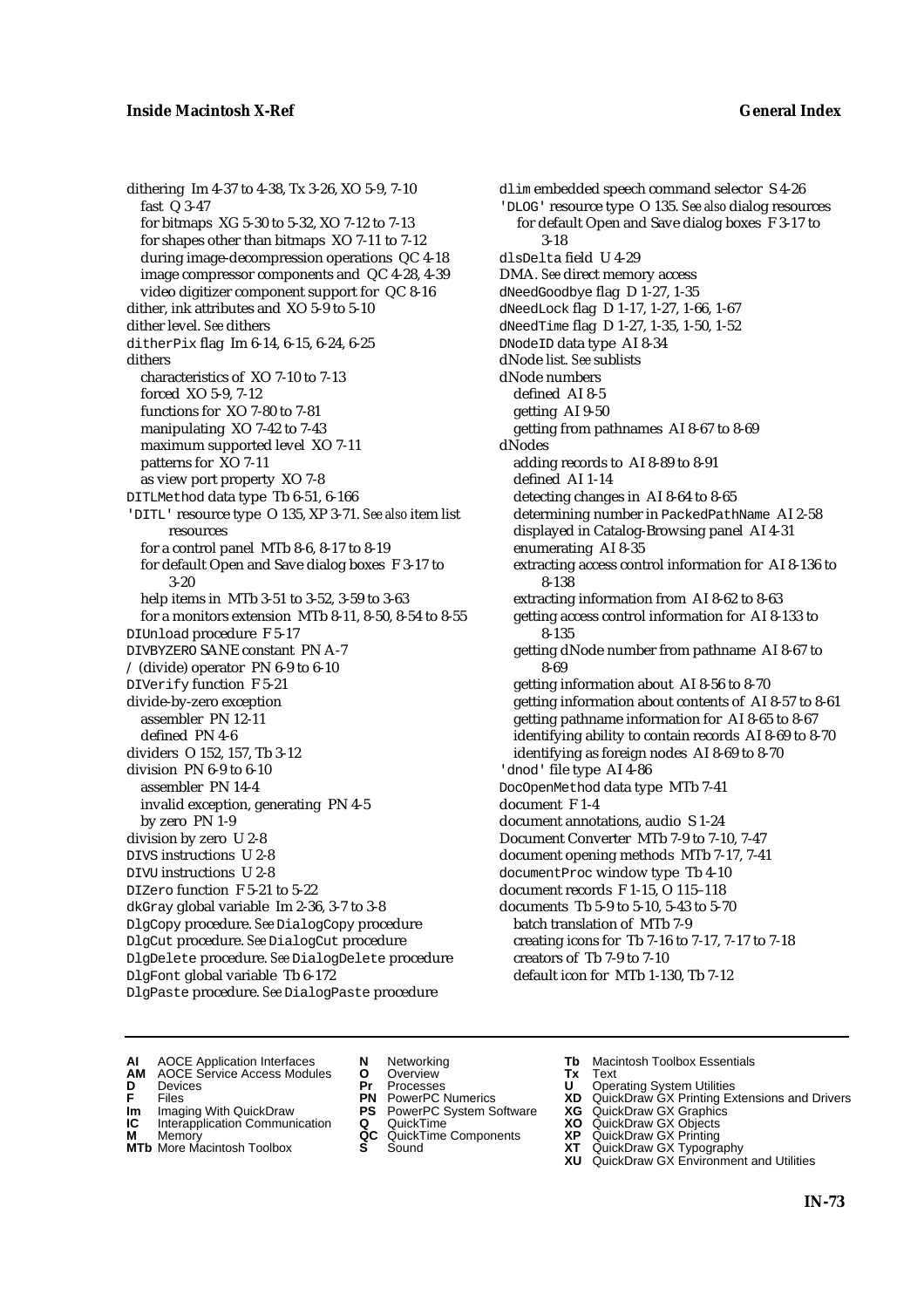digital signatures for AI 3-41. *See also* digital signatures drop launching MTb 7-7 file types of Tb 7-9 to 7-10, 7-18 to 7-20 help balloons for icons MTb 3-84 to 3-86 identifying the type of MTb 7-32 to 7-33 names for, when printing Im 9-27 opening from the Finder MTb 7-5 to 7-7, Tb 7-25 to 7-26 opening in an application MTb 7-8 to 7-9 opening with explicit translation MTb 7-17 to 7-18 printing Im 9-18 to 9-26, 9-66 to 9-72 prohibiting users from opening from Finder Tb 7-30 sending as a letter AI 3-37 to 3-41 and Speech Manager callback procedures S 4-20 translating MTb 7-33 to 7-35. *See also* translation of file formats translating on the desktop MTb 7-9 to 7-10 of type 'TEXT' MTb 7-11 window types for Tb 4-8 document windows O 110, 114 closing O 128–129 defined Tb 4-4 positioning Tb 4-30 saving position of Tb 4-34 window types for Tb 4-8 doesActivateOnFGSwitch flag Tb 2-117 dominant direction XT 9-13, 9-15 to 9-16 and direction-level value XT 9-17 to 9-19 and nested direction levels XT 9-19 to 9-21 dominant style run (for baseline alignment) XT 9-6 dontMatchSeeds flag Im 5-30 dot color, for a halftone XO 7-17 dot type, for a halftone XO 7-15 to 7-16, 7-66 'doub' descriptor type IC 4-57 doubleback procedures defined S 2-72 to 2-73, 2-153 to 2-154 limitations of S 2-72 and sound double buffer header records S 2-112 syntax of S 2-72 writing S 2-72 to 2-73 double buffering S 1-19 double buffers S 2-68 to 2-73 managing S 2-147 to 2-148 setting up S 2-70 to 2-72 double-byte characters. *See* 2-byte characters, support for double clicks, time between Tb 2-38, 2-113

double-click time and parameter RAM U 7-6 double format PN 2-13 to 2-14 compiler PN 2-4, 7-3 converting from double-double format PN 5-7 converting from single format assembler PN 13-5 defined PN 5-5 converting to double-double format PN 5-7 converting to single format assembler PN 13-5 to 13-6 defined PN 5-5 diagram PN 2-13 diagram, symbols used in PN 2-11 as minimum evaluation format PN D-4 precision PN 2-16 range PN 2-14 representation of values PN 2-13 double-double format PN 2-14 to 2-15 compared to extended format PN 2-3 to 2-4 compiler PN 2-4, 7-3 converting from double format PN 5-7 converting from single format PN 5-5 to 5-7 converting to decimal PN 5-9 to 5-10 converting to double format PN 5-7 converting to single format PN 5-5 to 5-7 diagram PN 2-14 diagram, symbols used in PN 2-11 interpretation of values PN 2-14 to 2-15 as minimum evaluation format PN D-4, D-5 precision PN 2-14 to 2-15, 2-16 range PN 2-15 double indirection M 1-18, O 40 double page faults M 3-11 to 3-12, 3-14 DOUBLE\_SIZE macro PN A-10 double\_t typedef PN 7-3 to 7-4 for compatibility PN A-9 in transcendental function declarations PN A-4 double type. *See* double format DoVBLTask function Pr 4-27 Down Arrow key MTb 4-48 downward rounding defined PN 4-3 floor function PN 9-7 to 9-8 DOWNWARD SANE constant PN A-7 'dpcn' icon file type XD 3-70 to 3-73 'dpcs' icon file type XD 3-70 to 3-73 dpi (dots per inch) Tx 4-7

- **AI** AOCE Application Interfaces **N** Networking **Tb** Macintosh Toolbox Essentials
- **AM** AOCE Service Access Modules **O** Overview **Tx** Text
- 
- 
- **Im** Imaging With QuickDraw **PS** PowerPC System Software **XG IC** Interapplication Communication **Q** QuickTime **COVIC**
- **Interapplication Communication <b>Q** QuickTime **XO** Memory **XO** Memory **XP QC** QuickTime Components **XP M** Memory **CONSISTENT CONSIDER**<br> **MTb** More Macintosh Toolbox **S** Sound **S S** State **XP**
- 
- 
- **D** Devices **Pr** Processes **U** Operating System Utilities
	-
	-
	-
	-
	-
- 
- 
- **F** Files **PN** PowerPC Numerics **XD** QuickDraw GX Printing Extensions and Drivers
	-
	-
	-
- **MTb** More Macintosh Toolbox **S** Sound **XT** QuickDraw GX Typography
	- **XU** QuickDraw GX Environment and Utilities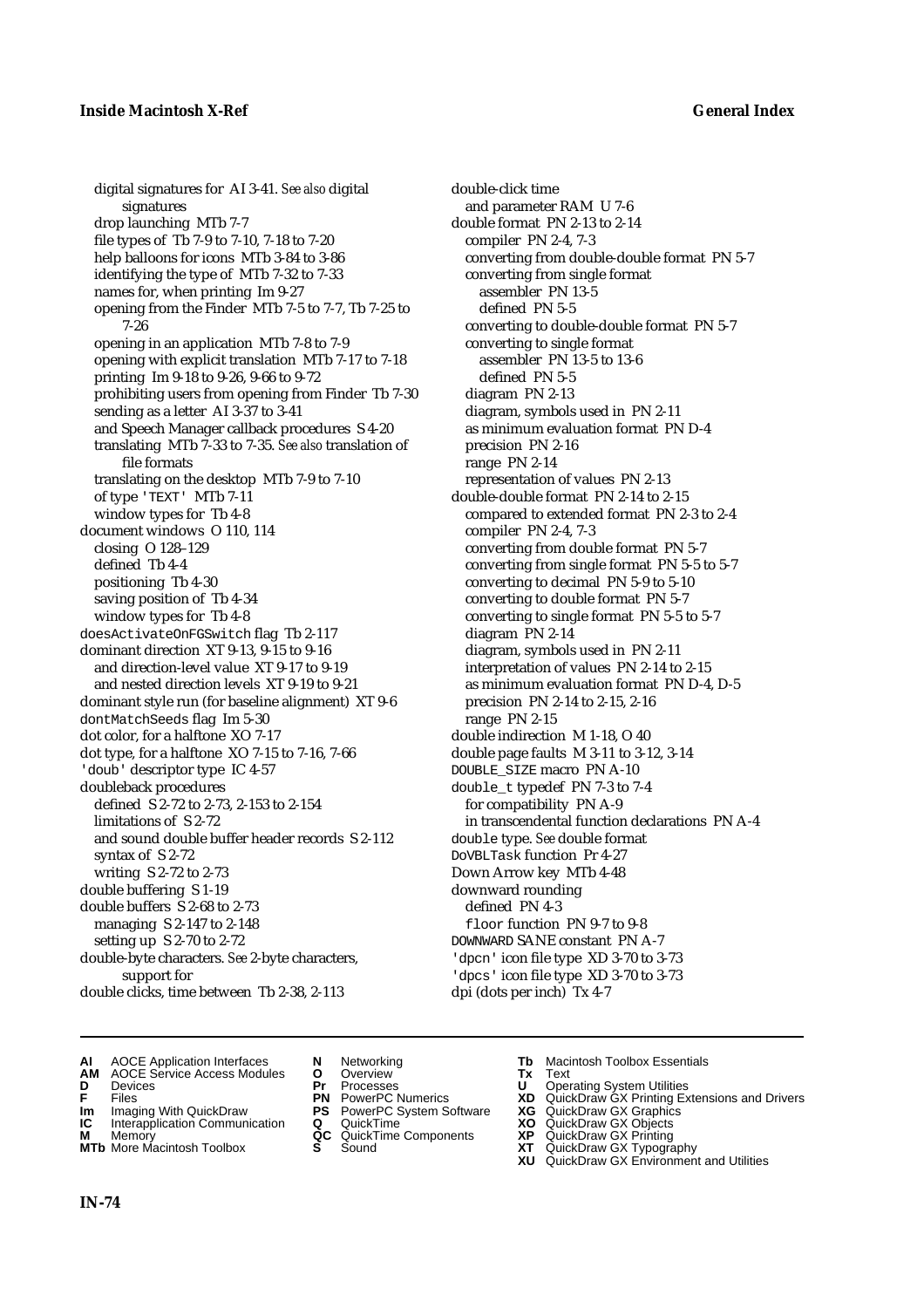'dplt' creator signature IC 7-7, 10-14 'dpnn' icon file type XD 3-70 to 3-73 'dpns' icon file type XD 3-70 to 3-73 'dppz' icon file type XD 3-70 draftBitsOp opcode Im 9-33 to 9-35, 9-52, 9-55 draft-quality printing Im 9-24, 9-55. *See also* enhanced draft-quality printing DragAlignedGrayRgn function Q 3-145 to 3-146 DragAlignedWindow function Q 3-144 DragControl procedure Tb 5-99 to 5-100 dragging, and AOCE templates. *See* drop operations dragging aligned windows Q 3-144 DragGrayRgn function Tb 4-96 to 4-98 DragHook global variable Tb 4-98, 4-100, 4-102, 4-104 drag region O 121, Tb 4-12 DragWindow procedure O 121, Tb 4-44, 4-94 to 4-95 dRAMBased flag D 1-17, 1-57, 1-66, 1-67, 1-83, 1-84, 1-86 'drat' request type QC 3-15 DrawChar procedure Tx 3-27, 3-28, 3-76 to 3-77 restrictions Tx 3-28 DrawControls procedure Tb 5-87 to 5-88 DrawDialog procedure Tb 6-142 DrawGrowIcon procedure Tb 4-12, 4-39, 4-86 to 4-87 DrawGrowIcon procedure, using to create resizable lists MTb 4-28 DRAWHook registers Tx 2-112 draw hook routines replacing Tx 2-58 specifying calling conventions of PS 2-32 DrawImage function AI 3-123 drawing XU 4-8, 4-9, O 85–106 analyzing problems XU 4-9 and coordinate spaces XO 1-28 to 1-32, 7-31 to 7-39 basic operation of XO 1-24 to 1-28, 2-20, 2-35, 7-30 of carets XT 10-18 to 10-22 functions for XO 2-84 to 2-85 of glyph shapes XT 4-10 to 4-12 intercepting with a view port filter XU 1-9, 1-31 to 1-33, 1-40 to 1-41 offscreen XO 7-29 to 7-30, 7-62 to 7-63 and shape caches XO 2-16 of text shapes XT 3-5, 3-9 drawing errors XU 4-8 to 4-15, 4-29 to 4-31, 4-33 function XU 4-6 ink XU 4-12 sequence XU 4-9 shape type XU 4-10 style XU 4-11

transform XU 4-13 view device XU 4-15 view port XU 4-14 drawing text. *See* display of text DrawJustified procedure Tx 3-79 to 3-81, A-26, A-37 DrawJust routine Tx D-4 DrawMenuBar procedure O 156, 162, Tb 3-51, 3-58, 3-113 DrawNew procedure Tb 4-117 Draw1Control procedure Tb 5-88 DrawPictureFile function Q 3-97 DrawPicture procedure Im 7-12, 7-18 to 7-19, 7-44 to 7-45 DrawString procedure O 5, 104, Tx 3-28, 3-77 to 3-78 DrawText procedure Tx 3-42, 3-63, 3-78 to 3-79 using to draw text in a cell of a list MTb 4-24 DrawTrimmedPictureFile function Q 3-101 to 3-102 DrawTrimmedPicture function Q 3-98 to 3-100 dReadEnable flag D 1-27 'dref' atom type Q 4-6, 4-32 drift-free, fixed-frequency timing services Pr 3-6, 3-19 drive queues F 2-84 to 2-86 defined F 2-84 reading an element's flag bits F 2-85 driver Close subroutine AM 3-6, 3-8 driver Control subroutine AM 3-6, 3-8, 3-9 driver descriptor record D 3-12 to 3-13, 3-23 to 3-24 use during system startup U 9-25 driver flags D 1-25 to 1-28 driver header D 1-25, 1-28 DriverInstall function D 1-83 to 1-84 DriverInstallReserveMem function D 1-84 to 1-85 driver I/O queue D 1-10, 1-17 driver name D 1-18 driver Open subroutine AM 3-6, 3-8 driver Prime subroutine AM 3-6, 3-8, 3-9 driver reference number D 1-6 driver registration table D 4-11, 4-52 to 4-54 DriverRemove function D 1-85 to 1-86 driver resources D 1-12 to 1-13 creating D 1-24 to 1-28 driver resource type AM 3-7 to 3-9, 3-40 to 3-41 driver routines close D 1-12, 1-31 control D 1-12, 1-34 entering and exiting D 1-29 open D 1-12, 1-31 prime D 1-12, 1-33

- **AI** AOCE Application Interfaces **N** Networking **Tb** Macintosh Toolbox Essentials<br> **AM** AOCE Service Access Modules **O** Overview **Tx** Text<br> **D** Devices **Pr** Processes **U** Operating System Utilities
- AOCE Service Access Modules **O** Overview **Tx** Text<br>Devices **Devices Devices Devices**
- 
- 
- **IM** FILES<br> **Im** Imaging With QuickDraw **PS** PowerPC System Software **XG**<br> **IC** Interapplication Communication **Q** QuickTime **XO IC** Interapplication Communication **Q** QuickTime **XO M** Memory **XO QC** QuickTime Components **XP**
- **M** Memory **CONSISTENT MEMORY AND MEMORY MEMORY AND MEMORY AND MEMORY AND <b>CONSISTENT CONSISTENT** WAS A VIOLENCE CONSISTENT OF A VIOLENCE CONSISTENT OF A VIOLENCE CONSISTENT OF A VIOLENCE CONSISTENT OF A VIOLENCE CONSISTEN
- **MTb** More Macintosh Toolbox **S** Sound **XT** QuickDraw GX Typography
- 
- **D** Devices **Pr** Processes **U** Operating System Utilities
	-
	-
	-
	-
- 
- 
- **F** Files **PN** PowerPC Numerics **XD** QuickDraw GX Printing Extensions and Drivers
	-
	-
	-
	-
	- **XU** QuickDraw GX Environment and Utilities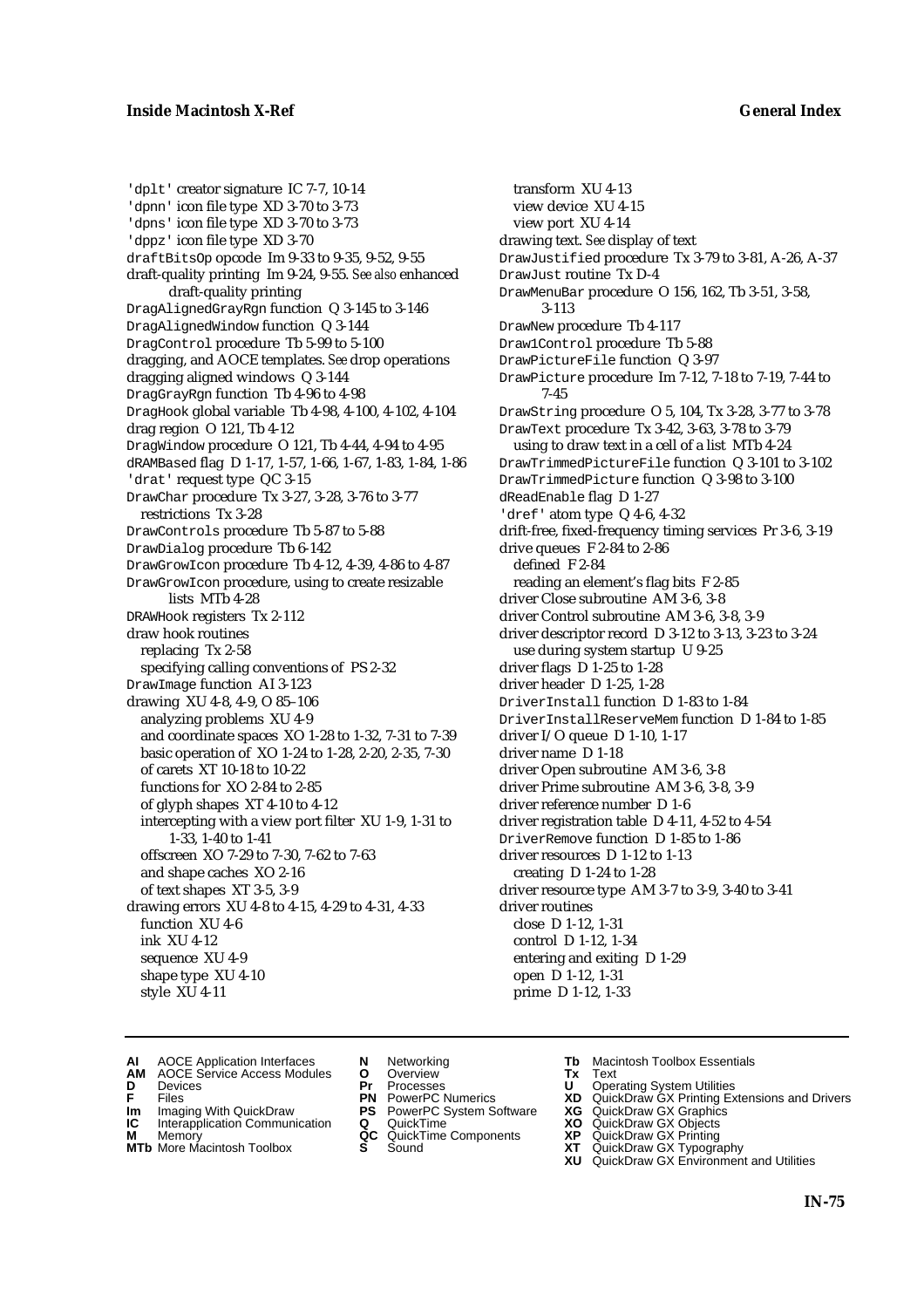status D 1-12, 1-34 drivers checking for open drivers before shutdown Pr 8-5 printer XO 1-35 reasons for using shutdown procedures Pr 8-9 sending good-bye message to Pr 8-5 when closed during shutdown process Pr 8-6 driver shells .ENET N 11-7, 11-8 to 11-11 .FDDI N 11-25 .TOKN N 11-22 driver Status subroutine AM 3-6, 3-8, 3-9 'drop' alias type Tb 7-40 drop capitals XT 1-14, 9-8, 9-28 to 9-30 drop folder, alias type for Tb 7-40 drop-ins. *See* application extensions drop launching MTb 7-7, 7-13 drop operations, and AOCE templates callback routines AI 5-201 to 5-205 determining how many objects are being dropped AI 5-201 determining the nature of the destination object AI 5-202 to 5-205 determining the nature of the object being dropped AI 5-202 to 5-205 categories of records that can be dropped AI 5-100 code resource routines AI 5-162, 5-169 to 5-174 for aspect of destination object AI 5-173 for aspect of dragged object AI 5-170 dropping an attribute on a record AI 5-100 dropping a record on a record AI 5-99 file information AI 5-203 how they work AI 5-28 item types AI 5-203 label for button in dialog box AI 5-101 preventing the user from dragging out attribute values AI 5-102 prompt string AI 5-101 property commands AI 5-162 resources AI 5-98 to 5-102 selection list AI 5-102 types of attribute values that can be dragged out of a sublist AI 5-102 drop-sample conversion S 2-92 DrvQEl data type F 2-84 drvrDelay value D 1-27, 1-50 drvrEMask value D 1-50 drvrMenu value D 1-50

'DRVR' resource type AM 3-7 to 3-9, 3-40 to 3-41, D 1-89 to 1-90, Tb 3-20, 3-68, 3-129, 3-130 dsam abbreviation AM 4-4 'dsam' file type AI 5-73, AM 3-5, 4-4 DSAP. *See* destination service access point 'DSAT' resource type U 2-16 to 2-20 'dsig' resource type AI 6-22, 6-36 DSP. *See* digital signal processor dspAttention routine N 5-15, 5-74 to 5-75 dspCLDeny routine N 5-67 dspCLInit routine N 5-64 to 5-65 dspCLListen routine N 5-33, 5-65 to 5-67 dspClose routine N 5-16, 5-61 to 5-62 dspCLRemove routine N 5-68 .DSP driver different version numbers N 5-13 implementing protocols N 1-17 opening N 5-13, 5-24 dspInit routine N 5-45 to 5-46 dspNewCID routine N 5-60 dspOpen routine N 5-14 to 5-15, 5-48 to 5-54 dspOptions routine N 5-47 to 5-48 DSPParamBlock data type N 5-12, 5-39 to 5-41 DSP parameter block N 5-38 to 5-42 dspRead routine N 5-15 to 5-16, 5-70 to 5-71 dspRemove routine N 5-12, 5-62 to 5-63 dspReset routine N 5-75 to 5-76 dspStatus routine N 5-69 to 5-70 dspWrite routine N 5-15 to 5-16, 5-72 to 5-74 DSSpec data type checking equality of AI 2-99 converting to stream of bytes AI 2-105 defined AI 2-36 obtaining information about AI 2-103 opening a catalog object from a template code resource AI 5-211 packed. *See* PackedDSSpec packing AI 2-97 DSSpec target selector AI 5-144 dStatEnable flag D 1-27 DTInstall function Pr 6-6, 6-12 to 6-13 DTPBRec data type MTb 9-7 to 9-8 DTQueue global variable Pr 6-7, 6-15 dual caret Tx 1-77, 2-11, 6-64 ductility of glyphs XT 9-24, 9-50 duplicate geometric points XG 4-30 duplicate message delivery AI 7-18 duplicate records, CSAM support of AM 3-23

- **AI** AOCE Application Interfaces **N** Networking **Tb** Macintosh Toolbox Essentials
- **AM** AOCE Service Access Modules **O** Overview **Tx** Text
- 
- 
- 
- **Interapplication Communication <b>Q** QuickTime **XO** Memory **XO** Memory **XP QC** QuickTime Components **XP**
- **M** Memory **District Acc** QuickTime Components **XP**<br> **MTb** More Macintosh Toolbox **S** Sound **XT MTb** More Macintosh Toolbox **S** Sound **XT** QuickDraw GX Typography
- 
- **D** Devices **Pr** Processes **U** Operating System Utilities
- **IM** Files<br> **Im** Imaging With QuickDraw **PS** PowerPC System Software **XG**<br> **IC** Interapplication Communication **Q** QuickTime **XO** 
	-
	-
	-
- 
- 
- **F** Files **PN** PowerPC Numerics **XD** QuickDraw GX Printing Extensions and Drivers
	-
	-
	-
	-
	- **XU** QuickDraw GX Environment and Utilities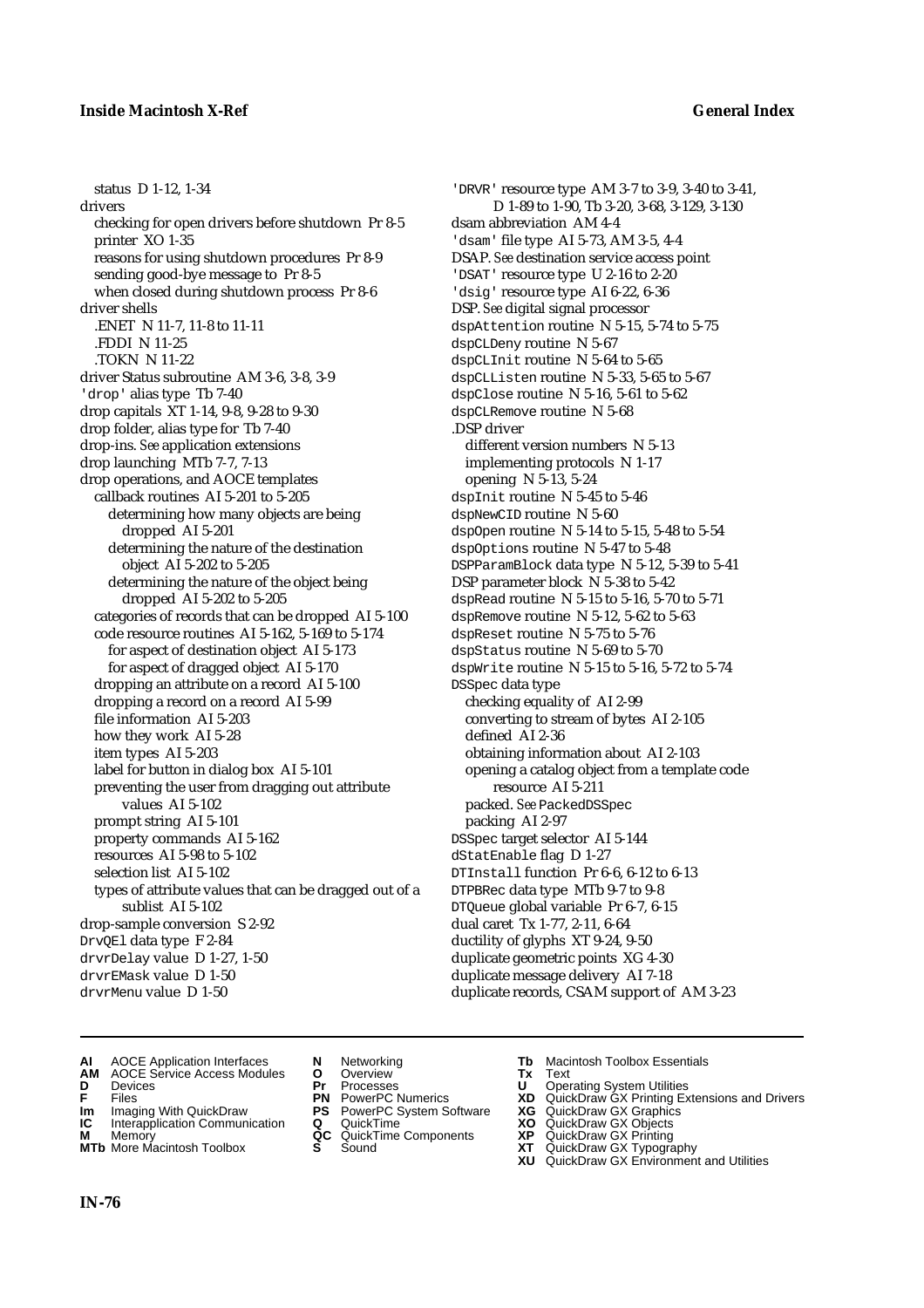duplicating relocatable blocks M 2-62 to 2-64 duration changing Q 2-270 defined Q 2-9 of media structures Q 2-194, 4-18 of movies Q 2-185, 4-12 samples of Q 2-273, 2-275 of tracks Q 2-9, 2-12, 2-191 to 2-192 duration of movie controller components QC 2-57 duration of sounds S 2-7, 3-6 'dvcl' icon file type XD 3-70 DVText opcode Im A-7, A-19 dWritEnable flag D 1-27 DXInfo data type Tb 7-50 to 7-51 dynamically linked libraries. *See* import libraries dynamic bus sizing, emulator compatibility issues PS 1-12 dynamic creation of AOCE template resources AI 5-154 to 5-157 dynamic file-type lists. *See* application translation extensions dynamic highlighting XT 10-28 dynamic windows, help balloons for MTb 3-74 to 3-84

# E

EAddMulti function N 11-40 to 11-41 'eadr' resource type N 11-20 EASC. *See* Enhanced Apple Sound Chip Easy Access testing for features U 1-17 'eat ' component type value QC 9-8 EAttachPH function N 11-17, 11-28 to 11-30 echoer sockets N 7-32 Echo Reply packets N 7-32 Echo Request packets N 7-33 EDelMulti function N 11-41 to 11-42 EDetachPH function N 11-30 to 11-31 edge offsets XT 1-21, 10-4, 10-34 to 10-40, 10-56 to 10-60 editable text items events in Tb 6-79 to 6-80 getting text from Tb 6-48 to 6-51, 6-130 to 6-131 highlighting default text in Tb 6-131 to 6-132 setting text in Tb 6-131, 6-153 specifying in dialog boxes Tb 6-29 to 6-30, 6-153 edit atoms Q 4-6, 4-13, 4-24 to 4-25

editing media sessions Q 2-272 editing movies Q 1-12, 2-254 to 2-262 clear operations and movie controller components QC 2-54 copy operations and movie controller components QC 2-52 cut operations and movie controller components QC 2-52 enabling editing QC 2-50 with a movie controller component QC 2-4 movie controller component functions QC 2-50 to 2-56 paste operations and movie controller components and QC 2-53 undo operations and movie controller components QC 2-54 edition containers. *See also* editions alias record reference to IC 2-16, 2-22 closing IC 2-28 creating IC 2-32 to 2-34 defined IC 2-4 deleting IC 2-49 opener functions IC 2-63 to 2-67, 2-102 to 2-104 opener verbs IC 2-64 to 2-66 opening IC 2-26, 2-27, 2-68 to read data IC 2-41 to write data IC 2-35 to 2-36 preview of IC 2-37 reading from IC 2-27 to 2-28 relocating IC 2-60 writing to IC 2-27 to 2-28 EditionContainerSpec data type IC 2-39 EditionHasFormat function IC 2-41, 2-84 to 2-85 Edition Manager IC 2-3 to 2-122, O 14, 15–16, Tb 2-14. See also editions; publishers; subscribers Apple events sent by IC 3-8, 4-20 to 4-21 installing entries in Apple event dispatch table IC 4-9 introduced IC 1-6 to 1-9 and Package Manager U 10-4 routines in IC 2-73 to 2-105 testing for features U 1-17 and Translation Manager IC 2-28, 2-41, 2-85, 2-86 Edition Manager, and Macintosh Easy Open MTb 7-4, 7-10 edition opener functions IC 2-63, 2-102 to 2-104 EditionOpenerParamBlock data type IC 2-64, 2-103 editions. *See also* edition containers

- **AI** AOCE Application Interfaces **N** Networking **The Macintosh Toolbox Essentials**<br> **AM** AOCE Service Access Modules **O** Overview **Tx** Text<br> **D** Devices **Pr** Processes **U** Operating System Utilities
- AOCE Service Access Modules **O** Overview **Tx** Text<br>Devices **Devices Devices Devices**
- 
- 
- **IM** FILES<br> **Im** Imaging With QuickDraw **PS** PowerPC System Software **XG**<br> **IC** Interapplication Communication **Q** QuickTime **XO**
- **M** Memory **QC** QuickTime Components **XP**<br>**MTb** More Macintosh Toolbox **S** Sound **XT**
- **MTb** More Macintosh Toolbox **S** Sound **XT** QuickDraw GX Typography
- 
- **D** Devices **Pr** Processes **U** Operating System Utilities
	-
	-
- **IC** Interapplication Communication **Q** QuickTime **XO M** Memory **XO QC** QuickTime Components **XP** 
	-
- 
- 
- **F** Files **PN** PowerPC Numerics **XD** QuickDraw GX Printing Extensions and Drivers
	-
	-
	-
	-
	- **XU** QuickDraw GX Environment and Utilities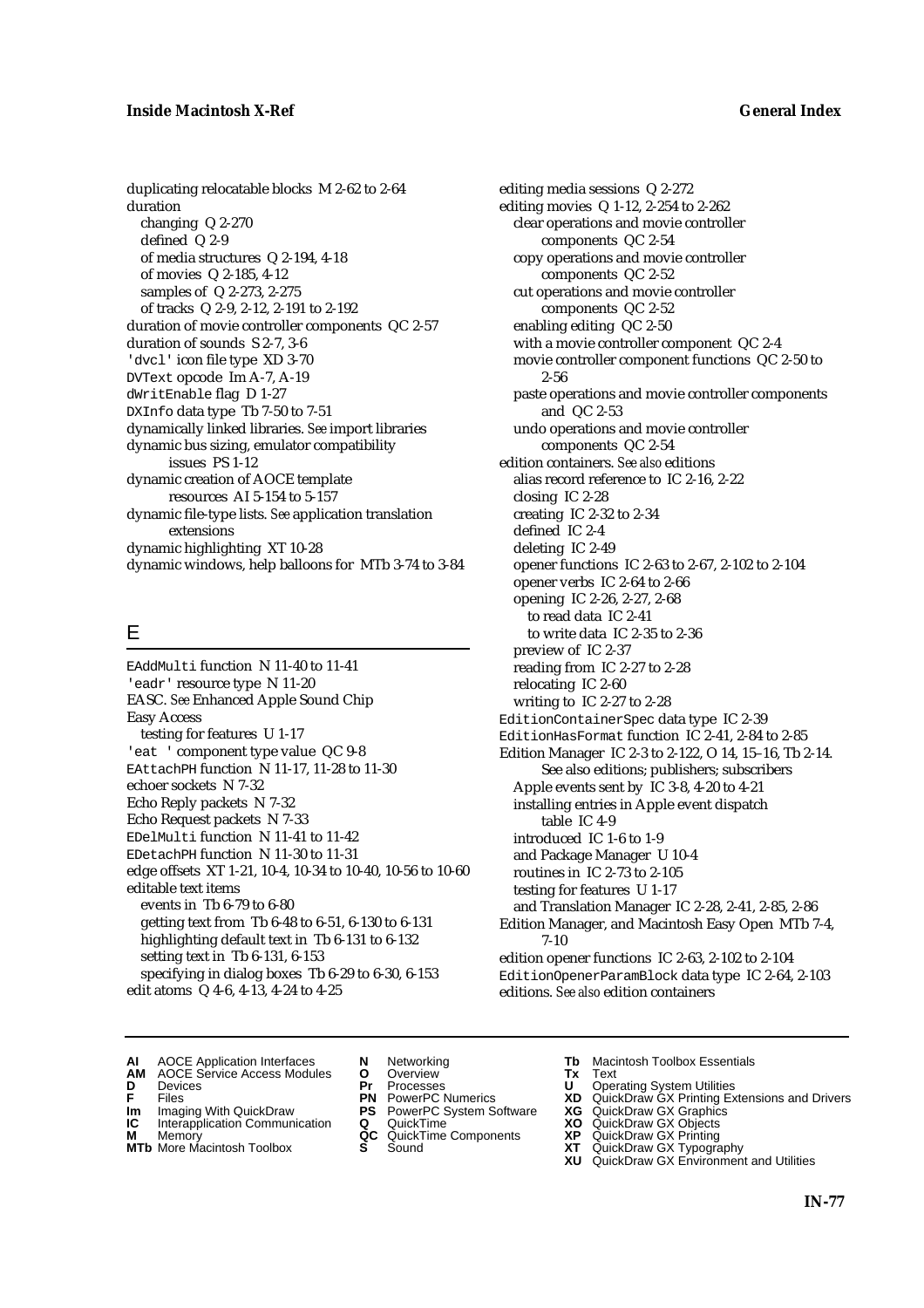creating icons for Tb 7-16 defined IC 2-4, Tb 7-4 formats for IC 2-24 to 2-26 preview of IC 2-6 translating format of MTb 7-10 edit list atoms Q 4-6, 4-25 edit list tables Q 4-25 Edit menu O 159, 160, QC 2-55 to 2-56, Tb 3-24 to 3-26 accessing from alert and dialog boxes Tb 6-68 to 6-73 adjusting Tb 3-75 to 3-77 Can't Undo command Tb 3-25 Clear command MTb 2-6, Tb 3-25, 6-69 and control panels MTb 8-5, 8-46 Copy command MTb 2-6, Tb 3-25, 6-69 Create Publisher command IC 2-10, Tb 3-25 Cut command MTb 2-6, Tb 3-25, 6-69 Edition Manager commands in IC 2-10 Hide Clipboard command Tb 3-25 Paste command MTb 2-6, Tb 3-25, 6-69 Publisher Options command Tb 3-25 Publisher/Subscriber Options command IC 2-10, 2-43 to 2-44 Select All command Tb 3-25 Show Clipboard command Tb 3-25 Show Clipboard/Hide Clipboard command MTb 2-10 Show/Hide Borders command IC 2-10 Stop All Editions command IC 2-10 Subscriber Options command Tb 3-25 Subscribe To command IC 2-10, Tb 3-25 Undo command Tb 3-25, 6-69 8-bit color icons Tb 7-11 Edit menu, mailers and enabling and disabling commands AI 3-32, 3-69 handling commands AI 3-67 handling commands, sample AI 3-25 Undo command AI 3-33, 3-70 Edit menu commands, and alert sounds list S 1-16 Edit menu structure XP 2-9 defined XP 2-48 EditPicture view type AI 5-130 edit records Tx 2-16 to 2-20, 2-64, 2-67 to 2-71, 2-106 activating and deactivating Tx 2-33 creating Tx 2-24 to 2-28 fields Tx 2-67 incorporating text into Tx 2-29 lineStarts array Tx 2-62 multistyled Tx 2-16

releasing memory allocated for Tx 2-32 reusing Tx 2-30 storing the handle to Tx 2-25 text buffer of Tx 2-29 edit states defined Q 2-254 disposing of Q 2-256 for movies Q 2-77, 2-255 to 2-256 for tracks Q 2-77, 2-268 to 2-271 edit-text views AOCE template callback routines AI 5-211 to 5-213 closing AI 5-212 getting the property number AI 5-211 closing with default button AI 5-129 in view list AI 5-128 EditText view type AI 5-128 'edts' atom type Q 4-6, 4-13, 4-25 EGetInfo function N 11-36 to 11-38 eight-color system Im 3-14 to 3-15, 3-122 to 3-125 ejected volumes F 2-145 Eject function F 2-133 called by ShutDwnPower Pr 8-6 ELAP. *See* EtherTalk Link-Access Protocol elapsed times, computing Pr 3-3, 3-14 to 3-16 elementary functions. *See* transcendental functions elements of Apple event objects IC 3-42 to 3-46 'elst' atom type Q 4-6, 4-25 embedded speech commands S 4-23 to 4-30 changing delimiters temporarily S 4-54 deemphasizing words S 4-32 defined S 4-23 emphasizing words S 4-31 errors for S 4-30 examples of use S 4-30 to 4-32 format of parameters S 4-24 hexadecimal numbers in S 4-24 list of S 4-26 to 4-29 obtaining errors involving S 4-20 raising the speech pitch S 4-32 specifying relative values S 4-24 synchronization messages in S 4-20 syntax of S 4-24 to 4-30 writing comments in S 4-26 embedding fonts XT 7-14 emphasis embedded speech command S 4-26 emph embedded speech command selector S 4-26 'empt' folder type Tb 7-54 emptyCmd command S 2-30

- **AI** AOCE Application Interfaces **N** Networking **Tb** Macintosh Toolbox Essentials
- **AM** AOCE Service Access Modules **O** Overview **Tx** Text
- 
- 
- **IM** Files<br> **Im** Imaging With QuickDraw **PS** PowerPC System Software **XG**<br> **IC** Interapplication Communication **Q** QuickTime **XO XO**
- **Interapplication Communication <b>Q** QuickTime **XO** Memory **XO** Memory **XP QC** QuickTime Components **XP**
- **M** Memory **District Acc** QuickTime Components **XP**<br> **MTb** More Macintosh Toolbox **S** Sound **XT**
- 
- **D** Devices **Pr** Processes **U** Operating System Utilities
	-
	-
	-
	-
- 
- 
- **F** Files **PN** PowerPC Numerics **XD** QuickDraw GX Printing Extensions and Drivers
	-
	-
	-
- **MTb** More Macintosh Toolbox **S** Sound **XT** QuickDraw GX Typography
	- **XU** QuickDraw GX Environment and Utilities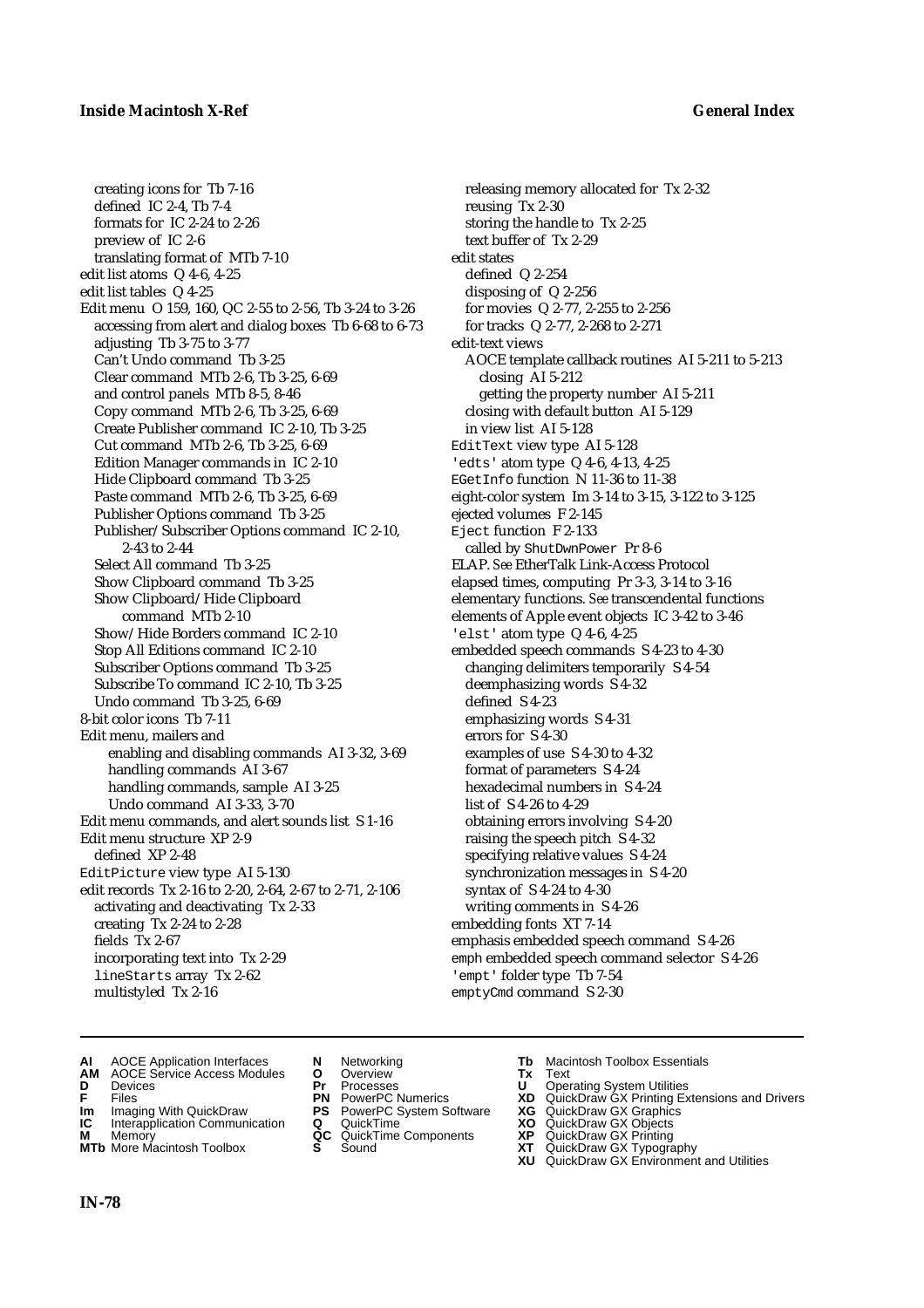EmptyCollection function XU 5-68 EmptyHandle procedure M 1-67 to 1-68, 2-51 to 2-52 used by a grow-zone function M 1-49 empty handles checking for M 1-34 defined M 1-34 EmptyRect function Im 3-58 EmptyRgn function Im 3-99 empty shapes XO 1-11, 2-9 creating and drawing XG 2-29 defined XG 2-16 empty space inserting into a movie Q 2-259 inserting into a track Q 2-264 em square Tx 4-72 emulator. *See* 68LC040 Emulator enabled constant Tb 3-8 enabled items Tb 6-13 EnableIdle procedure D 6-29 EnableItem procedure Tb 3-58 to 3-59, 3-131 EnableMenuItem procedure O 162 EnableProcessorCycling function D 6-62 enabling script systems Tx 1-15, 1-100, 6-8 enclosure descriptor AI 3-26 enclosures adding to a mailer AI 3-119 data type for AM 2-111 to 2-112 defined AM 2-19 displaying Add Enclosure dialog box AI 3-120 to 3-122 reading AM 2-155 to 2-157 sending with a letter AI 3-39 writing AM 2-190 to 2-193 Enclosures field of a mailer adding enclosures to a mailer AI 3-119, 3-120 to 3-122 getting AI 3-113 to 3-115 encoding defined XT 1-5 to 1-7 as font object property XT 7-6 to 7-9 manipulating XT 6-61 to 6-65, 7-43 to 7-47 as style object property XO 3-5, XT 6-14 encoding, character. *See* character encoding encoding/rendering ('itl5') resource Tx B-5, B-58 to B-70 break-table directory Tx B-66 to B-67 byte-type table Tx B-69 character expansion table Tx B-64 to B-65

character-type table Tx B-69 to B-70 feature list table Tx B-68 glyph-to-character table Tx B-65 to B-66 kashida preferences table Tx B-68 line-layout glyph properties table Tx B-64 line-layout metamorphosis table Tx B-63 reordering table Tx B-68 resource ID as script variable Tx 6-14, 6-70, B-19 script configuration table Tx B-60 to B-63 script run tables Tx B-67 encrypted digests AI 6-6. *See also* digital signatures encrypting data, ASDSP N 5-9, 5-11, 5-34 to 5-35, 5-72 to 5-74 encryption Data Encryption Standard AI 9-4 encryption keys. *See* keys, cryptographic end caps XG 3-57 to 3-61, 3-100. *See also* caps EndFormsPrinting picture comment Im B-7, B-41 ending prosody defined S 4-9 disabling S 4-51, 4-58 EndMediaEdits function Q 2-49, 2-272 end-of-file logical F 1-7 to 1-8 physical F 1-7 to 1-8 end-of-line character (replacing) Tx 2-57 end-of-line hook routine, replacing Tx 2-57 to 2-60 end-of-message feature N 5-6 .ENET driver getting information about N 11-36 to 11-38 and LAP Manager N 10-27 to 10-29, 10-41 and protocol handlers N 11-17 to 11-19 transmission modes N 11-39 EndofPicture opcode Im A-21 EndUpdate function Q 2-62, QC 5-14 EndUpdate procedure O 125, Tb 2-47, 2-49, 4-50, 4-107 EndUpdate procedure, and updating lists MTb 4-34 ENET parameter block N 11-26 .ENET0 driver N 11-8, 11-22, 11-24 Enhanced Apple Sound Chip (EASC) S 1-10 enhanced draft-quality printing Im 9-33 to 9-35, 9-55, 9-73 enhanced Sound Manager S 1-14 enhanced Standard File Package routines F 3-13 Enqueue procedure U 6-10 to 6-11, 6-15 to 6-16 EnteringSIM function D 4-58 Enter key in modal dialog boxes O 146

**AI** AOCE Application Interfaces **N** Networking **The Macintosh Toolbox Essentials**<br> **AM** AOCE Service Access Modules **O** Overview **Tx** Text<br> **D** Devices **Pr** Processes **U** Operating System Utilities

AOCE Service Access Modules **O** Overview **Tx** Text<br>Devices **Devices Devices Devices** 

- 
- 
- **IM** FILES<br> **Im** Imaging With QuickDraw **PS** PowerPC System Software **XG**<br> **IC** Interapplication Communication **Q** QuickTime **XO IC** Interapplication Communication **Q** QuickTime **XO M** Memory **XO QC** QuickTime Components **XP**
- **M** Memory **District Acc** QuickTime Components **XP**<br> **MTb** More Macintosh Toolbox **S** Sound **XT**
- 
- 
- **D** Devices **Pr** Processes **U** Operating System Utilities
	-
	-
	-
	-
- 
- 
- **F** Files **PN** PowerPC Numerics **XD** QuickDraw GX Printing Extensions and Drivers
	-
	-
	-
- **MTb** More Macintosh Toolbox **S** Sound **XT** QuickDraw GX Typography
	- **XU** QuickDraw GX Environment and Utilities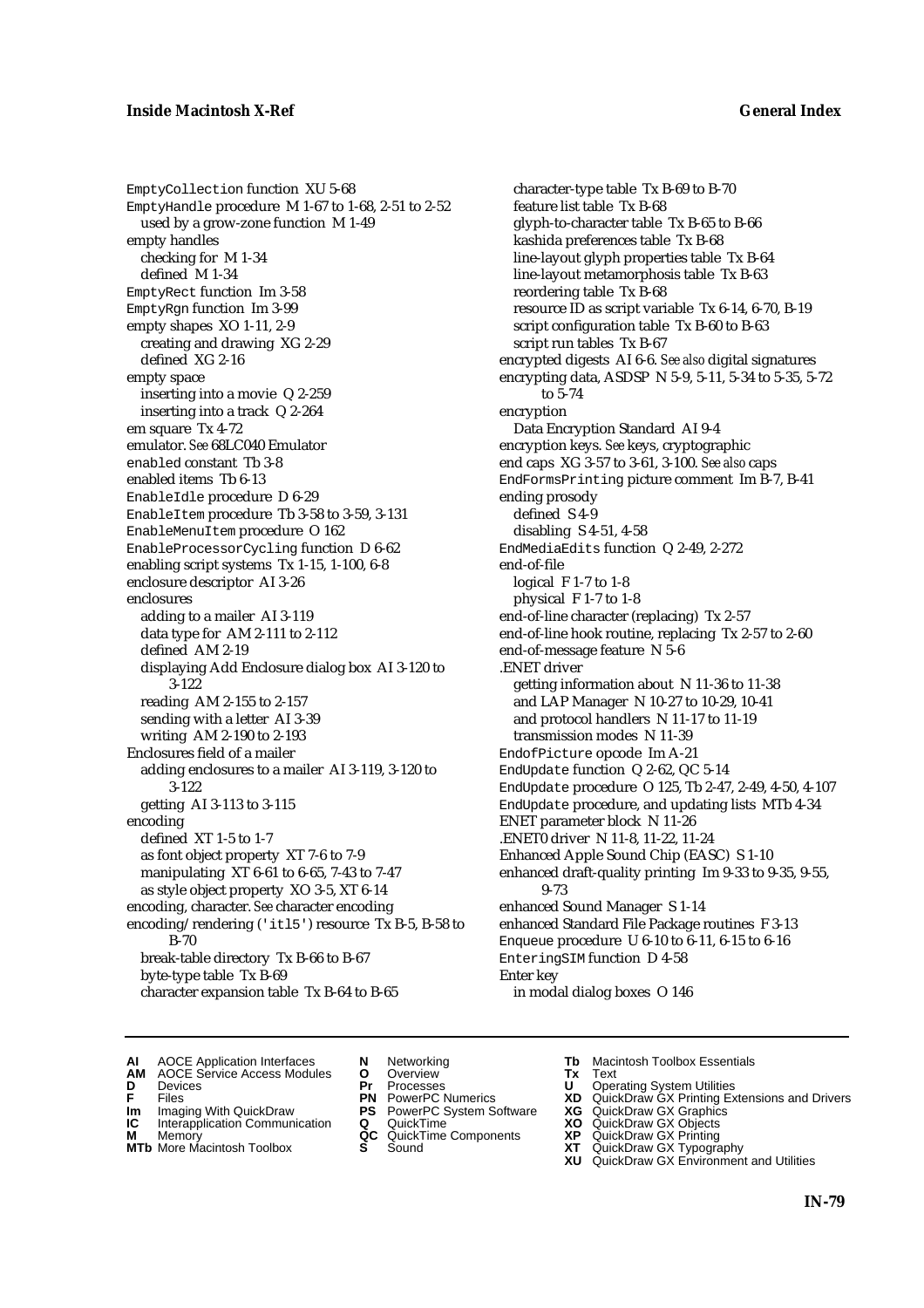EnterMovies function Q 2-35, 2-82 to 2-83 entities N 3-3 entity name extension structure AI 7-26 EntityName record N 3-12, 3-21 entity name records N 3-12, 3-21 entity names confirming N 3-17 to 3-18, 3-34 to 3-36 extracting N 3-16 to 3-17, 3-33 fields in N 3-8 looking up with NBP N 3-13, 3-30 to 3-33 preparing N 3-12 to 3-13, 3-29 registering with NBP N 3-7 to 3-12, 3-26 to 3-28 uses of N 3-4 verifying uniqueness of N 3-10, 3-26 'entn' address extension type AI 7-14 to 7-17, AM 2-31 'attr' subtype AI 7-15 'qnam' subtype AI 7-16 entries (in a dictionary). *See* dictionary entries entry types S 4-92 'enum' descriptor type IC 4-58 enumeration choice types AI 8-34 enumeration specifications AI 8-35 environment PN 4-3 to 4-6 accessing assembler instructions PN 12-14 to 12-15 C functions PN 8-9 to 8-13 C functions, prerequisite PN D-1 to D-2 assembler PN 12-3 to 12-15 C functions, types PN 8-3 to 8-15 default PN 4-4 ignoring PN D-2 restoring assembler PN 12-14 to 12-15 compiler PN 8-11 to 8-12, 8-12 to 8-13 SANE PN A-3, A-7 to A-8 saving assembler PN 12-14 to 12-15 compiler PN 8-10, 8-10 to 8-11 setting (compiler) PN 8-11 to 8-12 use PN B-3 environment (Macintosh). *See* Macintosh environment environment (programming). *See* programming environment environment, getting information about. *See* Gestalt Manager environment SANE type PN A-7 environmental access switch

defined PN D-1 to D-2 purpose, note on PN 8-3 environmental controls PN 4-3 to 4-6 assembler instructions PN 12-3 to 12-15 C functions PN 8-3 to 8-15 SANE PN A-3, A-7 to A-8 == (equal to) operator assembler PN 12-7 defined PN 6-4 EOF. *See* end-of-file 'eopt' resource type. *See* extension optimization resource EParamBlock data type N 11-27 epilog code PS 1-46 EqualMatrix function Q 2-343 'equa' lookup table element AI 5-112 EqualPt function Im 2-54 EqualRect function Im 3-58 EqualRgn function Im 3-98 EqualString function Tx 5-17, 5-51 to 5-52, A-20 era U 4-6, 4-26 eraseArc opcode Im A-9, A-20 EraseArc procedure Im 3-76 Erase Disk menu command (Special menu) 5-7 eraseOval opcode Im A-9, A-20 EraseOval procedure Im 3-70 erasePoly opcode Im A-10, A-20 ErasePoly procedure Im 3-84 eraseRect opcode Im A-8, A-19 EraseRect procedure Im 3-61 to 3-62, 4-35, 5-10, 6-11, O 104, Tb 4-103 eraseRgn opcode Im A-10, A-21 EraseRgn procedure Im 3-102 to 3-103 EraseRoundRect procedure Im 3-66 to 3-67 eraseRRect opcode Im A-8, A-19 eraseSameArc opcode Im A-10, A-20 eraseSameOval opcode Im A-9, A-20 eraseSamePoly opcode Im A-10, A-21 eraseSameRect opcode Im A-8, A-19 eraseSameRgn opcode Im A-11, A-21 eraseSameRRect opcode Im A-8, A-19 erasing shapes Im 3-12 ERdCancel function N 11-35 to 11-36 ERead function N 11-33 to 11-35 erf function PN 10-51 to 10-52 erfc function PN 10-52 to 10-53 'erng' descriptor type IC 10-39 'errn' keyword IC 3-15

- **AI** AOCE Application Interfaces **N** Networking **Tb** Macintosh Toolbox Essentials
- **AM** AOCE Service Access Modules **O** Overview **Tx** Text
- 
- 
- **IM** Files<br> **Im** Imaging With QuickDraw **PS** PowerPC System Software **XG**<br> **IC** Interapplication Communication **Q** QuickTime **XO**
- **Interapplication Communication <b>Q** QuickTime **XO** Memory **XO** Objects **XP QC** QuickTime Components **XP**
- **MTb** More Macintosh Toolbox **S** Sound **XT** QuickDraw GX Typography
- 
- **D** Devices **Pr** Processes **U** Operating System Utilities
	-
	-
	-
	-
- 
- 
- **F** Files **PN** PowerPC Numerics **XD** QuickDraw GX Printing Extensions and Drivers
	-
	-
- **M** Memory **QC** QuickTime Components **XP** QuickDraw GX Printing
	-
	- **XU** QuickDraw GX Environment and Utilities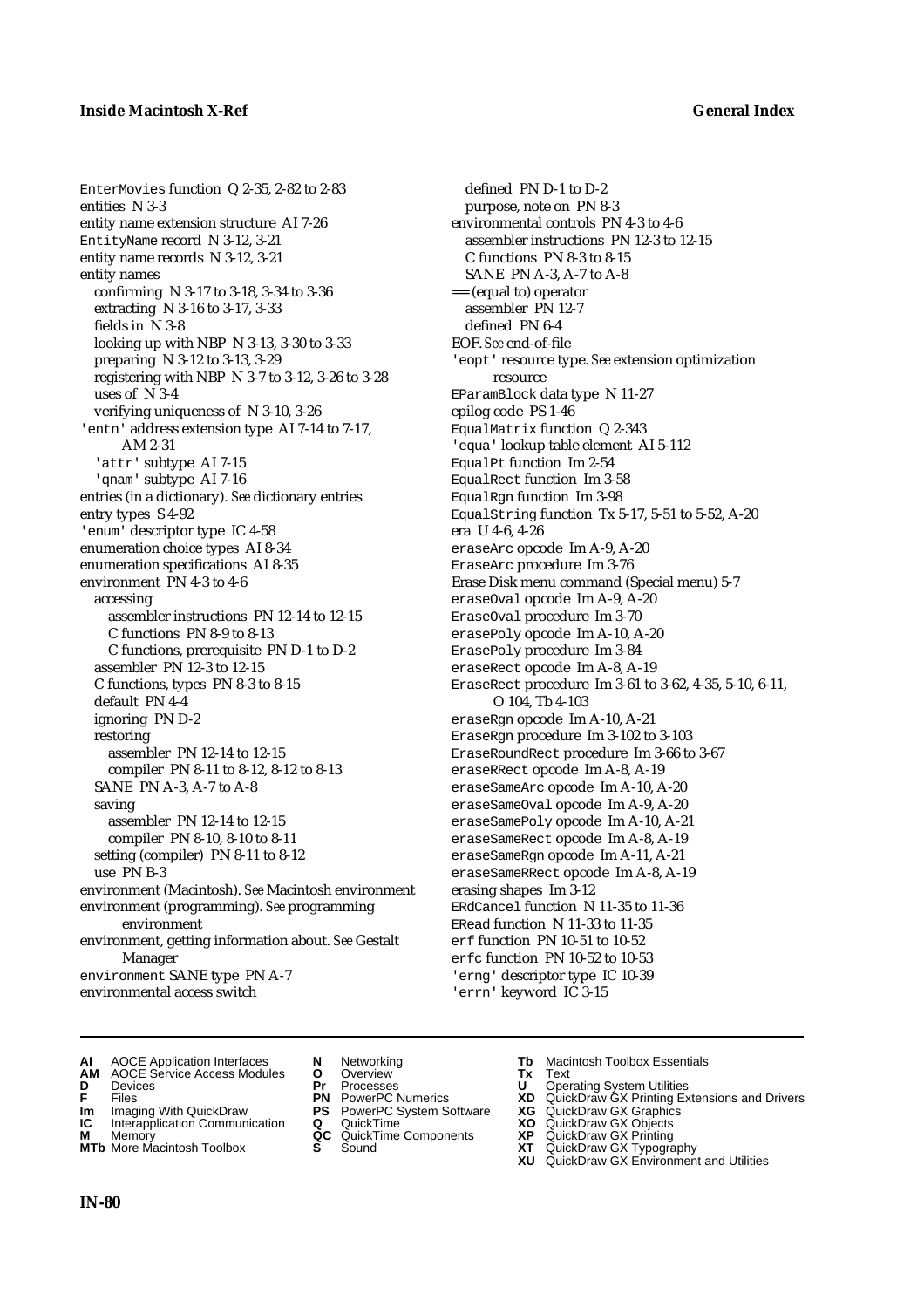error. *See also* printing errors as job object property XP 2-6 error callback function IC 6-100 error callback procedures S 4-19 to 4-20, 4-86 to 4-87 error codes, retrieving from Movie Toolbox Q 2-84 to 2-87 error diffusion XO 7-12. *See also* dithering error functions PN 10-51 to 10-56 error handlers XU 4-5 application-defined function XU 3-72 installing XU 3-40 to 3-41 error handling XO 1-38 to 1-39 for Color QuickDraw routines Im 4-94 to 4-95 for printing Im 9-41 to 9-42, 9-73, 9-75 to 9-78 error numbers returned by AppleScript for OSAScriptError IC 10-40 returned by scripting components for OSAScriptError IC 10-39 to 10-40 error number summary XU 3-6, 3-14 errors XU 3-3 to 3-76, 4-5 and Resource Manager routines O 66 application-defined handler for XU 3-74 bad parameter XU 3-9, 3-15 bad reference XU 3-17 cache validation XU 3-18 changing XU 3-35 constants and data types for XU 3-42 to 3-50 defined XO 1-38, XU 3-3 drawing XU 4-8 to 4-15, 4-29, 4-33 fatal XU 3-7 font management XU 3-8 font scaler XU 3-8 functions for XU 3-56 to 3-60 handlers for XO 1-39, XU 3-74 handling O 176–178 implementation limit XU 3-10 ink drawing XU 4-12 internal XU 3-7 from mailer image-drawing routines AI 3-42 number summary XU 3-6, 3-14 personal MSAM operational AM 2-91 to 2-93, 2-128 to 2-129, 2-204 to 2-205 posting XO 1-39 recoverable XU 3-7 responding from application XU 3-40 restricted access XU 3-16 style drawing XU 4-11

system. *See* system errors transform drawing XU 4-13 validation XU 3-18 view device drawing XU 4-15 view port drawing XU 4-14 wrong type XU 3-17 errors, warnings, and notices XU 3-3 to 3-76 application-defined functions for XU 3-72 to 3-74 changing XU 3-35 to 3-37 constants and data types for XU 3-42 to 3-55 functions for XU 3-56 to 3-71 number ranges for XU 3-55 responding from application XU 3-40 errors in script compilation or execution, obtaining information about IC 10-37 to 10-40 ErrorSound procedure Tb 6-104 'errs' keyword IC 3-15 Escape key in modal dialog boxes O 146 ESetGeneral function N 11-39 'esrc' keyword IC 3-15 Ethernet and broadcast addresses N 11-20 data structures for N 11-26 to 11-27 driver for N 11-6 getting information about N 11-36 to 11-38 opening N 11-8 to 11-10 ENET parameter block for N 11-27 introduced N 1-10 modes, switching N 11-39 and multicast addresses N 11-7, 11-20, 11-40 to 11-42 packet headers N 10-27 Phase 1 packets N 1-28, 10-28, 11-3 Phase 2 packets N 1-29, 10-28, 11-3 protocol handlers attaching N 10-39 to 10-41, 11-28 to 11-30 detaching N 10-42, 11-30 to 11-31 using default N 11-7, 11-13 to 11-16 using your own N 11-17 to 11-19 routines N 11-28 to 11-42 EtherTalk N 11-11 introduced N 1-7, 1-28 EtherTalk Link-Access Protocol (ELAP) N 1-10 evaluation format PN 3-3 minimum PN 3-3, D-4 widest need PN 3-5 to 3-7 evaluation rules PN B-2 'evcl' keyword IC 3-15

- **AI** AOCE Application Interfaces **N** Networking **The Macintosh Toolbox Essentials**<br> **AM** AOCE Service Access Modules **O** Overview **Tx** Text<br> **D** Devices **Pr** Processes **U** Operating System Utilities
- AOCE Service Access Modules **O** Overview **Tx** Text<br>Devices **Devices Devices Devices D** Devices **Pr** Processes **U** Operating System Utilities
- 
- **Im** Files<br> **Im** Imaging With QuickDraw **PS** PowerPC System Software **XG**<br> **IC** Interapplication Communication **Q** QuickTime **XO**
- **IC** Interapplication Communication **Q** QuickTime **XO M** Memory **XO QC** QuickTime Components **XP**
- **M** Memory **CONSISTENT MEMORY AND MEMORY MEMORY AND MEMORY AND MEMORY AND <b>CONSISTENT CONSISTENT** WAS A VIOLENCE CONSISTENT OF A VIOLENCE CONSISTENT OF A VIOLENCE CONSISTENT OF A VIOLENCE CONSISTENT OF A VIOLENCE CONSISTEN
- 
- 
- 
- -
	-
- 
- 
- **F** Files **PN** PowerPC Numerics **XD** QuickDraw GX Printing Extensions and Drivers
	-
	-
	-
- **MTb** More Macintosh Toolbox **S** Sound **XT** QuickDraw GX Typography **XU** QuickDraw GX Environment and Utilities
	- **IN-81**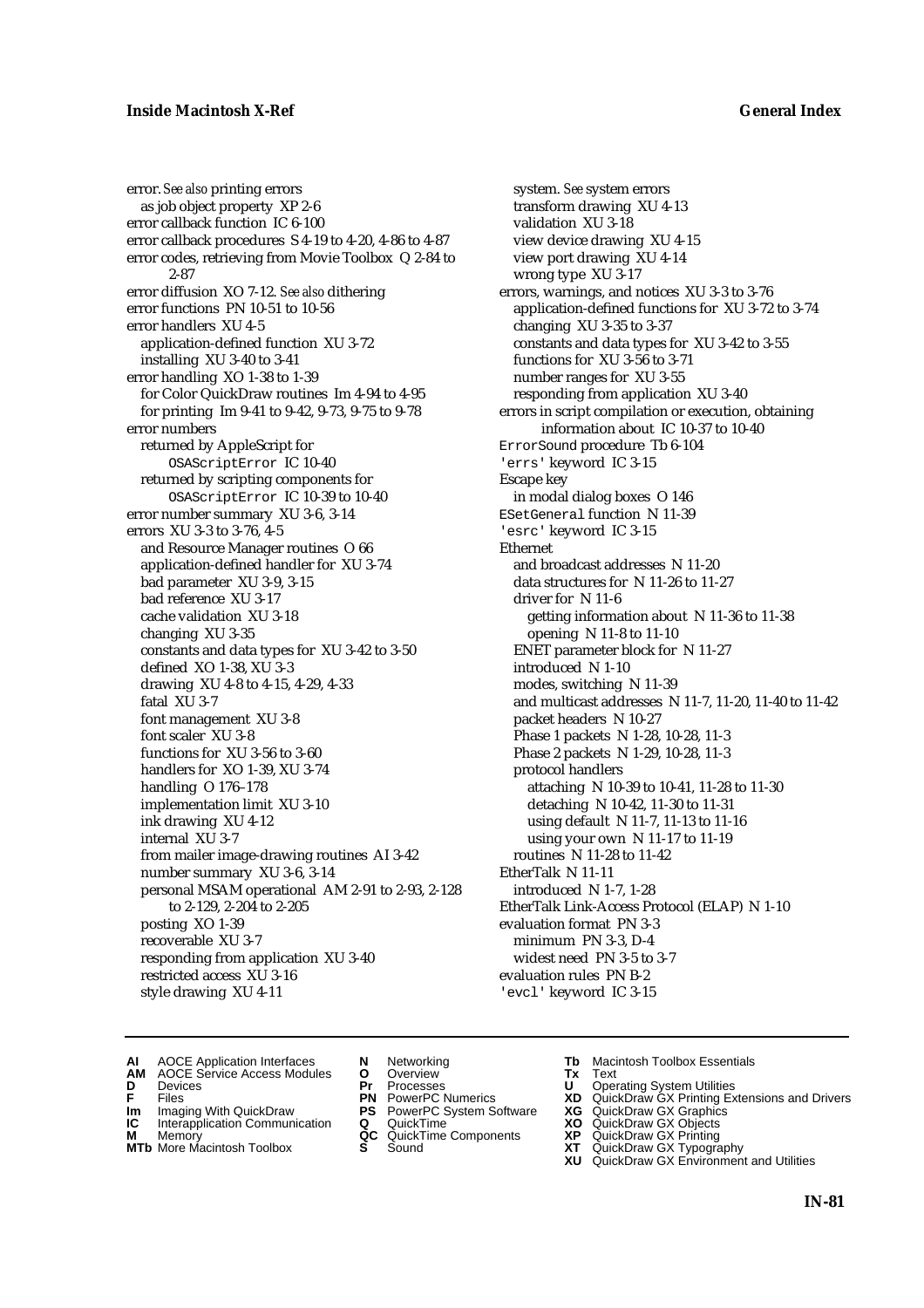even-odd fill XO 2-14 even-odd rule for filling shapes XG 2-13 even-odd shape fill compared to closed-frame shape fill XG 2-21, 2-23 compared to open-frame shape fill XG 2-23 compared to winding fill XG 2-13 compared to winding shape fill XG 2-24 and concentric contours XG 2-63, 2-64 and crossed contour XG 2-51 defined XG 2-13 and overlapping contour XG 2-53 EventAvail function O 167, Pr 1-6, 1-9, 2-26, Tb 2-21, 2-88 to 2-89 event classes IC 3-8, Tb 2-68 event-driven programming O 71 event filter functions Im 9-36, 9-38, PS 1-18, Tb 6-86 to 6-89, 6-145 to 6-147 event handling, in TextEdit Tx 2-32 to 2-38 event IDs IC 3-8 to 3-9, Tb 2-68 event loop O 75, 77, Tb 2-24 to 2-25 Event Manager O 10, 15, 71–81, Tb 2-3 to 2-132. *See also* Operating System Event Manager application-defined routine for Tb 2-114 to 2-115 and Control Manager Tb 5-3 data structures in Tb 2-79 to 2-83 initializing Tb 2-17 and MultiFinder Tb 2-7 and the PPC Toolbox Tb 2-7, 2-13 and the Process Manager Tb 2-5 and Queue Utilities U 6-10, 6-12, 6-15 routines in Tb 2-84 to 2-113 and the Scrap Manager Tb 2-60 testing for features Tb 2-17 event masks defined Tb 2-22, 2-85 setting Tb 2-26 to 2-29 event messages Tb 2-19, 2-80 event priority O 75 event queue. *See also* high-level event queue; Operating System event queue scanning for a cancel event in Tb 2-46 structure of Tb 2-83 EventRecord data type IC 2-13, O 76, Tb 2-79 to 2-81 as used by MSAM AM 2-33 event records IC 2-13, 3-8, Tb 2-79 to 2-81, Tx C-6, C-9, O 76 defined Tb 2-4 and event loops Tb 2-25

for high-level events Tb 2-68, 2-69 events O 71 activate O 125–127, Tb 2-8, 2-50 to 2-55, 4-50 to 4-53 in alert boxes Tb 2-29 to 2-30, 6-81 to 6-82, 6-86 to 6-89, 6-135 Apple. *See* Apple events auto-key Tb 2-8, 2-38 in buttons in windows Tb 5-31 to 5-37 cancel Tb 2-46 to 2-47 in checkboxes in windows Tb 5-38 to 5-39 Command-period Tb 2-46 in controls Tb 5-11 to 5-13, 5-30 to 5-70, 5-88 to 5-93, 6-78 in control panels MTb 8-25 to 8-26 defined Tb 2-4 in desk accessories Tb 2-36 in dialog boxes Tb 2-29 to 2-30, 6-77 to 6-100, 6-135 to 6-143 disk-inserted Tb 2-8, 2-55 to 2-56 in editable text items Tb 6-79 to 6-80 filter function for, in alert and dialog boxes Tb 6-86 to 6-89, 6-145 to 6-147 first click in an inactive window Tb 4-42 getting information about Tb 2-18 to 2-21 in gray areas of scroll bars Tb 5-57 to 5-61 handling Tb 2-26 handling resume events MTb 2-25 to 2-26 handling suspend events MTb 2-19 to 2-20 high-level O 15, 72. *See also* high-level events interacting with the user from the background Tb 2-12 keyboard Tb 2-8, 2-38 to 2-45 key-down O 148, Tb 2-38 key-up O 79, Tb 2-38, 2-39 in lists MTb 4-32 to 4-34 low-level O 72, Tb 2-8 to 2-9 masking out Tb 2-27 in modal dialog boxes Tb 6-82 to 6-89, 6-135 to 6-137 in modeless dialog boxes Tb 2-25, 6-89 to 6-100, 6-138 to 6-141 and modifier keys Tb 2-20 to 2-21, 2-34 mouse-down Tb 2-8, 2-33 to 2-38 mouse-down in windows Tb 4-42 to 4-45 mouse-moved Tb 2-12, 2-23, 2-62 to 2-67 mouse-up O 79–81, Tb 2-8, 2-33 in movable modal dialog boxes Tb 6-89 to 6-100, 6-138 to 6-141 null O 72, Tb 2-9, 2-57

- **AI** AOCE Application Interfaces **N** Networking **Tb** Macintosh Toolbox Essentials<br> **AM** AOCE Service Access Modules **O** Overview **Tx** Text<br> **D** Devices **Pr** Processes **U** Operating System Utilities
- **AM** AOCE Service Access Modules **O** Overview **Tx** Text
- 
- 
- **Im** Imaging With QuickDraw **PS** PowerPC System Software **XG IC** Interapplication Communication **Q** QuickTime **COVIC**
- **Interapplication Communication <b>Q** QuickTime **XO** Memory **XO** Objects **XP QC** QuickTime Components **XP**
- 
- 
- **D** Devices **Pr** Processes **U** Operating System Utilities
	-
	-
	-
	- -
- 
- 
- **FILENCE CONSIGNATION**<br> **F** Files **PN** PowerPC Numerics **XD** QuickDraw GX Printing Extensions and Drivers<br> **F** Files **PN** PowerPC System Software **XG** QuickDraw GX Graphics<br> **Im** Imaging With QuickDraw **PS** PowerPC System
	-
	-
- **M** Memory **QC** QuickTime Components **XP** QuickDraw GX Printing
- **MTb** More Macintosh Toolbox **S** Sound **XT** QuickDraw GX Typography
- **XU QuickDraw GX Graphics**<br> **XG QuickDraw GX Objects**<br> **XD QuickDraw GX Objects**<br> **XP** QuickDraw GX Printing<br> **XT** QuickDraw GX Environment and Utilities<br> **XU** QuickDraw GX Environment and Utilities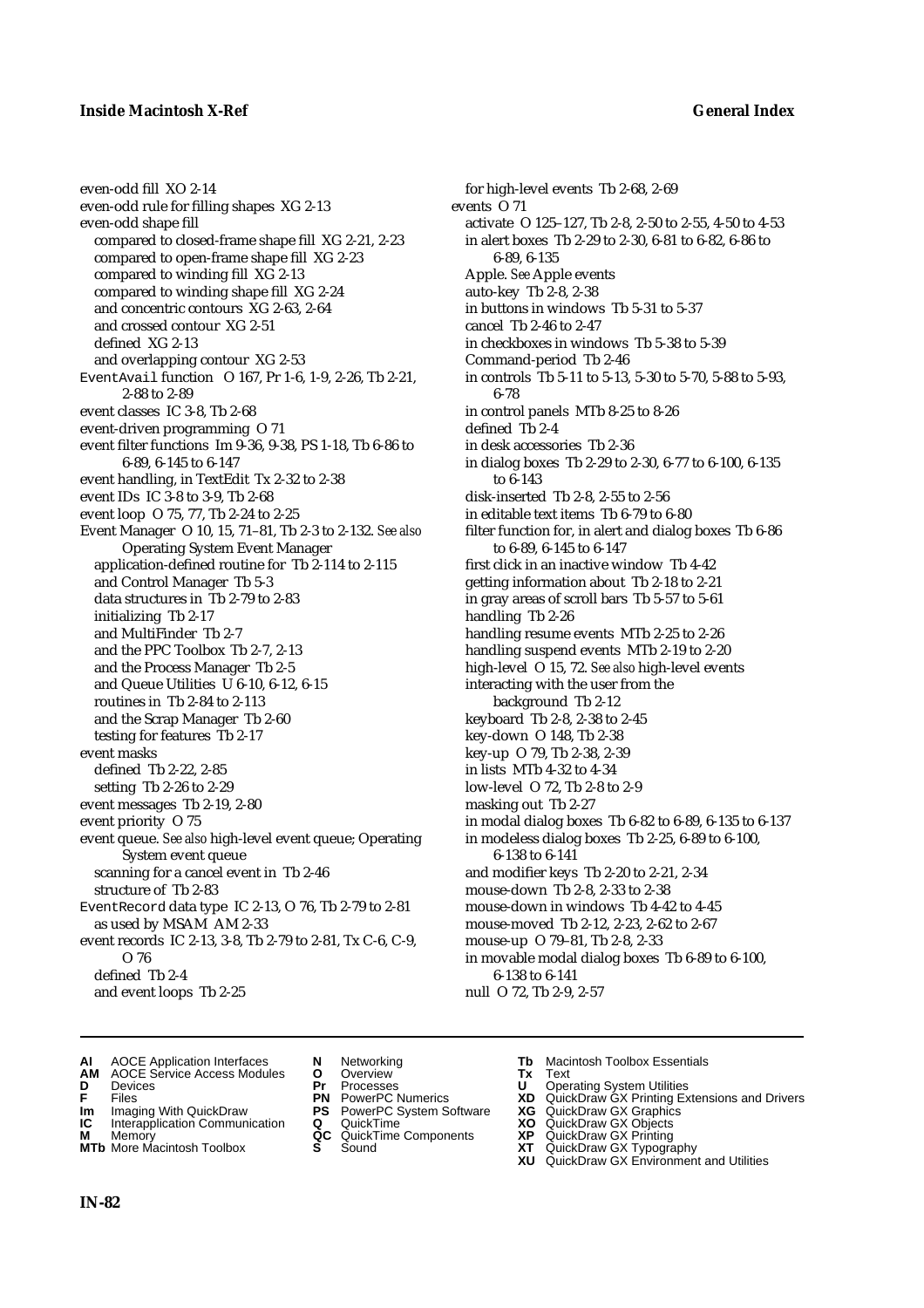operating-system O 72, Tb 2-10 to 2-12, 2-58 to 2-67 in pop-up menus Tb 6-42 in windows Tb 5-31 to 5-37 priority of O 75, Tb 2-15 processing Tb 2-21 to 2-30 in radio buttons in windows Tb 5-31 to 5-32 received in the background Tb 2-12 receiving O 75–79 receiving from other applications Tb 2-69 to 2-71 resume Tb 2-12, 2-60 to 2-62 in scroll arrows Tb 5-57 to 5-61 in scroll bars Tb 5-43 to 5-65 in scroll boxes Tb 5-53 to 5-57 sources of Tb 2-6 suspend Pr 1-7, 4-9, Tb 2-12, 2-60 to 2-62 switching contexts Tb 2-15 to 2-16 types of O 72, 76, Tb 2-5, 2-18, 2-79 update Tb 2-9, 2-47 to 2-50, 4-48 to 4-50 in windows Tb 4-21 to 4-22, 4-41 to 4-53 resume Pr 1-8, 4-9. *See also* Apple events events, callback. *See* callback events events, Catalog-Browsing panels AI 4-51 to 4-61 determining size of packed record ID of item selected AI 4-57 determining type of item selected AI 4-55 to 4-56 getting packed record ID of item selected AI 4-58 handling AI 4-11 to 4-18, 4-52 to 4-54 opening item selected AI 4-59 to 4-61 Find panels AI 4-75 to 4-85 determining size of packed record ID of record selected AI 4-80 determining what action user has taken AI 4-79 to 4-80 getting packed record ID of record selected AI 4-82 handling AI 4-76 to 4-78 key-down AI 3-124 mailers AI 3-21 to 3-25, 3-63 to 3-72 edit menu commands AI 3-67 to 3-71 having the mailer process events for you AI 3-63 to 3-67 mouse clicks AI 3-24 processing AI 3-22 specifying the active window AI 3-124 update, in mailers AI 3-72 events, high-level. *See* high-level events event types Tb 2-5, 2-18, 2-79 'evid' keyword IC 3-15

EvQEl data type Tb 2-83 EWrite function N 11-32 to 11-33 exactly-once transactions N 6-6, 6-7 to 6-8, 6-9, 6-13, 6-36 exception array Tx C-12 exception codes. *See* exceptions, types of exception contexts PS 4-4 exception errors U 2-8 exception frames, created by 68LC040 Emulator PS 1-11 exception handlers defined PS 4-3 installing PS 1-57, 4-6 to 4-7 limitations on PS 4-9 and the Red Zone PS 1-47 removing PS 4-7 writing  $PS 4-7$  to  $4-9$ exception handling PN 1-7 to 1-9, XD 2-14, 3-20 ExceptionInformation data type PS 4-7, 4-16 exception information records PS 4-7, 4-16 Exception Manager PS 1-47, 4-3 to 4-22 application-defined routines in PS 4-17 to 4-18 constants in PS 4-9 to 4-11 data structures in PS 4-12 to 4-16 routines in PS 4-17 exception procedures XU 5-8, 5-45 to 5-48, 5-101 exception SANE type PN A-7 exceptional events PN 1-6 to 1-9 exceptions Pr 1-9, PN 1-6 to 1-9 680x0 bus error PS 1-11 assembler instructions PN 12-10 to 12-13 C functions PN 8-5 to 8-9 clearing assembler PN 12-11 compiler PN 8-6, 8-10 to 8-11 in Condition Register PN 12-6 defined PS 4-3 descriptions of PN 4-4 to 4-6 divide-by-zero PN 4-6 enabling and disabling (assembler) PN 12-12 inexact PN 4-6 invalid PN 4-5 overflow PN 4-5 preserving assembler PN 12-14 to 12-15 compiler PN 8-10 to 8-11, 8-12 to 8-13 raising assembler PN 12-11

- **AI** AOCE Application Interfaces **N** Networking **The Macintosh Toolbox Essentials**<br> **AM** AOCE Service Access Modules **O** Overview **Tx** Text<br> **D** Devices **Pr** Processes **U** Operating System Utilities
- AOCE Service Access Modules **O** Overview **Tx** Text<br>Devices **Devices Devices Devices**
- -
- **Im** Files<br> **Im** Imaging With QuickDraw **PS** PowerPC System Software **XG**<br> **IC** Interapplication Communication **Q** QuickTime **XO**
- **IC** Interapplication Communication **Q** QuickTime **XO M** Memory **XP QC** QuickTime Components **XP M** Memory **CONSISTENT CONSISTENT QC** QuickTime Components **XP**<br> **MTb** More Macintosh Toolbox **S** Sound **XT**
- 
- 
- **D** Devices **Pr** Processes **U** Operating System Utilities
	-
	-
	-
	-
- 
- 
- **F** Files **PN** PowerPC Numerics **XD** QuickDraw GX Printing Extensions and Drivers
	-
	-
	-
- **MTb** More Macintosh Toolbox **S** Sound **XT** QuickDraw GX Typography
	- **XU** QuickDraw GX Environment and Utilities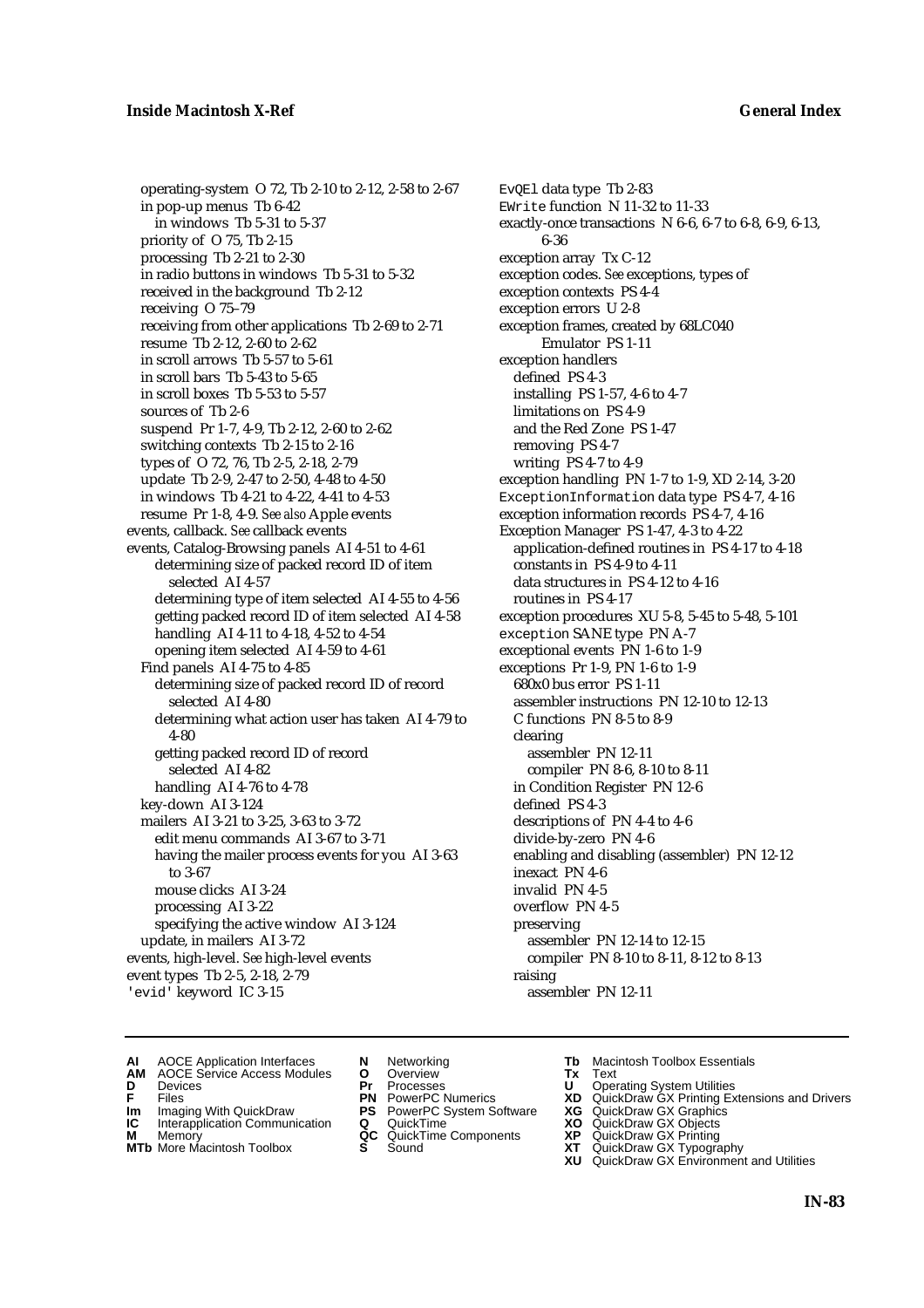compiler PN 8-7 to 8-8 restoring (compiler) PN 8-8 saving assembler PN 12-14 to 12-15 compiler PN 8-7, 8-10 to 8-11 setting assembler PN 12-11 compiler PN 8-7 to 8-8, 8-12 to 8-13 spurious PN 8-13 testing assembler PN 12-12 to 12-13 compiler PN 8-8 to 8-9 types of PS 4-5 to 4-6, 4-9 to 4-11 underflow PN 4-5 exception stack frames U 8-10 exchanging data between PowerPC and 680x0 environments PS 1-64 to 1-65 exchanging movie data. *See* movie data exchange components exclude mode XO 5-22 exclusion operation XG 4-21, 4-64, 4-114 exclusive access F 2-17 exclusive-OR mode. *See* XOR mode executable resources PS 1-34 to 1-41. *See also* accelerated resources; private resources ExecuteCallBack function QC 11-19 exhaustive search for alias records F 4-8 ExitingSIM function D 4-59 exiting the Movie Toolbox Q 2-35 ExitMovies function Q 2-35, 2-83 to 2-84 exit routines AOCE template AI 5-151 aspect AI 5-154 ExitToShell procedure O 178, PS 2-41 patching to remove VBL tasks Pr 4-10 using to terminate applications Pr 2-12, 2-31 Exp1to3 procedure S 2-66, 2-145 to 2-146 Exp1to6 procedure S 2-66, 2-146 to 2-147 expandable dialog hook functions IC 2-97, 2-98 expandable modal-dialog filter functions IC 2-97, 2-98 expanding characters for sorting Tx 5-14 expanding sounds S 2-145 to 2-147 expansion. *See* audio expansion expansion cards base addresses of D 2-66 to 2-67 determining if changed D 2-65 to 2-66 getting information from D 2-61 to 2-68

NuBus. *See* NuBus cards processor-direct slot (PDS) D 2-3 to 2-4. *See also* Slot Manager exp function PN 10-12 to 10-13 exp1 SANE function PN A-6 exp2 function PN 10-13 to 10-14 expiration time of credentials AI 9-59 explicit cross-mode calls PS 2-8 explicit translation MTb 7-17 expm1 function PN 10-14 to 10-15 exponent defined PN 2-5 determining value of PN 10-20 to 10-21, 10-27 to 10-28 exponential functions PN 10-12 to 10-20 base 2 exponential PN 10-13 to 10-14 natural exponential PN 10-12 to 10-13 natural exponential – 1 PN 10-14 to 10-15 exponents Tx B-56, B-57 exported AppleShare folder, alias type for Tb 7-40 exported symbols. *See* exports exporting data to a PICS file QC 9-18 to 9-19 exporting movie data. *See* movie data exchange components exports PS 1-23, 3-4 getting information about PS 3-14 expression evaluation format PN 3-3 expression evaluation methods PN 3-3 to 3-11 compared PN 3-8 to 3-11 compiler PN D-3 to D-9 examples PN 3-8 to 3-11 floating-point constants PN D-5 to D-7 minimum evaluation format only PN 3-3 to 3-5, D-4 SANE PN A-2 widest-need evaluation PN 3-5 to 3-6, D-5 ext32Device flag Im 5-17, 5-23, 5-31, 5-36 ExtCommonChunk data type S 2-85, 2-116 ExtDataRec data type F 2-75 ExtDescriptor data type F 2-75 'exte' descriptor type IC 4-57 extend algorithm for extending list selections MTb 4-16 to 4-17 extended addressing N 1-8, 1-10 extended catalog information, getting AI 8-24 Extended Common Chunks S 2-85, 2-115 to 2-117 Extended Common Object File Format (XCOFF) PS 1-22, 1-30 extended data, setting for an image QC 4-66

**AI** AOCE Application Interfaces **N** Networking **Tb** Macintosh Toolbox Essentials

initialization status of D 2-64 to 2-65

- **AM** AOCE Service Access Modules **O** Overview **Tx** Text
- 
- 
- **Im** Imaging With QuickDraw **PS** PowerPC System Software **XG IC** Interapplication Communication **Q** QuickTime **COVIC**
- **Interapplication Communication <b>Q** QuickTime **XO** Memory **XO** Objects **XP QC** QuickTime Components **XP**
- 
- 
- **D** Devices **Pr** Processes **U** Operating System Utilities
	-
	-
	-
	- -
- 
- 
- **F** Files **PN** PowerPC Numerics **XD** QuickDraw GX Printing Extensions and Drivers
	-
	-
- **M** Memory **QC** QuickTime Components **XP** QuickDraw GX Printing
- **MTb** More Macintosh Toolbox **S** Sound **XT** QuickDraw GX Typography
	- **XU** QuickDraw GX Environment and Utilities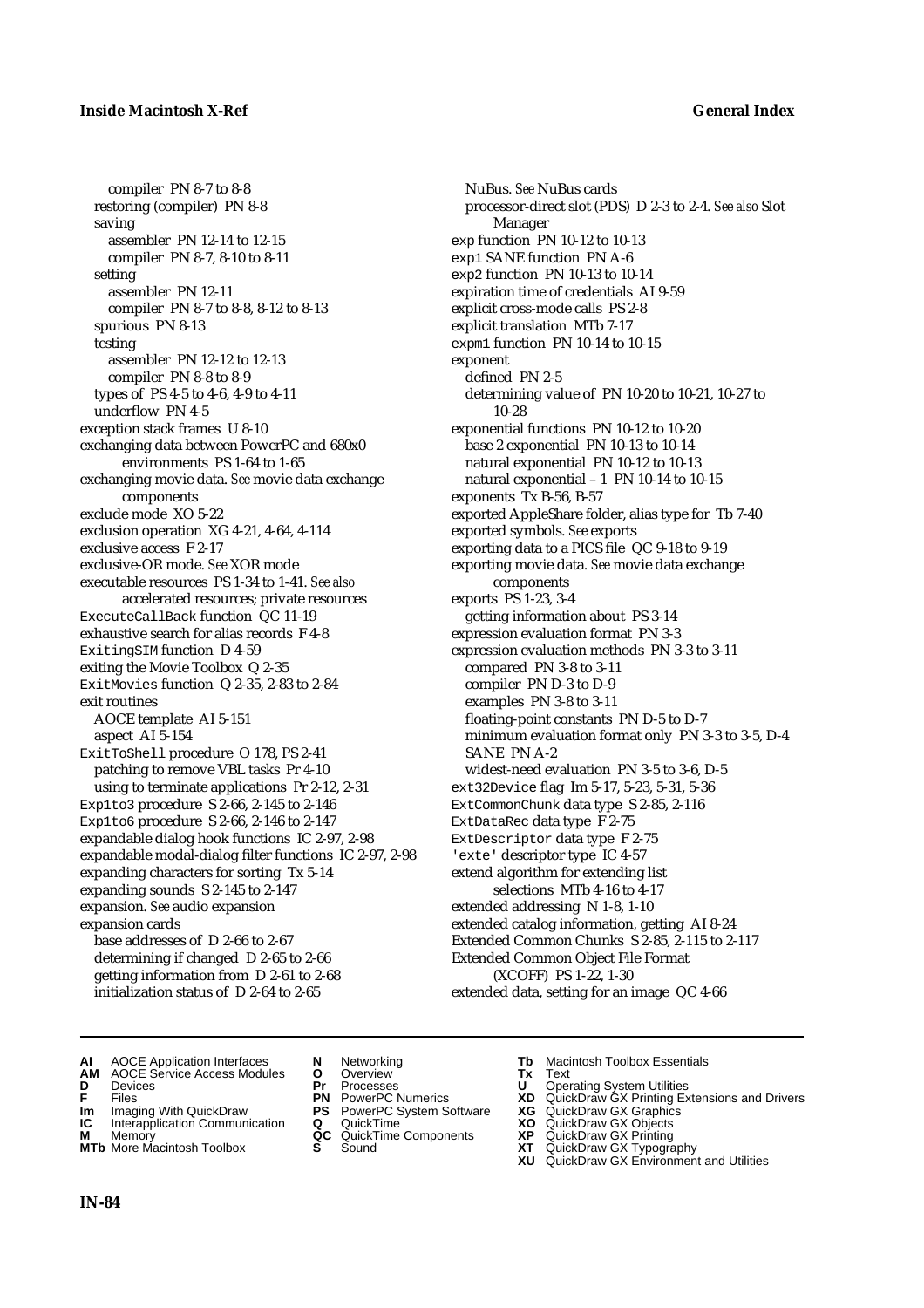extended data type PN A-5 compared to double-double format PN 2-3 to 2-4 in definitions of float\_t and double\_t PN 7-4 in transcendental function declarations PN A-4 extended directory information record Tb 7-50 to 7-51 extended file information record Tb 7-49 extended functions structure QC 3-21 to 3-22 extended item list resources XP 3-72 to 3-73, 3-128 to 3-132 extended networks N 1-8, 2-5, 2-13, 2-14 and ZIP N 4-5, 4-7, 4-15 and zones N 4-3 extended panel ('xdtl') resource XD 3-54 extended sound header records S 2-106 to 2-108 extended sound headers S 2-106 to 2-108 ExtendedToString function Tx 5-36, 5-44, 5-100 to 5-101, B-55 extended version 2 format Im 7-5 to 7-6, 7-37 to 7-39, A-3, A-5 to A-14, A-23 to A-24 extender bars (for justification). *See* kashidas ExtendFileTypeList function MTb 7-17, 7-38 to 7-39 extending images Q 3-45 to 3-46 extending print dialog boxes XD 2-5 extension bar characters (kashida) Tx 1-26 extension-fetching routine Tx B-54 extension load ('load') resource XD 6-28 to 6-29 example of XD 2-39 use in extensions XD 2-39 extension of images QC 4-4 to 4-5 extension optimization ('eopt') resource XD 2-36, 6-29 to 6-32 example of XD 2-37 for background picture printing extension XD 2-37 extension scope ('scop') resource XD 2-34, 6-26 to 6-28 example of XD 2-35 for background picture printing extension XD 2-35 Extensions folder PS 3-6, 3-7 alias type for Tb 7-40 defined Tb 7-44 finding Tb 7-54 icon for MTb 1-132 extensions. *See* address extensions, application extensions; system extensions default icon for MTb 1-130 installing sound input device drivers from S 3-13 printing XO 1-35 extensions of object classes IC 3-41

extension types. *See also* addresses; address extension types 'alan' AM 2-31 'aphn' AM 2-31 defined AM 2-24 'entn' AM 2-31 extent data records F 2-75 extent descriptors F 2-75 extent key records F 2-75 extents F 2-75 extents overflow files F 2-53, 2-74 to 2-76 external catalogs AM 3-3 removing from PowerTalk Setup catalog AI 8-79 to 8-81 external code PS 2-4 to 2-5 external messaging systems AM 2-7 external reference Pr 7-3 ExtKeyRec data type F 2-75 'extn' folder type Tb 7-54 extra days table Tx B-34 extra months table Tx B-34 extras (font features) mathematical XT 8-38 typographic XT 8-37 extra separators table Tx B-34 ExtSoundHeader data type S 2-106

### F

f32BitMode flag D 2-54 'faam' alias type Tb 7-40 fabs assembler instruction PN 14-7 fabs function PN 4-5, 10-11 to 10-12 fabsl function PN 10-11 to 10-12 face layers XT 6-6 to 6-10, 6-19 to 6-25, 6-36 to 6-38 'fact' alias type Tb 7-40 factoring, for Apple event recording IC 7-21, 9-6 to 9-13 sending events without executing them IC 9-12 to 9-13 window movement IC 9-12 fadd assembler instruction PN 14-4 to 14-5 fade mode XO 5-22 'fadr' alias type Tb 7-40 'faet' alias type Tb 7-40 'faex' alias type Tb 7-40 fake catalog attribute AM 4-27

- **AI** AOCE Application Interfaces **N** Networking **The Macintosh Toolbox Essentials**<br> **AM** AOCE Service Access Modules **O** Overview **Tx** Text<br> **D** Devices **Pr** Processes **U** Operating System Utilities
- AOCE Service Access Modules **O** Overview **Tx** Text<br>Devices **Devices Devices Devices D** Devices **Pr** Processes **U** Operating System Utilities
- 
- **IM** FILES<br> **Im** Imaging With QuickDraw **PS** PowerPC System Software **XG**<br> **IC** Interapplication Communication **Q** QuickTime **XO**
- **IC** Interapplication Communication **Q** QuickTime **XO M** Memory **XO QC** QuickTime Components **XP**
- **M** Memory **District Acc** QuickTime Components **XP**<br> **MTb** More Macintosh Toolbox **S** Sound **XT**
- 
- 
- 
- 
- -
- 
- 
- **F** Files **PN** PowerPC Numerics **XD** QuickDraw GX Printing Extensions and Drivers
	-
	-
	-
- **MTb** More Macintosh Toolbox **S** Sound **XT** QuickDraw GX Typography **XU** QuickDraw GX Environment and Utilities
	- **IN-85**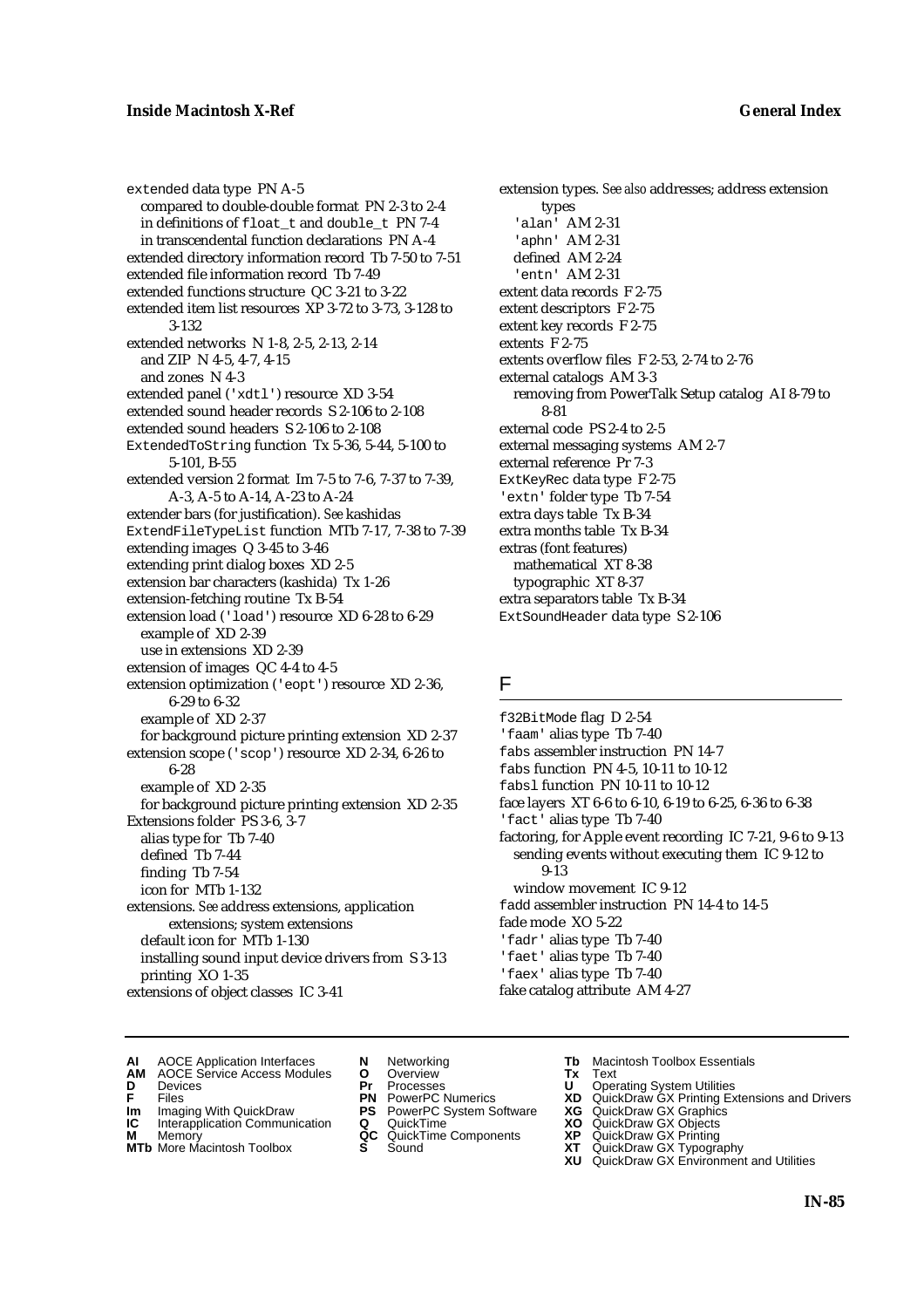fake definition resources. *See* stub definition resources fake handles M 1-35 to 1-36, 1-55, 2-30, PS 1-70 creating M 1-35, 1-36 defined M 1-35 problems using M 1-35, 1-55, 2-30 fake pointers PS 1-70 fAll flag D 2-24, 2-33, 2-36 'fals' descriptor type IC 4-58 family, message AI 7-7, 7-35 family glyph-width table Tx 4-24 family glyph-width table entry record Tx 4-48 family glyph-width table record Tx 4-48 'famn' alias type Tb 7-40 FamRec data type Tx 4-47, 4-90, 4-107 'fapf' alias type Tb 7-40 'fapn' alias type Tb 7-40 'fash' alias type Tb 7-40 'fast' alias type Tb 7-40 fast search for alias records F 4-7 to 4-8 'fasy' alias type Tb 7-40 fatal errors XU 3-7 fat applications PS 1-33 to 1-34 fat patches PS 1-66 to 1-68, 1-71 fat resources PS 1-38, 1-71, 2-25 fat routine descriptors PS 2-24, 2-25 fCardIsChanged flag D 2-25, 2-79 FCB. *See* file control blocks FCB data type F 2-81 to 2-83 FCBPBRec data type F 2-107 to 2-109 fCkForNext flag D 2-86 fcmpo assembler instruction PN 14-3 to 14-4 fcmpu assembler instruction PN 14-3 to 14-4 FCompressImage function Q 3-28, 3-75 to 3-78 FCompressPictureFile function Q 3-94 to 3-97 FCompressPicture function Q 3-90 to 3-92 fConsecBytes flag D 2-74 fctiw assembler instruction PN 13-4 to 13-5 fctiwz assembler instruction PN 13-4 to 13-5 FDDI. *See* Fiber Distributed Data Interface .FDDI0 driver N 11-25 FDecompressImage function Q 3-31, 3-80 to 3-82 FDevDisable global variable Tx 4-37 fdim function PN 10-4 to 10-5 fdiv assembler instruction PN 14-4 to 14-5 'fdrp' alias type Tb 7-40 FE\_ALL\_EXCEPT constant PN 8-6 feature flags for catalogs AI 8-4, 8-28 to 8-32

feature registry, for QuickDraw GX fonts XT 7-12, 7-24, 8-19, 8-65 features (in fonts). *See* font features feature selectors XT 8-19 feature settings XT 7-12 feature types XT 7-12, 8-19 FE\_DFL\_ENV constant PN 8-10 FE\_DIVBYZERO constant PN 8-6 FE\_DOWNWARD constant PN 8-3 feed mode constants XD 4-15 feed types Im 9-48 FE\_INEXACT constant PN 8-6 FE\_INVALID constant PN 8-6 FE\_OVERFLOW constant PN 8-6 Fetch routine D 1-33, 1-87 to 1-88 FetchStatusString function XD 3-33 FE\_TONEAREST constant PN 8-3 FE\_TOWARDZERO constant PN 8-3 FE\_UNDERFLOW constant PN 8-6 FE\_UPWARD constant PN 8-3 feclearexcept function PN 8-6 fegetenv function definition PN 8-10 difference from feholdexcept function PN 8-11 fegetexcept function definition PN 8-7 with fesetexcept function PN 8-8 fegetround function definition PN 8-3 to 8-4 with fesetround function PN 8-4, 8-5 feholdexcept function PN 8-10 to 8-11 fenv\_access pragma option PN D-1 to D-2 fenv\_t type PN 8-10 fenv.h file PN 8-3 to 8-15, C-12 to C-13 feraiseexcept function PN 8-7 to 8-8 fesetenv function PN 8-11 to 8-12 fesetexcept function PN 8-8 fesetround function PN 8-4 to 8-5 fetestexcept function PN 8-8 to 8-9 feupdateenv function definition PN 8-12 to 8-13 with feholdexcept function PN 8-11 fexcept\_t type PN 8-6 'fext' file type AI 5-73 'ffil' file type Tb 7-37 ff macro XO 2-26, XU 8-27, 8-38 fgColor graphics port field Tx 3-5 FgColor opcode Im A-6, A-18

- **AI** AOCE Application Interfaces **N** Networking **Tb** Macintosh Toolbox Essentials
- **AM** AOCE Service Access Modules **O** Overview **Tx** Text
- 
- 
- **IM** Files<br> **Im** Imaging With QuickDraw **PS** PowerPC System Software **XG**<br> **IC** Interapplication Communication **Q** QuickTime **XO**
- **Interapplication Communication <b>Q** QuickTime **XO** Memory **XO** Objects **XP QC** QuickTime Components **XP**
- 
- 
- **D** Devices **Pr** Processes **U** Operating System Utilities
	-
	-
	-
	-
- 
- 
- **F** Files **PN** PowerPC Numerics **XD** QuickDraw GX Printing Extensions and Drivers
	-
	-
- **M** Memory **QC** QuickTime Components **XP** QuickDraw GX Printing
- **MTb** More Macintosh Toolbox **S** Sound **XT** QuickDraw GX Typography
	- **XU** QuickDraw GX Environment and Utilities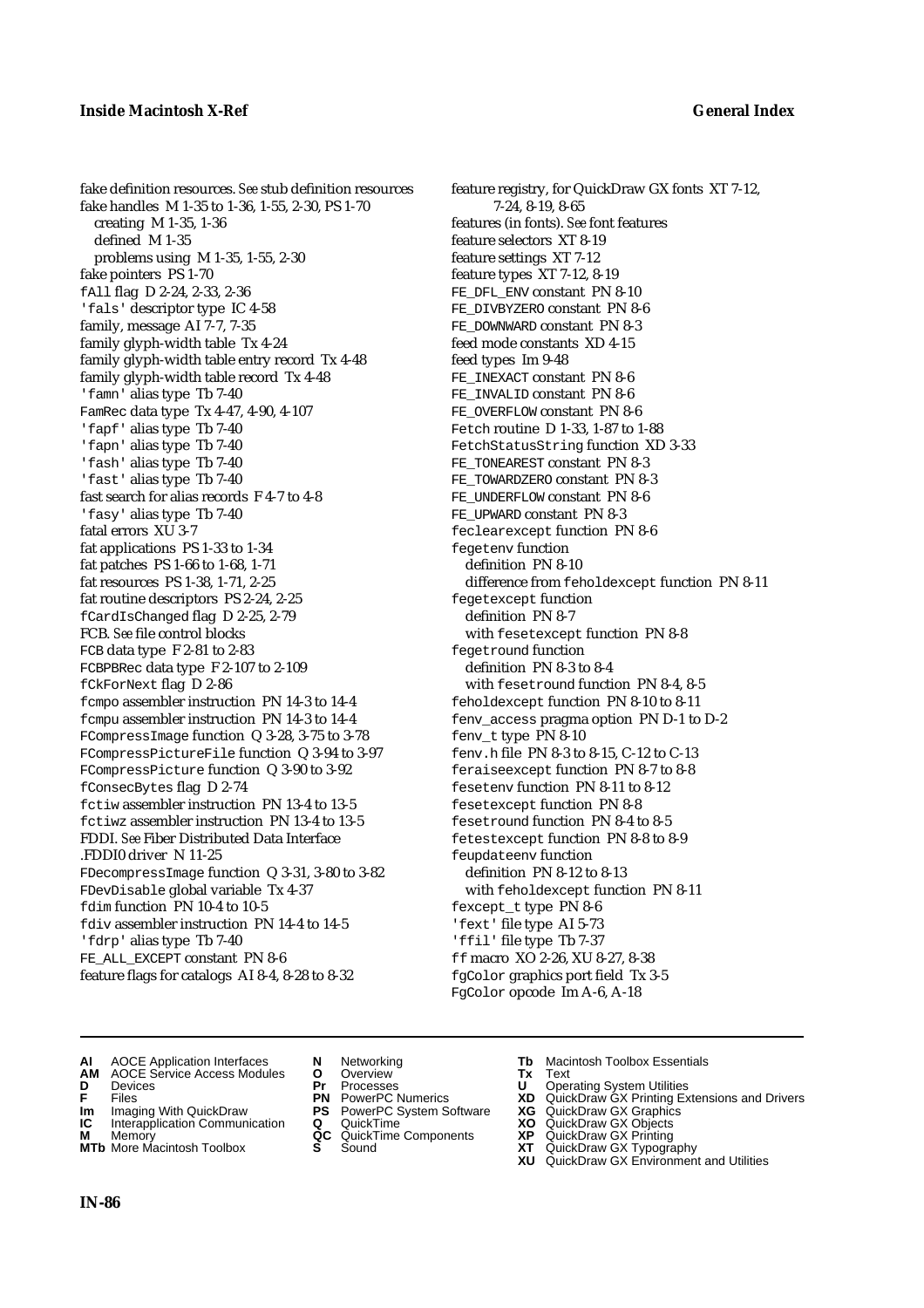FHeaderRec data type D 2-26 Fiber Distributed Data Interface (FDDI) N 1-10, 11-23 to 11-25 data structures for N 11-26 to 11-27 driver for N 11-6 and 802.2 packets N 11-4 to 11-5 ENET parameter block for N 11-26 introduced N 1-10 routines for N 11-28 to 11-42 Fiber Distributed Data Interface Link-Access Protocol (FLAP) N 1-10 fiber optics N 1-9 figures, syllogistic O 23 file access permissions. *See* file permissions file and directory registry PS 3-6 to 3-7 file attributes defined F 2-39 specifying in PBCatSearch F 2-38 file control block parameter blocks F 2-107 to 2-109 file control blocks F 1-8, 2-81 to 2-83 file data F 1-5 limitations of using Resource Manager F 1-6 using the File Manager to read F 1-5 using the Resource Manager to read F 1-5 file-destination information as job collection item XP 3-11 defined XP 3-83 file filter functions. *See also* Standard File Package, file filter functions for file display list F 3-20, 3-55 to 3-56 for resolving aliases F 4-25 file-fonts information as job collection item XP 3-11 defined XP 3-85 file forks. *See also* data forks; resource forks data fork F 1-4 deleting F 2-37 to 2-38 resource fork F 1-4 truncating F 2-38 file-format information as job collection item XP 3-11 defined XP 3-84 file formats in Standard File Package dialog boxes F 3-8 to 3-10 file fragmentation F 1-8 file ID reference defined F 2-25 routines F 2-23

file IDs comparing for MSAM files AM 4-12 to 4-21 creating F 2-230 defined F 2-24 deleting F 2-231 functions for manipulating F 2-229 to 2-232 in resolution of alias records F 4-7 resolving F 2-229 to 2-230 tracking files with F 2-23 file ID thread records F 2-25, 2-72, 2-74 file I/O queues F 2-6, 2-77 file information, AOCE template drop operations AI 5-203 file information record Tb 7-34, 7-47 to 7-49 file-location information as iob collection item XP 3-11 defined XP 3-84 File Manager F 2-5 to 2-302, O 11, 12 access-control functions F 2-20 to 2-22, 2-232 to 2-234 application-defined routines in F 2-238 to 2-239 and bad block sparing F 5-7 creating FSSpec records F 1-54 to 1-55, 2-34, 2-87, 2-166 to 2-169 data structures in F 2-86 to 2-112 exchanging contents of two files F 1-53, 2-165 high-level and low-level routines compared F 2-6 mounting inserted disks F 5-9 mounting remote volumes F 2-219 to 2-222 organization of data in memory F 2-76 to 2-86 organization of data on volumes F 2-52 to 2-76 and Queue Utilities U 6-10, 6-12, 6-15 reading volume information F 2-147 to 2-150 routines in F 2-112 to 2-238 directory manipulation F 2-10 file access F 2-112 to 2-131 file ID F 2-229 to 2-232 file manipulation F 2-7 to 2-10 foreign file system F 2-232 to 2-234 FSSpec F 2-154 to 2-169 HFS F 2-169 to 2-208 shared environment F 2-208 to 2-228 utility F 2-235 to 2-238 volume access F 2-132 to 2-154 volume manipulation F 2-11 to 2-12 working directories F 2-11, 2-13 searching a catalog F 2-38 to 2-43, 2-204 to 2-206 testing for features F 1-14, 2-32 to 2-34 unmounting volumes with during shutdown Pr 8-6

- **AI** AOCE Application Interfaces **N** Networking **Tb** Macintosh Toolbox Essentials<br> **AM** AOCE Service Access Modules **O** Overview **Tx** Text<br> **D** Devices **Pr** Processes **U** Operating System Utilities
- AOCE Service Access Modules **O** Overview **Tx** Text<br>Devices **Devices Devices Devices**
- 
- **Im** Files<br> **Im** Imaging With QuickDraw **PS** PowerPC System Software **XG**<br> **IC** Interapplication Communication **Q** QuickTime **XO**
- **IC** Interapplication Communication **Q** QuickTime **XO M** Memory **XO QC** QuickTime Components **XP**
- **M** Memory **QC** QuickTime Components **XP**<br>**MTb** More Macintosh Toolbox **S** Sound **XT**
- 
- **D** Devices **Pr** Processes **U** Operating System Utilities
	-
	-
	-
	-
- 
- 
- **F** Files **PN** PowerPC Numerics **XD** QuickDraw GX Printing Extensions and Drivers
	-
	-
	-
- **MTb** More Macintosh Toolbox **S** Sound **XT** QuickDraw GX Typography
	- **XU** QuickDraw GX Environment and Utilities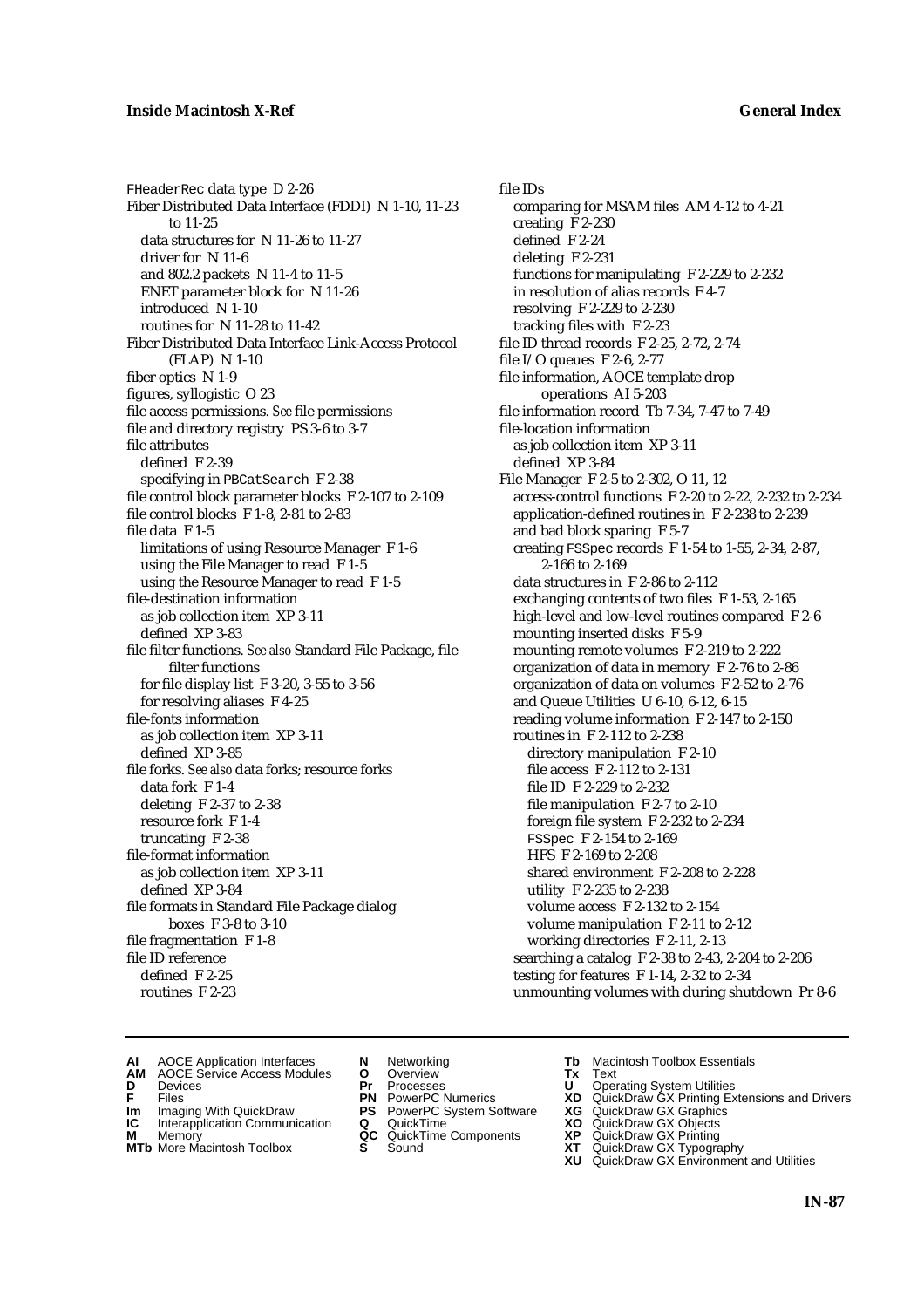file map destroyed errors U 2-10 file mapping PS 1-53 to 1-55 file marks F 1-9 File menu O xii, 160, Tb 3-22 to 3-24 adjusting items in F 1-37 to 1-38 appearance of F 1-12 Close command F 1-32 to 1-34, O 128, 161, 162, Tb 3-23, 7-18 New command IC 9-9 to 9-11, F 1-16, O 116, Tb 3-23 Open command F 1-18 to 1-22, 3-13, Tb 3-23 opening a letter AI 3-95 Open Query command IC 12-14 Page Setup command Im 9-5 to 9-7, Tb 3-23 Print command Im 9-5 to 9-6, 9-7 to 9-8, Tb 3-23 Quit command IC 4-14, 4-20, 9-6 to 9-9, O 175, Tb 3-23, 7-18 Revert to Saved command F 1-30 to 1-32 Save As command F 1-26 to 1-30, 3-13, Tb 3-23 Save command F 1-26 to 1-30, 3-13, Tb 3-23 saving a letter AI 3-80 user selections in F 1-13, 1-16 to 1-34 'file' message family type AI 7-35 filenames searching volumes by F 2-38 specifying in PBCatSearch F 2-38 file permissions F 1-21, 2-7 file previews Q 2-65 to 2-71 adding Q 2-303 creating Q 2-301 to 2-303 displaying Q 2-304 to 2-314 System 6 Q 2-65 to 2-68 System 7 Q 2-68 to 2-69 file ranges locking F 2-50 to 2-51, 2-211 to 2-212 unlocking F 2-51, 2-212 to 2-213 file records F 2-72 file reference numbers defined F 1-8, 2-23, MTb 1-10 and FCB buffer F 2-81 for System file's resource fork MTb 1-50 used with Resource Manager routines MTb 1-24 file reference resources Tb 7-18 to 7-25, 7-64 to 7-65, XD 3-70. *See also* 'FREF' resource type files. *See also* applications; documents access privileges in foreign file systems F 2-20 to 2-22, 2-232 to 2-234 adjusting size of F 1-8, 1-48, 2-117, 2-118 to 2-119,

data fork of MTb 1-4 to 1-6, Tb 1-11 defined F 1-4 deleting F 2-37 to 2-38 digital signatures for. *See* digital signatures exchanging data in F 1-53, 2-10, 2-148, 2-165 to 2-166, 2-206 to 2-208 handling File menu commands F 1-13 managing Tb 1-15 moving F 2-179 to 2-180 naming F 2-27 opening F 1-18 to 1-22 access modes F 2-7 with FSSpec routines F 2-154 to 2-156 with high-level HFS routines F 2-169 to 2-172 with low-level HFS routines F 2-183 to 2-186 Standard File Package F 1-42 to 1-43, 3-4 to 3-5, 3-9 to 3-10, 3-49 to 3-54 while denying access F 2-208 to 2-210 opening at application startup F 1-34 to 1-36 permissions F 1-21, 2-7 reading data F 1-22 to 1-23, 1-45, 2-112 to 2-113, 2-121 to 2-122 reading data in newline mode F 1-9 resource fork of MTb 1-4 to 1-6, Tb 1-11. *See also* applications; documents reverting to last saved version F 1-30 to 1-32 saving F 1-26 to 1-30, 3-5 to 3-7, 3-8 to 3-9 saving preferences F 1-36 to 1-37 saving under a new name F 1-27 searching a catalog for F 2-38 sending as letters AI 3-37 to 3-41 specifying in a document record O 116 specifying in HFS F 2-29 temporary Tb 7-43 tracking with file IDs F 2-23 user comments associated with MTb 9-3, Tb 7-45 user interface for saving and opening F 3-3 to 3-65 writing data F 1-23 to 1-26 file save type constants XD 4-19 file sharing, enabled F 2-49 file system. *See* hierarchical file system; Macintosh file system testing for features U 1-18 file system sorting Tx 5-16 to 5-17

closing F 1-32 to 1-34

creating F 1-16 to 1-18, 1-51, 2-157, 2-173, 2-187

- file system specification, determining for an AOCE template file AI 5-206
- **AI** AOCE Application Interfaces **N** Networking **Tb** Macintosh Toolbox Essentials
- **AM** AOCE Service Access Modules **O** Overview **Tx** Text
- 
- 
- **IM** Files<br> **Im** Imaging With QuickDraw **PS** PowerPC System Software **XG**<br> **IC** Interapplication Communication **Q** QuickTime **XO XO**
- **Interapplication Communication <b>Q** QuickTime **XO** Memory **XO** Objects **XP QC** QuickTime Components **XP M** Memory **QC** QuickTime Components **XP** QuickDraw GX Printing
- **MTb** More Macintosh Toolbox **S** Sound **XT** QuickDraw GX Typography
- 
- 
- 
- 
- 
- 
- 
- **D** Devices **Pr** Processes **U** Operating System Utilities
- **F** Files **PN** PowerPC Numerics **XD** QuickDraw GX Printing Extensions and Drivers
	-
	-
	-
	-
	- **XU** QuickDraw GX Environment and Utilities

<sup>2-127</sup> to 2-128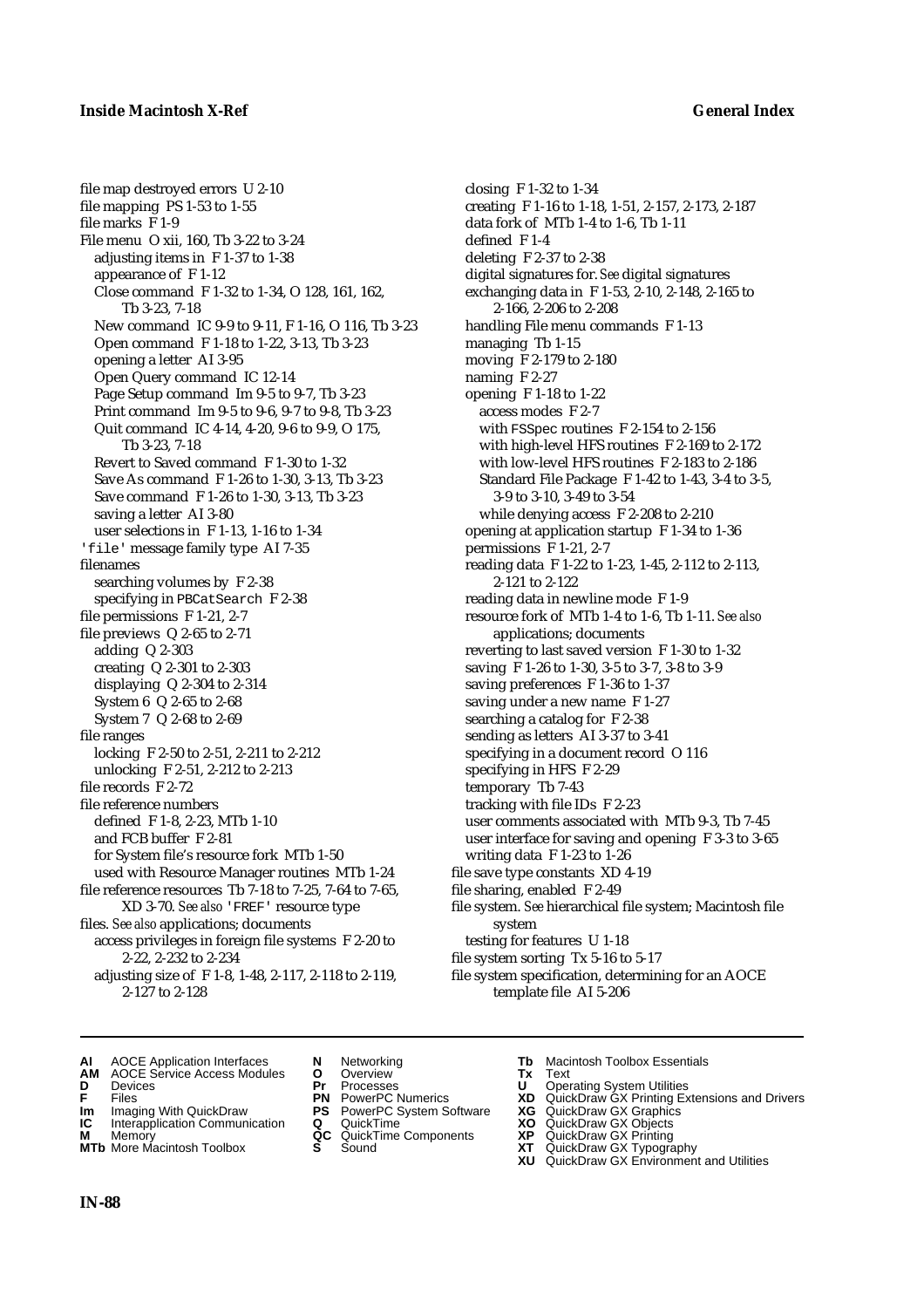file system specification records creating F 1-51 to 1-52, 2-34 defined 1-39, F 2-86 introduced F 2-24 and Resource Manager routines MTb 1-13 with Standard File Package F 3-14 file thread records F 2-73 File Transfer Manager O 19 testing for features U 1-18 FileTranslationList data type MTb 7-28, 7-48 to 7-49 file translation lists creating MTb 7-28 to 7-32 defined MTb 7-27 structure of MTb 7-48 to 7-49 FileTranslationSpec data type MTb 7-41 file translation systems MTb 7-5 FileType data type MTb 7-18 FileTypePtr data type MTb 7-39 file types '\*\*\*\*' Tb 7-20 '????' Tb 7-20 'AIFC'. *See* AIFF-C files 'AIFF'. *See* AIFF files for alias files Tb 7-40 'appe' Tb 7-33, 7-47 'APPL' IC 7-7, 10-14, PS 1-21, Tb 7-10 assigning Tb 7-9 to 7-10, 7-33 to 7-34, 7-47 to 7-49 'bust' AI 4-86 'csam' AI 5-73, AM 2-9, 4-4 declaring those an application can open MTb 7-13 to 7-14, 7-44 defining in file reference resources Tb 7-18 to 7-25 'detf' AI 5-12, 5-73 'DFIL' Tb 7-37 'dirt' AI 4-86 'disk' Tb 7-20 'dnod' AI 4-86 'dsam' AI 5-73, AM 4-4 'edtp' IC 2-32 'edts' IC 2-32 'edtt' IC 2-32 'fext' AI 5-73 'FFIL' Tb 7-37 'ffil' Tb 7-37 filtering Standard File Package display lists by F 3-50 finding those supported by applications MTb 9-14 'fold' Tb 7-20

identifying MTb 7-32 to 7-33 'ifil' Tb 7-37 'kfil' Tb 7-37 and Macintosh Easy Open MTb 7-19 'MooV' Q 2-61, 2-70, 2-100, 4-3 for movable resources Tb 7-37 'msam' AI 5-73, AM 2-9, 4-4 opening documents of particular from applications Tb 7-10 from the Finder Tb 7-25 to 7-26 'osas' IC 10-14 'pabt' AI 4-86 'qery' IC 12-46 'rcrd' AI 4-86 for SAMs AM 4-4 'scpt' IC 7-7, 10-14 'scri' Tb 7-44 searched by Catalogs Extension AI 5-15, 5-141 'sfil' S 1-19, Tb 7-37 'shlb' PS 1-21, 3-6, 3-10 for stationery pads Tb 7-19 'tfil' Tb 7-37 used by AOCE templates AI 5-73 FileTypeSpec data type MTb 7-30, 7-46 to 7-47 file type specifications MTb 7-30, 7-46 to 7-47 file type templates AI 5-12, 5-15 components of AI 5-141 disabling AI 5-140 resources AI 5-141 signature resource AI 5-141 fill. *See* shape fills fillArc opcode Im A-9, A-20 FillArc procedure Im 3-75 FillCArc procedure Im 4-76 FillCOval procedure Im 4-75 FillCPoly procedure Im 4-76 to 4-77 FillCRect procedure Im 4-25, 4-74 FillCRgn procedure Im 4-77 FillCRoundRect procedure Im 4-74 to 4-75 filling shapes Im 3-12, 3-108 to 3-112 fillOval opcode Im A-9, A-20 FillOval procedure Im 3-69 to 3-70 FillParseTable function Tx 6-27, 6-88 to 6-89, A-26, A-37 FillPat opcode Im A-6 fill patterns in basic graphics ports Im 2-32 in color graphics ports Im 4-74 to 4-77

- **AI** AOCE Application Interfaces **N** Networking **Tb** Macintosh Toolbox Essentials<br> **AM** AOCE Service Access Modules **O** Overview **Tx** Text<br> **D** Devices **Pr** Processes **U** Operating System Utilities
- AOCE Service Access Modules **O** Overview **Tx** Text<br>Devices **Devices Devices Devices D** Oper
- 
- **D** Devices **Pr** Processes **U** Operating System Utilities
	-
- **IM** FILES<br> **Im** Imaging With QuickDraw **PS** PowerPC System Software **XG**<br> **IC** Interapplication Communication **Q** QuickTime **XO**
- **IC** Interapplication Communication **Q** QuickTime **XO M** Memory **XP QC** QuickTime Components **XP M** Memory **CONSISTENT COMPONENT MEMORY MEMORY MEMORY AND MEMORY OF A VIDEO MEMORY CONSISTENT CONSISTENT CONSISTENT CONSISTENT CONSISTENT CONSISTENT CONSISTENT CONSISTENT CONSISTENT CONSISTENT CONSISTENT CONSISTENT CONSIST**
- 
- 
- 
- 
- 
- 
- 
- 
- 
- **F** Files **PN** PowerPC Numerics **XD** QuickDraw GX Printing Extensions and Drivers
	-
	-
	-
- **MTb** More Macintosh Toolbox **S** Sound **XT** QuickDraw GX Typography
	- **XU** QuickDraw GX Environment and Utilities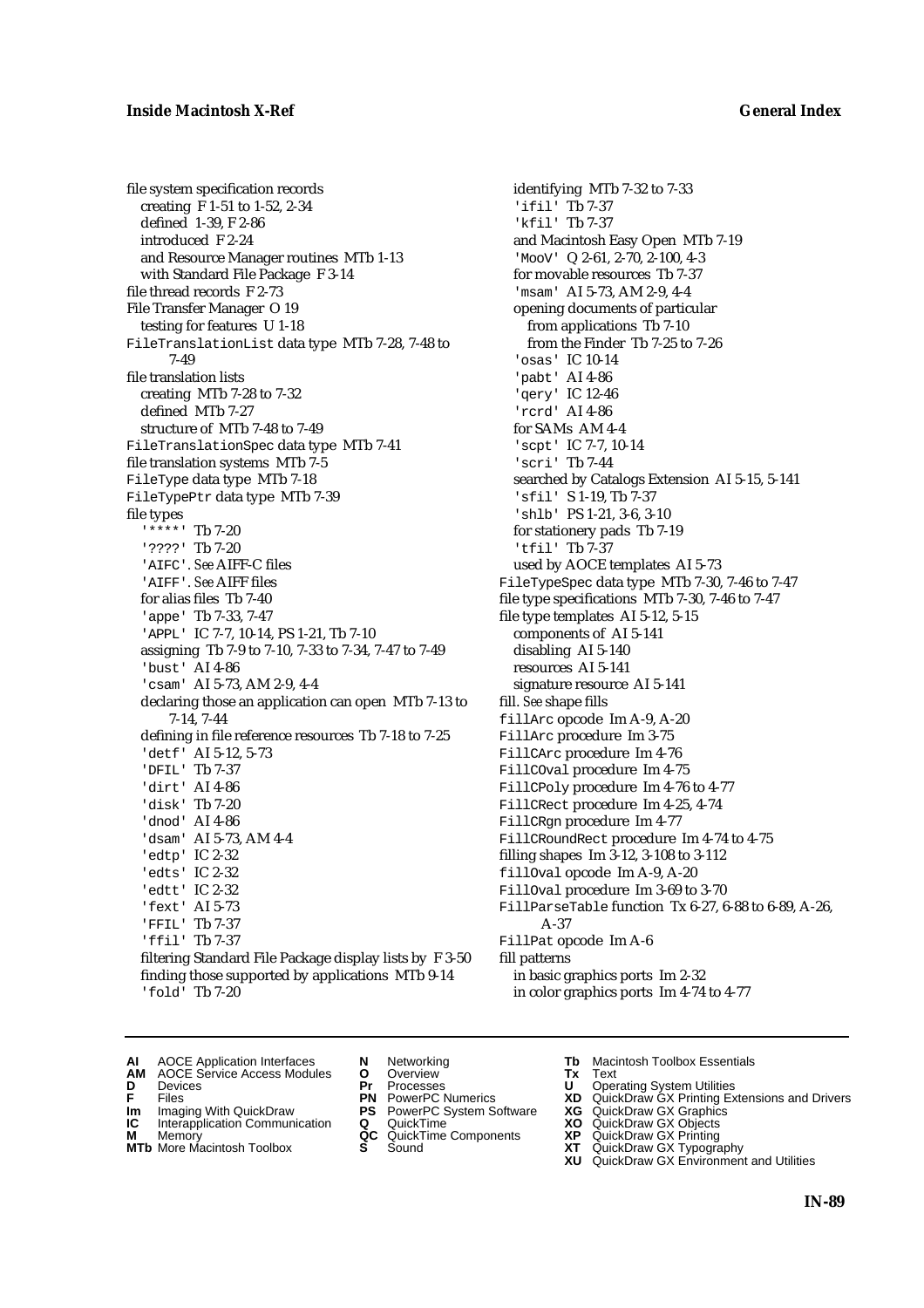FillPixPat opcode Im A-6 fillPoly opcode Im A-10, A-20 FillPoly procedure Im 3-30, 3-83 to 3-84 fillRect opcode Im A-8, A-19 FillRect procedure Im 3-23 to 3-24, 3-60 to 3-61, 4-22, O 89 fillRgn opcode Im A-11, A-21 FillRgn procedure Im 3-28, 3-102, O 98 FillRoundRect procedure Im 3-65 to 3-66 fillRRect opcode Im A-8, A-19 fills calculating black-and-white Im 3-108 to 3-112 calculating color Im 4-82 to 4-84 fillSameArc opcode Im A-10, A-20 fillSameOval opcode Im A-9, A-20 fillSamePoly opcode Im A-10, A-21 fillSameRect opcode Im A-8, A-19 fillSameRgn opcode Im A-11, A-21 fillSameRRect opcode Im A-8, A-20 filter address N 5-50, 5-56, 5-66 filter buffers. *See* compress buffers filter functions. *See also* file filter functions; event filter functions alias matching F 4-25 for GetSpecificHighLevelEvent Tb 2-92 to 2-93, 2-114 to 2-115 with MatchAlias function F 4-25 modal-dialog filter functions F 3-28 to 3-30 for view ports XU 1-9, 1-31 to 1-33, 1-40 to 1-41 with Standard File Package routines F 3-16, 3-20 to 3-21 filtering addresses and ADSP N 5-15, 5-50, 5-56, 5-66 and ATP N 6-14, 6-31 filtering source image data QC 5-117, 6-37 filters, for message queues changing AI 7-74 general description AI 7-8 queue filter structure AI 7-35 single filter structure AI 7-34 structures AI 7-34 to 7-35 filters for translating file formats. *See* translation systems financial functions PN 10-46 to 10-50 FindCodec function Q 3-66 to 3-67 FindControl function Im 2-19, Tb 5-33 to 5-35, 5-44, 5-53 to 5-54, 5-58, 5-89 to 5-90 FindDialogItem function Tb 6-125

FindDItem function. *See* FindDialogItem function Finder O 6, 10 AOCE desktop services AI 1-9 to 1-11 allocation of memory for disk copying M 2-9 application interface to Tb 7-3 to 7-78 and control panels MTb 8-7 Catalog Browser AI 1-9 database for a volume MTb 9-3 to 9-26, Tb 7-45 to 7-46 data structures used by Tb 7-46 to 7-51 defined Tb 7-3 to 7-5 event class Pr 8-8 and Macintosh Easy Open MTb 7-4, 7-5 to 7-7 printing from Im 9-25 to 9-26, 9-66 and Process Manager Tb 7-25 relation to File Manager Tb 7-3 and Resource Manager Tb 7-3 resources used by Tb 7-6 to 7-32, 7-56 to 7-70. *See also* application-missing message string resources; bundle resources; file reference resources; icon list resources; large 8-bit color icon resources; large 4-bit color icon resources; missing- application name string resources; signature resources; small 8-bit color icon resources; small 4-bit color icon resources; small icon list resources; version resources routines for Tb 7-51 to 7-56 sending Apple events O 17 sending Shutdown or Restart event to Pr 8-4, 8-7 user interface guidelines for Tb 7-13, 7-15 Finder dialog box messages XD 4-163 to 4-169 Finder events IC 3-8 Finder flags Tb 7-33 to 7-34, 7-47 to 7-48 Finder icon help resources. *See* 'hfdr' resource type Finder icons. *See* standard icons Finder information in the catalog file Tb 7-32 to 7-34, 7-46 to 7-51 specifying in PBCatSearch F 2-38 Finder Interface O 6, 10 Finder interface messages XD 3-9 Finder menu messages XD 4-169 to 4-171 Finder not found errors U 2-11 Finder printing support XP 2-39 to 2-42 Finder sound files S 1-19, 1-23 FindFolder function F 1-14, O 63, Tb 7-54 to 7-56 checking for availability O 178–179 testing for availability U 1-18 Find in Catalog command (Apple menu) AM 3-22, 3-24

- **AI** AOCE Application Interfaces **N** Networking **Tb** Macintosh Toolbox Essentials<br> **AM** AOCE Service Access Modules **O** Overview **Tx** Text<br> **D** Devices **Pr** Processes **U** Operating System Utilities
- **AM** AOCE Service Access Modules **O** Overview **Tx** Text
- 
- 
- **Im** Imaging With QuickDraw **PS** PowerPC System Software **XG IC** Interapplication Communication **Q** QuickTime **COVIC**
- **Interapplication Communication <b>Q** QuickTime **XO** Memory **XO** Objects **XP QC** QuickTime Components **XP**
- 
- 
- 
- 
- 
- 
- 
- 
- **D** Devices **Pr** Processes **U** Operating System Utilities
- **FRICAG CONSISTS IN THE PROCESSES CONSISTS AND CONSIST CONSISTENT CONSISTS CONSISTS PRINTIPLE PROCESSES CONSISTS CON<br>
<b>F**FRICES **PN** POWERPC Numerics **XD** QuickDraw GX Printing Extensions and Drivers<br> **Im** Imaging With Qui
	-
	-
- **M** Memory **QC** QuickTime Components **XP** QuickDraw GX Printing
- **MTb** More Macintosh Toolbox **S** Sound **XT** QuickDraw GX Typography
- **XU QuickDraw GX Graphics**<br> **XG QuickDraw GX Objects**<br> **XD QuickDraw GX Objects**<br> **XP** QuickDraw GX Printing<br> **XT** QuickDraw GX Environment and Utilities<br> **XU** QuickDraw GX Environment and Utilities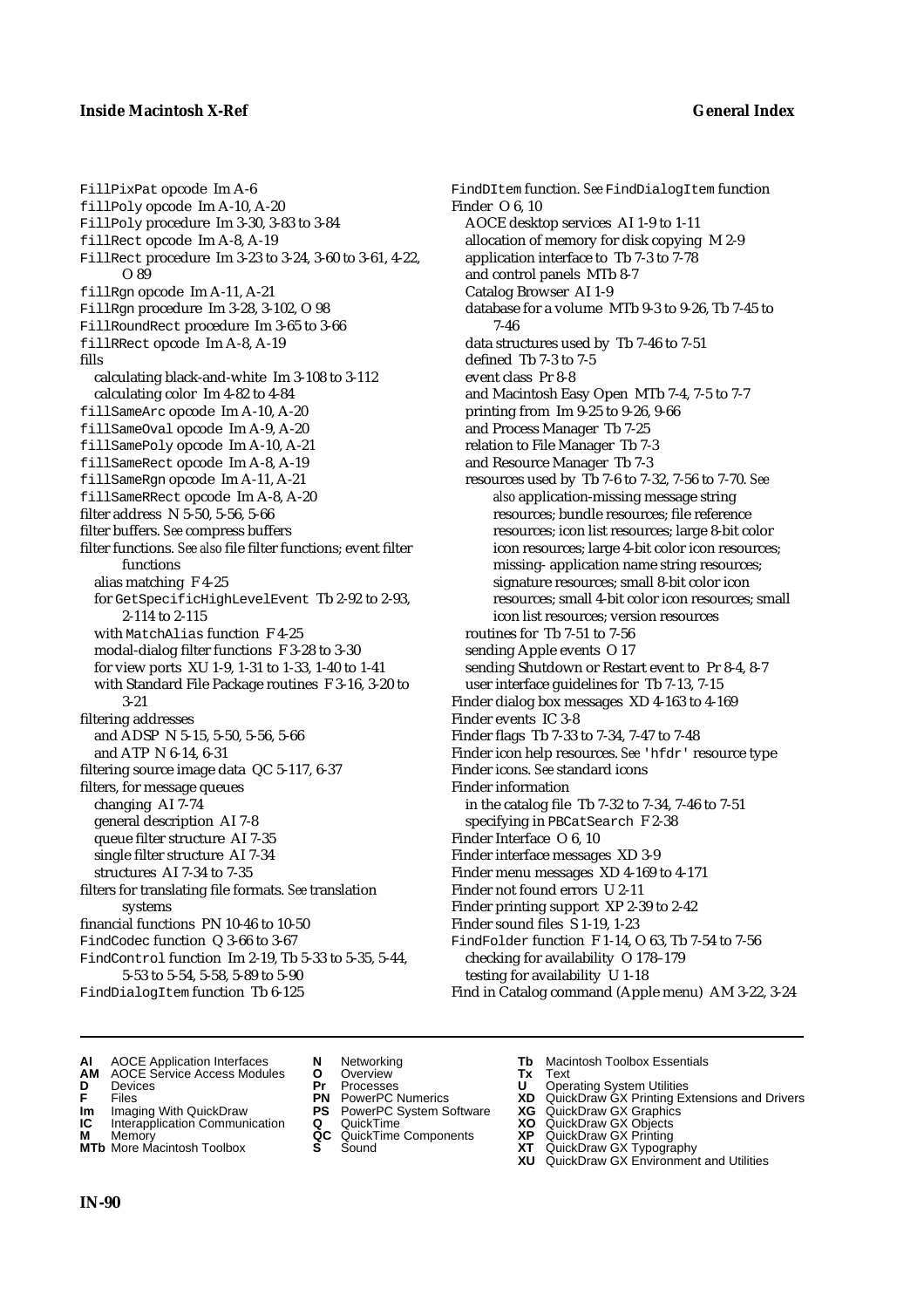finding symbols PS 1-38, 3-14, 3-24 to 3-26 FindNextComponent function IC 10-5, MTb 6-8, 6-42 to 6-43 FindNextText function Q 2-298 to 2-299 Find panel adding and removing focus rectangle AI 4-70 and Stop button AI 4-80 bounds of elements AI 4-64 changing identity AI 4-71 creating AI 4-18 to 4-20, 4-61 to 4-65 defined AI 4-3 disposing AI 4-20, 4-75 enabling and disabling AI 4-69 events in AI 4-75 to 4-85 determining size of packed record ID of record selected AI 4-80 determining what action user has taken AI 4-79 to 4-80 getting packed record ID of record selected AI 4-82 handling AI 4-76 to 4-78 help balloons for AI 4-66 hiding AI 4-67 implementing buttons and menu items AI 4-79 initial focus rectangle AI 4-64 initiating a search AI 4-83 installing a panel-busy callback function AI 4-65 making visible AI 4-68 moving AI 4-74 panel-busy callback function AI 4-95 responding to an update event AI 4-72 to 4-73 terminating a search AI 4-84 version number AI 4-5 FindPanelBusyProc function AI 4-95 Find panel in the mailer AM 3-22, 3-24 find panel structure AI 4-22 FindRecordByIndexInDictionary function Tx 8-17 to 8-18, 8-28 to 8-29 FindRecordInDictionary function Tx 8-15 to 8-17, 8-26 to 8-28 'find' resource type AI 4-63 FindScriptRun function Tx 5-29, 5-81 to 5-82, A-26, A-37, B-40 FindServiceWindow function Tx 7-48, 7-83 FindSymbol function PS 1-38, 1-41, 3-24 to 3-25 FindWindow function O 119, Tb 4-12, 4-44, 4-91 to 4-93, 5-32 to 5-33

and activate events Tb 2-51

- and mouse events Tb 2-33 to 2-37, 4-42 to 4-44 FindWordBreaks procedure Tx 5-77 to 5-79, 6-37, A-26, A-37, B-40, B-49 to B-50 with QuickDraw GX XT 9-38 for line breaking Tx 3-31, 3-45 and TextEdit Tx 2-6, 2-60 to 2-61 for word selection Tx 5-23 FindWord routine Tx D-4 FInfo data type Tb 7-34, 7-47 to 7-49 'finf' resource type MTb 8-7, 8-23, 8-86 firmware, in declaration ROM D 2-7 to 2-14 FirstBit function XU 8-33, 8-62 first chunk, in sample-to-chunk tables Q 4-40 first click in an inactive window Tb 4-7, 4-42 Fix2Frac function U 3-44 Fix2Long function U 3-44 Fix2X function U 3-45 FixATan2 function U 3-42 to 3-43 FixDiv function U 3-39 to 3-40 Fixed data type Im A-4, U 3-11. *See also* fixed-point data types FixedDivide function XU 8-43 fixed-frequency timing services drift-free Pr 3-6, 3-19 drifting Pr 3-6 fixed header information structure AI 7-38 FixedMultiply function XU 8-42 Fixed number format XU 8-6 fixed-point data types Q 2-79, U 3-11 to 3-12 converting to other numeric types U 3-24 to 3-26 division by 0 U 3-12 overflow handling U 3-12 performing operations on U 3-24 to 3-26 FixedPoint data type Q 2-79 fixed points Q 2-79, 2-348 fixed-point numbers conversions of XU 8-8 formats of XU 8-6, 8-7 operations on XU 8-7 to 8-8, 8-9 to 8-10, 8-27 to 8-28, 8-42 to 8-54 FixedPtr data type Tx 4-56 fixed rectangles Q 2-79, 2-349 FixedRect data type Q 2-79 FixedRound macro XU 8-41 FixedSquareRoot macro XU 8-42 FixedToFloat macro XU 8-38 FixedToFract macro XU 8-36 FixedToInt macro XU 8-37
- **AI** AOCE Application Interfaces **N** Networking **Tb** Macintosh Toolbox Essentials<br> **AM** AOCE Service Access Modules **O** Overview **Tx** Text<br> **D** Devices **Pr** Processes **U** Operating System Utilities
	- AOCE Service Access Modules **O** Overview **Tx** Text<br>Devices **Devices Devices Devices**
- 
- **IM** FILES<br> **Im** Imaging With QuickDraw **PS** PowerPC System Software **XG**<br> **IC** Interapplication Communication **Q** QuickTime **XO**
- **IC** Interapplication Communication **Q** QuickTime **XO M** Memory **XO QC** QuickTime Components **XP**
- **M** Memory **District Acc** QuickTime Components **XP**<br> **MTb** More Macintosh Toolbox **S** Sound **XT**
- **MTb** More Macintosh Toolbox **S** Sound **XT** QuickDraw GX Typography
- 
- **D** Devices **Pr** Processes **U** Operating System Utilities
	-
	-
	-
	-
	-
- 
- 
- **F** Files **PN** PowerPC Numerics **XD** QuickDraw GX Printing Extensions and Drivers
	-
	-
	-
	-
	- **XU** QuickDraw GX Environment and Utilities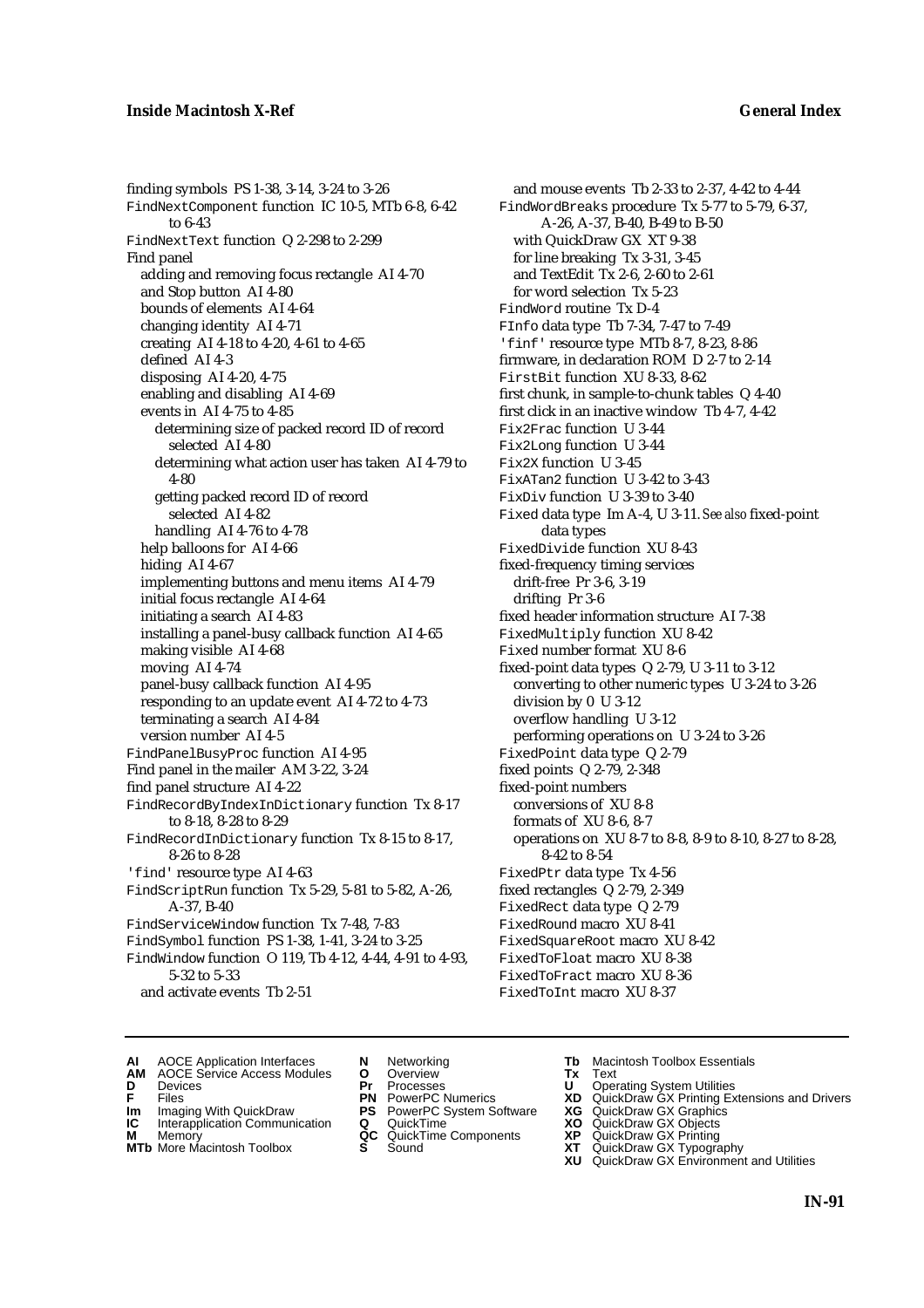FlattenMovieData function Q 2-31, 2-62, 2-107 to

FlattenMovie function Q 2-31, 2-53, 2-62, 2-105 to

FlattenPartialCollection function XU 5-89

floating-point data formats. *See* data formats

floating-point environment. *See* environment floating-point exceptions. *See also* exceptions

floating-point information records PS 4-14 floating-point instructions, emulator compatibility

converting to integer PN 6-13 to 6-14 integers, converting to PN 5-3 to 5-5 assembler PN 13-4 to 13-5 compiler PN 9-3 to 9-11 truncating PN 4-3 splitting PN 10-28 to 10-29 floating-point parameters PS 1-72

floating-point expressions, evaluating PN 3-3 to 3-11,

floating-point registers PN 11-3, PS 1-43, 1-47 to 1-50,

Floating-Point Status and Control Register (FPSCR) PS 4-14 to 4-15. *See also* FPSCR floating-point values, interpreting PN 2-4 to 2-11 floating-point variables, initialization PN D-7

2-108, 2-355, 4-4

'fld#' resource type Tb 7-55 F-line exception errors U 2-8 F-line instructions PS 1-8 floating-point constants evaluation PN D-5 to D-7 hexadecimal PN D-3

floating-point data types PS 1-65

handling PS 4-3

D-3 to D-9

issues PS 1-9 floating-point numbers classes of PN 2-5 to 2-11 assembler PN 12-7 to 12-9 compiler PN 7-4 to 7-5

1-72, 4-4, 4-15 floating-point result flags PN 12-7

float type. *See* single format float\_t typedef PN 7-3 to 7-4, A-9 floor function PN 9-7 to 9-8

floppy disks PS 1-55

caches PS 1-10, 1-70

flushing

2-107, 2-355

fixed tokens Tx B-54 FixedTruncate macro XU 8-41 fixed-width fonts Tx 1-73, 4-10 preferred, for a script system Tx 6-15, 6-71, B-20 fixed-width numerals XT 8-35 FixMul function U 3-38 to 3-39 FixRatio function U 3-25, 3-46 to 3-47 FixRound function U 3-25, 3-47 FixTextService function Tx 7-42, 7-90 FixTSMDocument function Tx 7-23, 7-42, 7-56 to 7-57 'FKEY' resource type MTb 1-129, Tb 2-39, 2-86, 3-118 flag bits master pointer M 4-7 stripping M 4-7, 4-27 flags for data reference atoms Q 4-6, 4-32 for data reference container atoms Q 4-32 for track atoms Q 4-6 function control Q 3-58 to 3-61 Image Compression Manager control Q 3-58 to 3-61 for matte atoms Q 4-6, 4-13, 4-23 to 4-24 media handler reference atoms Q 4-19 in media header atoms Q 4-18 for movie atoms Q 4-6 for sound media atoms Q 4-6 for time bases Q 2-330 to 2-331 for time-to-sample atoms Q 4-6 for video media atoms Q 4-6 flagship-name-change transition N 10-21 flagship names N 1-28, 10-9, 10-21 Flagship Naming Service N 1-28 flags information as paper-type collection item XP 3-14 defined XP 3-97 FLAP. *See* Fiber Distributed Data Interface Link-Access Protocol FlashMenuBar procedure Tb 3-141 to 3-142 flat font list XT 2-15 FlattenCollection function XU 5-88 FlattenCollectionToHdl function XU 5-97 flatten flags XO 2-48 flattening XO 1-23, 2-22, 2-39 to 2-42, XU 5-100, 7-5 constants and data types for XO 2-48 to 2-50 functions for XO 2-87 to 2-92 job objects XP 2-25 to 2-28, 2-56 to 2-58, 2-77 print-job flattening function XP 2-27 to 2-28 print-job to handle XP 2-25 to 2-27

of typographic shapes XT 2-15

- **AI** AOCE Application Interfaces **N** Networking **Tb** Macintosh Toolbox Essentials<br> **AM** AOCE Service Access Modules **O** Overview **Tx** Text<br> **D** Devices **Pr** Processes **U** Operating System Utilities
- **AM** AOCE Service Access Modules **O** Overview **Tx** Text
- 
- 
- **Im** Imaging With QuickDraw **PS** PowerPC System Software **XG IC** Interapplication Communication **Q** QuickTime **COVIC**
- **Interapplication Communication <b>Q** QuickTime **XO** Memory **XO** Memory **XP QC** QuickTime Components **XP**
- **M** Memory **District Acc** QuickTime Components **XP**<br> **MTb** More Macintosh Toolbox **S** Sound **XT**
- 
- **D** Devices **Pr** Processes **U** Operating System Utilities
	-
	-
	-
	-
- 
- -
- 
- 

FlushDataCache procedure M 4-31

- **FRICAG CONSISTS IN THE PROCESSES CONSISTS AND CONSIST CONSISTENT CONSISTS CONSISTS PRINTIPLE PROCESSES CONSISTS CON<br>
<b>F**FRICES **PN** POWERPC Numerics **XD** QuickDraw GX Printing Extensions and Drivers<br> **Im** Imaging With Qui
	-
	-

FlushCodeCache procedure M 4-31 to 4-32 FlushCodeCacheRange function M 4-32 to 4-33

- 
- **MTb** More Macintosh Toolbox **S** Sound **XT** QuickDraw GX Typography
	- **XU** QuickDraw GX Environment and Utilities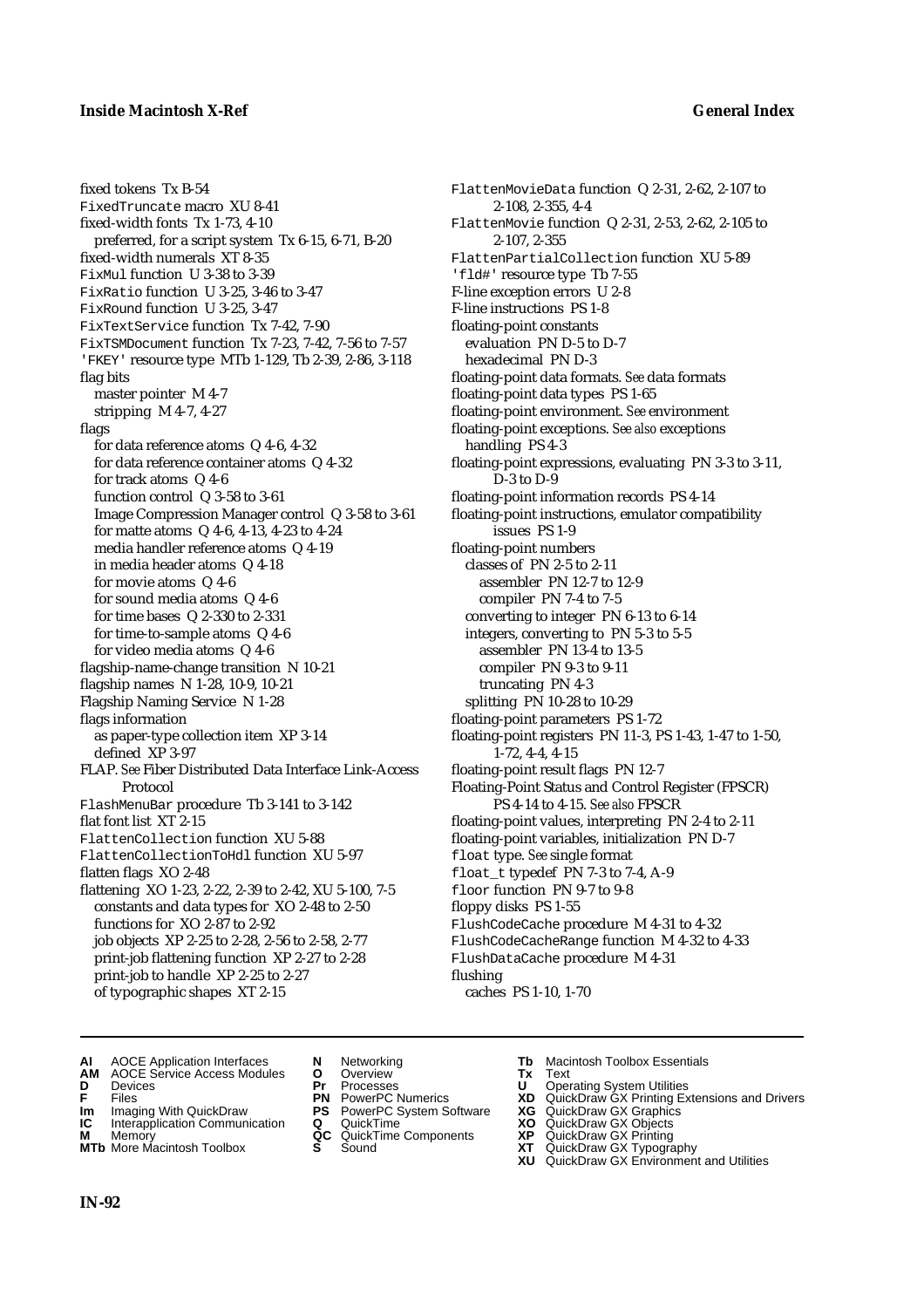data cache M 4-9, 4-12, 4-31 instruction cache M 4-9 to 4-10, 4-29 to 4-30, 4-31 to 4-33 volume F 1-24, 1-34, 1-55 to 1-56, 2-11, 2-79, 2-133 to 2-134, 2-142 to 2-143 FlushInstructionCache procedure M 4-30 flush-to-zero systems PN 2-6 fl macro XU 8-39 floating input windows Tx 1-92, 7-7, 7-13. *See also* floating utility windows requesting Tx 7-24 Floating-Point Arithmetic Package and Package Manager U 10-3 floating-point errors U 2-9 floating-point numbers conversions of XU 8-8 converting from strings Tx 5-43, 5-98 to 5-99 converting to strings Tx 5-44, 5-100 to 5-101 formats of XU 8-6 floating-point unit (FPU) testing for type U 1-18 floating utility windows Tx 7-14 providing Tx 7-48 floating window layer Tx 7-14 floating window service Tx 7-13, 7-24 FloatToFixed macro XU 8-39 FloatToFract macro XU 8-40 floppy disks, alias type for Tb 7-40 'flpy' alias type Tb 7-40 flushCmd command described S 2-94 sent by SndDisposeChannel function S 2-24, 2-130 using to flush sound channels S 2-29 FlushEvents procedure Tb 2-93 to 2-94 FlushFonts function Tx 4-37, 4-66 flushness. *See* alignment FlushProcRecord data type Q 3-151, QC 4-44 FlushVol function F 1-34, 1-55 to 1-56, 2-12, 2-134 fmadd assembler instruction PN 14-6 to 14-7 fmax function PN 10-5 to 10-6 FMetricRec data type Tx 4-55 fmin function PN 10-6 to 10-7 FMInput data type Tx 4-40 to 4-41 fmod function PN 6-11 to 6-13 FMOutput data type Tx 4-41 to 4-43 FMSwapFont function Tx 4-17, 4-64 to 4-65 fmr assembler instruction PN 14-7 fmsub assembler instruction PN 14-6 to 14-7

FmtDefaults global variable F 5-13, 5-14 'fmts' format type IC 2-25 fmul assembler instruction PN 14-4 to 14-5 fnabs assembler instruction PN 14-7 'FNDR' signature, use with AECreateDesc function Pr 8-8 fneg assembler instruction PN 14-7 fNext flag D 2-24, 2-34, 2-36 fnmadd assembler instruction PN 14-6 to 14-7 fnmsub assembler instruction PN 14-6 to 14-7 focus rectangle adding and removing Catalog-Browsing panel AI 4-46 Find panel AI 4-70 and Catalog-Browsing panel AI 4-11 defined AI 4-11 initial setting for Find panel AI 4-64 folder resources Tb 7-55 folders. *See also* directories alias type for Tb 7-40 default icons for MTb 1-131 finding system-related Tb 7-53 to 7-56 icons for those in the System Folder MTb 1-132 folder types Tb 7-54 'fold' file type Tb 7-20 'FOND' resource type Tb 3-69. *See also* font family ('FOND') resources fOneSlot flag D 2-24, 2-34, 2-36 font as style object property XO 3-5, XT 6-4, 6-5, 6-39 to 6-42 Font2Script routine Tx D-4 FontAssoc data type Tx 4-47, 4-95 font association entry record Tx 4-48 font association table record Tx 4-47 font attributes XT 7-14, 7-18, 7-32 font characterization table Tx 4-17 font classes Tx 4-99 font depth Tx 4-25 font descriptors XT 7-6, 7-9 to 7-10 font design, instructions for Tx 4-30, 4-72 font designators, special (0 and 1) Tx 1-50, 1-61 to 1-62 font directory Tx 4-74 to 4-76 font editors Tx 4-66 font encodings. *See* encoding font families Tx 1-45, 4-8 defined XT 1-5, 7-5 as part of font name property XT 7-6

- **AI** AOCE Application Interfaces **N** Networking **Tb** Macintosh Toolbox Essentials
- **AM** AOCE Service Access Modules **O** Overview **Tx** Text
- -
- **IM** FILES<br> **Im** Imaging With QuickDraw **PS** PowerPC System Software **XG**<br> **IC** Interapplication Communication **Q** QuickTime **XO IC** Interapplication Communication **Q** QuickTime **XO M** Memory **XP QC** QuickTime Components **XP**
- **M** Memory **CONSISTENT CONSISTENT QC** QuickTime Components **XP**<br> **MTb** More Macintosh Toolbox **S** Sound **XT**
- 
- 
- **D** Devices **Pr** Processes **U** Operating System Utilities
	-
	-
	-
	-
	-
- 
- 
- **F** Files **PN** PowerPC Numerics **XD** QuickDraw GX Printing Extensions and Drivers
	-
	-
	-
- **MTb** More Macintosh Toolbox **S** Sound **XT** QuickDraw GX Typography
	- **XU** QuickDraw GX Environment and Utilities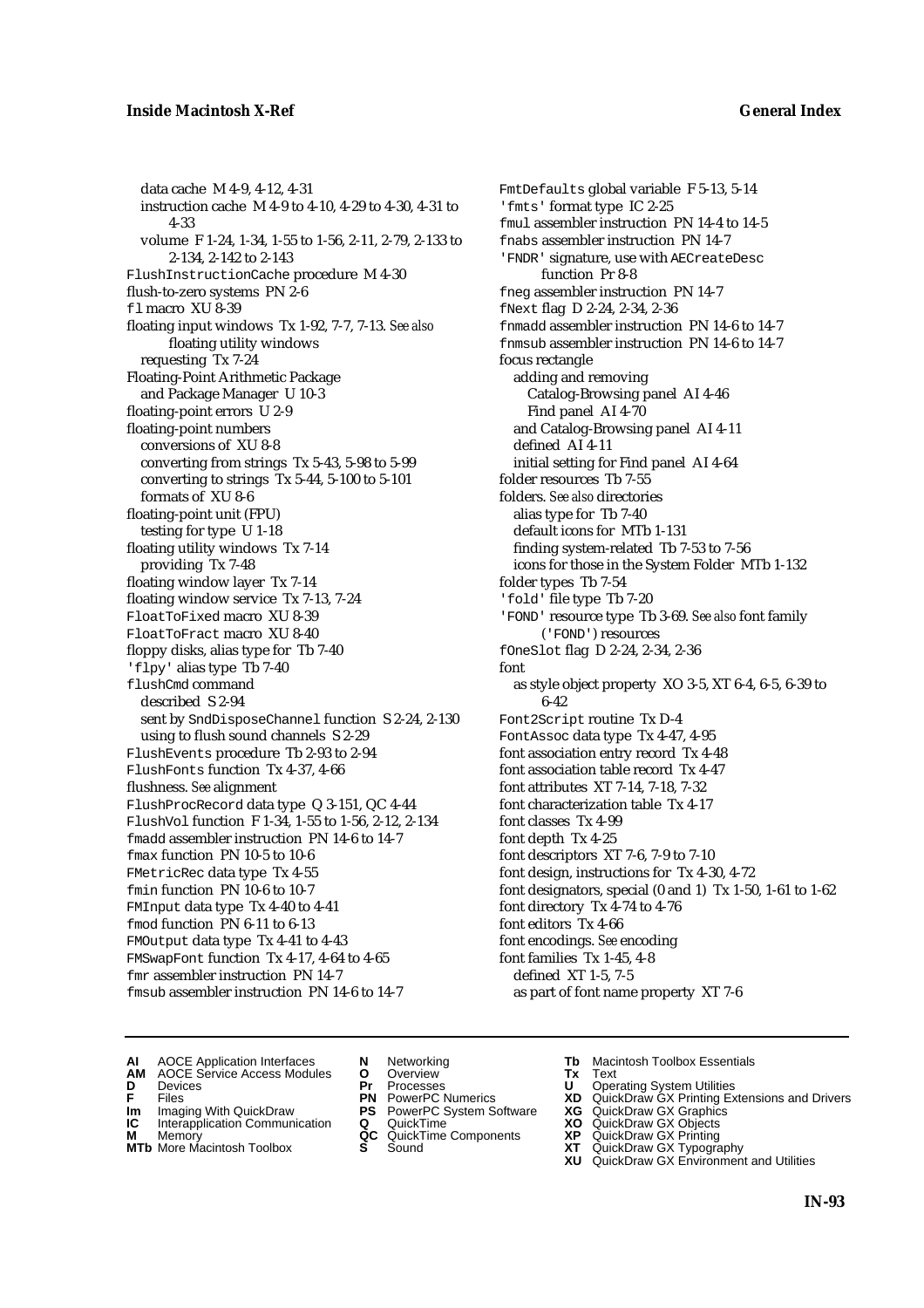font family ('FOND') resources Tx 4-90 to 4-107 bounding-box table Tx 4-97 to 4-98 defined Tx 4-13 font association table Tx 4-95 to 4-96 glyph-name encoding table Tx 4-105 glyph-width table Tx 4-98 to 4-99 kerning table Tx 4-106 to 4-107 offset table Tx 4-96 to 4-97 style codes Tx 4-94 style-mapping table Tx 4-99 to 4-106 font family IDs Tx 1-61, 4-14 to 4-15 of application font Tx 1-62, 4-38, 6-68 confirming font name Tx 4-33 and Font Manager Tx 4-14 to 4-15 getting Tx 4-33 and picture files Tx 3-64 and script codes Tx B-6 to B-7 storing in a document Tx 4-34 of system font Tx 1-62, 4-14, 4-38, 6-67 used to identify font Tx 3-6 used to obtain script system Tx 3-35 font family kerning table record Tx 4-49 to 4-50 font family record Tx 4-47 font features, QuickDraw GX customizing XT 8-80 to 8-85 data structure for XT 7-24 defined XT 8-18 to 8-40 as font object property XT 7-6, 7-12 manipulating XT 7-19, 7-60 to 7-63, 8-53 to 8-57, 8-65 registry for XT 8-19, 8-65 'font' folder type Tb 7-54 font force flag Tx 1-52, 1-63, 6-11, 6-24 to 6-25, 6-62, B-10 and FontScript, FontToScript functions Tx 6-22 to 6-24 support for, in script flags Tx 6-69 font formats in QuickDraw GX XT 7-12 to 7-14 font handling Tx 1-60 to 1-64 FontInfo data type Tx 3-66, 4-34 font information record Tx 4-34 font information resource MTb 8-7, 8-23, 8-86 font input record Tx 4-17, 4-40 to 4-41 font instances adding XT 7-18 data structure for XT 7-22 defined XT 1-10 manipulating XT 7-56 to 7-59 as property of font object XT 7-6, 7-11

Font Manager O 9, 13, 102, Tx 1-6, 1-37 to 1-38, 4-5 to 4-120 and caches Tx 4-36 data structures in Tx 4-39 to 4-50 erasing memory caches Tx 4-66 favoring outline fonts as default Tx 4-35 font resources in Tx 4-66 to 4-107 for bitmapped fonts Tx 4-66 to 4-71 for font families Tx 4-90 to 4-107 for outline fonts Tx 4-72 to 4-89 initializing Tx 4-32 and Menu Manager Tx 4-32 to 4-33 and QuickDraw Text Tx 3-5 rendering outline fonts Tx 4-25 to 4-30 responding to font requests Tx 4-17 to 4-18 routines in Tx 4-50 to 4-66 scaling fonts Tx 4-19 to 4-23, 4-62 to 4-63 testing for features U 1-18 font manager errors XU 3-8 font measurements, in typographic shapes XT 2-11, 2-24 Font menu Tb 3-26 to 3-27, 3-69 to 3-70 font metrics XT 6-14, 6-57 FontMetrics procedure Tx 1-63, 3-76, 4-34, 4-54 to 4-55, A-27 font metrics record Tx 4-34 fontName opcode Im A-7 font names Tx 4-8, XT 7-6 to 7-7 adding to menus Tx 4-32 to 4-33 displaying in correct script Tx 1-64, 6-16 storing in documents Tx 4-33 to 4-34 font numbers. *See* font family IDs Tx 4-8 font object properties XT 7-5 to 7-12 accessing XT 7-17 to 7-20 descriptors XT 7-6, 7-9 to 7-10, 7-22, 7-48 to 7-52 encodings XT 7-7 to 7-9, 7-43 to 7-47 features. *See* font features instances. *See* font instances names XT 7-6, 7-17, 7-23, 7-37 to 7-43 variations. *See* font variations font objects creating XT 7-64 data structures for XT 7-22 to 7-32 default XT 7-15 defined XO 1-14 deleting XT 7-65 functions for XT 7-32 to 7-78 properties of. *See* font object properties

- **AI** AOCE Application Interfaces **N** Networking **Tb** Macintosh Toolbox Essentials
- **AM** AOCE Service Access Modules **O** Overview **Tx** Text
- 
- 
- **Im** Imaging With QuickDraw **PS** PowerPC System Software **XG IC** Interapplication Communication **Q** QuickTime **COVIC**
- **Interapplication Communication <b>Q** QuickTime **XO** Memory **XO** Memory **XP QC** QuickTime Components **XP**
- **M** Memory **District Acc** QuickTime Components **XP**<br> **MTb** More Macintosh Toolbox **S** Sound **XT**
- 
- 
- 
- 
- -
- 
- **D** Devices **Pr** Processes **U** Operating System Utilities
- **FRICAG CONSISTS IN THE PROCESSES CONSISTS AND CONSIST CONSISTENT CONSISTS CONSISTS PRINTIPLE PROCESSES CONSISTS CON<br>
<b>F**FRICES **PN** POWERPC Numerics **XD** QuickDraw GX Printing Extensions and Drivers<br> **Im** Imaging With Qui
	-
	-
	-
- **MTb** More Macintosh Toolbox **S** Sound **XT** QuickDraw GX Typography
	- **XU** QuickDraw GX Environment and Utilities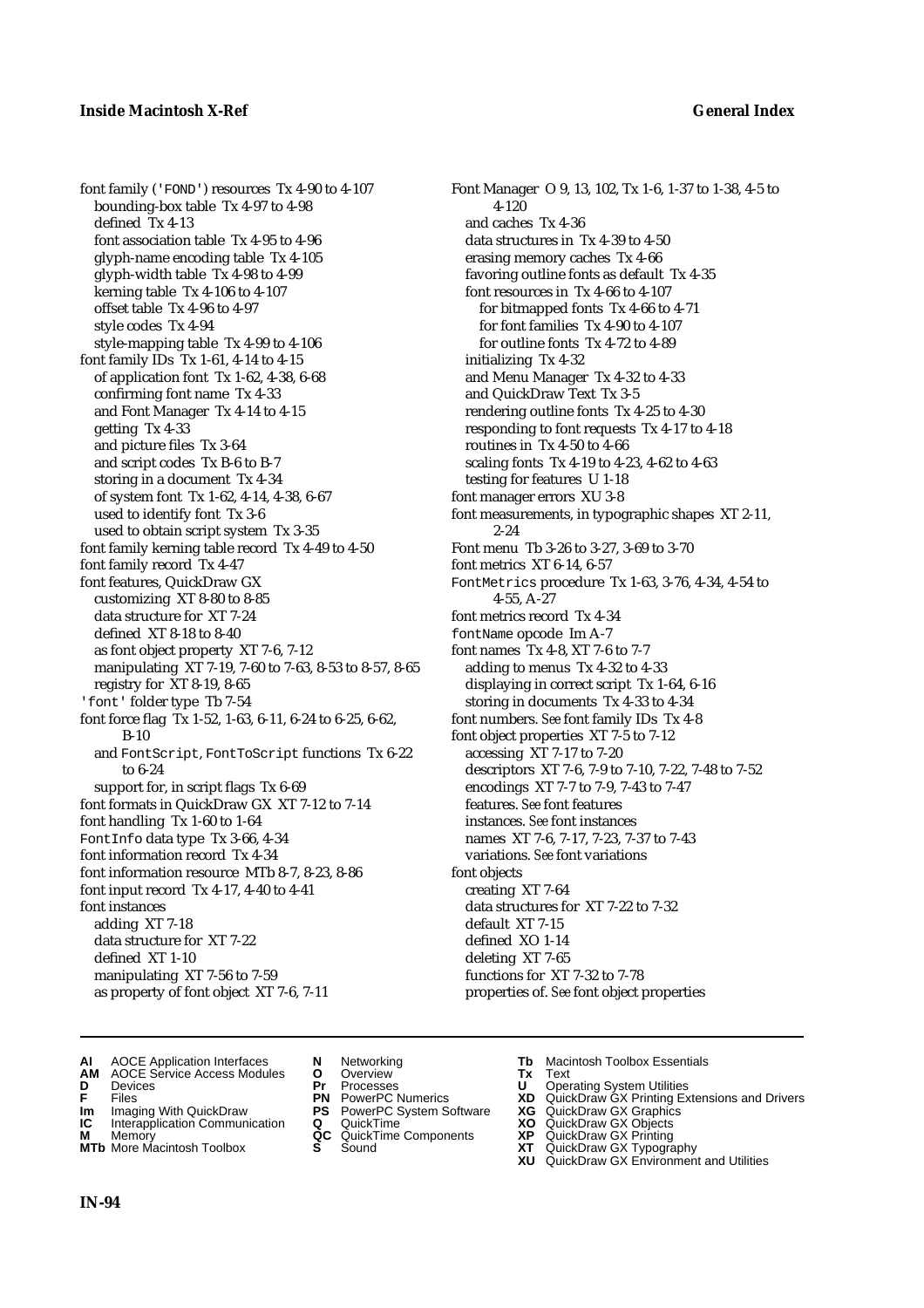font output record Tx 4-41 to 4-43 FontRec data type Tx 4-46 font record Tx 4-46 to 4-47 font rectangle Tx 4-10 'FONT' resources Tx 4-13 introduced Tx 4-13 restrictions on use of Tx 4-15 font resources Tx 4-12 to 4-16. *See also* font resource types for bitmapped fonts Tx 4-13 evolution of Tx 4-13 to 4-14 for font families Tx 4-13 history of Tx 4-13 to 4-14 icon for Tb 7-37 to 7-38 installing and removing Tb 7-41 for outline fonts Tx 4-13 'FONT' resource type Tb 3-69 font resource tables Tx 4-13 font resource types Tx 4-13 'FOND'. *See* font family ('FOND') resources 'FONT'. *See* 'FONT' resources 'NFNT'. *See* bitmapped font ('NFNT') resources 'sfnt'. *See* outline font ('sfnt') resources font runs Tx 1-70 to 1-71 fonts Tx 1-44 to 1-45, 4-6 to 4-12*. See also* bitmapped fonts; glyphs; outline fonts bitmapped Tb 3-27 suitcases for Tb 7-37 TrueType Tb 3-27 accessing handles to Tx 4-64 to 4-65 application Tx 1-61 to 1-62, 3-69, 4-14 associated Tx 1-62, A-35 baselines defined in XT 9-5 bitmapped Tx 1-7, 1-44 changing size of Tx 2-48 Chicago Tx 1-61 to 1-62 constants for view lists AI 5-127 in control panels MTb 8-7, 8-23, 8-86 converting font numbers in a letter to font names AI 3-102 default Tx 4-53 defined Tx 1-6, 3-6, 4-8 drawing with XT 7-17 embedding XT 7-14 fixed-width Tx 1-73, 4-10 general issues for Tx 1-60 to 1-64 Geneva Tx 1-61 to 1-62 in help balloons MTb 3-110 to 3-113

identifying Tx 4-8 ID ranges for Tx 1-49 to 1-50, 1-61, B-6 to B-7 legible sizes Tx 1-64 in letters AI 3-87 locking Tx 4-37, 4-65 measuring Tx 4-8 to 4-12, 4-38 to 4-39 in memory Tx 4-65 to 4-66 names Tx 4-8 neighborhood base Tx 4-34 outline Tx 1-7, 1-44 point size limit of Tx 4-32 proportional Tx 4-10 requests for Tx 4-16 to 4-18 resource ID range of Tx 6-22 saved in QuickDraw pictures Tx 3-63 scaling. *See* font scaling size Tx 3-74 storing names of Tx 4-33 to 4-34 style code Tx 4-94 styles for. *See* styles synthetic Tx 4-25 system Tx 1-61 to 1-62, 3-69, 4-14 terminology for Tx 4-6 to 4-12 as uninterpreted symbols Tx 1-64 used to specify script systems Tx 1-61 font scaler errors XU 3-8 font scaler warnings XU 3-12 font scaling Tx 3-15 to 3-16, 4-19 to 4-23, 4-62 to 4-63 of bitmapped fonts Tx 4-22 to 4-23 disabling Tx 4-22, 4-38 to 4-39, 4-59 and line breaking Tx 3-44 to 3-45 of outline fonts Tx 4-23 using StdTxMeas Tx 3-46, 3-98 font scaling factors Tx 4-42, 4-43, 4-44, 4-56, 4-61, 4-62 defined Tx 4-20 in font input record Tx 4-40 to 4-41 in font output record Tx 4-41 to 4-43 in global width table Tx 4-44 and outline fonts Tx 4-56, 4-61 font script Tx 1-51 to 1-52, 1-90, 2-8 defined Tx 1-15, 1-51, 3-10 and monostyled TextEdit Tx 6-69 and the TEKey procedure Tx 2-38 synchronizing with keyboard script Tx 1-14, 1-90 to 1-91, 1-107, 2-8 to 2-9, 6-19 to 6-21 FontScript function Tx 6-22 to 6-24, 6-82 Fonts folder Tb 7-44 icon for MTb 1-132

- **AI** AOCE Application Interfaces **N** Networking **Tb** Macintosh Toolbox Essentials
- **AM** AOCE Service Access Modules **O** Overview **Tx** Text
- 
- 
- **IM** FILES<br> **Im** Imaging With QuickDraw **PS** PowerPC System Software **XG**<br> **IC** Interapplication Communication **Q** QuickTime **XO**
- **IC** Interapplication Communication **Q** QuickTime **XO M** Memory **XP QC** QuickTime Components **XP M** Memory **CONSISTENT CONSISTENT QC** QuickTime Components **XP**<br> **MTb** More Macintosh Toolbox **S** Sound **XT**
- **MTb** More Macintosh Toolbox **S** Sound **XT** QuickDraw GX Typography
- 
- **D** Devices **Pr** Processes **U** Operating System Utilities
	-
	-
	-
	-
- 
- 
- **F** Files **PN** PowerPC Numerics **XD** QuickDraw GX Printing Extensions and Drivers
	-
	-
	-
	-
	- **XU** QuickDraw GX Environment and Utilities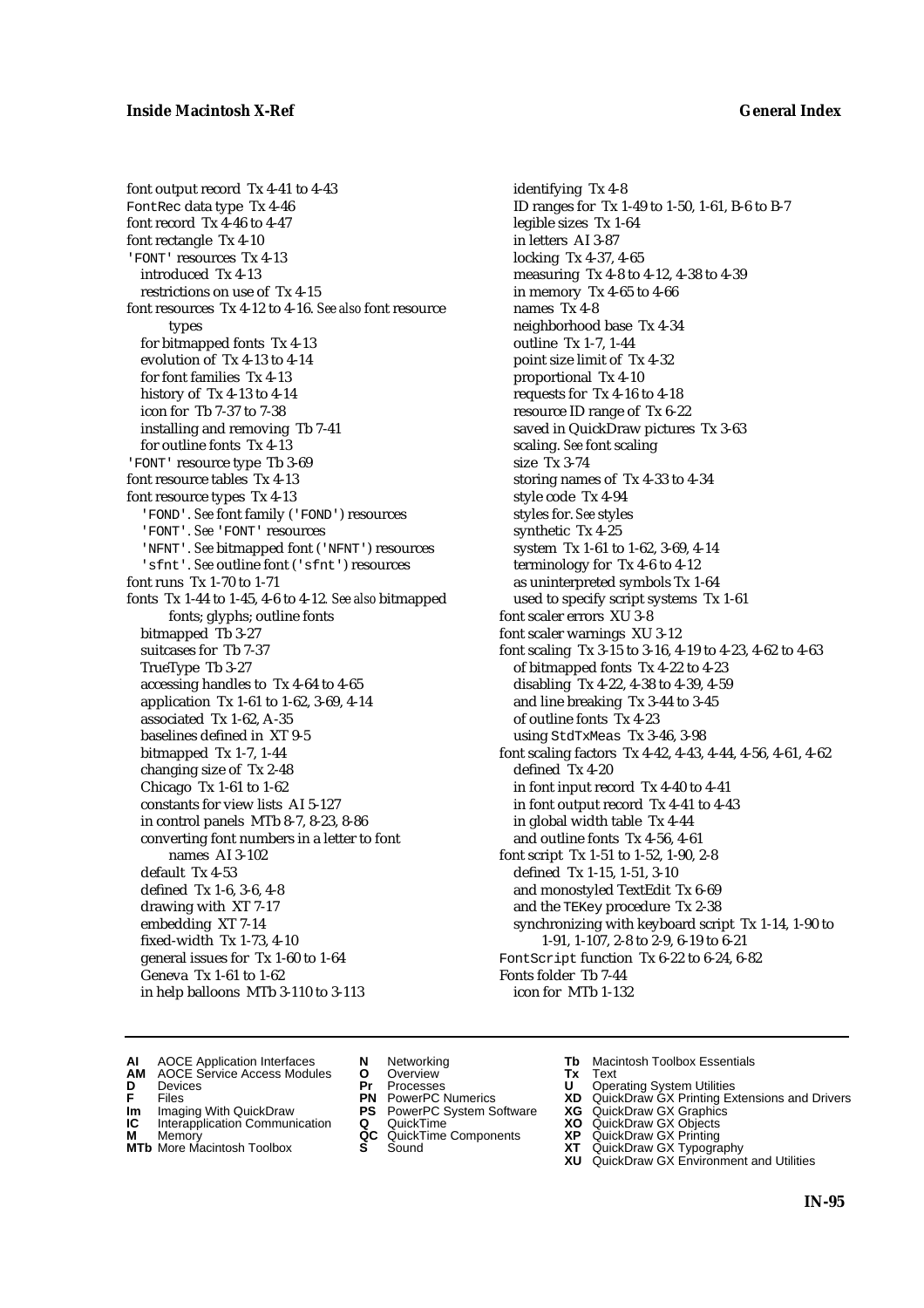font sizes Tx 4-11 adding to menus Tx 4-32 to 4-33 changing Tx 4-32 to 4-33 defined Tx 4-11 limits to Tx 4-32 scaling Tx 4-19, 4-20 in TextEdit Tx 2-48 FontSpec data type Im 7-30 to 7-32 font styles. *See* styles font substitution Im B-11 to B-14 font suffix name subtable record Tx 4-49 font tables XP 4-37, 4-41, XT 7-14, 7-21, 7-70 to 7-78 FontToScript function Tx 6-22 to 6-24, 6-82 to 6-83 font type element Tx 4-70 font variations XT 6-4, 7-10 to 7-11 data structure for XT 7-22 defined XT 1-10 as font object property XT 7-6 manipulating XT 6-51 to 6-54, 7-20, 7-53 to 7-55 as style object property XO 3-5, XT 6-13, 6-51 to 6-54 font variation suite XT 6-13, 6-55 to 6-56 fOpenAtStart flag D 2-16 ForEachIconDo function MTb 5-38 to 5-39 ForeColor procedure Im 3-14, 3-123 foreground (of a glyph) Tx 3-5 foreground colors Im 3-123, 3-124 to 3-125, 4-21 to 4-23, 4-70 to 4-71, 4-79 foreground process O 166, Tb 2-4 calling Notification Manager Pr 5-5 defined Pr 1-5 foreign dNodes AM 2-25 identifying as AI 8-69 to 8-70 foreign file systems, access privileges in F 2-20 to 2-22, 2-232 to 2-234 forks. *See* data forks; file forks; resource forks formAbsolutePosition key form introduced IC 6-12 key data for IC 6-14 specifying IC 6-63 format 1 'snd ' resources S 1-18, 2-74, 2-75 to 2-80 format 2 'snd ' resources S 1-18, 2-74, 2-80 to 2-81 Format2Str routine Tx D-4 format block D 2-7, 2-13, 2-62 to 2-63 format collection items changing XP 3-112 direct-mode information XP 3-13, 3-91 format-halftone information XP 3-13, 3-92 horizontal page-flip information XP 3-13, 3-93

orientation information XP 3-13, 3-89 page-inversion information XP 3-13, 3-92 paper-type lock information XP 3-13, 3-94 precise-bitmap information XP 3-13, 3-93 scaling information XP 3-13, 3-91 vertical page-flip information XP 3-13, 3-93 format collections XP 3-12 to 3-13 accessing XP 3-118 accessing page correspondences XP 3-61 to 3-66 constants and data types for XP 3-89 to 3-94 as format object property XP 2-8 halftone information XP 3-21 to 3-22, 3-52 to 3-53 items in. *See* format collection items mapping items XP 3-18 to 3-19 format-halftone information. *See also* halftones as format collection item XP 3-13 defined XP 3-92 format header record D 2-26 FormatIOParamBlock data type IC 2-69 format I/O verbs IC 2-69 to 2-70 format list, as print file object property XP 4-10 format marks IC 2-27 format mode. *See also* job format modes as job object property XP 2-6 format object properties XP 2-7 to 2-8 collection XP 2-8 dimensions XP 2-8 form XP 2-8 job object XP 2-8 mapping XP 2-8 paper type XP 2-8 format objects XP 1-17, 2-3 to 2-5, 2-7 to 2-8 accessing format collections XP 3-118 as job object property XP 2-7 changing collection items XP 3-112 cloning XP 3-44 to 3-47, 3-106 copying XP 3-54 to 3-56, 3-105 counting owners XP 3-107 creating XP 3-40 to 3-44, 3-104 current format mode XP 4-81, 4-82 defined XO 1-15, XP 2-47 disposing of XP 3-47 to 3-50, 3-104 forms XP 3-20, 3-50 to 3-51, 3-111 manipulating XP 3-16 to 3-22 manipulating properties of XP 2-33 to 2-34, 3-103 to 3-112 manipulation by job objects XP 3-108, 3-126 mapping XP 3-18 to 3-19

- **AI** AOCE Application Interfaces **N** Networking **Tb** Macintosh Toolbox Essentials<br> **AM** AOCE Service Access Modules **O** Overview **Tx** Text<br> **D** Devices **Pr** Processes **U** Operating System Utilities
- **AM** AOCE Service Access Modules **O** Overview **Tx** Text
- 
- 
- **Im** Imaging With QuickDraw **PS** PowerPC System Software **XG IC** Interapplication Communication **Q** QuickTime **COVIC**
- **Interapplication Communication <b>Q** QuickTime **XO** Memory **XO** Memory **XP QC** QuickTime Components **XP**
- **M** Memory **CONSISTENT CONSIDER**<br> **MTb** More Macintosh Toolbox **S** Sound **S S** State **XP**
- 
- 
- 
- 
- -
	-
- 
- **D** Devices **Pr** Processes **U** Operating System Utilities
- **FRICAG CONSISTS IN THE PROCESSES CONSISTS AND CONSIST CONSISTENT CONSISTS CONSISTS PRINTIPLE PROCESSES CONSISTS CON<br>
<b>F**FRICES **PN** POWERPC Numerics **XD** QuickDraw GX Printing Extensions and Drivers<br> **Im** Imaging With Qui
	-
	-
	-
- **MTb** More Macintosh Toolbox **S** Sound **XT** QuickDraw GX Typography
	- **XU** QuickDraw GX Environment and Utilities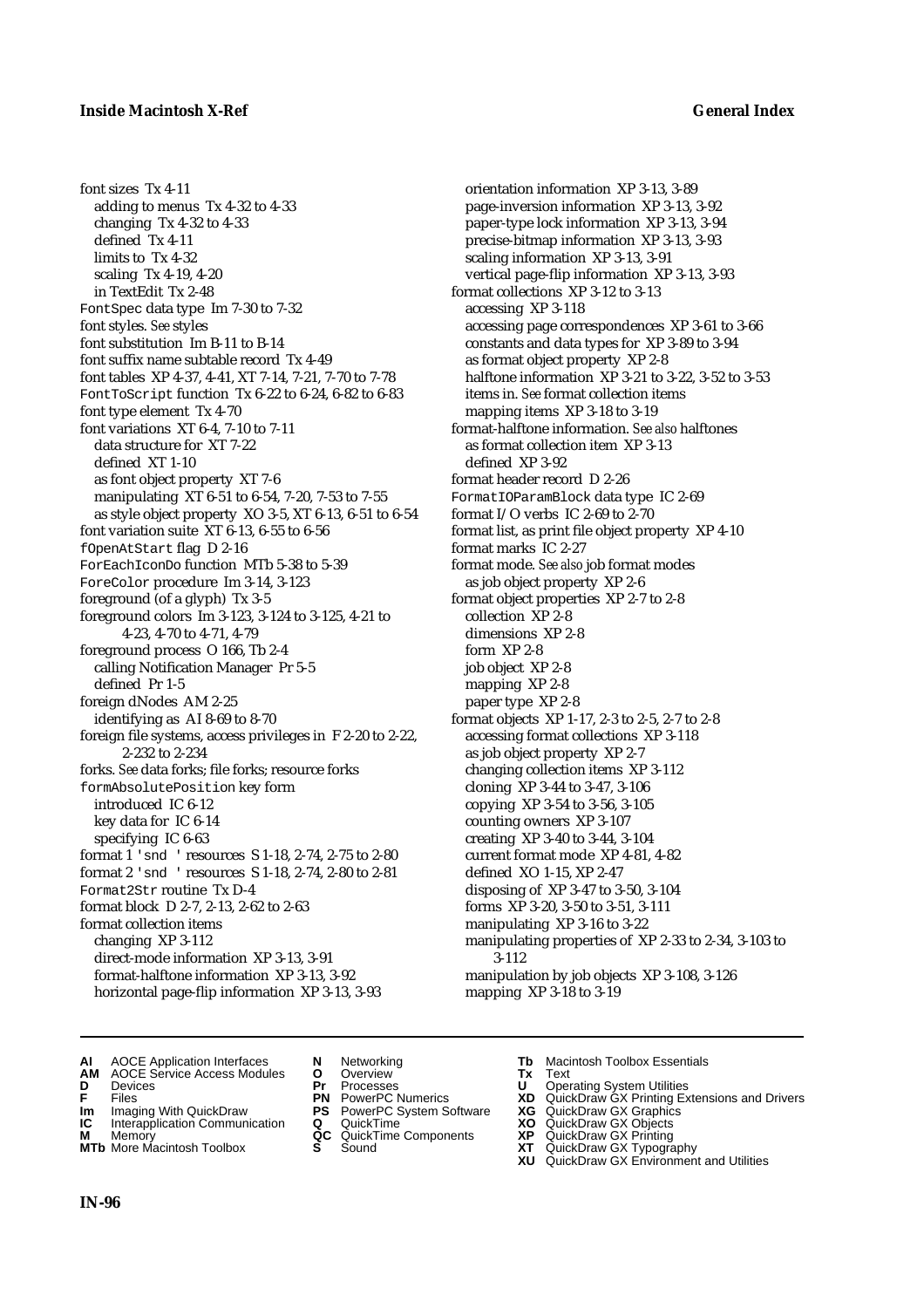obtaining job object from XP 2-33, 2-69 properties of. *See* format object properties retrieving dimensions XP 2-33 to 2-34, 2-70 retrieving forms XP 3-111 retrieving from job object XP 2-69 retrieving mapping XP 3-57, 3-109 retrieving the paper type XP 3-57 to 3-59, 3-110 sharing XP 3-44 to 3-47 format-panel information as job collection item XP 3-12 defined XP 3-88 FormatRecToString function Tx 5-36, 5-43, 5-96 to 5-98, B-55 formats. *See* data formats FormatsAvailable data type IC 2-26 formats for pictures extended version 2 Im 7-5 to 7-6, 7-37 to 7-39, A-3, A-5 to A-14, A-23 to A-24 version 1 Im 7-5 to 7-6, A-3 to A-4, A-5, A-18 to A-21, A-25 to A-26 version 2 Im 7-5 to 7-6, 7-39, A-3, A-5 to A-16, A-24 to A-25 FormatStatus data type Tx 5-96 to 5-100 FormatStr2X routine Tx D-4 formatters, numeric PN 9-19 to 9-21 formatting associating pages and formats XP 3-61 to 3-66 for specific devices XP 4-79 to 4-84 page formatting XP 3-6 to 3-7, 3-15 to 3-22, 3-39 to 3-66 text mode queries XP 4-36 to 4-37, 4-83 formatting dates and times Tx 1-96 to 1-97, 5-29 to 5-35, 6-33 to 6-34 formatting disks F 5-20 formatting numbers and currency Tx 1-97, 5-29, 6-33 to 6-34 formatting numeric strings Tx 5-35 to 5-44, 6-34 to 6-35, B-55 to B-57. *See also* numeric strings, number format specification strings formatting output fixed-style decimal PN 9-15 floating-style decimal PN 9-14 to 9-15 formatting printers as job object property XP 2-6 changing color profiles XP 4-88 determining for job objects XP 4-51 retrieving color profiles XP 4-85 selecting XP 4-50

format types IC 2-24 to 2-26 FormatVersionChunk data type S 2-84, 2-114 Format Version Chunks S 2-82, 2-84 to 2-85, 2-114 format version embedded speech command S 4-29 FormatX2Str routine Tx D-4 Form Chunks S 2-82, 2-83 to 2-84, 2-113 to 2-114 'form' keyword IC 6-8 formName key form introduced IC 3-36, 6-12 key data for IC 6-14 specifying IC 6-62 to 6-63 formPropertyID key form introduced IC 3-36, 6-12 key data for IC 6-13 specifying IC 6-63 formRange key form introduced IC 3-36, 6-12 key data for IC 6-20 to 6-21 specifying IC 6-72 to 6-75 formRelativePosition key form introduced IC 3-36, 6-12 key data for IC 6-15 specifying IC 6-64 forms XP 1-17 as format object property XP 2-8 printing XP 3-20 retrieving XP 3-111 specifying XP 3-111 using XP 3-50 to 3-51 FormsPrinting picture comment Im B-7, B-41 formTest key form and formWhose IC 6-42 introduced IC 3-36, 6-12 key data for IC 6-15 to 6-19 specifying IC 6-64 to 6-72 formUniqueID key form introduced IC 3-36, 6-12 key data for IC 6-14 formWhose key form IC 6-12, 6-42 to 6-45 Fortran PN B-1, B-2, B-3 forwarder list AI 5-145 Forwarder record, for server MSAM AM 2-40 to 2-41, 2-135 to 2-136 forwarder templates AI 5-11, 5-14 components of AI 5-138 to 5-139 disabling AI 5-140 resources AI 5-138 to 5-139 signature resource AI 5-139

- **AI** AOCE Application Interfaces **N** Networking **The Macintosh Toolbox Essentials**<br> **AM** AOCE Service Access Modules **O** Overview **Tx** Text<br> **D** Devices **Pr** Processes **U** Operating System Utilities
- AOCE Service Access Modules **O** Overview **Tx** Text<br>Devices **Devices Devices Devices**
- -
- **IM** FILES<br> **Im** Imaging With QuickDraw **PS** PowerPC System Software **XG**<br> **IC** Interapplication Communication **Q** QuickTime **XO IC** Interapplication Communication **Q** QuickTime **XO M** Memory **XP QC** QuickTime Components **XP**
- **M** Memory **CONSISTENT MEMORY AND MEMORY MEMORY AND MEMORY AND MEMORY AND <b>CONSISTENT CONSISTENT** WAS A VIOLENCE CONSISTENT OF A VIOLENCE CONSISTENT OF A VIOLENCE CONSISTENT OF A VIOLENCE CONSISTENT OF A VIOLENCE CONSISTEN
- **MTb** More Macintosh Toolbox **S** Sound **XT** QuickDraw GX Typography
- 
- **D** Devices **Pr** Processes **U** Operating System Utilities
	-
	-
	-
	-
- 
- 
- **F** Files **PN** PowerPC Numerics **XD** QuickDraw GX Printing Extensions and Drivers
	-
	-
	-
	-
	- **XU** QuickDraw GX Environment and Utilities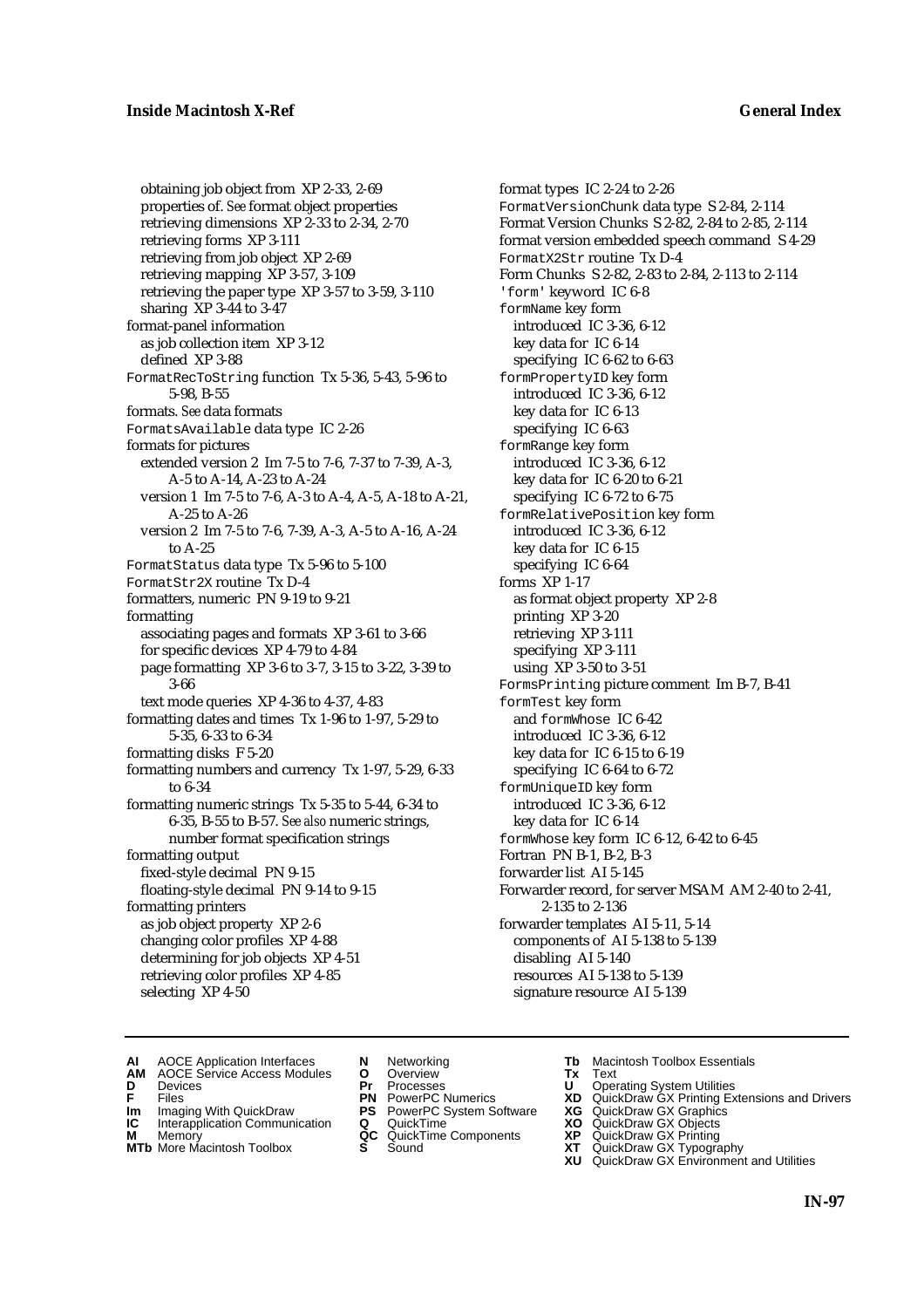forwarding mail AI 3-19 to 3-20, 3-49 forwarding messages XD 2-13, 3-18, XP 3-23 ForwardMessage function XU 6-15 to 6-16, 6-24 forward reset event N 5-9 ForwardThisMessage function XU 6-15 to 6-16, 6-25 4-bit color icons Tb 7-11 FP. *See* frame pointer FP\_ macro PN A-10 fp\_contract pragma PN D-2 to D-3 FPCE technical report PN 1-12 to 1-13 compiler, recommendations for PN D-1 to D-9 conversions PN 9-3 to 9-25 data types PN 7-3 environmental access PN 8-3 to 8-15 expression evaluation PN D-3 to D-9 transcendental functions PN 10-3 to 10-63 fpclassify macro PN 7-4 fp.h file PN C-1 to C-11 functions PN 9-3 to 9-25, 10-3 to 10-63 porting to PN A-4 to A-8 FPSCR PN 11-4 exception bits PN 12-10 to 12-11 format PN 12-3 to 12-5 manipulation PN 12-3 to 12-15 result flags PN 12-7 rounding direction PN 12-9 to 12-10 FPSCR. *See* Floating-Point Status and Control Register FPU. *See* floating-point unit FPUInformation data type PS 4-14 fp\_wide\_function\_parameters pragma PN D-9 fp\_wide\_function\_returns pragma PN D-8 fp\_wide\_variables pragma PN D-9 Frac2Fix function U 3-44 Frac2X function U 3-46 FracCos function U 3-42 FracDiv function U 3-40 to 3-41 FracMul function U 3-40 FracSin function U 3-42 FracSqrt function U 3-41 FractCubeRoot function XU 8-47 Fract data type Q 2-28. *See also* fixed-point data types FractDivide function XU 8-48 FractEnable global variable Im B-15, Tx 4-38 fractional glyph widths Tx 1-85, 4-55 calculating Tx 4-23 to 4-24 enabling or disabling Tx 4-58 enabling or disabling use of Tx 3-23 using Tx 4-38

fraction field defined PN 2-3 determining value of PN 10-20 to 10-21 fractions XT 8-32 to 8-33 FractMultiply function XU 8-47 fract number format XU 8-7, 8-35 FractSineCosine function XU 8-46 FractSquareRoot function XU 8-46 FractToColor macro XU 8-41 FractToFixed macro XU 8-37 FractToFloat macro XU 8-40 fragmentation. *See* heap fragmentation fragment initialization blocks PS 3-15 to 3-16 fragment location records PS 3-16 to 3-17 FragmentLocator data type PS 3-16 fragments PS 1-20 to 1-41, 3-4 to 3-5 defined PS 1-5, 1-21, 3-4 finding symbols in PS 3-24 to 3-26 kinds of PS 1-21 loading PS 3-10 to 3-12, 3-19 to 3-22 special routines in PS 1-29 to 1-30, 3-26 to 3-28 specifying names of PS 3-31 specifying size of PS 3-31 storing PS 1-30 to 1-34 structure of PS 1-22 to 1-23 unloading PS 3-23 to 3-24 frameArc opcode Im A-9, A-20 FrameArc procedure Im 3-26, 3-72 to 3-73 frame compression, determining completion of QC 5-115 framed fill. *See* open-frame fill frame differencing Q 3-7, 3-47, 3-109, 3-121 frame differencing in image compression reference constant for QC 5-23 retrieving desired temporal quality of a sequence QC 5-84, 6-70 specifying desired temporal quality of a sequence QC 6-68 framed shape fills XG 2-12. *See also* closed-frame shape fill; open-frame shape fill frame grabbers with hardware playthrough, video digitizer components and QC 8-12 frame grabbers without playthrough, video digitizer components and QC 8-12 frame information structures QC 5-23, 6-84 frameOval opcode Im A-9, A-20 FrameOval procedure Im 3-25, 3-68, O 96 frame pointer PS 1-42

- **AI** AOCE Application Interfaces **N** Networking **Tb** Macintosh Toolbox Essentials<br> **AM** AOCE Service Access Modules **O** Overview **Tx** Text<br> **D** Devices **Pr** Processes **U** Operating System Utilities
- **AM** AOCE Service Access Modules **O** Overview **Tx** Text
- 
- 
- **Im** Imaging With QuickDraw **PS** PowerPC System Software **XG IC** Interapplication Communication **Q** QuickTime **COVIC**
- **Interapplication Communication <b>Q** QuickTime **XO** Memory **XO** Memory **XP QC** QuickTime Components **XP**
- **M** Memory **CONTAGONAL CONSTRUCTER CONSTRUCTION**<br> **M** Memory **CC** QuickTime Components **XP**<br> **MTb** More Macintosh Toolbox **S** Sound **XT MTb** More Macintosh Toolbox **S** Sound **XT** QuickDraw GX Typography
- 
- **D** Devices **Pr** Processes **U** Operating System Utilities
	-
	-
	-
	- -
- 
- 
- **F** Files **PN** PowerPC Numerics **XD** QuickDraw GX Printing Extensions and Drivers
	-
	-
	-
	-
	- **XU** QuickDraw GX Environment and Utilities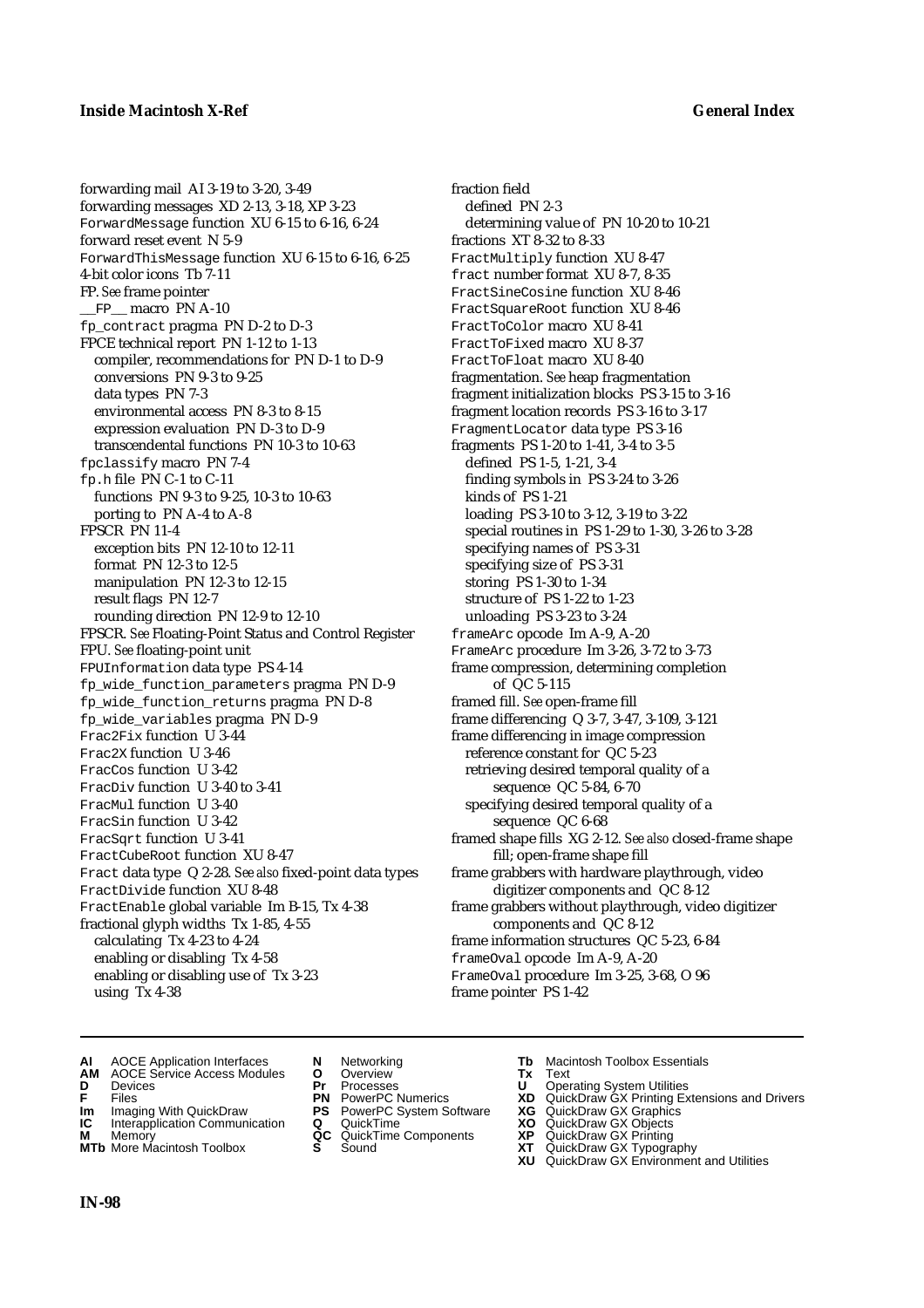framePoly opcode Im A-10, A-20 FramePoly procedure Im 3-81 to 3-82 frameRect opcode Im A-8, A-19 FrameRect procedure Im 3-22 to 3-23, 3-59, O 89 frameRgn opcode Im A-10, A-21 FrameRgn procedure Im 3-100 to 3-101 FrameRoundRect procedure Im 3-64 frameRRect opcode Im A-8, A-19 frames N 7-8, Q 3-7. *See also* long DDP packet headers; stack frames; switch frames adding to a movie QC 5-116 adding with sequence grabber components QC 5-107 for ATP packets N 6-5 to 6-6 compressing with sequence grabber components QC 5-105 controlling in movies QC 2-20, 2-26 for DDP packets N 7-8, 7-11, 7-14 to 7-16 determining if displayed by movie controller components QC 2-20, 2-26 displaying with sequence grabber components QC 5-105 transferring QC 5-108 frameSameArc opcode Im A-10, A-20 frameSameOval opcode Im A-9, A-20 frameSamePoly opcode Im A-10, A-20 frameSameRect opcode Im A-8, A-19 frameSameRgn opcode Im A-11, A-21 frameSameRRect opcode Im A-8, A-19 frames of sampled sound S 2-10 frames, window Tb 4-6, 4-12 to 4-13 framing shapes Im 3-12 free blocks O 38, PS 1-70 FreeMem function M 2-66 to 2-67 FreeMemSys function M 2-67 free space assessing M 2-66 to 2-70 assessing availability for temporary memory M 2-79 to 2-80 'FREF' resource type Tb 7-18 to 7-25, 7-64 to 7-65, XD 3-70 and control panel files MTb 8-7, 8-22, 8-82 and monitors extensions files MTb 8-12, 8-57, 8-59 freqCmd command calculating proper playback rate for S 2-105 compared to freqDurationCmd S 2-41 described S 2-96 freqDurationCmd command calculating proper playback rate for S 2-105

compared to freqCmd S 2-41 described S 2-95 using to play frequencies S 2-41 frequencies as MIDI note values S 2-42, 4-7 defined S 2-7 distinguished from speech pitches S 4-8 playing S 2-41 to 2-46 playing for indefinite duration S 2-41 frequency, of a halftone XO 7-14 to 7-15 frexp function PN 10-20 to 10-21 friend requestors AI 8-12 From field of a mailer getting AI 3-111 specifying identity AI 3-117 'from' keyword as the keyAEContainer keyword IC 6-8 as the keyOriginalAddressAttr keyword IC 3-15, 9-37 FrontWindowCB function AI 3-124 FrontWindow function O 128, 162, Tb 4-93 to 4-94 frsp assembler instruction PN 13-5 FScaleDisable global variable Tx 4-38 FScaleHFact global variable Tx 4-21, 4-39 FScaleVFact global variable Tx 4-21, 4-39 FSClose function F 1-45 to 1-46, 2-114 to 2-115 FSMakeFSSpec function F 1-54 to 1-55, 2-87, 2-166 to 2-168, Q 2-64 FSpCatMove function F 2-164 to 2-165, Q 2-65 FSpCreate function F 1-51 to 1-52, 2-156 to 2-157, O 21, Q 2-64 FSpCreateResFile procedure F 1-51, 2-157, 2-173, 2-187, MTb 1-25 to 1-26, 1-53 to 1-55, Q 2-65 FSpDelete function F 1-52, 2-159, Q 2-64 FSpDirCreate function F 2-158, Q 2-64 FSpExchangeFiles function F 1-25 to 1-26, 1-53, 2-165 to 2-166, Q 2-65 FSpGetCatInfo function Q 2-65 FSpGetFInfo function F 2-160, Q 2-64, Tb 7-34, 7-49 FSpOpenDF function F 1-50, 2-154 to 2-155, Im 7-14, Q 2-64 FSpOpenResFile function F 1-51, 2-157, 2-173, 2-187 FSpOpenRF function F 2-155 to 2-156, Q 2-64 FSpOpenResFile function MTb 1-26 to 1-28, 1-58 to 1-62, Q 2-65 FSpRename function F 2-163, Q 2-65 FSpRstFLock function F 2-162, Q 2-64 FSpSetFInfo function F 2-160 to 2-161, Q 2-64

- **AI** AOCE Application Interfaces **N** Networking **The Macintosh Toolbox Essentials**<br> **AM** AOCE Service Access Modules **O** Overview **Tx** Text<br> **D** Devices **Pr** Processes **U** Operating System Utilities
	- AOCE Service Access Modules **O** Overview **Tx** Text<br>Devices **Devices Devices Devices**
- -
- **IM** FILES<br> **Im** Imaging With QuickDraw **PS** PowerPC System Software **XG**<br> **IC** Interapplication Communication **Q** QuickTime **XO IC** Interapplication Communication **Q** QuickTime **XO M** Memory **XO QC** QuickTime Components **XP**
- **M** Memory **CONSISTENT MEMORY AND MEMORY MEMORY AND MEMORY AND MEMORY AND <b>CONSISTENT CONSISTENT** WAS A VIOLENCE CONSISTENT OF A VIOLENCE CONSISTENT OF A VIOLENCE CONSISTENT OF A VIOLENCE CONSISTENT OF A VIOLENCE CONSISTEN
- 
- 
- **D** Devices **Pr** Processes **U** Operating System Utilities
	-
	-
	-
	-
- 
- 
- **F** Files **PN** PowerPC Numerics **XD** QuickDraw GX Printing Extensions and Drivers
	-
	-
	-
- **MTb** More Macintosh Toolbox **S** Sound **XT** QuickDraw GX Typography
	- **XU** QuickDraw GX Environment and Utilities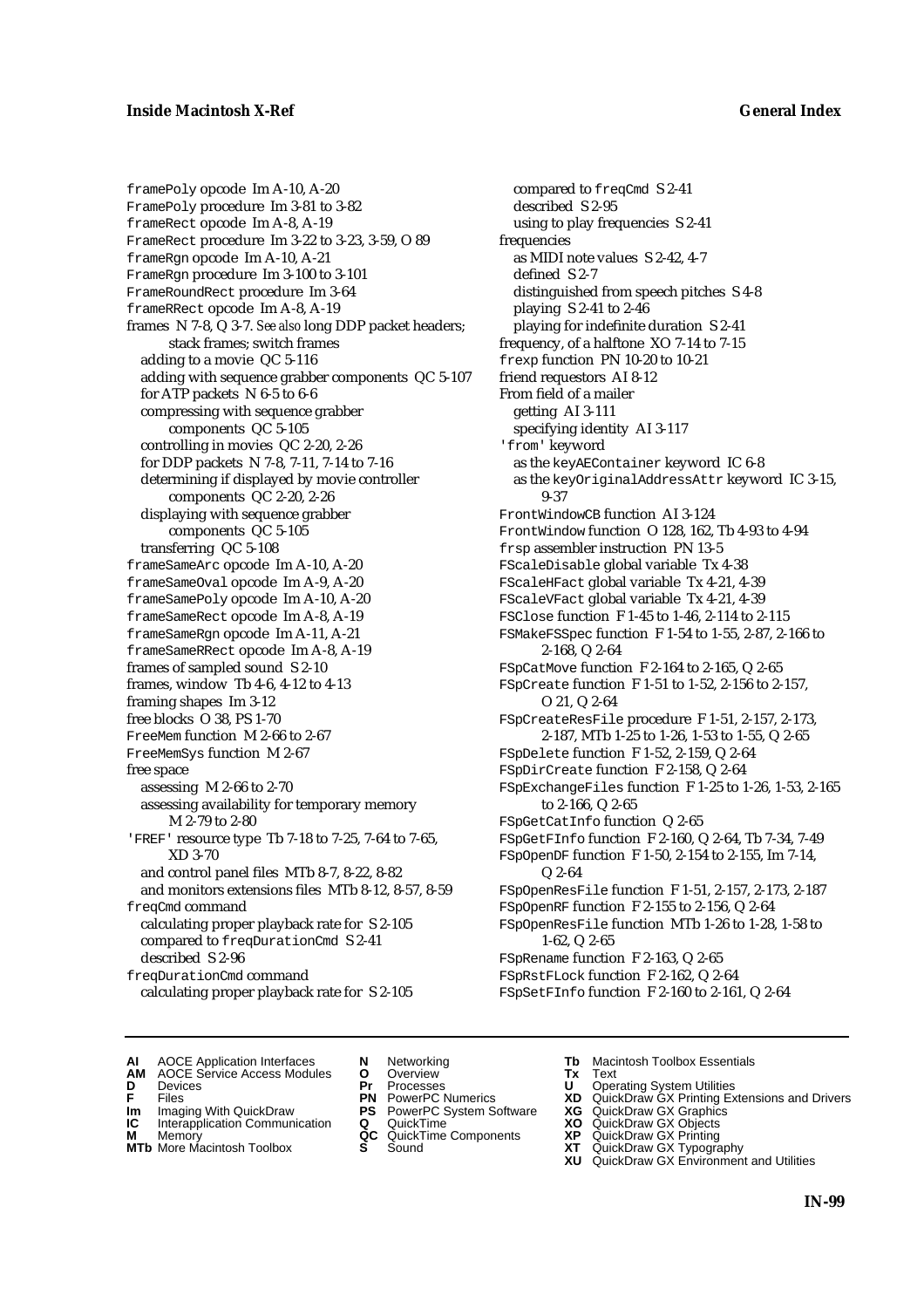FSpSetFLock function F 2-161 to 2-162, Q 2-64 FSpSetFInfo function Tb 7-34, 7-49 FSRead function D 1-6, 1-69 to 1-70, F 1-44, 2-112 to 2-113 'fss ' descriptor type IC 4-58 FSSpec data type F 1-12, 1-39, 2-86, MTb 1-13, 1-25, 1-54, 1-59 fsub assembler instruction PN 14-4 to 14-5 FSWrite function D 1-72 to 1-73, F 1-45, 2-113 to 2-114 full-duplex dialogs  $N$  1-6, 1-20, 5-5 full pathnames F 2-28 FullProcessorSpeed function D 6-61 full shapes XO 1-11, 2-11 creating and drawing XG 2-29 defined XG 2-16 full signatures components of AI 6-5 to 6-7 creating AI 6-8, 6-14 to 6-16, 6-31 to 6-38 getting information from AI 6-19 to 6-22, 6-45 to 6-54 verifying AI 6-6, 6-8, 6-16 to 6-19, 6-38 to 6-40 fully justified text. *See* justified text functional addresses for token ring N 11-7, 11-22, 11-40 to 11-42 functional-area suites of Apple events IC 1-11 functional sResources D 2-11, 2-14 function control flags. *See* CodecFlags data type function dispatch selector XD 5-12 function key resource IDs MTb 1-129 function prototypes PS 1-72, 2-30 functions PN 6-3 to 6-15 auxiliary PN 6-14 to 6-15 comparison PN 10-3 to 10-9 error PN 10-51 to 10-56 exponential PN 10-12 to 10-20 financial PN 10-46 to 10-50 gamma PN 10-51 to 10-56 hyperbolic PN 10-39 to 10-46 logarithmic PN 10-20 to 10-29 sign manipulation PN 10-9 to 10-12 trigonometric PN 10-29 to 10-38 function results Operating System routines U 8-13 Toolbox routines U 8-19 to 8-20 future execution, scheduling routines for Pr 3-3, 3-22 fWarmStart flag D 2-82 FXInfo data type Tb 7-49

### G

gain S 3-20 'gama' resource type, and monitor extensions MTb 8-12, 8-59 gamma function PN 10-53 to 10-54 gamma functions PN 10-51 to 10-56 gamma tables, and monitor extensions MTb 8-59 gamuts XO 4-27 gaps in heaps, danger of M 1-25 garbage data in dictionaries Tx 8-8 to 8-10 current size of Tx 8-14, 8-25 removing Tx 8-20, 8-33 'gasz' resource type XU 2-5 to 2-6 gateway file ID attribute AM 4-65 gateways. *See* MSAMs gdDevType flag Im 5-17, 5-23, 5-31, 5-33, 5-34, 5-36 GDeviceChanged procedure Im 4-100 GDevice data type Im 5-15 to 5-18. *See also* graphics devices GDevice records XU 1-7*. See also* graphics devices creating Im 5-20 to 5-23 disposing of Im 5-25 getting available Im 5-25 to 5-28 with greatest pixel depth Im 5-27 to 5-28 modifying Im 4-100 for multiple devices Im 1-21 to 1-23 setting attributes for Im 5-22 to 5-23 setting for current device Im 5-24 gender of record kind AI 5-93 general flags (Script Manager) Tx 6-11, 6-64, B-11 general-purpose registers PS 1-8, 1-26, 1-41, 1-43, 1-45, 1-47 to 1-50, 1-72, 4-4, 4-8, 4-12 to 4-14 generic script IDs IC 10-85 generic scripting component IC 10-84 to 10-92 component-specific routines and IC 10-87 to 10-92 default scripting component, getting and setting IC 10-86 to 10-87 defined IC 7-22 and generic script IDs IC 10-85 name of component, obtaining IC 10-47 opening a connection to IC 10-4 and OSALoad function IC 10-15 generic storage descriptor records defined IC 10-12 routines for manipulating trailer IC 10-92 to 10-94 Geneva font Tx 1-61 to 1-62 genlock QC 8-14

- **AI** AOCE Application Interfaces **N** Networking **Tb** Macintosh Toolbox Essentials<br> **AM** AOCE Service Access Modules **O** Overview **Tx** Text<br> **D** Devices **Pr** Processes **U** Operating System Utilities
- **AM** AOCE Service Access Modules **O** Overview **Tx** Text
- 
- 
- **Im** Imaging With QuickDraw **PS** PowerPC System Software **XG IC** Interapplication Communication **Q** QuickTime **COVIC**
- **IC** Interapplication Communication **Q** QuickTime **XO M** Memory **XO QC** QuickTime Components **XP M** Memory **CC** QuickTime Components **XP**<br>**MTb** More Macintosh Toolbox **S** Sound **COX AT**
- 
- 
- 
- 
- 
- 
- 
- 
- **D** Devices **Pr** Processes **U** Operating System Utilities
- **FRICAG CONSISTS IN THE PROCESSES CONSISTS AND CONSIST CONSISTENT CONSISTS CONSISTS PRINTIPLE PROCESSES CONSISTS CON<br>
<b>F**FRICES **PN** POWERPC Numerics **XD** QuickDraw GX Printing Extensions and Drivers<br> **Im** Imaging With Qui
	-
	-
	-
- **MTb** More Macintosh Toolbox **S** Sound **XT** QuickDraw GX Typography
	- **XU** QuickDraw GX Environment and Utilities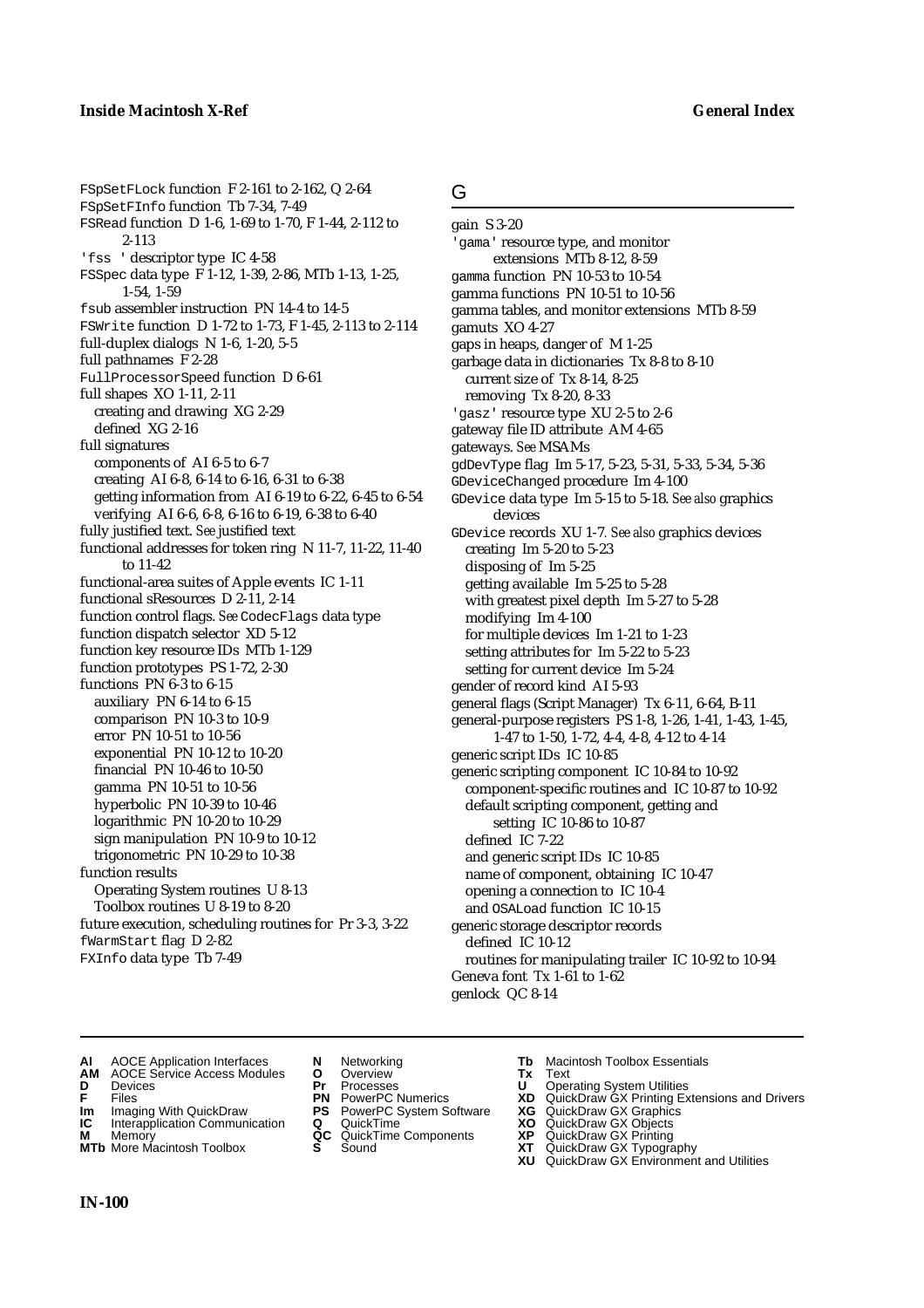geographic location U 4-7, 4-18 to 4-21 geographic location record U 4-29 to 4-30 geometric arithmetic difference XG 4-63, 4-110 examples of XG 4-60 to 4-66 exclusion XG 4-64, 4-114 functions for XG 4-104 to 4-116 intersection XG 4-61, 4-105, 4-107 introduced XG 4-21 to 4-22 inversion XG 4-65, 4-116 reverse difference XG 4-64, 4-112 union XG 4-62, 4-106, 4-109 geometric information XG 4-41 to 4-47 functions for XG 4-83 to 4-92 introduced XG 4-16 shape area XG 4-45 to 4-47, 4-88 shape bounds XG 4-43, 4-47 to 4-49, 4-90, 4-92 shape center XG 4-87 shape length XG 4-42, 4-83 shape length to point XG 4-42, 4-85 geometric operations. *See* constructive geometry operations geometric pen. *See* pen, geometric geometric points colinear XG 4-30 duplicate XG 4-30 effect of fractional coordinate values XG 2-40 removing unnecessary XG 4-30 replacing XG 2-79 to 2-99, 2-142 to 2-157 geometric shapes XG 2-5 to 2-166. *See also* curve shapes; empty shapes; full shapes; line shapes; path shapes; point shapes; polygon shapes; rectangle shapes adding caps to XG 3-123 to 3-129 adding dashes to XG 3-134 to 3-141 adding joins to XG 3-129 to 3-134 adding patterns to XG 3-142 to 3-148 caps, adding XG 3-57 to 3-61 converting between types XG 2-65 to 2-78, 2-101 to 2-102 creating XG 2-28 to 2-65, 2-109 to 2-119 dashes, adding XG 3-66 to 3-81 data structures for XG 2-104 to 2-108 defined XO 1-11 editing XG 2-79 to 2-99, 2-119 to 2-157 functions for functions specific to geometric shapes XG 2-108 to 2-162

other applicable functions XG 2-100 to 2-101 introduced XG 1-7 joins, adding XG 3-61 to 3-66 patterns, adding XG 3-86 to 3-88 stylistic variations. *See* style properties of geometric shapes geometries constraining to grids XG 3-40 to 3-45 editing XG 2-93 to 2-99, 2-135 to 2-157 incorporating style information into XG 4-38 to 4-40, 4-79 of point shapes XG 2-9 removing unnecessary points XG 4-10, 4-30, 4-74 replacing XG 2-119 to 2-134 geometry. *See* shape geometry geometry index XG 2-23 geometry space XO 1-29, 7-32 gestaltAppleTalkVersion selector N 2-4 Gestalt function O 20, 179, PS 1-25, 1-57, U 1-31 to 1-33, adding selectors to U 1-10 to 1-13 Catalog Manager, determining version AM 3-16 Collaboration toolbox, testing for availability AM 2-36 and Help Manager MTb 3-18 and Icon Utilities MTb 5-8 PowerShare Mail Server, testing for availability AM 2-42 QuickDraw selectors Tx 3-18 QuickDraw GX selectors XU 1-4 to 1-5, 1-22 to 1-23 relation to SysEnvirons and Environs U 1-4 and Scrap Manager MTb 2-14 Script Manager selectors Tx 6-8 selector codes U 1-14 to 1-28 and Sound Input Manager S 1-27 to 1-28, 3-13, 3-17 to 3-18 and Sound Manager S 1-15, 2-33 to 2-34, 2-35 to 2-37, 2-90 to 2-91 and Speech Manager S 1-31 to 1-32, 4-12 to 4-13 and Resource Manager MTb 1-13 to 1-14 testing for availability U 1-5 testing for Notification Manager availability Pr 5-3 testing for Process Manager availability Pr 2-14 testing for Time Manager version Pr 3-4 TextEdit selectors Tx 2-22 to 2-23 and Translation Manager MTb 7-12 Gestalt Manager O 179, U 1-3 to 1-68

- **AI** AOCE Application Interfaces **N** Networking **Tb** Macintosh Toolbox Essentials<br> **AM** AOCE Service Access Modules **O** Overview **Tx** Text<br> **D** Devices **Pr** Processes **U** Operating System Utilities
- AOCE Service Access Modules **O** Overview **Tx** Text<br>Devices **Devices Devices Devices**
- 
- 
- **IM** FILES<br> **Im** Imaging With QuickDraw **PS** PowerPC System Software **XG**<br> **IC** Interapplication Communication **Q** QuickTime **XO IC** Interapplication Communication **Q** QuickTime **XO M** Memory **XO QC** QuickTime Components **XP**
- **M** Memory **QC** QuickTime Components **XP**<br>**MTb** More Macintosh Toolbox **S** Sound **XT**
- **MTb** More Macintosh Toolbox **S** Sound **XT** QuickDraw GX Typography
- 
- **D** Devices **Pr** Processes **U** Operating System Utilities
	-
	-
	-
	-
- 
- 
- **F** Files **PN** PowerPC Numerics **XD** QuickDraw GX Printing Extensions and Drivers
	-
	-
	-
	- **XU** QuickDraw GX Environment and Utilities
		- **IN-101**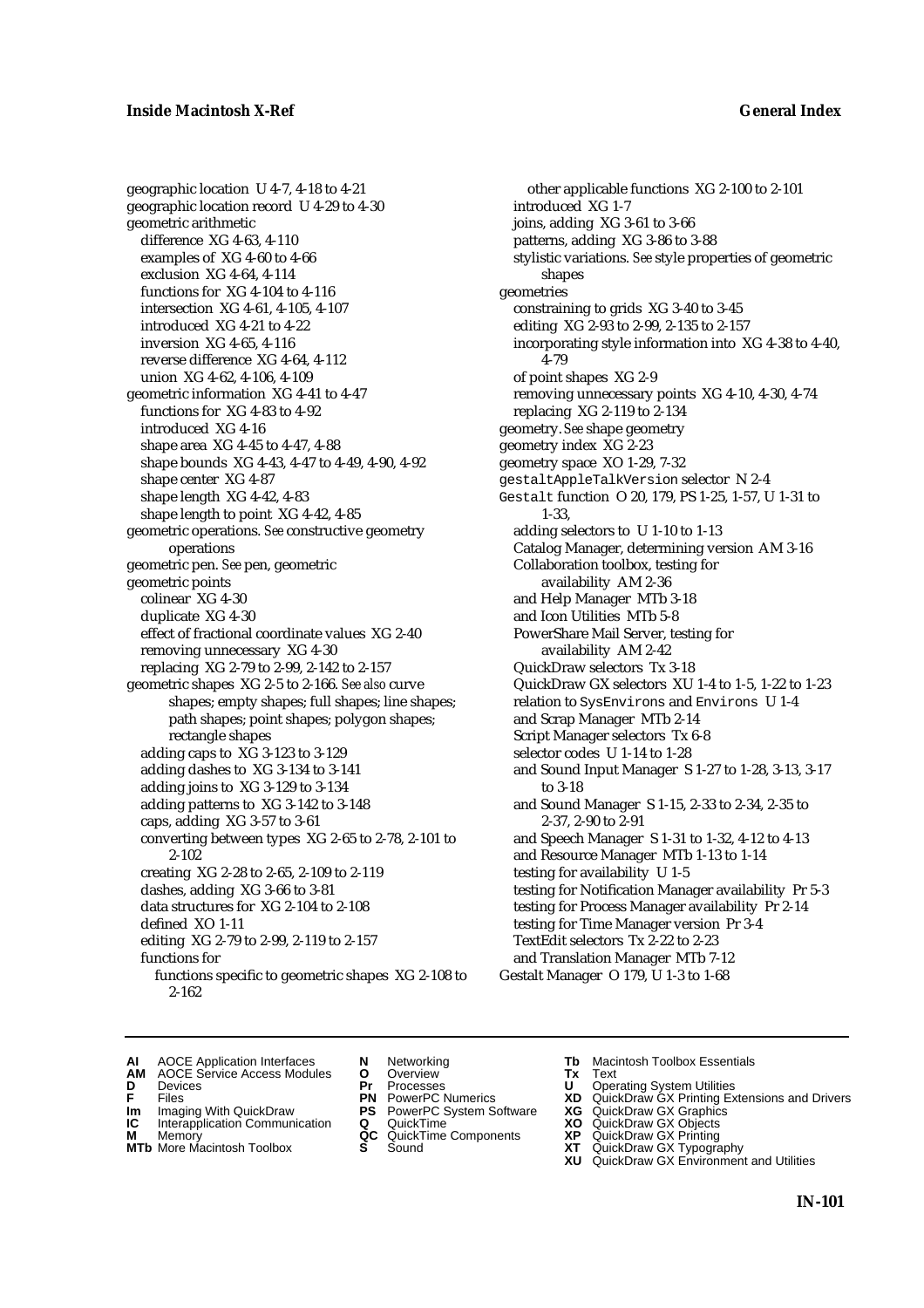constants U 1-14 to 1-28 data structures in U 1-28 to 1-30 and the Image Compression Manager Q 3-24 and the Movie Toolbox Q 2-33, 2-34 response parameter of U 1-6 routines in U 1-30 to 1-36 testing for availability U 1-5 testing for version U 1-25 gestaltMessageMgrVersion enumeration XU 6-16 gestaltQuickDrawFeatures selector Im 4-19 gestaltQuickDrawVersion selector Im 4-18 Gestalt selector codes adding U 1-11 to 1-13, 1-33 defined U 1-6 environmental U 1-7 to 1-9, 1-15 to 1-25 environmental versus informational U 1-7 informational U 1-9, 1-26 to 1-28 modifying U 1-11 to 1-13, 1-35 for QuickDraw GX printing XP 2-11, 2-47 suffixes in U 1-9 Get1IndResource function MTb 1-100 to 1-101 Get1IndType procedure MTb 1-104 Get1NamedResource function MTb 1-77 to 1-78 Get1Resource function MTb 1-74 to 1-75, O 54, PS 3-21 GetADBInfo function D 5-43 to 5-44 Get AETE event handling IC 8-23 to 8-26 introduced IC 7-20 GetAlertStage function Tb 6-66, 6-112 GetAliasInfo function F 4-13, 4-23 to 4-24 GetAlrtStage function. *See* GetAlertStage function getAmpCmd command S 2-28, 2-96 GetAppFiles procedure F 1-59 GetAppFont function Tx 4-38, 4-54 GetAppleTalkInfoParm variant record N 2-9 to 2-11 GetApplLimit function M 1-53, 2-84, PS 1-60, 1-70, 3-31 GetAppParms procedure F 1-58 GetAuxCtl function. *See* GetAuxiliaryControlRecord function GetAuxiliaryControlRecord function Tb 5-107 GetAuxWin function Tb 4-115 to 4-116 GetBackColor procedure Im 4-80 GetBatteryTimes function D 6-57 GetBatteryVoltage function D 6-56 GetBestDeviceRect function Q 3-147, 3-147, QC 5-14 GetBridgeAddress function N 2-6, 2-18

GetCallBackTimeBase function Q 2-340 GetCallBackType function Q 2-340 to 2-341 GetCaretTime function Tb 2-113 GetCCursor function Im 8-26 GetCIcon function MTb 5-29 GetClip procedure Im 2-47, 3-29 GetCodecInfo function Q 3-32, 3-52, 3-65 to 3-66 GetCodecNameList function Q 3-32, 3-56, 3-63 GetCollectionDefaultAttributes function XU 5-60 GetCollectionExceptionProc function XU 5-58 GetCollectionItem function XU 5-71 GetCollectionItemHdl function XU 5-94 GetCollectionItemInfo function XU 5-76 GetComponentIconSuite function MTb 6-49 to 6-50 GetComponentInfo function MTb 6-10 to 6-11, 6-48 to 6-49 GetComponentInstanceA5 function MTb 6-68 to 6-69 GetComponentInstanceError function MTb 6-51 to 6-52 GetComponentInstanceStorage function MTb 6-67 GetComponentListModSeed function MTb 6-44 GetComponentRefcon function MTb 6-35, 6-71 GetComponentVersion function MTb 6-50 GetCompressedImageSize function Q 3-72 to 3-73 GetCompressedPixMapInfo function Q 3-141 to 3-142 GetCompressionTime function Q 3-57, 3-69 to 3-71 GetControlAction function Tb 5-106 GetControlMaximum function Tb 5-41 to 5-42, 5-61, 5-104 GetControlMinimum function Tb 5-103 to 5-104 GetControlReference function Tb 5-105 GetControlTitle procedure Tb 5-104 to 5-105 GetControlValue function MTb 8-40, Tb 5-38 to 5-39, 5-41 to 5-42, 5-44, 5-53 to 5-55, 5-61, 5-103 GetControlVariant function Tb 5-106 to 5-107 GetCPixel procedure Im 4-80 to 4-81 GetCPUSpeed function D 6-30 GetCRefCon function. *See* GetControlReference function GetCSequenceDataParams function Q 3-129 GetCSequenceFrameNumber function Q 3-124 GetCSequenceKeyFrameRate function Q 3-123 GetCSequencePrevBuffer function Q 3-126 GetCTable function Im 4-92 to 4-93 GetCTitle procedure. *See* GetControlTitle procedure

GetCtlAction function. *See* GetControlAction function

- **AI** AOCE Application Interfaces **N** Networking **Tb** Macintosh Toolbox Essentials
- **AM** AOCE Service Access Modules **O** Overview **Tx** Text
- 
- 
- **Im** Imaging With QuickDraw **PS** PowerPC System Software **XG IC** Interapplication Communication **Q** QuickTime **COVIC**
- **IC** Interapplication Communication **Q** QuickTime **X XO M** Memory **XP XP QC** QuickTime Components **XP**
- **M** Memory **DRITIC CONTENTIER MANUS AND MEMORY MEMORY AND MEMORY AND <b>ALC** QuickTime Components **XP XT**
- 
- **D** Devices **Pr** Processes **U** Operating System Utilities
	-
	-
	-
	-
- 
- 
- 
- **FRICAG CONSISTS IN THE PROCESSES CONSISTS AND CONSIST CONSISTENT CONSISTS CONSISTS PROCESSES**<br> **F** Files **PN** PowerPC Numerics **XD** QuickDraw GX Printing Extensions and Drivers<br> **Im** Imaging With QuickDraw **PS** PowerPC Sy
	-
	-
	-
- **MTb** More Macintosh Toolbox **S** Sound **XT** QuickDraw GX Typography
	- **XU** QuickDraw GX Environment and Utilities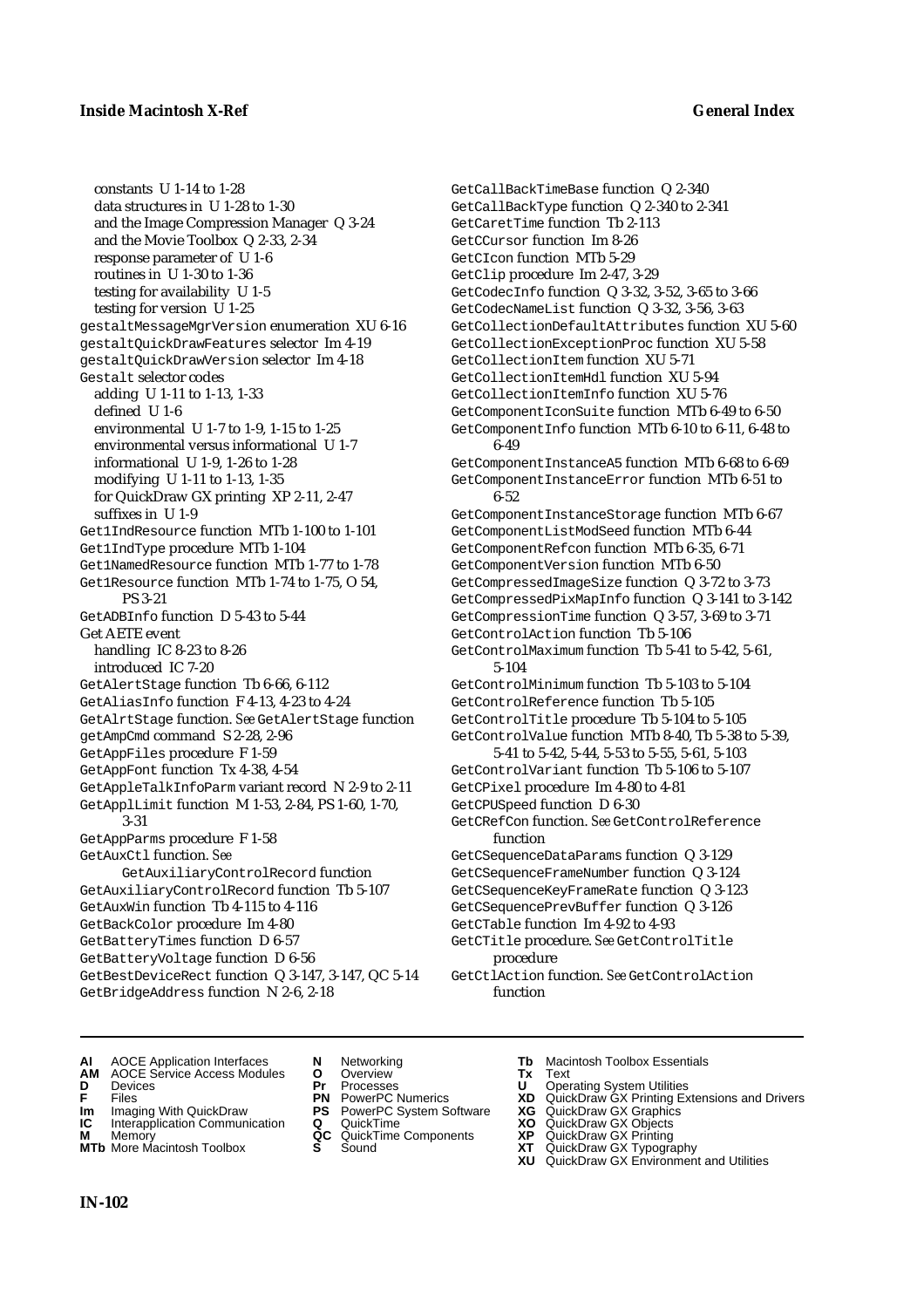GetCtlMax function. *See* GetControlMaximum function GetCtlMin function. *See* GetControlMinimum function GetCtlValue function. *See* GetControlValue function GetCurrentISA function PS 2-44 GetCurrentProcess function Pr 1-12, 2-5, 2-21 to 2-22, 4-9 GetCursor function Im 8-11, 8-24 GetCVariant function. *See* GetControlVariant function GetCWMgrPort procedure Tb 4-113 to 4-114 Get Data event resolving object specifier record in IC 6-5 to 6-7 sample object accessor functions IC 6-29 to 6-34 sent by AppleScript component IC 7-10 GetDateTime function Tx 5-34, 5-86 to 5-88 GetDateTime procedure U 4-35 GetDblTime function Tb 2-113 GetDCtlEntry function D 1-86 GetDefaultInputMethod function Tx 7-25, 7-64 GetDefaultOutputVolume function S 2-32, 2-141 to 2-142 GetDefaultStartup procedure U 9-20 GetDefaultUser function IC 11-33, 11-75 to 11-76 GetDefFontSize function Tx 4-53 GetDeviceList function Im 5-11, 5-26 to 5-27 GetDialogItem procedure MTb 8-30, 8-72, O 47, 136, 140, 148, Tb 6-50, 6-121 to 6-122 GetDialogItemText procedure Tb 6-50, 6-130 to 6-131 GetDictionaryInformation function Tx 8-14 to 8-15, 8-24 to 8-26 GetDimmingTimeout function D 6-46 GetDiskFragment function PS 3-11, 3-19 to 3-21 GetDItem procedure. *See* GetDialogItem procedure GetDrvQHdr function F 2-236 GetDSequenceImageBuffer function Q 3-136 GetDSequenceScreenBuffer function Q 3-136 to 3-137 GetEditionFormatMark function IC 2-27, 2-82 to 2-83 GetEditionInfo function IC 2-49, 2-98 to 2-99 GetEditionOpenerProc function IC 2-63, 2-102 getenvironment SANE function PN A-8 GetEnvirons routine Tx D-4 GetEOF function F 1-48, 2-117 GetEvQHdr function Tb 2-100 GetFileTypesThatAppCanNativelyOpen function MTb 7-17, 7-37 to 7-38 GetFirstCallBack function QC 11-20 GetFNum procedure Tx 3-20, 4-33, 4-52

GetFontInfo procedure Tx 1-63, 3-43, 3-75, 4-34 GetFontName procedure Tx 4-51 GetForeColor procedure Im 4-79 GetFormatOrder procedure Tx 3-33, 3-87 to 3-88 and application-supplied callback routine Tx 3-100 and text in PICT files Tx 3-65 GetFPos function F 1-46 to 1-47, 2-115 getFrontClicks flag Tb 2-118 GetFrontProcess function Pr 2-5, 2-25 to 2-26 GetFrontServiceWindow function Tx 7-48, 7-82 GetFSQHdr function F 2-235 get functions, using to get access control information AI 8-14 get/parse function pairs AI 8-10 how to use together AI 8-15 using with different parameter blocks AI 8-16 to 8-20 using with identical parameter blocks AI 8-20 to 8-24 GetGDevice function Im 5-26 GetGray function Im 4-81, Tb 3-91 GetGrayRgn function Tb 4-113 GetGWorldDevice function Im 6-30 GetGWorldPixMap function Im 6-6, 6-31 to 6-32 GetGWorld procedure Im 6-6, 6-28 GetHandleSize function M 2-39 to 2-40 GetHardDiskTimeout function D 6-49 GetIconCacheData function MTb 5-55 GetIconCacheProc function MTb 5-56 GetIconFromSuite function MTb 5-13, 5-34 to 5-35 GetIcon function MTb 5-14, 5-28 to 5-29 GetIconSuite function MTb 5-11, 5-13, 5-31 to 5-32 GetImageDescriptionCTable function Q 3-87 to 3-88 GetImageDescriptionExtension function QC 4-66 GetIndADB function D 5-43 GetIndexedCollectionItem function XU 5-72 GetIndexedCollectionItemHdl function XU 5-96 GetIndexedCollectionItemInfo function XU 5-78 GetIndexedCollectionTag function XU 5-87 GetIndPattern procedure Im 3-127 to 3-128 GetIndResource function MTb 1-99 to 1-100 GetIndString procedure Tx 5-9,5-50, O 52 GetIndSymbol function PS 3-14, 3-26 GetIndType procedure MTb 1-103 GetIndVoice function S 4-65 to 4-66 GetIntlResource function Tx 6-32 to 6-33, 6-90 to 6-91 GetIntlResourceTable procedure Tx 6-32 to 6-33, 6-91 to 6-92

GetIntModemInfo function D 6-58

- **AI** AOCE Application Interfaces **N** Networking **Tb** Macintosh Toolbox Essentials<br> **AM** AOCE Service Access Modules **O** Overview **Tx** Text<br> **D** Devices **Pr** Processes **U** Operating System Utilities
- AOCE Service Access Modules **O** Overview **Tx** Text<br>Devices **Devices Devices Devices**
- 
- **IM** FILES<br> **Im** Imaging With QuickDraw **PS** PowerPC System Software **XG**<br> **IC** Interapplication Communication **Q** QuickTime **XO**
- **IC** Interapplication Communication **Q** QuickTime **XO M** Memory **XO QC** QuickTime Components **XP**
- **M** Memory **QC** QuickTime Components **XP**<br>**MTb** More Macintosh Toolbox **S** Sound **XT**
- 
- 
- 
- -
- **D** Devices **Pr** Processes **U** Operating System Utilities
- **F** Files **PN** PowerPC Numerics **XD** QuickDraw GX Printing Extensions and Drivers
	-
	-
	-
- **MTb** More Macintosh Toolbox **S** Sound **XT** QuickDraw GX Typography
	- **XU** QuickDraw GX Environment and Utilities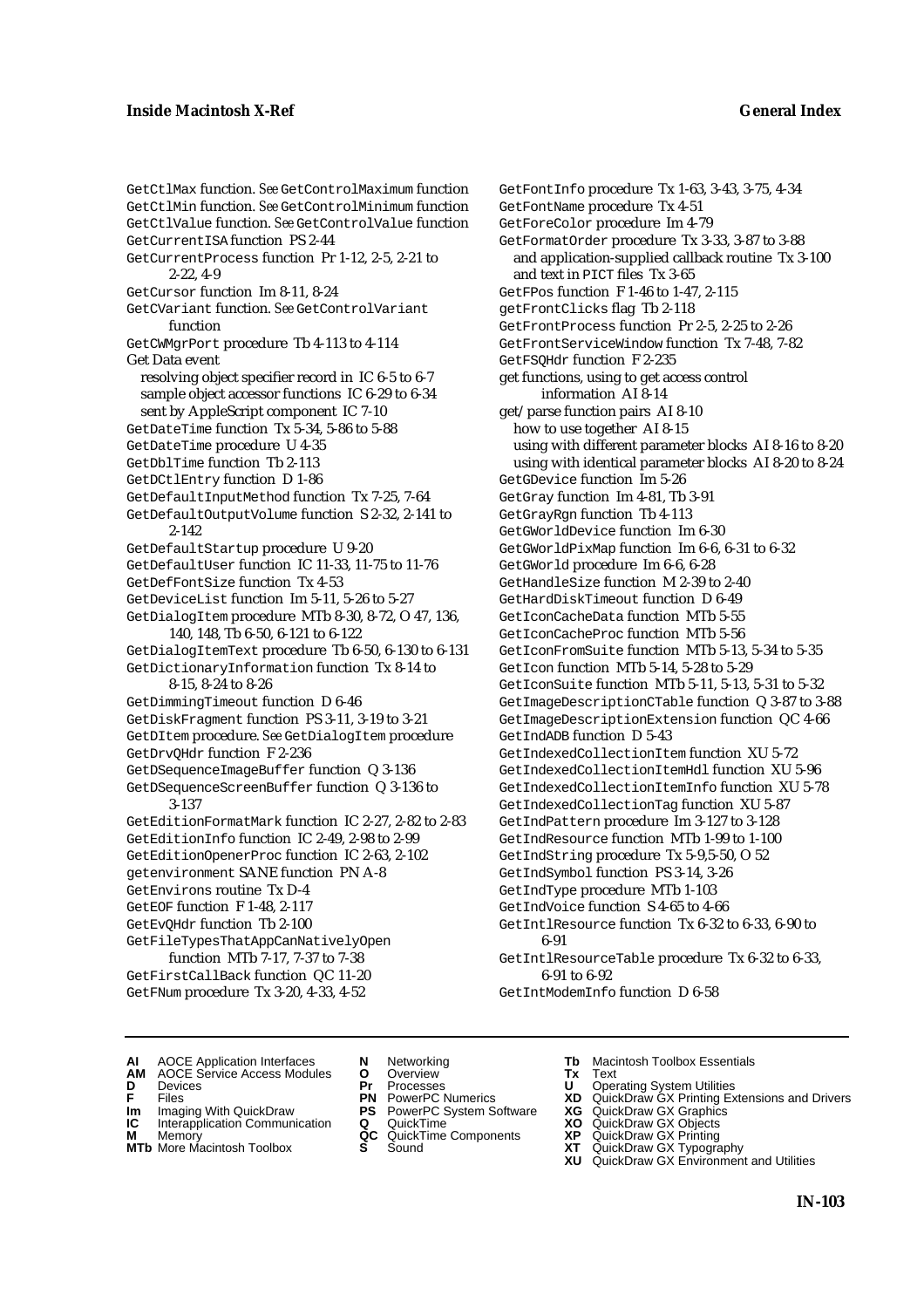GetItemCmd procedure Tb 3-138 to 3-139 GetItemIcon procedure Tb 3-137 GetItemMark procedure Tb 3-135 GetItem procedure. *See* GetMenuItemText procedure GetItemStyle procedure Tb 3-133 to 3-134 GetIText procedure. *See* GetDialogItemText procedure GetKeys procedure Tb 2-110 GetLabel function MTb 5-41 to 5-42 GetLastEditionContainerUsed function IC 2-39, 2-90 to 2-91 GetLocalZones function N 4-5, 4-7 to 4-9, 4-14 to 4-16 GetMainDevice function Im 5-11, 5-27 GetMatrixType function Q 2-342 GetMaxCompressionSize function Q 3-28, 3-32, 3-68 to 3-69 GetMaxDevice function Im 5-27 to 5-28 GetMaxResourceSize function MTb 1-105 to 1-106 GetMBarHeight function Tb 3-113 GetMCEntry function Tb 3-145 to 3-146 GetMCInfo function Tb 3-52, 3-143 to 3-144 GetMediaCreationTime function Q 2-221 GetMediaDataHandlerDescription function Q 2-284 to 2-285 GetMediaDataHandler function Q 2-285 to 2-286 GetMediaDataRefCount function Q 2-219 GetMediaDataRef function Q 2-217 to 2-218 GetMediaDataSize function Q 2-224 GetMediaDuration function Q 2-49, 2-54, 2-194 GetMediaHandlerDescription function Q 2-282 to 2-283 GetMediaHandler function Q 2-283 GetMediaLanguage function Q 2-212 to 2-213 GetMediaModificationTime function Q 2-222 GetMediaNextInterestingTime function Q 2-201 to 2-202 GetMediaQuality function Q 2-214 to 2-215 GetMediaSampleCount function Q 2-225 GetMediaSampleDescriptionCount function Q 2-225 to 2-227 GetMediaSampleDescription function Q 2-226 to 2-227 GetMediaSample function Q 2-277 to 2-279 GetMediaSampleReference function Q 2-279 to 2-281 GetMediaShadowSync function Q 2-144 to 2-145 GetMediaTimeScale function Q 2-195 GetMediaTrack function Q 2-206 GetMediaUserData function Q 2-233

GetMemFragment function PS 3-11, 3-21 to 3-22 GetMenuBar function Tb 3-112 GetMenu function Tb 3-55, 3-106 to 3-108 GetMenuHandle function O 162, Tb 3-122 GetMenuItemText procedure O 159, Tb 3-80, 3-132 GetMessageHandlerClassContext function XU 6-12 to 6-15, 6-22 GetMessageHandlerInstanceContext function XU 6-10 to 6-12, 6-20 GetMHandle function. *See* GetMenuHandle function GetMMUMode function M 4-26 GetMouse procedure Tb 2-108 GetMovieActive function Q 2-146 GetMovieActiveSegment function Q 2-137 GetMovieBoundsRgn function Q 2-171 to 2-172 GetMovieBox function Q 2-20, 2-162 GetMovieClipRgn function Q 2-173 to 2-174 GetMovieCompleteParams data type QC 10-15 to 10-17 GetMovieCreationTime function Q 2-220 GetMovieDataSize function Q 2-223 GetMovieDisplayBoundsRgn function Q 2-163 GetMovieDisplayClipRgn function Q 2-158, 2-166 GetMovieDuration function Q 2-185 GetMovieGWorld function Q 2-160 to 2-161 GetMovieIndTrack function Q 2-203 to 2-204 GetMovieMatrix function Q 2-170 to 2-171 GetMovieModificationTime function Q 2-220 GetMovieNextInterestingTime function Q 2-197 to 2-199 GetMoviePict function Q 2-148 to 2-149 GetMoviePosterPict function Q 2-149 GetMoviePosterTime function Q 2-119 GetMoviePreferredRate function Q 2-131 GetMoviePreferredVolume function Q 2-133 GetMoviePreviewMode function Q 2-122 GetMoviePreviewTime function Q 2-123 GetMovieRate function Q 2-188 GetMovieSegmentDisplayBoundsRgn function Q 2-164 GetMovieSelection function Q 2-247 GetMoviesError function Q 2-85 GetMoviesStickyError function Q 2-85 GetMovieStatus function Q 2-128 to 2-129 GetMovieTimeBase function Q 2-190 to 2-191 GetMovieTime function Q 2-187 GetMovieTimeScale function Q 2-190 GetMovieTrackCount function Q 2-203

- **AI** AOCE Application Interfaces **N** Networking **Tb** Macintosh Toolbox Essentials
- **AM** AOCE Service Access Modules **O** Overview **Tx** Text
- 
- 
- **Im** Imaging With QuickDraw **PS** PowerPC System Software **XG IC** Interapplication Communication **Q** QuickTime **COVIC**
- **Interapplication Communication <b>Q** QuickTime **X XO** Memory **X X X C** QuickTime Components **XP**
- **M** Memory **DRITIC CONTENTIER MANUS AND MEMORY MEMORY AND MEMORY AND <b>ALC** QuickTime Components **XP XT MTb** More Macintosh Toolbox **S** Sound **XT** QuickDraw GX Typography
- 
- **D** Devices **Pr** Processes **U** Operating System Utilities
	-
	-
	-
	-
- 
- 
- **FRICAG CONSISTS IN THE PROCESSES CONSISTS AND CONSIST CONSISTENT CONSISTS CONSISTS PROCESSES**<br> **F** Files **PN** PowerPC Numerics **XD** QuickDraw GX Printing Extensions and Drivers<br> **Im** Imaging With QuickDraw **PS** PowerPC Sy
	-
	-
	-
	-
	- **XU** QuickDraw GX Environment and Utilities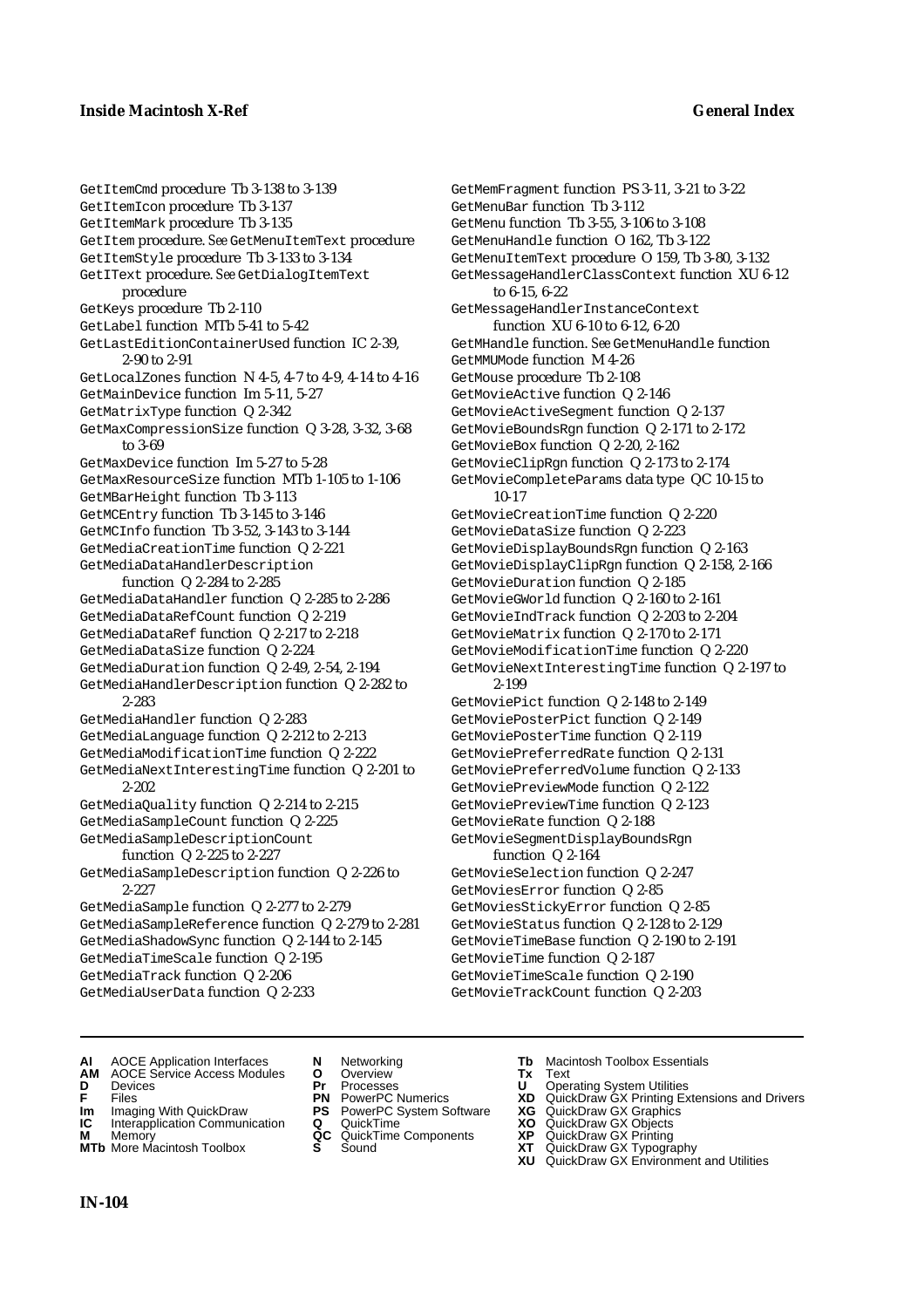GetMovieTrack function Q 2-204 to 2-205 GetMovieUserData function Q 2-231 to 2-232 GetMovieVolume function Q 2-182 to 2-183 GetMyZone function N 4-5, 4-6, 4-12 to 4-14 GetNamedResource function MTb 1-75 to 1-76 GetNewCollection function XU 5-99 GetNewControl function Tb 5-15 to 5-18, 5-24 to 5-25, 5-81 to 5-82 GetNewCWindow function Im 2-16 to 2-17, 4-20, Tb 4-28, 4-76 to 4-77 GetNewDialog function O 60, 137, 137–138, 145, Tb 6-113 to 6-115 GetNewMBar function O 154–156, Tb 3-50 to 3-52, 3-111 to 3-112 GetNewWindow function Im 2-16 to 2-17, 4-20, O 60, 130, Tb 4-28, 4-78 to 4-79 GetNextCallBack function QC 11-21 GetNextDevice function Im 5-11, 5-28 GetNextEvent filter procedures, specifying calling conventions of PS 2-32 GetNextEvent function Pr 1-6, Tb 2-21, 2-89 to 2-90 and temporary memory M 2-10 GetNextImageDescriptionExtensionType function QC 4-68 GetNextProcess function Pr 2-5, 2-6, 2-22 to 2-23 GetNextUserDataType function Q 2-233 to 2-234 GetNodeAddress function N 2-3, 2-6, 2-17 GetOSDefault procedure U 9-25 GetOSEvent function Tb 2-97 to 2-98 GetOSTrapAddress function U 8-26 GetOutlinePreferred function Tx 4-35, 4-61 GetPageState function M 3-24, 3-39 to 3-40 GetPattern function Im 3-126 to 3-127, O 60 GetPen procedure Im 3-43 GetPenState procedure Im 3-43 GetPhysical function M 3-31 to 3-33 and discontiguous physical address space M 3-11 introduced M 3-16 using M 3-16 to 3-20 GetPictInfo function Im 7-25, 7-47 to 7-50 GetPictureFileHeader function Q 3-102 to 3-103 GetPicture function Im 7-46, PS 1-69 GetPixBaseAddr function Im 6-38 to 6-39 GetPixel function Im 2-54 to 2-55 GetPixelsState function Im 6-36 to 6-37 GetPixMapInfo function Im 7-50 to 7-52 GetPixPat function Im 4-25, 4-88

GetPortNameFromProcessSerialNumber function Tb 2-107 GetPort procedure Im 2-18, 2-41 to 2-42, O 94 GetPosterBox function Q 2-118 GetPreserveGlyph function Tx 4-36, 4-63 GetProcessInformation function Pr 2-6 to 2-7, 2-23 to 2-24, Tb 2-74 GetProcessSerialNumberFromPortName function Tb 2-73, 2-82, 2-106 GetPtrSize function M 2-41 to 2-42 GetRandomSeed function XU 8-33, 8-60 getRateCmd command S 2-26, 2-97 GetResAttrs function MTb 1-84 to 1-85 GetResFileAttrs function MTb 1-116 to 1-118 GetResInfo procedure MTb 1-81 to 1-82 GetResource function MTb 1-18, 1-73 to 1-74, O 54, 60 GetResourceSizeOnDisk function MTb 1-105 getRotnOp opcode Im 9-32 to 9-33, 9-52, 9-56 getround SANE function PN A-7 getRslDataOp opcode Im 9-30 to 9-32, 9-53 to 9-54 GetScaledBatteryInfo function D 6-54 to 6-55 GetScrap function MTb 2-38 to 2-40, 7-11 GetScriptLanguageSupport function Tx 7-42 to 7-44, 7-90 to 7-91 GetScriptManagerVariable function Tx 4-37, 4-46, 6-11 to 6-13, 6-77 selectors for Tx 6-61 to 6-65 GetScriptQDPatchAddress function Tx 6-104, A-26, A-33 selectors for Tx 6-101 GetScript routine Tx D-4 GetScriptUtilityAddress function Tx 6-102, A-26, A-33 selectors for Tx 6-101 GetScriptVariable function Tx 6-13 to 6-17, 6-79, A-26, A-37 script codes for Tx 6-52 to 6-53 selectors for Tx 6-65 to 6-73 GetSCSIDiskModeAddress function D 6-63 GetServiceList function Tx 7-20, 7-58 to 7-59 GetSharedLibrary function PS 3-10, 3-22 to 3-23 GetSimilarity function Q 3-71 to 3-72 GetSleepTimeout function D 6-42 GetSoundHeaderOffset function S 2-138 to 2-139 GetSoundMediaBalance function Q 2-289 GetSoundPreference function S 5-36 GetSpecificHighLevelEvent function Tb 2-71, 2-77, 2-92 to 2-93

- **AI** AOCE Application Interfaces **N** Networking **Tb** Macintosh Toolbox Essentials<br> **AM** AOCE Service Access Modules **O** Overview **Tx** Text<br> **D** Devices **Pr** Processes **U** Operating System Utilities
- AOCE Service Access Modules **O** Overview **Tx** Text<br>Devices **Devices Devices Devices**
- -
- **Im** Imaging With QuickDraw **PS** PowerPC System Software **XG IC** Interapplication Communication **Q** QuickTime **XO**
- **IC** Interapplication Communication **Q** QuickTime **XO M** Memory **XO QC** QuickTime Components **XP M** Memory **QC** QuickTime Components **XP**<br>**MTb** More Macintosh Toolbox **S** Sound **XT**
- 
- 
- 
- 
- 
- 
- 
- 
- 
- **D** Devices **Pr** Processes **U** Operating System Utilities<br> **PR** PowerPC Numerics **XD** QuickDraw GX Printing Ex<br> **PR** PowerPC Numerics **XD** QuickDraw GX Printing Ex **F** Files **PN** PowerPC Numerics **XD** QuickDraw GX Printing Extensions and Drivers<br> **PIP** PowerPC System Software **XG** QuickDraw GX Graphics
	-
	-
	-
- **MTb** More Macintosh Toolbox **S** Sound **XT** QuickDraw GX Typography
	- **XU** QuickDraw GX Environment and Utilities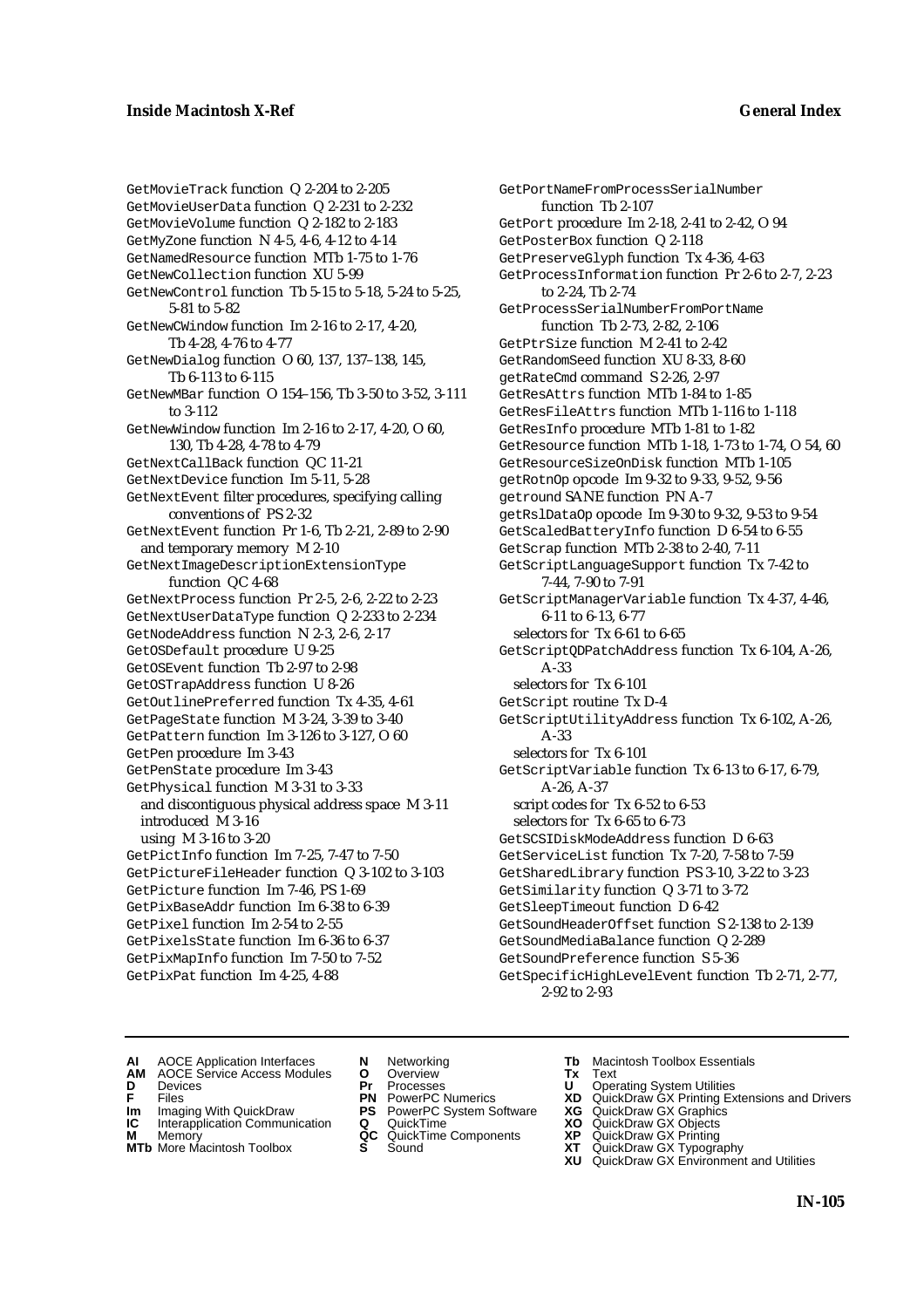GetSpeechInfo function S 4-77 to 4-78 GetSpeechPitch function S 4-7, 4-75 to 4-76 GetSpeechRate function S 4-73 to 4-74 GetStandardFormats function IC 2-101 GetString function Tx 5-9, 5-49 GetStylHandle routine Tx D-4 GetStylScrap routine Tx D-4 GetSuiteLabel function MTb 5-40 GetSysBeepVolume function S 2-32, 2-140 GetSysDirection function Tx 6-10, 6-76 GetSysFont function Tx 4-38, 4-54 GetSysJust routine Tx D-4 GetSysPPtr function U 7-7 to 7-8, 7-11 to 7-12 GetTaggedCollectionItem function XU 5-74 GetTaggedCollectionItemInfo function XU 5-80 GetTextServiceLanguage function Tx 7-25, 7-65 GetTextServiceMenu function Tx 7-41, 7-89 GetTimeBaseFlags function Q 2-330 to 2-331 GetTimeBaseMasterClock function Q 2-319 to 2-320 GetTimeBaseMasterTimeBase function Q 2-321 GetTimeBaseRate function Q 2-326 GetTimeBaseStartTime function Q 2-328 GetTimeBaseStatus function Q 2-331 GetTimeBaseStopTime function Q 2-329 GetTimeBaseTime function Q 2-324 to 2-325 GetTimeout procedure U 9-27 GetTime procedure U 4-35 GetToolboxTrapAddress function U 8-26 to 8-27 GetTrackAlternate function Q 2-211 to 2-212 GetTrackBoundsRgn function Q 2-175 to 2-176 GetTrackClipRgn function Q 2-178 to 2-179 GetTrackCreationTime function Q 2-220 GetTrackDataSize function Q 2-224 GetTrackDimensions function Q 2-177 GetTrackDisplayBoundsRgn function Q 2-166 to 2-167 GetTrackDuration function Q 2-191 to 2-192 GetTrackEditRate function Q 2-268 GetTrackEnabled function Q 2-147 to 2-148 GetTrackID function Q 2-205 GetTrackLayer function Q 2-169 GetTrackMatrix function Q 2-175 GetTrackMatte function Q 2-180 GetTrackMedia function Q 2-206 GetTrackModificationTime function Q 2-221 GetTrackMovieBoundsRgn function Q 2-172 GetTrackMovie function Q 2-205

GetTrackNextInterestingTime function Q 2-199 to 2-200 GetTrackOffset function Q 2-193 GetTrackPict function Q 2-150 GetTrackSegmentDisplayBoundsRgn function Q 2-167 to 2-168 GetTrackStatus function Q 2-129 GetTrackUsage function Q 2-116 GetTrackUserData function Q 2-232 GetTrackVolume function Q 2-184 GetTrapAddress function U 8-32 to 8-33 GetUserData function Q 2-235 GetUserDataItem function Q 2-240 GetUserDataText function Q 2-237 to 2-238 GetVBLQHdr function Pr 4-28 GetVCBQHdr function F 2-235 GetVideoDefault procedure U 9-23 GetVideoMediaGraphicsMode function Q 2-288 GetVInfo function F 1-56, 2-137 to 2-138 GetVoiceDescription function S 4-66 to 4-67 GetVoiceInfo function S 4-67 to 4-68 GetVol function F 2-36, 2-134 to 2-135 GetVolParmsInfoBuffer data type F 2-109 getVolumeCmd command S 2-31, 2-96 GetVRefNum function F 1-57, 2-138 GetWakeupTimer function D 6-45 GetWDInfo function F 2-182 GetWindowPic function Im 7-13, Tb 4-110 GetWMgrPort procedure Tb 4-114 GetWRefCon function O 115, Tb 4-111 GetWTitle procedure Tb 4-86 GetWUTime function D 6-17, 6-32 GetWVariant function Tb 4-24, 4-112 GetZone function M 2-80 GetZoneList function N 2-6, 4-5, 4-7 to 4-9, 4-16 to 4-18 global coordinates Tb 4-17 global coordinate systems converting to local coordinate systems Im 2-19, 2-51 defined Im 1-6 to 1-10 across multiple screens Im 1-21 global data in accelerated resources PS 1-39 to 1-40 allocating and deallocating memory for XU 6-8 to 6-10 creating an A5 world for XU 6-8 to 6-10 for multiple handler instances XU 6-12 to 6-15 for printing extensions and printer drivers XU 6-7

- **AI** AOCE Application Interfaces **N** Networking **Tb** Macintosh Toolbox Essentials
- **AM** AOCE Service Access Modules **O** Overview **Tx** Text
- 
- 
- **IM IMAGE CONSTRANT PRESENT PRESENT PRESENT PRESENT PRESENT PRESENT PRESENT PRESENT PRESENT PRESENT PRESENT PRESEN<br>
<b>IM** Imaging With QuickDraw **PS** PowerPC System Software **XG**<br> **IC** Interapplication Communication **Q** Qui
- **Interapplication Communication <b>Q** QuickTime **X XO** Memory **X X X C** QuickTime Components **XP**
- **M** Memory **DRITIC CONTENTIER MANUS AND MEMORY MEMORY AND MEMORY AND <b>ALC** QuickTime Components **XP XT MTb** More Macintosh Toolbox **S** Sound **XT** QuickDraw GX Typography
- 
- 
- 
- 
- -
- 
- 
- 
- 
- 
- **D** Devices **Pr** Processes **U** Operating System Utilities
- **F** Files **PN** PowerPC Numerics **XD** QuickDraw GX Printing Extensions and Drivers
	-
	-
	-
	-
	- **XU** QuickDraw GX Environment and Utilities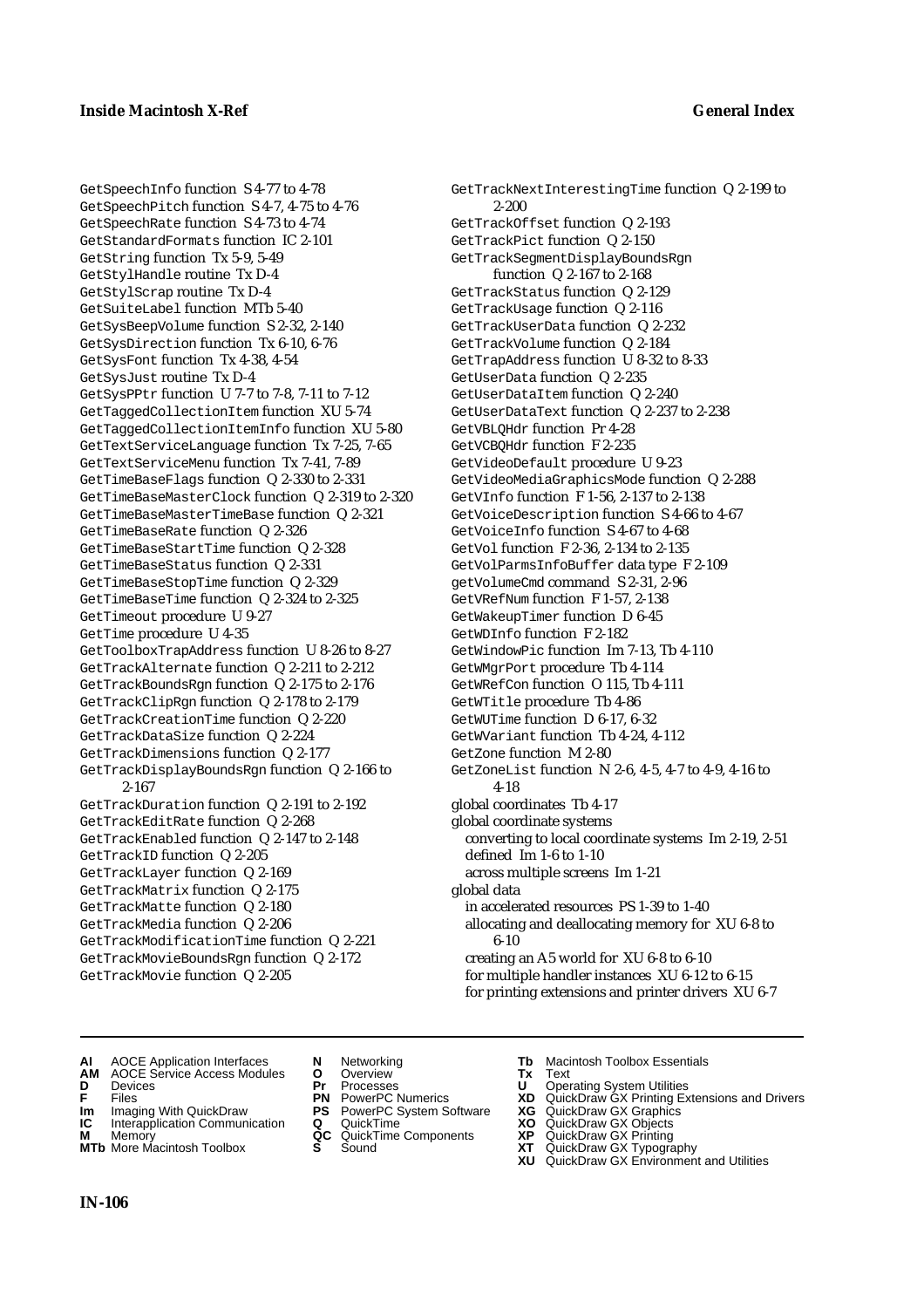for a single handler instance XU 6-10 to 6-12 global instantiation PS 1-51 globalization (in application design) Tx 1-18 global mapping, of a view port XO 7-79 global space XO 1-30 to 1-31, 7-34 to 7-37 converting to, from QuickDraw XU 1-7 to 1-8, 1-29 obtaining cursor location in XU 1-8 to 1-9, 1-30 measuring a shape in XO 7-63 to 7-65, 7-125 to 7-126 global timing variables U 9-9 GlobalToLocal procedure Im 2-19, 2-51, O 122, Tb 5-34 global variables U 1-19. *See also* application global variables; QuickDraw global variables; system global variables accessing from VBL tasks Pr 4-13 to 4-16 embedding in VBL task records Pr 4-16 in deferred tasks Pr 6-13 in Time Manager tasks Pr 3-11 to 3-13 arrow Im 2-36, 8-18 black Im 2-36, 3-7 DeviceList Im 5-4 dkGray Im 2-36, 3-7 to 3-8 FractEnable Im B-15 gray Im 2-36, 3-7 HiliteRGB Im 4-42 ltGray Im 2-36, 3-7 MainDevice Im 5-27 PrintErr Im 9-78 QDColors Im 4-71 randSeed Im 2-36 screenBits Im 2-36 ScrHRes Im 5-32 ScrVRes Im 5-32 TheGDevice Im 5-4 thePort Im 2-36 TopMapHdl Im 9-39 white Im 2-36, 3-7 global width table Tx 1-73, 4-36 to 4-37, 4-43 to 4-46 fractional glyph widths Tx 4-24 used in font scaling Tx 4-21 global width table record Tx 4-43 to 4-46 glue code for handling transitions N 10-11 to 10-12 glue routines O 20, 181 glyph codes XT 1-6 glyph direction XT 9-13, 9-13 to 9-15, 9-42, 10-33 glyph ductility XT 9-23, 9-50 glyph indexes Tx 4-77, XT 10-4 defined XT 1-8

equivalent caret positions for XT 10-37 to 10-40, 10-58 glyph justification overrides array XT 9-26 to 9-27 as style object property XO 3-5 glyph justification override structure XT 9-55 to 9-57, 9-64 to 9-65 glyph origins Tx 4-10, XT 1-9 glyphs Im B-12*. See also* characters; fonts bitmapped Tx 4-7 changing justification behavior of XT 9-55 to 9-57 component Tx 4-84 contours Tx 4-28 to 4-29 defined Tx 1-8, 4-6, XT 1-4 direction of XT 9-13, 9-13 to 9-15, 10-33 hanging XT 8-5, 8-14 to 8-15, 8-47 to 8-48 kerning Tx 4-12 leading and trailing edges of Tx 1-75, 2-13, 3-49, XT 1-13, 10-16 measuring Tx 4-8 to 4-12 measuring, in typographic shapes XT 2-24 for missing characters in set Tx 4-6 offsets at edges of XT 1-21, 10-4, 10-33 to 10-40, 10-56 to 10-60 overlapping XT 8-33 and pixels Tx 4-7, 4-29 positioning XT 4-16 to 4-18 rotating and scaling XT 4-6 to 4-8 simple Tx 4-84 tangents of XT 4-6 to 4-8, 4-18, 4-34 to 4-35 glyph shape properties XT 4-3 advance bits array XT 4-5 to 4-6, 4-16 to 4-18 getting and setting XT 4-25 to 4-38 positions array XT 4-5 to 4-6, 4-16 to 4-18, 4-32 to 4-33 style runs and style list XT 4-8 to 4-10, 4-15 to 4-16 tangents array XT 4-6 to 4-8, 4-18 to 4-21, 4-34 to 4-35 glyph shapes XO 2-10, XT 2-4, 4-3 changing text of XT 4-13 to 4-15 creating and drawing XT 4-10 to 4-12, 4-22 to 4-25 defined XO 1-11, XT 1-3 functions for XT 4-21 to 4-35 geometry of XT 4-3 to 4-4 getting and setting properties XT 4-25 to 4-35 local space for XO 7-34 properties of. *See* glyph shape properties replacing style lists and style runs of XT 4-15 to 4-16 glyph substitutions XT 8-5, 8-18, 8-51 to 8-53 glyph substitutions array XT 8-5, 8-75 to 8-80

- **AI** AOCE Application Interfaces **N** Networking **Tb** Macintosh Toolbox Essentials<br> **AM** AOCE Service Access Modules **O** Overview **Tx** Text<br> **D** Devices **Pr** Processes **U** Operating System Utilities
- AOCE Service Access Modules **O** Overview **Tx** Text<br>Devices **Devices Devices Devices**
- 
- **IM** FILES<br> **Im** Imaging With QuickDraw **PS** PowerPC System Software **XG**<br> **IC** Interapplication Communication **Q** QuickTime **XO**
- **IC** Interapplication Communication **Q** QuickTime **XO M** Memory **XO QC** QuickTime Components **XP**
- **M** Memory **District Acc** QuickTime Components **XP**<br> **MTb** More Macintosh Toolbox **S** Sound **XT**
- **D** Devices **Pr** Processes **U** Operating System Utilities
- **F** Files **PN** PowerPC Numerics **XD** QuickDraw GX Printing Extensions and Drivers
	-
	-
	-
- 
- 
- **MTb** More Macintosh Toolbox **S** Sound **XT** QuickDraw GX Typography
	- **XU** QuickDraw GX Environment and Utilities
		- **IN-107**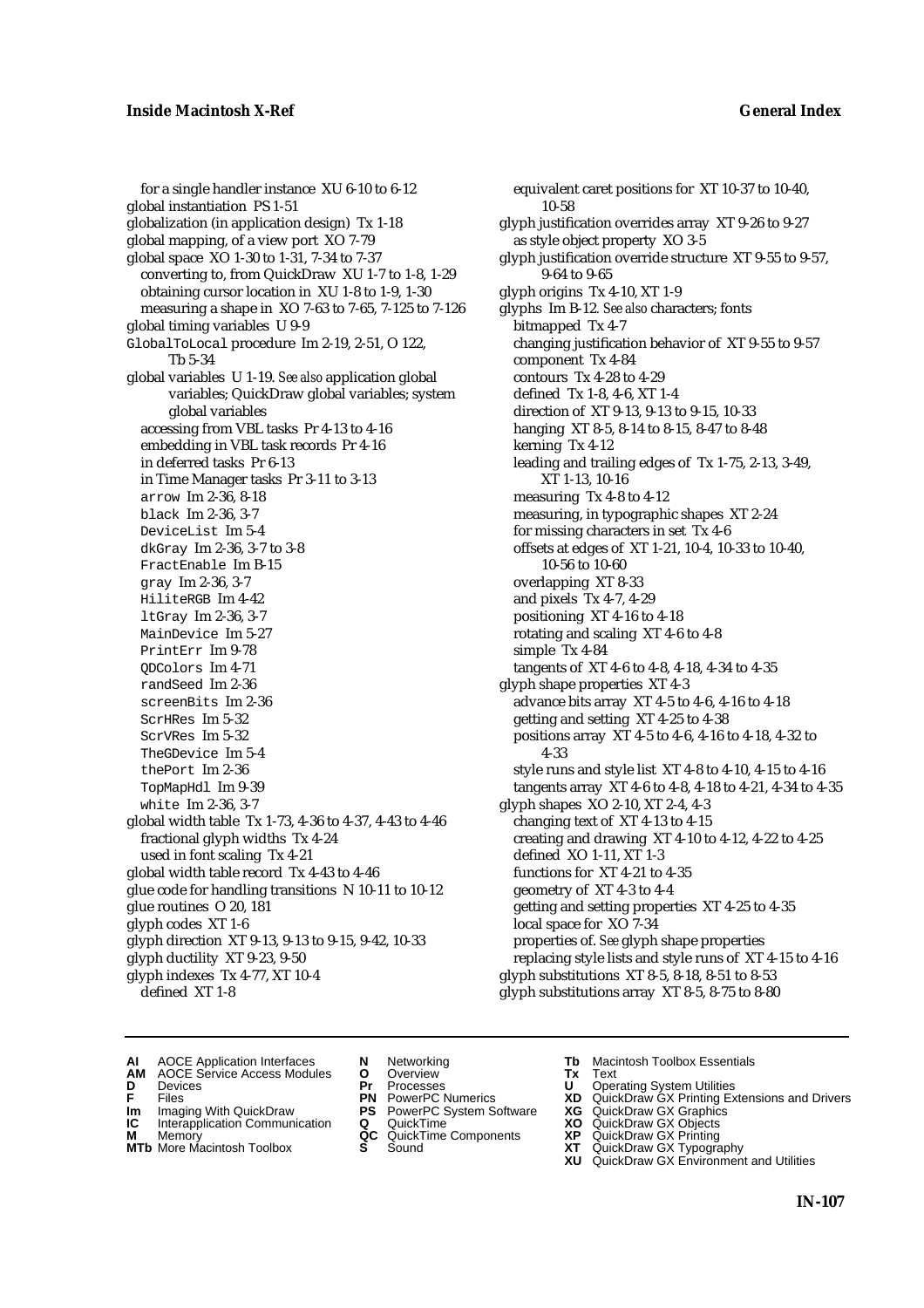as style object property XO 3-5 glyph substitution structure XT 8-51 to 8-53, 8-64 glyph widths calculating Tx 4-23 to 4-24 fractional Tx 4-24, 4-38 glyph-width table Tx 4-23, 4-24, 4-70 GMT (Greenwich mean time) U 4-18 'gnrc' component subtype QC 10-8 good-bye message defined Pr 8-5 requested by driver Pr 8-5 sent to indicate shutdown Pr 8-6 sent when application quits Pr 8-6 GoToBeginningOfMovie function Q 2-113 GoToEndOfMovie function Q 2-114 GoToPublisherSection function IC 2-49 to 2-50, 2-100 grab-complete functions application-defined QC 5-112 to 5-113 default behavior for QC 5-104 using QC 5-20 to 5-21 grab functions QC 5-112 application-defined QC 5-112 default behavior for QC 5-103 identifying QC 5-100 gradual underflow PN 2-7 GrafPort data type Im 2-30 to 2-35, O 92, Tx 3-4. *See also* basic graphics ports GrafPort records bitmaps in Im 2-32 bit patterns in Im 2-13, 2-32 boundary rectangles in Im 2-32 clipping regions Im 2-12 to 2-13, 2-32, 2-47 to 2-49 closing Im 2-38, 2-40 to 2-41 and color pictures Im 7-6 to 7-7 colors in Im 2-14, 2-35, 3-14 to 3-15, 3-122 to 3-125 compared with CGrafPort records Im 4-8 to 4-9 copying images between Im 3-32 to 3-35, 3-112 to 3-122 copying images from offscreen graphics worlds Im 6-9 to 6-11 creating Im 2-16 to 2-17, 2-37 to 2-40 drawing areas in Im 2-11 to 2-13 getting Im 2-18, 2-41 to 2-42, 6-8, 6-28 opening Im 2-38 to 2-39 pattern stretching in Im 2-35 pen locations in Im 2-33 pen modes in Im 2-33

pen patterns in Im 2-33 pen sizes in Im 2-33 pen visibility in Im 2-33 port rectangles in Im 2-32 in printing graphics ports Im 9-51 restoring Im 2-18, 2-42, 6-8, 6-29 saving Im 2-18, 2-41 to 2-42, 6-8, 6-28 setting Im 2-18, 2-42, 6-8, 6-29 text in Im 2-33 to 2-34 visible regions Im 2-32 GrafPtr data type O 93, 113 GrafVars data type Im 4-62 GrafVerb data type Im 3-132 graphics XO 1-4 GraphicsBug XO 1-40, XU 4-7 to 4-8, 4-23 to 4-28 analyzing objects with XU 4-25 to 4-28 commands XU 4-23 to 4-24 flattening shapes with XU 7-54 to 7-55 graphics client XU 2-4, 2-16 to 2-17 changing the active XU 2-17, 2-26 creating XU 2-5 to 2-9, 2-19 defined XU 2-4 disposing of XU 2-9 to 2-10, 2-21 functions not requiring XU 2-14 functions requiring XU 2-14 multiple XU 2-16 to 2-17 returning the active XU 2-17, 2-24 starting location of XU 2-14 to 2-16 graphics client heap XO 1-18, XU 2-3 to 2-4, 2-4 creating XU 2-5 to 2-9, 2-22 default size XU 2-6 defined XU 2-4 disposing of XU 2-9 to 2-10, 2-23 functions requiring XU 2-14 memory requirements for XU 2-8 to 2-9 size determination using GraphicsBug XU 2-8 to 2-9 graphics client objects defined XO 1-14, 1-38 Graphics Compressor Q 3-11, 3-64 Graphics Compressor, component type value for QC 6-66 graphics device for current movie QC 10-17 graphics device records. *See* GDevice records graphics devices Im 5-3 to 5-44. *See also* GDevice records application-defined routine for Im 5-35 to 5-37 data structures in Im 5-15 to 5-18

- 
- 
- **AM** AOCE Service Access Modules **O** Overview **Tx** Text
- 
- 
- **Im** Imaging With QuickDraw **PS** PowerPC System Software **XG IC** Interapplication Communication **Q** QuickTime **COVIC**
- **Interapplication Communication <b>Q** QuickTime **XO** Memory **XO** Memory **XP QC** QuickTime Components **XP**
- **M** Memory **District Acc** QuickTime Components **XP**<br> **MTb** More Macintosh Toolbox **S** Sound **XT**
- 
- **D** Devices **Pr** Processes **U** Operating System Utilities
	-
	-
	-
	-
- **AI** AOCE Application Interfaces **N** Networking **Tb** Macintosh Toolbox Essentials<br> **AM** AOCE Service Access Modules **O** Overview **Tx** Text<br> **D** Devices **Pr** Processes **U** Operating System Utilities
	-

defined Im 5-3

- **FRICAG CONSISTS IN THE PROCESSES CONSISTS AND CONSIST CONSISTENT CONSISTS CONSISTS PRINTIPLE PROCESSES CONSISTS CON<br>
<b>F**FRICES **PN** POWERPC Numerics **XD** QuickDraw GX Printing Extensions and Drivers<br> **Im** Imaging With Qui
	-
	-
	-
- **MTb** More Macintosh Toolbox **S** Sound **XT** QuickDraw GX Typography
	- **XU** QuickDraw GX Environment and Utilities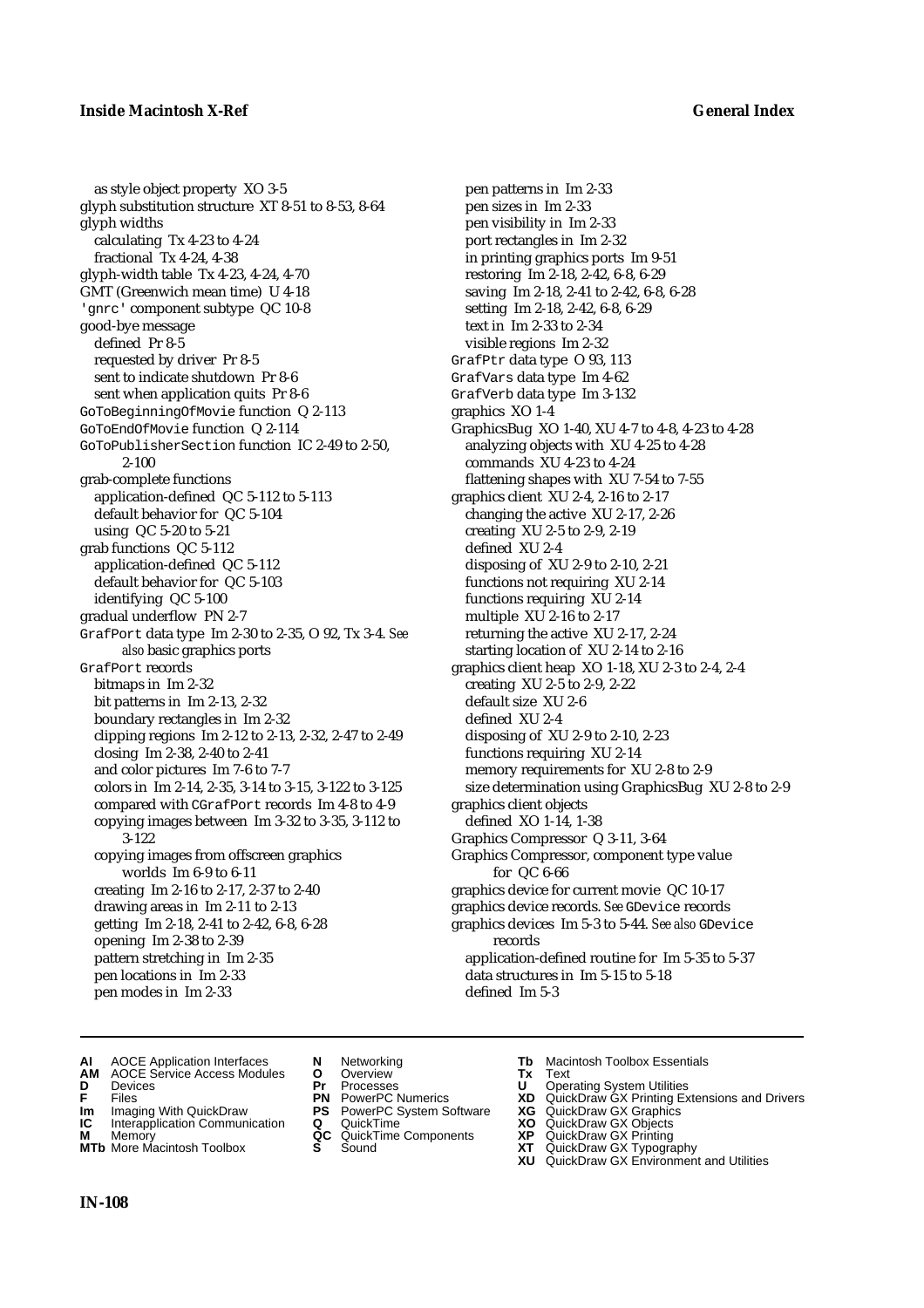determining characteristics of Im 5-8 to 5-9, 5-29 to 5-32 functions for Q 3-147 getting handles to Im 5-25 to 5-28 with greatest pixel depth Im 5-27 to 5-28 initialization Im 1-22 to 1-23 optimizing images for Im 5-8 to 5-13, 5-29 to 5-30, 5-35 to 5-37 resource for Im 5-37 routines for Im 5-19 to 5-25 testing for availability Im 5-8 and view devices XU 1-7, 1-27 to 1-28 graphic shapes. *See also* geometric shapes; bitmap shapes; picture shapes defined XO 1-11 graphics mode in video media information atoms Q 4-28 for a video media Q 2-287 to 2-288 graphics pen. *See* pen, geometric graphics pens attributes of Im 1-11, 2-33, 3-4 to 3-5, 4-52 bit patterns for Im 3-20 to 3-21, 3-43, 3-48 to 3-49 colors for Im 3-123, 4-21 to 4-26, 4-67 to 4-68, 4-70 to 4-71 defined Im 1-5 drawing with Im 1-10 to 1-17 in graphics ports Im 2-13 initial values Im 3-48 invisible state Im 3-42 locations of Im 3-43 moving Im 3-17, 3-18 to 3-19, 3-50 to 3-51 pattern modes Im 3-43 to 3-48 pixel patterns for Im 4-67 to 4-68 routines for managing Im 3-41 to 3-48 sizes of Im 3-19 to 3-20, 3-43 to 3-44, 3-48 visible state Im 3-42 graphics port records. *See* CGrafPort records; GrafPort records; TPrPort records graphics ports O 92–94, Tb 4-17 to 4-18. *See also* basic graphics ports; color graphics ports; offscreen graphics worlds; printing graphics ports background patterns in Im 2-32 CGrafPort and fractional pen position Tx 3-5 clipping regions Im 2-12 to 2-13, 2-47 to 2-49 copying images between Im 3-32 to 3-35, 3-112 to 3-122 creating Im 1-7 to 1-8 for current movie QC 10-17

data types for Im 2-30 to 2-35, 4-48 to 4-54, 9-51 to 0.59 defined Im 1-4, Tx 3-4 defining the text characteristics of Tx 3-68 drawing areas in Im 2-11 to 2-13 fill patterns in Im 2-32 getting Im 2-18, 2-41 to 2-42 graphics pens in Im 2-13 and image-drawing routine AI 3-124 local coordinate systems in Im 2-13 modifying Im 4-99 to 4-100 patterns in Im 2-13 port rectangles in Im 2-11 preparing for mailer AI 3-123 printing in Im 9-4 to 9-5, 9-15 to 9-35, 9-66 to 9-74, B-3 to B-42 and the QuickDraw–to–QuickDraw GX translator XU 1-10 restoring Im 2-18, 2-42, 6-8, 6-27 to 6-29. O 93–94 saving Im 2-18, 2-41 to 2-42, 6-8, 6-27 to 6-29 setting Im 2-18, 2-42, 6-8, 6-27 to 6-29, O 93–94 text in Im 2-13 text-related fields of Tx 3-19 visible regions Im 2-11 as windows Im 1-7 to 1-8 and window records O 113 graphics worlds functions for working with Q 3-147 for movies Q 2-160 gray areas, in scroll bars action procedures for Tb 5-58 to 5-61 defined Tb 5-9 events in Tb 5-57 to 5-61 part codes for Tb 5-32 gray global variable Im 2-36, 3-7 grayishTextOr transfer mode. *See* transfer modes gray region Tb 4-16 GrayRgn global variable Tb 4-16, 4-95, 4-113, 4-116 grayscale devices, colors on Im 4-17 grayscale input QC 8-15 'grea' lookup table element AI 5-113 > (greater than) operator assembler PN 12-7 defined PN 6-4 >= (greater than or equal to) operator PN 6-4 Greenwich mean time (GMT) U 4-18. *See also* UTC Gregorian calendar Tx 1-33, U 4-17 'greq' lookup table element AI 5-113

- **AI** AOCE Application Interfaces **N** Networking **Tb** Macintosh Toolbox Essentials<br> **AM** AOCE Service Access Modules **O** Overview **Tx** Text<br> **D** Devices **Pr** Processes **U** Operating System Utilities
	- AOCE Service Access Modules **O** Overview **Tx** Text<br>Devices **Devices Devices Devices**
- 
- -
- **IM** FILES<br> **Im** Imaging With QuickDraw **PS** PowerPC System Software **XG**<br> **IC** Interapplication Communication **Q** QuickTime **XO IC** Interapplication Communication **Q** QuickTime **XO M** Memory **XO QC** QuickTime Components **XP**
- **M** Memory **QC** QuickTime Components **XP**<br>**MTb** More Macintosh Toolbox **S** Sound **XT** 
	-
- 
- **D** Devices **Pr** Processes **U** Operating System Utilities
- **F** Files **PN** PowerPC Numerics **XD** QuickDraw GX Printing Extensions and Drivers
	-
	-
	-
- **MTb** More Macintosh Toolbox **S** Sound **XT** QuickDraw GX Typography
	- **XU** QuickDraw GX Environment and Utilities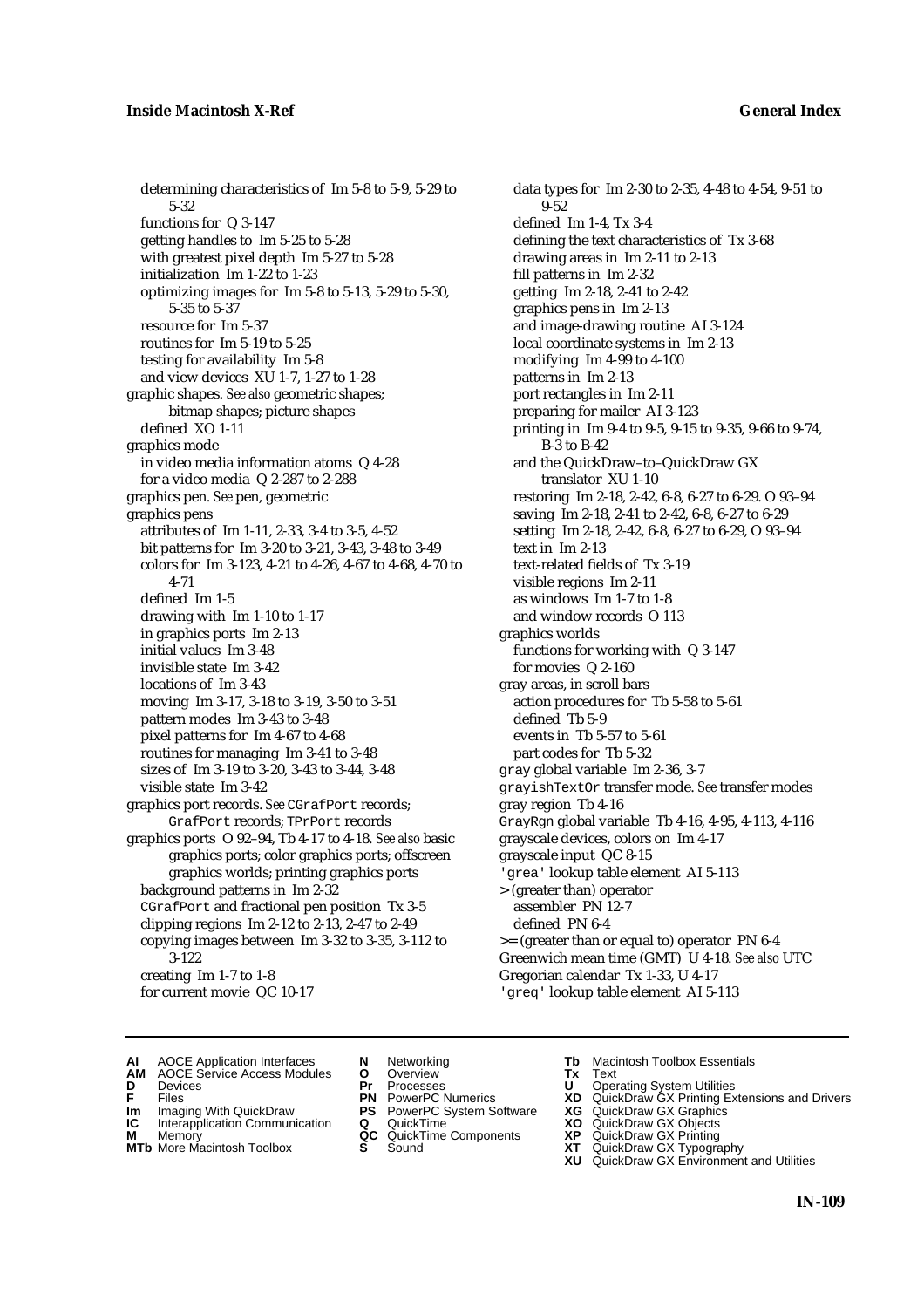## **Inside Macintosh X-Ref General Index**

grids XG 3-20 to 3-21 constraining geometries to XG 3-40 to 3-42 for patterns XG 3-32, 3-107 group addresses, expanding AI 3-44 Group record templates AI A-4 group, of samples Q 2-196, 2-201 to 2-202 grouping shapes XO 2-17 grouping tracks. *See* alternate groups of tracks grow images, of windows Tb 4-57, 4-87 grow limits of glyphs XT 9-22 GrowWindow function Tb 4-57 to 4-59, 4-99 to 4-100 grow-zone functions M 1-48 to 1-49, 1-80 to 1-81, 2-89 to 2-90, PS 1-18 and the A5 register M 4-15 defined M 1-38 example of M 1-49, 4-15 finding protected block M 1-78, 2-77 in a locked segment Pr 7-4 setting M 1-77 to 1-78, 2-76 to 2-77 specifying procedure information for PS 2-17 to 2-18 using SetA5 function M 1-81, 2-90 using SetCurrentA5 function M 1-81, 2-90 guest, PowerTalk AI 9-9 guest requestors AI 8-12 guests F 2-14, 2-218, 2-221, 2-222 gwFlagErr flag Im 6-14 GWorld. *See* offscreen graphics worlds GWorldFlags data type Im 6-13 to 6-15 GWorldPtr data type Im 6-12

# GX

gxAddMode transfer mode XO 5-14 GXAddPrinterViewDevice function XD 5-8, 5-29 GXAlertTheUser function XD 3-10, 3-42, 5-4, 5-18, 5-18 gxAllViewDevices view group XO 7-30 gxAndMode transfer mode XO 5-17 gxAnyNumber constant XO 1-43 GXApplyFontEncoding function XT 7-46 gxARGB32Space color space XO 4-10 gxAtopMode transfer mode XO 5-22 gxBaseInfo structure XP 3-94 gxBaseLineDeltas type XT 9-59 gxBaselineType type XT 9-58 gxBitmapDataSourceAlias structure XG 5-65 gxBitmap structure XG 5-62

gxBlendMode transfer mode XO 5-14 GXBreakShape function XG 4-28 to 4-30, 4-72 for typographic shapes XT 2-18 GXBufferData message XD 3-8, 3-48, 4-139 gxByteOffset type XT 5-30 gxCachedShape shape attribute XO 2-27 GXCacheShape function XO 2-27, 2-62 gxCapAttributes enumeration XG 3-101 gxCapRecord structure XG 3-99 GXCaptureOutputDevice message XD 4-89 gxCaretType enumeration XT 10-41 GXChangedFont function XT 7-78 GXChangedFormat function XP 3-112 GXChangedShape function XO 2-34 to 2-35, 2-83 GXCheckColor function XO 4-40, 4-57 GXCheckStatus message XD 4-145 GXCleanupOpenConnection function XD 5-11, 5-36 GXCleanupOpenConnection message XD 4-134 GXCleanupStartJob function XD 5-11, 5-36 GXCleanupStartJob message XD 4-53 GXCleanupStartPage function XD 5-11, 5-37 GXCleanupStartPage message XD 4-57 GXCleanupStartSendPage function XD 5-11, 5-37 GXCleanupStartSendPage message XD 4-137 GXCloneColorProfile function XO 4-83 GXCloneColorSet function XO 4-45, 4-68 GXCloneFormat function XP 3-46, 3-106  $GXCD$  one Ink function  $XO$  5-59 GXCloneShape function XO 2-26, 2-61 GXCloneStyle function XO 3-9, 3-13, 3-20 GXCloneTag function XO 8-17 GXCloneTransform function XO 6-17, 6-37 GXCloseConnection message XD 3-8, 3-18, 4-135 GXClosePrintFile function XP 4-29, 4-63 GXCloseSpoolFile message XD 2-9, 2-31, 3-6, 4-79 gxCMYK32Space color space XO 4-15 gxCMYKColor structure XO 4-50 gxCMYKSpace color space XO 4-15 gxCollationInfo structure XP 3-80 gxCollectionCategory type XP 3-9, 3-77 gxColorIndex structure XO 4-52 gxColorPackingTypes enumeration XO 4-54 gxColorProfile type XO 4-57 gxColorSet type XO 4-56 gxColorSpaces enumeration XO 4-55 gxColor structure XO 4-53, 5-51 gxColorValue1 constant XO 1-43 gxColorValue number format XU 8-6, 8-35

- **AI** AOCE Application Interfaces **N** Networking **Tb** Macintosh Toolbox Essentials
- **AM** AOCE Service Access Modules **O** Overview **Tx** Text
- 
- 
- **Im** Imaging With QuickDraw **PS** PowerPC System Software **XG IC** Interapplication Communication **Q** QuickTime **COVIC**
- **Interapplication Communication <b>Q** QuickTime **XO** Memory **XO** Memory **XP XP QC** QuickTime Components **XP M** Memory **DRITIC CONTENTIER MANUS AND MEMORY MEMORY AND MEMORY AREA CONTENTING MANUSICAL MEMORY AND MANUSICAL CONTENTING MANUSICAL MEMORY AND MANUSICAL MEMORY AND MANUSICAL MEMORY OF A PRINTING MANUSICAL MEMORY AND MANUS**
- **MTb** More Macintosh Toolbox **S** Sound **XT** QuickDraw GX Typography
- 
- 
- 
- 
- 
- 
- 
- **D** Devices **Pr** Processes **U** Operating System Utilities
- **FILENCE CONSIGNATION**<br> **F** Files **PN** PowerPC Numerics **XD** QuickDraw GX Printing Extensions and Drivers<br> **F** Files **PN** PowerPC System Software **XG** QuickDraw GX Graphics<br> **Im** Imaging With QuickDraw **PS** PowerPC System
	-
	-
	-
	-
	- **XU** QuickDraw GX Environment and Utilities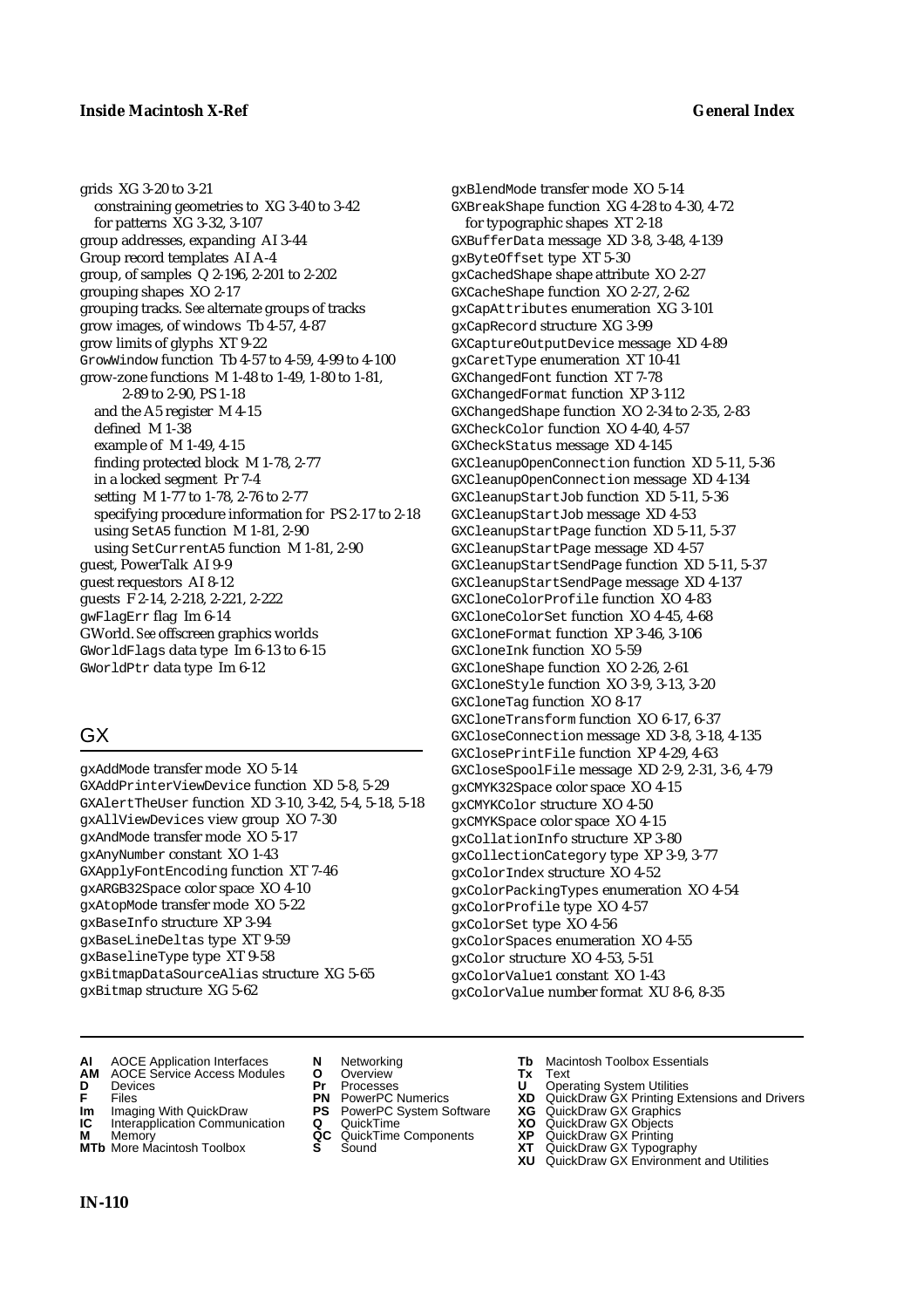gxColorValue type XO 4-50 GXCombineColor function XO 4-41, 4-59 gxCommentInfo structure XP 3-98 GXCompleteSpoolFile message XD 3-5, 4-73 gxComponentFlags enumeration XO 5-55 gxComponentModes enumeration XO 5-55 GXContainsBoundsShape function XG 4-58 to 4-59, 4-101 for typographic shapes XT 2-18 GXContainsRectangle function XG 4-58 to 4-59, 4-100 GXContainsShape function XG 4-58 to 4-59, 4-103 for typographic shapes XT 2-18 GXConvertColor function XO 4-40, 4-41, 4-48, 4-60 GXConvertPICTToShape function XU 1-20, 1-34 GXConvertPrintRecordFrom message XD 3-49, 4-12, 4-160 GXConvertPrintRecord function XP 2-45, 2-75 GXConvertPrintRecordTo message XD 3-49, 4-12, 4-161 GXConvertQDfont function XU 1-33 GXConvertQDPoint function XU 1-7, 1-29 gxCopiesInfo structure XP 3-81 GXCopyDeepToShape function XO 2-25 to 2-26, 2-58 GXCopyFormat function XP 3-54, 3-105 GXCopyJob function XP 4-25, 4-53 gxCopyMode transfer mode XO 5-14 GXCopyPaperType function XP 4-76 GXCopyToColorProfile function XO 4-81 GXCopyToColorSet function XO 4-66 GXCopyToInk function XO 5-39, 5-58 GXCopyToShape function XO 2-25 to 2-26, 2-57 for typographic shapes XT 2-17 GXCopyToStyle function XO 3-8, 3-18 GXCopyToTag function XO 8-15 GXCopyToTransform function XO 6-17, 6-35 GXCopyToViewDevice function XO 7-100 GXCopyToViewPort function XO 7-44, 7-72 GXCountFontDescriptors function XT 7-48 GXCountFontEncodings function XT 7-44 GXCountFontFeatures function XT 7-60 GXCountFontGlyphs function XT 7-35 GXCountFontInstances function XT 7-56 GXCountFontNames function XT 7-37 GXCountFontTables function XT 7-70 GXCountFontVariations function XT 7-53 GXCountFormatOwners function XP 3-107 GXCountJobFormats function XP 3-107 GXCountJobPaperTypes function XP 4-75

GXCountPages message XD 3-6, 4-74 GXCountPrinterViewDevices function XP 4-26, 4-57 GXCountPrintFilePages function XP 4-29, 4-30, 4-65 GXCountShapeContours function XG 2-136, 4-30 for typographic shapes XT 2-17 GXCountShapePoints function XG 2-137 for typographic shapes XT 2-17 GXCountTrays function XD 5-5, 5-21 GXCreateImageFile message XD 4-91 GXCreateSpoolFile message XD 2-9, 2-25, 3-5, 4-68 gxCreatorInfo structure XP 3-95 gxCubicSynonym enumeration XP 4-48 gxCubicSynonymFlags type XP 4-48 gxCurve structure XG 2-105 gxCustomScripts enumeration XT 7-27 gxDashAttributes enumeration XG 3-105 gxDashRecord structure XG 3-103 gxDashSynonym structure XP 4-14, 4-46 GXDefaultDesktopPrinter message XD 4-51 GXDefaultFormat message XD 4-48 GXDefaultJob message XD 3-13, 3-28, 4-47 GXDefaultPaperType message XD 4-49 GXDefaultPrinter message XD 3-13, 3-25, 4-50, 5-8 GXDeleteFontDescriptor function XT 7-52 GXDeleteFontInstance function XT 7-59 GXDeleteFontName function XT 7-42 GXDeleteFontTable function XT 7-77 GXDeletePrintFilePageRange function XP 4-69 GXDespoolData message XD 3-6, 4-76 GXDespoolPage message XD 2-9, 2-28, 3-6, 4-75 GXDespoolResource message XD 3-6, 4-77 gxDeviceAttributes enumeration XO 7-68 gxDeviceAttribute type XO 7-68 gxDialogResult type XP 2-48 GXDifferenceShape function XG 4-63, 4-110 for typographic shapes XT 2-19 GXDifferenceTransform function XO 6-21 to 6-23, 6-51 gxDirectionOverrides enumeration XT 8-62 gxDirectionOverride type XT 8-62 gxDirectModeInfo structure XP 3-91 gxDirectShape shape attribute XO 2-34 gxDisplayRecord structure XD 4-41 GXDisposeColorProfile function XO 4-80 GXDisposeColorSet function XO 4-43, 4-65 GXDisposeFont function XT 7-65 GXDisposeFormat function XP 3-49, 3-54, 3-104

- **AI** AOCE Application Interfaces **N** Networking **The Macintosh Toolbox Essentials**<br> **AM** AOCE Service Access Modules **O** Overview **Tx** Text<br> **D** Devices **Pr** Processes **U** Operating System Utilities
- AOCE Service Access Modules **O** Overview **Tx** Text<br>Devices **Devices Devices Devices D** Devices **Pr** Processes **U** Operating System Utilities
- 
- **IM** FILES<br> **Im** Imaging With QuickDraw **PS** PowerPC System Software **XG**<br> **IC** Interapplication Communication **Q** QuickTime **XO**
- **IC** Interapplication Communication **Q** QuickTime **XO M** Memory **XO QC** QuickTime Components **XP**
- **M** Memory **QC** QuickTime Components **XP**<br>**MTb** More Macintosh Toolbox **S** Sound **XT**
- **MTb** More Macintosh Toolbox **S** Sound **XT** QuickDraw GX Typography
- 
- 
- 
- 
- 
- 
- 
- 
- **F** Files **PN** PowerPC Numerics **XD** QuickDraw GX Printing Extensions and Drivers
	-
	-
	-
	- **XU** QuickDraw GX Environment and Utilities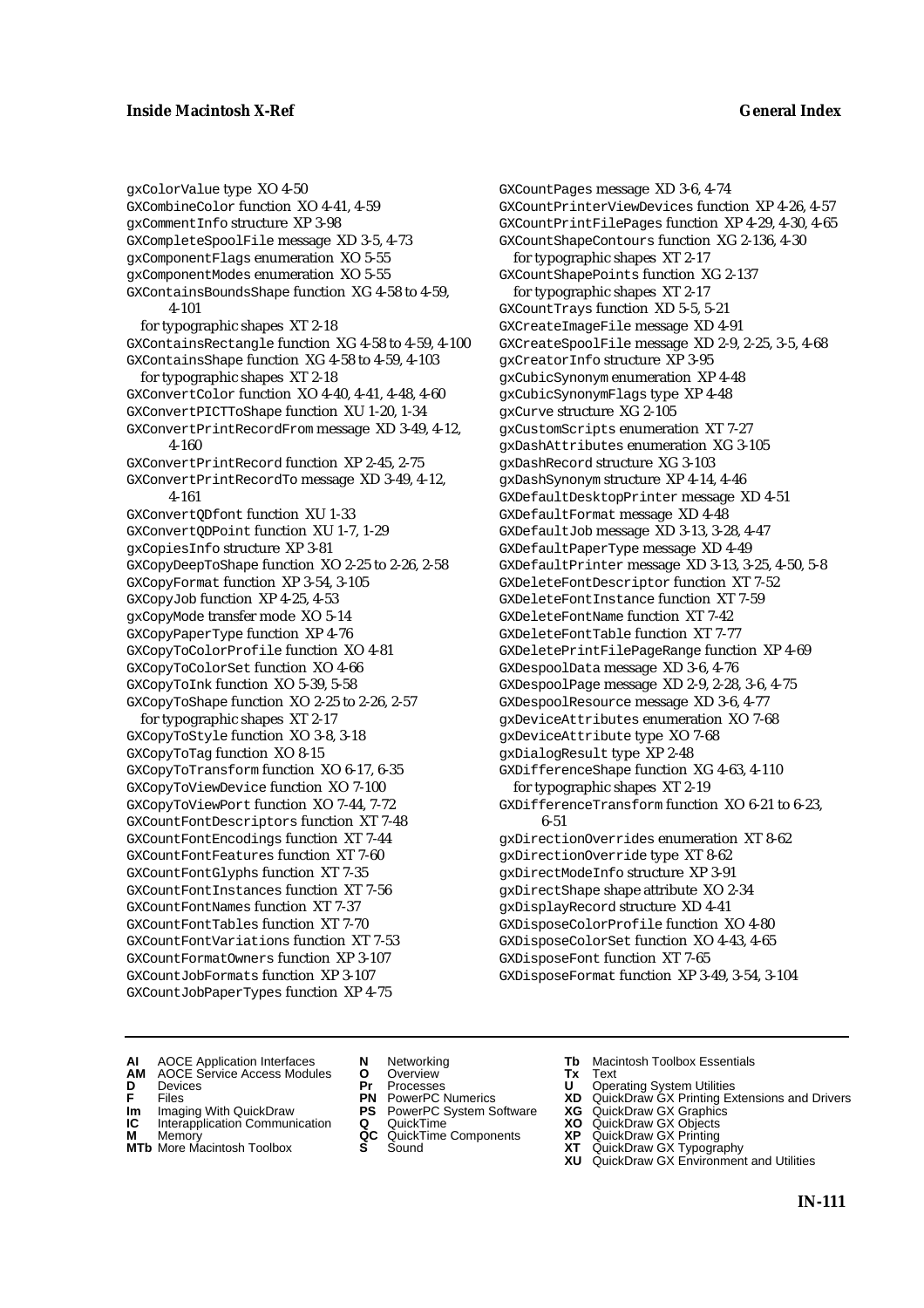GXDisposeGraphicsClient function XU 2-9 to 2-10, 2-21 GXDisposeInk function XO 5-38, 5-57 GXDisposeJob function XP 2-28, 2-29, 2-55 GXDisposePaperType function XP 4-72 GXDisposeShapeCache function XO 2-27, 2-63 GXDisposeShape function XO 2-25, 2-55 GXDisposeStyle function XO 3-7, 3-17 GXDisposeTag function XO 8-8, 8-14 GXDisposeTransform function XO 6-16, 6-34 GXDisposeViewDevice function XO 7-53, 7-99 GXDisposeViewGroup function XO 7-63, 7-122 GXDisposeViewPort function XO 7-41, 7-71 GXDoesPaperFit message XD 4-61 gxDotTypes enumeration XO 7-66 gxDotType type XO 7-66 GXDrawBitmap function XG 5-77, 5-79 GXDrawCurve function XG 2-41 to 2-42, 2-159 gxDrawError type XU 4-31 GXDrawGlyphs function XT 4-24 GXDrawLayout function XT 5-33 GXDrawLine function XG 2-36 to 2-38, 2-158 GXDrawPaths function XG 2-57 to 2-58, 2-162 GXDrawPicture function XG 6-27 to 6-29, 6-67 GXDrawPoint function XG 2-30, 2-158 GXDrawPolygons function XG 2-47, 2-161 GXDrawRectangle function XG 2-43, 2-160 GXDrawShape function XO 2-35, 2-84, XP 2-20, 2-22, 2-64, XU 4-17 for text shapes XT 3-6 GXDrawText function XT 3-6, 3-9 GXDTPMenuEventFilter message XD 4-168 GXDTPMenuSelect message XD 3-9, 4-170 GXDumpBuffer message XD 2-6, 3-8, 3-18, 4-11, 4-142 gxEditMenuRecord structure XP 2-9, 2-48 GXEnableJobScalingPanel function XP 3-116 gxEnableMatchPort attribute XO 4-32, 4-41, 7-20 GXEnterGraphics function XP 2-11, 2-50, XU 2-5 to 2-6, 2-7, 2-17, 2-22 GXEqualColorProfile function XO 4-82 GXEqualColorSet function XO 4-67 GXEqualInk function XO 5-59 GXEqualShape function XO 2-26, 2-60 GXEqualStyle function XO 3-9, 3-19 GXEqualTag function XO 8-16 GXEqualTransform function XO 6-36 GXEqualViewDevice function XO 7-101 GXEqualViewPort function XO 7-73

GXExamineSpoolFile message XD 4-79 gxExcludeMode transfer mode XO 5-22 GXExcludeShape function XG 4-64, 4-114 for typographic shapes XT 2-19 GXExcludeTransform function XO 6-21 to 6-23, 6-53 GXExitGraphics function XP 2-12, 2-51, XU 2-9 to 2-10, 2-23 GXExitPrinting function XP 2-12, 2-51 gxExtendedDITLType resource type XP 3-72 to 3-73, 3-128 to 3-132 gxFaceLayer structure XT 6-36 gxFadeMode transfer mode XO 5-22 GXFetchDTPData function XD 3-33, 5-27 GXFetchTaggedData message XD 3-6, 3-51, 4-45, 5-9 gxFileDestinationInfo structure XP 3-83 gxFileFontsInfo structure XP 3-85 gxFileFormatInfo structure XP 3-84 gxFileLocationInfo structure XP 3-84 GXFilterPanelEvent message XD 4-35, 4-86, XP 3-124 GXFindFontDescriptor function XT 7-50 GXFindFontEncoding function XT 7-45 GXFindFontFeature function XT 7-62 GXFindFont function XT 7-67 GXFindFontName function XT 7-39 GXFindFonts function XT 7-15, 7-33 GXFindFontTable function XT 7-73 GXFindFontTableParts function XT 7-74 GXFindFontVariation function XT 7-55 GXFindFormatProfile function XP 4-85 GXFindFormatProfile message XD 3-51, 4-63 GXFindPrinterProfile function XP 4-84 GXFindPrinterProfile message XD 3-51, 4-62 GXFinishJob function XP 2-20, 2-65 GXFinishJob message XD 4-54 GXFinishPage function XP 2-20, 2-22, 2-64, 2-67 GXFinishPage message XD 4-57 GXFinishSendPage message XD 3-8, 4-138 GXFinishSendPlane message XD 4-144 gxFlagsInfo structure XP 3-97 gxFlattenFlags enumeration XO 2-48 gxFlattenFlag type XO 2-48 GXFlattenFont function XT 7-65 GXFlattenJob function XP 2-25, 2-27, 2-28, 2-29, 2-57 GXFlattenJobToHdl function XP 2-25, 2-29, 2-56 GXFlattenShape function XO 2-39, 2-88 gxFlipPageHorizontalInfo structure XP 3-93 gxFlipPageVerticalInfo structure XP 3-93

- **AI** AOCE Application Interfaces **N** Networking **Tb** Macintosh Toolbox Essentials
- **AM** AOCE Service Access Modules **O** Overview **Tx** Text
- 
- 
- **IM IMAGE CONSTRANT PRESENT PRESENT PRESENT PRESENT PRESENT PRESENT PRESENT PRESENT PRESENT PRESENT PRESENT PRESEN<br>
<b>IM** Imaging With QuickDraw **PS** PowerPC System Software **XG**<br> **IC** Interapplication Communication **Q** Qui
- **IC** Interapplication Communication **Q** QuickTime **XO M** Memory **XO C** QuickTime Components **XP M** Memory **CC** QuickTime Components **XP**<br>**MTb** More Macintosh Toolbox **S** Sound **COX AT**
- **MTb** More Macintosh Toolbox **S** Sound **XT** QuickDraw GX Typography
- 
- 
- 
- 
- 
- -
- 
- **D** Devices **Pr** Processes **U** Operating System Utilities
- **F** Files **PN** PowerPC Numerics **XD** QuickDraw GX Printing Extensions and Drivers
	-
	-
	-
	-
	- **XU** QuickDraw GX Environment and Utilities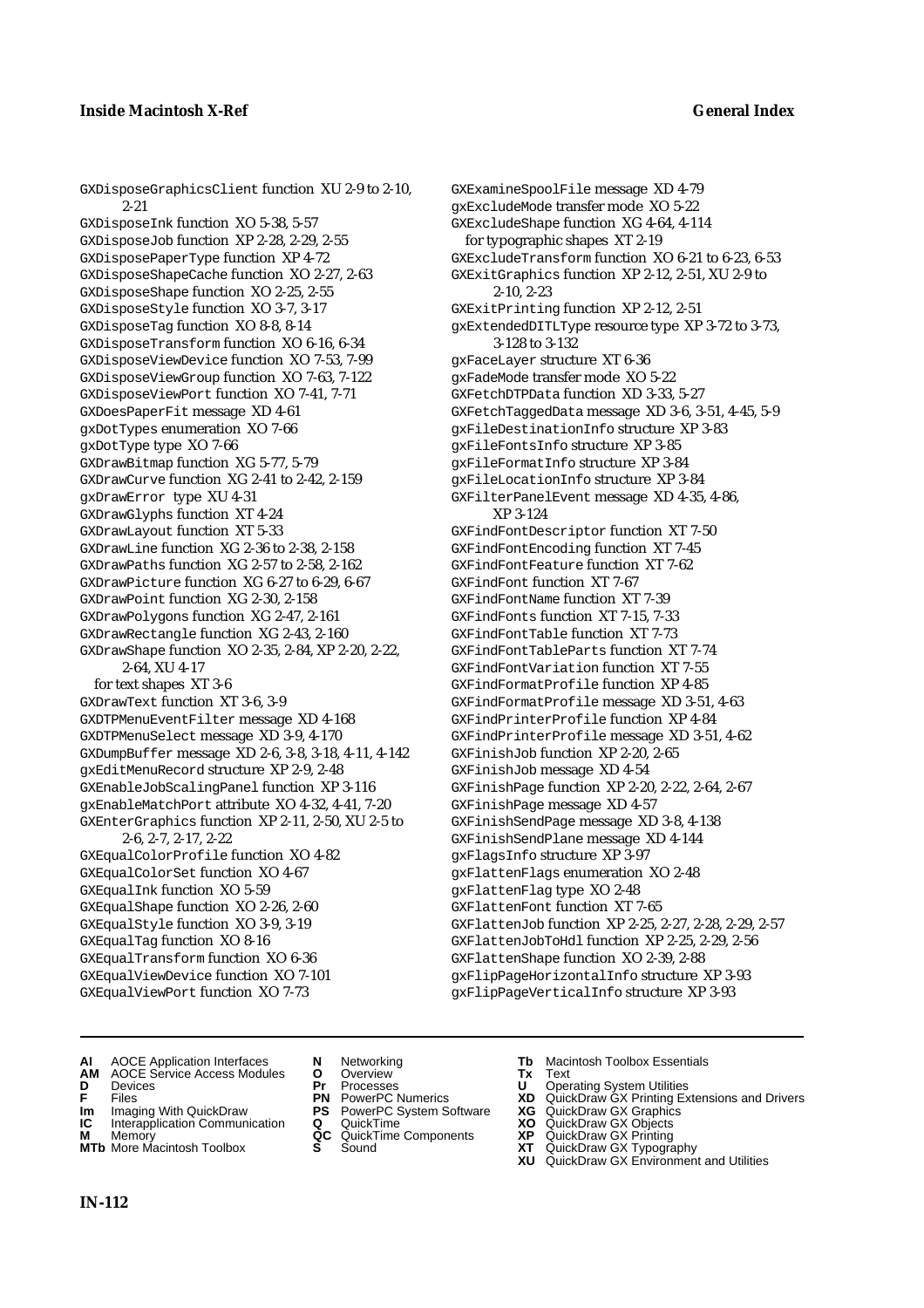gxFontAttributes enumeration XT 7-32 gxFontDescriptor structure XT 7-23 gxFontDescriptorTag type XT 7-23 gxFontFeatureFlag enumeration XT 7-24 gxFontFeatureSetting structure XT 7-25 gxFontFeature type XT 7-24 gxFontLanguage type XT 7-28 gxFontNames enumeration XT 7-23 gxFontName type XT 7-23 gxFontPlatforms enumeration XT 7-25 gxFontPlatform type XT 7-25 gxFontScript type XT 7-27 gxFontStorageReference type XT 7-31 gxFontStorageTag type XT 7-31 gxFontTable structure XP 4-37, 4-41 gxFontTableTag structure XT 7-32 gxFontVariation structure XT 7-22 gxFontVariationTag type XT 7-22 gxForceDitherInk attribute XO 7-12 GXForEachFormatDo function XP 3-108 GXForEachJobFormatDo function XP 3-60 GXForEachJobPaperTypeDo function XP 4-34, 4-78 GXForEachPrinterViewDeviceDo function XP 4-56 GXFormatDialog function XP 3-113, 4-24 GXFormatDialog message XD 4-83, XP 3-122 gxFormatHalftoneInfo structure XP 3-92, 4-15, 4-46 gxFormatPanelInfo structure XP 3-88 gxFormat type XP 2-47 GXFreeBuffer message XD 3-8, 4-11, 4-143 GXGetAvailableJobFormatModes function XD 3-29, 5-8, 5-14, 5-30 GXGetBitmap function XG 5-68 GXGetBitmapParts function XG 5-53 to 5-54, 5-74 GXGetCaretAngleArea function XT 10-22, 10-46 GXGetColorDistance function XO 4-40, 4-58 GXGetColorProfile function XO 4-88 GXGetColorProfileOwners function XO 4-46, 4-84 GXGetColorProfileStructure function XO 4-92 GXGetColorProfileTags function XO 4-85 GXGetColorSet function XO 4-48, 4-73 GXGetColorSetOwners function XO 4-46, 4-69 GXGetColorSetParts function XO 4-75 GXGetColorSetTags function XO 4-70 GXGetCompoundCharacterLimits function XT 10-33, 10-59 GXGetCurve function XG 2-125 GXGetDefaultColorProfile function XO 4-78 GXGetDefaultColorSet function XO 4-62

GXGetDefaultFont function XT 7-35 GXGetDefaultShape function XO 2-23, 2-52 GXGetDeviceStatus message XD 4-146 GXGetDTPMenuList message XD 3-9, 4-169 GXGetFontDescriptor function XT 7-49 GXGetFontEncoding function XT 7-44 GXGetFontFeature function XT 7-61 GXGetFontFormat function XT 7-69 GXGetFont function XT 7-67 GXGetFontInstance function XT 7-56 GXGetFontName function XT 7-38 GXGetFontTable function XT 7-71 GXGetFontTableParts function XT 7-72 GXGetFontVariation function XT 7-54 GXGetFormatCollection function XP 3-53, 3-118 GXGetFormatDimensions function XP 2-12, 2-70 GXGetFormatForm function XP 3-111 GXGetFormatJob function XP 2-33, 2-69 GXGetFormatMapping function XP 3-57, 3-109 GXGetFormatPaperType function XP 3-58, 3-110 GXGetGDeviceViewDevice function XU 1-28 GXGetGlobalMouse function XU 1-8, 1-30 GXGetGlyphMetrics function XT 2-24 GXGetGlyphOffset function XT 10-37, 10-58 GXGetGlyphParts function XT 4-29 GXGetGlyphPositions function XT 4-32 GXGetGlyphs function XT 4-26 GXGetGlyphTangents function XT 4-34 GXGetGraphicsClient function XU 2-16 to 2-17, 2-24 GXGetGraphicsClients function XU 2-16 to 2-17, 2-25 GXGetGraphicsError function XU 3-56 GXGetGraphicsNotice function XU 3-66 GXGetGraphicsWarning function XU 3-60 GXGetHalftoneDeviceAngle function XO 7-83 GXGetInkAttributes function XO 5-40, 5-61 GXGetInkColor function XO 5-42, 5-68 GXGetInkOwners function XO 5-41, 5-64 GXGetInkTags function XO 5-41, 5-65 GXGetInkTransfer function XO 5-43, 5-72 GXGetJobCollection function XP 3-28, 3-117 GXGetJobError function XP 2-14, 2-52 GXGetJobFormat function XP 2-21, 2-69 GXGetJobFormatMode function XP 4-36, 4-81 GXGetJobFormattingPrinter function XP 4-26, 4-51 GXGetJob function XD 5-8, 5-28 GXGetJobOutputPrinter function XP 4-22, 4-51 GXGetJobPageRange function XP 2-20, 2-62 GXGetJobPanelDimensions function XP 3-115

- **AI** AOCE Application Interfaces **N** Networking **Tb** Macintosh Toolbox Essentials
- **AM** AOCE Service Access Modules **O** Overview **Tx** Text
- 
- 
- **IM** FILES<br> **Im** Imaging With QuickDraw **PS** PowerPC System Software **XG**<br> **IC** Interapplication Communication **Q** QuickTime **XO**
- **IC** Interapplication Communication **Q** QuickTime **XO M** Memory **XO QC** QuickTime Components **XP M** Memory **QC** QuickTime Components **XP**<br>**MTb** More Macintosh Toolbox **S** Sound **XT**
- **MTb** More Macintosh Toolbox **S** Sound **XT** QuickDraw GX Typography
- 
- **D** Devices **Pr** Processes **U** Operating System Utilities
	-
	-
	-
	-
- 
- 
- **F** Files **PN** PowerPC Numerics **XD** QuickDraw GX Printing Extensions and Drivers
	-
	-
	-
	- **XU** QuickDraw GX Environment and Utilities
		- **IN-113**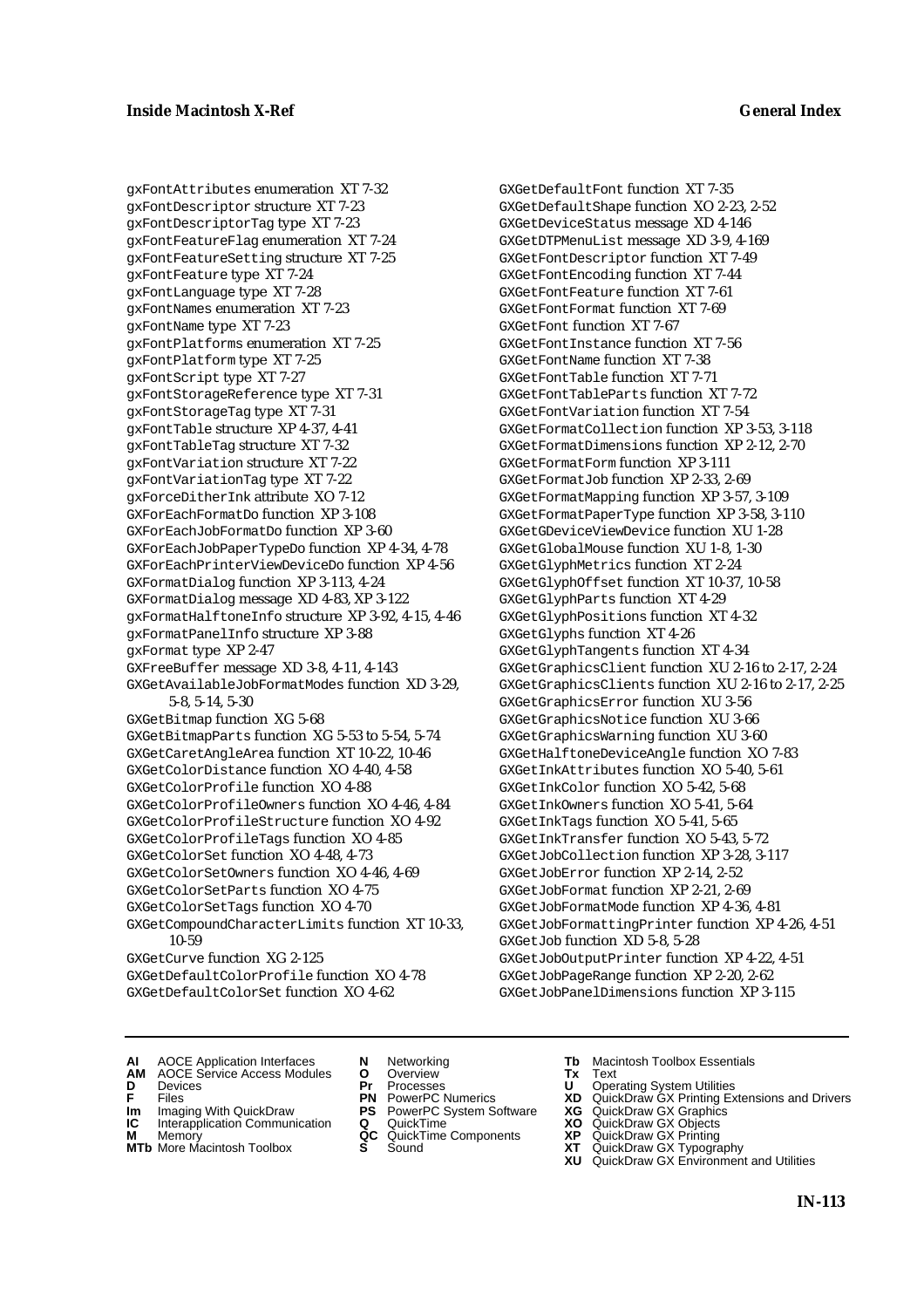## **Inside Macintosh X-Ref General Index**

GXGetJobPaperType function XP 4-74 GXGetJobPrinter function XP 4-55 GXGetJobRefCon function XP 4-52 GXGetLayoutBreakOffset function XT 9-33 to 9-37, 9-69 GXGetLayoutCaret function XT 10-19, 10-44 GXGetLayout function XT 5-34 GXGetLayoutGlyphs function XT 5-45 GXGetLayoutHighlight function XT 10-25, 10-26, 10-50 GXGetLayoutParts function XT 5-38 GXGetLayoutRangeWidth function XT 9-32, 9-33 to 9-37, 9-71 GXGetLayoutShapeParts function XT 5-42 GXGetLayoutSpan function XT 9-33, 9-37, 9-67 GXGetLayoutVisualHighlight function XT 10-27, 10-52 GXGetLeftVisualOffset function XT 10-22, 10-48 GXGetLine function XG 2-123 GXGetMessageHandlerResFile function XD 5-9, 5-32, XP 3-116 GXGetNewPaperType function XP 4-73 GXGetOffsetGlyphs function XT 10-34, 10-56 GXGetPaperTypeCollection function XP 3-118 GXGetPaperTypeDimensions XP 4-33 GXGetPaperTypeDimensions function XP 4-77 GXGetPaperTypeJob function XP 4-78 GXGetPaperTypeName function XP 4-32, 4-76 GXGetPathParts function XG 2-91, 2-148 GXGetPaths function XG 2-132 GXGetPicture function XG 6-31 to 6-32, 6-59 GXGetPictureParts function XG 6-63 GXGetPoint function XG 2-109, 2-119, 2-121 GXGetPolygonParts function XG 2-82 to 2-85, 2-144 GXGetPolygons function XG 2-130 GXGetPreferredJobFormatMode function XP 4-80 GXGetPrinterDriverName function XP 4-22, 4-59 GXGetPrinterDriverType function XP 4-22, 4-60 GXGetPrinterJob function XP 4-55 GXGetPrinterName function XP 4-22, 4-59 GXGetPrinterType function XP 4-22, 4-61 GXGetPrinterViewDevice function XP 4-26, 4-57 GXGetPrintFileJob function XP 4-64 GXGetPrintingAlert function XD 5-4, 5-18 GXGetRectangle function XG 2-127 GXGetRightVisualOffset function XT 10-22, 10-47 GXGetShapeArea function XG 4-45, 4-88 for typographic shapes XT 2-18

GXGetShapeAttributes function XO 2-29, 2-74 GXGetShapeBounds function XG 4-43, 4-90 for typographic shapes XT 2-18, 9-32, 9-33 GXGetShapeCacheSize function XO 2-27, 2-64 GXGetShapeCap function XG 3-57, 3-126 GXGetShapeCenter function XG 4-43, 4-87 for typographic shapes XT 2-18 GXGetShapeClip function XO 6-45 GXGetShapeColor function XO 5-70 GXGetShapeCurveError function XG 3-117 GXGetShapeDash function XG 3-66 to 3-70, 3-138 GXGetShapeDashPositions function XG 3-81 to 3-85, 3-140 GXGetShapeDeviceArea function XO 7-118 GXGetShapeDeviceBounds function XO 7-59, 7-116 GXGetShapeDeviceColors function XO 7-119 GXGetShapeDeviceFontMetrics function XT 6-60 GXGetShapeDirection function XG 4-23 to 4-27, 4-68 for typographic shapes XT 2-18 GXGetShapeDrawError function XU 4-8 to 4-15, 4-33 ink drawing errors XU 4-12 style errors XU 4-11 transform drawing errors XU 4-13 view device drawing errors XU 4-15 view port drawing errors XU 4-14 GXGetShapeEncoding function XT 6-63 GXGetShapeFace function XT 6-44 GXGetShapeFill function XO 2-28, 2-68 GXGetShapeFont function XT 6-41 GXGetShapeFontMetrics function XT 6-58 GXGetShapeFontVariations function XT 6-53 GXGetShapeFontVariationSuite function XT 6-56 GXGetShapeGlobalBounds function XO 7-64, 7-125 GXGetShapeGlobalViewDevices function XO 7-58, 7-61, 7-115 GXGetShapeGlobalViewPorts function XO 7-95 GXGetShapeHitTest function XO 6-80 GXGetShapeIndex function XG 2-139 for typographic shapes XT 2-17 GXGetShapeInkAttributes function XO 5-62 GXGetShapeInk function XO 2-30, 2-71 GXGetShapeJoin function XG 3-132 GXGetShapeJustification function XT 6-50 GXGetShapeLength function XG 4-42, 4-83 for typographic shapes XT 2-18 GXGetShapeLocalBounds function XO 7-51, 7-96 GXGetShapeLocalFontMetrics function XT 6-59 GXGetShapeMapping function XO 6-56

- **AI** AOCE Application Interfaces **N** Networking **Tb** Macintosh Toolbox Essentials
- **AM** AOCE Service Access Modules **O** Overview **Tx** Text
- 
- 
- **Im** Imaging With QuickDraw **PS** PowerPC System Software **XG IC** Interapplication Communication **Q** QuickTime **COVIC**
- **IC** Interapplication Communication **Q** QuickTime **XO M** Memory **XO C** QuickTime Components **XP M** Memory **CC** QuickTime Components **XP**<br>**MTb** More Macintosh Toolbox **S** Sound **COX AT**
- **MTb** More Macintosh Toolbox **S** Sound **XT** QuickDraw GX Typography
- 
- **D** Devices **Pr** Processes **U** Operating System Utilities
	-
	-
	-
	-
- 
- 
- **FRICAG CONSISTS IN THE PROCESSES CONSISTS AND CONSIST CONSISTENT CONSISTS CONSISTS PROCESSES**<br> **F** Files **PN** PowerPC Numerics **XD** QuickDraw GX Printing Extensions and Drivers<br> **Im** Imaging With QuickDraw **PS** PowerPC Sy
	-
	-
	-
	-
	- **XU** QuickDraw GX Environment and Utilities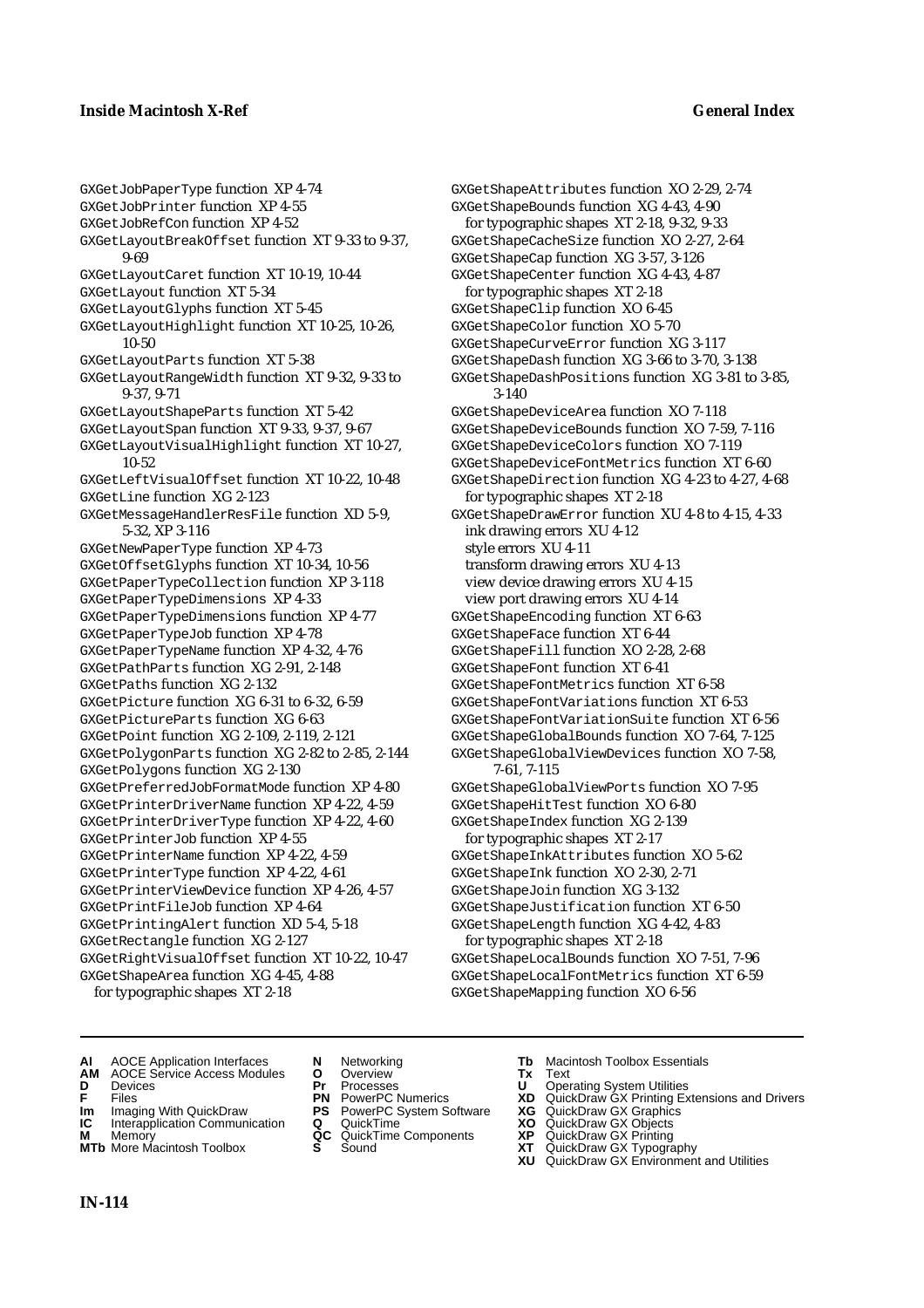GXGetShapeOwners function XO 2-32, 2-76 GXGetShapeParts function XG 2-152 GXGetShapePattern function XG 3-145 GXGetShapePatternPositions function XG 3-88 to 3-91, 3-147 GXGetShapePen function XG 3-121 GXGetShapePixel function XG 5-71 GXGetShapePoints function XG 2-140 for typographic shapes XT 2-17 GXGetShapeRunControls function XT 8-68 GXGetShapeRunFeatures function XT 8-83 GXGetShapeRunGlyphJustOverrides function XT 9-81 GXGetShapeRunGlyphSubstitutions function XT 8-78 GXGetShapeRunKerningAdjustments function XT 8-73 GXGetShapeRunPriorityJustOverride function XT 9-76 GXGetShapeSize function XO 2-25, 2-56 GXGetShapeStructure function XO 2-34 to 2-35, 2-82 GXGetShapeStyle function XO 2-30 to 2-31, 2-69 for typographic shapes XT 2-17 GXGetShapeTags function XO 2-32, 2-77, 8-10 GXGetShapeTextAttributes function XT 6-67 GXGetShapeTextSize function XT 6-47 GXGetShapeTransfer function XO 5-74 GXGetShapeTransform function XO 2-30, 2-72 GXGetShapeType function XO 2-28, 2-32, 2-66 GXGetShapeTypographicBounds function XT 2-26, 9-32, 9-33 GXGetShapeViewPorts function XO 6-75 GXGetStyleBaselineDeltas function XT 9-27 to 9-30, 9-66 GXGetStyleCap function XG 3-124 GXGetStyleCurveError function XG 3-115 GXGetStyleDash function XG 3-135 GXGetStyleEncoding function XT 6-62 GXGetStyleFace function XT 6-43 GXGetStyleFont function XT 6-40 GXGetStyleFontMetrics function XT 6-57 GXGetStyleFontVariations function XT 6-51 GXGetStyleFontVariationSuite function XT 6-55 GXGetStyleJoin function XG 3-129 GXGetStyleJustification function XT 6-49 GXGetStyleOwners function XO 3-11, 3-22 GXGetStylePattern function XG 3-142 GXGetStylePen function XG 3-119

GXGetStyleRunControls function XT 8-66 GXGetStyleRunFeatures function XT 8-80 GXGetStyleRunGlyphJustOverrides function XT 9-78 GXGetStyleRunGlyphSubstitutions function XT 8-75 GXGetStyleRunKerningAdjustments function XT 8-70 GXGetStyleRunPriorityJustOverride function XT 9-74 GXGetStyleTags function XO 3-14, 3-22 GXGetStyleTextAttributes function XT 6-66 GXGetStyleTextSize function XT 6-46 GXGetTag function XO 8-10, 8-18 GXGetTagOwners function XO 8-20 GXGetTagStructure function XO 8-23 GXGetText function XT 3-11 GXGetTextParts function XT 3-13 GXGetTransformClip function XO 6-43 GXGetTransformHitTest function XO 6-78 GXGetTransformMapping function XO 6-54 GXGetTransformOwners function XO 6-39 GXGetTransformTags function XO 6-20, 6-40 GXGetTransformViewPorts function XO 6-29, 6-73 GXGetTrayMapping function XD 5-5, 5-14, 5-23 GXGetTrayName function XD 5-22 GXGetTrayPaperType function XD 5-5, 5-25 GXGetUserGraphicsError function XU 3-40, 3-59 GXGetUserGraphicsNotice function XU 3-40, 3-69 GXGetUserGraphicsWarning function XU 3-40, 3-63 GXGetValidationError function XU 4-21 to 4-22, 4-35 GXGetValidation function XU 4-15, 4-35 GXGetViewDeviceAttributes function XO 7-110 GXGetViewDeviceBitmap function XO 7-55, 7-63, 7-107 GXGetViewDeviceClip function XO 7-102 GXGetViewDeviceGDevice function XU 1-7, 1-27 GXGetViewDeviceMapping function XO 7-57, 7-105 GXGetViewDeviceTags function XO 7-112 GXGetViewDeviceViewGroup function XO 7-109 GXGetViewGroupViewDevices function XO 7-54, 7-124 GXGetViewGroupViewPorts function XO 7-44, 7-123 GXGetViewPortAttributes function XO 7-89 GXGetViewPortChildren function XO 7-86 GXGetViewPortClip function XO 7-45, 7-74 GXGetViewPortDither function XO 7-61, 7-80

GXGetViewPortFilter function XU 1-9, 1-32

- 
- **AI** AOCE Application Interfaces **N** Networking **The Macintosh Toolbox Essentials**<br> **AM** AOCE Service Access Modules **O** Overview **Tx** Text<br> **D** Devices **Pr** Processes **U** Operating System Utilities AOCE Service Access Modules **O** Overview **Tx** Text<br>Devices **Devices Devices Devices**
- 
- 
- **IM** FILES<br> **Im** Imaging With QuickDraw **PS** PowerPC System Software **XG**<br> **IC** Interapplication Communication **Q** QuickTime **XO**
- **IC** Interapplication Communication **Q** QuickTime **XO M** Memory **XO QC** QuickTime Components **XP M** Memory **QC** QuickTime Components **XP**<br>**MTb** More Macintosh Toolbox **S** Sound **XT**
- **MTb** More Macintosh Toolbox **S** Sound **XT** QuickDraw GX Typography
- 
- **D** Devices **Pr** Processes **U** Operating System Utilities
	-
	-
	-
	-
- 
- 
- **F** Files **PN** PowerPC Numerics **XD** QuickDraw GX Printing Extensions and Drivers
	-
	-
	-
	-
	- **XU** QuickDraw GX Environment and Utilities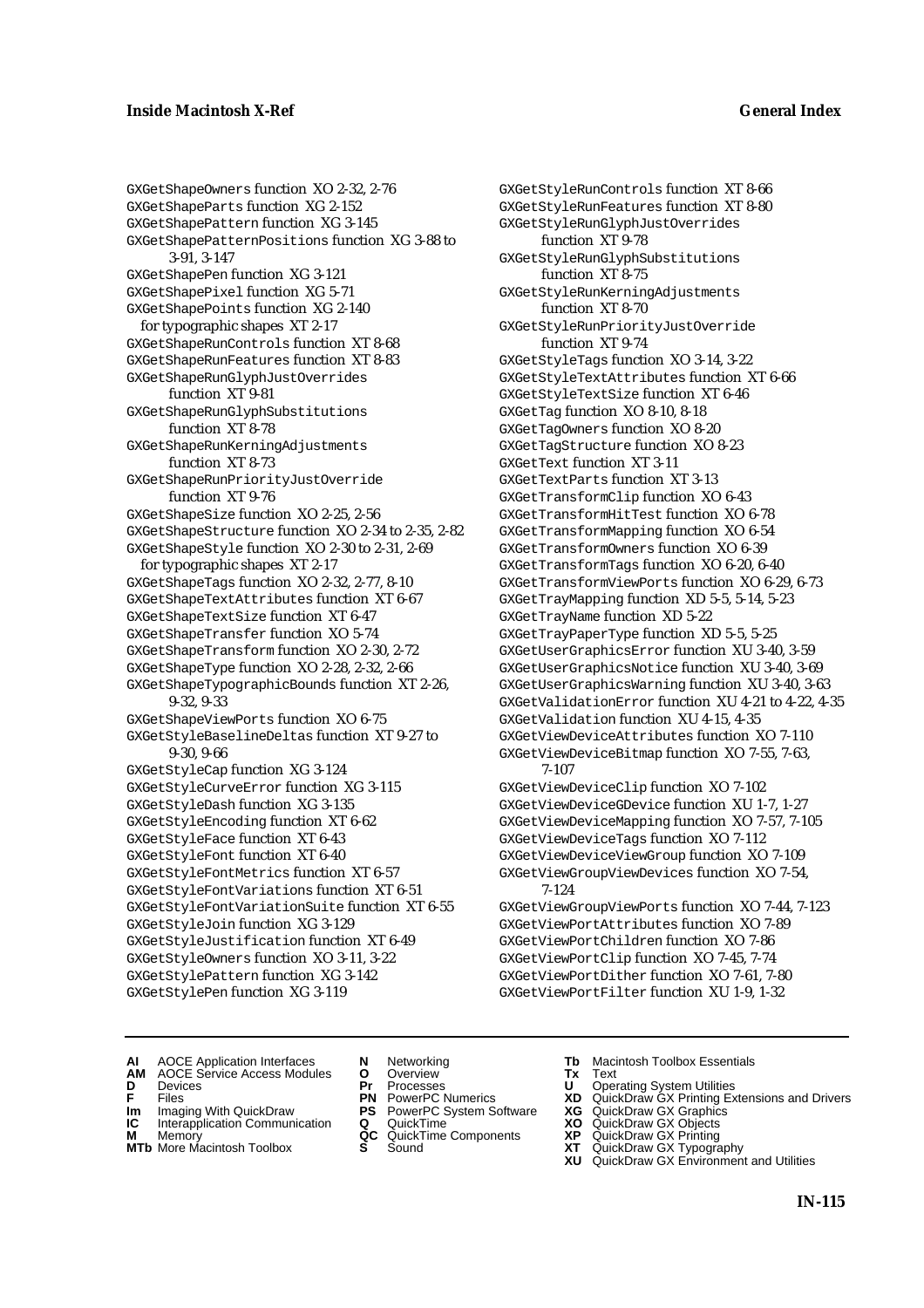GXGetViewPortGlobalMapping function XO 7-57, 7-79 GXGetViewPortHalftone function XO 7-81 GXGetViewPortMapping function XO 7-45, 7-48, 7-77 GXGetViewPortMouse function XU 1-9, 1-30 GXGetViewPortParent function XO 7-84 GXGetViewPortTags function XO 7-91 GXGetViewPortViewDevices function XO 7-50, 7-94 GXGetViewPortViewGroup function XO 7-88 GXGetViewPortWindow function XU 1-25 GXGetWindowViewPort function XU 1-26 gxGlyphcode type XT 9-64 gxGlyphJustificationOverride structure XT 9-64 to 9-65 gxGlyphSubstitution structure XT 8-64 gxGraphicErrors enumeration XU 3-42 gxGraphicNotices enumeration XU 3-53 gxGraphicsError type XU 3-42 gxGraphicsNotice type XU 3-53 gxGraphicsWarning type XU 3-50 gxGraphicWarnings enumeration XU 3-50 gxGrayAColor structure XO 4-52 gxGrayASpace color space XO 4-8 gxGraySpace color space XO 4-8 gxHalftone structure XO 7-65 GXHandleAlertEvent message XD 3-9, 3-45, 4-39, 4-165 GXHandleAlertFilter message XD 3-9, 3-45 GXHandleAlertStatus message XD 4-39, 4-167 GXHandleChooserMessage function XD 5-9, 5-34 GXHandlePanelEvent message XD 2-5, 2-9, 2-20, 4-35, 4-85, XP 3-123 gxHighlightMode transfer mode XO 5-16 gxHighlightType enumeration XT 10-41 GXHitTestDevice function XO 7-60, 7-120 gxHitTestInfo structure XO 2-50 GXHitTestLayout function XT 2-10, 10-29 to 10-32, 10-33, 10-54 GXHitTestPicture function XG 6-46 to 6-51, 6-69 GXHitTestShape function XO 2-38, 2-86, XT 2-9 gxHLS32Space color space XO 4-13 gxHLSColor structure XO 4-51 gxHLSSpace color space XO 4-13 gxHSV32Space color space XO 4-13 gxHSVColor structure XO 4-51 gxHSVSpace color space XO 4-13 GXIdleJob function XP 4-90

GXIgnoreGraphicsNotice function XU 3-37 to 3-40, 3-70 GXIgnoreGraphicsWarning function XU 3-37 to 3-40, 3-64 GXImageDocument message XD 3-7, 4-93 GXImageJob message XD 3-7, 4-90 GXImagePage message XD 3-7, 3-51, 4-94 gxIndexedSpace color space XO 4-23 GXInitialize message XD 2-9, 2-16, 3-13, 3-18, 3-24, 4-43 GXInitializeStatusAlert message XD 3-9, 3-45, 4-39, 4-164 GXInitPrinting function XP 2-11, 2-50 gxInkAttributes enumeration XO 5-51 gxInk type XO 5-50 GXInsertPrintFilePage function XP 4-68 GXInsetShape function XG 4-50 to 4-52, 4-94 for typographic shapes XT 2-19 GXInstallApplicationOverride function XP 2-18, 2-54, 2-71, 3-67 GXInstallQDTranslator function XU 1-21, 1-36 GXIntersectRectangle function XG 4-105 GXIntersectShape function XG 4-61, 4-107 for typographic shapes XT 2-19 GXIntersectTransform function XO 6-21 to 6-23, 6-50 gxInvertPageInfo structure XP 3-92 GXInvertShape function XG 4-65, 4-116 for typographic shapes XT 2-19 GXJobDefaultFormatDialog function XP 2-35, 2-72 GXJobDefaultFormatDialog message XD 3-13, 3-29, 4-82, 5-8, XP 3-121 gxJobFormatMode enumeration XD 5-14 GXJobFormatModeQuery function XP 4-36, 4-83 GXJobFormatModeQuery message XD 3-13, 3-34, 4-59 gxJobFormatModeTable structure XD 5-14 gxJobFormatModeTable type XP 4-39 gxJobFormatMode type XP 4-39 GXJobIdle function XD 5-33 GXJobIdle message XD 4-55 gxJobInfo structure XP 3-78 GXJobPrintDialog function XP 2-38, 2-73 GXJobPrintDialog message XD 2-9, 2-13, 2-17, 3-19, 4-84, XP 3-120 GXJobStatus message XD 4-39, 4-88, XP 4-91 gxJob type XP 2-47 gxJoinAttributes enumeration XG 3-102 gxJoinRecord structure XG 3-101 gxJustificationFlags enumeration XT 9-62

- **AI** AOCE Application Interfaces **N** Networking **Tb** Macintosh Toolbox Essentials
- **AM** AOCE Service Access Modules **O** Overview **Tx** Text
- 
- 
- **IM** FIGURE **IMPLE PRIME PRIME PRIME PRIME PRIME PRIME PRIME PRIME PRIME PRIME PRIME PRIME PRIME PRIME PRIME PRIME PRIME PRIME PRIME PRIME PRIME PRIME PRIME PRIME PRIME PRIME PRIME PRIME PRIME PRIME PRIME PRIME PRIME PRIME**
- **IC** Interapplication Communication **Q** QuickTime **XO M** Memory **XP C** QuickTime Components **XP M** Memory **CC** QuickTime Components **XP**<br>**MTb** More Macintosh Toolbox **S** Sound **COX AT**
- **MTb** More Macintosh Toolbox **S** Sound **XT** QuickDraw GX Typography
- 
- **D** Devices **Pr** Processes **U** Operating System Utilities
	-
	-
	-
	-
- 
- 
- **F** Files **PN** PowerPC Numerics **XD** QuickDraw GX Printing Extensions and Drivers
	-
	-
	-
	-
	- **XU** QuickDraw GX Environment and Utilities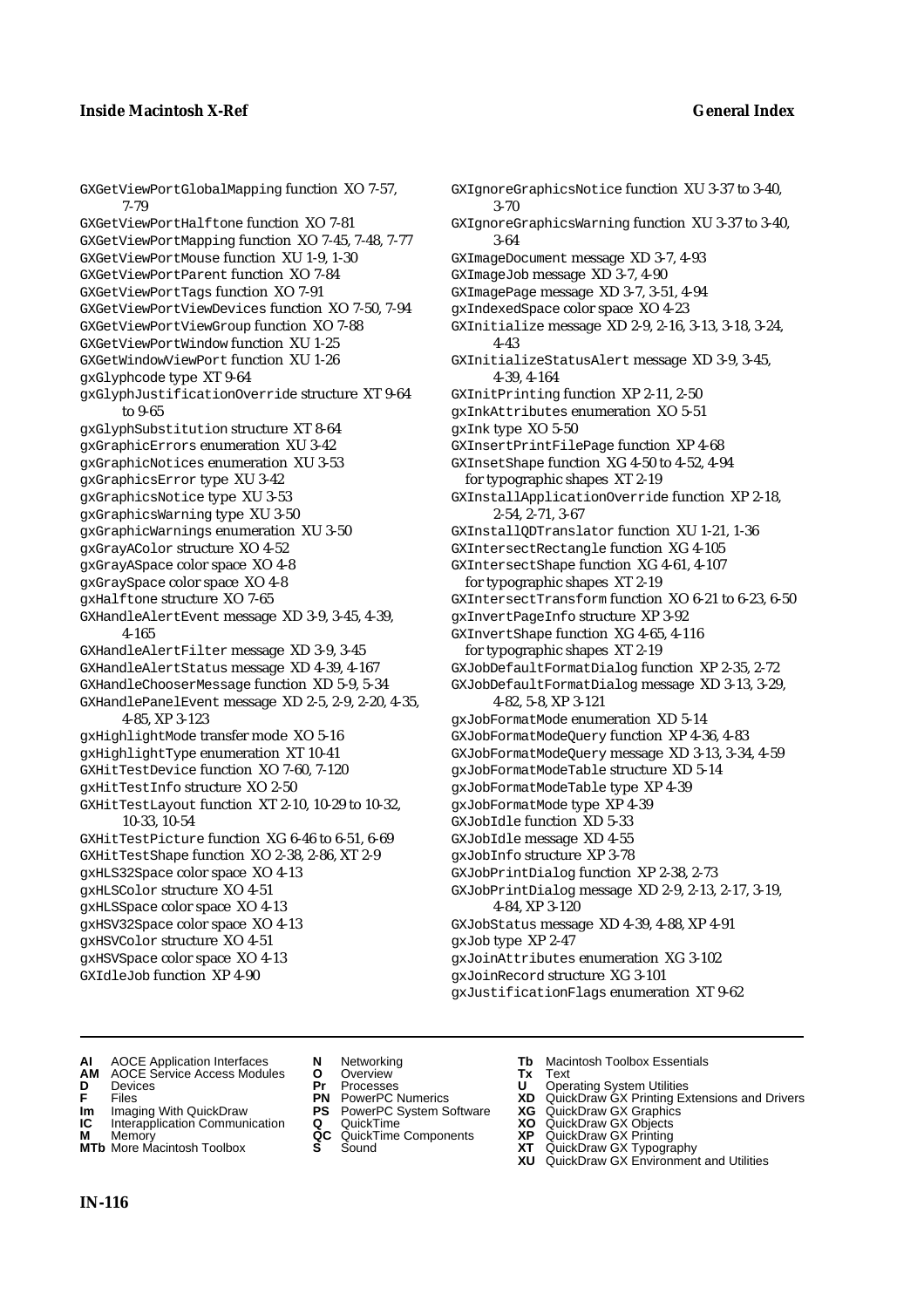gxJustificationPriority enumeration XT 9-60 gxKerningAdjustmentFactors structure XT 8-63 gxKerningAdjustment structure XT 8-63 gxLAB32Space color space XO 4-19 gxLABColor structure XO 4-52 gxLABSpace color space XO 4-19 gxLayerFlags enumeration XT 6-37 gxLayoutHitInfo structure XT 10-29, 10-43 gxLayoutOffsetState enumeration XT 10-42 gxLayoutOptions structure XT 5-29 gxLineBaselineRecord structure XT 9-59 gxLineCaps enumeration XP 4-47 gxLineCapSynonym type XP 4-14, 4-47 gxLine structure XG 2-105 GXLoadColorProfile function XU 2-34 GXLoadColorSet function XU 2-32 GXLoadInk function XO 5-40, XU 2-29 GXLoadShape function XO 2-27, XU 2-13, 2-26 GXLoadStyle function XO 3-10, XU 2-28 GXLoadTag function XU 2-35 GXLoadTransform function XO 6-18, XU 2-31 GXLockColorProfile function XO 4-90 GXLockShape function XO 2-34 to 2-35, 2-80 GXLockTag function XO 8-21 gxLongRectangle structure XG 5-64 gxLoopStatus type XP 3-60, 3-76 gxLUV32Space color space XO 4-19 gxLUVColor structure XO 4-52 gxLUVSpace color space XO 4-19 gxMacintoshLanguages enumeration XT 7-28 gxMacintoshScripts enumeration XT 7-26 gxManualFeedInfo structure XP 3-86 gxManualFeedRecord structure XD 4-40 gxMapping structure XU 8-36 GXMapShape function XO 6-72 for typographic shapes XT 2-21 GXMapTransform function XO 6-64 gxMapTransformShape attribute XO 2-17, 6-25, 6-26 gxMaximumMode transfer mode XO 5-14 gxMicrosoftScripts enumeration XT 7-27 gxMigrateMode transfer mode XO 5-14 gxMinimumMode transfer mode XO 5-14 GXMoveShape function XO 6-66 for typographic shapes XT 2-21 GXMoveShapeTo function XO 6-27, 6-67 for typographic shapes XT 2-8, 2-21

GXMoveTransform function XO 6-58 GXMoveTransformTo function XO 6-24, 6-59 GXNewBitmap function XG 5-15 to 5-28, 5-66 GXNewColorProfile function XO 4-79 GXNewColorSet function XO 4-43, 4-64 GXNewCurve function XG 2-41 to 2-42, 2-113 GXNewFont function XT 7-64 GXNewFontNameID function XT 7-40 GXNewFormat function XP 3-42, 3-54, 3-104 GXNewGlyphs function XT 4-22 GXNewGraphicsClient function XU 2-5 to 2-6, 2-6 to 2-8, 2-14 to 2-16, 2-17, 2-19 GXNewInk function XO 5-38, 5-56 GXNewJob function XP 2-13, 2-54 GXNewLayoutFromRange function XT 9-33 to 9-37, 9-72 GXNewLayout function XT 5-31 GXNewLine function XG 2-38, 2-112 GXNewPaperType function XP 4-32, 4-71 GXNewPaths function XG 2-58, 2-117 GXNewPicture function XG 6-27 to 6-30, 6-57 GXNewPoint function XG 2-31, 2-111 GXNewPolygons function XG 2-48, 2-116 GXNewRectangle function XG 2-43 to 2-45, 2-114 GXNewShape function XO 2-24, 2-54 GXNewStyle function XO 3-7, 3-17 GXNewTag function XO 8-8, 8-13 GXNewText function XT 3-6, 3-8 GXNewTransform function XO 6-16, 6-33 GXNewViewDevice function XO 7-53, 7-63, 7-98 GXNewViewGroup function XO 7-61, 7-63, 7-122 GXNewViewPort function XO 7-41, 7-47, 7-63, 7-70 GXNewWindowViewPort function XO 7-40, 7-41, XU 1-6, 1-24 gxNoAttributes constant XO 1-43 gxNoMode transfer mode XO 5-14 gxNormalMappingInfo structure XP 3-86 gxNTSC32Space color space XO 4-21 gxNTSCSpace color space XO 4-21 gxOffscreenPlaneRec structure XD 4-20 gxOffscreenRec structure XD 4-19 gxOffscreenSetupRec structure XD 4-20 GXOpenConnection message XD 3-8, 3-13, 3-18, 3-30, 4-131 GXOpenConnectionRetry message XD 4-132 GXOpenPrintFile function XP 4-29, 4-62 gxOrientationInfo structure XP 3-90 gxOrMode transfer mode XO 5-17 gxOverMode transfer mode XO 5-22 gxPageInfoRecord structure XD 4-11

gxPageRangeInfo structure XP 3-81

- **AI** AOCE Application Interfaces **N** Networking **Tb** Macintosh Toolbox Essentials
- **AM** AOCE Service Access Modules **O** Overview **Tx** Text
- 
- 
- **IM** FILES<br> **Im** Imaging With QuickDraw **PS** PowerPC System Software **XG**<br> **IC** Interapplication Communication **Q** QuickTime **XO IC** Interapplication Communication **Q** QuickTime **XO M** Memory **XO QC** QuickTime Components **XP**
- **M** Memory **QC** QuickTime Components **XP**<br>**MTb** More Macintosh Toolbox **S** Sound **XT**
- 
- **D** Devices **Pr** Processes **U** Operating System Utilities
	-
	-
	-
	-
- 
- 
- **F** Files **PN** PowerPC Numerics **XD** QuickDraw GX Printing Extensions and Drivers
	-
	-
	-
- **MTb** More Macintosh Toolbox **S** Sound **XT** QuickDraw GX Typography
	- **XU** QuickDraw GX Environment and Utilities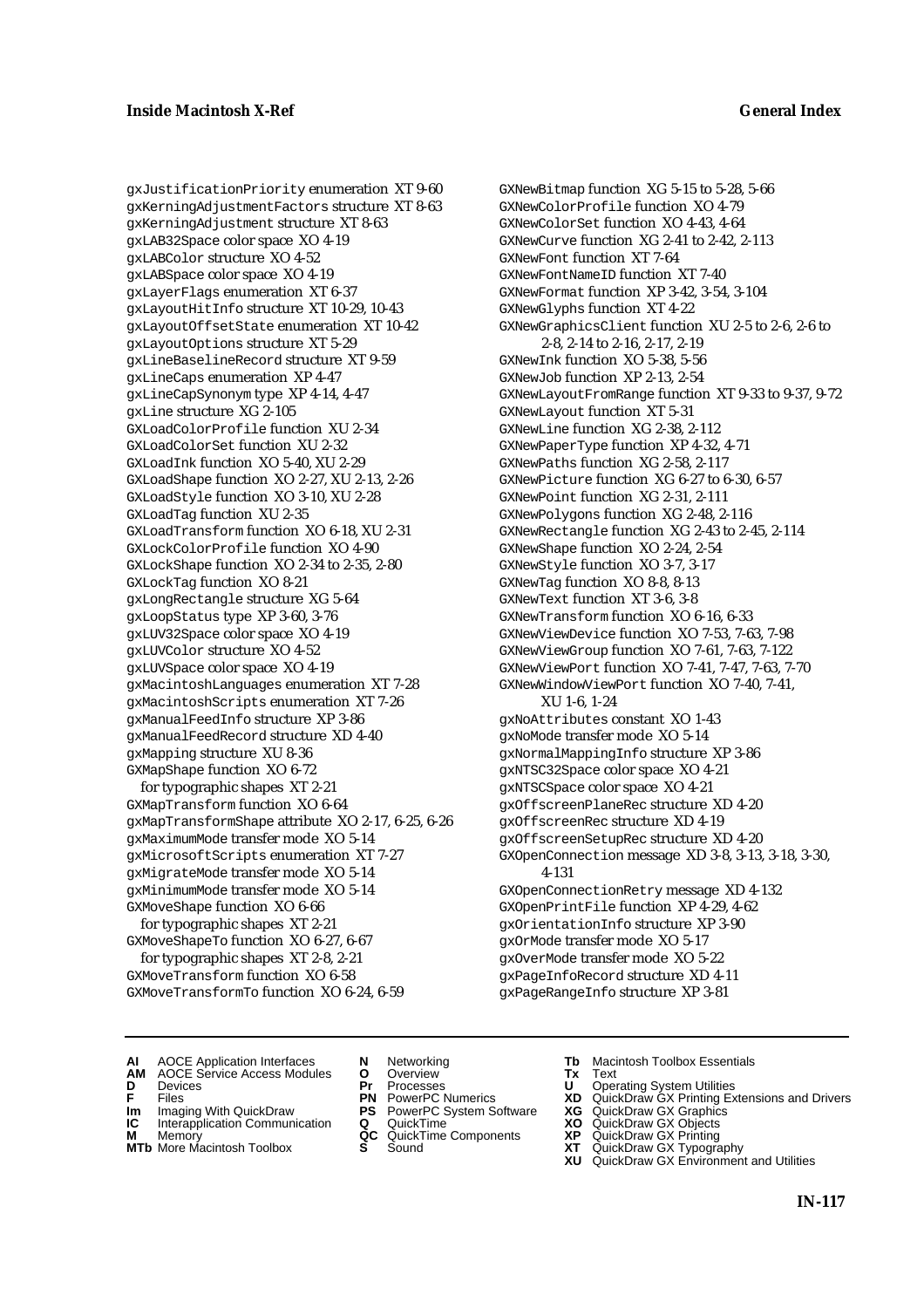gxPAL32Space color space XO 4-21 gxPALSpace color space XO 4-21 gxPanelEvent enumeration XD 4-36, XP 3-99 gxPanelInfoRecord structure XD 4-35, XP 3-98 gxPanelSetupRecord structure XD 5-15, 5-28, XP 3-101 gxPaperFeedInfo structure XP 3-85 gxPaperTypeLockInfo structure XP 3-94 gxPaperType type XP 2-47 GXParsePageRange message XD 4-60, XP 3-125 gxParsePageRangeResult enumeration XD 4-38 gxParsePageRangeResult type XP 3-102 gxPath structure XG 2-107 to 2-108 gxPatternAttributes enumeration XG 3-107 gxPatternRecord structure XG 3-106 gxPatterns enumeration XP 4-48 gxPatternSynonym structure XP 4-17, 4-47 gxPenTableEntry structure XD 4-34, XP 4-21, 4-44 gxPenTable structure XD 4-34, XP 4-21, 4-44 gxPlaneSetupRec structure XD 4-21 gxPoint structure XG 2-104 gxPolar structure XU 8-35 gxPolygons structure XG 2-107 gxPolygon structure XG 2-106 GXPopGraphicsNotice function XU 3-37, 3-38, 3-71 GXPopGraphicsWarning function XU 3-37, 3-38, 3-65 gxPortAttributes enumeration XO 7-68 gxPortAttribute type XO 7-68 gxPositionConstraintTable structure XP 4-37, 4-41 gxPostControl structure XP 4-14, 4-45 GXPostGraphicsError function XU 3-35, 3-57 GXPostGraphicsNotice function XU 3-35, 3-67 GXPostGraphicsWarning function XU 3-35, 3-61 GXPostScriptDoDocumentHeader message XD 4-118 GXPostScriptDoDocumentSetup message XD 4-119 GXPostScriptDoDocumentTrailer message XD 4-120 GXPostScriptDoPageSetup message XD 3-18, 4-121 GXPostScriptDoPageTrailer message XD 4-124 GXPostScriptDownloadProcSetList message XD 4-26, 4-115 GXPostScriptEjectPage message XD 3-7, 4-125

GXPostScriptExitServer message XD 4-105 GXPostScriptGetDocumentProcSetList

## message XD 4-26, 4-112

GXPostScriptGetPrinterGlyphsInformation message XD 3-7, 4-28, 4-116

GXPostScriptGetPrinterText message XD 4-107 GXPostScriptGetStatusText message XD 4-106

gxPostScriptImageDataRec structure XD 4-26 GXPostScriptInitializePrinter message XD 4-103 GXPostScriptProcessShape message XD 3-7, 4-126 GXPostScriptQueryPrinter message XD 3-7, 4-29, 4-101 gxPostScriptRenderOptions enumeration XD 4-27 GXPostScriptResetPrinter message XD 4-104 GXPostScriptScanPrinterText message XD 4-111 GXPostScriptScanStatusText message XD 4-110 GXPostScriptSelectPaperType message XD 4-122 GXPostScriptStreamFont message XD 4-117 GXPrCloseDoc message XD 3-11, 4-148 GXPrClosePage message XD 4-150 GXPrDlgMain message XD 4-156 gxPreciseBitmapInfo structure XP 3-94 GXPrGeneral message XD 4-158 GXPrimitiveShape function XG 4-38 to 4-40, 4-79 for typographic shapes XT 2-18 GXPrintDefault message XD 4-151 gxPrintDestinationRec structure XD 4-10 gxPrinterGlyphsRec structure XD 4-28 gxPrinter type XP 2-47 gxPrintFile type XP 2-47 GXPrintingAlert function XD 5-4, 5-19 gxPrintingBuffer structure XD 4-11 GXPrintingDispatch function XD 5-12, 5-38 GXPrintingEvent message XD 4-81, XP 2-17, 2-18, 2-76 gxPrintingPanelKind enumeration XD 5-15, XP 3-102 GXPrintPage function XP 2-20, 2-21, 2-64, 2-69 GXPrintPage message XD 4-58 gxPrintPanelInfo structure XP 3-88 gxPrintPanelType resource type XP 3-24, 3-70, 3-127 GXPrintRecordToJob message XD 3-49, 4-12, 4-162 gxPriorityJustificationOverride structure XT 9-63 to 9-64 GXPrJobDialog message XD 4-153 GXPrJobInit message XD 3-11, 3-49, 4-155 GXPrJobMerge message XD 3-11, 4-159 gxProcSetListRec structure XD 4-29 GXPrOpenDoc message XD 3-11, 4-148 GXPrOpenPage message XD 3-11, 4-149 GXPrStlDialog message XD 4-152 GXPrStlInit message XD 4-154 GXPrValidate message XD 3-11, 3-49, 4-157 gxPsStateFlags enumeration XP 4-45

gxQualityInfo structure XP 3-83

- 
- **AI** AOCE Application Interfaces **N** Networking **Tb** Macintosh Toolbox Essentials **AM** AOCE Service Access Modules **O** Overview **Tx** Text
- 
- 
- **IM IMAGE CONSTRANT PRESENT PRESENT PRESENT PRESENT PRESENT PRESENT PRESENT PRESENT PRESENT PRESENT PRESENT PRESEN<br>
<b>IM** Imaging With QuickDraw **PS** PowerPC System Software **XG**<br> **IC** Interapplication Communication **Q** Qui
- **Interapplication Communication <b>Q** QuickTime **XO** Memory **XO** Memory **CC** QuickTime Components **XP**
- **M** Memory **CC** QuickTime Components **XP**<br>**MTb** More Macintosh Toolbox **S** Sound **COX AT MTb** More Macintosh Toolbox **S** Sound **XT** QuickDraw GX Typography
- 
- **D** Devices **Pr** Processes **U** Operating System Utilities
	-
	-
	-
	-
- 
- 
- **F** Files **PN** PowerPC Numerics **XD** QuickDraw GX Printing Extensions and Drivers
	-
	-
	-
	-
	- **XU** QuickDraw GX Environment and Utilities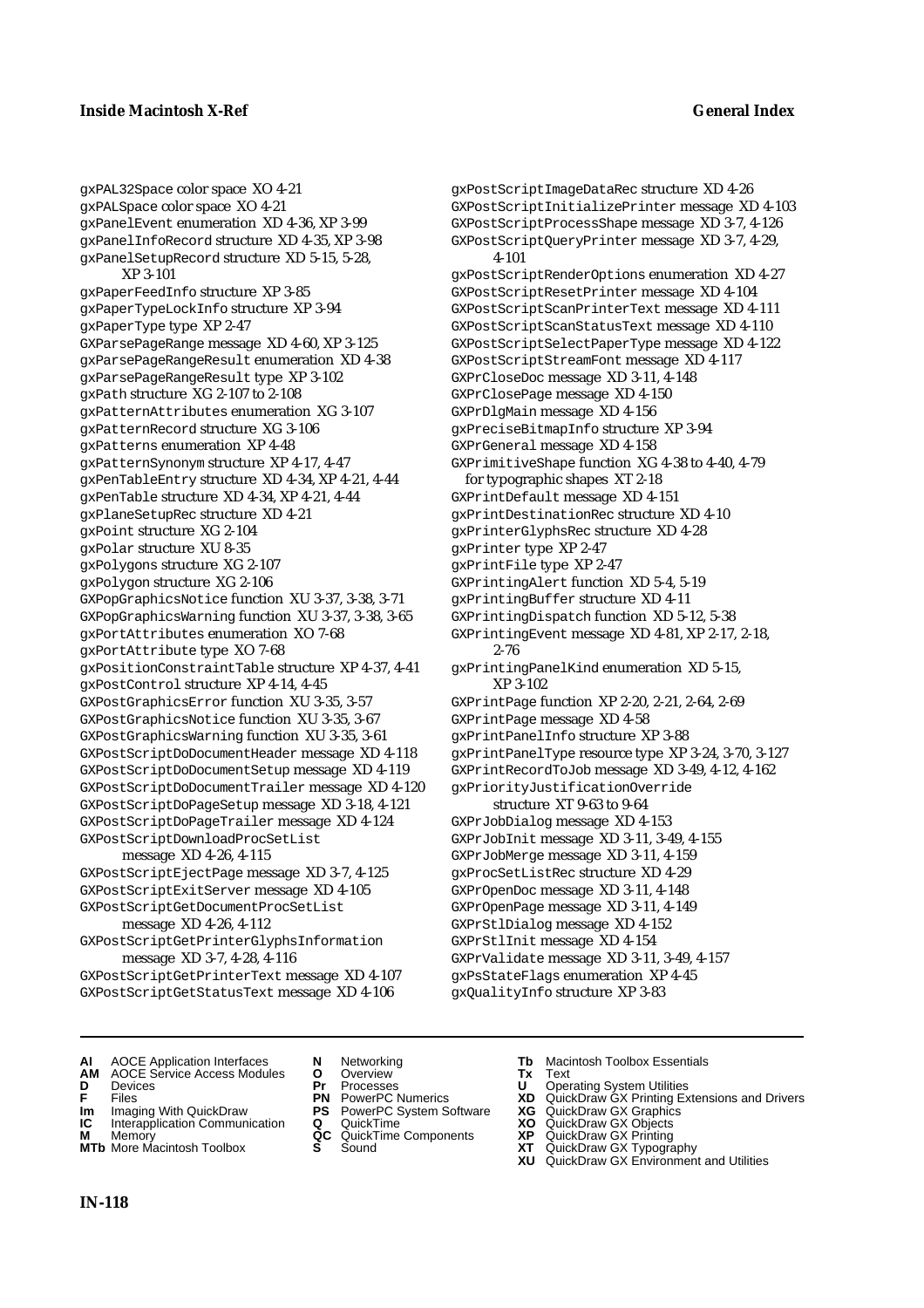gxQueryType type XP 4-40 gxQuickDrawPict structure XP 4-18, 4-49 gxRampAndMode transfer mode XO 5-19 gxRampOrMode transfer mode XO 5-19 gxRampXorMode transfer mode XO 5-19 GXRasterDataIn message XD 3-7, 4-97 gxRasterImageDataRec structure XD 4-23 GXRasterLineFeed message XD 3-7, 3-14, 3-19 to 3-20, 3-48, 4-98 GXRasterPackageBitmap message XD 3-7, 3-14, 3-48, 4-22, 4-100 gxRasterPackageBitmapRec structure XD 4-22 gxRasterPlaneOptions enumeration XD 4-22 gxRasterRenderOptions enumeration XD 4-24 GXReadPrintFilePage function XP 4-30, 4-65 gxRectangle structure XG 2-106 GXReduceShape function XG 4-30 to 4-32, 4-74 for typographic shapes XT 2-18 GXRemoveQDTranslator function XU 1-21, 1-39 GXRenderPage message XD 3-7, 3-14, 3-48, 4-11, 4-96 GXReplacePrintFilePage function XP 4-66 GXReportStatus function XD 3-10, 3-47, 5-4, 5-17 GXResetInk function XO 5-60 GXResetShape function XO 2-31, 2-75 GXResetStyle function XO 3-11, 3-21 GXResetTransform function XO 6-20, 6-38 GXReverseDifferenceShape function XG 4-64, 4-112 for typographic shapes XT 2-19 GXReverseDifferenceTransform function XO 6-21 to 6-23, 6-52 GXReverseShape function XG 4-23 to 4-27, 4-70 for typographic shapes XT 2-18 gxRGB16Space color space XO 4-10 gxRGB32Space color space XO 4-10 gxRGBAColor structure XO 4-51 gxRGBASpace color space XO 4-10 gxRGBColor structure XO 4-50 gxRGBSpace color space XO 4-10 GXRotateShape function XO 6-27, 6-70 for typographic shapes XT 2-21 GXRotateTransform function XO 6-25, 6-62 gxRunControlFlags type XT 8-60 gxRunControls structure XT 8-58 gxRunFeatureSelector type XT 8-65 gxRunFeature structure XT 8-65 gxRunFeatureType type XT 8-65 GXSavePrintFile function XP 4-70 GXScaleShape function XO 6-26, 6-27, 6-68

for typographic shapes XT 2-21 GXScaleTransform function XO 6-17, 6-25, 6-60 gxScalingInfo structure XP 3-91 GXSelectJobFormattingPrinter function XP 4-50 GXSelectJobOutputPrinter function XP 2-40, 2-61 GXSelectPrinterViewDevice function XP 4-58 gxSelectToEnd constant XO 1-43 GXSetAvailableJobFormatModes function XD 5-30, XP 4-35, 4-80 GXSetBitmap function XG 5-69 GXSetBitmapParts function XG 5-53 to 5-54, 5-75 GXSetColorProfile function XO 4-89 GXSetColorProfileTags function XO 4-86 GXSetColorSet function XO 4-48, 4-74 GXSetColorSetParts function XO 4-76 GXSetColorSetTags function XO 4-71 gxSetColor union XO 4-56 GXSetCurve function XG 2-79, 2-126 GXSetDefaultColorSet function XO 4-43, 4-63 GXSetDefaultFont function XT 7-36 GXSetDefaultShape function XO 2-23, 2-53 GXSetFontDescriptor function XT 7-51 GXSetFont function XT 7-68 GXSet Font Instance function XT 7-57 GXSetFontName function XT 7-41 GXSetFontTable function XT 7-75 GXSetFontTableParts function XT 7-76 GXSetFormatForm function XP 3-50, 3-111 GXSetFormatProfile function XP 4-88 GXSetFormatProfile message XD 3-51, 4-66 GXSetGlyphParts function XT 4-14, 4-30 GXSetGlyphPositions function XT 4-33 GXSetGlyphs function XT 4-27 GXSetGlyphTangents function XT 4-35 GXSetGraphicsClient function XU 2-16 to 2-17, 2-26 GXSetInkAttributes function XO 5-40, 5-62 GXSetInkColor function XO 5-42, 5-69 GXSetInkTags function XO 5-41, 5-66 GXSetInkTransfer function XO 5-43, 5-73 GXSetJobError function XP 2-17, 2-53 GXSetJobFormatMode function XP 4-36, 4-82 GXSetJobRefCon function XP 4-23, 4-53 GXSetLayout function XT 5-36 GXSetLayoutParts function XT 5-40 GXSetLayoutShapeParts function XT 5-44 GXSetLayoutSpan function XT 9-33, 9-68 GXSetLine function XG 2-38 to 2-40, 2-79, 2-124 GXSetPathParts function XG 2-91 to 2-93, 2-149

- **AI** AOCE Application Interfaces **N** Networking **Tb** Macintosh Toolbox Essentials<br> **AM** AOCE Service Access Modules **O** Overview **Tx** Text<br> **D** Devices **Pr** Processes **U** Operating System Utilities
- AOCE Service Access Modules **O** Overview **Tx** Text<br>Devices **Devices Devices Devices**
- 
- 
- **IM** FILES<br> **Im** Imaging With QuickDraw **PS** PowerPC System Software **XG**<br> **IC** Interapplication Communication **Q** QuickTime **XO IC** Interapplication Communication **Q** QuickTime **XO M** Memory **XO QC** QuickTime Components **XP**
- **M** Memory **QC** QuickTime Components **XP**<br>**MTb** More Macintosh Toolbox **S** Sound **XT**
- **MTb** More Macintosh Toolbox **S** Sound **XT** QuickDraw GX Typography
- 
- **D** Devices **Pr** Processes **U** Operating System Utilities
	-
	-
	-
	-
- 
- 
- **F** Files **PN** PowerPC Numerics **XD** QuickDraw GX Printing Extensions and Drivers
	-
	-
	-
	-
	- **XU** QuickDraw GX Environment and Utilities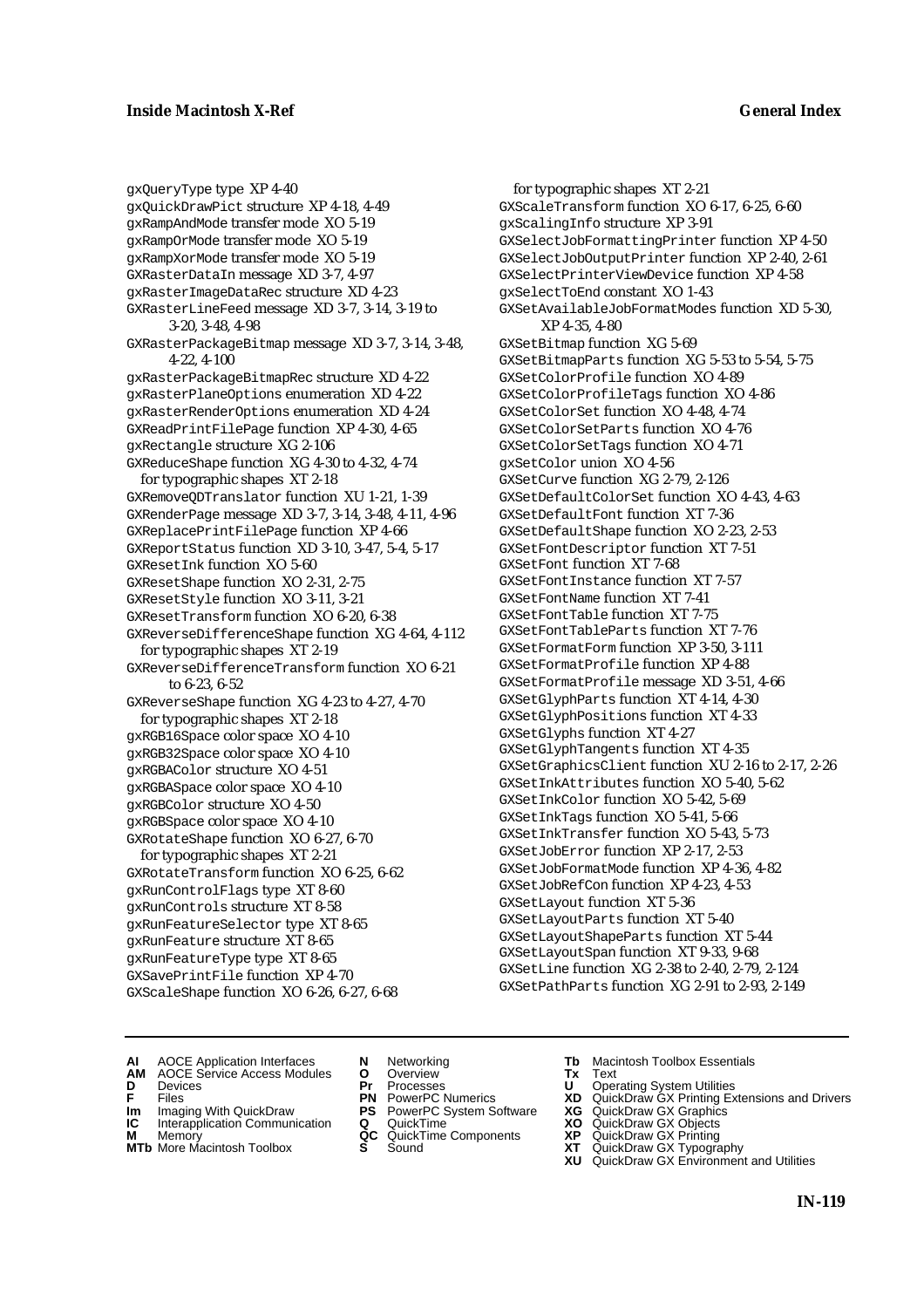GXSetPaths function XG 2-79 to 2-81, 2-133 GXSetPicture function XG 6-31 to 6-32, 6-61 GXSetPictureParts function XG 6-32 to 6-37, 6-65 GXSetPoint function XG 2-33 to 2-35, 2-79, 2-122 GXSetPolygonParts function XG 2-82 to 2-90, 2-145 GXSetPolygons function XG 2-79, 2-131 GXSetPreferredJobFormatMode function XD 3-29, 5-8, 5-30 GXSetPrinterProfile function XP 4-87 GXSetPrinterProfile message XD 3-51, 4-65 GXSetRectangle function XG 2-79, 2-129 GXSetShapeAttributes function XO 2-29, 2-74 GXSetShapeBounds function XG 4-47 to 4-49, 4-92 for typographic shapes XT 2-19 GXSetShapeCap function XG 3-57 to 3-61, 3-128 GXSetShapeClip function XO 6-46 GXSetShapeColor function XO 5-42, 5-71 GXSetShapeCurveError function XG 3-50, 3-118 GXSetShapeDash function XG 3-66 to 3-70, 3-139 GXSetShapeEncoding function XT 6-64 GXSetShapeFace function XT 6-45 GXSetShapeFill function XO 2-28, 2-69 GXSetShapeFont function XT 6-42 GXSetShapeFontVariations function XT 6-54 GXSetShapeGeometry function XO 2-30, 2-67 GXSetShapeHitTest function XO 6-30, 6-81 GXSetShapeInkAttributes function XO 5-63 GXSetShapeInk function XO 2-30, 2-71 GXSetShapeJoin function XG 3-61 to 3-66, 3-133 GXSetShapeJustification function XT 6-50 GXSetShapeMapping function XO 6-57 GXSetShapeParts function XG 2-93 to 2-99, 2-154 GXSetShapePattern function XG 3-86 to 3-88, 3-146 GXSetShapePen function XG 3-52, 3-122 GXSetShapePixel function XG 5-26 to 5-28, 5-72 GXSetShapePoints function XG 2-142 GXSetShapeRunControls function XT 8-69 GXSetShapeRunFeatures function XT 8-84 GXSetShapeRunGlyphJustOverrides function XT 9-82 GXSetShapeRunGlyphSubstitutions function XT 8-79 GXSetShapeRunKerningAdjustments function XT 8-74 GXSetShapeRunPriorityJustOverride function XT 9-77 GXSetShapeStyleAttributes function XG 3-113 GXSetShapeStyle function XO 2-30, 2-70

GXSetShapeTextAttributes function XT 6-68 GXSetShapeTextSize function XT 6-48 GXSetShapeTransfer function XO 5-43, 5-75 GXSetShapeTransform function XO 2-30, 2-73 GXSetShapeType function XO 2-32 to 2-33, 2-66 GXSetShapeViewPorts function XO 6-76 GXSetStyleAttributes function XG 3-110 GXSetStyleCap function XG 3-125 GXSetStyleCurveError function XG 3-116 GXSetStyleDash function XG 3-136 GXSetStyleEncoding function XT 6-62 GXSetStyleFace function XT 6-43 GXSetStyleFont function XT 6-40 GXSetStyleFontVariations function XT 6-52 GXSetStyleJoin function XG 3-130 GXSetStyleJustification function XT 6-49 GXSetStylePattern function XG 3-144 GXSetStylePen function XG 3-120 GXSetStyleRunControls function XT 8-43 to 8-48, 8-67 GXSetStyleRunFeatures function XT 8-54 to 8-57, 8-82 GXSetStyleRunGlyphJustOverrides function XT 9-57, 9-79 GXSetStyleRunGlyphSubstitutions function XT 8-52, 8-77 GXSetStyleRunKerningAdjustments function XT 8-51, 8-72 GXSetStyleRunPriorityJustOverride function XT 9-52, 9-75 GXSetStyleTags function XO 3-14, 3-24 GXSetStyleTextAttributes function XT 6-66 GXSetStyleTextSize function XT 6-46 GXSetTag function XO 8-19 GXSetText function XT 3-6, 3-12 GXSetTextParts function XT 3-6, 3-14 gxSetToNil constant XO 1-43 GXSetTransformClip function XO 6-23, 6-44 GXSetTransformHitTest function XO 6-79 GXSetTransformMapping function XO 6-55 GXSetTransformTags function XO 6-20, 6-41

GXSetShapeTags function XO 2-32, 2-78, 8-8

GXSetTransformViewPorts function XO 6-29, 6-74 GXSetTrayPaperType function XD 5-5, 5-24 GXSetupDialogPanel function XD 5-27, 5-28, XP 3-68 GXSetupImageData message XD 3-7, 3-13, 3-36, 3-50, 4-92

GXSetupPanel function XP 3-114

- **AI** AOCE Application Interfaces **N** Networking **Tb** Macintosh Toolbox Essentials
- **AM** AOCE Service Access Modules **O** Overview **Tx** Text
- 
- 
- **IM IMAGE CONSTRANT PRESENT PRESENT PRESENT PRESENT PRESENT PRESENT PRESENT PRESENT PRESENT PRESENT PRESENT PRESEN<br>
<b>IM** Imaging With QuickDraw **PS** PowerPC System Software **XG**<br> **IC** Interapplication Communication **Q** Qui
- **IC** Interapplication Communication **Q** QuickTime MOD **XO M** Memory **XP XP QC** QuickTime Components **XP**
- **M** Memory **CC** QuickTime Components **XP**<br>**MTb** More Macintosh Toolbox **S** Sound **COX AT MTb** More Macintosh Toolbox **S** Sound **XT** QuickDraw GX Typography
- 
- **D** Devices **Pr** Processes **U** Operating System Utilities
	-
	-
	-
	-
- 
- 
- **F** Files **PN** PowerPC Numerics **XD** QuickDraw GX Printing Extensions and Drivers
	-
	-
	-
	- **XU** QuickDraw GX Environment and Utilities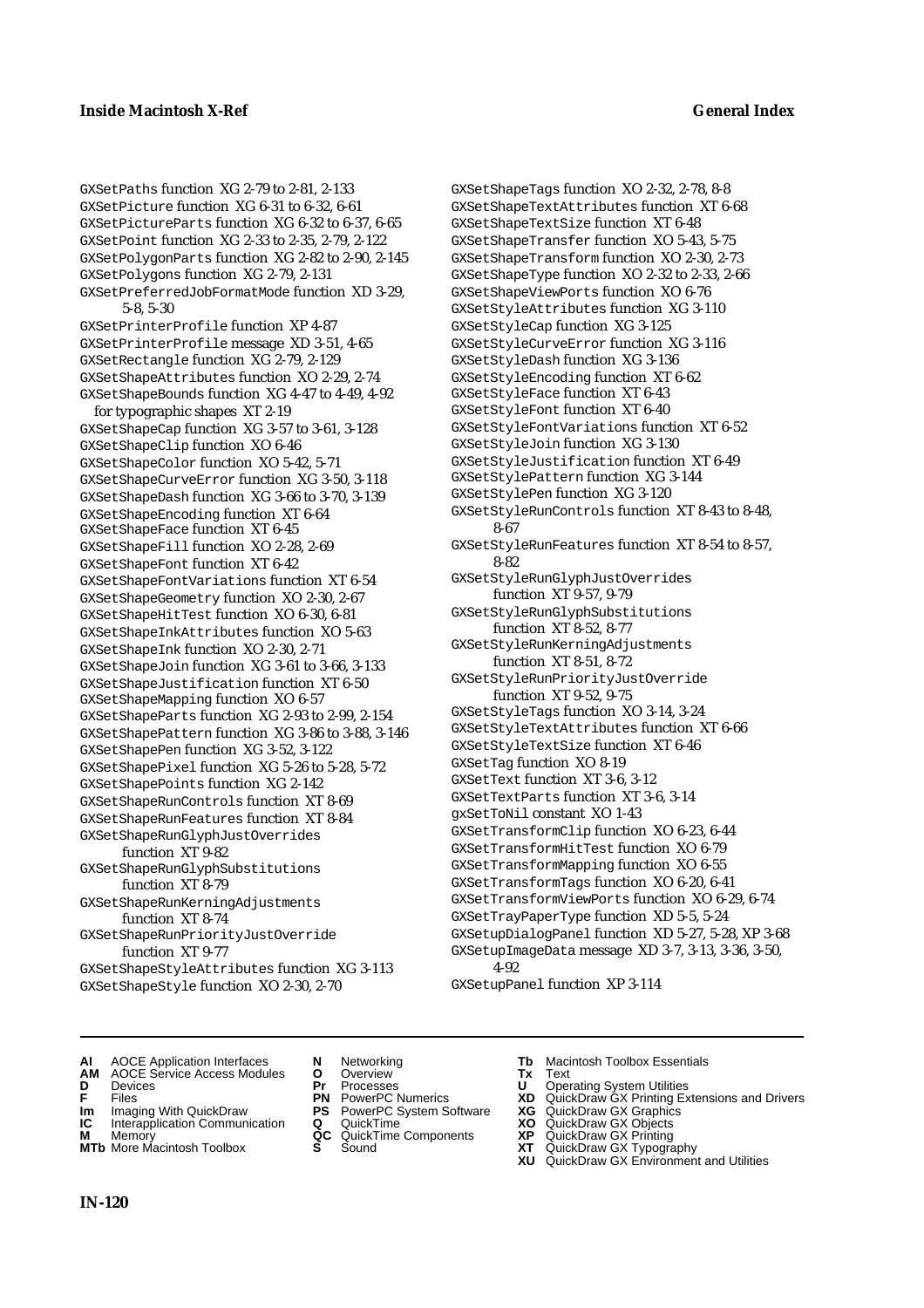GXSetUserGraphicsError function XU 3-40, 3-58 GXSetUserGraphicsNotice function XU 3-40, 3-68 GXSetUserGraphicsWarning function XU 3-40, 3-62 GXSetValidation function XU 4-15, 4-16, 4-17, 4-20, 4-34

GXSetViewDeviceAttributes function XO 7-111 GXSetViewDeviceBitmap function XO 7-55, 7-108 GXSetViewDeviceClip function XO 7-103 GXSetViewDeviceMapping function XO 7-57, 7-106 GXSetViewDeviceTags function XO 7-113 GXSetViewDeviceViewGroup function XO 7-54, 7-109 GXSetViewPortAttributes function XO 7-42, 7-90 GXSetViewPortChildren function XO 7-87 GXSetViewPortClip function XO 7-46, 7-47, 7-75 GXSetViewPortDither function XO 7-42, 7-61, 7-80 GXSetViewPortFilter function XU 1-9, 1-31 GXSetViewPortHalftone function XO 7-43, 7-82 GXSetViewPortMapping function XO 7-45, 7-47, 7-78 GXSetViewPortParent function XO 7-47, 7-84 GXSetViewPortTags function XO 7-92 GXSetViewPortViewGroup function XO 7-44, 7-88 gxShapeAttributes enumeration XO 2-47 for typographic shapes XT 2-22 gxShapeAttribute type XO 2-47, XT 2-22, 2-27 gxShapeFills enumeration XO 2-47 gxShapeFill type XO 2-47 GXShapeLengthToPoint function XG 4-42, 4-43, 4-85 for typographic shapes XT 2-18 gxShapeParts enumeration XO 6-32 for typographic shapes XT 2-23 to 2-24 gxShapePart type XO 6-32, XT 2-23, 2-28 gxShapeSpoolFunction type XU 1-37 gxShape type XO 2-46 gxShapeTypes enumeration XO 2-46 gxShapeType type XO 2-46 GXShutDown message XD 2-9, 3-13, 3-48, 4-44 gxSimplePageRangeInfo structure XP 3-82 GXSimplifyShape function XG 4-33 to 4-37, 4-76 for typographic shapes XT 2-18 GXSkewShape function XO 6-26, 6-27, 6-71 for typographic shapes XT 2-21 GXSkewTransform function XO 6-25, 6-63 gxSpecialMappingInfo structure XP 3-87 gxSpoolBlock structure XO 2-49 GXSpoolData message XD 3-5, 4-70 GXSpoolingAborted function XD 5-33

GXStartJob function XD 3-5, 4-52, XP 2-20, 2-63 GXStartJob message XD 3-5, 4-52, 4-53 GXStartPage function XP 2-20, 2-22, 2-64, 2-66, 2-69 GXStartPage message XD 4-55, 4-57 GXStartSendPage message XD 3-8, 3-14, 3-39, 4-136 gxStatusRecord structure XD 4-39, 5-18, XP 4-42 gxStatusType resource type XP 4-93 to 4-94 gxStyleAttributes enumeration XG 3-98 gxStyleNameTable structure XP 4-37, 4-41 gxStyle type XO 3-16 gxTag data type XO 8-13 gxTextAttributes enumeration XT 6-38 gxTextFace structure XT 6-36 gxTintTypes enumeration XO 7-67 gxTintType type XO 7-67 GXTouchesBoundsShape function XG 4-53 to 4-57, 4-97 for typographic shapes XT 2-19 GXTouchesRectanglePoint function XG 4-53 to 4-57, 4-96 GXTouchesShape function XG 4-53 to 4-57, 4-98 for typographic shapes XT 2-19 gxTransferComponent structure XO 5-53 gxTransferFlags enumeration XO 5-53 gxTransferMode structure XO 5-52 gxTransform type XO 6-31 gxTranslatedDocumentInfo structure XP 3-89 gxTranslationOptions enumeration XU 1-23 gxTranslationOption type XU 1-23 gxTranslationStatistics enumeration XU 1-24 gxTranslationStatistic type XU 1-24 gxTrayIndex type XD 5-13, XP 3-88 gxTrayMapping enumeration XD 5-13 gxTrayMappingInfo structure XP 3-88 GXUnflattenJobFromHdl function XP 2-30, 2-58 GXUnflattenJob function XP 2-29, 2-32, 2-59 GXUnflattenShape function XO 2-40 to 2-42, 2-90 GXUnionRectangle function XG 4-106 GXUnionShape function XG 4-62, 4-109 for typographic shapes XT 2-19 GXUnionTransform function XO 6-23, 6-49 gxUnitsInfo structure XP 3-96 gxUniversalPrintRecord structure. *See* universal print structure GXUnloadColorProfile function XU 2-35 GXUnloadColorSet function XU 2-33 GXUnloadInk function XO 5-40, XU 2-30 GXUnloadShape function XO 2-27, XU 2-13, 2-27

GXSpoolResource message XD 3-5, 4-71

**AI** AOCE Application Interfaces **N** Networking **The Macintosh Toolbox Essentials**<br> **AM** AOCE Service Access Modules **O** Overview **Tx** Text<br> **D** Devices **Pr** Processes **U** Operating System Utilities

GXSpoolPage message XD 3-5, 4-69 gxSpoolProcPtr type XO 2-49

- AOCE Service Access Modules **O** Overview **Tx** Text<br>Devices **Devices Devices Devices**
- 
- 
- **IM** FILES<br> **Im** Imaging With QuickDraw **PS** PowerPC System Software **XG**<br> **IC** Interapplication Communication **Q** QuickTime **XO IC** Interapplication Communication **Q** QuickTime **XO M** Memory **XO QC** QuickTime Components **XP**
- **M** Memory **QC** QuickTime Components **XP**<br>**MTb** More Macintosh Toolbox **S** Sound **XT**
- **MTb** More Macintosh Toolbox **S** Sound **XT** QuickDraw GX Typography
- 
- **D** Devices **Pr** Processes **U** Operating System Utilities
	-
	-
	-
	-
- 
- 
- **F** Files **PN** PowerPC Numerics **XD** QuickDraw GX Printing Extensions and Drivers
	-
	-
	-
	-
	- **XU** QuickDraw GX Environment and Utilities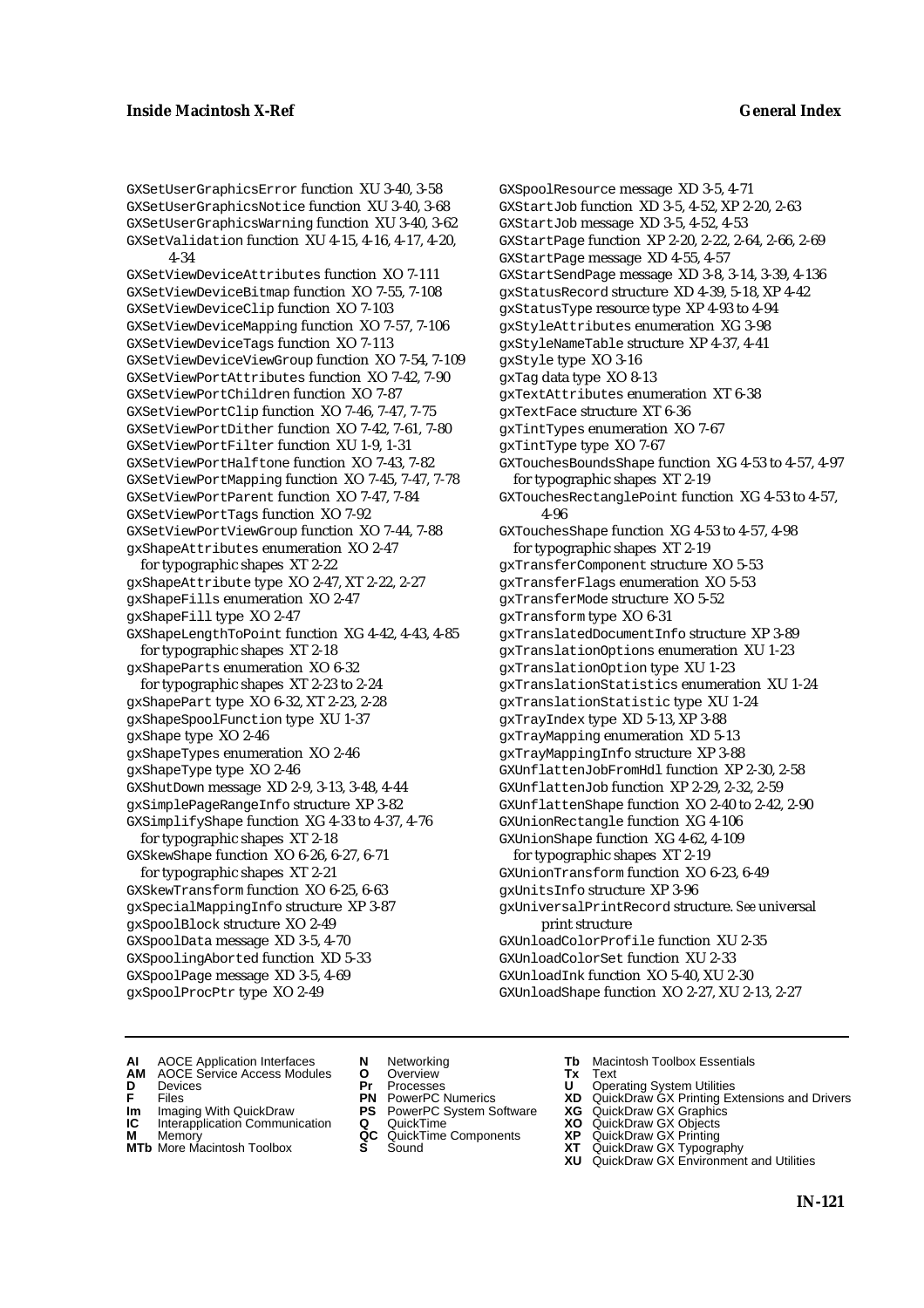GXUnloadStyle function XO 3-10, XU 2-29 GXUnloadTag function XU 2-36 GXUnloadTransform function XO 6-18, XU 2-32 GXUnlockColorProfile function XO 4-91 GXUnlockShape function XO 2-34 to 2-35, 2-81 GXUnlockTag function XO 8-22 GXUpdateJob function XP 2-42, 2-60 gxUserViewPortFilter type XU 1-31 GXValidateAll function XU 4-20, 4-43 GXValidateColorProfile function XU 4-20, 4-39 GXValidateColorSet function XU 4-20, 4-38 GXValidateGraphicsClient function XU 4-21, 4-42 GXValidateInk function XU 4-21, 4-37 GXValidateShape function XU 4-21, 4-36 GXValidateStyle function XU 4-21, 4-36 GXValidateTag function XU 4-21, 4-39 GXValidateTransform function XU 4-21, 4-38 GXValidateViewDevice function XU 4-21, 4-40 GXValidateViewGroup function XU 4-21, 4-41 GXValidateViewPort function XU 4-21, 4-40 gxValidationLevel constant XU 4-31 to 4-32 gxVectorImageDataRec structure XD 4-32 GXVectorLoadPens message XD 3-7, 4-128 GXVectorPackageShape message XD 3-7, 4-127 gxVectorRenderOptions enumeration XD 4-33 gxVectorShapeDataRec structure XD 4-31 gxVectorShapeOptions enumeration XD 4-32 GXVectorVectorizeShape message XD 3-7, 4-31, 4-130 gxVHalftoneCompRec structure XD 4-31 gxVHalftoneRec structure XD 4-30 gxViewDevice type XO 7-68 gxViewGroup type XO 7-69 gxViewPort type XO 7-65 gxWidthDeltaRecord structure XT 9-61 to 9-62 GXWriteData message XD 3-8, 4-141 GXWriteDTPData function XD 3-33, 5-26 GXWriteStatusToDTPWindow message XD 3-10, 4-39, 4-41, 4-163 gxXorMode transfer mode XO 5-17 gxXYZ32Space color space XO 4-19 gxXYZColor structure XO 4-51 gxXYZSpace color space XO 4-19 gxYIQ32Space color space XO 4-21 gxYIQColor structure XO 4-52

gxYXYSpace color space XO 4-19

## GY-GZ

GZRootHnd global variable M 1-78, 2-77 GZSaveHnd function M 1-49, 1-78, 2-77

## H

hairline dashes XG 3-78 hairlines Im B-35 to B-37, XG 3-16 to 3-17, XO 6-8, 6-21 half-duplex dialogs N 1-6, 1-20 half-open connections N 5-7 halftones angle XO 7-14 as view port property XO 7-8 background color XO 7-17 characteristics of XO 7-13 to 7-17 constants and data types for XO 7-65 to 7-67 device angle XO 7-83 dot color XO 7-17 dot type XO 7-15 to 7-16, 7-66 frequency XO 7-14 to 7-15 functions for XO 7-81 to 7-83 ink attributes and XO 5-10 manipulating XO 7-42 to 7-43 printing with XP 3-21 to 3-22, 4-15 to 4-16, 4-46 specifying XP 3-52 to 3-53, 4-46 synonym for XP 4-46 tint and tint color XO 7-16 to 7-17 tint space XO 7-17 tint types XO 7-16 to 7-17, 7-67 halftone structure XO 7-14, 7-65 to 7-66 halftoning bitmaps XG 5-30 to 5-32 halftoning XO 5-9, 7-13 Han characters Tx 1-93 han-dakuten Tx 6-30 HandAndHand function M 2-64 to 2-65 handle, loading a movie from Q 2-90 to 2-92 Handle data type M 1-18, 2-25, O 40, 44 handler reference atoms Q 4-6, 4-18 to 4-19 layout of Q 4-18 in media atoms Q 4-17

**AI** AOCE Application Interfaces **N** Networking **Tb** Macintosh Toolbox Essentials

gxYIQSpace color space XO 4-21 gxYXY32Space color space XO 4-19 gxYXYColor structure XO 4-51

- **AM** AOCE Service Access Modules **O** Overview **Tx** Text
- 
- 
- **IM** FIGURE **IMPLE PRIME PRIME PRIME PRIME PRIME PRIME PRIME PRIME PRIME PRIME PRIME PRIME PRIME PRIME PRIME PRIME PRIME PRIME PRIME PRIME PRIME PRIME PRIME PRIME PRIME PRIME PRIME PRIME PRIME PRIME PRIME PRIME PRIME PRIME**
- **Interapplication Communication <b>Q** QuickTime **XO** Memory **XO** Memory **XP XP QC** QuickTime Components **XP**
- **M** Memory **CC** QuickTime Components **XP**<br>**MTb** More Macintosh Toolbox **S** Sound **COX AT**
- 
- **D** Devices **Pr** Processes **U** Operating System Utilities
	-
	-
	-
	-
- 
- 
- **F** Files **PN** PowerPC Numerics **XD** QuickDraw GX Printing Extensions and Drivers
	-
	-
	-
- **MTb** More Macintosh Toolbox **S** Sound **XT** QuickDraw GX Typography
	- **XU** QuickDraw GX Environment and Utilities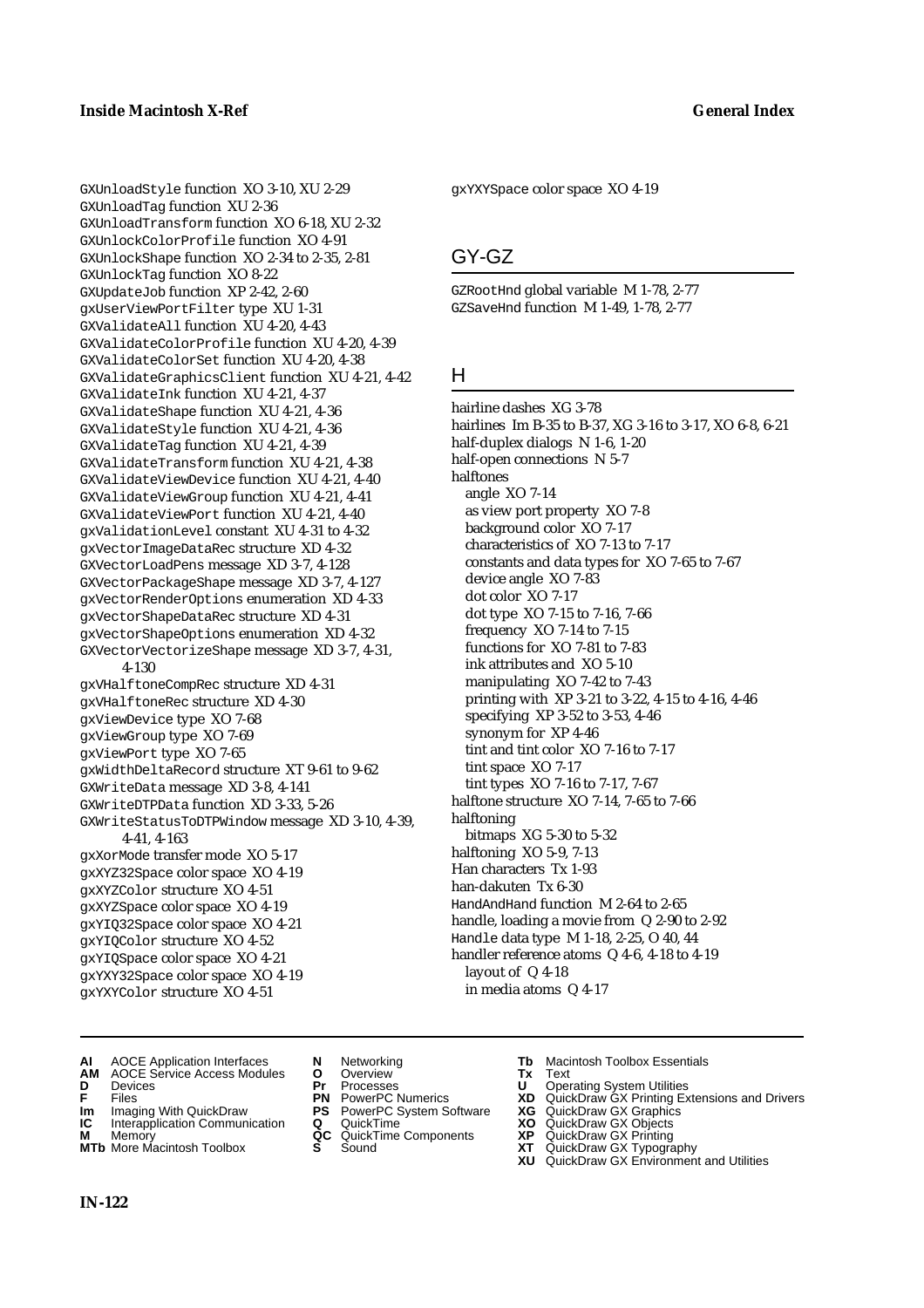in sound media information atoms Q 4-29 handlers for Apple events. *See* Apple event handlers data. *See* data handlers error XU 3-72, 4-5 for errors, warnings, or notices XO 1-39 media. *See* media handlers notice XU 3-74, 4-5 warning XU 3-73, 4-5 handles O 40. *See also* relocatable blocks checking validity of M 1-34 defined M 1-18 to 1-19 fake PS 1-70 NIL, returned by Resource Manager routines MTb 1-14, 1-51 recovering M 2-54 to 2-55 relative M 2-23 type-casting, for use by Resource Manager MTb 1-33, 1-39 HandleZone function M 2-82 to 2-83 handling manual feed XD 3-39 handling messages XD 1-15 handling panel events XD 2-20 to 2-25 handshaking N 5-10 HandToHand function M 2-62 to 2-64, Tx 2-32 hanging baselines XT 9-4 hanging glyphs XT 8-5, 8-14 to 8-15, 8-47 to 8-48 hanging inhibit factor XT 8-59 Hangul Tx 1-23, 1-60 Hanja Tx 1-22, 1-60 Hanzi Tx 1-22, 1-59 hard disk, in portable Macintosh computers controlling D 6-48 to 6-53 determining if automatic spindown is enabled D 6-51 determining if on D 6-50 enabling or disabling automatic spindown D 6-51. *See also* hard disk queue; hard disk timer shutting down, receiving notification of D 6-52 turning off D 6-50 HardDiskPowered function D 6-50 HardDiskQInstall function D 6-52 HardDiskQRemove function D 6-53 hard disk queue installing a routine D 6-52 removing a routine D 6-53 hard disk queue structure D 6-27 hard disks, alias type for Tb 7-40

hard disk timer enabling or disabling D 6-51 reading D 6-49 setting D 6-49 hardware, communications N 1-4, 1-8, 1-22 hardware device drivers N 10-27 to 10-29 hardware environment, testing for features U 1-26 hasBeenInited flag Tb 7-48 hasBundle flag Tb 7-34 hasCustomIcon flag Tb 7-17 to 7-18, 7-34 HasDepth function Im 5-13, 5-33 to 5-34 HasMovieChanged function Q 2-61, 2-101 hasNoINITS flag Tb 7-48 HBA (host bus adaptor) D 4-3 HClrRBit procedure M 2-50 to 2-51 HCreate function F 2-172 to 2-173 HCreateResFile procedure F 1-51, 2-157, 2-173, 2-187, MTb 1-56 to 1-57 HDelete function F 2-174 to 2-175 'hdlg' resource type F 3-19 compared with 'hrct' resource type MTb 3-57, 3-65, 3-70 example of MTb 3-59 to 3-61, 3-72 to 3-74 options for MTb 3-54 Rez input format for MTb 3-53 Rez output format for MTb 3-140 to 3-148 used with 'hwin' resources MTb 3-68, 3-69 to 3-70 'hdlr' atom type Q 4-6, 4-19 in media atoms Q 4-16 HDQueueElement data type D 6-27 'hdsk' alias type Tb 7-40 header, message authentication field AI 7-7 contents of AI 7-6 delivery notification field AI 7-6 digital signature field AI 7-7 information about AI 7-37 to 7-39, 7-89 to 7-96 message family field AI 7-7 priority field AI 7-6 process hint field AI 7-7 recipient location information AI 7-7 recipients AI 7-92 to 7-94 reply queue field AI 7-7, 7-95 to 7-96 sender field AI 7-7 table of contents AI 7-7 header files. *See* universal interface files header information Im A-3 header information structures AI 7-37 to 7-39

- **AI** AOCE Application Interfaces **N** Networking **The Macintosh Toolbox Essentials**<br> **AM** AOCE Service Access Modules **O** Overview **Tx** Text<br> **D** Devices **Pr** Processes **U** Operating System Utilities
- AOCE Service Access Modules **O** Overview **Tx** Text<br>Devices **Devices Devices Devices**
- 
- 
- **Im** Files<br> **Im** Imaging With QuickDraw **PS** PowerPC System Software **XG**<br> **IC** Interapplication Communication **Q** QuickTime **XO IC** Interapplication Communication **Q** QuickTime **XO M** Memory **XP QC** QuickTime Components **XP**
- **M** Memory **CONSISTENT CONSISTENT QC** QuickTime Components **XP**<br> **MTb** More Macintosh Toolbox **S** Sound **XT**
- **MTb** More Macintosh Toolbox **S** Sound **XT** QuickDraw GX Typography
- 
- **D** Devices **Pr** Processes **U** Operating System Utilities
	-
	-
	-
	-
- 
- 
- **F** Files **PN** PowerPC Numerics **XD** QuickDraw GX Printing Extensions and Drivers
	-
	-
	-
	-
	- **XU** QuickDraw GX Environment and Utilities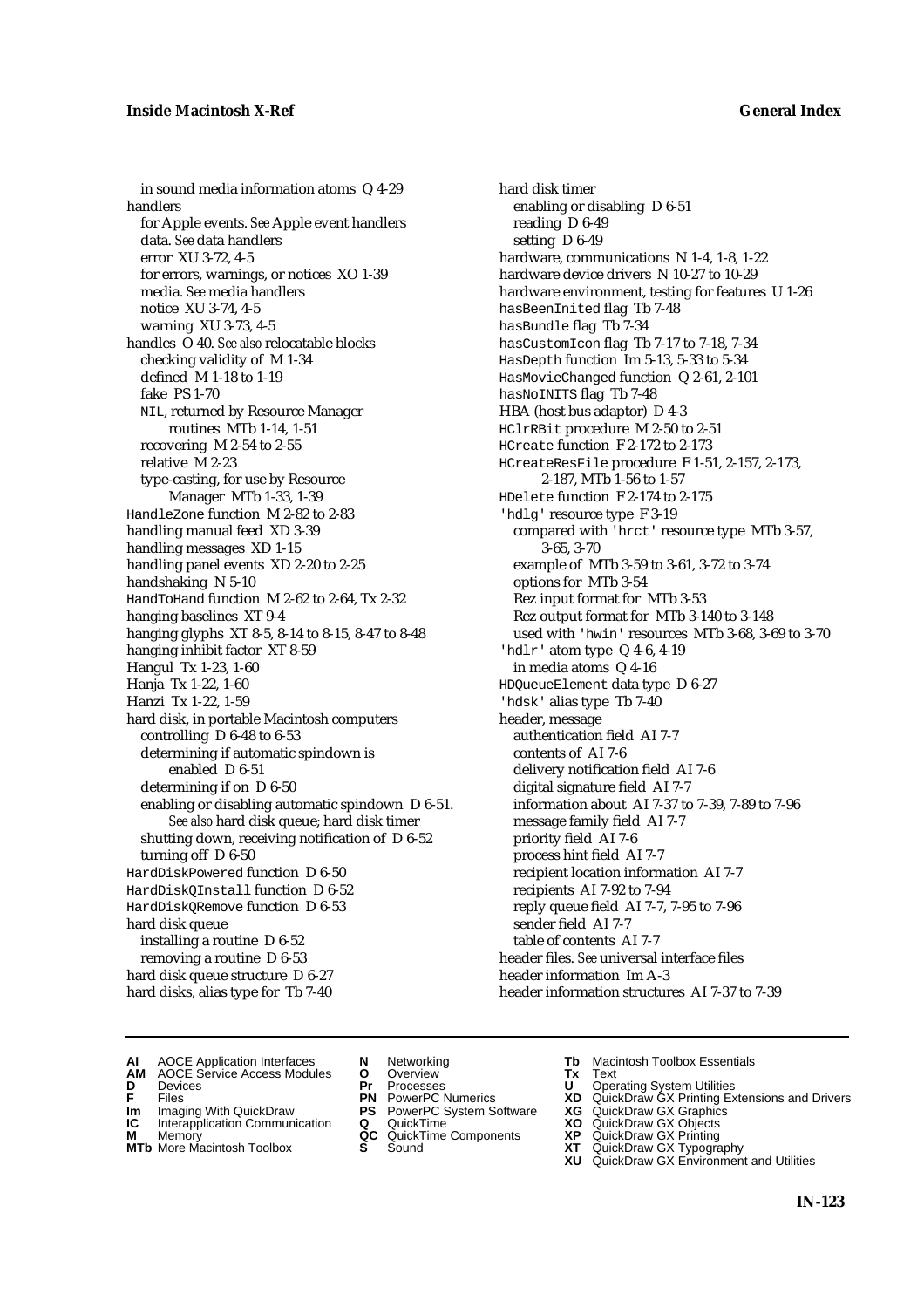header nodes. *See* B\*-tree header nodes HeaderOp opcode Im A-3, A-13 headerPtr field N 7-42 headers, packet. *See* frames head motion constants XD 4-18 head patches PS 1-68, U 8-8 heap. *See* application heap; graphics client heap; system heap heap compaction O 36 defined M 1-11, 1-23 movement of relocatable blocks during M 1-24 routines for M 2-71 to 2-73, 2-74 to 2-76 HeapEnd global variable M 2-104 heap fragmentation O 35 causes of M 1-25 to 1-28 defined M 1-10 during memory reservation M 1-25 maximizing heap size to prevent M 1-40 preventing M 1-24 to 1-28 summary of prevention M 1-28 heap purging M 1-21 to 1-22, O 43–44 routines for M 2-73 to 2-76 heap zones. *See also* zone headers; zone trailers accessing M 2-80 to 2-83 changing M 2-81 defined M 2-5 getting current zone M 2-80 initializing M 2-86 to 2-87 manipulating M 2-83 to 2-89 organization of M 2-19 to 2-22 subdividing into multiple heap zones M 2-14 to 2-16 height, track. *See* track height help balloon resources Tb 3-44, 3-68 help balloons O 185 for alert boxes MTb 3-51 to 3-74 aspect templates AI 5-105 for attributes AI 5-93 for Catalog-Browsing panel AI 4-36 for close boxes MTb 3-14 to 3-16, 3-87 to 3-89 content region of MTb 3-93 for controls MTb 3-55 default MTb 3-13 to 3-17, 3-84 to 3-89 defined MTb 3-5 determining whether enabled MTb 3-98 determining whether showing MTb 3-99 for dialog boxes MTb 3-51 to 3-74 displaying MTb 3-8 to 3-13, 3-100 to 3-103 enabling and disabling MTb 3-5, 3-7, 3-107 to 3-108

for Find panel AI 4-66 help messages in extracting MTb 3-122 to 3-128 font name and size for MTb 3-110 to 3-113 formats MTb 3-23 to 3-24 specifying in a help message record MTb 3-75 to 3-80 user interface guidelines MTb 3-18 to 3-23, 3-37 to 3-38, 3-39 to 3-40, 3-57 to 3-58, 3-70 to 3-71 for icons MTb 3-14, 3-17, 3-84 to 3-86, Tb 7-38 main aspect templates AI 5-93, 5-94 for menus MTb 3-14 to 3-17, 3-27 to 3-51, 3-103 to 3-105 methods for displaying help balloons MTb 3-8 to 3-13, 3-99 to 3-105 overriding default for application icons MTb 3-84 to 3-86 for inactive windows MTb 3-87 to 3-89 for window frames MTb 3-87 positioning MTb 3-9 to 3-11, 3-23 for records AI 5-93 removing MTb 3-75, 3-81, 3-105, 3-106 routines for MTb 3-97 to 3-128 sizes of, getting MTb 3-119 to 3-122 structure region of MTb 3-93 tips of. *See* tips of help balloons user interface guidelines MTb 3-18 to 3-23, 3-37 to 3-38, 3-39 to 3-40, 3-57 to 3-58, 3-70 to 3-71 variation codes for MTb 3-9 to 3-11 for windows MTb 3-14 to 3-16, 3-63 to 3-84, 3-87 to 3-89 for window frames Tb 4-23 for zoom boxes MTb 3-14 to 3-16, 3-87 to 3-89 help-balloon string resource AM 4-79 Help font (preferred, for a script) Tx 6-15, 6-16 to 6-17, 6-72, B-21 HelpItem item type MTb 3-62 to 3-63 help items, specifying in alert or dialog boxes Tb 6-29 to 6-30, 6-155 to 6-156 Help Manager O 10, 185 and Package Manager U 10-5 testing for availability U 1-18 Help Manager. *See also* help balloons MTb 3-5 to 3-177 application-defined routines for MTb 3-128 to 3-131 data structures in MTb 3-95 to 3-97 resources in MTb 3-132 to 3-165 routines in MTb 3-97 to 3-128

- testing for availability MTb 3-18
- **AI** AOCE Application Interfaces **N** Networking **Tb** Macintosh Toolbox Essentials
- **AM** AOCE Service Access Modules **O** Overview **Tx** Text
- 
- 
- **Im** Imaging With QuickDraw **PS** PowerPC System Software **XG IC** Interapplication Communication **Q** QuickTime **COVIC**
- **Interapplication Communication <b>Q** QuickTime **XO** Memory **XO** Memory **XP QC** QuickTime Components **XP**
- **M** Memory **CONSISTENT CONSIDER**<br> **MTb** More Macintosh Toolbox **S** Sound **S S** State **XP**
- 
- **D** Devices **Pr** Processes **U** Operating System Utilities
	-
	-
	-
	-
- -
- 
- 
- **F** Files **PN** PowerPC Numerics **XD** QuickDraw GX Printing Extensions and Drivers
	-
	-
	-
- **MTb** More Macintosh Toolbox **S** Sound **XT** QuickDraw GX Typography
	- **XU** QuickDraw GX Environment and Utilities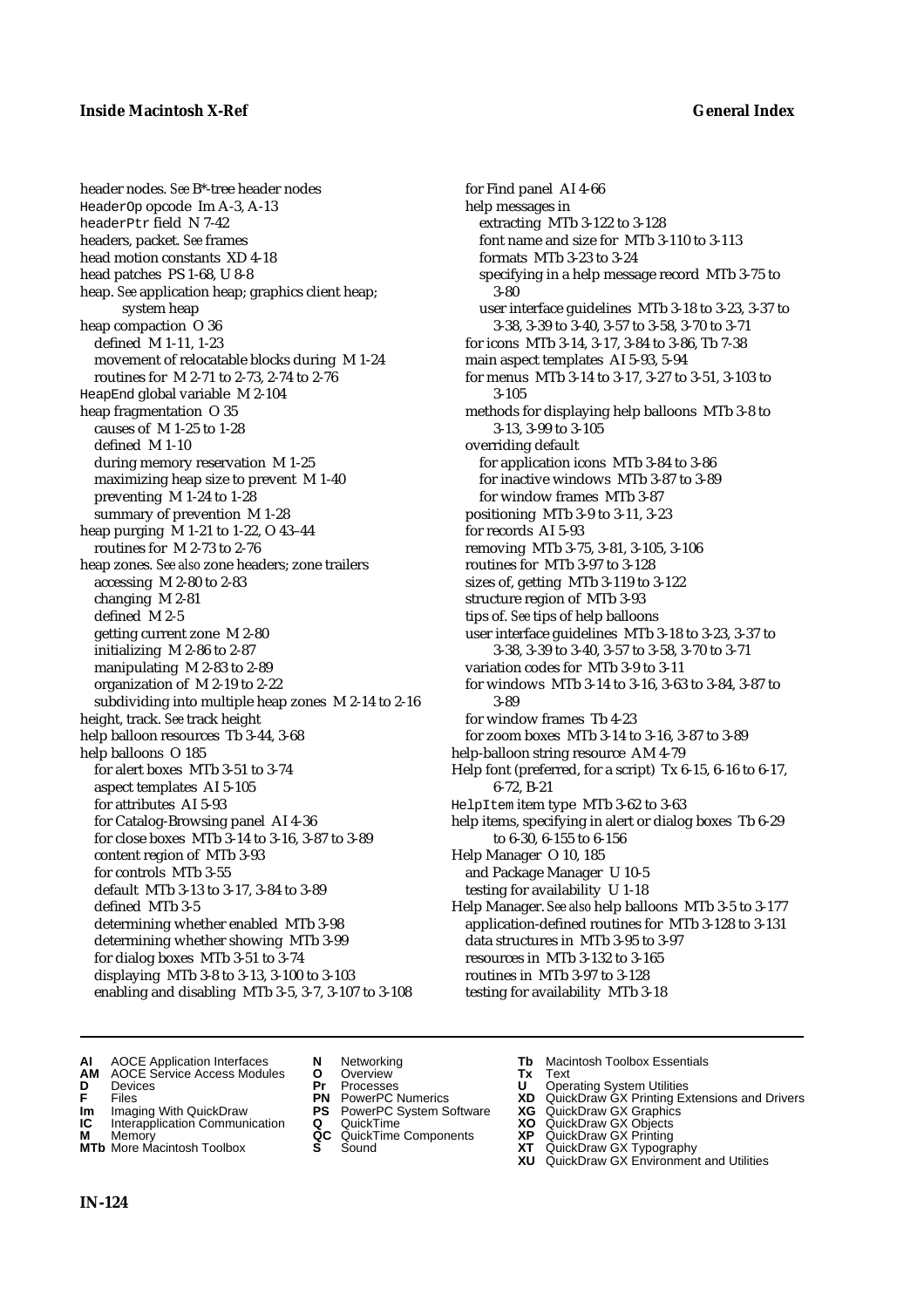Help Manager string list record MTb 3-78 to 3-79, 3-97 Help menu Tb 3-29 to 3-31 accessing from alert and dialog boxes Tb 6-68 to 6-69 adding items to Tb 3-67 to 3-68 handling Tb 3-81 Hide Balloons command Tb 6-68 Show Balloons command Tb 6-68 adding items to MTb 3-90 to 3-93 help balloons for MTb 3-13 to 3-16 place in menu bar MTb 3-18 Show/Hide Balloons command MTb 3-7 help message record MTb 3-76 to 3-80, 3-95 to 3-97 help messages. *See* help balloons help resources getting and setting MTb 3-114 to 3-119 options for MTb 3-25 to 3-27. *See also* 'hdlg' resource type; 'hfdr' resource type; 'hmnu' resource type; 'hovr' resource type; 'hrct' resource type; 'hwin' resource type hertz S 2-16, 4-7 hexadecimal floating-point constants in C PN D-3 hexadecimal numbers, in embedded speech commands S 4-24 hexadecimal values converting to binary values U 3-5 'hfdr' resource type and control panel files MTb 8-23 example of MTb 3-86 options for MTb 3-85 Rez input format for MTb 3-84 Rez output format for MTb 3-156 to 3-160 HFS. *See* hierarchical file system hfsBit global constant F 2-120 HFSDefaults data type F 5-14 HFS defaults record F 5-14 HFS directories, creating on a volume F 5-13 HFS parameter blocks F 2-91 to 2-100 HFS RAM Cache panel M 4-4 HFS specifications F 2-28 to 2-30 HFS volumes defined F 1-9, 2-54 signature words for F 2-60 structure of F 2-56 HGetFInfo function F 2-175 to 2-176 HGetState function M 1-30, 1-61 to 1-62, 2-43 to 2-44 HGetVol function F 2-136 hicharge counter D 6-39 Hide/Show Balloons command (Help menu) MTb 3-7

Hide/Show Clipboard command (Edit menu) MTb 2-10 Hide Balloons command (Help menu) Tb 6-68 Hide Clipboard command (Edit menu) Tb 3-25 HideControl procedure Tb 5-39 to 5-40, 5-65 to 5-67, 5-97 Hide\_Cursor procedure Im 8-28 HideCursor procedure Im 8-28 HideDialogItem procedure Tb 6-123 to 6-124 HideDItem procedure. *See* HideDialogItem procedure Hide Others command (Application menu) Tb 3-33 HidePaletteWindows function Tx 7-41, 7-86 HidePen procedure Im 3-42 HideWindow procedure O 110, Tb 4-61, 4-89 hierarchical file system (HFS) defined F 1-9 to 1-11, 2-27 organization of F 2-52 to 2-76 hierarchical menus Tb 3-38, 3-53 to 3-56 hierarchies of view ports XO 7-18 to 7-19, 7-21 to 7-23, 7-46 to 7-47 high-ASCII character set Tx 1-19, 1-54, 1-56, 1-62 high caret. *See* dual caret highest order bit XU 8-12, 8-32, 8-33 to 8-34, 8-62 high-level event message record Tb 2-72, 2-82 to 2-83 HighLevelEventMsg data type Tb 2-72, 2-82 high-level event queue Tb 2-7, 2-13 high-level events O 72, Tb 2-13 to 2-15, 2-67 to 2-78. *See also* Apple events; AOCE high-level events accepting Tb 2-69, 2-70 defined Tb 2-13 determining the sender of Tb 2-72 event classes Tb 2-68 event IDs Tb 2-68 handling Tb 2-67 to 2-78 handling when accepting Apple events IC 4-5 to 4-7 passing to the Standard Mail Package AI 3-64 posting options Tb 2-75 processing while waiting for reply Apple event IC 5-24 receiving Tb 2-68, 2-87 replying to Tb 2-74 and return receipts Tb 2-77 searching for a specific event Tb 2-71 to 2-72, 2-92 sending Tb 2-73 to 2-77, 2-101 supporting Tb 2-25 testing for availability Tb 2-7 highlighting Im 4-41 to 4-44, 4-78 to 4-79 highlighting atoms Q 2-290

- **AI** AOCE Application Interfaces **N** Networking **Tb** Macintosh Toolbox Essentials
	-
- 
- **D** Devices **Pr** Processes **U** Operating System Utilities
	-
- **IM** FILES<br> **Im** Imaging With QuickDraw **PS** PowerPC System Software **XG**<br> **IC** Interapplication Communication **Q** QuickTime **XO**
- **IC** Interapplication Communication **Q** QuickTime **XO M** Memory **XO QC** QuickTime Components **XP M** Memory **CONSISTENT MEMORY AND MEMORY MEMORY AND MEMORY AND MEMORY AND <b>CONSISTENT CONSISTENT** WAS A VIOLENCE CONSISTENT OF A VIOLENCE CONSISTENT OF A VIOLENCE CONSISTENT OF A VIOLENCE CONSISTENT OF A VIOLENCE CONSISTEN
- 
- **AM** AOCE Service Access Modules **O** Overview **Tx** Text
	-
	-
	-
	-
	-
- 
- 
- **F** Files **PN** PowerPC Numerics **XD** QuickDraw GX Printing Extensions and Drivers
	-
	-
	-
- **MTb** More Macintosh Toolbox **S** Sound **XT** QuickDraw GX Typography
	- **XU** QuickDraw GX Environment and Utilities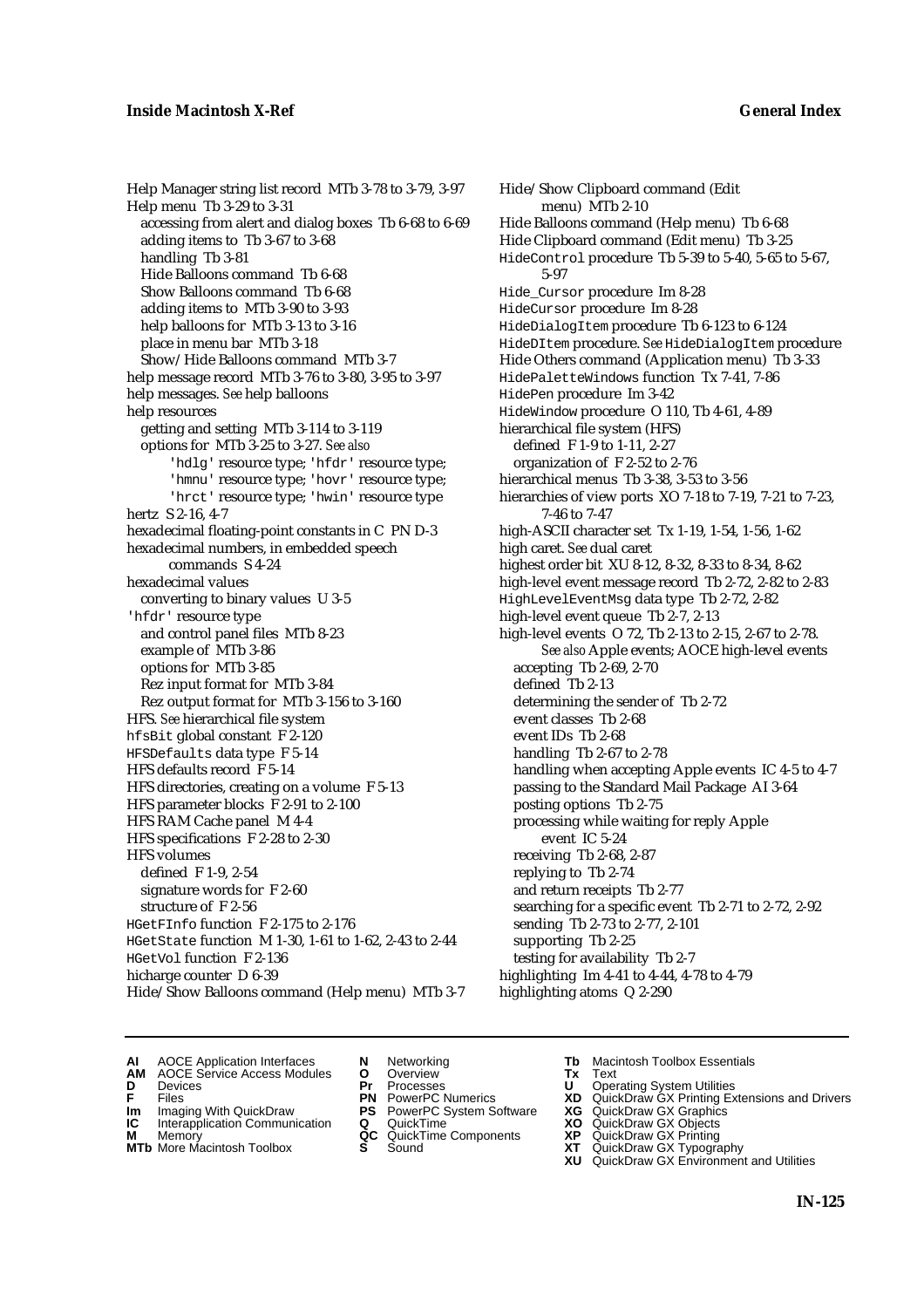highlighting color atoms Q 2-291 highlighting in a layout shape XT 10-13, 10-25 contiguous XT 10-14, 10-27, 10-52 data type for XT 10-41 defined XT 1-23 discontiguous XT 10-14, 10-26, 10-50 dynamic XT 10-28 functions for XT 10-49 to 10-54 tiled XT 10-15 highlighting text Tx 1-80 to 1-85, 2-70, 2-85, 3-16 to 3-17, 3-60 to 3-62, 3-97 to 3-98 discontinuous Tx 1-81 to 1-82, 2-10 outline Tx 2-11, 2-108 in TextEdit Tx 2-10 highlight transfer mode XO 5-15 to 5-16, 7-13 highlight types XT 10-41 high memory, allocating at startup time M 2-13 to 2-14 high-order bit U 3-4 HiliteColor opcode Im A-7 HiliteColor procedure Im 4-78 to 4-79 HiliteControl procedure O 127, 148, Tb 5-98 to 5-99, 6-13 to 6-14, 6-50 to 6-51, 6-74, 6-98 HiliteMenu procedure O 159, Tb 3-71, 3-79, 3-119 to 3-120 hilite mode Im 4-44 HiliteMode opcode Im A-7 HiliteRGB global variable Im 4-42 HiliteText procedure Tx 3-61, 3-97 to 3-98, A-26, A-37 HiliteTextSample function Q 2-300 HiliteWindow procedure Tb 4-90 Hiragana Tx 1-53, 1-58 hissing sound, eliminating during real-time expansion S 2-17 histograms Im 7-61, 7-63 to 7-64 hit point XO 1-32 hit points XT 10-16 HITTESTHook routine Tx 2-60 replacing Tx 2-60 hit test hook routines, specifying calling conventions of PS 2-32 hit-test info structure XO 2-36, 2-37 to 2-38, 2-50 to 2-51 hit-testing basic operation of XO 1-32 to 1-34, 2-20 to 2-21, 2-36 to 2-38 constants and data types for XO 2-50 to 2-51 functions for XO 2-36, 2-86 to 2-87 HITTEST hook registers Tx 2-113

hit-test info structure XO 2-36, 2-37 to 2-38, 2-50 to 2-51 of a shape on a device XO 7-60, 7-120 to 7-121 parameters for. *See* hit-test parameters picture shapes XG 6-46 to 6-51, 6-69 replacing Tx 2-60 replacing the default routine Tx 2-60 and TEDoText global variable Tx 2-63 hit-testing for typographic shapes XT 1-23 to 1-24, 2-9 to 2-10 data structure for XT 10-29, 10-43 in layout shapes XT 10-16 to 10-18, 10-28 to 10-32, 10-54 to 10-56 mouse-tracking area XT 10-30 hit-test parameters XO 2-36 as transform object property XO 6-6, 6-11 to 6-14 getting and setting XO 6-77 to 6-81 setting up XO 6-14, 6-30 to 6-31 shape parts XO 1-32, 2-20 to 2-21 shape parts mask XO 2-36 to 2-37, 6-12 to 6-13 tolerance XO 1-32, 2-21, 6-13 HiWord function U 3-18, 3-33, Tb 4-58 HLockHi procedure M 1-73, 2-58 to 2-59 HLock procedure M 1-30, 1-63 to 1-64, 2-45 to 2-46, O 42, 47 HLS space XO 4-11 to 4-13 HMBalloonPict function MTb 3-120 to 3-121 HMBalloonRect function MTb 3-119 to 3-120 HMCompareItem identifier MTb 3-124, 3-127 HMExtractHelpMsg function MTb 3-122 to 3-125 HMGetBalloons function MTb 3-75, 3-98 HMGetBalloonWindow function MTb 3-121 to 3-122 HMGetDialogResID function MTb 3-118 to 3-119 HMGetFont function MTb 3-110 HMGetFontSize function MTb 3-111 HMGetHelpMenuHandle function MTb 3-90 to 3-91, 3-108 to 3-109, Tb 3-67 to 3-68, 3-81, 3-123 to 3-124 HMGetIndHelpMsg function MTb 3-125 to 3-128 HMGetMenuResID function MTb 3-115 to 3-116 HMIsBalloon function MTb 3-99 HMMessageRecord data type MTb 3-76 to 3-80, 3-95 to 3-97 'hmmu' resource type Tb 3-44, 3-68 'hmnu' resource type example of MTb 3-30 to 3-32, 3-41 to 3-42, 3-44 to 3-45, 3-46, 3-49 to 3-50

options for MTb 3-32

- 
- **AI** AOCE Application Interfaces **N** Networking **Tb** Macintosh Toolbox Essentials **AM** AOCE Service Access Modules **O** Overview **Tx** Text
- **D** Devices **Pr** Processes **U** Operating System Utilities
- 
- **Im** Imaging With QuickDraw **PS** PowerPC System Software **XG IC** Interapplication Communication **Q** QuickTime **COVIC**
- **Interapplication Communication <b>Q** QuickTime **XO** Memory **XO C** QuickTime Components **XP**
- 
- 
- 
- 
- **F** Files **PN** PowerPC Numerics **XD** QuickDraw GX Printing Extensions and Drivers
	-
	-
	-
- 
- 
- 
- 
- **M** Memory **QC** QuickTime Components **XP** QuickDraw GX Printing
- **MTb** More Macintosh Toolbox **S** Sound **XT** QuickDraw GX Typography
	- **XU** QuickDraw GX Environment and Utilities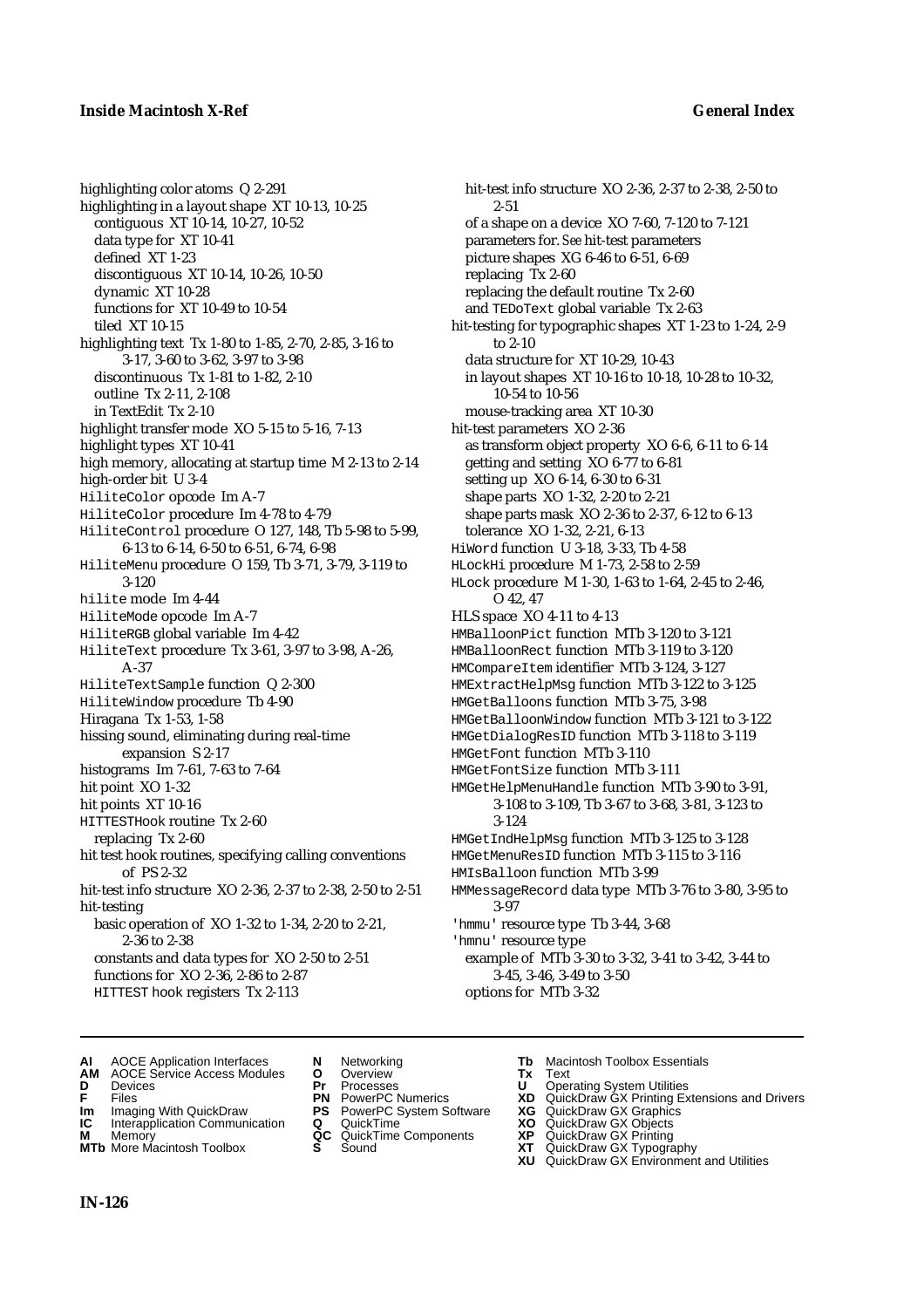Rez input format for MTb 3-30, 3-43 to 3-44, 3-45 to 3-46 Rez output format for MTb 3-132 to 3-140 HMRemoveBalloon function MTb 3-75, 3-81, 3-106 HMScanTemplateItems function MTb 3-116 to 3-117 HMSetBalloons function MTb 3-107 to 3-108 HMSetDialogResID function MTb 3-117 to 3-118 HMSetFont function MTb 3-112 HMSetFontSize function MTb 3-113 HMSetMenuResID function MTb 3-50, 3-114 to 3-115, Tb 6-71 HMShowBalloon function MTb 3-74 to 3-84, 3-100 to 3-103 HMShowMenuBalloon function MTb 3-103 to 3-105 HMStringResType data type MTb 3-78 to 3-79, 3-97 HNoPurge procedure M 1-66 to 1-67, 2-48 to 2-49 holding physical memory M 3-14 HoldMemory function M 3-14, 3-25 to 3-26 hollow fill. *See* closed-frame fill hollow frame fill. *See* closed-frame shape fill XG 2-5 HomeResFile function MTb 1-71 hook fields defined Tx 2-17 hop count N 7-16, 7-25 HOpenDF function F 2-169 to 2-170 HOpen function F 2-171 to 2-172 HOpenResFile function F 1-51, 2-157, 2-173, 2-187, MTb 1-62 to 1-64, O 54, 63 HOpenRF function F 2-170 to 2-171 horizontal page-flip information as format collection item XP 3-13 defined XP 3-93 host bus adaptor (HBA) D 4-3 hot rectangles. *See also* alternate rectangles defined MTb 3-9 in dialog and alert boxes MTb 3-56 to 3-57 in menus MTb 3-29 specifying in dynamic windows MTb 3-74, 3-80 specifying in static windows MTb 3-66 hot spots Im 8-4, 8-19, Tb 2-62 'hovr' resource type MTb 3-160 to 3-165 example of MTb 3-89 options for MTb 3-88 Rez input format for MTb 3-87 Rez output format for MTb 3-160 to 3-165 HParamBlockRec data type F 2-91 to 2-100 HP Spectrum quad format PN B-2 HPurge procedure M 1-65 to 1-66, 2-47 to 2-48

'hrct' resource type compared with 'hdlg' resource type MTb 3-57, 3-65, 3-70 example of MTb 3-71 to 3-72 options for MTb 3-67 Rez input format for MTb 3-66 Rez output format for MTb 3-148 to 3-153 used with 'hwin' resources MTb 3-68, 3-69 to 3-70 HRename function F 2-178 to 2-179 HRstFLock function F 2-177 to 2-178 HSetFInfo function F 2-176 HSetFLock function F 2-177 HSetRBit procedure M 2-49 to 2-50 HSetState procedure M 1-30, 1-62 to 1-63, 2-44 to 2-45 HSetVol function F 2-136 to 2-137 possible problems using F 2-36 HSV space XO 4-11 to 4-13 hue values QC 8-70 receiving default QC 8-67 returning current QC 8-71 setting current QC 8-70 hue XO 4-12 human interface guidelines. *See also* user interface guidelines for badges QC 2-6 for movie controllers QC 2-4 to 2-5 for movies in text documents Q 2-41 to 2-42 getting movies from files Q 2-36 to 2-37 playing movies Q 2-41 to 2-42 HUnlock procedure M 1-64 to 1-65, 2-46 to 2-47, O 42 'hwin' resource type compared with using HelpItem item MTb 3-63 example of MTb 3-71 to 3-72, 3-72 to 3-74 options for MTb 3-69 Rez input format for MTb 3-68 Rez output format for MTb 3-154 to 3-156 used with 'hdlg' and 'hrct' resources MTb 3-68, 3-69 to 3-74 \_HWPriv trap macro M 4-36 hybrid environment. *See* mixed environment hyperbolic functions PN 10-39 to 10-46 HyperCard, and format 2 'snd ' resources S 2-74 HyperCard extensions PS 1-36 hyphenation points XT 9-12 hypot function PN 10-58 to 10-59 hypotenuse PN 10-58 to 10-59

**AI** AOCE Application Interfaces **N** Networking **Tb** Macintosh Toolbox Essentials<br> **AM** AOCE Service Access Modules **O** Overview **Tx** Text<br> **D** Devices **Pr** Processes **U** Operating System Utilities

AOCE Service Access Modules **O** Overview **Tx** Text<br>Devices **Devices Devices Devices** 

- 
- 
- **IM** FILES<br> **Im** Imaging With QuickDraw **PS** PowerPC System Software **XG**<br> **IC** Interapplication Communication **Q** QuickTime **XO**
- **IC** Interapplication Communication **Q** QuickTime **XO M** Memory **XO QC** QuickTime Components **XP M** Memory **District Acc** QuickTime Components **XP**<br> **MTb** More Macintosh Toolbox **S** Sound **XT**
- **MTb** More Macintosh Toolbox **S** Sound **XT** QuickDraw GX Typography
- 
- **D** Devices **Pr** Processes **U** Operating System Utilities
	-
	-
	-
	-
- 
- 
- **F** Files **PN** PowerPC Numerics **XD** QuickDraw GX Printing Extensions and Drivers
	-
	-
	-
	- **XU** QuickDraw GX Environment and Utilities
		- **IN-127**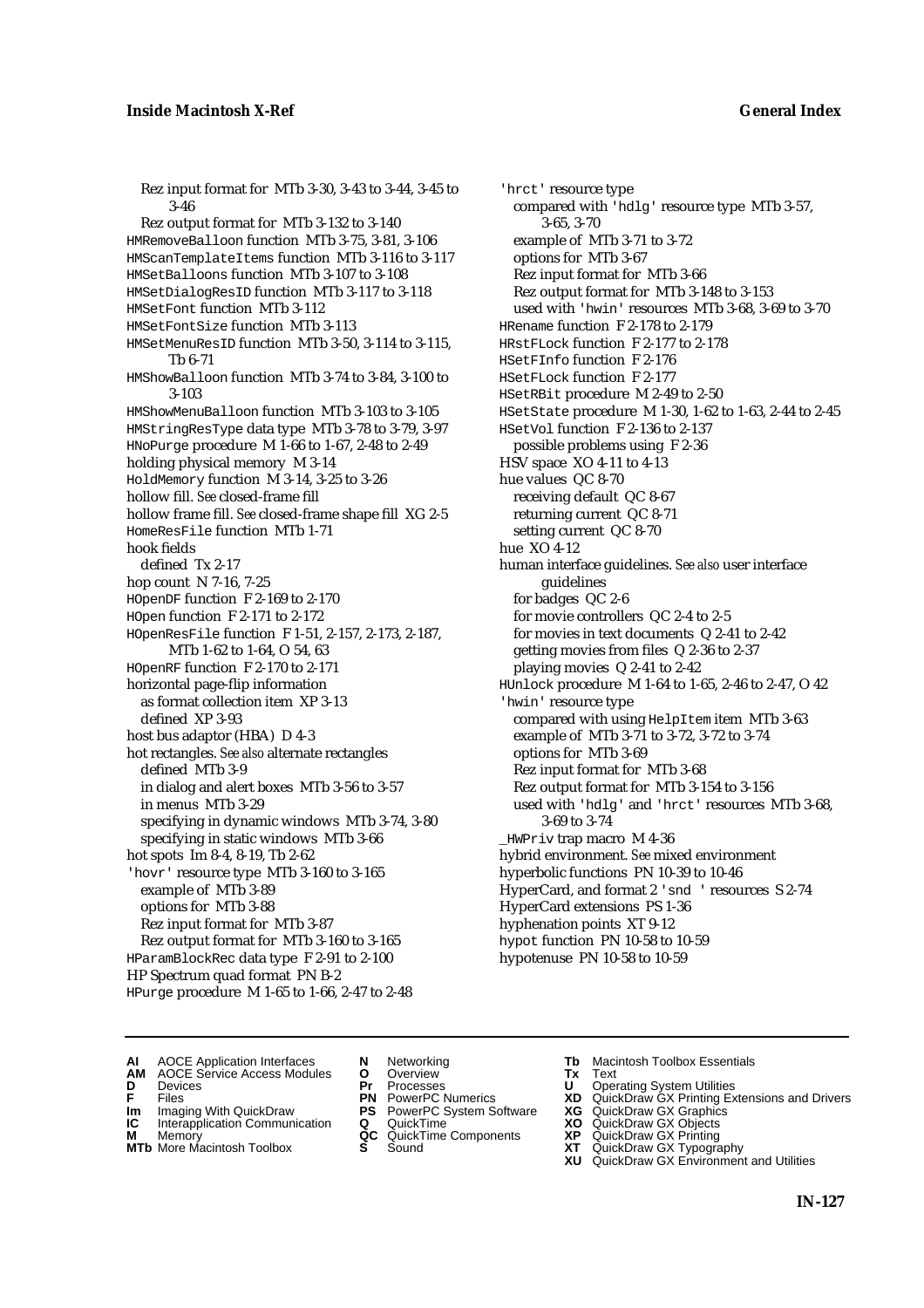## I

I-beam cursor Im 8-9 to 8-12, Tb 2-63 I-beam region Im 8-9 to 8-12 IBM Q format PN B-2 'icl4' resource type, as part of an icon family MTb 5-4 'icl8' resource type creating Tb 7-11, 7-24 Rez output format for Tb 7-61 to 7-62 as part of an icon family MTb 5-5 'icl4' resource type creating Tb 7-11, 7-24 Rez output format for Tb 7-59 to 7-60 'icm#' resource type MTb 5-7 'icm4' resource type MTb 5-7 'icm8' resource type MTb 5-7 'ICN#' resource type creating Tb 7-11 to 7-15 example of Tb 7-14 to 7-15 Rez output format for Tb 7-57 to 7-58 specifying in a bundle resource Tb 7-20 'ICN#' resource type, as part of an icon family MTb 5-4 icon caches defined MTb 5-9 working with MTb 5-53 to 5-57 icon definitions (System Error Handler) U 2-18 to 2-19 icon families Tb 7-11 defined MTb 5-4 to 5-5 drawing an icon from a resource MTb 5-10 drawing icons in MTb 5-8 to 5-13 drawing specific icons from MTb 5-12 to 5-13 icon getter function MTb 5-9, 5-58 to 5-59 IconIDToRgn function MTb 5-44 to 5-45 icon file types 'dpcn' XD 3-70 to 3-73 'dpcs' XD 3-70 to 3-73 'dpnn' XD 3-70 to 3-73 'dpns' XD 3-70 to 3-73 'dppz' XD 3-70 'dvcl' XD 3-70 'pdvr' XD 3-70 icon list. *See* sublists icon list resources creating Tb 7-11 to 7-15 example of Tb 7-14 to 7-15 Rez output format for Tb 7-57 to 7-58

specifying in bundle resources Tb 7-20 icon list resources, as part of an icon family MTb 5-4 icon masks MTb 5-4, Tb 7-13, 7-15 converting to a region MTb 5-43 to 5-46 IconMethodToRgn function MTb 5-45 to 5-46 icon property AI 5-13 icon resources 'cicn' MTb 5-6 'icl4' MTb 5-4 'icl8' MTb 5-4 'icm#' MTb 5-7 'icm4' MTb 5-7 'icm8' MTb 5-7 'ICN#' MTb 5-4 'ICON' MTb 5-6 'ics#' MTb 5-4 'ics4' MTb 5-4 'ics8' MTb 5-4 'SICN' MTb 5-6 icon resources ('ICON' resource type) O 99, S 5-9, 6-6, Tb 7-63 and Dialog Manager MTb 5-6 drawing MTb 5-13 to 5-17 and Menu Manager MTb 5-6 specifying a menu item's Tb 3-46, 3-62, 3-154 icons O 91, 99. *See also* icon families; keyboard icon family 4-bit color MTb 5-4, Tb 7-11 8-bit color MTb 5-4, 5-5, Tb 7-11 alignment of MTb 5-8, 5-36 for AOCE templates AI 5-90 for applications Tb 7-10 to 7-15 black and white MTb 5-4, Tb 7-13, 7-15 for catalog objects, obtaining AI 4-90 for catalog records, obtaining AI 4-88 color MTb 5-4, Tb 7-15 to 7-16 for components MTb 6-48, 6-59, 6-81 for control panel files MTb 8-14 creating Tb 7-11 to 7-18 customizing Tb 7-17 to 7-18 default MTb 1-129 to 1-134 for system extensions U 9-14, 9-16 used by Finder Tb 7-12, 7-40 defined MTb 5-3, Tb 7-3 designing and creating MTb 5-4 in desktop database MTb 9-26 adding to MTb 9-17 to 9-18 getting icon definitions from MTb 9-12 to 9-13

- **AI** AOCE Application Interfaces **N** Networking **Tb** Macintosh Toolbox Essentials
- **AM** AOCE Service Access Modules **O** Overview **Tx** Text
- 
- 
- 
- **Interapplication Communication <b>Q** QuickTime **XO** Memory **XO** Objects **XP QC** QuickTime Components **XP**
- **M** Memory **District Acc** QuickTime Components **XP**<br> **MTb** More Macintosh Toolbox **S** Sound **XT**
- 
- **D** Devices **Pr** Processes **U** Operating System Utilities
- **IM** FIGURE **IMPLE PROVIS CONSTRANT PRIMER PROVISION CONSTRANT PRIMERISM CONSTRANT PRIMERISM PRIMERISM CONSTRANT PS<br>
<b>IM** Imaging With QuickDraw **PS** PowerPC System Software **XG**<br> **IC** Interapplication Communication **Q** Qu
	-
	-
	-
- 
- 
- **F** Files **PN** PowerPC Numerics **XD** QuickDraw GX Printing Extensions and Drivers
	-
	-
	-
- **MTb** More Macintosh Toolbox **S** Sound **XT** QuickDraw GX Typography
	- **XU** QuickDraw GX Environment and Utilities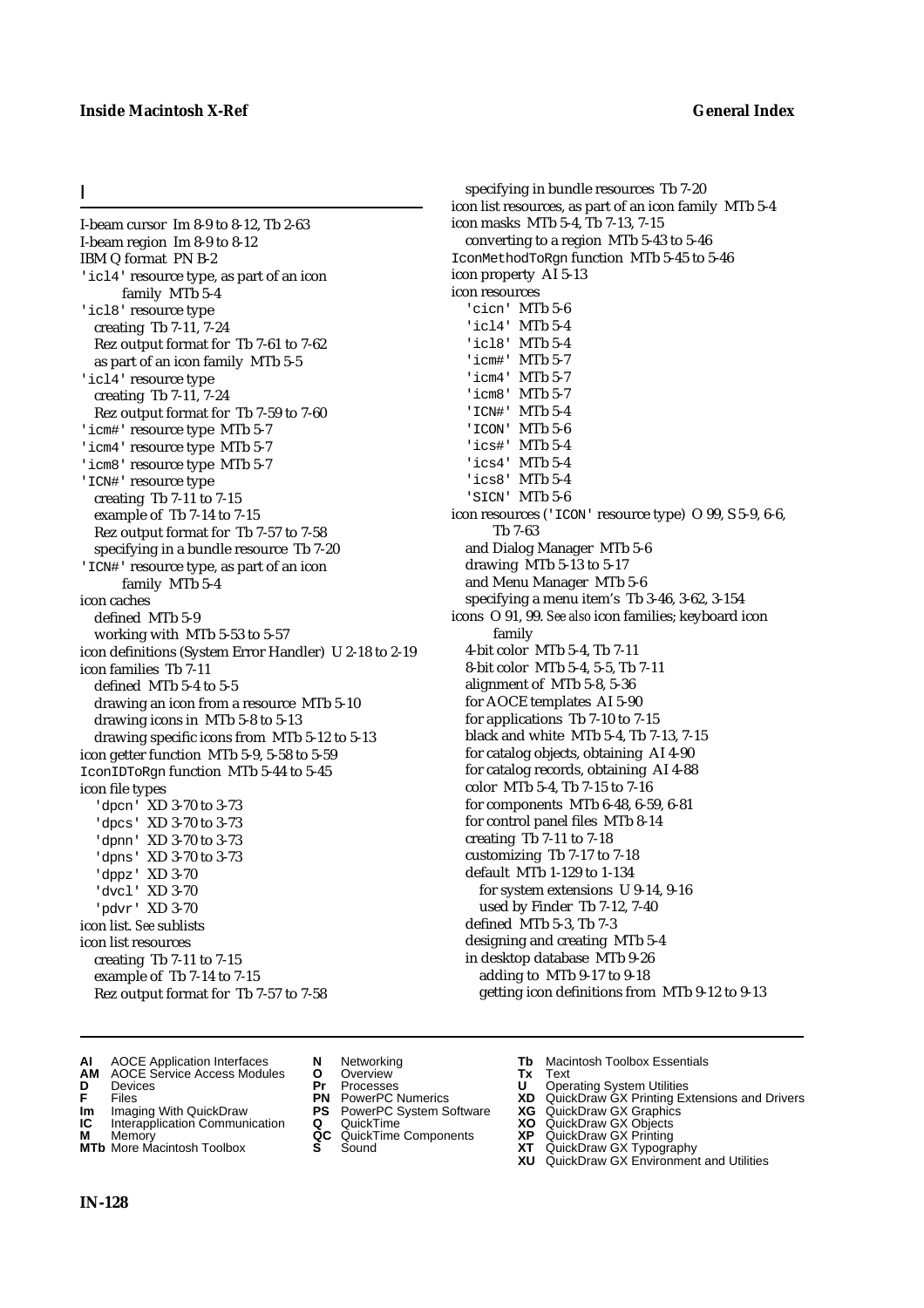removing from MTb 9-25 in dialog boxes MTb 5-3 disposing of MTb 5-30 for documents Tb 7-16 to 7-18 drawing members of an icon family MTb 5-10 from an icon suite MTb 5-11 from resources MTb 5-19 to 5-28 those that are not part of an icon family MTb 5-13 to 5-17, 5-28 to 5-29 for editions Tb 7-16 for font resources Tb 7-37 getting information about AI 8-52 to 8-54 help balloons for MTb 3-13, 3-18, 3-84 to 3-86 hit testing MTb 5-46 to 5-53 in icon suite, constants for specifying MTb 5-31 input method, for keyboard menu Tx 7-39 to 7-40 for input method menu title Tx 7-39 for keyboard layout resources Tb 7-37 label information, getting MTb 5-40, 5-41 large (32-by-32 pixel) MTb 5-4, Tb 7-10, 7-13 manipulating icon data MTb 5-13 for menu items Tb 3-62 to 3-64 in menus MTb 5-3, Tb 3-12, 3-62 to 3-64, 3-154 mini MTb 5-7. *See also* icon families; icon resources for monitors extension files MTb 8-50 for printer drivers XD 3-66 to 3-73 for query documents Tb 7-16 reduced Tb 3-62 to 3-63 for script system resource collections Tb 7-37 small (16-by-16 pixel) MTb 5-4, 5-6, Tb 7-13, 7-15 for sound resources Tb 7-37 specifying in alert or dialog boxes Tb 6-29 to 6-30, 6-154 for spinning arrows AI 4-95 for stationery pads Tb 7-16, 7-19, 7-36 system Tb 7-12 in the System file MTb 1-129 to 1-134 transform constants MTb 5-37 for TrueType font resources Tb 7-37 icons for channel devices QC 5-73, 6-59 icon suite resource for SAM setup templates AM 4-78 icon suites creating MTb 5-30 to 5-33 defined MTb 5-9 disposing of MTb 5-42 to 5-43 drawing icons from MTb 5-11, 5-35 to 5-38

getting icons from MTb 5-34 to 5-35 specifying icons in, constants for MTb 5-31 generic for Standard Catalog Package AI 4-96 standard for digital signatures AI 6-26 standard for Standard Catalog Package AI 4-97 IconSuiteToRgn function MTb 5-43 to 5-44 Icon Utilities MTb 5-3 to 5-73 application-defined routines for MTb 5-57 to 5-59 checking for availability U 1-18 data structure in MTb 5-17 to 5-18 routines in MTb 5-18 to 5-57 testing for availability MTb 5-7 icon view type AI 5-128 'ics#' resource type, as part of an icon family MTb 5-4 'ics4' resource type, as part of an icon family MTb 5-5 'ics8' resource type creating Tb 7-11, 7-24 Rez output format for Tb 7-62 to 7-63 'ics4' resource type creating Tb 7-11, 7-24 Rez output format for Tb 7-60 to 7-61 'ics#' resource type creating Tb 7-11, 7-15, 7-24 Rez output format for Tb 7-58 to 7-59 'ics8' resource type, as part of an icon family MTb 5-5 'ictb' resource type Tb 6-158 to 6-164 and control panels MTb 8-23 and monitors extensions MTb 8-56 IdenticalString function Tx 5-17, 5-52 to 5-53, B-34 IdenticalText function Tx 5-18, 5-53 to 5-54, B-34 identifiers, track. *See* tracks identity AI 9-7 to 9-9. *See also* local identity; specific identity and keys AI 9-27 and Standard Mail Package AI 3-37 defined AI 8-8, 9-8 for Catalog-Browsing panel AI 4-37 for Find panel AI 4-71 guest AI 9-9 introduction AI 1-18 obtaining AI 4-8 of sender of a letter AI 3-117 prompting for AI 4-6 to 4-8, 4-25 to 4-28 identity mapping XO 1-32, 6-10, XU 8-16, 8-34, 8-64 identity matrices Q 2-26, 2-341, 2-342

**AI** AOCE Application Interfaces **N** Networking **Tb** Macintosh Toolbox Essentials<br> **AM** AOCE Service Access Modules **O** Overview **Tx** Text<br> **D** Devices **Pr** Processes **U** Operating System Utilities

- 
- 
- **IM** FILES<br> **Im** Imaging With QuickDraw **PS** PowerPC System Software **XG**<br> **IC** Interapplication Communication **Q** QuickTime **XO IC** Interapplication Communication **Q** QuickTime **XO M** Memory **XO QC** QuickTime Components **XP**
- **M** Memory **District Acc** QuickTime Components **XP**<br> **MTb** More Macintosh Toolbox **S** Sound **XT**
- AOCE Service Access Modules **O** Overview **Tx** Text<br>Devices **Devices Devices Devices D** Devices **Pr** Processes **U** Operating System Utilities
	- - -
		-
		-
- 
- 
- **F** Files **PN** PowerPC Numerics **XD** QuickDraw GX Printing Extensions and Drivers
	-
	-
	-
- **MTb** More Macintosh Toolbox **S** Sound **XT** QuickDraw GX Typography
	- **XU** QuickDraw GX Environment and Utilities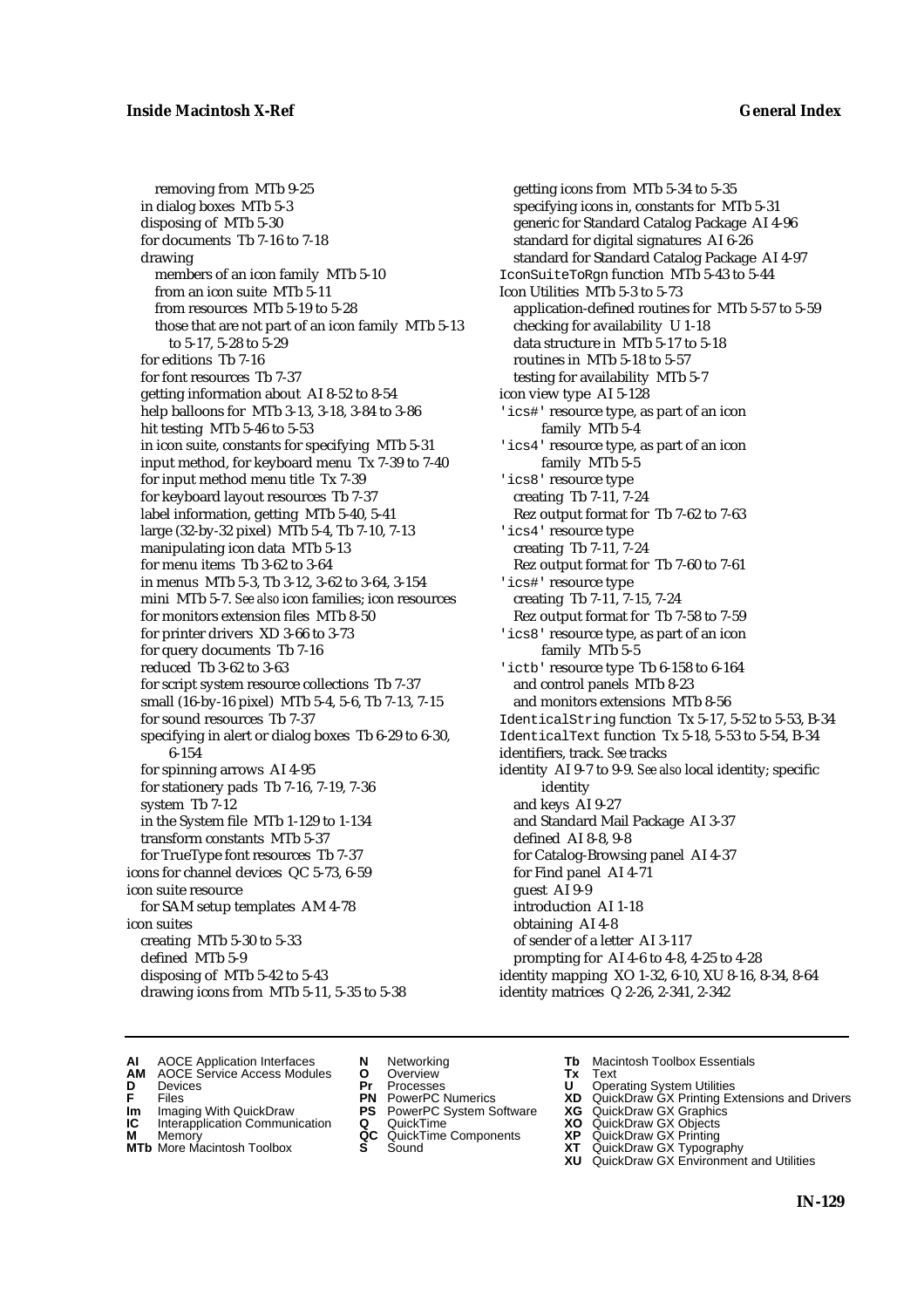## **Inside Macintosh X-Ref General Index**

ideographic centered baselines XT 9-4 ideographic characters Tx 1-22 ideographic writing systems XT 7-8 idle events handling with movie controller components QC 2-60 sending to movie controller components QC 2-17 idle functions IC 5-21 to 5-23 idle procedures Im 9-13 to 9-15, 9-21, 9-38 to 9-41, 9-85 idle processing Tx 2-15, 2-32*. See also* TEIdle procedure AOCE templates AI 5-157 to 5-158 idle state D 6-5, 6-7 to 6-8 controlling D 6-28 to 6-30 defined D 6-7 disabling D 6-15, 6-30 enabling D 6-15, 6-29 IdleUpdate function D 6-29 IEEE. *See* Institute of Electrical and Electronics Engineers IEEE arithmetic advantages PN 1-3 to 1-9 operations PN 6-5 to 6-14 IEEE data formats PN 2-3 to 2-4. *See also* single format; double format IEEE standard PN xvii advantages PN 1-3 to 1-13 arithmetic operations PN 6-5 to 6-14 auxiliary functions PN 6-14 to 6-15 C language PN 1-12 to 1-13 comparisons PN 6-4 conversions required PN 5-3 data formats PN 2-3 to 2-4 exceptions PN 4-4 to 4-6 rounding direction modes PN 4-3 to 4-4, 5-4. *See also* rounding direction rounding precision modes PN 4-4 IEEE Standard 754. *See* IEEE standard IEEE Standard 854 PN 1-3 logb function PN 10-27 nearbyint function PN 9-9 IEEE standard arithmetic. *See* IEEE arithmetic IEEEDEFAULTENV SANE constant PN A-7 'ifil' file type Tb 7-37 ignoring warnings and notices XO 1-39, XU 3-37 illegal instruction errors U 2-8 'imag' component subtype QC 3-8 image block information structure AI 3-28, AM 2-113 image blocks

data type for AM 2-113 defined AM 2-19 reading AM 2-161 writing AM 2-195 to 2-196 image buffers introduced Q 3-34 for a sequence Q 3-136 size of Q 3-68 using Q 3-59, 3-115 image compression QC 4-3 applying to captured video images QC 6-28 controlling temporal compression with sequence grabbers QC 5-82 depth conversion during QC 4-11 extended data QC 4-65, 4-66 extension during QC 4-11 image description structures and QC 4-65 pixel shifting during QC 4-11 preparing for simple QC 4-12 responsibilities of image compressors QC 4-10. *See also* image compressor components temporal compression with sequence grabbers QC 5-84 type for channel to apply to captured image QC 6-66 updating previous pixel maps during QC 4-11 Image Compression Manager O 17, Q 3-5 to 3-182 checking for version U 1-7 compression information structure format flags QC 4-32 to 4-34 compressor capabilities, determining QC 4-26 to 4-31 compressor components, functions for QC 4-65 to 4-68 compressor data formats, determining QC 4-32 to 4-34 extended data QC 4-65, 4-66 preview components and QC 12-5 standard image-compression dialog components and QC 3-6 alignment functions and Q 3-155 to 3-156 application-defined functions for Q 3-148 to 3-156 completion functions and Q 3-154 to 3-155 control flags Q 3-58 to 3-61 data-loading functions and Q 3-149 to 3-150 data structures in Q 3-49 to 3-61 data-unloading functions and Q 3-150 to 3-152 dithering, fast Q 3-47 functions in Q 3-61 to 3-156 compressing images Q 3-73 to 3-88

- **AI** AOCE Application Interfaces **N** Networking **Tb** Macintosh Toolbox Essentials<br> **AM** AOCE Service Access Modules **O** Overview **Tx** Text<br> **D** Devices **Pr** Processes **U** Operating System Utilities
- **AM** AOCE Service Access Modules **O** Overview **Tx** Text
- 
- 
- **Im** Imaging With QuickDraw **PS** PowerPC System Software **XG IC** Interapplication Communication **Q** QuickTime **COVIC**
- **Interapplication Communication <b>Q** QuickTime **XO** Memory **XO** Memory **XP QC** QuickTime Components **XP**
- **M** Memory **CONSISTENT CONSIDER**<br> **MTb** More Macintosh Toolbox **S** Sound **S S** State **XP MTb** More Macintosh Toolbox **S** Sound **XT** QuickDraw GX Typography
- 
- 
- 
- 
- -
	-
- 
- **D** Devices **Pr** Processes **U** Operating System Utilities
- **F** Files **PN** PowerPC Numerics **XD** QuickDraw GX Printing Extensions and Drivers
	-
	-
	-
	-
	- **XU** QuickDraw GX Environment and Utilities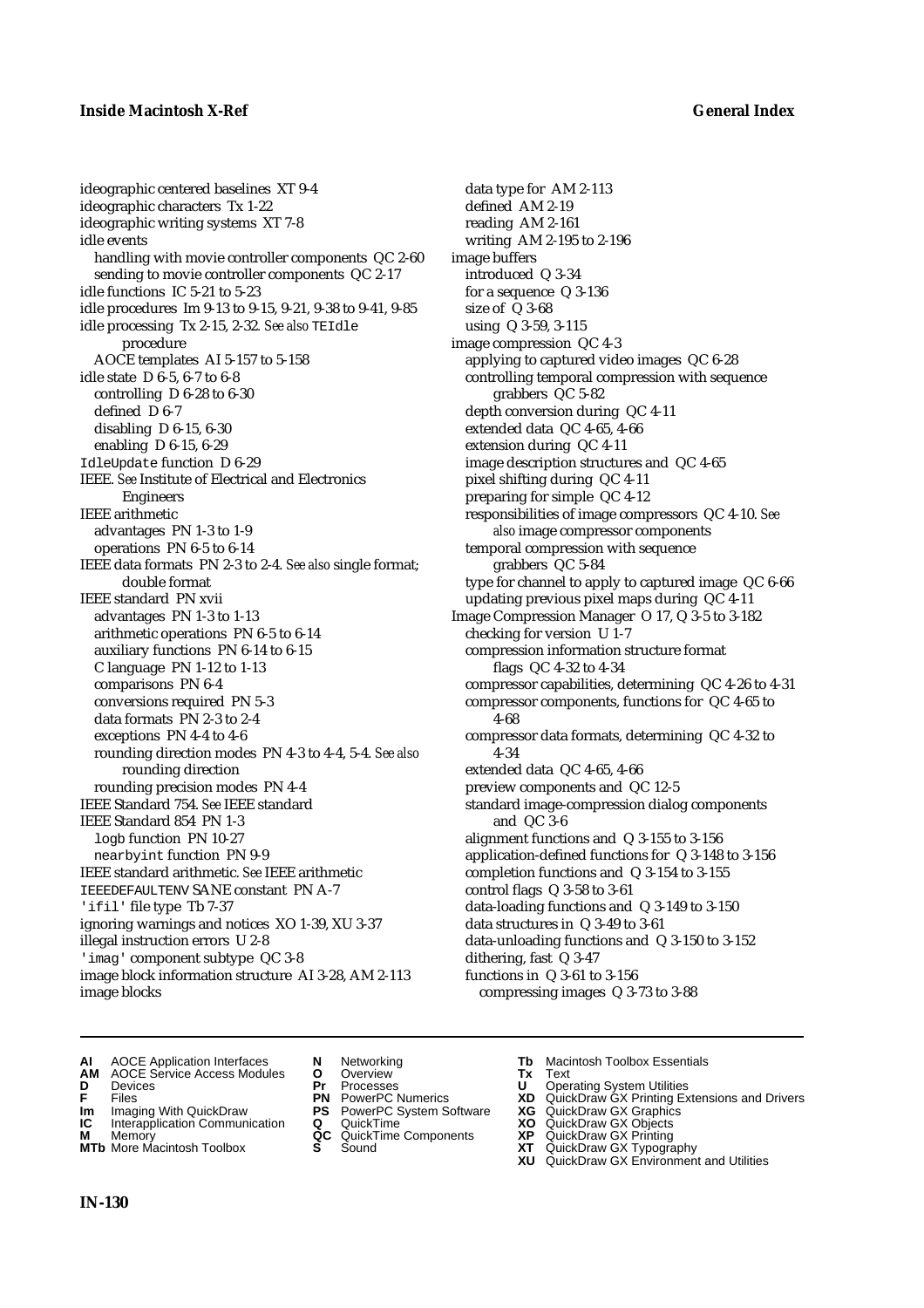compressor data Q 3-62 to 3-67 decompressing images Q 3-73 to 3-88 image data Q 3-67 to 3-73 sequence compression parameters Q 3-120 to 3-129 sequence decompression parameters Q 3-129 to 3-148 working with pictures Q 3-88 to 3-103 working with sequences Q 3-106 to 3-120 working with thumbnails Q 3-103 to 3-106 image compressor, choosing Q 3-9 to 3-12 and Movie Toolbox Q 3-8 progress functions and Q 3-152 to 3-154 and QuickTime Q 1-6. *See also* compressing; compressor components; decompressing; decompressor components; image description structures testing for availability Q 3-24 version of Q 3-24, 3-62 working with the StdPix function Q 3-137 to 3-142 image compression. *See* compressing images image compressor, choosing Q 3-9 to 3-12 image compressor components QC 4-3 to 4-84 asynchronous compression, reporting QC 4-61 asynchronous compression and decompression of images QC 4-39, 4-44 capabilities QC 4-26 to 4-31 data structure for QC 4-35 to 4-39 format of data and files QC 4-32 to 4-34 reporting QC 4-54 choosing QC 4-10 to 4-12 clipping images, support for QC 4-29 color tables and QC 4-39 completion, reporting QC 4-61 completion functions and QC 4-44 component type value QC 4-4 compressing an image QC 4-10 horizontal band of QC 4-13 to 4-16 request for QC 4-63 compression parameters structures QC 4-40 to 4-45 compressor capabilities structures QC 4-35 to 4-39 condition flag values QC 4-48 to 4-49 custom color tables and QC 4-34 data structures in QC 4-35 to 4-53 data unloading and QC 4-7 data-unloading functions determining component use QC 4-31 providing QC 4-44

using QC 4-15 defined QC 1-4 dithering and QC 4-28, 4-39 extended image data QC 4-66 extracting part of an image QC 4-39 first band in frame QC 4-42, 4-48 frame number in sequence and QC 4-41 functions in QC 4-53 to 4-65 direct QC 4-54 to 4-62 Image Compression Manager utility QC 4-65 to 4-68 indirect QC 4-62 to 4-64 grayscale depth of QC 4-33 Image Compression Manager functions for QC 4-65 to 4-68 Image Compressor Manager and QC 4-3 image description structures and QC 4-41 interframe compression QC 4-29 last band in frame and QC 4-42, 4-48 live video and QC 4-43, 4-50 nonaligned pixels and QC 4-39 operations performed during compression QC 4-11 output location and QC 4-41 pixel depth for an image QC 4-36 pixel map images, support for QC 4-28 preparing to compress an image QC 4-62 previously compressed images and QC 4-43, 4-49 progress functions and QC 4-13, 4-43 recompressing without loss QC 4-31 reporting returned data to application QC 4-41 request code values QC 4-53 sequence compression, specifying QC 4-41 shrinking images, support for QC 4-28 similarity, reporting QC 4-45 size of image QC 4-55, 4-58 spatial quality and QC 4-45 specifying images to be compressed QC 4-44 stretching images, support for QC 4-28 temporal compression and QC 4-29 temporal quality and QC 4-45 time to compress image QC 4-36, 4-57 updating previous image buffer during compression QC 4-49 during sequence compression QC 4-39 with temporally compressed sequences QC 4-42 image compressor components. *See* compressing images; compressor components; Image Compression Manager

- **AI** AOCE Application Interfaces **N** Networking **Tb** Macintosh Toolbox Essentials<br> **AM** AOCE Service Access Modules **O** Overview **Tx** Text<br> **D** Devices **Pr** Processes **U** Operating System Utilities
- AOCE Service Access Modules **O** Overview **Tx** Text<br>Devices **Devices Devices Devices**
- -
- **Im** Imaging With QuickDraw **PS** PowerPC System Software **XG IC** Interapplication Communication **Q** QuickTime **XO IC** Interapplication Communication **Q** QuickTime **XO M** Memory **XO QC** QuickTime Components **XP**
- **M** Memory **QC** QuickTime Components **XP**<br>**MTb** More Macintosh Toolbox **S** Sound **XT**
- **MTb** More Macintosh Toolbox **S** Sound **XT** QuickDraw GX Typography
- 
- 
- 
- 
- 
- 
- 
- 
- **D** Devices **Pr** Processes **U** Operating System Utilities<br> **PR** PowerPC Numerics **XD** QuickDraw GX Printing Ex<br> **PR** PowerPC Numerics **XD** QuickDraw GX Printing Ex **F** Files **PN** PowerPC Numerics **XD** QuickDraw GX Printing Extensions and Drivers<br> **IM** Imaging With QuickDraw **PS** PowerPC System Software **XG** QuickDraw GX Graphics<br> **IC** Interapplication Communication **Q** QuickTime **XO** 
	-
	-
	-
	-
	- **XU** QuickDraw GX Environment and Utilities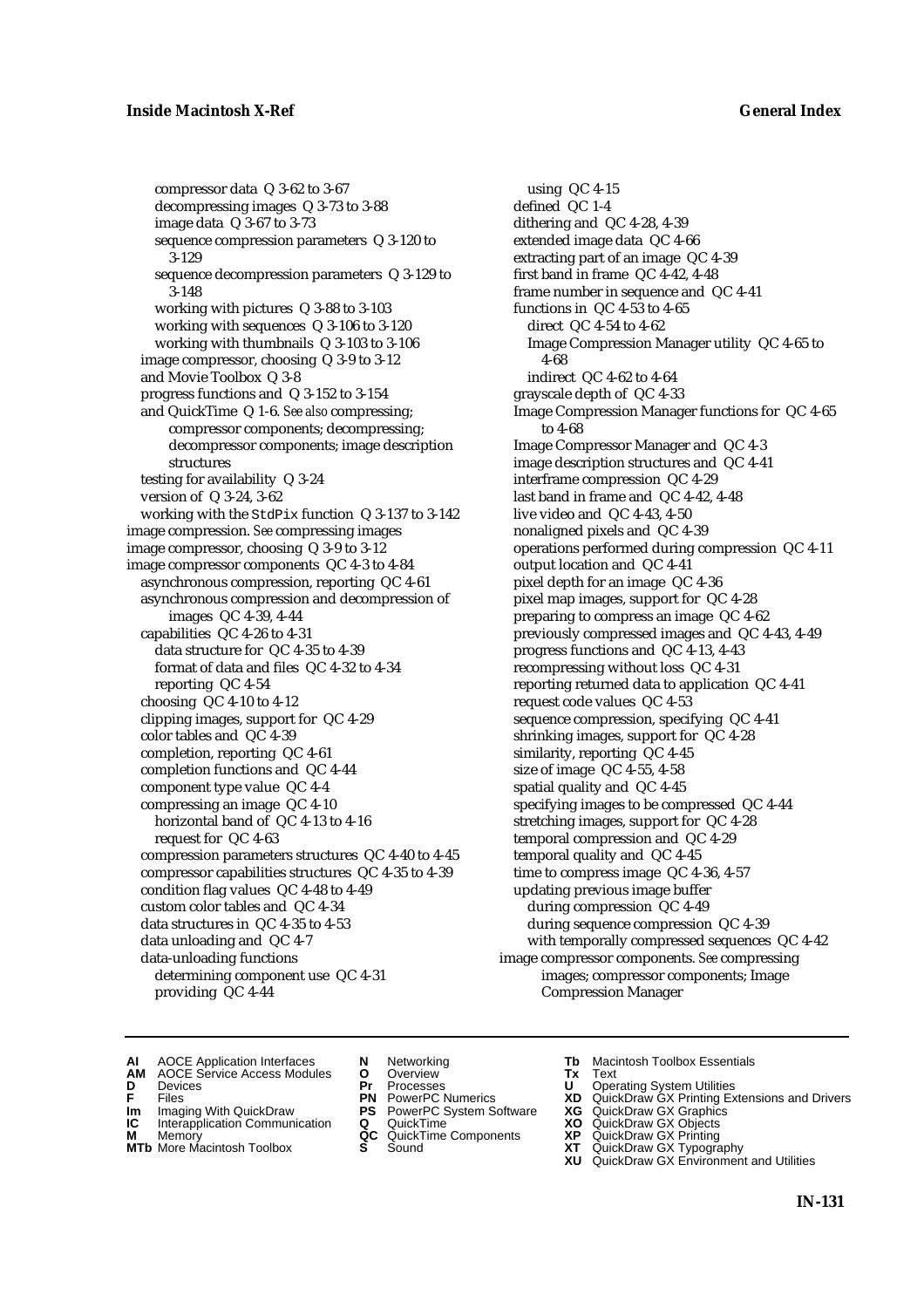image content adding to a letter AI 3-16, 3-88 preparing for a letter AI 3-123 image decompression QC 4-3. *See also* decompressing images; decompressor components clipping during QC 4-19 color remapping during QC 4-18 depth conversion during QC 4-18 dithering during QC 4-18 extending during QC 4-19 matting during QC 4-19 operations performed during QC 4-18 partial extraction during QC 4-19 pixel shifting during QC 4-19 preparing for QC 4-20 to 4-21. *See also* image decompressor components image decompressor, choosing Q 3-9 to 3-12 image decompressor components. *See also* decompressing images; decompressor components; Image Compression Manager accuracy, specifying QC 4-52 application use by calling Image Compression Manager QC 4-3 asynchronous decompression, reporting QC 4-61 asynchronous operation of QC 4-51 blending images QC 4-31 capabilities QC 4-28 to 4-31 choosing a decompressor QC 4-17 clipping QC 4-39 color depth of QC 4-33 completion functions and QC 4-51 component type value QC 4-4 compressed image data for QC 4-47 data formats QC 4-32 to 4-34 data loading and QC 4-6 data-loading functions, determining component use QC 4-38 data-loading functions and QC 4-23, 4-51 determining use by decompressor QC 4-31 decompressing an image QC 4-16 to 4-25 request for QC 4-64 decompression parameters structures QC 4-46 to 4-53 destination pixel map, specifying QC 4-52 flipping images QC 4-30 frame number in sequence QC 4-47 graphics port and QC 4-52 halving image size QC 4-30

image bands and QC 4-47, 4-48 image description structures for QC 4-47 image source rectangle, specifying QC 4-52 input buffer size and QC 4-47 masking images QC 4-38 matrices, specifying QC 4-52 mattes for blending during decompression QC 4-31, 4-38 change in pixel map for QC 4-49 defining pixel depth for QC 4-52 modification masks changes in mask bits QC 4-42, 4-49 creating during decompression QC 4-39 updating result data QC 4-52 preparing to decompress an image QC 4-63 previous buffer updating and QC 4-38 progress functions and QC 4-25, 4-50 quartering image size QC 4-30 recompressing images without loss QC 4-31 reporting completion of asynchronous operation QC 4-61 resizing a compressed image QC 4-59 responsibilities QC 4-16 to 4-17 rotating images QC 4-30 scaling images QC 4-38 sequence decompression, specifying QC 4-47 similarity between frames, reporting QC 4-57 skewing images QC 4-31 transfer modes and QC 4-38, 4-53 transforming images QC 4-38 trimming a compressed image QC 4-59 warping images QC 4-31 ImageDescription data type Q 3-49 to 3-52 image description extensions QC 4-67, 4-68 image description structures Q 3-45 to 3-46, 3-49 to 3-52 color tables for Q 3-52, 3-87 to 3-88 displaying Q 3-25 getting image size from Q 3-30, 3-33 information stored about Q 3-25 resizing Q 3-85 spooling Q 3-44 to 3-45 trimming Q 3-85 image files drawing results function AI 3-42 drawing routine AI 3-39 new page function AI 3-41 sending AI 3-37 to 3-41

- **AI** AOCE Application Interfaces **N** Networking **Tb** Macintosh Toolbox Essentials<br> **AM** AOCE Service Access Modules **O** Overview **Tx** Text<br> **D** Devices **Pr** Processes **U** Operating System Utilities
- **AM** AOCE Service Access Modules **O** Overview **Tx** Text
- 
- 
- **Im** Imaging With QuickDraw **PS** PowerPC System Software **XG IC** Interapplication Communication **Q** QuickTime **COVIC**
- **Interapplication Communication <b>Q** QuickTime **XO** Memory **XO** Memory **XP QC** QuickTime Components **XP**
- **M** Memory **District Acc** QuickTime Components **XP**<br> **MTb** More Macintosh Toolbox **S** Sound **XT MTb** More Macintosh Toolbox **S** Sound **XT** QuickDraw GX Typography
- 
- 
- 
- 
- -
- 
- **D** Devices **Pr** Processes **U** Operating System Utilities
- **F** Files **PN** PowerPC Numerics **XD** QuickDraw GX Printing Extensions and Drivers
	-
	-
	-
	-
	- **XU** QuickDraw GX Environment and Utilities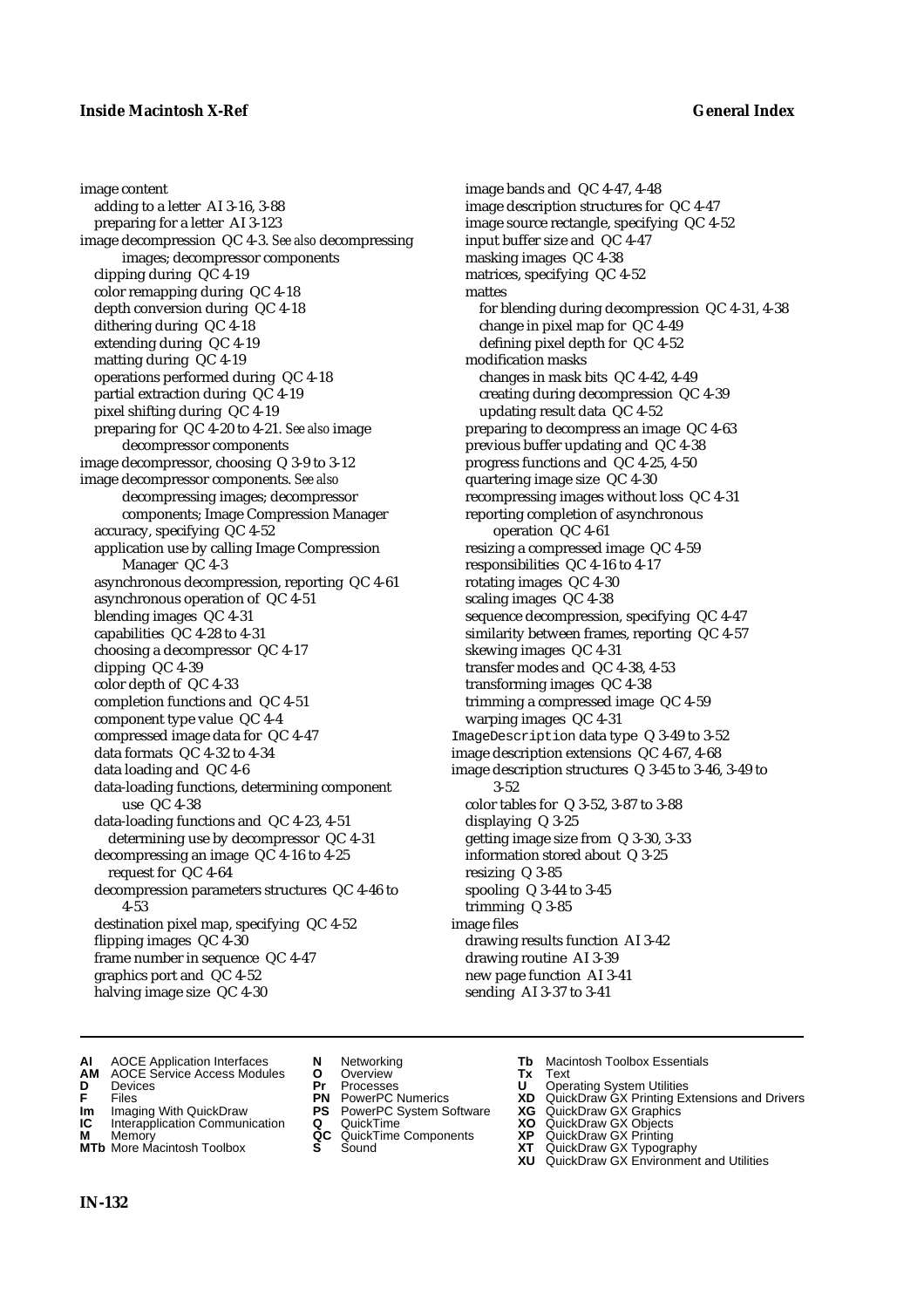## **Inside Macintosh X-Ref General Index**

image height table Tx 4-70 image quality, after compression Q 3-9 images banding Q 3-45 to 3-46 comparing Q 3-71 to 3-72 copying Im 3-112 to 3-122, 4-26 to 4-32, 6-9 to 6-11 extending Q 3-45 to 3-46 sequences of creating key frames from Q 3-60, 3-112 drawing Q 3-38 to 3-41 scrolling Im 2-20 to 2-26, 2-43 to 2-44 ImageWriter II printer driver application options XD 3-25 buffering and input/output preferences resource for XD 3-60 capture resources for XD 3-60 communications resource for XD 3-59 customization resource for XD 3-62 direct-mode printing XD 3-34 establishing preferences XD 3-28 files XD 3-12 imaging options XD 5-8 imaging system resource for XD 3-58 implementing compatibility with Macintosh Printing Manager XD 3-49 initializing constant data XD 3-36 jump table for XD 3-12, 3-15 look resource for XD 3-65 message override prefix XD 3-17 message overrides in XD 3-13 override of GXDefaultJob message XD 3-28 override of GXJobFormatModeQuery message XD 3-34 override of GXShutDown message XD 3-48 override of GXStartSendPage message XD 3-39 override resource for XD 3-14, 3-56 raster package controls resource for XD 3-64 raster package resource for XD 3-63 raster preferences resource for XD 3-62 rendering message overrides XD 3-48 resources for XD 3-55 special page handling XD 3-39 status resource for XD 3-61 task list XD 3-23 ImageWriter LQ printers Im B-7 imaging, defined Im 1-3 imaging messages overriding XD 3-7

imaging options XD 5-8 imaging phase of printing XD 1-9, 3-6, XP 1-5 modifying pages during XD 2-6 imaging system ('isys') resource XD 3-53, 6-33 to 6-34 example of XD 3-58 used in printer drivers XD 3-58 imaging systems XD 3-4 for portable digital documents XD 1-7 for printing documents XD 1-6 'imco' component type value Q 3-48, QC 4-4 'imdc' component type value Q 3-48, QC 4-4 immediate I/O requests and SCSI Manager 4.3 D 4-13 and the I/O queue D 1-10 at interrupt time D 1-15 implementation limit errors XU 3-10 implementation limits XO 1-43 implementation versions PS 3-8, 3-30 implicit cross-mode calls PS 2-8 implicit translation defined MTb 7-4 of editions MTb 7-10 while opening documents MTb 7-6, 7-8 while pasting data MTb 2-21, 2-39, 7-10 imported symbols. *See* imports importing a Scrapbook file QC 9-12 importing movie data. *See* movie data exchange components importing movies Q 4-3 import libraries PS 1-50 to 1-52. *See also* fragments advantages of PS 1-51 checking versions PS 3-7 to 3-10 data instantiation PS 1-51 to 1-52 defined PS 1-21 definition version PS 3-8 file and directory registry PS 3-6 to 3-7 file type PS 1-21, 3-6, 3-10 implementation version PS 3-8 length of fragment PS 3-31 load directories PS 3-7 location of fragment PS 3-31 ROM registry PS 3-6 search order PS 3-5 to 3-7 specifying definition version PS 3-30 specifying implementation version PS 3-30 specifying instruction set architecture PS 3-30 specifying update levels PS 3-30

- **AI** AOCE Application Interfaces **N** Networking **The Macintosh Toolbox Essentials**<br> **AM** AOCE Service Access Modules **O** Overview **Tx** Text<br> **D** Devices **Pr** Processes **U** Operating System Utilities
- AOCE Service Access Modules **O** Overview **Tx** Text<br>Devices **Devices Devices Devices D** Devices **Pr** Processes **U** Operating System Utilities
- 
- **Im** Files<br> **Im** Imaging With QuickDraw **PS** PowerPC System Software **XG**<br> **IC** Interapplication Communication **Q** QuickTime **XO**
- **IC** Interapplication Communication **Q** QuickTime **XO M** Memory **XP QC** QuickTime Components **XP**
- **M** Memory **CONSISTENT MEMORY AND MEMORY MEMORY AND MEMORY AND MEMORY AND <b>CONSISTENT CONSISTENT** WAS A VIOLENCE CONSISTENT OF A VIOLENCE CONSISTENT OF A VIOLENCE CONSISTENT OF A VIOLENCE CONSISTENT OF A VIOLENCE CONSISTEN
- 
- 
- 
- -
	-
- 
- 
- **F** Files **PN** PowerPC Numerics **XD** QuickDraw GX Printing Extensions and Drivers
	-
	-
	-
- **MTb** More Macintosh Toolbox **S** Sound **XT** QuickDraw GX Typography
	- **XU** QuickDraw GX Environment and Utilities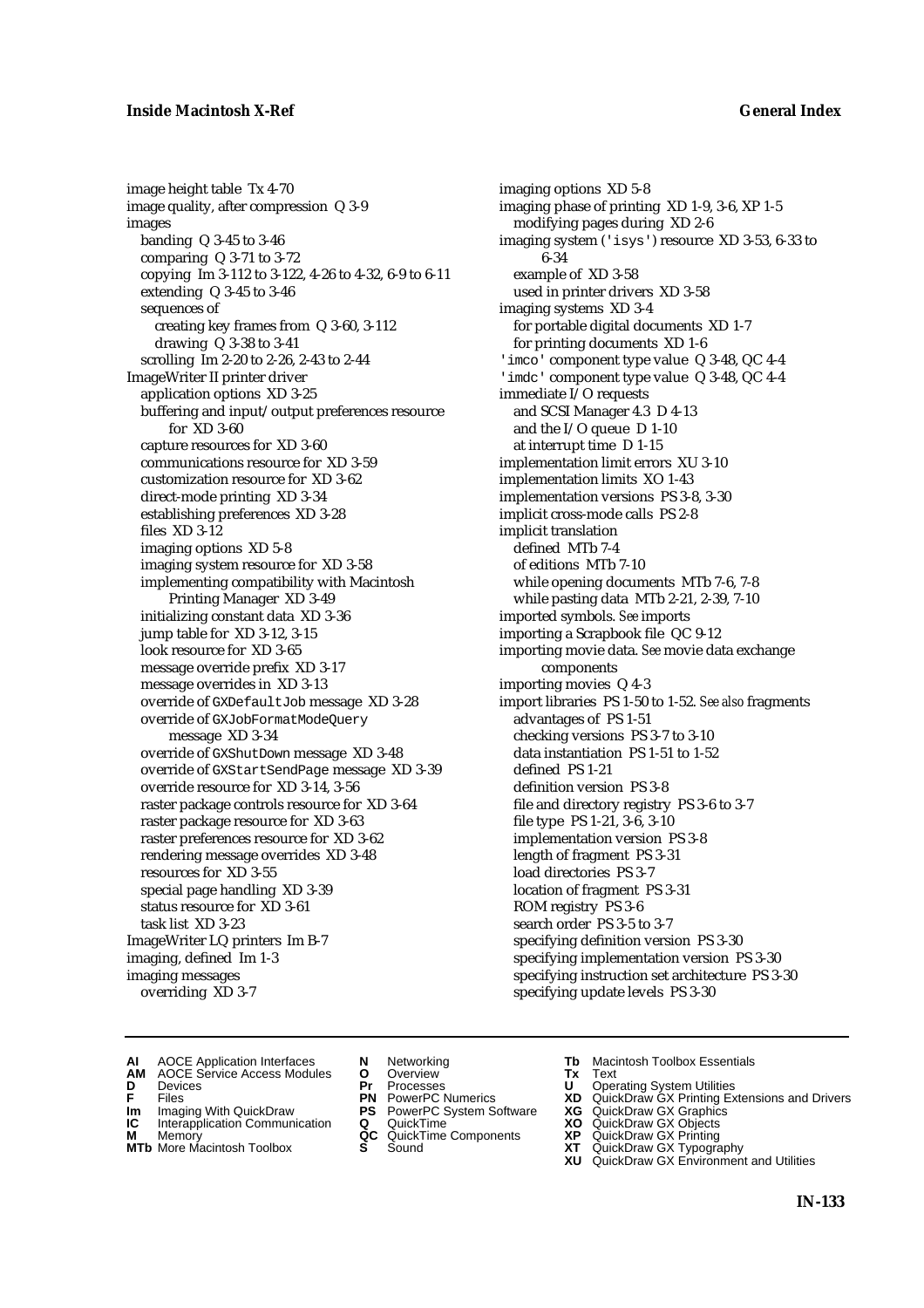imports PS 1-21, 3-4. *See also* soft imports imposed widths XT 8-5, 8-15 to 8-16, 8-48 to 8-49, 8-58 inactive controls Tb 5-13, 6-13 to 6-14 inactive windows Tb 4-6 to 4-7 handling mouse-down events in Tb 4-43 inactive windows, help balloons for MTb 3-87 to 3-89 inactivity, portable Macintosh computers D 6-7 inclusion XG 4-3. *See also* containment incoming messages AM 2-62 to 2-80. *See also* messages creating AM 2-70 to 2-71, 2-176 to 2-178 MSAM functions that act on AM 2-63 overview of processing AM 2-62 to 2-64 submitting AM 2-79 to 2-80, 2-200 to 2-201 writing AM 2-72 to 2-79, 2-178 to 2-199 incoming queues defined AM 2-10 enumerating messages in AM 2-138 to 2-140 personal MSAM manipulation of AM 2-14, 2-228 to 2-231 Incoming Queue Update event. *See* kMailEPPCInQUpdate high-level event index (in a dictionary record) Tx 8-5 index. *See* glyph indexes indexed colors Im 1-19 to 1-20, 1-24 to 1-25 indexed color spaces XO 4-22 to 4-23 indexed devices defined Im 4-5 pixel values for Im 4-13 to 4-14 index nodes. *See* B\*-tree index nodes indicators, in controls defined Tb 5-11 dragging Tb 5-35, 5-99 to 5-100, 5-114 to 5-115 Indic-style rearrangement. *See* linguistic rearrangement indirect addressing AI 7-14 to 7-17 attribute type AI 7-15 queue name type AI 7-16 inexact exception PN 4-6 assembler PN 12-11 conversions PN 5-4, 5-5, 5-7 INEXACT SANE constant PN A-7 INFINITE SANE constant PN A-6 Infinities PN 2-7 to 2-8 as alternative to stopping PN 1-7, 1-8 to 1-9 comparisons PN 6-3 converting to decimal PN 9-18 converting to floating-point PN 9-17 converting to integer PN 5-4 converting to string PN 9-20

double-double format PN 2-15 negative PN 2-8 positive PN 2-8 SANE PN A-2 INFINITY constant PN 7-5 Info box. *See* information windows info page. *See* information page information cards AI 8-4 defined AI 5-5 dragging and dropping AI 5-28, 5-171 use of AI 1-6 information page automatically opening for new sublist item AI 5-96 callback routines property changed AI 5-233 property dirtied AI 5-233 code resource routines AI 5-158 to 5-169 conditional views AI 5-166 keypress routine AI 5-163 maximum text length AI 5-166 overriding normal opening AI 5-158 pasting text AI 5-164 property changed AI 5-167 property dirtied AI 5-167 saving property values AI 5-168 setting default values AI 5-159 conditional views defined AI 5-26 implementing AI 5-131 to 5-136 sample AI 5-40 to 5-43 creating from an aspect AI 5-17 custom views code resource callback routines AI 5-242 to 5-245 code resource routines AI 5-192 to 5-194 defined AI 5-130 getting bounds AI 5-244 getting reference value AI 5-242 example AI 1-6 opening AI 5-158 relation to multiple aspects AI 5-18 sublist sample code AI 5-43 to 5-52 updating AI 5-168 window size AI 5-97 information page templates applying to new record or attribute types AI 5-139, 5-155 attribute sample code AI 5-52 to 5-58 components of AI 5-119 to 5-138

- **AI** AOCE Application Interfaces **N** Networking **Tb** Macintosh Toolbox Essentials<br> **AM** AOCE Service Access Modules **O** Overview **Tx** Text<br> **D** Devices **Pr** Processes **U** Operating System Utilities
- **AM** AOCE Service Access Modules **O** Overview **Tx** Text
- 
- 
- **IM** Files<br> **Im** Imaging With QuickDraw **PS** PowerPC System Software **XG**<br> **IC** Interapplication Communication **Q** QuickTime **XO**
- **Interapplication Communication <b>Q** QuickTime **XO** Memory **XO** Objects **XP QC** QuickTime Components **XP**
- 
- 
- 
- **F** Files **PN** PowerPC Numerics **XD** QuickDraw GX Printing Extensions and Drivers
	-
	-
	-
- **M** Memory **QC** QuickTime Components **XP** QuickDraw GX Printing
	-
- **D** Devices **Pr** Processes **U** Operating System Utilities
	-
	-
	-
- **MTb** More Macintosh Toolbox **S** Sound **XT** QuickDraw GX Typography
	- **XU** QuickDraw GX Environment and Utilities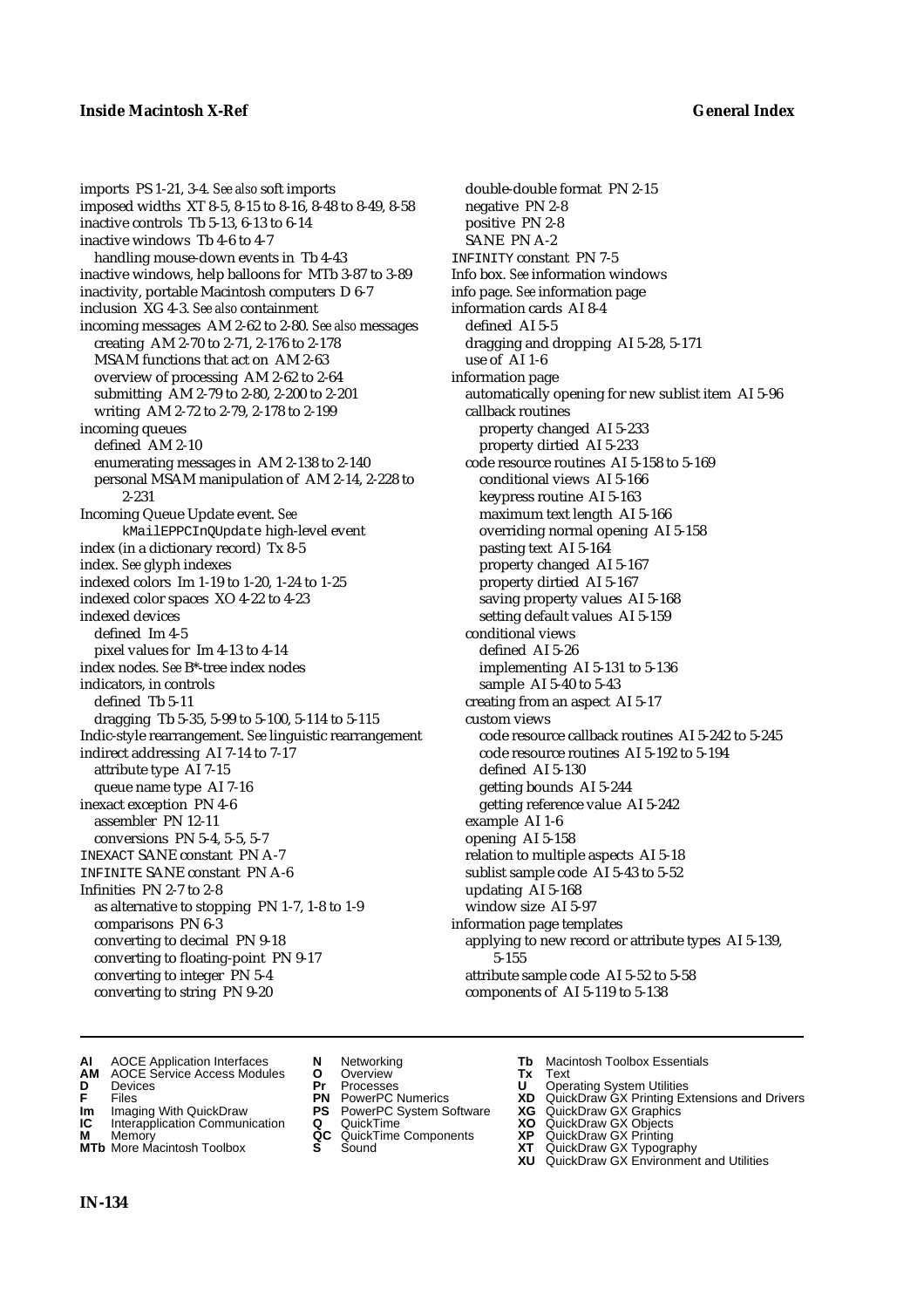custom window resource AI 5-97 custom window sample code AI 5-58 to 5-65 defined AI 5-11 described AI 5-14 determining quantity AI 5-205 disabling AI 5-140 for attribute in sublist AI 5-23 for record in sublist AI 5-24 how they work AI 5-15 to 5-30 naming information page AI 5-137 page-selection pop-up menu AI 5-97 record sample code AI 5-36 to 5-40 relation to aspects and records AI 5-11 resources AI 5-120 to 5-138 signature resource AI 5-121 to 5-123 specifying the main view aspect AI 5-136 sublist AI 5-136 view list AI 5-123 to 5-131 view types AI 5-127 to 5-130 information page template target selector AI 5-145 information windows using the stationery checkbox in Tb 7-34 using to customize icon Tb 7-17 version information in Tb 7-8, 7-32 InfoScrap function MTb 2-34 to 2-35 InitAllPacks procedure U 10-7 InitApplZone procedure M 2-87 to 2-88 InitBlock data type PS 3-15 InitCPort procedure Im 4-66 InitCursorCtl procedure Im 8-7, 8-22 to 8-23 InitCursor procedure Im 8-7, 8-22, O 9, 75 InitDateCache function Tx 5-31, 5-83 InitDBPack function IC 12-60 to 12-61 InitDialogs procedure Tb 6-103 to 6-104 InitEditionPack function IC 2-12, 2-74 'INIT' file type Tb 7-44 InitFonts procedure Tx 4-32, 4-51, O 9 InitGDevice procedure Im 5-21 to 5-22 InitGraf procedure Im 2-36 to 2-37, O 9, 181, PS 1-59, Tx 3-18 initialization automatic, of a script system Tx 6-69 of date cache record Tx 5-31, 5-83 of a dictionary Tx 8-13 of Font Manager Tx 4-32, 4-51 of graphics system Im 1-22 to 1-23 of QuickDraw Tx 3-18 of Script Manager Tx 6-8

of script systems Tx 1-100, 6-8, A-28 to A-29, A-38 of TextEdit Tx 2-23 of a TSM-aware application Tx 7-18, 7-49 initialization blocks. *See* fragment initialization blocks initialization of floating-point variables PN D-7 initialization parameters, for sound channels S 2-22 to 2-23, 2-91 to 2-92 initialization routines PS 3-15 to 3-18, 3-27 defined PS 1-30 in an unloadable segment Pr 7-5 InitializeDictionary function Tx 8-13, 8-21 to 8-22 initializing derived media handler components QC 10-12 to 10-13, 10-18 to 10-19 sequence grabber channel components QC 6-15, 6-38 sequence grabber components QC 5-11, 5-25 initializing constant data XD 3-36 initializing disks F 5-3 to 5-6, 5-9 to 5-10 overriding the disk initialization dialog box F 5-12 to 5-13 I/O queues. *See* file I/O queues I/O requests F 2-6 initializing new heap zones within other heap zones M 2-14 to 2-16 InitiateTextService function Tx 7-41, 7-84 to 7-85 initiator ADSP N 5-10 ASDSP N 5-10, 5-29, 5-30 initiator of authentication process AI 9-13 InitMenus procedure Tb 3-103 to 3-104 InitPack procedure U 10-7 InitPort procedure Im 2-39 to 2-40 InitProcMenu procedure Tb 3-104 InitResources function MTb 1-50 'INIT' resource type and monitors extensions MTb 8-12, 8-61 making notification requests Pr 5-10 calling Script Manager routines from Tx 6-8 InitSDeclMgr function D 2-72 to 2-73 InitTSMAwareApplication function Tx 7-18, 7-49 InitUtil function U 7-7, 7-8, 7-10 InitWindows procedure O 9, Tb 4-75 InitZone procedure M 1-81, 2-86 to 2-87, 2-90 ink attributes as ink object property XO 5-6 list of XO 5-9 to 5-10, 5-51 manipulating XO 5-40 to 5-41, 5-61 to 5-64 ink object properties XO 5-6 to 5-10

- **AI** AOCE Application Interfaces **N** Networking **The Macintosh Toolbox Essentials**<br> **AM** AOCE Service Access Modules **O** Overview **Tx** Text<br> **D** Devices **Pr** Processes **U** Operating System Utilities
- AOCE Service Access Modules **O** Overview **Tx** Text<br>Devices **Devices Devices Devices**
- 
- **IM** FILES<br> **Im** Imaging With QuickDraw **PS** PowerPC System Software **XG**<br> **IC** Interapplication Communication **Q** QuickTime **XO**
- **IC** Interapplication Communication **Q** QuickTime **XO M** Memory **XO QC** QuickTime Components **XP**
- **M** Memory **QC** QuickTime Components **XP**<br>**MTb** More Macintosh Toolbox **S** Sound **XT**
- 
- 
- **D** Devices **Pr** Processes **U** Operating System Utilities
	-
	-
	-
	-
- 
- 
- **F** Files **PN** PowerPC Numerics **XD** QuickDraw GX Printing Extensions and Drivers
	-
	-
	-
- **MTb** More Macintosh Toolbox **S** Sound **XT** QuickDraw GX Typography
	- **XU** QuickDraw GX Environment and Utilities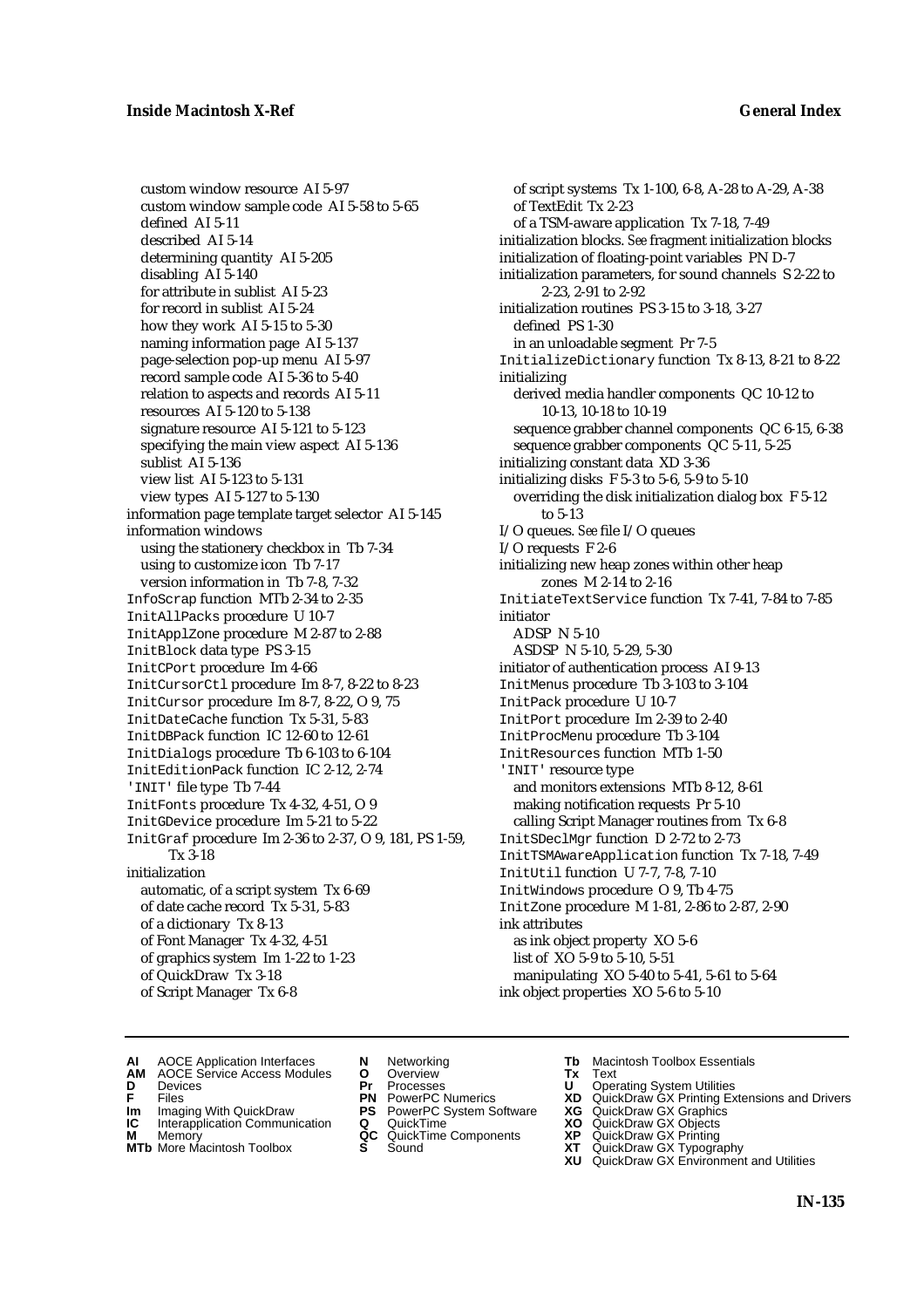attributes. *See* ink attributes color. *See* colors default values for XO 5-10, 5-60 owner count XO 5-6, 5-41, 5-64 tag list XO 5-6, 5-41, 5-65 to 5-67 transfer mode. *See* transfer modes; component modes ink objects XO 5-5 to 5-80 of bitmap shapes XG 5-8 to 5-9 constants and data types for XO 5-50 to 5-56 copying, comparing, and cloning XO 5-39 to 5-40, 5-58 to 5-60 creating and disposing of XO 5-38 to 5-39, 5-56 to 5-57 default XO 5-10 defined XO 1-12, 5-50 functions for XO 5-56 to 5-76 loading and unloading XO 5-40 manipulating properties of XO 5-40 to 5-41, 5-61 to 5-67 manipulating the color of XO 5-42, 5-68 to 5-72 manipulating the transfer mode of XO 5-43, 5-72 to 5-76 overriding XG 6-8 to 6-15, 6-38 to 6-40 properties of. *See* ink object properties resetting default properties XO 5-60 as shape object property XO 2-8, 2-30 to 2-31, 2-71 to 2-72 inline input Tx 1-14, 1-92, 2-108, 7-7 to 7-8 active input area Tx 7-11 explicitly confirming text Tx 7-23 toggling Tx 6-18 in-place data instantiation PS 1-38 inpt embedded speech command selector S 4-27 input/output, accessing memory-mapped locations PS 1-11 to 1-12 input-method dictionaries. *See* dictionaries input-method icons Tx 1-105 input methods Tx 1-14, 1-91 to 1-93, 7-6 to 7-8. *See also* inline input; bottomline input; text service components, Tb 3-32 Chinese Tx 1-93 defined Tx 1-14, 7-6 dictionaries. *See* dictionaries floating input window Tx 1-92, 7-7 to 7-8 Japanese Tx 1-92, 1-93 Korean Tx 1-93 scripts and languages supported by Tx 7-25 setting Tx 6-17 to 6-19, 6-80 to 6-81

switching Tx 1-106, 6-18 and transliteration Tx 6-44 input mode embedded speech command S 4-27 input of text Tx 1-5, 1-87 to 1-93. *See also* input methods; keyboard script; keyboards; keyboard layouts; keyboard resources; key translation input methods Tx 7-6 to 7-8 keyboards Tx C-4 to C-6 key translation Tx C-8 to C-10 input order XT 1-7, 5-6, 10-3. *See also* display order InsertEmptyMovieSegment function Q 2-259 InsertEmptyTrackSegment function Q 2-264 inserting and deleting text Tx 2-43 inserting text Tx 2-43 insertion location descriptor records IC 8-5 insertion mode (for dictionary records) Tx 8-31 insertion point Tx 1-74 defined Tx 1-74, 2-10 and font script Tx 2-9 and hit testing Tx 2-63 marking with a caret Tx 3-16 setting Tx 2-34 insertion points XT 10-6 InsertMediaIntoTrack function Q 2-48, 2-265 InsertMenuItem procedure Tb 3-64 to 3-67, 3-126 to 3-127 InsertMenu procedure O 154, Tb 3-55, 3-108 to 3-109 InsertMovieSegment function Q 2-257 to 2-259, 2-356 InsertRecordToDictionary function Tx 8-18 to 8-20, 8-30 to 8-31 InsertResMenu procedure Tb 3-69, 3-129 to 3-130 InsertSRTRec function D 2-17, 2-54 to 2-56 InsertTrackSegment function Q 2-262 to 2-263, 2-356 InsetRect procedure Im 3-54 InsetRgn procedure Im 3-93 to 3-94 insetting dashes XG 3-73 to 3-74 insetting shapes XG 4-50 to 4-52, 4-94 inside-frame style attribute as style attribute flag XG 3-99 defined XG 3-18 effect on dash placement XG 3-73 effect on shape with crossed contours XG 3-53 to 3-54 *Inside Macintosh* O xii–xiv, *passim* bit numbering conventions PS xii to xiii chapter format D xvii, PS xi code conventions O 24–25 format conventions D xviii, O xiii–xiv, PS xii

- **AI** AOCE Application Interfaces **N** Networking **Tb** Macintosh Toolbox Essentials<br> **AM** AOCE Service Access Modules **O** Overview **Tx** Text<br> **D** Devices **Pr** Processes **U** Operating System Utilities
- **AM** AOCE Service Access Modules **O** Overview **Tx** Text
- 
- 
- **Im** Imaging With QuickDraw **PS** PowerPC System Software **XG IC** Interapplication Communication **Q** QuickTime **COVIC**
- **Interapplication Communication <b>Q** QuickTime **XO** Memory **XO** Memory **XP QC** QuickTime Components **XP**
- **M** Memory **CC** QuickTime Components **XP**<br> **MTb** More Macintosh Toolbox **S** Sound **XT**
- 
- **D** Devices **Pr** Processes **U** Operating System Utilities
	-
	-
	-
	-
	-
- 
- 
- **FRICAG CONSISTS IN THE PROCESSES CONSISTS AND CONSIST CONSISTENT CONSISTS CONSISTS PRINTIPLE PROCESSES CONSISTS CON<br>
<b>F**FRICES **PN** POWERPC Numerics **XD** QuickDraw GX Printing Extensions and Drivers<br> **Im** Imaging With Qui
	-
	-
	-
- **MTb** More Macintosh Toolbox **S** Sound **XT** QuickDraw GX Typography
	- **XU** QuickDraw GX Environment and Utilities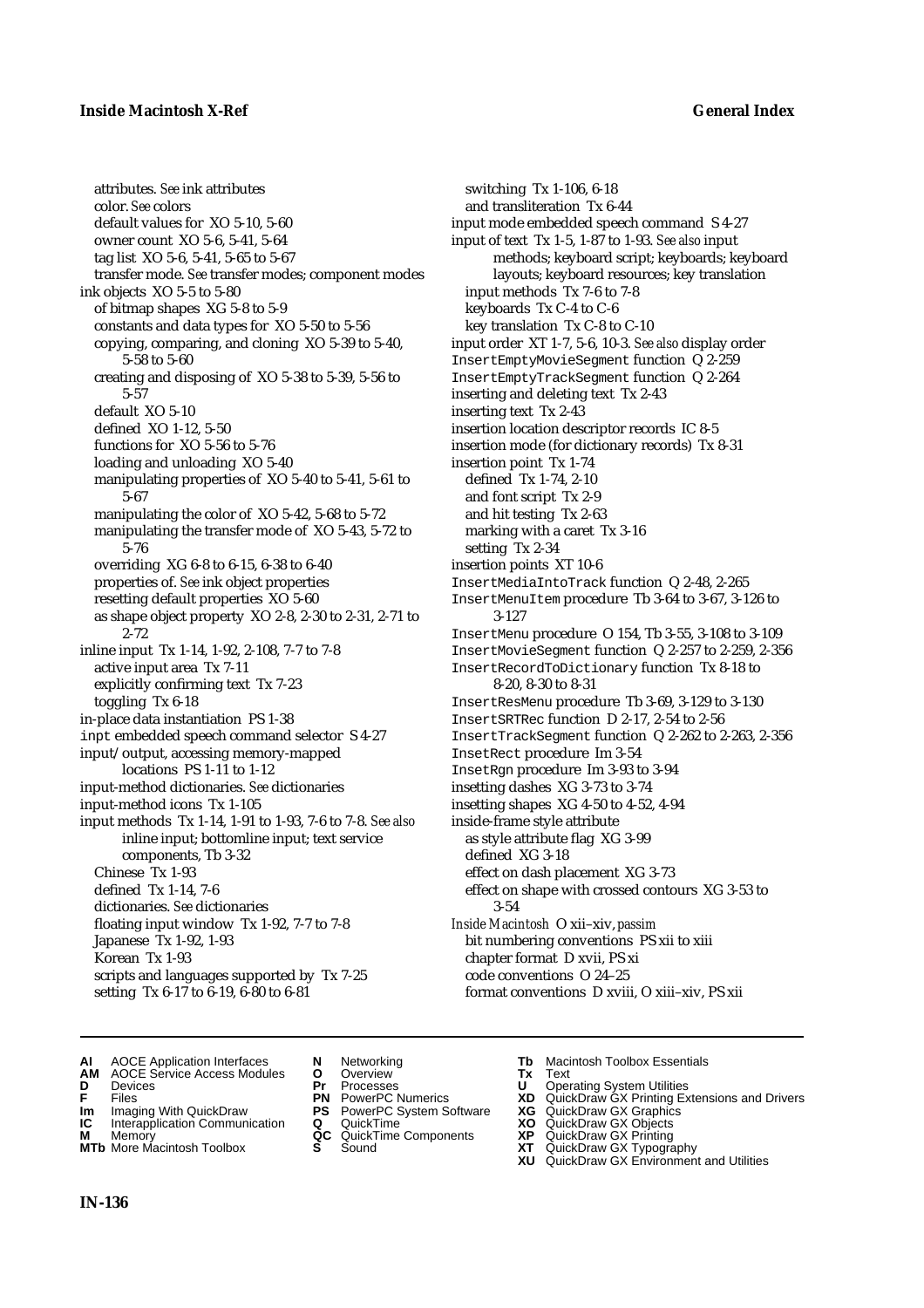format of parameter blocks D xix, PS xiv InsMenuItem procedure. *See* InsertMenuItem procedure InstallExceptionHandler function PS 4-17 installing script systems Tx 1-100 to 1-104 instance XU 6-7 instantiation. *See* global instantiation; per-context instantiation; per-load instantiation instant rounding PN B-2 InsTime procedure Pr 3-5, 3-6, 3-9, 3-18 to 3-19 Institute of Electrical and Electronics Engineers (IEEE) N 10-5, 10-27 instruction cache PS 1-10, 1-70 defined M 4-8 flushing M 4-9 to 4-10, 4-29 to 4-30, 4-31 to 4-33 instruction set architectures constants for PS 2-35 to 2-36 defined PS 1-13 determining PS 2-44 specifying for an application PS 3-30 specifying for an import library PS 3-30 instruction sets for font design Tx 4-72. *See also* outline font ('sfnt') resources instruction timings PS 1-9 Instrument Chunks S 2-82 instruments, installing into sound channels S 2-10 InsXTime procedure Pr 3-8, 3-9, 3-19 to 3-20 INT PN B-1 Int64Bit data type U 3-27 Int64 data type Q 2-78 Integer data type Im A-4 integer numbers conversions of XU 8-8 formats of XU 8-6 integers coercing to long integers O 47 coercing to pointers O 47 converting from numeric strings Tx 5-38 to 5-39 converting to numeric strings Tx 5-38 to 5-39, 5-92 integer types PN 2-8 integers, converting PN 5-3 to 5-5 assembler PN 13-3 to 13-4 compiler PN 9-12 rounding PN 4-3 truncating PN 4-3 'inte' keyword IC 3-15 intelligent cut and paste Tx 1-99, 6-68, 6-69

interapplication communication (IAC) IC 1-3 to 1-22, O 14–17 intercharacter and interword spacing Tx 3-22, 6-12, 6-64 intercharacter space Tx 1-25 interesting times, finding Q 2-196 to 2-202 interface. *See* Macintosh interface functions interface files. *See* universal interface files interface type (text service component) Tx 7-15 interframe compression QC 6-70 controlling with sequence grabber QC 6-68 sequence grabbers and QC 5-82, 5-84 interframe compression. *See* compression, interframe interleaving movie data Q 2-30, 2-106, 2-108 interleaving of sample points or packets S 2-10 intermediary defined AI 9-10 obtaining proxy AI 9-46 obtaining record ID AI 9-59 intermediary, ASDSP N 5-10 internal errors XU 3-7 internal modem. *See* modem, portable Macintosh computers internal validation XU 4-6 international bundle ('itlb') resource Tx B-5, B-17 to B-21 application font, preferred Tx B-21 fixed-width font, preferred Tx B-20 Help font, preferred Tx B-21 initialization of script flags Tx 6-68 'itl0' resource ID Tx B-18 'itl1' resource ID Tx B-18 'itl2' resource ID Tx B-18 'itl4' resource ID Tx B-19 'itl5' resource ID Tx B-19 'KCHR' resource ID Tx B-19, C-18 'kcs#'/'kcs4'/'kcs8' resource ID Tx B-19, C-25 language code for script Tx B-19 numeral code and calendar code Tx B-19 script flags Tx A-28, B-18 small text font, preferred Tx B-21 styles, valid for script Tx B-21 styles for aliases Tx B-21 system font, preferred Tx B-21 international configuration ('itlc') resource Tx B-5, B-9 to B-11 font force flag Tx B-10 international resources selection flag Tx B-10

- **AI** AOCE Application Interfaces **N** Networking **Tb** Macintosh Toolbox Essentials<br> **AM** AOCE Service Access Modules **O** Overview **Tx** Text<br> **D** Devices **Pr** Processes **U** Operating System Utilities
	- AOCE Service Access Modules **O** Overview **Tx** Text<br>Devices **Devices Devices Devices**
- -
- **IM** FILES<br> **Im** Imaging With QuickDraw **PS** PowerPC System Software **XG**<br> **IC** Interapplication Communication **Q** QuickTime **XO**
- **IC** Interapplication Communication **Q** QuickTime **XO M** Memory **XO QC** QuickTime Components **XP M** Memory **QC** QuickTime Components **XP**<br>**MTb** More Macintosh Toolbox **S** Sound **XT**
- 
- 
- **D** Devices **Pr** Processes **U** Operating System Utilities
	-
	-
	-
	-
- 
- 
- **F** Files **PN** PowerPC Numerics **XD** QuickDraw GX Printing Extensions and Drivers
	-
	-
	-
- **MTb** More Macintosh Toolbox **S** Sound **XT** QuickDraw GX Typography
	- **XU** QuickDraw GX Environment and Utilities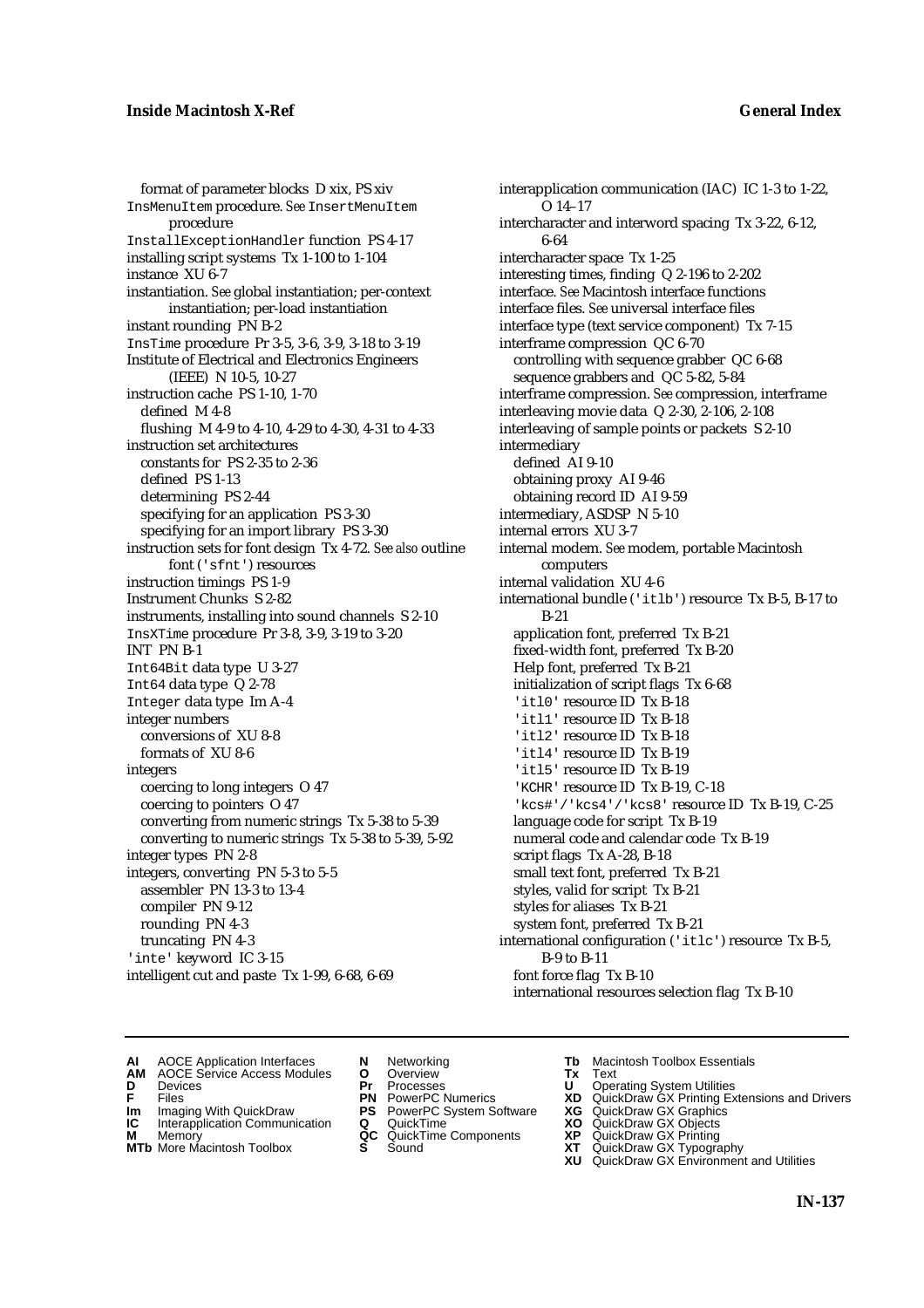old-keyboard setting Tx B-11, C-16 region code for system script Tx B-11 Script Manager general flags Tx B-11 and system direction Tx 6-10 system global flags Tx B-11 system script code Tx B-10 international resources Tx 1-15, B-3 to B-86. *See also* encoding/rendering resource; international bundle resource; international configuration resource; long-date-format resource; numeric-format resource; script-sorting resource; string-manipulation resource; tokens resource; transliteration resource direct access to Tx 6-31 to 6-34, 6-89 to 6-92 direct access to tables of Tx 6-32 to 6-37 ID ranges for Tx 1-49 to 1-50, B-6 to B-8, B-9 and the international resources selection flag Tx B-9 and layout shapes XT 9-37 to 9-38 list of Tx 1-41 to 1-42, B-4 to B-5 and localized system software Tx A-23 to A-24, B-6 multiple versions of Tx 1-103 to 1-104, B-9 replacing Tx 1-103 to 1-104, 6-48 to 6-49 and the Resource Manager Tx B-8 and the Text Utilities Tx 5-4 international resources cache Tx 6-49 international resources selection flag Tx 1-52, 5-4 to 5-6, 6-11, 6-25 to 6-26, 6-62, B-10 and IntlScript function Tx 6-22 to 6-24 and StringOrder function Tx 5-58 and TextOrder function Tx 5-59 International Utilities Package Tx D-3 internet N 1-7, 4-7, 4-16 internet routers N 2-6, 2-13, 2-15, 2-17 to 2-18 internet socket addresses and DDP N 7-4 defined N 1-7, 3-5 internetworking N 1-21 interpolation. *See* linear interpolation interpreting floating-point values PN 2-4 to 2-11 interpreting movies on non-Macintosh computers Q 4-3 interprocess buffers, and temporary memory M 2-10 interprogram messages. *See* messages interprogram messaging addresses. *See* addresses Interprogram Messaging Manager AI 7-3 to 7-158 application-defined functions for AI 7-114 to 7-116 completion routine AI 7-114 data structures for AI 7-24 to 7-41

delivery notification AI 7-28 to 7-34 message addressing structures AI 7-24 to 7-26 message and block types AI 7-26 to 7-28 functions in AI 7-42 to 7-114 calling asynchronously or synchronously AI 7-41 calling from assembly language AI 7-43, 7-107 completion routines AI 7-41 creating a new message AI 7-43 to 7-68 deleting messages AI 7-105 to 7-107 listing and reading messages AI 7-80 to 7-105 managing message queues AI 7-68 to 7-80 utilities AI 7-107 to 7-114 introduction AI 1-13 relationship to Standard Mail Package AI 7-3 services provided AI 7-4 testing for availability AI 7-17 testing for version number AI 7-17, 7-38 Interprogram Messaging parameter block header AI 7-40 interrupt handlers D 1-17, 1-37, Pr 1-10 interrupt latency Pr 3-6 interrupt priority levels Pr 1-11, 6-3 interrupt routines, of Sound Input Manager S 3-10, 3-55 to 3-56 interrupts Pr 1-9. *See also* exceptions interrupts, nonmaskable M 3-23 interrupts, VBL. *See* vertical retrace interrupts interrupt service routines Slot Manager D 2-22, 2-70 to 2-71 interrupt tables Pr 1-10 interrupt tasks accessing global variables Pr 1-12 allocating or moving memory Pr 1-12 and application context Pr 1-12 and the A5 world Pr 1-12, 1-13 and virtual memory Pr 1-12 calling routines in other segments Pr 1-12 deferring under virtual memory M 3-12 executing when interrupts are enabled Pr 6-3 to 6-15 guidelines for using Pr 1-13 in a locked segment Pr 7-4 maintaining the A5 register M 4-16 to 4-17 and Memory Manager routines M 1-50, 2-26 preserving registers Pr 1-13 scheduling of Pr 1-11 to 1-12 side effects of lengthy tasks Pr 6-3 and temporary memory M 2-10 unloading code segments Pr 1-13

- **AI** AOCE Application Interfaces **N** Networking **Tb** Macintosh Toolbox Essentials
- **AM** AOCE Service Access Modules **O** Overview **Tx** Text
- 
- 
- 
- **Interapplication Communication <b>Q** QuickTime **XO** Memory **XO** Objects **XP QC** QuickTime Components **XP**
- **MTb** More Macintosh Toolbox **S** Sound **XT** QuickDraw GX Typography
- 
- **D** Devices **Pr** Processes **U** Operating System Utilities
- **IM** Files<br> **Im** Imaging With QuickDraw **PS** PowerPC System Software **XG**<br> **IC** Interapplication Communication **Q** QuickTime **XO XO** 
	-
	-
	-
- 
- 
- **F** Files **PN** PowerPC Numerics **XD** QuickDraw GX Printing Extensions and Drivers
	-
	-
- **M** Memory **QC** QuickTime Components **XP** QuickDraw GX Printing
	-
	- **XU** QuickDraw GX Environment and Utilities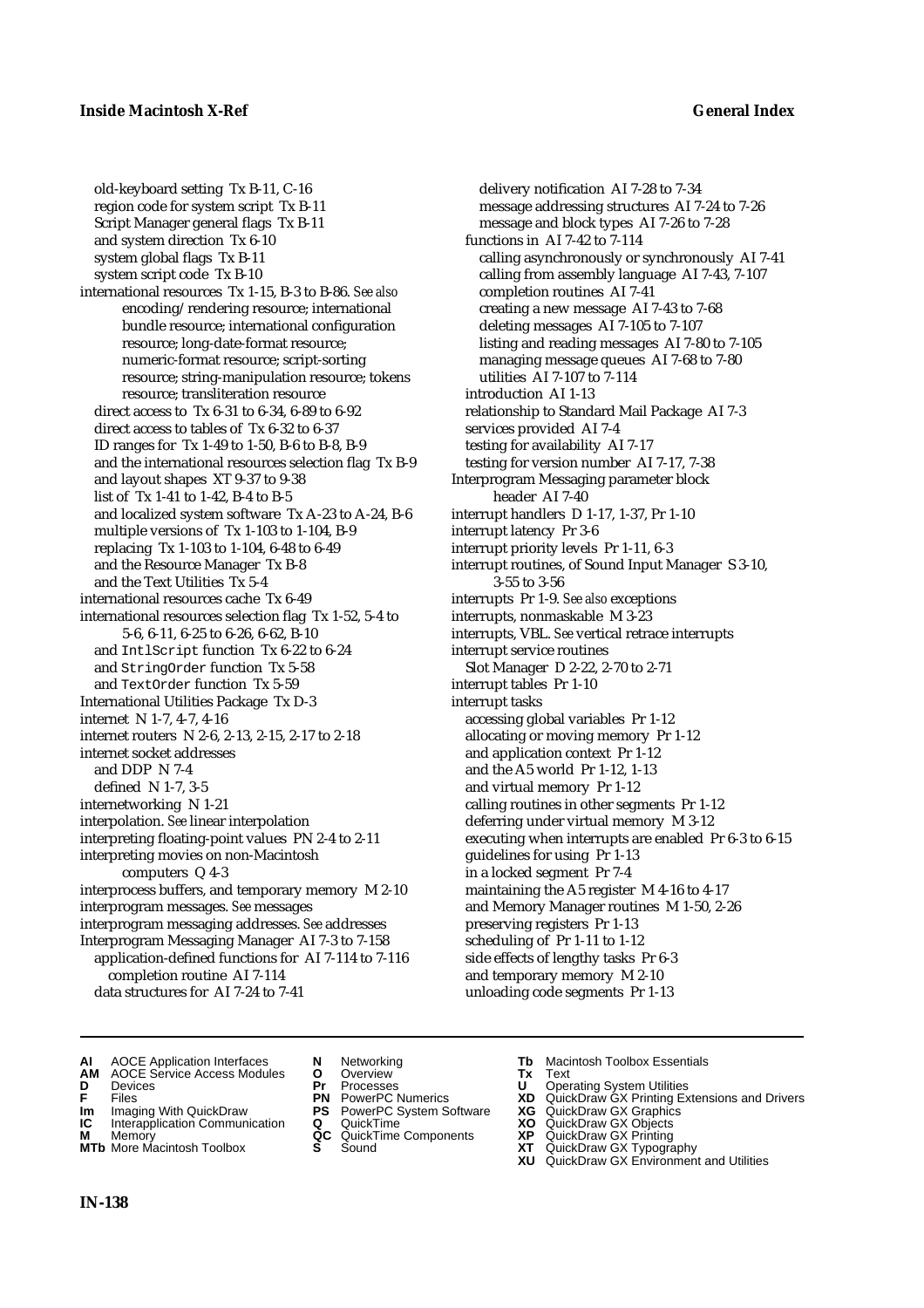using locked handles Pr 1-12 interrupt time avoiding Memory Manager routines at M 1-50, 2-26 calling accelerated resources PS 2-26 calling Gestalt at U 1-31 calling Memory Manager PS 1-70 deferring code execution under virtual memory M 3-20 Sound Input Manager completion routines at S 3-55 Sound Manager callback procedures at S 2-49, 2-153 Sound Manager completion routines at S 2-152 Sound Manager doubleback procedures at S 2-72, 2-154 sound recording at S 3-16 Speech Manager callback procedures at S 4-20, 4-82 I/O. *See* input/output I/O completion routines, and the A5 register M 4-15 I/O system errors U 2-9 interrupt vectors Pr 1-10 intersection (touching), testing shapes for XG 4-18 to 4-21, 4-53 to 4-57, 4-95 to 4-99 intersection operation XG 4-21, 4-61, 4-105, 4-107 interval arithmetic PN 1-5 interword space Tx 1-25 Intl0Rec data type Tx B-23 to B-27 Intl1Rec data type Tx B-28 to B-31 IntlForce global variable Tx 5-4 IntlScript function Tx 6-22 to 6-24, 6-83 IntlTokenize function Tx 6-38 to 6-43, 6-92 to 6-98, B-50 to B-54. *See also* tokenization token codes for Tx 6-58 to 6-61 intraframe compression. *See* compression, intraframe intranode delivery N 2-6, 2-15 to 2-16, 7-4 In Tray getting information about a letter AI 3-93 obtaining letter descriptor of next item to open AI 3-97 I/O tasks, advantage of packed structures for AI 2-5 intrinsic fonts Tx 4-8, 4-93 IntToFixed macro XU 8-27, 8-37 invalidating users IC 11-44 I/O functions IC 2-68, 2-104 to 2-105 invalid data warnings XU 3-26 invalid exception PN 4-5 assembler PN 12-10 conversions PN 5-4 signaling NaN, result of PN 2-8 invalid operation flag PN B-3

INVALID SANE constant PN A-7 invalid-operation exception. *See* invalid exception InvalMenuBar procedure Tb 3-114 InvalRect procedure O 123, Tb 4-107 to 4-108 using to stimulate redrawing of a list MTb 4-32 InvalRgn procedure O 123, Tb 4-59, 4-108 inVBL global constant Pr 4-8 inverse even-odd fill XO 2-14 inverse fill. *See* inverse even-odd fill InverseMatrix function Q 2-346 to 2-347 inverse of a mapping XU 8-17, 8-65 inverse operations PN 1-5 to 1-6 inverse shape fills XG 2-15 inverse solid fill. *See* inverse even-odd fill inverse tables, defined Im 5-5 inverse winding fill XO 2-14 inversion operation XG 4-21, 4-65, 4-116 invertArc opcode Im A-9, A-20 InvertArc procedure Im 3-77 inverting shapes Im 3-13 InvertMapping function XU 8-65 invertOval opcode Im A-9, A-20 InvertOval procedure Im 3-71 invertPoly opcode Im A-10, A-20 InvertPoly procedure Im 3-85 invertRect opcode Im A-8, A-19 InvertRect procedure Im 3-62 InvertRect procedure and text highlighting Tx 3-61 invertRgn opcode Im A-10, A-21 InvertRgn procedure Im 3-103 to 3-104 InvertRoundRect procedure Im 3-67 to 3-68 invertRRect opcode Im A-8, A-19 invertSameArc opcode Im A-10, A-20 invertSameOval opcode Im A-9, A-20 invertSamePoly opcode Im A-10, A-21 invertSameRect opcode Im A-8, A-19 invertSameRgn opcode Im A-11, A-21 invertSameRRect opcode Im A-8, A-20 'iobm' resource type. *See* buffering and input/output preferences resource ioCompletion field in ENET parameter block N 11-27 in MPP parameter block N 7-36 IODone routine D 1-31, 1-87 and sound input device drivers S 3-16 IOParam data type D 1-53 to 1-56 I/O queue D 1-10 ioRefNum field, in MPP parameter block N 7-37

- **AI** AOCE Application Interfaces **N** Networking **Tb** Macintosh Toolbox Essentials<br> **AM** AOCE Service Access Modules **O** Overview **Tx** Text<br> **D** Devices **Pr** Processes **U** Operating System Utilities
- AOCE Service Access Modules **O** Overview **Tx** Text<br>Devices **Devices Devices Devices**
- 
- 
- **IM** FILES<br> **Im** Imaging With QuickDraw **PS** PowerPC System Software **XG**<br> **IC** Interapplication Communication **Q** QuickTime **XO IC** Interapplication Communication **Q** QuickTime **XO M** Memory **XO QC** QuickTime Components **XP**
- **M** Memory **QC** QuickTime Components **XP**<br>**MTb** More Macintosh Toolbox **S** Sound **XT**
- **MTb** More Macintosh Toolbox **S** Sound **XT** QuickDraw GX Typography
- 
- **D** Devices **Pr** Processes **U** Operating System Utilities
	-
	-
	-
	-
- 
- 
- **F** Files **PN** PowerPC Numerics **XD** QuickDraw GX Printing Extensions and Drivers
	-
	-
	-
	-
	- **XU** QuickDraw GX Environment and Utilities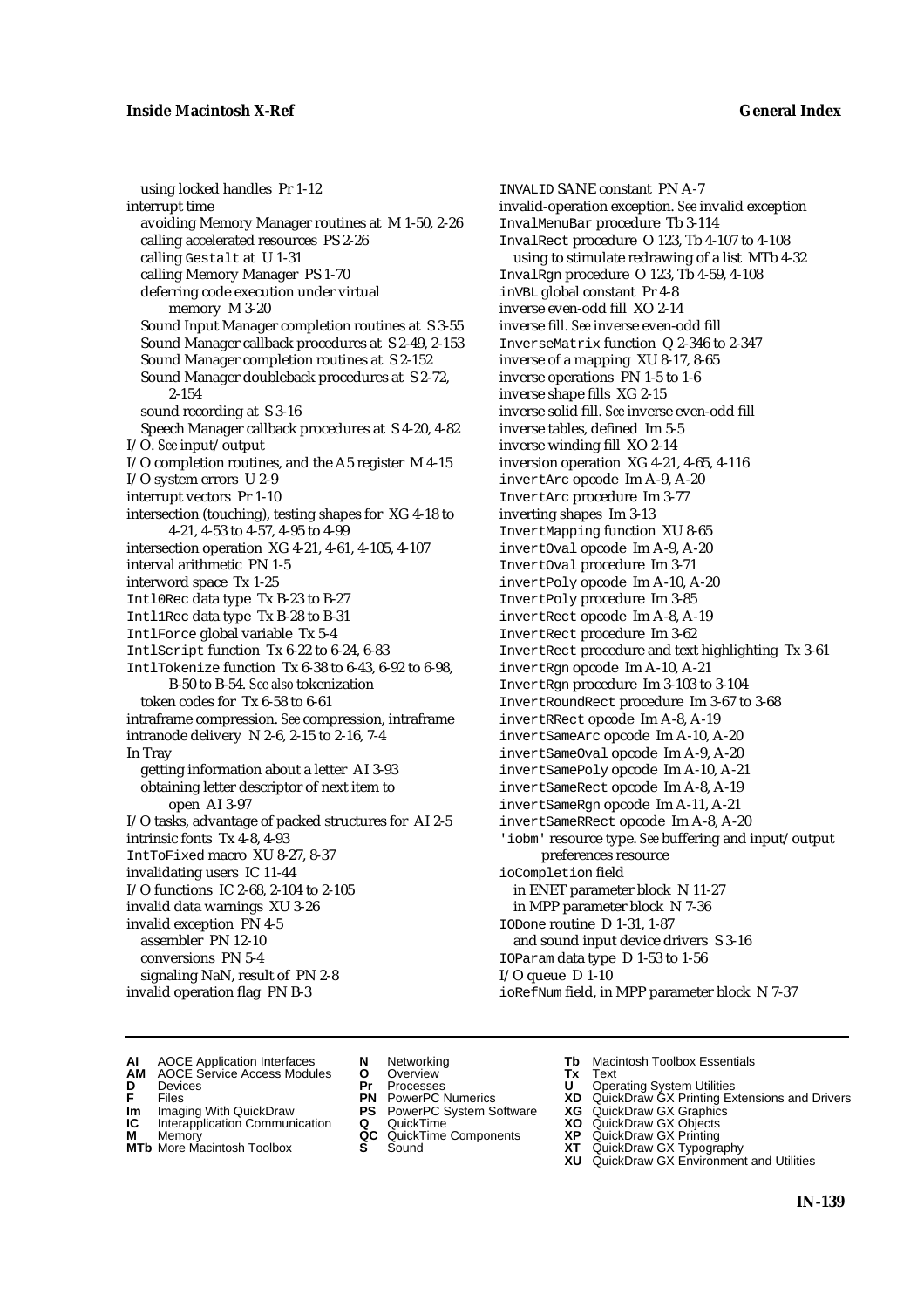ioResult field, in MPP parameter block N 7-36 IPCListPorts function Tb 2-74 description IC 11-54 to 11-55 use of by PPCBrowser function IC 11-25 to 11-27 IPCListPortsPBRec data type IC 11-46 IPMAddRecipient function AI 7-50 to 7-51 IPMAddReplyQueue function AI 7-52 IPM addresses. *See* addresses IPMBlockType data type AI 7-28 IPMChangeQueueFilter function AI 7-74 IPMCloseContext function AI 7-77 IPMCloseMsg function AI 7-104 to 7-105 IPMCloseQueue function AI 7-76 IPMCreateQueue function AI 7-69 to 7-70 IPMDeleteMsgRange function AI 7-106 to 7-107 IPMDeleteQueue function AI 7-78 IPMEndMsg function AI 7-65 to 7-68 IPMEntityNameExtension data type AI 7-26 IPMEntnAttributeExtension data type AI 7-26 IPMEntnQueueExtension data type AI 7-26 IPMEnumerateQueue function AI 7-80 to 7-82 IPMFilter data type AI 7-35 IPMFixedHdrInfo data type AI 7-38 IPMGetBlkIndex function AI 7-96 IPMGetMsgInfo function AI 7-87 IPM Manager

determining version AM 2-36 IPM Manager. *See* Interprogram Messaging Manager IPMMsgID data type AI 7-32 IPMMsgInfo data type AI 7-36 IPMMsgType data type AI 7-28 IPMNestMsg function AI 7-59 to 7-61 IPMNewBlock function AI 7-53 to 7-55 IPMNewHFSMsg function AI 7-47 to 7-50 IPMNewMsg function AI 7-43 to 7-47 IPMNewNestedMsgBlock function AI 7-56 to 7-59 IPMNotificationType data type AI 7-31 IPMOpenBlockAsMsg function AI 7-86 to 7-87 IPMOpenContext function AI 7-70 IPMOpenHFSMsg function AI 7-84 IPMOpenMsg function AI 7-82 to 7-84 IPMOpenQueue function AI 7-72 to 7-74 IPMReadHeader function AI 7-89 to 7-92 IPMReadMsg function AI 7-98 to 7-101 IPMReadRecipient function AI 7-92 to 7-94 IPMReadReplyQueue function AI 7-95 to 7-96 IPMReportBlockHeader data type AI 7-33 IPMSender data type AI 7-40

IPMSingleFilter data type AI 7-34 IPMTOC data type AI 7-37 IPMVerifySignature function AI 7-102 to 7-103 IPMWriteMsg function AI 7-61 to 7-65 ipower SANE function PN A-6 is32BitCompatible flag Tb 2-118 isAlias flag Tb 7-40 isAlias lookup-table flag AI 5-109 IsATPOpen function N 2-21 IsAutoSlpControlDisabled function D 6-44 IsDialogEvent function O 142, Tb 2-29, 6-77, 6-138 to 6-139 IsDimmingControlDisabled function D 6-48 isfinite macro PN 7-4 isHighLevelEventAware flag IC 4-5, Pr 2-4, Tb 2-119 isInvisible flag Tb 7-34 IsMetric function Tx 1-97, B-22, U 4-48 to 4-49 IsMovieDone function Q 2-42, 2-125 to 2-126 IsMPPOpen function N 2-20 to 2-21 isnan macro PN 7-4 isnormal macro PN 7-4 ISO language identifiers Tx 4-87 isOnDesk flag Tb 7-48 IsOutline function Tx 4-61 ISP. *See* stack pointer, interrupt IsProcessorCyclingEnabled function D 6-62 isRecordRef lookup-table flag AI 5-109 IsRegisteredSection function IC 2-14, 2-78 IsScrapMovie function Q 2-252 isShared flag Tb 7-34, 7-48 IsSpindownDisabled function D 6-51 isStationeryAware flag Tb 2-119 isStationery flag Tb 7-34 issue time of credentials AI 9-59 'isys' resource type. *See* imaging system resource item color table resources Tb 6-158 to 6-164 and control panels MTb 8-23 and monitors extensions MTb 8-56 item list resources counting items in Tb 6-128 defined Tb 6-13 example of Tb 6-27 to 6-28 Rez input format for Tb 6-26 to 6-30 Rez output format for Tb 6-151 to 6-156 specifying for a dialog box Tb 6-24 specifying for an alert box Tb 6-20 item list resources. *See* 'DITL' resource type MTb 8-50 item list resource type XP 3-71

- **AI** AOCE Application Interfaces **N** Networking **Tb** Macintosh Toolbox Essentials
- **AM** AOCE Service Access Modules **O** Overview **Tx** Text
- 
- 
- **IM IMAGE CONSTRANT PRESENT PRESENT PRESENT PRESENT PRESENT PRESENT PRESENT PRESENT PRESENT PRESENT PRESENT PRESEN<br>
<b>IM** Imaging With QuickDraw **PS** PowerPC System Software **XG**<br> **IC** Interapplication Communication **Q** Qui
- **Interapplication Communication <b>Q** QuickTime **XO** Memory **XO** Memory **XP QC** QuickTime Components **XP**
- **M** Memory **DRITIC CONTENTIER MANUS AND MEMORY MEMORY AND MEMORY AND <b>ALC** QuickTime Components **XP XT MTb** More Macintosh Toolbox **S** Sound **XT** QuickDraw GX Typography
- 
- **D** Devices **Pr** Processes **U** Operating System Utilities
- **F** Files **PN** PowerPC Numerics **XD** QuickDraw GX Printing Extensions and Drivers
	-
	-
	-
- -
	- **XU** QuickDraw GX Environment and Utilities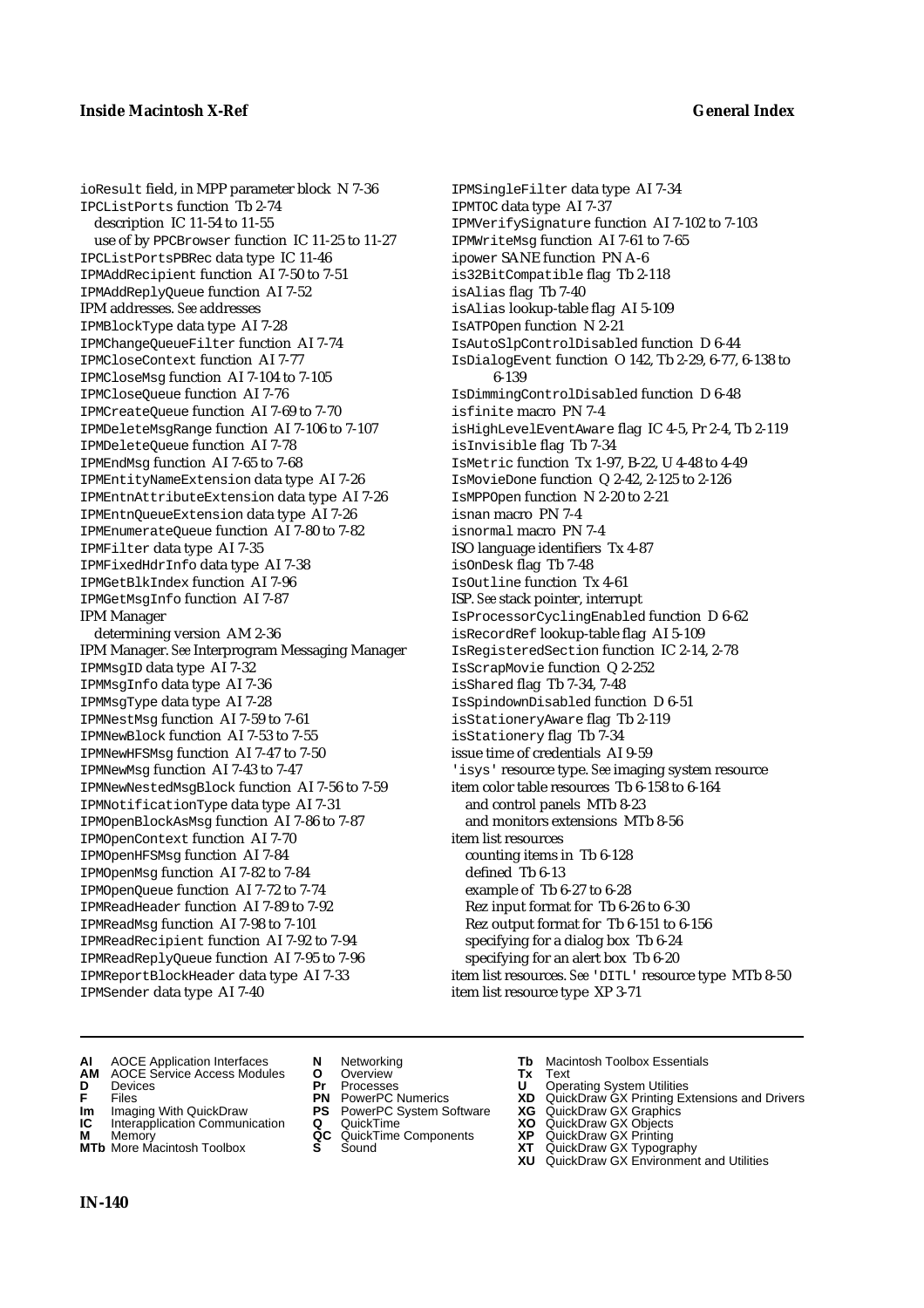item lists O 135 item numbers O 135, Tb 6-28 items, user data. *See* user data items items in alert and dialog boxes O 136–137. *See also* application-defined items; buttons; checkboxes; controls; editable text items; icons; item list resources; pictures; pop-up menus; radio buttons; static text items adding Tb 6-51 to 6-56, 6-125 to 6-127 copying editable text from Tb 6-133 counting Tb 6-128 creating Tb 6-26 to 6-44 cutting editable text from Tb 6-132 to 6-133 default colors of, changing Tb 6-158 to 6-164 defined Tb 6-13 deleting editable text from Tb 6-134 display rectangles for Tb 6-29, 6-32 to 6-35 drawing application-defined Tb 6-143 to 6-144 enabled and disabled Tb 6-13, 6-36 finding item numbers of Tb 6-125 getting handles to Tb 6-121 to 6-122 getting text strings from Tb 6-130 to 6-131 hiding Tb 6-123 to 6-124 highlighting default text in Tb 6-131 to 6-132 item numbers for Tb 6-28 keyboard navigation Tb 6-44 manipulating Tb 6-44 to 6-56, 6-120 to 6-128 pasting editable text into Tb 6-133 to 6-134 pictures Tb 6-29 to 6-30 redisplaying after hiding Tb 6-124 removing Tb 6-127 to 6-128 setting or changing Tb 6-122 to 6-123 setting text strings in Tb 6-131 substituting text in Tb 6-129 to 6-130 types of Tb 6-13 to 6-14, 6-30 item types for drop operations AI 5-203 'itl0' resource determining the measurement system U 4-21 'itl0' resource type. *See* numeric-format resource Itl1ExtRec data type Tx B-31 to B-34 'itl1' resource type. *See* long-date-format resource 'itl2' resource type. *See* string-manipulation resource 'itl4' resource type. *See* tokens resource Itl5Record data type Tx B-59

'itl5' resource type. *See* encoding/rendering resource ItlbExtRecord data type Tx B-20 to B-21 ItlbRecord data type Tx B-18 to B-19

'itlb' resource type. *See* international bundle resource

ItlcRecord data type Tx B-10 to B-11 'itlc' resource type Tb 3-32, 3-33 'itlc' resource type. *See* international configuration resource 'itlk' resource type Tb 2-41 'itlk' resource type. *See* key-remap resource 'itlm' resource type. *See* script-sorting resource IUClearCache routine Tx D-4 IUCompPString routine Tx D-4 IUCompString routine Tx D-4 IUDatePString routine Tx D-4 IUDateString routine Tx D-5 IUEqualPString routine Tx D-5 IUEqualString routine Tx D-5 IUGetIntl routine Tx D-5 IUGetItlTable routine Tx D-5 IULangOrder routine Tx D-5 IULDateString routine Tx D-5 IULTimeString routine Tx D-5 IUMagIDPString routine Tx D-5 IUMagIDString function, used by LSearch function MTb 4-43 IUMagIDString routine Tx D-5 IUMagPString routine Tx D-5 IUMagString function, using to customize a search of a list MTb 4-43 IUMagString routine Tx D-5 IUMetric routine Tx D-5 IUScriptOrder routine Tx D-5 IUSetIntl routine Tx D-5 IUStringOrder routine Tx D-5 IUTextOrder routine Tx D-5 IUTimePString routine Tx D-5 IUTimeString routine Tx D-5

## J

JADBProc system global variable D 5-40 Jamo Tx 1-23, 1-60 Jamo to Hangul conversion tables Tx B-73 Japanese calendar Tx 1-33 Japanese character encoding Tx 1-58 to 1-59 Japanese input method Tx 1-92, 1-93 jDoVBLTask global variable Pr 4-27 jDTInstall global variable Pr 6-7, 6-12

- **AI** AOCE Application Interfaces **N** Networking **Tb** Macintosh Toolbox Essentials
- **AM** AOCE Service Access Modules **O** Overview **Tx** Text
- 
- 
- **IM** FILES<br> **Im** Imaging With QuickDraw **PS** PowerPC System Software **XG**<br> **IC** Interapplication Communication **Q** QuickTime **XO**
- **IC** Interapplication Communication **Q** QuickTime **XO M** Memory **XO QC** QuickTime Components **XP M** Memory **QC** QuickTime Components **XP**<br>**MTb** More Macintosh Toolbox **S** Sound **XT**
- **MTb** More Macintosh Toolbox **S** Sound **XT** QuickDraw GX Typography
- 
- **D** Devices **Pr** Processes **U** Operating System Utilities
	-
	-
	-
	-
- 
- 
- **F** Files **PN** PowerPC Numerics **XD** QuickDraw GX Printing Extensions and Drivers
	-
	-
	-
	-
	- **XU** QuickDraw GX Environment and Utilities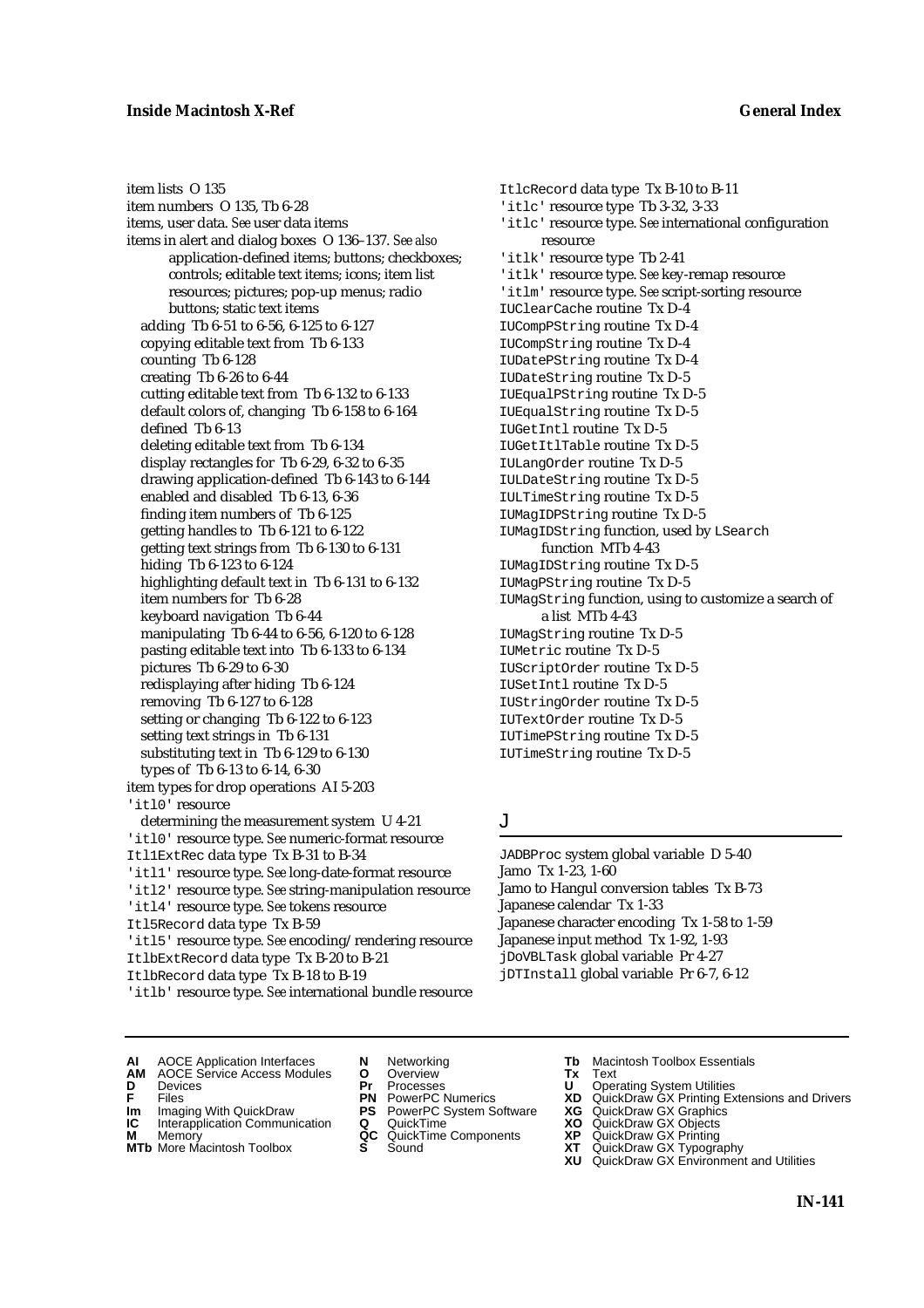JIODone global jump vector, and sound input device drivers S 3-16 job collection XD 3-20 to 3-23 job collection items collation information XP 3-11, 3-80 copies information XP 3-11, 3-81 file-destination information XP 3-11, 3-83 file-fonts information XP 3-11, 3-85 file-format information XP 3-11, 3-84 file-location information XP 3-11, 3-84 format-panel information XP 3-12, 3-88 manual-feed information XP 3-11, 3-86 page-range information XP 3-11, 3-81 paper-feed information XP 3-11, 3-85 paper-mapping information XP 3-12, 3-89 print-job information XP 3-10, 3-78 print-panel information XP 3-12, 3-88 quality information XP 3-11, 3-83 special mapping information XP 3-11, 3-12, 3-87 standard mapping information XP 3-11, 3-86 translated-document information XP 3-12, 3-89 tray-mapping information XP 3-12, 3-88 job collections XP 3-10 to 3-12 accessing XP 3-117 as job object property XP 2-7 constants and data types for XP 3-78 to 3-89 items in. *See* job collection items job dialog boxes altering Im 9-35 to 9-38, 9-63 to 9-64, 9-65, 9-86 defined Im 9-6 displaying Im 9-62 to 9-63 for LaserWriter printers Im 9-8 for multiple documents Im 9-26, 9-66 for StyleWriter printers Im 9-7 to 9-8 job format modes XD 5-8, 5-14, 5-31 defined XP 4-19 to 4-20, 4-39 determining preferred mode XP 4-80 retrieving current mode XP 4-81 setting current mode XP 4-82 specifying XP 4-80 text formatting XP 4-36 to 4-37, 4-40 to 4-41, 4-83 text query types defined XP 4-40 using XP 4-35 to 4-36 job format mode table XD 5-14, 5-30 job object properties XP 2-5 to 2-7 collection XP 2-7 error XP 2-6 format list XP 2-7

format mode XP 2-6 formatting printer XP 2-6 output printer XP 2-6 page range XP 2-7 panel dimensions XP 2-7 paper-type list XP 2-7 reference constant XP 2-6 job objects XP 1-16 to 1-17, 2-3 to 2-5, 2-5 to 2-7 accessing job collections XP 3-117 as format object property XP 2-8 as paper-type object property XP 2-9 as printer object property XP 4-7 as print file object property XP 4-10 copying XP 4-25, 4-53 counting format objects XP 3-107 counting paper-types for XP 4-75 creating XP 2-12 to 2-14, 2-54 defined XO 1-14, XP 2-47 determining page range for XP 2-62 disposing of XP 2-28 to 2-29, 2-55 error for XP 2-52 finishing a print job XP 2-65 flattening XP 2-25 to 2-28, 2-56 to 2-58, 2-77 manipulating XP 2-54 to 2-60 manipulating format objects XP 3-108, 3-126 manipulating paper types XP 4-34 to 4-35, 4-78, 4-92 manipulating properties of XP 4-23 to 4-24, 4-50 to 4-54 printing with XP 2-61 to 2-68 print record conversion XP 2-75 properties of. *See* job object properties retrieving XP 2-29 to 2-32 retrieving a printer XP 4-55 retrieving format objects from XP 2-69, 3-59 to 3-61 retrieving from format objects XP 2-69 retrieving panel dimensions XP 3-115 retrieving paper-type objects XP 4-74 retrieving printer information XP 4-22 to 4-23 saving XP 2-24 to 2-28 setting error condition XP 2-53 setting error conditions for XP 2-17 unflattening XP 2-30 to 2-32, 2-58 to 2-60, 2-78 updating XP 2-42 to 2-44, 2-60 join as style object property XO 3-4 join attributes XG 3-26, 3-63 to 3-65, 3-102 to 3-103 joins XG 3-25 to 3-27. *See also* join style property adding to a shape XG 3-61 to 3-66

- **AI** AOCE Application Interfaces **N** Networking **Tb** Macintosh Toolbox Essentials<br> **AM** AOCE Service Access Modules **O** Overview **Tx** Text<br> **D** Devices **Pr** Processes **U** Operating System Utilities
- **AM** AOCE Service Access Modules **O** Overview **Tx** Text
- 
- 
- **Im** Imaging With QuickDraw **PS** PowerPC System Software **XG IC** Interapplication Communication **Q** QuickTime **COVIC**
- **Interapplication Communication <b>Q** QuickTime **XO** Memory **XO** Memory **XP QC** QuickTime Components **XP**
- **M** Memory **CC** QuickTime Components **XP**<br> **MTb** More Macintosh Toolbox **S** Sound **XT**
- 
- **D** Devices **Pr** Processes **U** Operating System Utilities
	-
	-
	-
	- -
- 
- 
- **FRICAG CONSISTS IN THE PROCESSES CONSISTS AND CONSIST CONSISTENT CONSISTS CONSISTS PRINTIPLE PROCESSES CONSISTS CON<br>
<b>F**FRICES **PN** POWERPC Numerics **XD** QuickDraw GX Printing Extensions and Drivers<br> **Im** Imaging With Qui
	-
	-
	-
- **MTb** More Macintosh Toolbox **S** Sound **XT** QuickDraw GX Typography
	- **XU** QuickDraw GX Environment and Utilities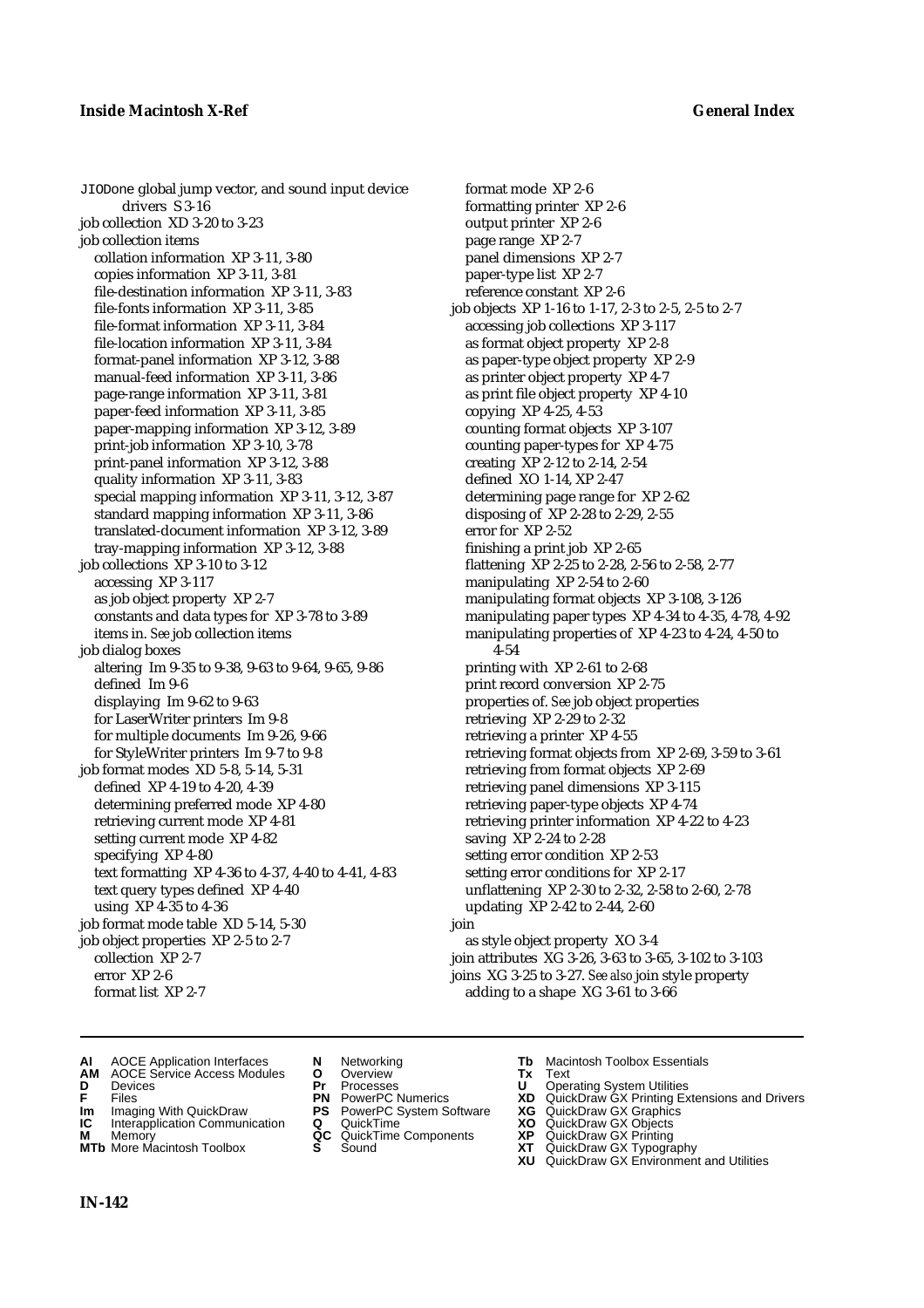curve XG 3-26, 3-103 effect of shape fill XG 3-25, 3-101 functions for XG 3-129 to 3-134 interactions with caps, dashes, patterns XG 3-33 to 3-35, 3-91 to 3-95 level XG 3-26, 3-63, 3-103 miter XG 3-102 miter of XG 3-27, 3-102 sharp XG 3-26, 3-64 to 3-65, 3-103 standard XG 3-26, 3-64 to 3-66, 3-102 to 3-103 join structure XG 3-101 to 3-102 join style property defined XG 3-25 functions for XG 3-129 to 3-134 Joint Photographic Experts Group (JPEG) Q 3-10 'jpeg' compressor type Q 3-63, 3-64 'jpeg' compressor type value QC 5-80, 6-66, 6-67 jumping caret. *See* single caret jump tables M 1-13, O 38, Pr 1-6, 7-5 to 7-8, PS 1-58 and override ('over') resource XD 2-9 coordinating with override resource XD 3-17 described XD 2-9, 3-12 example of XD 2-10 in background picture printing extension XD 2-9 jump table entries defined Pr 7-7 for loaded segments Pr 7-7 for unloaded segments Pr 7-7 and stale instructions M 4-10 for callback routines M 1-32 justification XT 1-17, 5-13 to 5-14, 9-21 to 9-27, 9-46 to 9-57 with glyph ductility XT 9-23, 9-50 grow and shrink limits XT 9-22 to 9-23 with kashidas XT 9-23, 9-48 to 9-49 and ligature decomposition XT 9-50 to 9-51 overriding default behavior XT 9-26 to 9-27 partial XT 9-22, 9-46 to 9-51 postcompensation action XT 9-23 to 9-24, 9-50, 9-51 unlimited gap absorption XT 9-24, 9-55 to 9-57 with white space XT 9-23, 9-46 to 9-47 justification field of layout options structure XT 9-24 justification flags XT 9-62 to 9-63 justification gap XT 9-21 justification priorities XT 9-22 changing XT 9-51 to 9-55 data structure for XT 9-60 to 9-61

justified text Tx 1-24 to 1-26, 1-70, 3-85. *See also* slop value drawing lines of Tx 3-42 to 3-43 with DrawJustified procedure Tx 3-79 to 3-81 using kashida Tx 1-26 with MeasureJustified procedure Tx 3-85 to 3-87 measuring before drawing Tx 3-29 to 3-41 and space distribution Tx 3-13 justified text, in AOCE templates AI 5-127

## K

kAEAlwaysInteract flag IC 4-46 to 4-47 kAEAnswer event ID IC 4-36 kAECanInteract flag IC 4-46 to 4-47 kAECanSwitchLayer flag IC 4-47 kAECoreSuite event class IC 3-8 kAEDontExecute flag IC 5-40, 9-12 kAEDontRecord flag IC 5-40, 9-3 kAEInteractWithAll flag IC 4-48 kAEInteractWithLocal flag IC 4-48 kAEInteractWithSelf flag IC 4-48 kAENeverInteract flag IC 4-46 to 4-47 kAENoReply flag IC 5-14 to 5-15 kAEOpenDocuments event ID IC 3-9 kAEPrintDocuments event ID IC 3-9 kAEQueueReply flag IC 4-37, 5-14 to 5-15 kAEQuitApplication event ID IC 3-9 kAEWaitReply flag IC 4-36, 5-14 to 5-15 Kana Tx 1-53, 6-30 Kanji Tx 1-22, 1-58 kashidas Tx 1-26, XT 5-13, 9-23, 9-48 to 9-49 Katakana Tx 1-53, 1-58 KbdType global variable Tx C-4, C-16 'KCAP' resource type. *See* key-caps resource 'KCHR' resource type Tb 2-39 to 2-42, 3-17. *See also* keyboard-layout resource kCoreEventClass event class IC 3-8 'kcs#' resource type. *See* keyboard icon family 'kcs4' resource type. *See* keyboard icon family 'kcs8' resource type. *See* keyboard icon family kDETAddNewItem metaproperty AI 5-87 kDETAspectAliasGender resource ID offset AI 5-94 kDETAspectAliasKind resource ID offset AI 5-93 kDETAspectAliasWhatIs resource ID offset AI 5-94 kDETAspectAttrDragIn resource ID offset AI 5-100

- **AI** AOCE Application Interfaces **N** Networking **Tb** Macintosh Toolbox Essentials<br> **AM** AOCE Service Access Modules **O** Overview **Tx** Text<br> **D** Devices **Pr** Processes **U** Operating System Utilities
- AOCE Service Access Modules **O** Overview **Tx** Text<br>Devices **Devices Devices Devices D** Devices **Pr** Processes **U** Operating System Utilities
- 
- **IM** FILES<br> **Im** Imaging With QuickDraw **PS** PowerPC System Software **XG**<br> **IC** Interapplication Communication **Q** QuickTime **XO**
- **IC** Interapplication Communication **Q** QuickTime **XO M** Memory **XO QC** QuickTime Components **XP**
- **M** Memory **QC** QuickTime Components **XP**<br>**MTb** More Macintosh Toolbox **S** Sound **XT**
- 
- 
- 
- -
- **MTb** More Macintosh Toolbox **S** Sound **XT** QuickDraw GX Typography
- 
- 
- **F** Files **PN** PowerPC Numerics **XD** QuickDraw GX Printing Extensions and Drivers
	-
	-
	-
	- **XU** QuickDraw GX Environment and Utilities
		- **IN-143**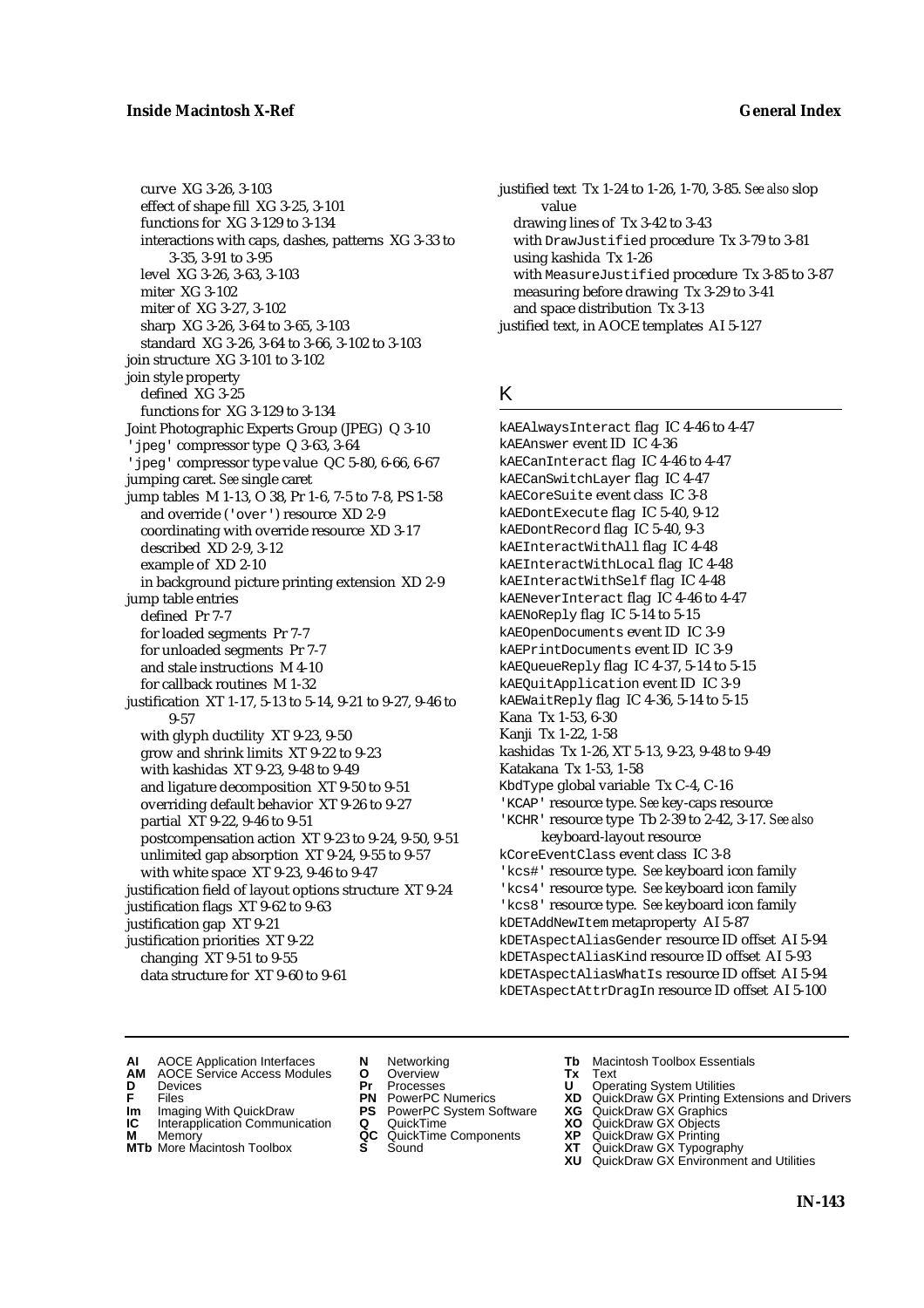kDETAspectBalloons resource ID offset AI 5-105 kDETAspectCategory resource ID offset AI 5-91 kDETAspectCode resource ID offset AM 4-79 kDETAspectDragInString resource ID offset AI 5-101 kDETAspectDragInSummary resource ID offset AI 5-102 kDETAspectDragInVerb resource ID offset AI 5-101 kDETAspectDragOut resource ID offset AI 5-102 kDETAspectExternalCategory resource ID offset AI 5-92 kDETAspectGender resource ID offset AI 5-93 kDETAspectInfoPageCustomWindow resource ID offset AI 5-97 kDETAspectKind resource ID offset AI 5-91, AM 4-76 kDETAspectLookup resource ID offset AI 5-108 to 5-119 kDETAspectMainBitmap resource ID offset AI 5-90, AM 4-78 kDETAspectName property AI 5-86 kDETAspectName resource ID offset AI 5-95, AM 4-75 kDETAspectNewEntryName resource ID offset AI 5-95 kDETAspectNewMenuName resource ID offset AI 5-94 kDETAspectNewValue resource ID offset AI 5-96 kDETAspectRecordCatDragIn resource ID offset AI 5-99 kDETAspectRecordDragIn resource ID offset AI 5-99 kDETAspectReverseSort resource ID offset AI 5-104 kDETAspectSublistOpenOnNew metaproperty AI 5-87, 5-96 kDETAspectSublistOpenOnNew resource ID offset AI 5-96 kDETAspectTemplateNumber metaproperty AI 5-86 kDETAspectTemplate target selector AI 5-145 kDETAspectViewMenu resource ID offset AI 5-103 kDETAspectWhatIs resource ID offset AI 5-93, AM 4-79 kDETAttributeAccessMask metaproperty AI 5-87 kDETAttributeType resource ID offset AI 5-76, 5-77 kDETAttributeValueTag resource ID offset AI 5-77 kDETcmdAboutToTalk template callback routine AI 5-200 kDETcmdAddMenu template callback routine AI 5-238 kDETcmdAttributeChange template-provided routine AI 5-178 kDETcmdAttributeCreation template-provided routine AI 5-175 kDETcmdAttributeDelete template-provided routine AI 5-180

kDETcmdAttributeNew template-provided routine AI 5-176 kDETcmdBeep template callback routine AI 5-198 kDETcmdBreakAttribute template callback routine AI 5-224 kDETcmdBusy template callback routine AI 5-200 kDETcmdChangeCallFors template callback routine AI 5-198 kDETcmdCloseEdit template callback routine AI 5-212 kDETcmdConvertFromNumber template-provided routine AI 5-190 kDETcmdConvertFromRString template-provided routine AI 5-191 kDETcmdConvertToNumber template-provided routine AI 5-188 kDETcmdConvertToRString template-provided routine AI 5-189 kDETcmdCustomMenuEnabled template-provided routine AI 5-194 kDETcmdCustomMenuSelected template-provided routine AI 5-195 kDETcmdCustomViewDraw template-provided routine AI 5-192 kDETcmdCustomViewMouseDown template-provided routine AI 5-193 kDETcmdDirtyProperty template callback routine AI 5-233 kDETcmdDoPropertyCommand template callback routine AI 5-245 kDETcmdDoSync template-provided routine AI 5-186 kDETcmdDropMeQuery template-provided routine AI 5-170 kDETcmdDropQuery template-provided routine AI 5-172 kDETcmdDynamicForwarders template-provided routine AI 5-155 kDETcmdDynamicResource template-provided routine AI 5-156 kDETcmdExit template-provided routine AI 5-151 kDETcmdGetCommandItemN template callback routine AI 5-202 to 5-205 kDETcmdGetCommandSelectionCount template callback routine AI 5-201 kDETcmdGetCustomViewBounds template callback routine AI 5-244 kDETcmdGetCustomViewUserReference template callback routine AI 5-242 kDETcmdGetDSSpec template callback routine AI 5-209

- **AI** AOCE Application Interfaces **N** Networking **Tb** Macintosh Toolbox Essentials
- **AM** AOCE Service Access Modules **O** Overview **Tx** Text
- 
- 
- **Im** Imaging With QuickDraw **PS** PowerPC System Software **XG IC** Interapplication Communication **Q** QuickTime **COVIC**
- **IC** Interapplication Communication **Q** QuickTime **XO M** Memory **XP C** QuickTime Components **XP M** Memory **CONSISTENT CONSIDER**<br> **MTb** More Macintosh Toolbox **S** Sound **S S** State **XP**
- **MTb** More Macintosh Toolbox **S** Sound **XT** QuickDraw GX Typography
- 
- 
- 
- 
- 
- 
- 
- **D** Devices **Pr** Processes **U** Operating System Utilities
- **FRICAG CONSISTS IN THE PROCESSES CONSISTS AND CONSIST CONSISTENT CONSISTS CONSISTS PROCESSES**<br> **F** Files **PN** PowerPC Numerics **XD** QuickDraw GX Printing Extensions and Drivers<br> **Im** Imaging With QuickDraw **PS** PowerPC Sy
	-
	-
	-
	-
	- **XU** QuickDraw GX Environment and Utilities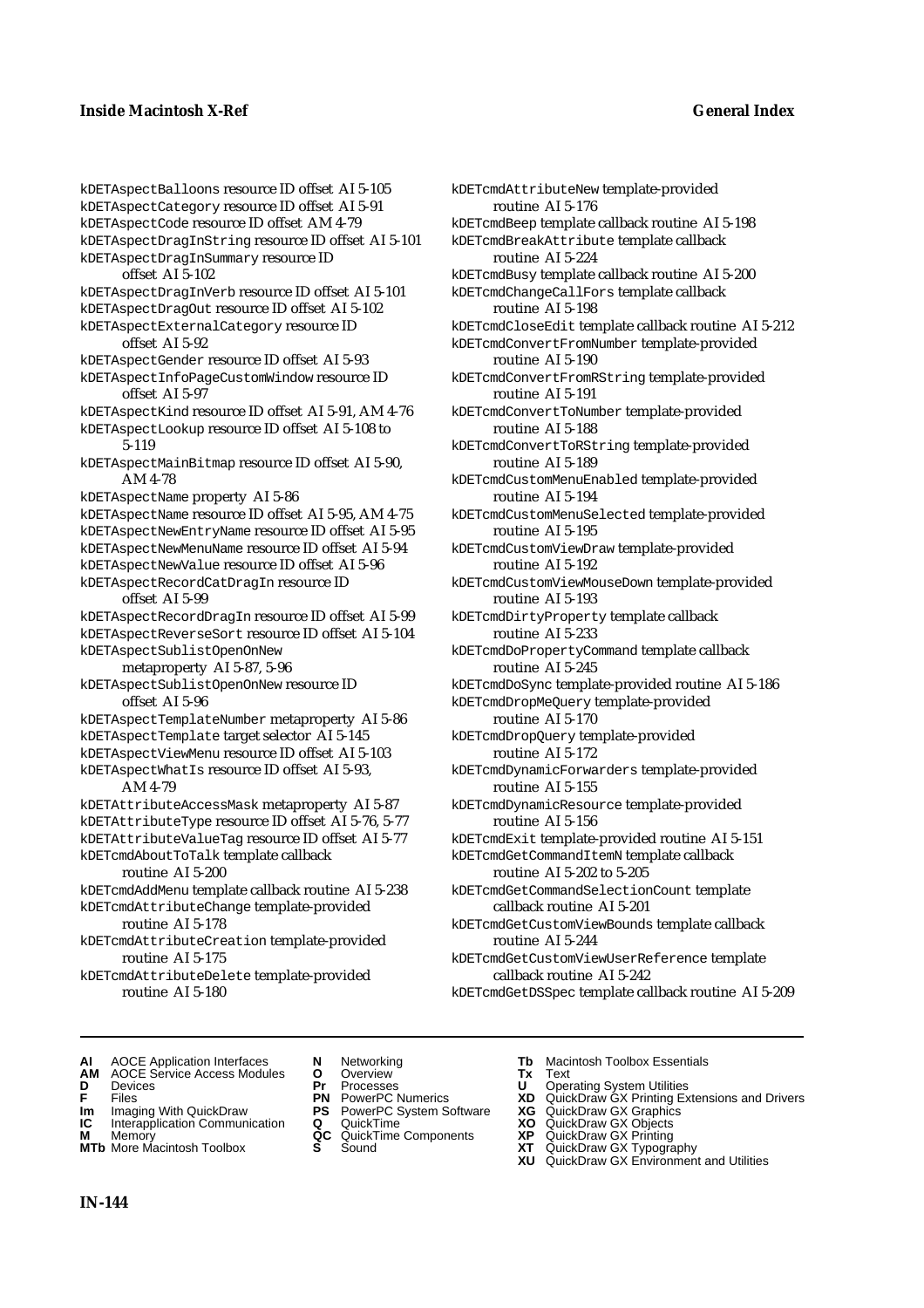# **Inside Macintosh X-Ref General Index**

kDETcmdGetOpenEdit template callback routine AI 5-211 kDETcmdGetPropertyBinarySize template callback routine AI 5-218 kDETcmdGetPropertyBinary template callback routine AI 5-219 kDETcmdGetPropertyChanged template callback routine AI 5-221 kDETcmdGetPropertyEditable template callback routine AI 5-222 kDETcmdGetPropertyNumber template callback routine AI 5-216 kDETcmdGetPropertyRString template callback routine AI 5-217 kDETcmdGetPropertyType template callback routine AI 5-214 kDETcmdGetResource template callback routine AI 5-207 kDETcmdGetTemplateFSSpec template callback routine AI 5-206 kDETcmdIdle template-provided routine AI 5-157 kDETcmdInit routine selector AM 4-30 kDETcmdInit template-provided routine AI 5-150 kDETcmdInstanceExit template-provided routine AI 5-154 kDETcmdInstanceInit template-provided routine AI 5-152 kDETcmdItemNew template-provided routine AI 5-153 kDETcmdKeyPress template-provided routine AI 5-163 kDETcmdMaximumTextLength template-provided routine AI 5-166 kDETcmdMenuItemRString template callback routine AI 5-241 kDETcmdOpenDSSpec template callback routine AI 5-210 kDETcmdOpenSelf template-provided routine AI 5-158 kDETcmdPaste template-provided routine AI 5-164 kDETcmdPatternIn template-provided routine AI 5-182 kDETcmdPatternOut template-provided routine AI 5-184 kDETcmdPropertyCommand template-provided routine AI 5-159 kDETcmdPropertyDirtied template-provided routine AI 5-167 kDETcmdRemoveMenu template callback routine AI 5-240

kDETcmdRequestSync template callback routine AI 5-237 kDETcmdSaveProperty template callback routine AI 5-234 kDETcmdSelectedSublistCount template callback routine AI 5-236 kDETcmdSetPropertyBinary template callback routine AI 5-229 kDETcmdSetPropertyChanged template callback routine AI 5-231 kDETcmdSetPropertyEditable template callback routine AI 5-232 kDETcmdSetPropertyNumber template callback routine AI 5-227 kDETcmdSetPropertyRString template callback routine AI 5-228 kDETcmdSetPropertyType template callback routine AI 5-225 kDETcmdShouldSync template-provided routine AI 5-185 kDETcmdSublistCount template callback routine AI 5-235 kDETcmdTemplateCounts template callback routine AI 5-205 kDETcmdUnloadTemplates template callback routine AI 5-208 kDETcmdValidateSave template-provided routine AI 5-168 kDETcmdViewListChanged template-provided routine AI 5-166 kDETDNodeAccessMask metaproperty AI 5-87 kDETDSSpec target selector AI 5-144 kDETForwarderTemplateNames resource ID offset AI 5-139 kDETInfoPageMainViewAspect resource ID offset AI 5-136 kDETInfoPageMenuEntries resource ID offset AI 5-137 kDETInfoPageName resource ID offset AI 5-137 kDETInfoPageNumber metaproperty AI 5-86 kDETInfoPageTemplateNumber metaproperty AI 5-87 kDETInfoPageTemplate target selector AI 5-145 kDETKillerName resource ID offset AI 5-140 kDETOpenSelectedItems metaproperty AI 5-87 kDETParent target selector AI 5-144 kDETPastFirstLookup metaproperty AI 5-86, 5-168 kDETPrimaryAddMask metaproperty AI 5-87

kDETPrimaryChangeMask metaproperty AI 5-87

- **AI** AOCE Application Interfaces **N** Networking **Tb** Macintosh Toolbox Essentials<br> **AM** AOCE Service Access Modules **O** Overview **Tx** Text<br> **D** Devices **Pr** Processes **U** Operating System Utilities
- AOCE Service Access Modules **O** Overview **Tx** Text<br>Devices **Devices Devices Devices**
- 
- 
- **Im** Imaging With QuickDraw **PS** PowerPC System Software **XG IC** Interapplication Communication **Q** QuickTime **XO IC** Interapplication Communication **Q** QuickTime **XO M** Memory **XO QC** QuickTime Components **XP**
- **M** Memory **QC** QuickTime Components **XP**<br>**MTb** More Macintosh Toolbox **S** Sound **XT**
- 
- 
- 
- 
- 
- 
- 
- 
- 
- **D** Devices **Pr** Processes **U** Operating System Utilities<br> **PR** PowerPC Numerics **XD** QuickDraw GX Printing Ex<br> **PR** PowerPC Numerics **XD** QuickDraw GX Printing Ex **F** Files **PN** PowerPC Numerics **XD** QuickDraw GX Printing Extensions and Drivers<br> **PIP** PowerPC System Software **XG** QuickDraw GX Graphics
	-
	-
	-
- **MTb** More Macintosh Toolbox **S** Sound **XT** QuickDraw GX Typography
	- **XU** QuickDraw GX Environment and Utilities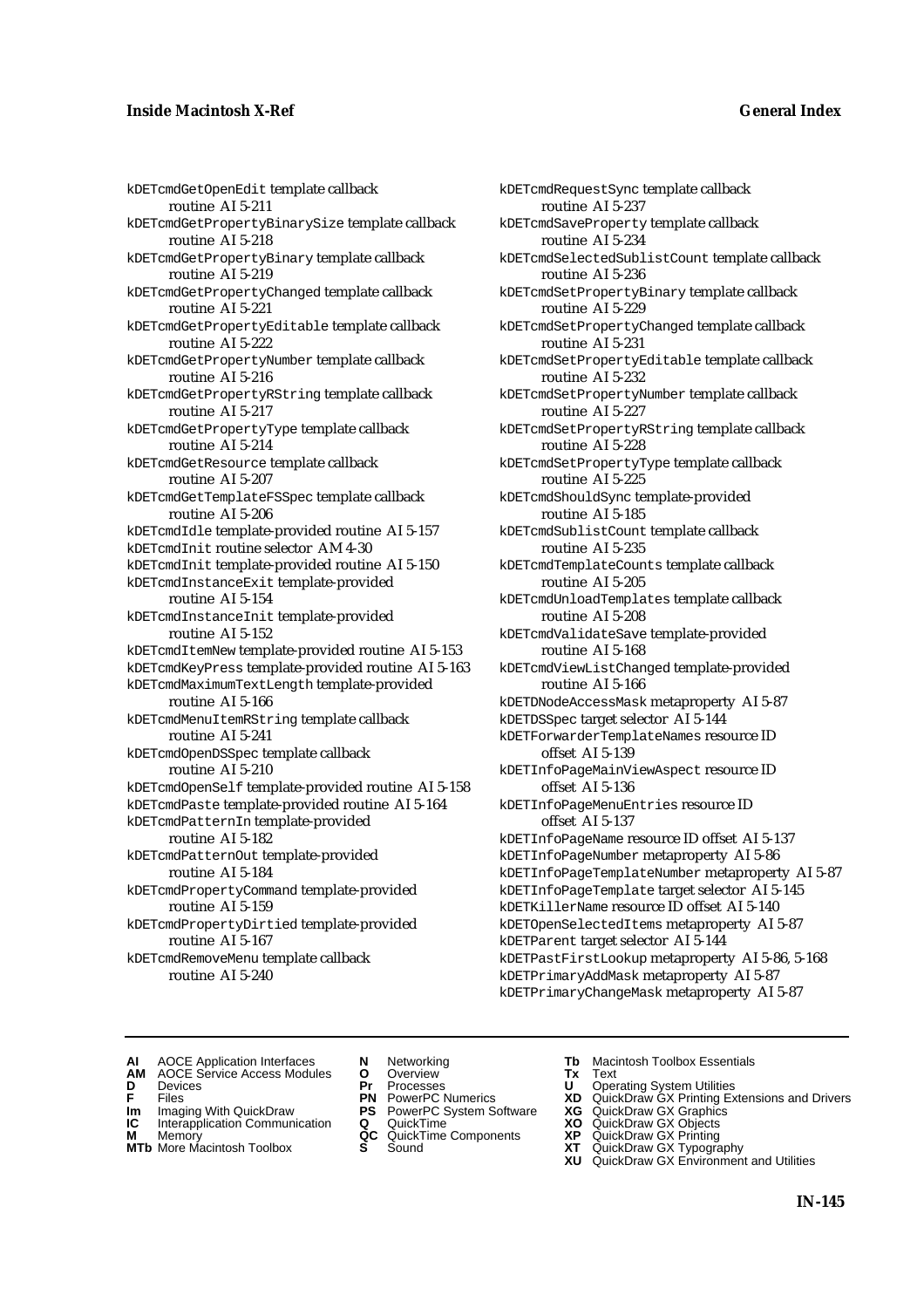kDETPrimaryChangePrivsMask metaproperty AI 5-87 kDETPrimaryDeleteMask metaproperty AI 5-87 kDETPrimaryMaskByBit metaproperty AI 5-87 kDETPrimaryRenameMask metaproperty AI 5-87 kDETPrimarySeeMask metaproperty AI 5-87 kDETPrKind metaproperty AI 5-86 kDETPrName metaproperty AI 5-86, 5-95 kDETPrTypeBinary property type AI 5-84 kDETPrTypeNumber property type AI 5-84 kDETPrTypeString property type AI 5-84 kDETRecordAccessMask metaproperty AI 5-87 kDETRecordType resource ID offset AI 5-76, AM 4-74 kDETRemoveSelectedItems metaproperty AI 5-87 kDETSelectedSublistItem target selector AI 5-144 kDETSelfOtherAspect target selector AI 5-144 kDETSelf target selector AI 5-144 kDETSublistItem target selector AI 5-144 kDETTemplateName resource ID offset AI 5-75, AM 4-74 keepLocal flag Im 6-13, 6-14, 6-18, 6-20, 6-24 KernEntry data type Tx 4-50 kerning Tx 4-12, XT 1-18, 8-5, 8-8 to 8-10 kerning adjustment factors structure XT 8-49 to 8-51, 8-63 kerning adjustments array XT 8-5, 8-16 to 8-17, 8-70 to 8-75 as style object property XO 3-5 kerning adjustment structure XT 8-63 kerning inhibit factor XT 8-9, 8-59 kerning pairs XT 1-18 kerning subtable record Tx 4-50 KernPair data type Tx 4-50, 4-107 KernTable data type Tx 4-49, 4-107 key (in a dictionary record) Tx 8-5, 8-7 Key1Trans global variable Tx C-8, C-9 Key2Trans global variable Tx C-8, C-9 keyAddressAttr keyword IC 3-15 keyAECompOperator keyword IC 6-16 keyAEContainer keyword IC 3-34, 6-8, 6-55 keyAEDesiredClass keyword IC 3-34, 6-8, 6-55 keyAEEditionFileLoc keyword IC 4-22 keyAEIndex keyword IC 6-42 keyAEKeyData keyword IC 3-34, 6-8 keyAEKeyForm keyword IC 3-34, 6-8 keyAEObject keyword IC 8-5 keyAEObject1 keyword IC 6-16 keyAEObject2 keyword IC 6-16 keyAEPosition keyword IC 8-5

keyAETest keyword IC 6-42 Keyboard control panel icons in Tx C-26 and type selection MTb 4-45 keyboard equivalents O 152, 157, Tb 3-18 to 3-19, Tx 1-91 and control panels MTb 8-37 commonly used Tb 3-19 defining Tb 3-47 handling O 160–161 reserved O 160, Tb 3-18 in Standard File Package dialog boxes F 3-7 to 3-8 keyboard events in alert boxes Tb 6-86 to 6-89 in dialog boxes Tb 6-79 to 6-80, 6-86 to 6-89, 6-94 to 6-97 handling Tb 2-38 to 2-45 handling in control panels MTb 8-37 to 8-39 handling with movie controller components QC 2-61 sending to movie controller components QC 2-17 in windows Tb 4-47 keyboard icon family Tx 1-105, C-8, C-25 to C-26 for input methods Tx 7-39 to 7-40 resource ID as script variable Tx 6-14, 6-71, B-19 keyboard-layout ('KCHR') resource Tx 1-12, C-7, C-18 to C-24 completion table Tx C-18 dead-key table Tx C-18 installing a custom 'KCHR' Tx C-22 pointer to data, as Script Manager variable Tx 6-12, 6-64 resource ID as a script variable Tx 6-71 resource ID as script variable Tx 6-14, B-19 U.S. Tx A-19 keyboard layout resources Tb 2-39 to 2-42, 3-17, 3-32, 3-33 keyboard layouts defined Tx 1-12 to 1-13, 6-80 enabling and disabling Tx 6-18 setting Tx 6-17 to 6-19, 6-80 to 6-81 switching Tx 6-18 Keyboard menu Tb 3-32 to 3-33, Tx 1-105 to 1-106 accessing from alert and dialog boxes Tb 6-68 to 6-69 added by Menu Manager Tb 3-19 icons for Tx C-26 showing Tx 6-64

- **AI** AOCE Application Interfaces **N** Networking **Tb** Macintosh Toolbox Essentials
- **AM** AOCE Service Access Modules **O** Overview **Tx** Text
- 
- 
- **Im** Imaging With QuickDraw **PS** PowerPC System Software **XG IC** Interapplication Communication **Q** QuickTime **COVIC**
- **Interapplication Communication <b>Q** QuickTime **XO** Memory **XO** Objects **XP QC** QuickTime Components **XP M** Memory **QC** QuickTime Components **XP** QuickDraw GX Printing
- **MTb** More Macintosh Toolbox **S** Sound **XT** QuickDraw GX Typography
- 
- **D** Devices **Pr** Processes **U** Operating System Utilities
	-
	-
	-
	-
- 
- 
- **F** Files **PN** PowerPC Numerics **XD** QuickDraw GX Printing Extensions and Drivers
	-
	-
	-
	-
	- **XU** QuickDraw GX Environment and Utilities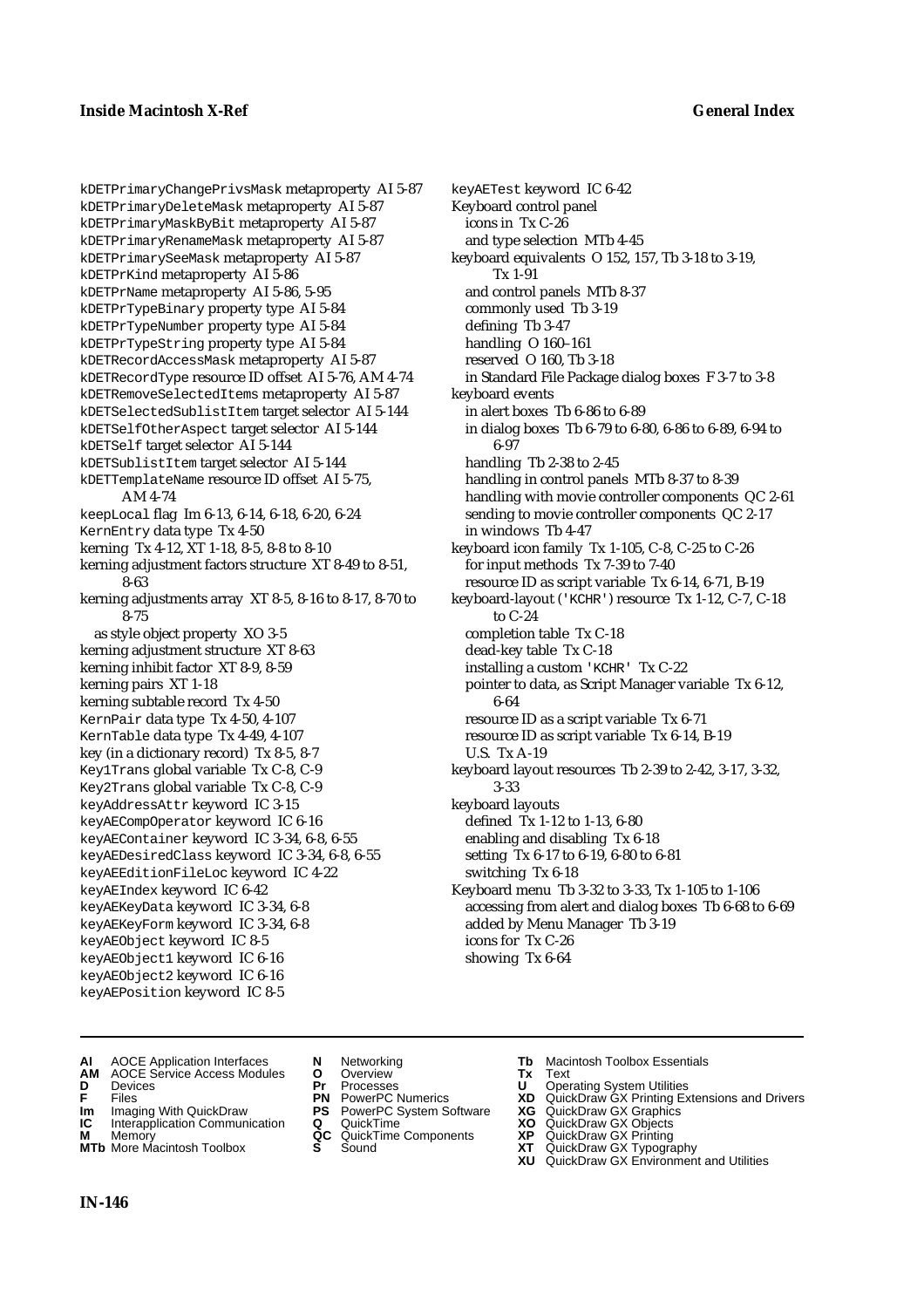keyboard resources Tx 1-12, 1-15, C-3 to C-35 icon for Tb 7-37 to 7-38 'KCHR' Tb 2-39 to 2-42 'KMAP' Tb 2-21, 2-39 to 2-42 ID ranges for Tx B-6 to B-8, C-4 list of Tx 1-42 to 1-44, C-7 and localized system software Tx A-23 to A-24, C-8 keyboards Tb 2-40, Tx 1-11, 1-87 to 1-88, C-4 to C-6 Apple Extended ADB device default address of D 5-12, 5-16 to 5-17 and the ADB Manager D 5-5 device handler ID D 5-5, 5-11, 5-12, 5-14 device handlers for D 5-4, 5-5, 5-15, 5-29, 5-30, 5-31 Apple Extended Keyboard II, domestic Tb 2-43 Apple Extended Keyboard II, ISO Tb 2-43 Apple Keyboard II, ISO Tb 2-42 Apple Standard ADB device default address of D 5-12, 5-16, 5-17 and the ADB Manager D 5-5 device handler ID D 5-12, 5-14 device handlers for D 5-4, 5-5, 5-15, 5-30, 5-31 getting the state of Tb 2-110 testing for type with Gestalt U 1-18 testing for type with SysEnvirons U 1-30 disable state Tx 6-12, 6-64 list of types Tx C-4 modifier keys Tx 1-11 non-ADB Tx C-15 resetting of Pr 4-5 using to navigate lists MTb 4-15 to 4-20, 4-45 to 4-53 keyboard script Tx 1-51 to 1-52, 1-90, 2-8 and caret position Tx 3-59 current Tx 6-63 defined Tx 1-15, 1-52 and monostyled TextEdit Tx 6-69 previous Tx 6-63 as Script Manager variable Tx 6-11 setting Tx 6-17 to 6-19, 6-80 to 6-81 switching Tx 6-18, C-26 to C-27 synchronizing with font script Tx 1-14, 1-90 to 1-91, 1-107, 2-8 to 2-9, 6-19 to 6-21 and the TEKey procedure Tx 2-38 keyboard-swap ('KSWP') resource Tx C-8, C-26 to C-27 handle to, as Script Manager variable Tx 6-11, 6-64 key-caps ('KCAP') resource Tx C-8, C-28 to C-34 Key Caps desk accessory Tx 1-12 to 1-13, 1-107, C-28, C-32 to C-34

Key Chain. *See also* local identity

and adding a catalog only AM 4-29 and adding a Combined service AM 4-9 to 4-10 and adding a mail service only AM 4-26 to 4-27 disabling AI 9-38 introduction AI 1-18 Kind field AM 4-76 locking AI 9-35 Name field AM 4-76 Service field AM 4-75 unlocking AI 9-37 Key Chain Access Code AI 4-6 Key Chain templates AI A-4 Key Chain version attribute in Catalog record AM 4-68 in Combined record AM 4-70 key codes raw Tx 1-12, 1-87, C-6, C-8 to C-9, C-14 to C-15 virtual Tx 1-12, 1-87, C-6, C-8 to C-9, C-15 key color digitizer components QC 8-5 key colors QC 8-82 to 8-86 adding to list in video digitizer component QC 8-85 determining for video digitizer component QC 8-83 setting for video digitizer components QC 8-82 used by video digitizer components QC 8-5, 8-13 video digitizer component support for QC 8-18 key data, in object specifier records IC 6-12 to 6-21 defined IC 3-36 for formAbsolutePosition IC 6-14 for formNameID IC 6-14 for formPropertyID IC 6-13 for formRange IC 6-20 for formRelativePosition IC 6-15 for formTest IC 6-15 to 6-19 for formUniqueID IC 6-14 for formWhose IC 6-42 specifying IC 6-57 to 6-75 keyDirectObject keyword IC 3-15 key-down events O 148 defined Tb 2-8 determining if a mailer is the target AI 3-31 in information page AI 5-163 handling keyboard equivalents Tb 3-77 to 3-78 receiving Tb 2-38 to 2-46 scrolling lists in response to MTb 4-45 to 4-53 specifying if a mailer is the target AI 3-54 specifying the active window AI 3-124 key-down transition code Tx C-6

keyErrorNumber keyword IC 3-15, 4-36 to 4-37

- **AI** AOCE Application Interfaces **N** Networking **Tb** Macintosh Toolbox Essentials<br> **AM** AOCE Service Access Modules **O** Overview **Tx** Text<br> **D** Devices **Pr** Processes **U** Operating System Utilities
	- AOCE Service Access Modules **O** Overview **Tx** Text<br>Devices **Devices Devices Devices**
- 
- 
- **IM** FILES<br> **Im** Imaging With QuickDraw **PS** PowerPC System Software **XG**<br> **IC** Interapplication Communication **Q** QuickTime **XO**
- **IC** Interapplication Communication **Q** QuickTime **XO M** Memory **XO QC** QuickTime Components **XP M** Memory **QC** QuickTime Components **XP**<br>**MTb** More Macintosh Toolbox **S** Sound **XT**
- **MTb** More Macintosh Toolbox **S** Sound **XT** QuickDraw GX Typography
- 
- **D** Devices **Pr** Processes **U** Operating System Utilities
	-
	-
	-
	-
	-
- 
- 
- **F** Files **PN** PowerPC Numerics **XD** QuickDraw GX Printing Extensions and Drivers
	-
	-
	-
	- **XU** QuickDraw GX Environment and Utilities
		- **IN-147**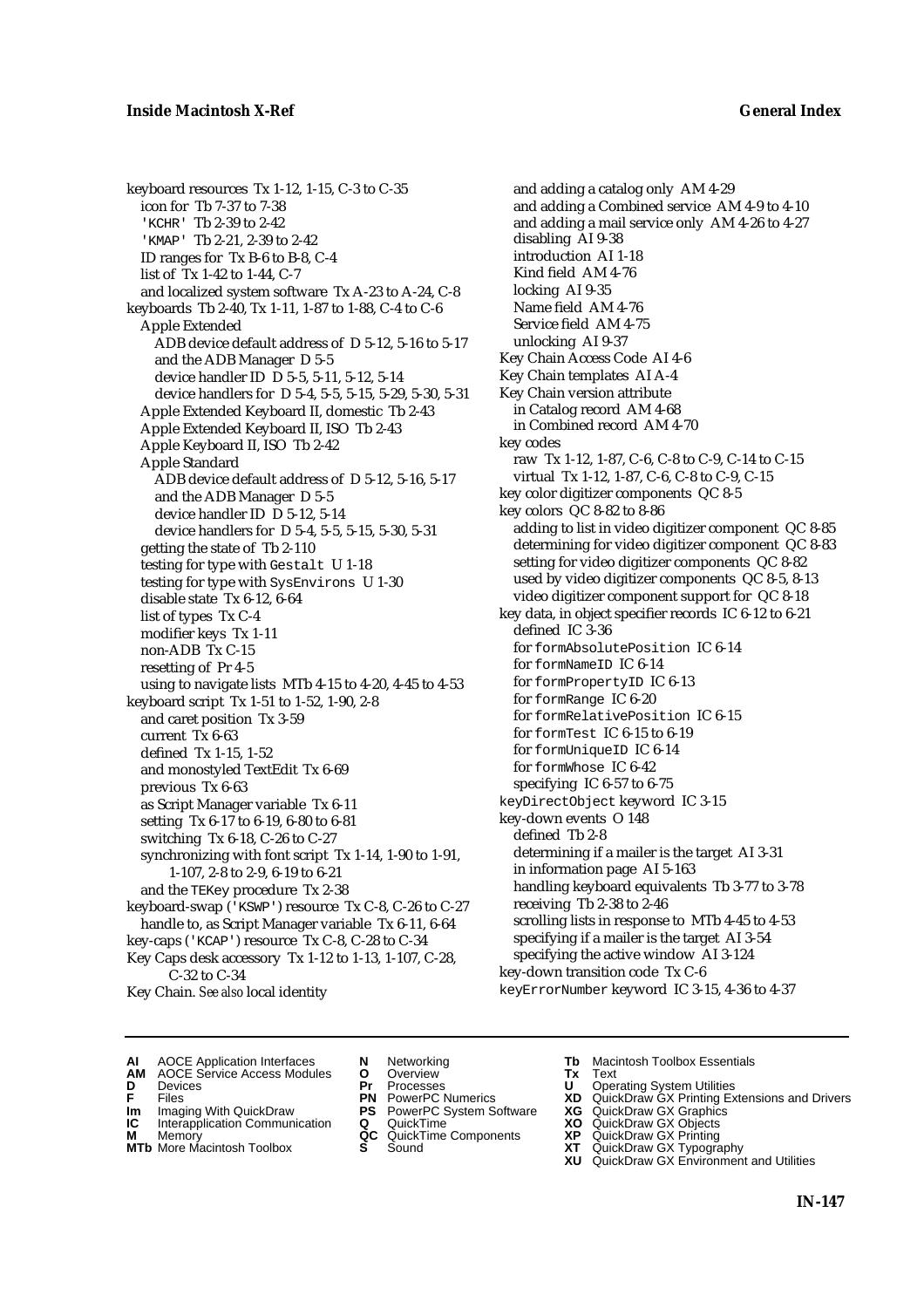keyErrorString keyword IC 3-15, 4-37 keyEventClassAttr keyword IC 3-15 keyEventIDAttr keyword IC 3-9, 3-15 keyEventSourceAttr keyword IC 3-15, 4-29 key form, in object specifier records defined IC 3-36 introduced IC 6-11 to 6-12 specifying IC 6-57 key frames Q 2-134 to 2-135, 3-47 determining rate QC 5-85 inserting into compressed sequences QC 8-51 setting rate QC 5-83, 6-69 adding to a media Q 2-274, 2-276 defined Q 2-196, 3-47 finding Q 2-196 to 2-202, 2-279, 2-281, 4-46 rate Q 3-47, 3-109, 3-121, 3-122 and repositioning movies Q 2-138, 2-139 keyInteractLevelAttr keyword IC 3-15, 4-45 key length (in a dictionary) Tx 8-13, 8-14, 8-21, 8-25 key-map ('KMAP') resource Tx 1-12, C-7, C-11 to C-16 for Apple Extended keyboard Tx C-13 exception array Tx C-12 reassigning right-hand key codes Tx C-14 KeyMap data type Tb 2-110 keyMissedKeywordAttr keyword IC 3-15, 4-30, 4-34 to 4-35, 5-10 keyOptionalKeywordAttr keyword IC 3-15, 4-34, 5-7 to 5-10 keyOriginalAddressAttr keyword IC 3-15 keyOSASourceEnd keyword IC 10-39 keyOSASourceStart keyword IC 10-39 keypress, AOCE template code resource routine AI 5-163 key-remap ('itlk') resource Tx C-7, C-16 to C-17 keyReturnIDAttr keyword IC 3-15 keys, cryptographic adding a client key to a catalog AI 9-23 binding to a specific identity AI 9-39 changing a client key in a catalog AI 9-24 client AI 9-4 decryption AI 6-4 deleting a client key from a catalog AI 9-26 encryption AI 6-4 management AI 9-21 to 9-28 obtaining for challenge AI 9-44 session AI 9-4, 9-59 translating a password into a client key AI 9-21 unbinding from a specific identity AI 9-41

KeyScript procedure Tx 6-17 to 6-19, 6-80 to 6-81 selectors for code parameter Tx 6-18 keystrokes QC 2-19 key structure AI 9-20 keyTimeoutAttr keyword IC 3-15, 5-21 keyTransactionIDAttr keyword IC 3-15 KeyTrans function. *See* KeyTranslate function KeyTranslate function Tx 1-88, C-9 to C-10, C-16, C-17, C-19 to C-24, D-5, Tb 2-110 to 2-111, 3-78 calling from an application Tx C-22 to C-24 use for Command-key equivalents Tx C-23 use with custom 'KCHR' resource Tx C-22 key translation Tx 1-12, 1-88 to 1-89, C-8 to C-10 key-up events O 79, Tb 2-8, 2-29 'keyw' descriptor type IC 4-58 keywords for Apple events IC 3-15 keyword-specified descriptor records. *See also* descriptor records adding to AE records IC 5-32 to 5-33 defined IC 3-15 to 3-16 deleting from AE records IC 4-92 to 4-93 disposing of IC 4-39 to 4-40 getting data out of IC 4-79 to 4-80 getting descriptor records out of IC 4-80 to 4-81 getting descriptor types of IC 4-90 to 4-91 getting sizes of IC 4-90 to 4-92 'kfil' file type Tb 7-37 kHighLevelEvent message class IC 4-5 KillControls procedure Tb 5-108 to 5-109 killer templates AI 5-12, 5-15 components of AI 5-140 to 5-141 resources AI 5-140 to 5-141 signature resource AI 5-140 KillIO function D 1-80 to 1-81 KillIO requests D 1-17, 1-35 KillPicture procedure Im 7-13, 7-42 to 7-43, PS 1-69 KillPoly procedure Im 3-30, 3-80 to 3-81 kind attribute AI 5-91 attribute alias AI 5-93 record gender AI 5-93 specifying AI 5-91 record alias gender AI 5-94 specifying AI 5-93 'kind' resource type MTb 7-11, 7-14 to 7-15, 7-45 to 7-46

- **AI** AOCE Application Interfaces **N** Networking **Tb** Macintosh Toolbox Essentials
- **AM** AOCE Service Access Modules **O** Overview **Tx** Text
- 
- 
- **Im** Imaging With QuickDraw **PS** PowerPC System Software **XG** QuickDraw GX Graphics **Im** Imaging With QuickDraw **PS** PowerPC System Software<br> **IC** Interapplication Communication **Q** QuickTime<br> **M** Memory **GC** QuickTime Components
- 
- **M** Memory **COMPONENTS COMPONENTS COMPONENTS NEWSLA**<br> **M** More Macintosh Toolbox **S** Sound **MTb** More Macintosh Toolbox **S** Sound **XT** QuickDraw GX Typography
- 
- 
- 
- 
- -
- 
- **D** Devices **Pr** Processes **U** Operating System Utilities
- **F** Files **PN** PowerPC Numerics **XD** QuickDraw GX Printing Extensions and Drivers
	-
	-
	-
	-
	- **XU** QuickDraw GX Environment and Utilities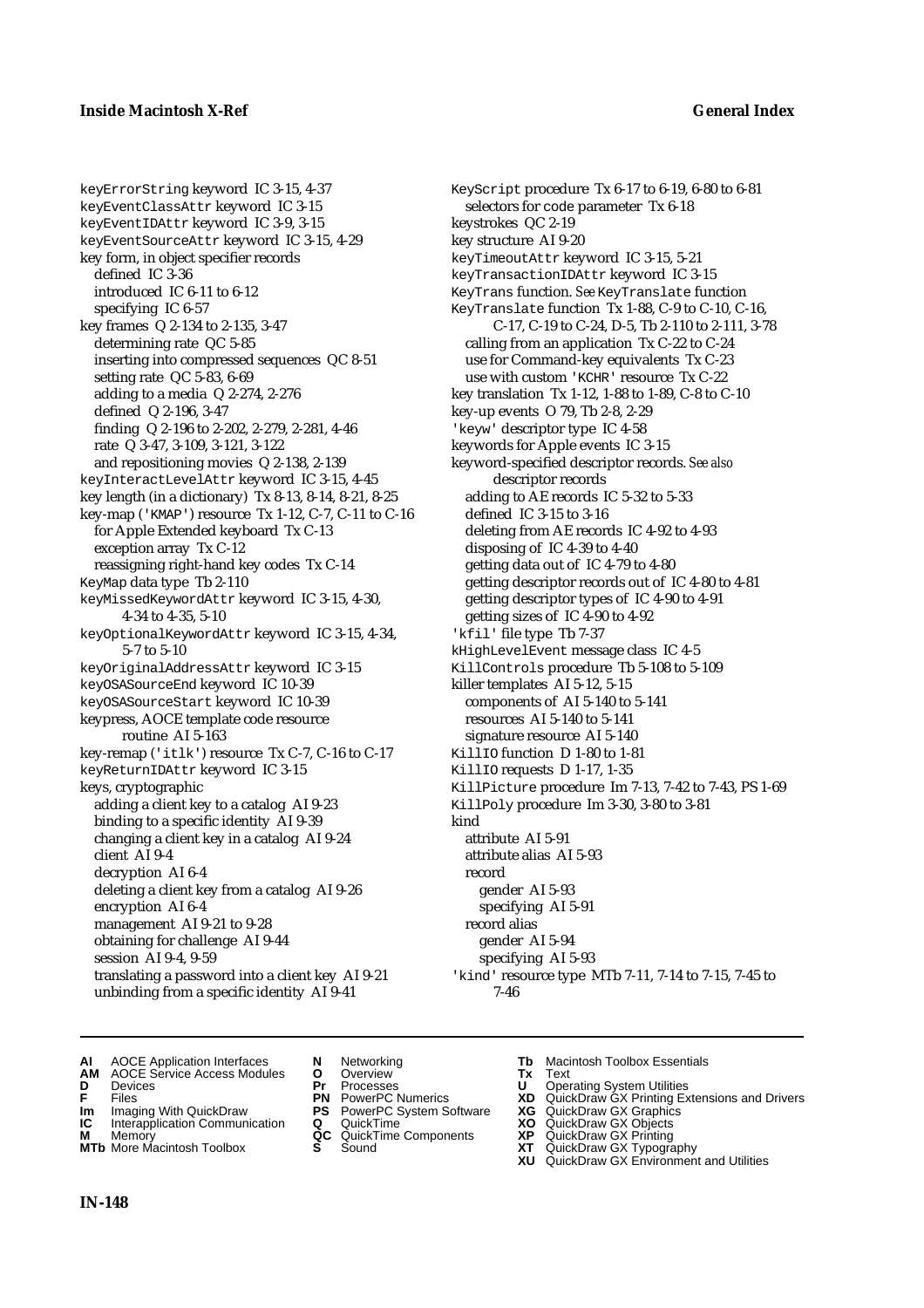kind strings MTb 7-14 to 7-15 kIPMFamilyUnspecified message family type AI 7-35 kIPMFamilyWildCard message family type AI 7-35 kMailEPPCAdmin high-level event AM 2-33, 2-235 to 2-237 kMailEPPCContinue high-level event AM 2-33, 2-227 kMailEPPCCreateSlot high-level event AM 2-33, 2-34, 2-38, 2-221 to 2-222 kMailEPPCDeleteOutQMsg high-level event AM 2-33, 2-231 kMailEPPCDeleteSlot high-level event AM 2-33, 2-34, 2-224 to 2-225 kMailEPPCInQUpdate high-level event AM 2-33, 2-228 to 2-229 kMailEPPCLocationChanged high-level event AM 2-33, 2-35, 2-232 to 2-233 kMailEPPCMailboxClosed high-level event AM 2-33, 2-226 kMailEPPCMailboxOpened high-level event AM 2-33, 2-225 kMailEPPCModifySlot high-level event AM 2-33, 2-34, 2-222 to 2-224 kMailEPPCMsgOpened high-level event AM 2-33, 2-34, 2-229 to 2-231 kMailEPPCMsgPending high-level event AM 2-33, 2-45, 2-235 kMailEPPCSchedule high-level event AM 2-33, 2-45, 2-227 to 2-228 kMailEPPCSendImmediate high-level event AM 2-33, 2-34, 2-234 to 2-235 kMailEPPCShutDown high-level event AM 2-33, 2-226 kMailEPPCWakeup high-level event AM 2-33, 2-217 to 2-218, 2-232 kMailFamilyFile message family type AI 7-35 kMailFamily message family type AI 7-35 'KMAP' resource type Tb 2-21, 2-39 to 2-42. *See also* key-map resource 'kmat' atom type Q 4-6, 4-24 Korean character encoding Tx 1-60 Korean input method Tx 1-93 kOSAComponentType component type IC 10-4 kOSAGenericScriptingComponentSubtype component subtype IC 10-4, 10-14 kOSAScriptIsModified script information selector IC 10-42 kOSAScriptResourceType resource IC 10-14 kOSASupportsAECoercion flag IC 10-52

kOSASupportsAESending flag IC 10-5, 10-56 kOSASupportsCoercion flag IC 10-5 kOSASupportsCompiling flag IC 10-5, 10-47 kOSASupportsDialects flag IC 10-5, 10-67 kOSASupportsGetSource flag IC 10-5, 10-51 kOSASupportsRecording flag IC 10-5, 10-59 kOSASupportsTinkering flag IC 10-5, 10-72 kOSASupportsWindowEditing flag IC 10-5 kPreflightThenPause flag bit S 4-52, 4-59 kSAMAspectCannotDelete resource ID offset AM 4-77 kSAMAspectKind resource ID offset AM 4-76 kSAMAspectSlotCreationInfo resource ID offset AM 4-77 kSAMAspectUserName resource ID offset AM 4-76 'KSWP' resource type. *See* keyboard-swap resource

## L

L802Attach routine N 10-27, 10-29, 10-40 to 10-41, 11-29 L802Detach routine N 10-27, 10-42, 11-31 Label menu commands Tb 7-16 labels, icon MTb 5-22, 5-37, 5-41 L\*a\*b\* space XO 4-17 to 4-18, 4-18 to 4-20 LActivate procedure MTb 4-85 to 4-86 LAddColumn function MTb 4-73 to 4-74 LAddRow function MTb 4-74 to 4-75 LAddToCell procedure MTb 4-80 to 4-81 landscape printing Im 9-32 to 9-33, 9-34, 9-56, 9-73 language codes Tx 1-15, 1-48 to 1-49 implicit Tx 5-55 in 'itlb' resource Tx B-19 list of Tx 6-54 to 6-57 as script variable Tx 6-14, 6-70 sorted, in 'itlm' resource Tx B-14 to B-17 for sorting strings Tx 5-56 and Text Utilities Tx 5-55, 5-56 to 5-59 language identifiers (ISO) Tx 4-87 LanguageOrder function Tx 5-11, 5-56 languages Tx 1-34, XT 7-8 and media structures Q 2-18, 4-15, 4-18 and movies Q 2-207 to 2-215. *See also* alternate groups of tracks LAPAddATQ function N 10-34 to 10-35 LAP Manager. *See* Link-Access Protocol (LAP) Manager LAPMgrPtr global variable N 10-5, 10-35, 10-37

- **AI** AOCE Application Interfaces **N** Networking **The Macintosh Toolbox Essentials**<br> **AM** AOCE Service Access Modules **O** Overview **Tx** Text<br> **D** Devices **Pr** Processes **U** Operating System Utilities
- AOCE Service Access Modules **O** Overview **Tx** Text<br>Devices **Devices Devices Devices**
- 
- 
- **IM** FILES<br> **Im** Imaging With QuickDraw **PS** PowerPC System Software **XG**<br> **IC** Interapplication Communication **Q** QuickTime **XO**
- **IC** Interapplication Communication **Q** QuickTime **XO M** Memory **XO QC** QuickTime Components **XP M** Memory **QC** QuickTime Components **XP**<br>**MTb** More Macintosh Toolbox **S** Sound **XT**
- **MTb** More Macintosh Toolbox **S** Sound **XT** QuickDraw GX Typography
- 
- **D** Devices **Pr** Processes **U** Operating System Utilities
	-
	-
	-
	-
- 
- 
- **F** Files **PN** PowerPC Numerics **XD** QuickDraw GX Printing Extensions and Drivers
	-
	-
	-
	-
	- **XU** QuickDraw GX Environment and Utilities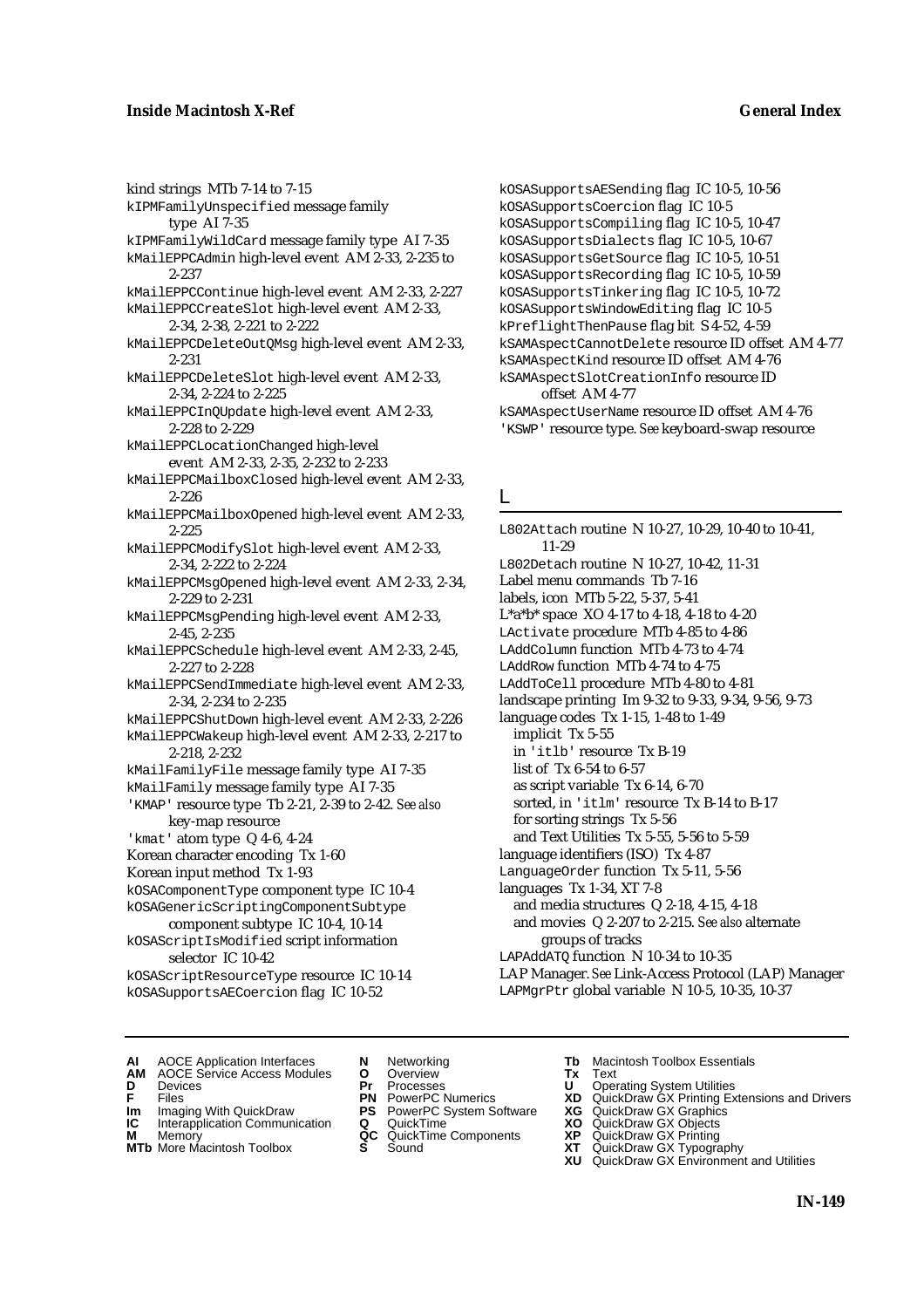LAPRmvATQ function N 10-36 to 10-37 large 4-bit color icon resources creating Tb 7-11, 7-24 as part of an icon family MTb 5-4 Rez output format for Tb 7-59 to 7-60 large 8-bit color icon resources creating Tb 7-11, 7-24 as part of an icon family MTb 5-5 Rez output format for Tb 7-61 to 7-62 large (32-by-32 pixel) icons Tb 7-10, 7-11, MTb 5-4 large-catalog mode AM 3-24 to 3-25 Larger (point sizes) command Tx 4-32 LaserWriter printers Im 9-7, 9-76, B-7 LaserWriter SC printers Im B-7 lastFOND global variable Tx 4-17 latitude U 4-19, 4-29 LaunchApplication function Pr 2-7 to 2-11, 2-28 to 2-29 LaunchDeskAccessory function Pr 2-11, 2-30 launching applications Pr 2-7 to 2-11, 2-28 to 2-29 desk accessories Pr 2-11, 2-30 options Pr 2-15 launching applications, from the Finder Tb 7-25 to 7-26 LaunchParamBlockRec data type Pr 2-8, 2-19 to 2-20 launch parameter block Pr 2-8, 2-19 to 2-20 \_Launch trap macro Pr 2-7, 2-14 LAutoScroll procedure MTb 4-88 to 4-89 layered architecture N 1-4, 1-19 layer flags XT 6-8 to 6-10, 6-23 to 6-25, 6-37 layer for floating service windows Tx 7-14 layers in movies Q 2-10, 2-24 in track atoms Q 4-15 in tracks Q 2-168 to 2-169 layers, face XT 6-6 to 6-10, 6-19 to 6-25, 6-36 to 6-38 laying out a line of text. *See* display of text layout hit info structure XT 10-32, 10-43 layout offset state XT 10-42 layout options XT 5-10 to 5-16 alignment XT 5-11 to 5-13 baselines XT 5-16 justification XT 5-13 to 5-14 as layout shape property XT 5-5 width XT 5-10 layout options structure XT 5-29 to 5-30 layout shape properties XT 5-4 to 5-5 direction levels XT 5-9, 9-17 to 9-21, 9-38 to 9-41

glyph justification overrides array XT 9-26, 9-78 to 9-83. *See also* glyph justification override structure layout options XT 5-10, 5-24 to 5-26, 5-29 to 5-30 manipulating XT 5-34 to 5-45 priority justification override structure XT 9-26 to 9-27, 9-51 to 9-55, 9-60 to 9-61, 9-62, 9-73 to 9-78 style runs XT 5-7 to 5-8, 5-18 to 5-19 text runs XT 1-15, 5-6 to 5-7 layout shapes XO 2-10, XT 2-4 creating and drawing XT 5-17 to 5-18, 5-30 to 5-34 data types for XT 5-28 to 5-30 default XT 5-17 defined XO 1-11, XT 1-3, 5-3 functions for XT 5-30 to 5-47 geometry of XT 5-4, 5-34 to 5-38 properties of. *See* layout shape properties LCellSize procedure MTb 4-92 to 4-93 LClick function MTb 4-25, 4-33, 4-84 to 4-85 lCloseMsg message MTb 4-62 to 4-63 LClrCell procedure MTb 4-40, 4-81 'LDEF' resource type MTb 4-7, 4-58, 4-98, PS 1-36, XD 3-9 LDelColumn procedure MTb 4-75 to 4-76 LDelRow procedure MTb 4-76 to 4-77 ldexp function PN 10-16 to 10-17 <> (less or greater than) operator PN 6-4 < (less than) operator assembler PN 12-7 defined PN 6-4  $\leq$  (less than or equal to) operator PN 6-4 LDispose procedure MTb 4-72 to 4-73 lDrawMsg message MTb 4-60 to 4-62 LDraw procedure MTb 4-88 leading altering for glyphs Tx 4-35 defined Tx 4-12 leadingEdge flag Tx 3-49, 3-92 leading edges of glyphs Tx 1-68, 1-75, 2-13, 3-49, XT 1-13, 10-16 leaf atoms Q 4-7 leaf nodes. *See* B\*-tree leaf nodes leaf procedures PS 1-46 least significant bit U 3-4 'leeq' lookup table element AI 5-113 left-aligned text. *See* alignment Left Arrow key MTb 4-48 LeftOverBlock data type S 2-119

- **AI** AOCE Application Interfaces **N** Networking **Tb** Macintosh Toolbox Essentials
- **AM** AOCE Service Access Modules **O** Overview **Tx** Text
- 
- 
- **Im** Imaging With QuickDraw **PS** PowerPC System Software **XG IC** Interapplication Communication **Q** QuickTime **COVIC**
- **Interapplication Communication <b>Q** QuickTime **XO** Memory **XO** Memory **XP QC** QuickTime Components **XP**
- **M** Memory **Discussed AC** QuickTime Components **XP**<br> **MTb** More Macintosh Toolbox **S** Sound **XT**
- 
- **D** Devices **Pr** Processes **U** Operating System Utilities
	-
	-
	-
	-
	-
- 
- 
- **FRICAG CONSISTS IN THE PROCESSES CONSISTS AND CONSIST CONSISTENT CONSISTS CONSISTS PRINTIPLE PROCESSES CONSISTS CON<br>
<b>F**FRICES **PN** POWERPC Numerics **XD** QuickDraw GX Printing Extensions and Drivers<br> **Im** Imaging With Qui
	-
	-
	-
- **MTb** More Macintosh Toolbox **S** Sound **XT** QuickDraw GX Typography
	- **XU** QuickDraw GX Environment and Utilities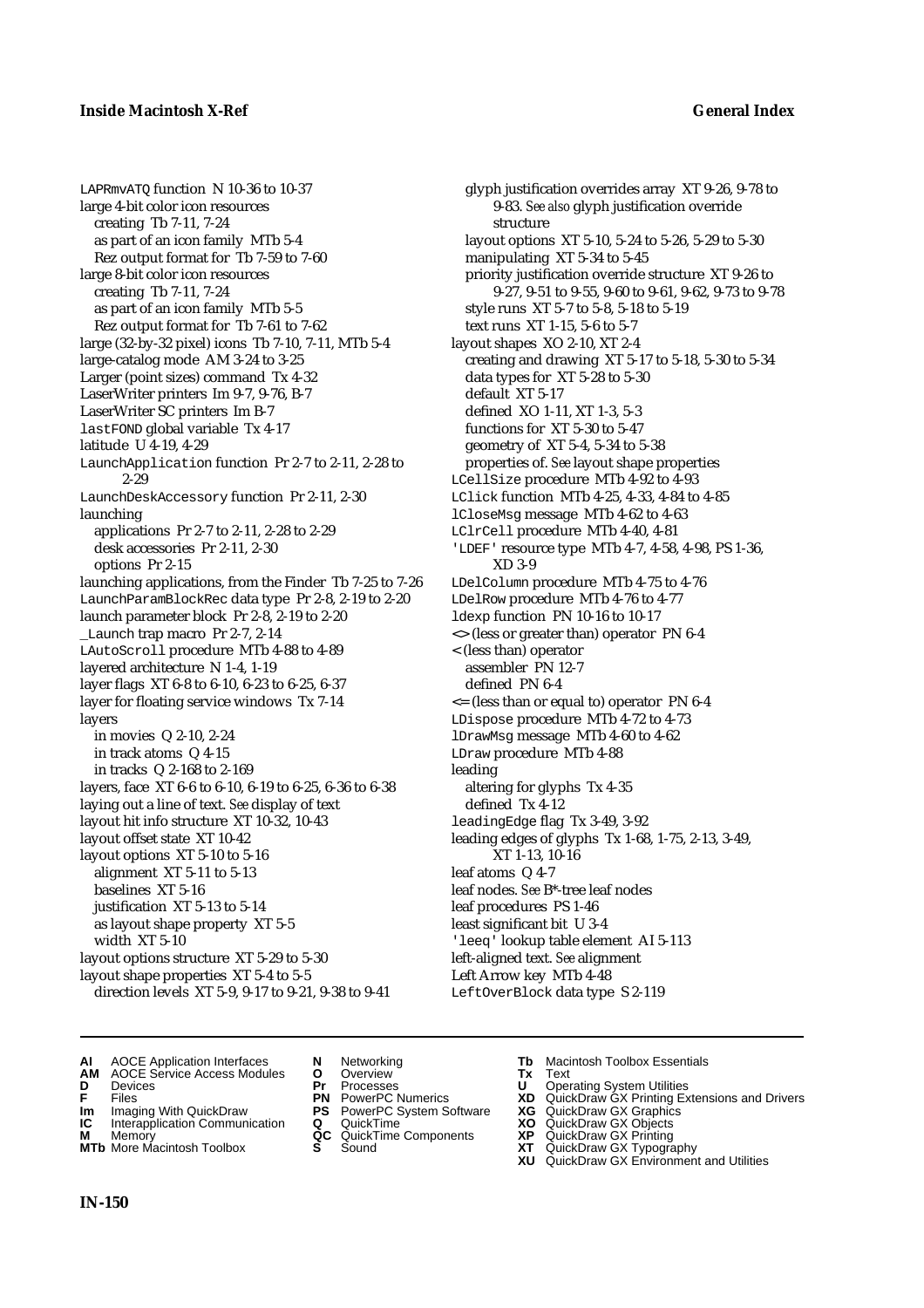# **Inside Macintosh X-Ref General Index**

leftover blocks S 2-119 left-side bearings of glyphs Tx 4-10, 4-57, XT 1-9 left-to-right carets XT 10-8, 10-21, 10-41 length of a contour XG 4-42, 4-83 'less' lookup table element AI 5-112 letter-approximation scrolling AM 3-25 to 3-26 letter attributes data types for AM 2-99 to 2-106 defined AM 2-17 reading from outgoing letter AM 2-47 to 2-50, 2-142 to 2-144 setting bits in MailIndications structure AM 2-106 summary table of AM 2-102 writing to incoming letter AM 2-72 to 2-73, 2-179 to 2-180 letter content blocks. *See* content blocks letter descriptor AI 3-27 LetterDescriptor data type AI 3-27 letter flags AM 2-122 to 2-124 letter header blocks AM 2-17 letter information structure AI 3-27 letter parameter block AI 3-29 letters. *See also* content blocks; enclosures; image blocks; mail; messages; message summaries adding a block AI 3-91 to 3-93 adding a main enclosure AI 3-90 adding content AI 3-13 adding image content AI 3-16, 3-88 adding native-format content AI 3-14 adding standard-interchange-format content AI 3-15, 3-85 to 3-88 alternate representations of content AM 2-18 to 2-19 Apple event handler AI 3-17 blocks AI 3-7 checking for digital signatures AI 3-83 close-options dialog box AI 3-60 closing AI 3-20, 3-21, 3-59 to 3-63 content changed AI 3-76 creating AM 2-70 to 2-71, 2-176 to 2-178 defined AM 2-17 drawing image content AI 3-123 enclosures AI 3-7, 3-39 expanding group addresses AI 3-44 extending the send-options dialog box AI 3-125 formats of AI 3-7 forwarding AI 3-19 to 3-20, 3-49 getting information about a letter in the In Tray AI 3-93

identity of sender AI 3-117 image-drawing results function AI 3-42 image-drawing routine AI 3-39 main enclosure AI 3-7 nested AI 3-8, 7-5 nested letters AM 2-20 to 2-22 new page function AI 3-41 obtaining letter descriptor of next letter to open AI 3-97 opening AI 3-18, 3-94 to 3-96 reading AI 3-93 to 3-107, AM 2-47 to 2-60 blocks AI 3-106 converting font numbers to font names AI 3-102 getting information about blocks AI 3-104 getting main enclosure AI 3-103 standard interchange format content AI 3-98 to 3-102 replying to AI 3-19 to 3-20, 3-51 saving beginning AI 3-77 to 3-80 ending AI 3-80 send formats AI 3-34 sending AI 3-37 to 3-41, 3-72 to 3-93 beginning AI 3-81 to 3-83 ending AI 3-84 send-options dialog box AI 3-73 to 3-76 send options AI 3-34 standard interchange format AI 3-7 structure of AI 3-7, AM 2-21 to 2-22 tags AI 3-58 types of blocks in AM 2-17 to 2-18 writing AM 2-72 to 2-79 LetterSpec data type AI 3-35, 5-204 letter-specification structure AI 3-35, 5-204 level caps XG 3-24, 3-101 level dashes XG 3-105 level joins XG 3-26, 3-63, 3-103 level of picture item XG 6-19, 6-51 level-run count, as layout shape property XT 5-5 level-run lengths, as layout shape property XT 5-5 levels array XT 9-17 to 9-19, 9-38 to 9-41 as layout shape property XT 5-5 levels. *See* direction levels levels of text handling for applications Tx 1-18 to 1-21 lexical stress symbols S 4-34 lfd assembler instruction PN 11-6 lfdu assembler instruction PN 11-6 lfdux assembler instruction PN 11-7

- **AI** AOCE Application Interfaces **N** Networking **The Macintosh Toolbox Essentials**<br> **AM** AOCE Service Access Modules **O** Overview **Tx** Text<br> **D** Devices **Pr** Processes **U** Operating System Utilities
- AOCE Service Access Modules **O** Overview **Tx** Text<br>Devices **Devices Devices Devices D** Devices **Pr** Processes **U** Operating System Utilities
- 
- **Im** Files<br> **Im** Imaging With QuickDraw **PS** PowerPC System Software **XG**<br> **IC** Interapplication Communication **Q** QuickTime **XO**
- **IC** Interapplication Communication **Q** QuickTime **XO M** Memory **XO QC** QuickTime Components **XP**
- **M** Memory **District Acc** QuickTime Components **XP**<br> **MTb** More Macintosh Toolbox **S** Sound **XT**
- **MTb** More Macintosh Toolbox **S** Sound **XT** QuickDraw GX Typography
- 
- 
- 
- 
- 
- 
- 
- 
- **F** Files **PN** PowerPC Numerics **XD** QuickDraw GX Printing Extensions and Drivers
	-
	-
	-
	-
	- **XU** QuickDraw GX Environment and Utilities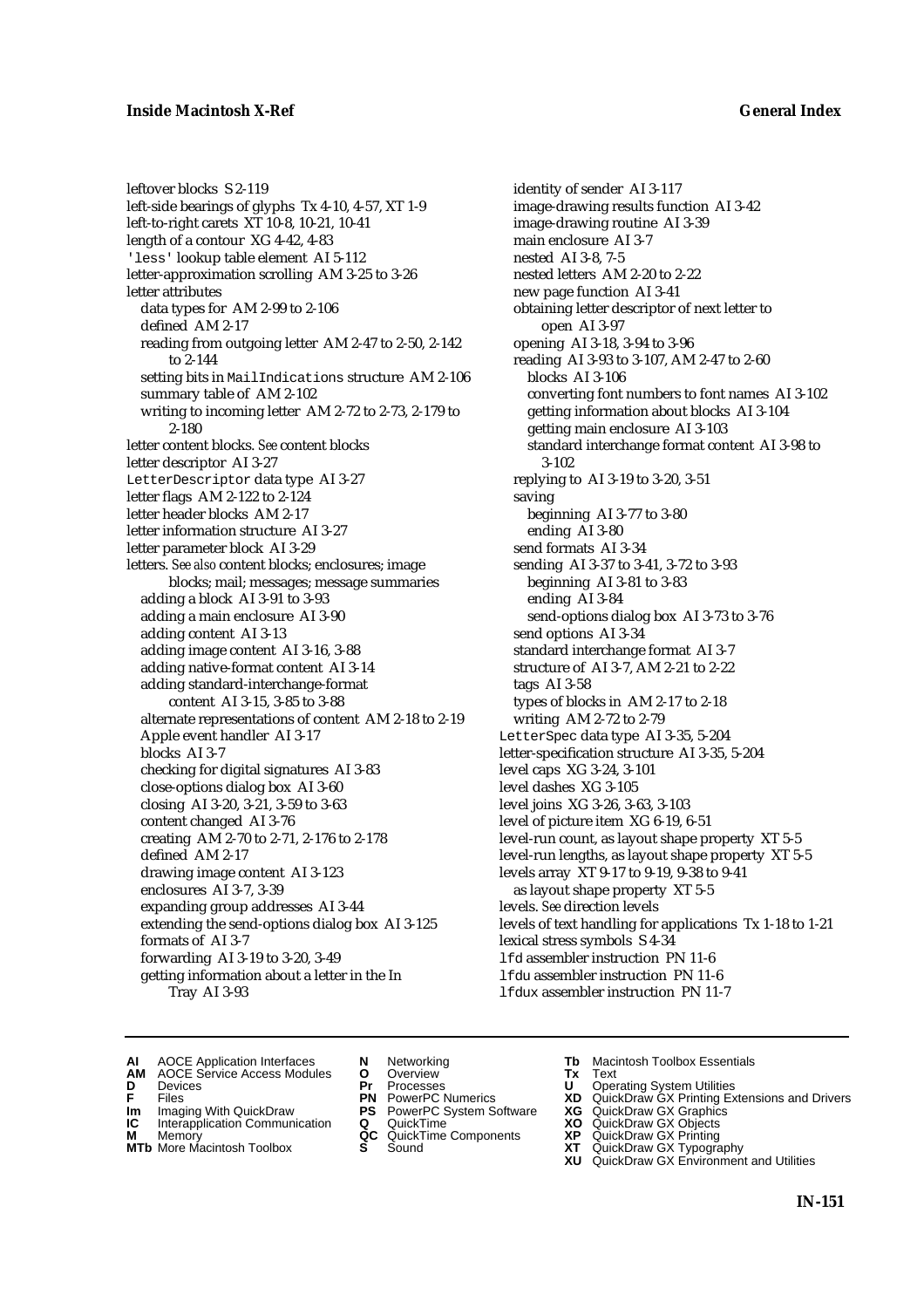lfdx assembler instruction PN 11-7 lfs assembler instruction PN 11-6, 13-5 lfsu assembler instruction PN 11-6, 13-5 lfsux assembler instruction PN 11-7, 13-5 lfsx assembler instruction PN 11-7, 13-5 lgamma function PN 10-55 to 10-56 LGetCellDataLocation procedure MTb 4-82 to 4-83 LGetCell procedure MTb 4-41, 4-83 LGetSelect function MTb 4-35, 4-77 to 4-78 lHiliteMsg message MTb 4-62 libraries. *See* import libraries library directories PS 3-6, 3-31 ligatures Tx 1-27 decomposition of XT 8-59, 9-50 to 9-51 defined XT 1-16 formation XT 8-22, 8-24 to 8-25, 8-53 to 8-54 ligature splitting XT 10-10 ligatures setting (script variables) Tx 6-69 lightness, in HLS space XO 4-12 linear and quadratic roots XU 8-12, 8-60 to 8-61 linear interpolation S 2-24, 2-92 linear PCM Q 2-31 LinearRoot function XU 8-60 line breaking Tx 1-99, 3-30, 5-24 to 5-28, 5-79 to 5-81, 6-37, 6-92 in layout shapes XT 9-11 to 9-12, 9-33 to 9-37 with WorldScript XT 9-37 to 9-38 and TextEdit Tx 2-6, 2-60, 2-115 of scaled text Tx 3-45 of unscaled text Tx 3-31 line breaks Tx 1-30 to 1-31 line caps. *See* caps line direction Tx 1-7, 1-14, 1-67 to 1-68 bidirectional Tx 1-24, 1-71 current Tx 1-77 primary Tx 1-67 of writing systems Tx 1-23 to 1-24 line directions XT 9-13, 9-16 LineFrom opcode Im A-7, A-19 line geometries XG 2-9 defined XG 2-17 determining XG 2-123 editing XG 2-38 to 2-40, 2-79 to 2-81, 2-124 structure of XG 2-105 line height field (for scrolling) Tx 2-31 line height of a font XT 1-9 line height table and font ascent values Tx 2-27

introduced Tx 2-18, 2-64 and scrolling Tx 2-31 lineJustify opcode Im A-7 line layout, disabling and enabling Im B-11 to B-17 line layout. *See* display of text line layout error Im B-12 to B-16 LineLayoutOff picture comment Im B-5, B-15 to B-16, B-17 LineLayoutOn picture comment Im B-5, B-15, B-17 line length in TextEdit Tx 2-62 line lengths XT 9-10 to 9-11, 9-32 Line opcode Im A-7, A-19 Line procedure Im 3-18 to 3-19, 3-51 to 3-52 lines O 89 defined Im 1-12 defining Im 3-11 to 3-12 drawing Im 3-17 to 3-21, 3-49 to 3-52 low-level routine for drawing Im 3-132 printing, with picture comments Im B-33 to B-37 line shapes XO 1-11, 2-9 converting other shapes to XG 2-65 to 2-70 creating and drawing XG 2-36 to 2-40, 2-112, 2-158 default XG 2-17 defined XG 2-17 line spacing. *See* leading line spans XT 9-10 to 9-11, 9-33 line-start recalculation routines, specifying calling conventions of PS 2-32 line starts array Tx 2-70 lineStarts data type Tx 2-70 LineTo procedure Im 3-17 to 3-18, 3-51 linguistic rearrangement XT 8-28, 10-10 lining numerals XT 8-36 lInitMsg message MTb 4-60 Link-Access Protocol (LAP) Manager N 10-3 to 10-42 data structures for N 10-33 defined N 10-3 determining if installed N 10-5 802.2 protocol packets N 10-27 to 10-29 802.3 protocol packets N 11-29 introduced N 1-10, 1-15 to 1-16 Phase 1 packets N 1-29, 10-27, 11-3 Phase 2 packets N 1-29, 11-3 routines for N 10-33 to 10-42 and transitions N 10-7 to 10-27, 10-33 uses of N 1-27 to 1-28, 10-3 link-access protocols N 1-10, 1-22 linkage area PS 1-44

- **AI** AOCE Application Interfaces **N** Networking **Tb** Macintosh Toolbox Essentials
- **AM** AOCE Service Access Modules **O** Overview **Tx** Text
- 
- 
- **Im** Imaging With QuickDraw **PS** PowerPC System Software **XG IC** Interapplication Communication **Q** QuickTime **COVIC**
- **Interapplication Communication <b>Q** QuickTime **X XO** Memory **XO XP XP QC** QuickTime Components **XP**
- **MTb** More Macintosh Toolbox **S** Sound **XT** QuickDraw GX Typography
- 
- **D** Devices **Pr** Processes **U** Operating System Utilities
	-
	-
	-
	-
- 
- 
- **F** Files **PN** PowerPC Numerics **XD** QuickDraw GX Printing Extensions and Drivers
	-
	-
- **M** Memory **QC** QuickTime Components **XP** QuickDraw GX Printing
	-
	- **XU** QuickDraw GX Environment and Utilities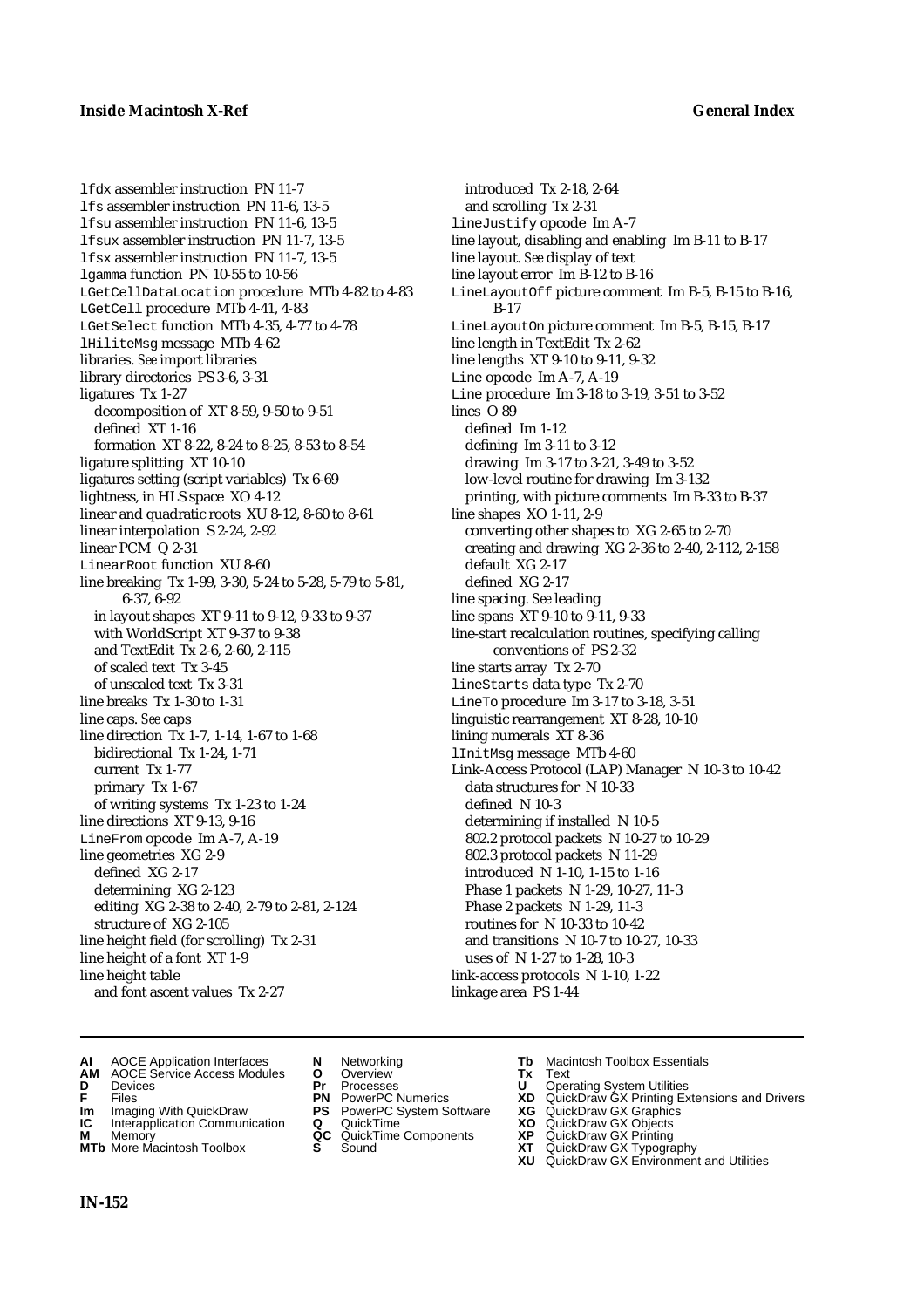linked lists, allocating new elements in M 1-31 link independence N 1-10, 1-15, 1-28 linking programs. *See* program linking Link Register PS 2-11 links N 1-22 list cells condensed text in MTb 4-5 containing several types of information MTb 4-8 customizing selection algorithm MTb 4-38 to 4-39 defined MTb 4-4 selection of MTb 4-9 to 4-15, 4-34 to 4-39 size of MTb 4-4, 4-23, 4-28 list definition ('LDEF') resource XD 3-9 list definition procedure resources MTb 4-7, 4-58, 4-98 list definition procedures MTb 4-58 to 4-64, 4-96 to 4-99, PS 1-35 to 1-36 changing fields of the list record MTb 4-98 compiling MTb 4-98 entry point of MTb 4-99 processing messages in MTb 4-59 responding to lCloseMsg message MTb 4-62 to 4-63 responding to lDrawMsg message MTb 4-60 to 4-62 responding to lHiliteMsg message MTb 4-62 responding to lInitMsg message MTb 4-60 using global variables in MTb 4-98 using to create graphical lists MTb 4-7 'list' descriptor type IC 4-57 Listen Register 3 command D 5-12, 5-16 ListHandle data type MTb 4-23 listings. *See* sample routines List Manager MTb 4-3 to 4-111, O 11 application-defined routines for MTb 4-96 to 4-101 and Control Manager Tb 5-3 data structures in MTb 4-65 to 4-69 and Package Manager U 10-3 routines in MTb 4-70 to 4-96 ListRec data type MTb 4-22 to 4-25, 4-66 to 4-69 list record MTb 4-22 to 4-25, 4-66 to 4-69 setting selFlags field MTb 4-39 lists MTb 4-4. *See also* list cells activating MTb 4-34, 4-85 to 4-86 adding items alphabetically MTb 4-41 to 4-42 appearance of MTb 4-4 to 4-8 arrow-key navigation in MTb 4-48 to 4-53 automatic drawing mode MTb 4-32, 4-87 to 4-88 borders around, drawing MTb 4-30 cell data, accessing MTb 4-25, 4-79 to 4-83 creating MTb 4-27 to 4-30, 4-70 to 4-72

creating a list of pictures MTb 4-63 to 4-64 data bounds of MTb 4-28 discontiguous selections in MTb 4-11 disposing of MTb 4-30, 4-72 to 4-73 double click in MTb 4-33 events in, responding to MTb 4-32 to 4-34, 4-84 to 4-86 graphical items in MTb 4-7, 4-63 to 4-64 introduced MTb 4-4 to 4-8 keyboard navigation of MTb 4-15 to 4-20, 4-45 to 4-53 location of last click, determining MTb 4-24 multiple in a window MTb 4-20 to 4-21 outline around current MTb 4-20 to 4-21, 4-53 to 4-57 outline of MTb 4-20 redrawing MTb 4-33 to 4-34, 4-86 scroll bars in MTb 4-5 to 4-6, 4-8 scrolling MTb 4-24, 4-25, 4-36 to 4-37, 4-88 to 4-90 searching in MTb 4-43 to 4-44, 4-90 to 4-91 selection algorithm, customizing MTb 4-14 to 4-15, 4-38 to 4-39 selection of items in MTb 4-9 to 4-15, 4-34 to 4-39 size box in MTb 4-8 type selection in MTb 4-20, 4-45 to 4-48 visible cells of MTb 4-23 lists, user data Q 2-230 list separators Tx B-24 live caches defined XU 2-11 disposing of XU 2-11 LLAP. *See* LocalTalk Link-Access Protocol LLastClick function MTb 4-24, 4-96 LLC. *See* Logical Link Control LMGetCurDirStore function PS 1-57 LNew function MTb 4-70 to 4-72 LNextCell function MTb 4-35, 4-93 to 4-94 LoadAPict function XD 2-28 load assembler instructions PN 11-5 to 11-7 as conversion operations PN 13-5 formats PN 11-5 to 11-6 loadCmd command S 2-95 load directories PS 3-7 LoadIconCache function MTb 5-54 to 5-55 Loading XU 2-26 loading code fragments PS 3-10 to 3-12, 3-19 to 3-23 and dangling pointers M 1-31 to 1-32 loading segments Pr 7-9 loading the Disk Initialization Manager F 5-15 to 5-16

- **AI** AOCE Application Interfaces **N** Networking **Tb** Macintosh Toolbox Essentials
- **AM** AOCE Service Access Modules **O** Overview **Tx** Text
- 
- 
- **IM** FILES<br> **Im** Imaging With QuickDraw **PS** PowerPC System Software **XG**<br> **IC** Interapplication Communication **Q** QuickTime **XO IC** Interapplication Communication **Q** QuickTime **XO M** Memory **XO QC** QuickTime Components **XP**
- **M** Memory **QC** QuickTime Components **XP**<br>**MTb** More Macintosh Toolbox **S** Sound **XT**
- **MTb** More Macintosh Toolbox **S** Sound **XT** QuickDraw GX Typography
- 
- **D** Devices **Pr** Processes **U** Operating System Utilities
	-
	-
	-
	-
- 
- 
- **F** Files **PN** PowerPC Numerics **XD** QuickDraw GX Printing Extensions and Drivers
	-
	-
	-
	- **XU** QuickDraw GX Environment and Utilities
		- **IN-153**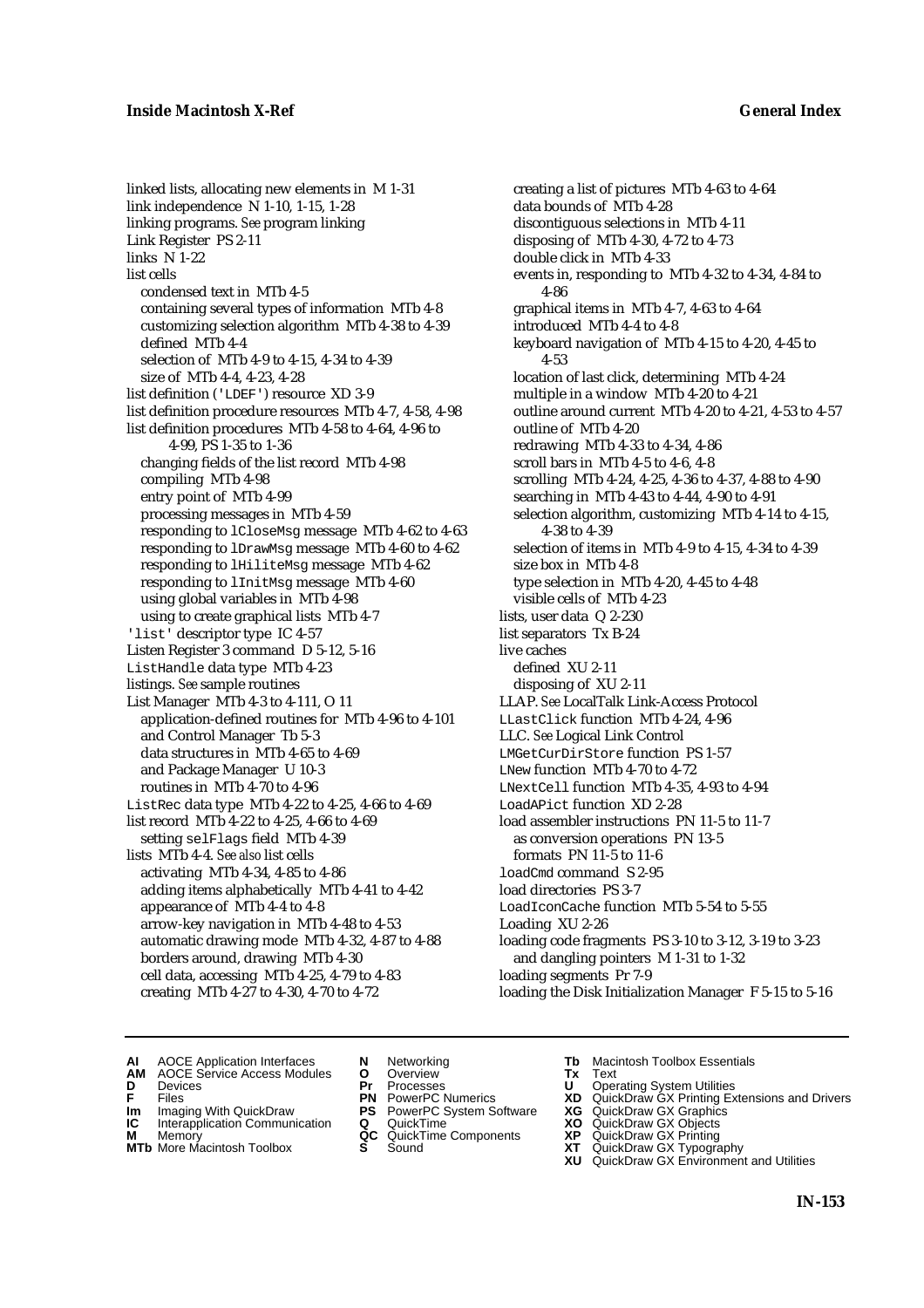LoadMediaIntoRam function Q 2-143, 2-356 LoadMovieIntoRam function Q 2-140 to 2-141, 2-356 LoadResource procedure MTb 1-80 to 1-81 'load' resource type. *See* extension load resource LoadScrap function MTb 2-41 \_LoadSeg trap Pr 7-7, 7-9 flushing instruction cache M 4-10 LoadTrackIntoRam function Q 2-142, 2-356 LoadTrap global variable Pr 7-9 localAndRemoteHLEvents flag IC 4-5, Tb 2-119 local chunks S 2-84 local coordinates Tb 4-18 local coordinate systems for bitmaps Im 2-11 converting to global coordinate systems Im 2-19, 2-52 defined Im 1-7 to 1-10 in graphics ports Im 2-13 local identity. *See also* notification queue, local identity CSAM access controls and AM 3-26 to 3-27 changing password AI 9-33 defined AI 4-6, 8-8, 9-8 getting AI 9-28 introduction AI 1-18 locking AI 9-8, 9-35 management AI 9-28 to 9-38 personal MSAM initialization and AM 2-37 prompting for AI 4-25 to 4-28 removing AI 9-37 setting up AI 9-32 unlocking AI 9-8, 9-36 local IDs in bundle resources and file reference resources Tb 7-19, 7-22, 7-24 for mapping resources Tb 7-18 to 7-25 localization Tx 1-14, 1-18, O 52 of international and keyboard resources Tx A-23 to A-24 of system software Tx 1-100 localization, sounds and S 1-24 localization guidelines O 188 for Control Manager Tb 5-15, 5-19 to 5-20, 5-85, 5-120 for Dialog Manager Tb 6-34 to 6-35, 6-39, 6-40, 6-80, 6-130 for Help Manager MTb 3-20 LocalRecordID data type AI 2-27 to 2-28 checking equality of AI 2-81

copying AI 2-80 creating AI 2-79 manipulating AI 2-79 to 2-82 local record identifiers checking equality of AI 2-81 copying AI 2-80 creating AI 2-79 data type defined AI 2-27 to 2-28 manipulating AI 2-79 to 2-82 localSocket field N 5-14 local space XO 1-29 to 1-30, 7-33 to 7-34 converting to, from QuickDraw XU 1-7 to 1-8, 1-29 measuring a shape in XO 7-51 to 7-52, 7-96 to 7-97 obtaining cursor location in XU 1-9, 1-30 LocalTalk N 1-7 to 1-11 and multinodes N 12-5 and receive routines N 12-12 and socket listeners N 7-19 LocalTalk Link-Access Protocol (LLAP) N 1-10 LocalToGlobal procedure Im 2-52 location attribute AM 2-38 Location Changed event. *See* kMailEPPCLocationChanged high-level event LocationNameRec data type IC 11-19, 11-49 location names Tb 2-73, 2-75 location of computer data types for AM 2-115 to 2-116 determining AM 2-38 effect on personal MSAM AM 2-35 notifying personal MSAM of change AM 2-232 to 2-233 location records. *See* fragment location records lock attribute XU 5-9 locked handles, using in interrupt tasks Pr 1-12 locking color profiles XO 4-49, 4-90 directories F 2-161, 2-177, 2-197 file ranges F 2-50 to 2-52, 2-211 files F 2-161, 2-177, 2-197 shapes XO 2-17, 2-80 tag objects XO 8-11 to 8-12, 8-21 locking physical memory debugger routine M 3-37 defined M 3-13 routines for M 3-28 to 3-30 locking relocatable blocks M 1-20 to 1-21, 1-63 to 1-64, 2-45 to 2-46, O 42–43

- **AI** AOCE Application Interfaces **N** Networking **Tb** Macintosh Toolbox Essentials<br> **AM** AOCE Service Access Modules **O** Overview **Tx** Text<br> **D** Devices **Pr** Processes **U** Operating System Utilities
- **AM** AOCE Service Access Modules **O** Overview **Tx** Text
- 
- 
- **Im** Imaging With QuickDraw **PS** PowerPC System Software **XG IC** Interapplication Communication **Q** QuickTime **COVIC**
- **Interapplication Communication <b>Q** QuickTime **XO** Memory **XO** Memory **XP QC** QuickTime Components **XP**
- **M** Memory **CONTAGONAL CONSTRUCTER CONSTRUCTION**<br> **M** Memory **XP QC** QuickTime Components **XP**<br> **MTb** More Macintosh Toolbox **S** Sound
- 
- **D** Devices **Pr** Processes **U** Operating System Utilities
	-
	-
	-
	- -
- 
- 
- **F** Files **PN** PowerPC Numerics **XD** QuickDraw GX Printing Extensions and Drivers
	-
	-
	-
- **MTb** More Macintosh Toolbox **S** Sound **XT** QuickDraw GX Typography
	- **XU** QuickDraw GX Environment and Utilities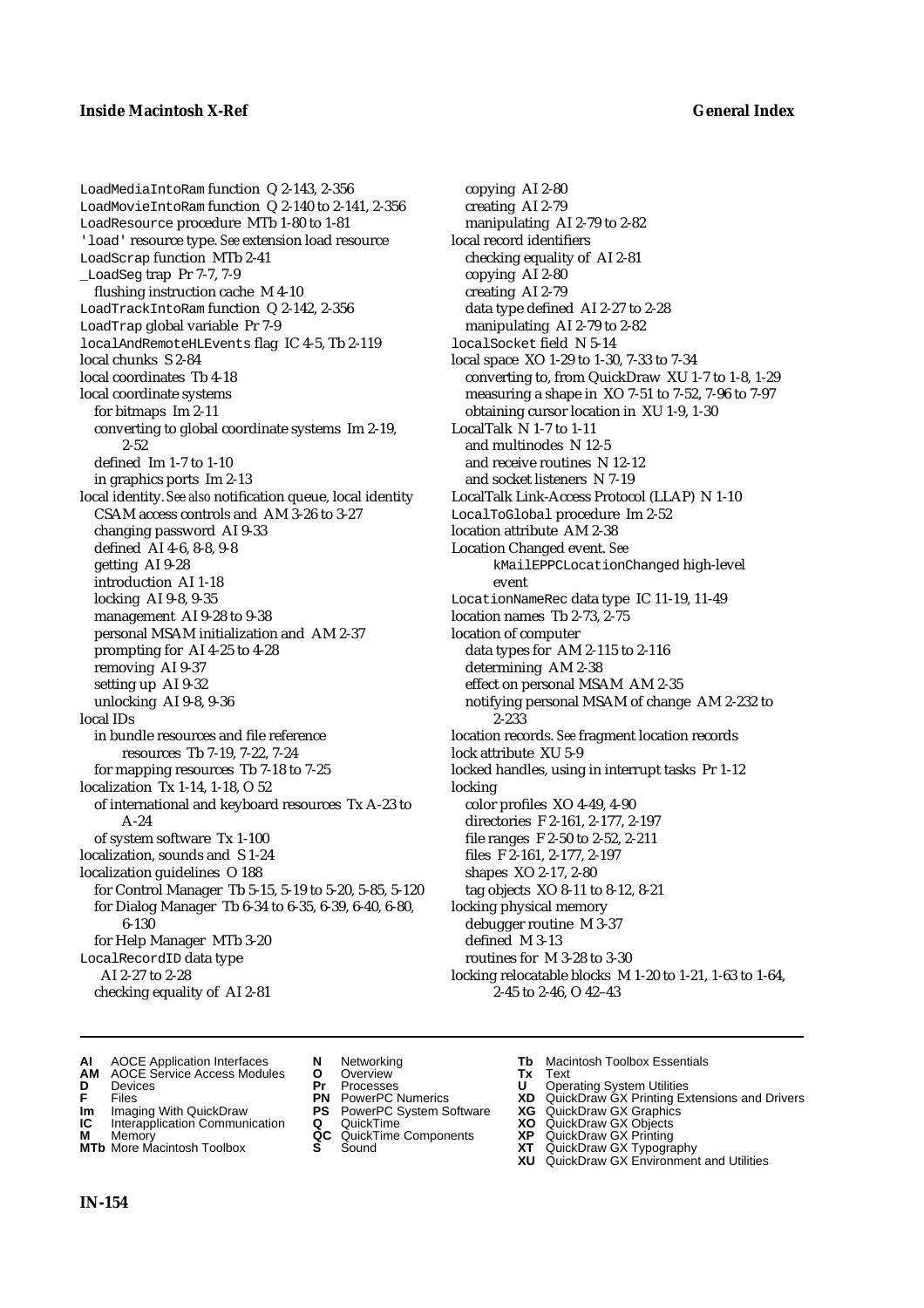LockMemoryContiguous function M 3-16, 3-29 to 3-30 LockMemory function M 3-28 and stale data M 4-13 introduced M 3-15 LockPixels function Im 6-6, 6-32 to 6-33 log function PN 10-22 to 10-23 log1 SANE function PN A-6 log10 function PN 10-23 to 10-24 log1p function PN 10-24 to 10-25 log2 function PN 10-26 to 10-27 logarithmic functions PN 10-20 to 10-29 binary PN 10-26 to 10-27 common PN 10-23 to 10-24 log of gamma PN 10-55 to 10-56 natural PN 10-22 to 10-23, 10-24 to 10-25 logb function PN 10-27 to 10-28 logging personal MSAM operational errors AM 2-91 to 2-93, 2-204 to 2-205, 2-227 logical address space M 3-5 to 3-9 possible fragmentation of M 3-7 size of with 24-bit addressing M 3-5 size of with 32-bit addressing M 3-7 translating to physical address space M 3-11 logical blocks D 3-12, F 1-6, 2-56 logical descriptor records creating IC 6-69 to 6-70, 6-91 to 6-92 defined IC 6-17 logical end-of-file F 1-7 to 1-8 Logical Link Control (LLC) N 10-5, 10-27, 11-33 logical operations. *See* Mathematical and Logical Utilities logical RAM, testing for size U 1-19 logical sizes of blocks M 2-22 LogicalToPhysicalTable data structure M 3-17, 3-25 logical-to-physical translation table. *See* translation table Long2Fix function U 3-43 LongComment opcode Im A-12, A-21 Long data type Im A-4 LongDate2Secs. *See* LongDateToSeconds procedure LongDate2Secs routine Tx D-5 long-date-format ('itl1') resource Tx 6-33 to 6-34, B-5, B-28 to B-34 abbreviated days table Tx B-34 abbreviated months table Tx B-34 calendar codes Tx B-33 converting dates, use in Tx 5-32, 5-87, 5-90 day names Tx B-29, B-34

extensions to Tx 5-30 extra days table Tx B-34 extra months table Tx B-34 extra separators table Tx B-34 formatting information in Tx 5-35 month names Tx B-29, B-34 order of date elements Tx B-30 punctuation for date elements Tx B-30 to B-31, B-34 region code Tx B-31 resource ID as script variable Tx 6-14, 6-68, B-18 suppressing date elements Tx B-29 values defined in Tx 5-30 long date formats Tx 5-30, B-30 to B-31 LongDateRec data type Tx 5-32, 5-34, 5-84 LongDateString procedure Tx 5-34 to 5-35, 5-89 to 5-90, B-28 LongDateTime data type Tx 5-34, 5-89, 5-90 long date-time formats converting between U 4-40 to 4-41 LongDateCvt data type U 4-25 LongDateRec data type U 4-5 to 4-6, 4-26 to 4-28 long date-time record U 4-5 to 4-6 long date-time record U 4-26 to 4-28 long date-time value U 4-25 LongDateToSeconds procedure Tx 5-34, 5-89, 5-91, U 4-41 long DDP packet headers N 7-10, 7-19, 12-4. *See also* frames 'long' descriptor type IC 4-57 long double type. *See* double-double format LONG\_DOUBLE\_SIZE macro PN A-10 long integers coercing to integers O 47 coercing to pointers O 47 longitude U 4-19, 4-29 'long' lookup table element AI 5-111 LongMul procedure U 3-26, 3-47 long number format XU 8-6 LongSecondsToDate procedure Tx 5-34, 5-89, 5-91, U 4-40 to 4-41 LongSecs2Date. *See* LongSecondsToDate procedure LongSecsToDate routine Tx D-5 LongText opcode Im A-7, A-19 LongTimeString procedure Tx 5-34 to 5-35, 5-90 to 5-91, B-22 long words performing logical operations on U 3-16 to 3-18 setting high word of U 3-19

- **AI** AOCE Application Interfaces **N** Networking **The Macintosh Toolbox Essentials**<br> **AM** AOCE Service Access Modules **O** Overview **Tx** Text<br> **D** Devices **Pr** Processes **U** Operating System Utilities
- AOCE Service Access Modules **O** Overview **Tx** Text<br>Devices **Devices Devices Devices**
- 
- 
- 
- 
- **IM** FILES<br> **Im** Imaging With QuickDraw **PS** PowerPC System Software **XG**<br> **IC** Interapplication Communication **Q** QuickTime **XO IC** Interapplication Communication **Q** QuickTime **XO M** Memory **XO QC** QuickTime Components **XP**
- **M** Memory **CONSISTENT MEMORY AND MEMORY MEMORY AND MEMORY AND MEMORY AND <b>CONSISTENT CONSISTENT** WAS A VIOLENCE CONSISTENT ON A VIOLENCE CONSISTENT OF A VIOLENCE CONSISTENT OF A VIOLENCE CONSISTENT OF A VIOLENCE CONSISTEN
- 
- 
- **D** Devices **Pr** Processes **U** Operating System Utilities
	-
	-
	-
	-
- 
- 
- **F** Files **PN** PowerPC Numerics **XD** QuickDraw GX Printing Extensions and Drivers
	-
	-
	-
- **MTb** More Macintosh Toolbox **S** Sound **XT** QuickDraw GX Typography
	- **XU** QuickDraw GX Environment and Utilities